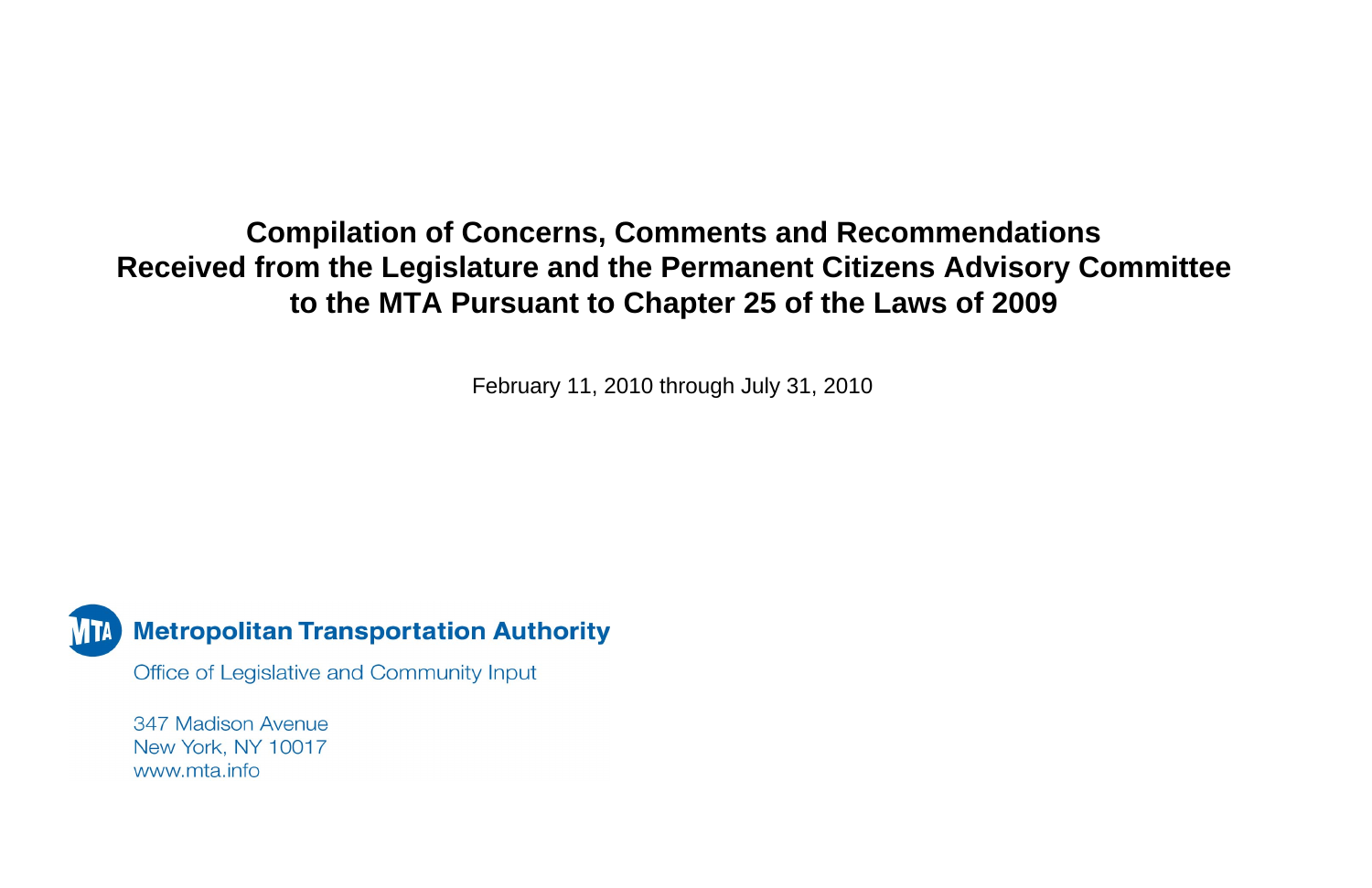| <b>Agency</b><br><b>Tracking</b> | Senate,<br><b>Assembly</b><br>or PCAC | <b>Legislator's</b><br><b>Name (none</b><br>if PCAC) | <b>Name of</b><br>Legislator's or<br><b>PCAC Contact</b> | <b>Date</b><br><b>Received</b> | Request/Concern/<br><b>Recommendation Expressed</b>                                    | <b>Agency Response</b>                                                                                                                                                            | <b>Close Out</b><br><b>Date</b> |
|----------------------------------|---------------------------------------|------------------------------------------------------|----------------------------------------------------------|--------------------------------|----------------------------------------------------------------------------------------|-----------------------------------------------------------------------------------------------------------------------------------------------------------------------------------|---------------------------------|
| LI Bus 919                       | Senate                                | Fuschillo,<br>Charles, Jr.                           | Holley, Sarah                                            | 2/3/10                         | Called regarding the elimination of 2 evening runs on the N53.                         | Informed her that these were regular seasonal changes to our schedules to make the<br>system run smoother and not part of the changes described for the public hearings in March. | 2/3/10                          |
| MTAHQ17<br>74                    | Assembly                              | Tobacco,<br>Louis                                    | Coppotelli,<br>Michael                                   | 2/5/10                         | Inquired about MetroCard van.                                                          | Van is scheduled.                                                                                                                                                                 | 2/12/10                         |
| <b>MNR1341</b>                   | <b>PCAC</b>                           | Henderson,<br>William                                |                                                          | 2/10/10                        | Complimented MNR on distribution list of public meeting notice.                        | No action was required by staff.                                                                                                                                                  | 2/10/10                         |
| <b>MNR1346</b>                   | Assembly                              | Jaffee, Ellen                                        |                                                          | 2/11/10                        |                                                                                        | Sent Mileposts West (Customer Publication) highlighting capital projects and service<br>initiatives to elected officials in MNR territory                                         | 2/11/10                         |
| <b>MNR1347</b>                   | Assembly                              | Calhoun,<br>Nancy                                    |                                                          | 2/11/10                        |                                                                                        | Sent Mileposts West (Customer Publication) highlighting capital projects and service<br>initiatives to elected officials in MNR territory                                         | 2/11/10                         |
| <b>MNR1348</b>                   | Assembly                              | Rabbitt, Ann                                         |                                                          | 2/11/10                        |                                                                                        | Sent Mileposts West (Customer Publication) highlighting capital projects and service<br>initiatives to elected officials in MNR territory                                         | 2/11/10                         |
| <b>MNR1349</b>                   | Assembly                              | Gunther,<br>Aileen                                   |                                                          | 2/11/10                        |                                                                                        | Sent Mileposts West (Customer Publication) highlighting capital projects and service<br>initiatives to elected officials in MNR territory                                         | 2/11/10                         |
| <b>MNR1350</b>                   | Senate                                | Morahan,<br>Thomas                                   |                                                          | 2/11/10                        |                                                                                        | Sent Mileposts West (Customer Publication) highlighting capital projects and service<br>initiatives to elected officials in MNR territory                                         | 2/11/10                         |
| <b>MNR1351</b>                   | Senate                                | Larkin,<br>William                                   |                                                          | 2/11/10                        |                                                                                        | Sent Mileposts West (Customer Publication) highlighting capital projects and service<br>initiatives to elected officials in MNR territory                                         | 2/11/10                         |
| <b>MNR1352</b>                   | Senate                                | Bonacic, John                                        |                                                          | 2/11/10                        |                                                                                        | Sent Mileposts West (Customer Publication) highlighting capital projects and service<br>initiatives to elected officials in MNR territory                                         | 2/11/10                         |
| <b>MNR1353</b>                   | Assembly                              | Zebrowski,<br>Kenneth P.                             |                                                          | 2/11/10                        |                                                                                        | Sent Mileposts West (Customer Publication) highlighting capital projects and service<br>initiatives to elected officials in MNR territory                                         | 2/11/10                         |
| <b>NYCT5221</b>                  | <b>SENATE</b>                         | Montgomery,<br>Velmanette                            |                                                          | 2/11/10                        | Letter on behalf of a constituent concerning Access-A-Ride<br>approval                 | Constituent had recently been approved for Access-A-Ride service                                                                                                                  | 3/16/10                         |
|                                  | NYCT4925 ASSEMBLY                     | Hevesi,<br>Andrew                                    |                                                          | 2/11/10                        |                                                                                        | <b>Weekend Service Diversion Notice</b>                                                                                                                                           | 2/11/10                         |
| <b>NYCT6630</b>                  | <b>PCAC</b>                           |                                                      | Henderson,<br>William A.                                 | 2/11/10                        | Request for guest speaker at 2/25 meeting to discuss General<br>Order planning process | Attended meeting.                                                                                                                                                                 | 2/25/10                         |
|                                  | NYCT4921 ASSEMBLY                     | Aubry, Jeffrion<br>D.                                |                                                          | 2/11/10                        |                                                                                        | <b>Weekend Service Diversion Notice</b>                                                                                                                                           | 2/11/10                         |
|                                  | NYCT4922 ASSEMBLY                     | Gianaris,<br>Michael                                 |                                                          | 2/11/10                        |                                                                                        | <b>Weekend Service Diversion Notice</b>                                                                                                                                           | 2/11/10                         |
|                                  | NYCT4923 ASSEMBLY                     | Carrozza, Ann-<br>Margaret                           |                                                          | 2/11/10                        |                                                                                        | <b>Weekend Service Diversion Notice</b>                                                                                                                                           | 2/11/10                         |

## **Compilation of Concerns, Comments and Recommendations Pursuant to Chapter 25 of the Laws of 2009**

**February 11, 2010 through July 31, 2010**

## **Metropolitan Transportation Authority**

**Office of Legislative and Community Input**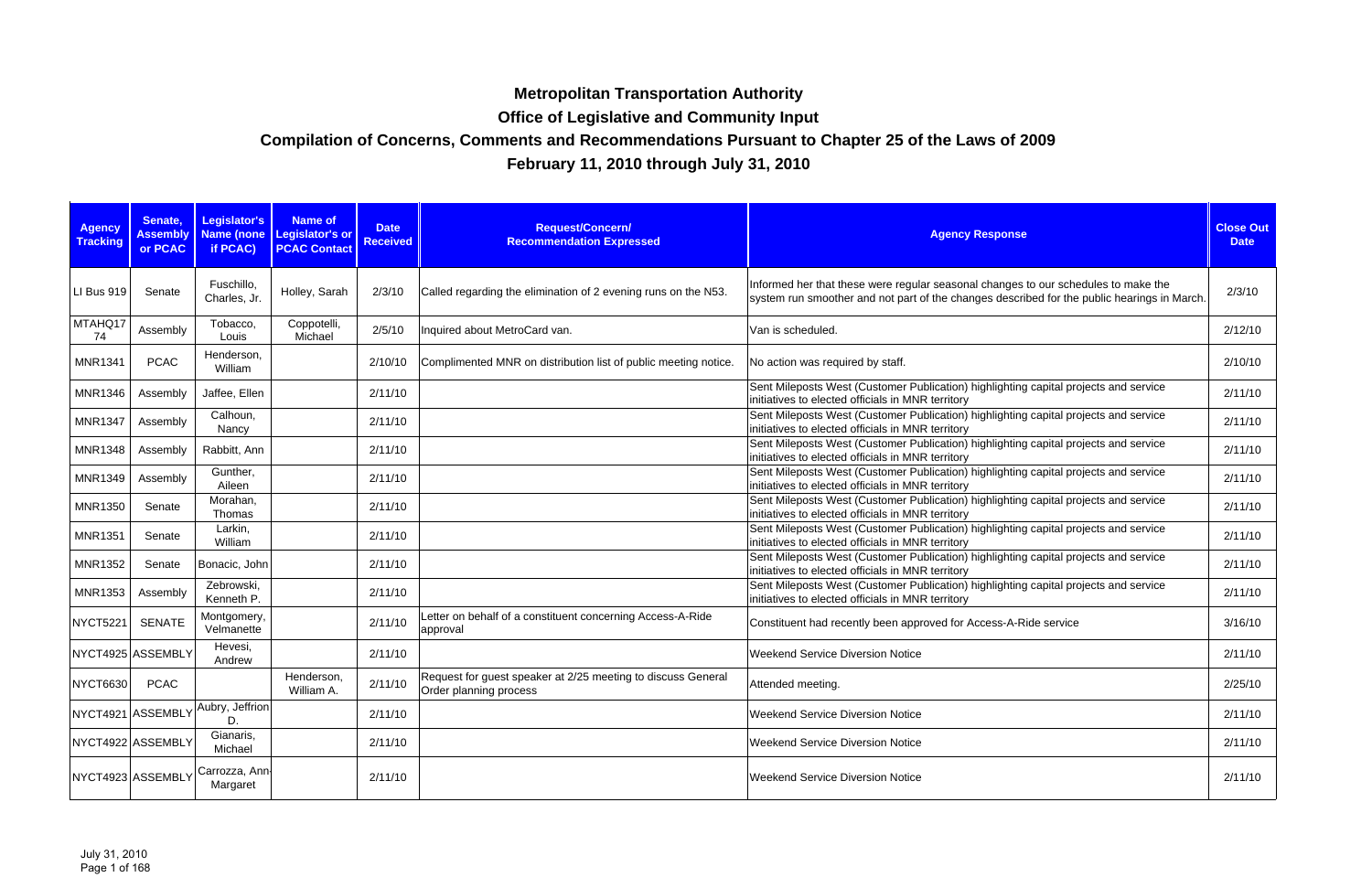| <b>Agency</b><br><b>Tracking</b> | Senate,<br><b>Assembly</b><br>or PCAC | Legislator's<br>if PCAC)         | <b>Name of</b><br>Name (none Legislator's or<br><b>PCAC Contact</b> | <b>Date</b><br><b>Received</b> | Request/Concern/<br><b>Recommendation Expressed</b> | <b>Agency Response</b>                  | <b>Close Out</b><br><b>Date</b> |
|----------------------------------|---------------------------------------|----------------------------------|---------------------------------------------------------------------|--------------------------------|-----------------------------------------------------|-----------------------------------------|---------------------------------|
|                                  | NYCT4924 ASSEMBLY                     | Clark, Barbara<br>M.             |                                                                     | 2/11/10                        |                                                     | <b>Weekend Service Diversion Notice</b> | 2/11/10                         |
|                                  | NYCT4926 ASSEMBLY                     | Cook, Vivian                     |                                                                     | 2/11/10                        |                                                     | <b>Weekend Service Diversion Notice</b> | 2/11/10                         |
|                                  | NYCT4927 ASSEMBLY                     | Lancman,<br>Rory I.              |                                                                     | 2/11/10                        |                                                     | <b>Weekend Service Diversion Notice</b> | 2/11/10                         |
|                                  |                                       | NYCT4928 ASSEMBLY Titus, Michele |                                                                     | 2/11/10                        |                                                     | <b>Weekend Service Diversion Notice</b> | 2/11/10                         |
|                                  | NYCT4929 ASSEMBLY                     | DenDekker,<br>Michael G.         |                                                                     | 2/11/10                        |                                                     | <b>Weekend Service Diversion Notice</b> | 2/11/10                         |
|                                  |                                       | NYCT4930 ASSEMBLY Meng, Grace    |                                                                     | 2/11/10                        |                                                     | <b>Weekend Service Diversion Notice</b> | 2/11/10                         |
|                                  |                                       | NYCT4931 ASSEMBLY Weprin, Mark   |                                                                     | 2/11/10                        |                                                     | <b>Weekend Service Diversion Notice</b> | 2/11/10                         |
|                                  | NYCT4932 ASSEMBLY                     | Markey,<br>Margaret              |                                                                     | 2/11/10                        |                                                     | <b>Weekend Service Diversion Notice</b> | 2/11/10                         |
|                                  | NYCT4933 ASSEMBLY                     | Mayersohn,<br>Nettie             |                                                                     | 2/11/10                        |                                                     | <b>Weekend Service Diversion Notice</b> | 2/11/10                         |
|                                  | NYCT4934 ASSEMBLY                     | Nolan,<br>Catherine T.           |                                                                     | 2/11/10                        |                                                     | <b>Weekend Service Diversion Notice</b> | 2/11/10                         |
| NYCT4935                         | <b>SENATE</b>                         | Onorato,<br>George               |                                                                     | 2/11/10                        |                                                     | <b>Weekend Service Diversion Notice</b> | 2/11/10                         |
| <b>NYCT4936</b>                  | <b>SENATE</b>                         | Padavan,<br>Frank                |                                                                     | 2/11/10                        |                                                     | <b>Weekend Service Diversion Notice</b> | 2/11/10                         |
|                                  | NYCT4937 ASSEMBLY                     | Peralta, Jose<br>R.              |                                                                     | 2/11/10                        |                                                     | <b>Weekend Service Diversion Notice</b> | 2/11/10                         |
|                                  | NYCT4938 ASSEMBLY                     | Pheffer,<br>Audrey I.            |                                                                     | 2/11/10                        |                                                     | <b>Weekend Service Diversion Notice</b> | 2/11/10                         |
| <b>NYCT4939</b>                  | <b>SENATE</b>                         | Monserrate,<br>Hiram             |                                                                     | 2/11/10                        |                                                     | <b>Weekend Service Diversion Notice</b> | 2/11/10                         |
|                                  | NYCT4940 ASSEMBLY                     | Scarborough,<br>William          |                                                                     | 2/11/10                        |                                                     | <b>Weekend Service Diversion Notice</b> | 2/11/10                         |
| <b>NYCT4941</b>                  | <b>SENATE</b>                         | Huntley,<br>Shirley L.           |                                                                     | 2/11/10                        |                                                     | <b>Weekend Service Diversion Notice</b> | 2/11/10                         |
| <b>NYCT4942</b>                  | SENATE                                | Addabbo,<br>Joseph P.            |                                                                     | 2/11/10                        |                                                     | <b>Weekend Service Diversion Notice</b> | 2/11/10                         |
| <b>NYCT4943</b>                  | <b>SENATE</b>                         | Stavisky, Toby<br>Ann            |                                                                     | 2/11/10                        |                                                     | <b>Weekend Service Diversion Notice</b> | 2/11/10                         |
|                                  | NYCT4944 SENATE                       | Smith,<br>Malcolm A.             |                                                                     | 2/11/10                        |                                                     | <b>Weekend Service Diversion Notice</b> | 2/11/10                         |
|                                  | NYCT4945 ASSEMBLY                     | Arroyo,<br>Carmen                |                                                                     | 2/11/10                        |                                                     | <b>Weekend Service Diversion Notice</b> | 2/11/10                         |
|                                  | NYCT4946 ASSEMBLY                     | Heastie, Carl<br>Е.              |                                                                     | 2/11/10                        |                                                     | <b>Weekend Service Diversion Notice</b> | 2/11/10                         |
|                                  | NYCT4947 ASSEMBLY                     | Rivera, Jose                     |                                                                     | 2/11/10                        |                                                     | <b>Weekend Service Diversion Notice</b> | 2/11/10                         |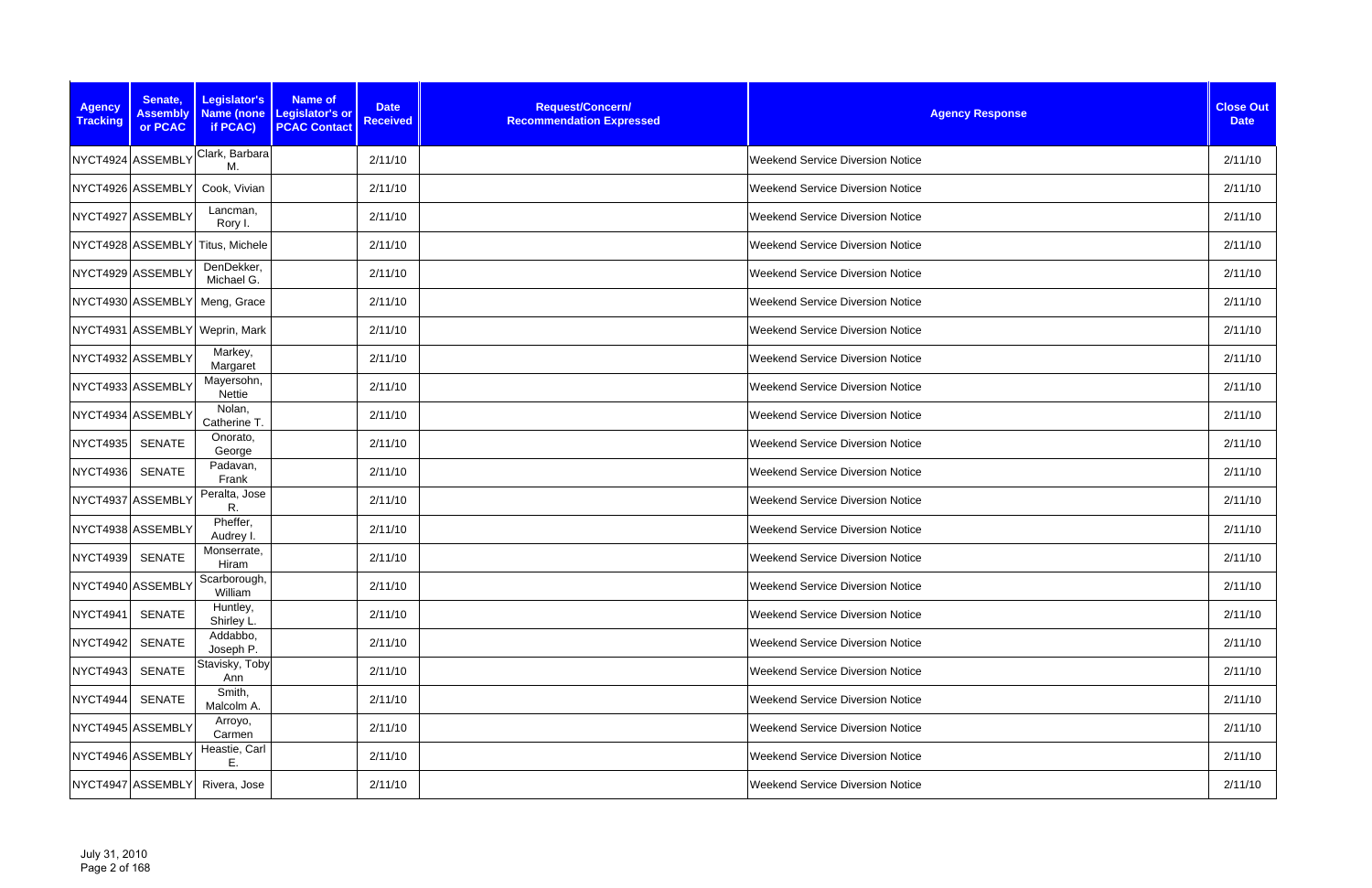| <b>Agency</b><br><b>Tracking</b> | Senate,<br><b>Assembly</b><br>or PCAC | Legislator's<br>if PCAC)        | <b>Name of</b><br>Name (none Legislator's or<br><b>PCAC Contact</b> | <b>Date</b><br><b>Received</b> | Request/Concern/<br><b>Recommendation Expressed</b> | <b>Agency Response</b>                  | <b>Close Out</b><br><b>Date</b> |
|----------------------------------|---------------------------------------|---------------------------------|---------------------------------------------------------------------|--------------------------------|-----------------------------------------------------|-----------------------------------------|---------------------------------|
|                                  | NYCT4948 ASSEMBLY                     | Benedetto,<br>Michael R.        |                                                                     | 2/11/10                        |                                                     | <b>Weekend Service Diversion Notice</b> | 2/11/10                         |
|                                  | NYCT4949 ASSEMBLY                     | Gibson,<br>Vanessa              |                                                                     | 2/11/10                        |                                                     | <b>Weekend Service Diversion Notice</b> | 2/11/10                         |
|                                  | NYCT4950 ASSEMBLY                     | Crespo,<br>Marcos               |                                                                     | 2/11/10                        |                                                     | <b>Weekend Service Diversion Notice</b> | 2/11/10                         |
|                                  | NYCT4951 ASSEMBLY                     | Castro,<br>Nelson L.            |                                                                     | 2/11/10                        |                                                     | <b>Weekend Service Diversion Notice</b> | 2/11/10                         |
| <b>NYCT4952</b>                  | SENATE                                | Diaz, Sr.,<br>Ruben             |                                                                     | 2/11/10                        |                                                     | <b>Weekend Service Diversion Notice</b> | 2/11/10                         |
|                                  | NYCT4953 ASSEMBLY                     | Benjamin,<br>Michael A.         |                                                                     | 2/11/10                        |                                                     | <b>Weekend Service Diversion Notice</b> | 2/11/10                         |
|                                  | NYCT4954 ASSEMBLY                     | Dinowitz,<br>Jeffrey            |                                                                     | 2/11/10                        |                                                     | <b>Weekend Service Diversion Notice</b> | 2/11/10                         |
| <b>NYCT4955</b>                  | <b>SENATE</b>                         | Espada, Jr.,<br>Pedro           |                                                                     | 2/11/10                        |                                                     | <b>Weekend Service Diversion Notice</b> | 2/11/10                         |
| <b>NYCT4956</b>                  | SENATE                                | Klein, Jeffrey                  |                                                                     | 2/11/10                        |                                                     | <b>Weekend Service Diversion Notice</b> | 2/11/10                         |
|                                  | NYCT4957 ASSEMBLY                     | Rivera, Peter<br>M.             |                                                                     | 2/11/10                        |                                                     | <b>Weekend Service Diversion Notice</b> | 2/11/10                         |
|                                  |                                       | NYCT4958 ASSEMBLY Rivera, Naomi |                                                                     | 2/11/10                        |                                                     | <b>Weekend Service Diversion Notice</b> | 2/11/10                         |
| <b>NYCT4959</b>                  | SENATE                                | Hassell-<br>Thompson,<br>Ruth   |                                                                     | 2/11/10                        |                                                     | <b>Weekend Service Diversion Notice</b> | 2/11/10                         |
| NYCT4960                         | <b>SENATE</b>                         | Serrano, Jose<br>M              |                                                                     | 2/11/10                        |                                                     | <b>Weekend Service Diversion Notice</b> | 2/11/10                         |
|                                  | NYCT4961 ASSEMBLY                     | Abbate, Peter                   |                                                                     | 2/11/10                        |                                                     | <b>Weekend Service Diversion Notice</b> | 2/11/10                         |
|                                  | NYCT4962 ASSEMBLY                     | Boyland,<br>William             |                                                                     | 2/11/10                        |                                                     | <b>Weekend Service Diversion Notice</b> | 2/11/10                         |
| <b>NYCT4963</b>                  | <b>SENATE</b>                         | Adams, Eric                     |                                                                     | 2/11/10                        |                                                     | <b>Weekend Service Diversion Notice</b> | 2/11/10                         |
|                                  | NYCT4964 ASSEMBLY                     | Brennan,<br>James               |                                                                     | 2/11/10                        |                                                     | <b>Weekend Service Diversion Notice</b> | 2/11/10                         |
|                                  | NYCT4965 ASSEMBLY                     | Colton,<br>William              |                                                                     | 2/11/10                        |                                                     | <b>Weekend Service Diversion Notice</b> | 2/11/10                         |
|                                  | NYCT4966 ASSEMBLY                     | Cymbrowitz,<br>Steven H.        |                                                                     | 2/11/10                        |                                                     | <b>Weekend Service Diversion Notice</b> | 2/11/10                         |
|                                  | NYCT4967 ASSEMBLY                     | Brook-Krasny,<br>Alec           |                                                                     | 2/11/10                        |                                                     | <b>Weekend Service Diversion Notice</b> | 2/11/10                         |
| <b>NYCT4968</b>                  | <b>SENATE</b>                         | Golden, Martin                  |                                                                     | 2/11/10                        |                                                     | <b>Weekend Service Diversion Notice</b> | 2/11/10                         |
|                                  | NYCT4969 ASSEMBLY                     | Jeffries,<br>Hakeem             |                                                                     | 2/11/10                        |                                                     | <b>Weekend Service Diversion Notice</b> | 2/11/10                         |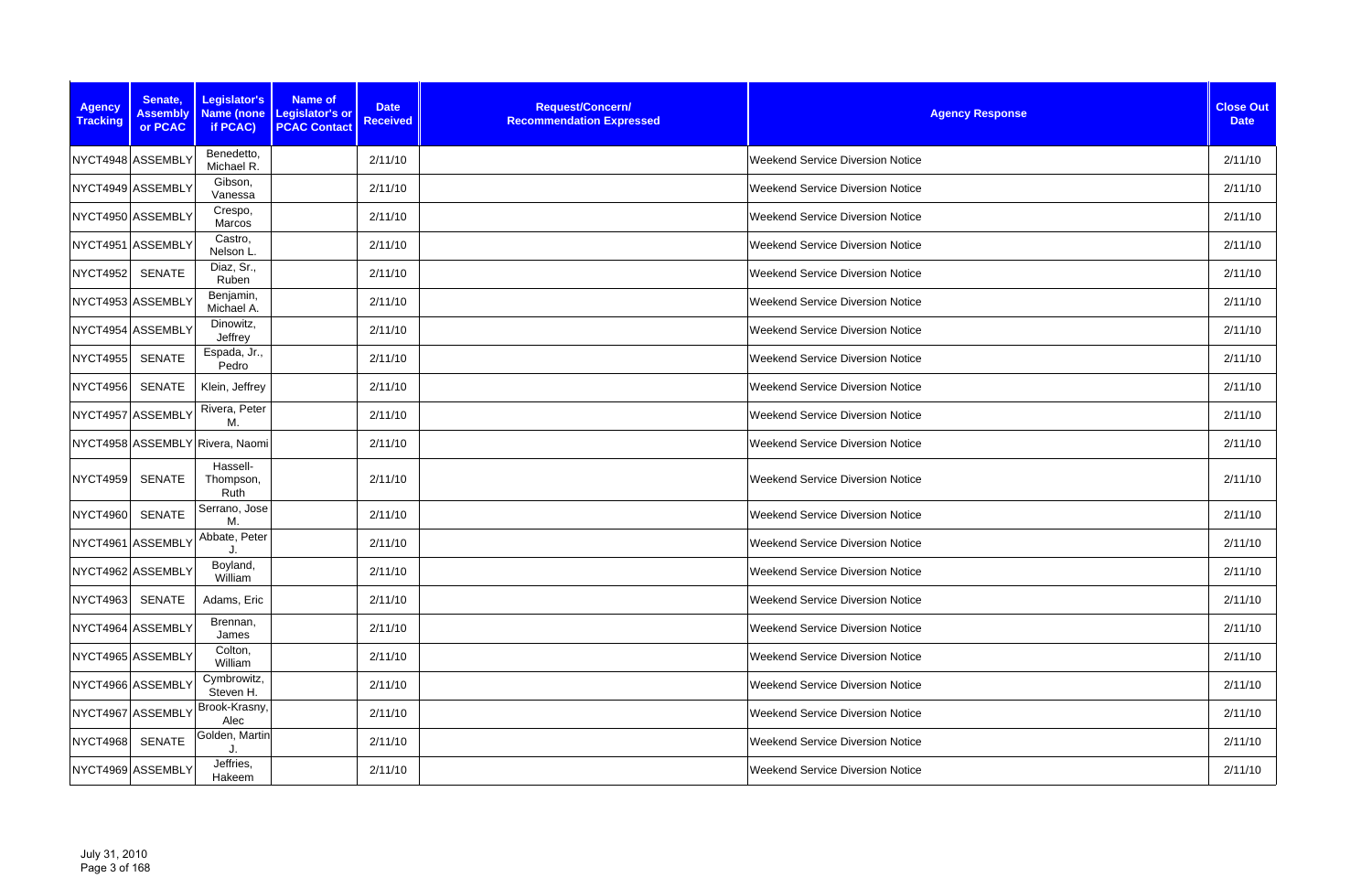| <b>Agency</b><br><b>Tracking</b> | Senate,<br><b>Assembly</b><br>or PCAC | Legislator's<br>if PCAC)        | <b>Name of</b><br>Name (none Legislator's or<br><b>PCAC Contact</b> | <b>Date</b><br><b>Received</b> | Request/Concern/<br><b>Recommendation Expressed</b> | <b>Agency Response</b>                  | <b>Close Out</b><br><b>Date</b> |
|----------------------------------|---------------------------------------|---------------------------------|---------------------------------------------------------------------|--------------------------------|-----------------------------------------------------|-----------------------------------------|---------------------------------|
|                                  | NYCT4970 ASSEMBLY                     | Barron, Inez                    |                                                                     | 2/11/10                        |                                                     | <b>Weekend Service Diversion Notice</b> | 2/11/10                         |
|                                  | NYCT4971 ASSEMBLY                     | Hikind, Dov                     |                                                                     | 2/11/10                        |                                                     | <b>Weekend Service Diversion Notice</b> | 2/11/10                         |
|                                  | NYCT4972 ASSEMBLY                     | Jacobs,<br>Rhoda S.             |                                                                     | 2/11/10                        |                                                     | <b>Weekend Service Diversion Notice</b> | 2/11/10                         |
| <b>NYCT4973</b>                  | SENATE                                | Kruger, Carl                    |                                                                     | 2/11/10                        |                                                     | <b>Weekend Service Diversion Notice</b> | 2/11/10                         |
|                                  | NYCT4974 ASSEMBLY                     | Robinson,<br>Annette            |                                                                     | 2/11/10                        |                                                     | Weekend Service Diversion Notice        | 2/11/10                         |
|                                  | NYCT4975 ASSEMBLY                     | Lentol, Joseph<br>R.            |                                                                     | 2/11/10                        |                                                     | <b>Weekend Service Diversion Notice</b> | 2/11/10                         |
|                                  | NYCT4976 ASSEMBLY                     | Lopez, Vito                     |                                                                     | 2/11/10                        |                                                     | <b>Weekend Service Diversion Notice</b> | 2/11/10                         |
|                                  | NYCT4977 ASSEMBLY                     | Maisel, Alan                    |                                                                     | 2/11/10                        |                                                     | <b>Weekend Service Diversion Notice</b> | 2/11/10                         |
| <b>NYCT4978</b>                  | <b>SENATE</b>                         | Dilan, Martin<br>M.             |                                                                     | 2/11/10                        |                                                     | <b>Weekend Service Diversion Notice</b> | 2/11/10                         |
|                                  |                                       | NYCT4979 ASSEMBLY Millman, Joan |                                                                     | 2/11/10                        |                                                     | Weekend Service Diversion Notice        | 2/11/10                         |
| <b>NYCT4980</b>                  | <b>SENATE</b>                         | Montgomery,<br>Velmanette       |                                                                     | 2/11/10                        |                                                     | <b>Weekend Service Diversion Notice</b> | 2/11/10                         |
|                                  | NYCT4981 ASSEMBLY                     | Camara,<br>Karim                |                                                                     | 2/11/10                        |                                                     | <b>Weekend Service Diversion Notice</b> | 2/11/10                         |
|                                  | NYCT4982 ASSEMBLY                     | Ortiz, Felix                    |                                                                     | 2/11/10                        |                                                     | Weekend Service Diversion Notice        | 2/11/10                         |
|                                  | NYCT4983 ASSEMBLY                     | Perry, Nick                     |                                                                     | 2/11/10                        |                                                     | <b>Weekend Service Diversion Notice</b> | 2/11/10                         |
| <b>NYCT4984</b>                  | <b>SENATE</b>                         | Parker, Kevin<br>S.             |                                                                     | 2/11/10                        |                                                     | <b>Weekend Service Diversion Notice</b> | 2/11/10                         |
|                                  | NYCT4985 ASSEMBLY                     | Towns, Darryl<br>C.             |                                                                     | 2/11/10                        |                                                     | <b>Weekend Service Diversion Notice</b> | 2/11/10                         |
|                                  | NYCT4986 ASSEMBLY                     | Weinstein,<br>Helene E.         |                                                                     | 2/11/10                        |                                                     | <b>Weekend Service Diversion Notice</b> | 2/11/10                         |
| <b>NYCT4987</b>                  | <b>SENATE</b>                         | Sampson,<br>John                |                                                                     | 2/11/10                        |                                                     | <b>Weekend Service Diversion Notice</b> | 2/11/10                         |
| <b>NYCT4988</b>                  | <b>SENATE</b>                         | Squadron,<br>Daniel             |                                                                     | 2/11/10                        |                                                     | <b>Weekend Service Diversion Notice</b> | 2/11/10                         |
|                                  | NYCT4989 ASSEMBLY                     | Clayton<br>Powell, Jr.,<br>Adam |                                                                     | 2/11/10                        |                                                     | <b>Weekend Service Diversion Notice</b> | 2/11/10                         |
| <b>NYCT4990</b>                  | SENATE                                | Duane,<br>Thomas K.             |                                                                     | 2/11/10                        |                                                     | <b>Weekend Service Diversion Notice</b> | 2/11/10                         |
|                                  | NYCT4991 ASSEMBLY                     | Bing,<br>Jonathan               |                                                                     | 2/11/10                        |                                                     | <b>Weekend Service Diversion Notice</b> | 2/11/10                         |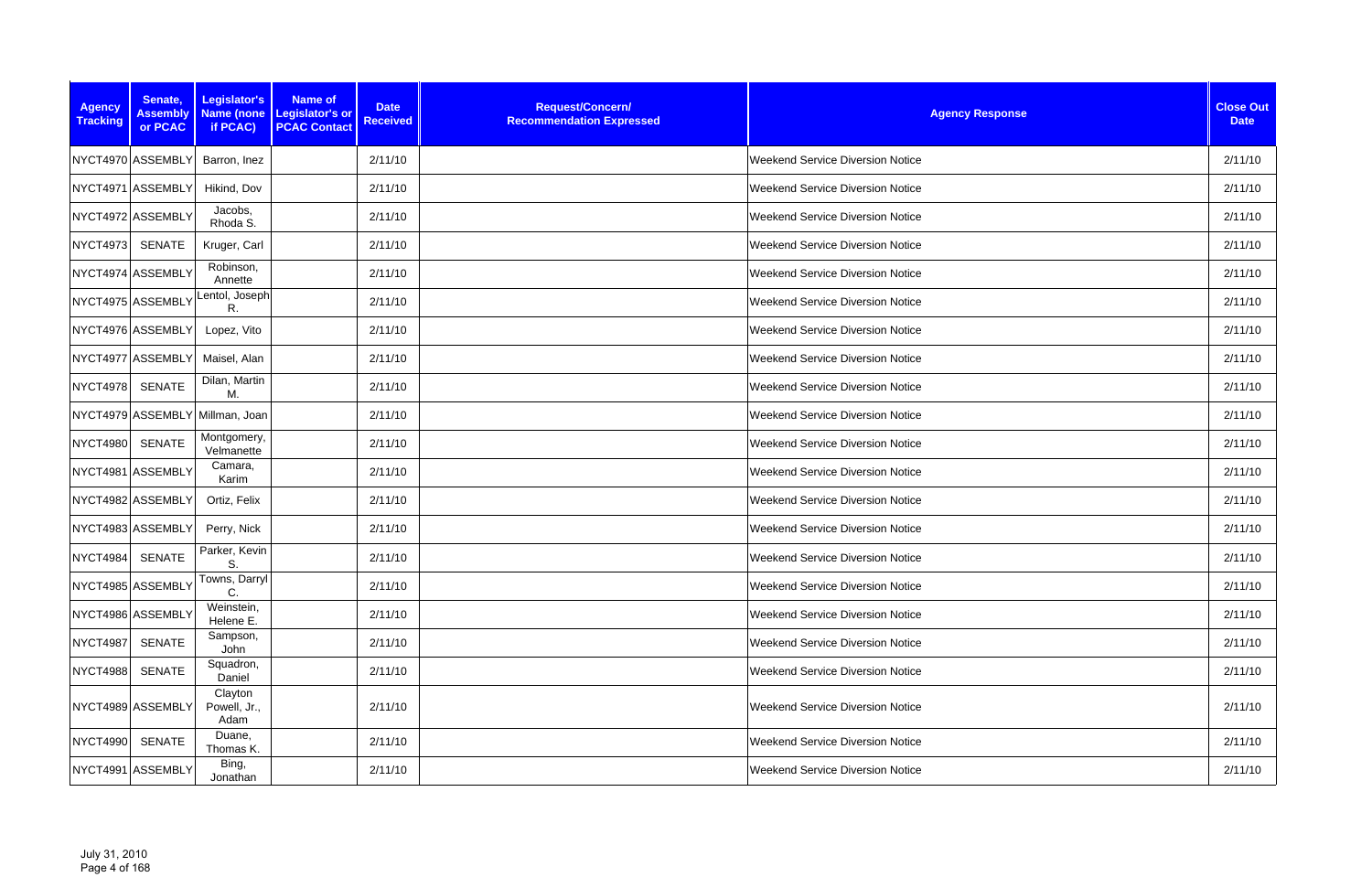| <b>Agency</b><br><b>Tracking</b> | Senate,<br><b>Assembly</b><br>or PCAC | Legislator's<br>if PCAC)         | Name of<br>Name (none   Legislator's or<br><b>PCAC Contact</b> | <b>Date</b><br><b>Received</b> | Request/Concern/<br><b>Recommendation Expressed</b>                           | <b>Agency Response</b>                                                                                                                                                                                    | <b>Close Out</b><br><b>Date</b> |
|----------------------------------|---------------------------------------|----------------------------------|----------------------------------------------------------------|--------------------------------|-------------------------------------------------------------------------------|-----------------------------------------------------------------------------------------------------------------------------------------------------------------------------------------------------------|---------------------------------|
|                                  | NYCT4992 ASSEMBLY                     | Espaillat,<br>Adriano            |                                                                | 2/11/10                        |                                                                               | <b>Weekend Service Diversion Notice</b>                                                                                                                                                                   | 2/11/10                         |
|                                  | NYCT4993 ASSEMBLY                     | Farrell,<br>Herman D.            |                                                                | 2/11/10                        |                                                                               | <b>Weekend Service Diversion Notice</b>                                                                                                                                                                   | 2/11/10                         |
|                                  | NYCT4994 ASSEMBLY                     | Kavanagh,<br>Brian P.            |                                                                | 2/11/10                        |                                                                               | <b>Weekend Service Diversion Notice</b>                                                                                                                                                                   | 2/11/10                         |
|                                  | NYCT4995 ASSEMBLY                     | Rosenthal,<br>Linda B.           |                                                                | 2/11/10                        |                                                                               | <b>Weekend Service Diversion Notice</b>                                                                                                                                                                   | 2/11/10                         |
|                                  | NYCT4996 ASSEMBLY                     | Glick,<br>Deborah                |                                                                | 2/11/10                        |                                                                               | <b>Weekend Service Diversion Notice</b>                                                                                                                                                                   | 2/11/10                         |
| NYCT4997                         | SENATE                                | Krueger, Liz                     |                                                                | 2/11/10                        |                                                                               | <b>Weekend Service Diversion Notice</b>                                                                                                                                                                   | 2/11/10                         |
|                                  |                                       | NYCT4998 ASSEMBLY Kellner, Micah |                                                                | 2/11/10                        |                                                                               | <b>Weekend Service Diversion Notice</b>                                                                                                                                                                   | 2/11/10                         |
| <b>NYCT4999</b>                  | <b>SENATE</b>                         | Schneiderman<br>, Eric           |                                                                | 2/11/10                        |                                                                               | <b>Weekend Service Diversion Notice</b>                                                                                                                                                                   | 2/11/10                         |
| <b>NYCT5000</b>                  | <b>SENATE</b>                         | Perkins,<br>William              |                                                                | 2/11/10                        |                                                                               | <b>Weekend Service Diversion Notice</b>                                                                                                                                                                   | 2/11/10                         |
|                                  | NYCT5001 ASSEMBLY                     | O'Donnell,<br>Daniel J.          |                                                                | 2/11/10                        |                                                                               | <b>Weekend Service Diversion Notice</b>                                                                                                                                                                   | 2/11/10                         |
|                                  | NYCT5002 ASSEMBLY                     | Silver,<br>Sheldon               |                                                                | 2/11/10                        |                                                                               | <b>Weekend Service Diversion Notice</b>                                                                                                                                                                   | 2/11/10                         |
|                                  | NYCT5003 ASSEMBLY                     | Wright, Keith<br>L.T.            |                                                                | 2/11/10                        |                                                                               | <b>Weekend Service Diversion Notice</b>                                                                                                                                                                   | 2/11/10                         |
|                                  | NYCT5004 ASSEMBLY                     | Gottfried,<br>Richard            |                                                                | 2/11/10                        |                                                                               | <b>Weekend Service Diversion Notice</b>                                                                                                                                                                   | 2/11/10                         |
|                                  | NYCT5005 ASSEMBLY                     | Cusick,<br>Michael J.            |                                                                | 2/11/10                        |                                                                               | <b>Weekend Service Diversion Notice</b>                                                                                                                                                                   | 2/11/10                         |
|                                  | NYCT5006 ASSEMBLY                     | Titone,<br>Matthew               |                                                                | 2/11/10                        |                                                                               | <b>Weekend Service Diversion Notice</b>                                                                                                                                                                   | 2/11/10                         |
|                                  | NYCT5007 ASSEMBLY                     | Tobacco,<br>Louis R.             |                                                                | 2/11/10                        |                                                                               | <b>Weekend Service Diversion Notice</b>                                                                                                                                                                   | 2/11/10                         |
| <b>NYCT5008</b>                  | <b>SENATE</b>                         | Lanza,<br>Andrew J.              |                                                                | 2/11/10                        |                                                                               | <b>Weekend Service Diversion Notice</b>                                                                                                                                                                   | 2/11/10                         |
|                                  | NYCT5009 ASSEMBLY                     | Hyer-Spencer,<br>Janele          |                                                                | 2/11/10                        |                                                                               | <b>Weekend Service Diversion Notice</b>                                                                                                                                                                   | 2/11/10                         |
| NYCT5010                         | <b>SENATE</b>                         | Savino, Diane                    |                                                                | 2/11/10                        |                                                                               | <b>Weekend Service Diversion Notice</b>                                                                                                                                                                   | 2/11/10                         |
| <b>LIRR1534</b>                  | Senate                                | Fuschillo, Jr.,<br>Charles       | Holly, Sarah                                                   | 2/11/10                        | Complaint about the snow under the overpass at Wantagh on<br>western sidewalk | Informed Senator's office that the Town of Hempstead was responsible                                                                                                                                      | 2/11/10                         |
| <b>NYCT6631</b>                  | <b>PCAC</b>                           |                                  | Henderson,<br>William A.                                       | 2/12/10                        |                                                                               | Scheduled Briefing for Transit Riders Council on 2/23                                                                                                                                                     | 2/17/10                         |
| <b>NYCT5016</b>                  | <b>SENATE</b>                         | Klein, Jeffrey                   | Doyle, John                                                    | 2/12/10                        | the Country Club district.                                                    | Mr. Doyle requested the ons/offs of the Bx14 bus stops located in Provided the data of the ons/offs of the Weekdays, Saturdays and Sundays of the Bx14 bus<br>stops in Country Club section of the Bronx. | 2/16/10                         |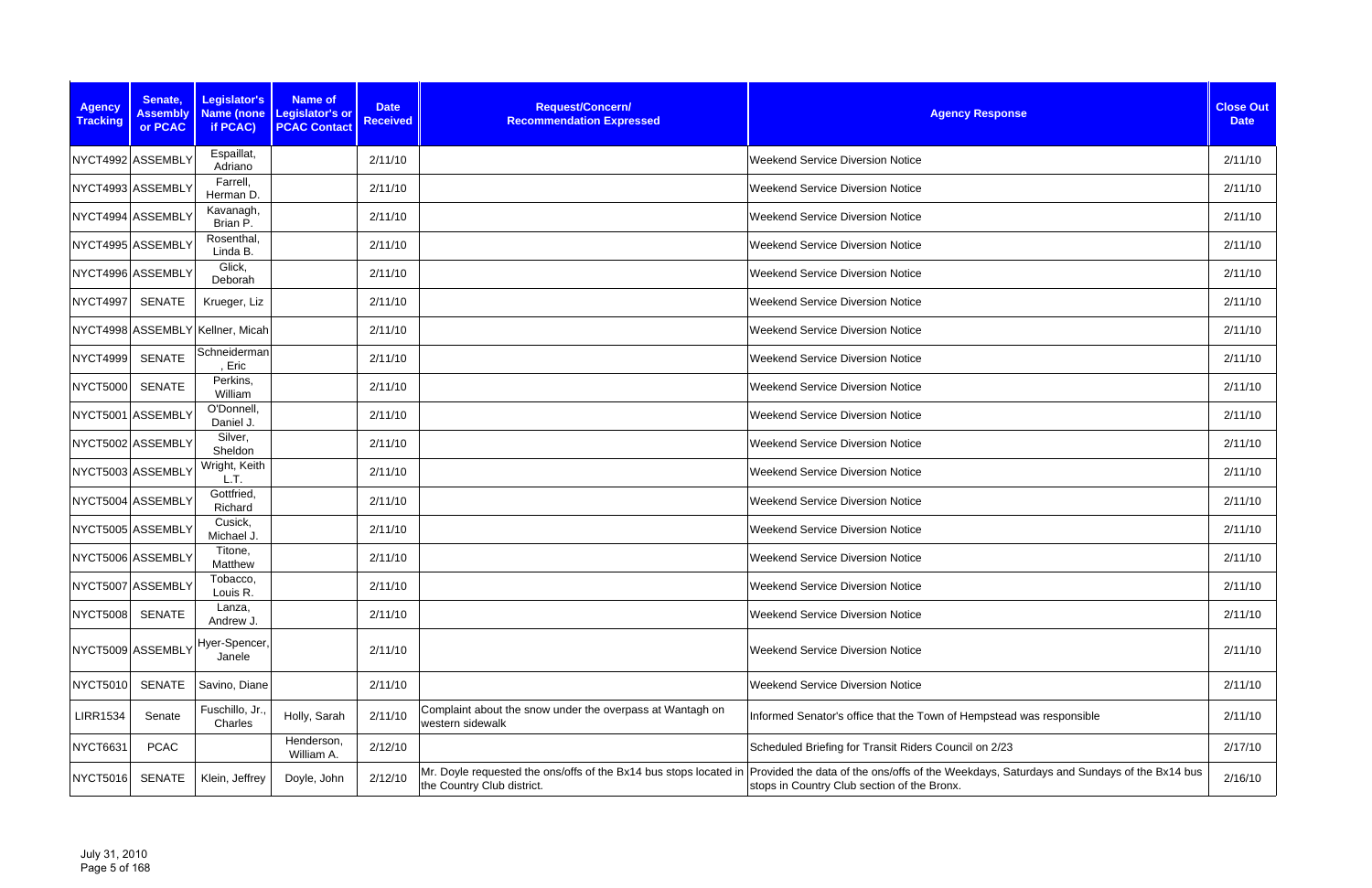| <b>Agency</b><br><b>Tracking</b> | Senate,<br><b>Assembly</b><br>or PCAC | Legislator's<br><b>Name (none</b><br>if PCAC) | <b>Name of</b><br><b>Legislator's or</b><br><b>PCAC Contact</b> | <b>Date</b><br><b>Received</b> | Request/Concern/<br><b>Recommendation Expressed</b>                                            | <b>Agency Response</b>                                                                                                          | <b>Close Out</b><br><b>Date</b> |
|----------------------------------|---------------------------------------|-----------------------------------------------|-----------------------------------------------------------------|--------------------------------|------------------------------------------------------------------------------------------------|---------------------------------------------------------------------------------------------------------------------------------|---------------------------------|
| <b>NYCT5020</b>                  | <b>SENATE</b>                         | Squadron,<br>Daniel                           |                                                                 | 2/15/10                        | Notification of Grand St. Station closure                                                      | Notification of Grand St. Station closure on the weekends of 3/6-3/8 and 3/13-3/15                                              | 2/15/10                         |
| <b>LIRR1542</b>                  | Assembly                              | Alessi, Mark                                  | Maldonado,<br>Jennifer                                          | 2/15/10                        | Request for information on Riverhead meeting on 3/5/10<br>regarding service reductions         | Information provided                                                                                                            | 2/25/10                         |
| <b>MNR1354</b>                   | Assembly                              | Paulin, Amy                                   | Mia Homan                                                       | 2/16/10                        | Complained about MNR employees not clearing snow at Pelham<br>station.                         | Issue was investigated and corrective action was taken.                                                                         | 2/16/10                         |
|                                  | NYCT5323 ASSEMBLY                     | Cymbrowitz,<br>Steven H.                      |                                                                 | 2/16/10                        | Access-A-Ride customer requesting less restrictive eligibility                                 | Customer can reapply for Access-A-Ride without restrictions at anytime during her current<br>registration.                      | 3/5/10                          |
| MTAHQ17<br>75                    | Assembly                              | Ways &<br>Means                               | Tuttle, Elizabeth                                               | 2/16/10                        | Does MTA have a listing by county of the revenue enacted by<br>Chapter 25 of the Laws of 2009? | Informed her that MTA does not have that information and suggested she call NYS Tax &<br>Finance or NYS Division of the Budget. | 2/16/10                         |
| Bus Co<br>956                    | Senator                               | Klein, Jeffrey                                | Doyle, John C.                                                  | 2/17/10                        | Requested ridership figures for the BxM7B for the four trips per<br>day                        | E-mailed the information                                                                                                        | 2/17/10                         |
| <b>MNR1355</b>                   | Assembly                              | Schneiderman<br>, Eric T.                     |                                                                 | 2/17/10                        |                                                                                                | Emailed proposed service reduction information                                                                                  | 2/17/10                         |
| <b>MNR1356</b>                   | Assembly                              | Arroyo,<br>Carmen                             |                                                                 | 2/17/10                        |                                                                                                | Emailed proposed service reduction information                                                                                  | 2/17/10                         |
| <b>MNR1357</b>                   | Assembly                              | Benedetto,<br>Michael                         |                                                                 | 2/17/10                        |                                                                                                | Emailed proposed service reduction information                                                                                  | 2/17/10                         |
| <b>MNR1358</b>                   | Assembly                              | Benjamin,<br>Michael A.                       |                                                                 | 2/17/10                        |                                                                                                | Emailed proposed service reduction information                                                                                  | 2/17/10                         |
| <b>MNR1359</b>                   | Assembly                              | Brodsky,<br>Richard                           |                                                                 | 2/17/10                        |                                                                                                | Emailed proposed service reduction information                                                                                  | 2/17/10                         |
| <b>MNR1360</b>                   | Assembly                              | Cahill, Kevin                                 |                                                                 | 2/17/10                        |                                                                                                | Emailed proposed service reduction information                                                                                  | 2/17/10                         |
| <b>MNR1361</b>                   | Assembly                              | Calhoun,<br>Nancy                             |                                                                 | 2/17/10                        |                                                                                                | Emailed proposed service reduction information                                                                                  | 2/17/10                         |
| <b>MNR1362</b>                   | Assembly                              | Galef, Sandra                                 |                                                                 | 2/17/10                        |                                                                                                | Emailed proposed service reduction information                                                                                  | 2/17/10                         |
|                                  |                                       | MNR1363   Assembly   Pretlow, Gary            |                                                                 | 2/17/10                        |                                                                                                | Emailed proposed service reduction information                                                                                  | 2/17/10                         |
| <b>MNR1364</b>                   | Assembly                              | Rabbitt, Ann                                  |                                                                 | 2/17/10                        |                                                                                                | Emailed proposed service reduction information                                                                                  | 2/17/10                         |
| <b>MNR1365</b>                   | Assembly                              | Rivera, Jose                                  |                                                                 | 2/17/10                        |                                                                                                | Emailed proposed service reduction information                                                                                  | 2/17/10                         |
| <b>MNR1366</b>                   |                                       | Assembly   Rivera, Naomi                      |                                                                 | 2/17/10                        |                                                                                                | Emailed proposed service reduction information                                                                                  | 2/17/10                         |
| <b>MNR1367</b>                   | Assembly                              | Rivera, Peter                                 |                                                                 | 2/17/10                        |                                                                                                | Emailed proposed service reduction information                                                                                  | 2/17/10                         |
| <b>MNR1368</b>                   | Assembly                              | Skartados,<br>Frank                           |                                                                 | 2/17/10                        |                                                                                                | Emailed proposed service reduction information                                                                                  | 2/17/10                         |
| <b>MNR1369</b>                   | Assembly                              | Spano,<br>Michael                             |                                                                 | 2/17/10                        |                                                                                                | Emailed proposed service reduction information                                                                                  | 2/17/10                         |
| <b>MNR1370</b>                   | Assembly                              | Zebrowski,<br>Kenneth P.                      |                                                                 | 2/17/10                        |                                                                                                | Emailed proposed service reduction information                                                                                  | 2/17/10                         |
| <b>MNR1371</b>                   | Senate                                | Diaz, Sr.,<br>Ruben                           |                                                                 | 2/17/10                        |                                                                                                | Emailed proposed service reduction information                                                                                  | 2/17/10                         |
| <b>MNR1372</b>                   | Senate                                | Leibell,<br>Vincent                           |                                                                 | 2/17/10                        |                                                                                                | Emailed proposed service reduction information                                                                                  | 2/17/10                         |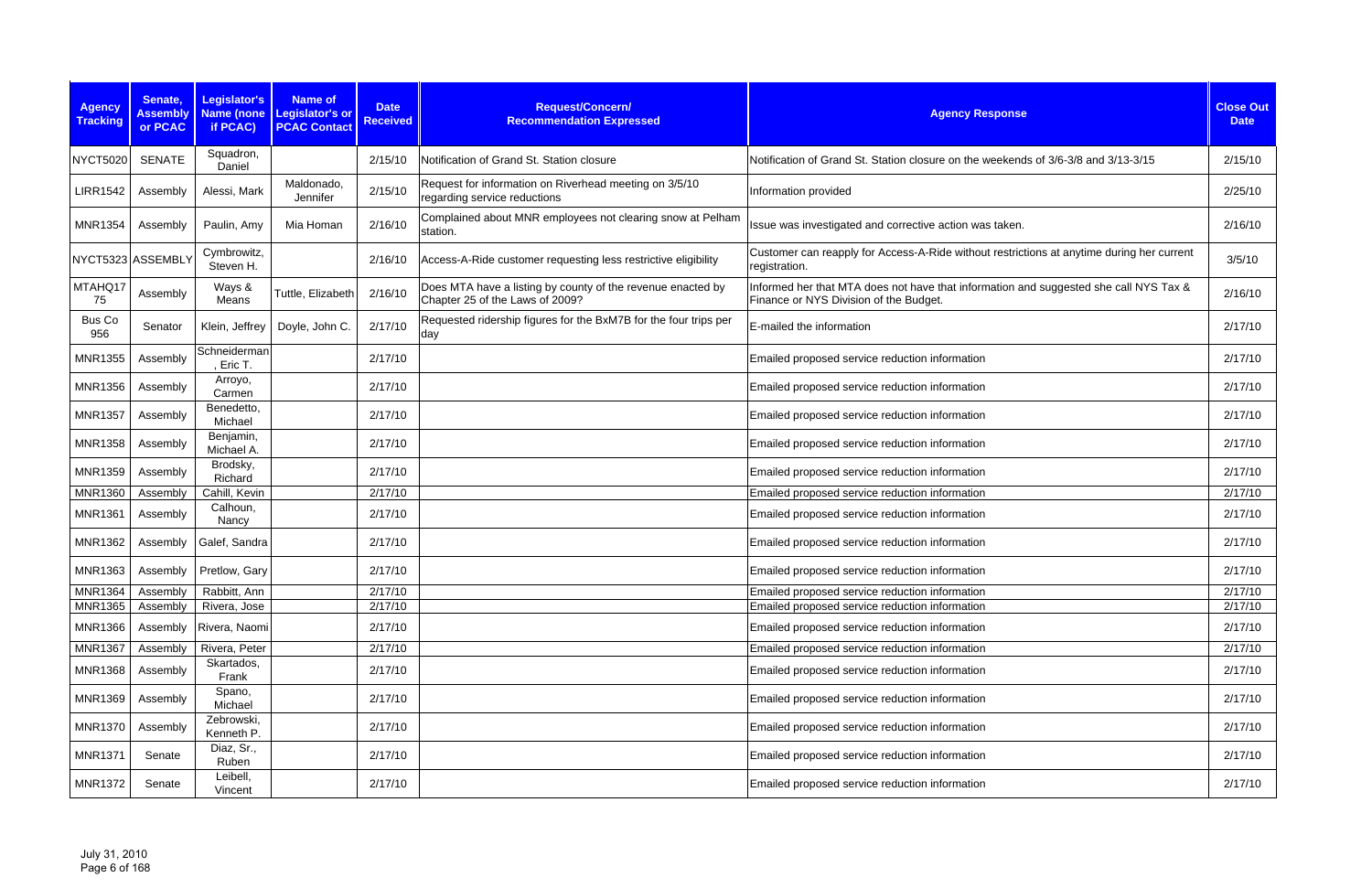| <b>Agency</b><br><b>Tracking</b> | Senate,<br><b>Assembly</b><br>or PCAC | Legislator's<br>if PCAC)       | <b>Name of</b><br>Name (none Legislator's or<br><b>PCAC Contact</b> | <b>Date</b><br><b>Received</b> | Request/Concern/<br><b>Recommendation Expressed</b>                                                                                                         | <b>Agency Response</b>                                                                                                                                                              | <b>Close Out</b><br><b>Date</b> |
|----------------------------------|---------------------------------------|--------------------------------|---------------------------------------------------------------------|--------------------------------|-------------------------------------------------------------------------------------------------------------------------------------------------------------|-------------------------------------------------------------------------------------------------------------------------------------------------------------------------------------|---------------------------------|
| <b>MNR1373</b>                   | Senate                                | Larkin, Bill                   |                                                                     | 2/17/10                        |                                                                                                                                                             | Emailed proposed service reduction information                                                                                                                                      | 2/17/10                         |
| <b>MNR1374</b>                   | Senate                                | Bonacic, John                  |                                                                     | 2/17/10                        |                                                                                                                                                             | Emailed proposed service reduction information                                                                                                                                      | 2/17/10                         |
| <b>MNR1375</b>                   | Senate                                | Morahan,<br>Thomas             |                                                                     | 2/17/10                        |                                                                                                                                                             | Emailed proposed service reduction information                                                                                                                                      | 2/17/10                         |
| <b>MNR1376</b>                   | Senate                                | Hassell-<br>Thompson,<br>Ruth  |                                                                     | 2/17/10                        |                                                                                                                                                             | Emailed proposed service reduction information                                                                                                                                      | 2/17/10                         |
| <b>MNR1377</b>                   | Senate                                | Saland,<br>Stephen             |                                                                     | 2/17/10                        |                                                                                                                                                             | Emailed proposed service reduction information                                                                                                                                      | 2/17/10                         |
| <b>MNR1378</b>                   | Senate                                | Stewart-<br>Cousins,<br>Andrea |                                                                     | 2/17/10                        |                                                                                                                                                             | Emailed proposed service reduction information                                                                                                                                      | 2/17/10                         |
| <b>MNR1379</b>                   | Senate                                | Oppenheimer,<br>Suzi           |                                                                     | 2/17/10                        |                                                                                                                                                             | Emailed proposed service reduction information                                                                                                                                      | 2/17/10                         |
| <b>MNR1380</b>                   | Senate                                | Espada, Jr.,<br>Pedro          |                                                                     | 2/17/10                        |                                                                                                                                                             | Emailed proposed service reduction information                                                                                                                                      | 2/17/10                         |
| <b>MNR1381</b>                   | Senate                                | Klein, Jeffrey                 |                                                                     | 2/17/10                        |                                                                                                                                                             | Emailed proposed service reduction information                                                                                                                                      | 2/17/10                         |
| <b>MNR1382</b>                   | Senate                                | Stewart-<br>Cousins,<br>Andrea | John Tomlin                                                         | 2/17/10                        | Received calls from constituent that the snow/ice have not been<br>removed from the Bronxville station platform.                                            | Forces were sent to handle the problem.                                                                                                                                             | 2/17/10                         |
|                                  | NYCT5327 ASSEMBLY                     | Cymbrowitz,<br>Steven H.       |                                                                     | 2/17/10                        | Access-A-Ride customer with a conditional eligibility status wants<br>t changed to unrestricted eligibility.                                                | Explained that the Access-A-Ride customer did not provide any medical documentation to<br>support an unrestricted legibility determination. Status based on the assessment process. | 3/23/10                         |
| <b>NYCT6632</b>                  | <b>PCAC</b>                           |                                | Berger, Karyl                                                       | 2/17/10                        | Request for number of key stations completed by the end of 2009                                                                                             | Provided information requested and forwarded updated list of 100 key stations with status<br>and scheduling information                                                             | 2/18/10                         |
| <b>LIRR1535</b>                  | Senate                                | Fuschillo, Jr.,<br>Charles     | Monica                                                              | 2/17/10                        | Complaint that the eastend staircase at Merrick station was icy                                                                                             | Called engineering and they took care of situation                                                                                                                                  | 2/17/10                         |
| <b>NYCT5017</b>                  | <b>SENATE</b>                         | Squadron,<br>Daniel            | Cooley, Mary                                                        | 2/18/10                        | Follow up question from meeting with SouthBridge Towers<br>seniors regarding elevator at Fulton Street Transit Center                                       | Phasing of project does not allow construction of the William St. elevator first                                                                                                    | 2/19/10                         |
|                                  | NYCT5022 ASSEMBLY                     | Gibson,<br>Vanessa             | Gilkey, Jamie                                                       | 2/18/10                        | Requested information regarding the service reduction proposals                                                                                             | Emailed him information regarding proposed service changes in the Assembywoman's<br>district.                                                                                       | 2/18/10                         |
| <b>LIRR1537</b>                  | Senate                                | Johnson,<br>Craig              | Lieber, Rafe                                                        | 2/18/10                        | Request for update in Ellison Ave bridge                                                                                                                    | Provided updated Master List of Issues                                                                                                                                              | 2/18/10                         |
| <b>MNR1383</b>                   | <b>PCAC</b>                           |                                | Wells, Janet                                                        | 2/19/10                        | Coordination efforts on creating customer awareness of MNRCC.                                                                                               | Recommended station posters, Mileposts article and providing information to electeds on<br>MNRCC's role.                                                                            | 2/19/10                         |
| <b>NYCT6633</b>                  | <b>PCAC</b>                           |                                | Berger, Karyl                                                       | 2/19/10                        | Request for information concerning timing of pedestrian signals at<br>SBS intersections and its potential impact on pedestrians with<br>visual disabilities | Forwarded a detailed response obtained from NYCDOT regarding planned usage of<br>accessible pedestrian signals                                                                      | 2/23/10                         |
| <b>LIRR1536</b>                  | Senate                                | Skelos, Dean                   | Locasio, Tom                                                        | 2/19/10                        | Inquiry regarding possibility of leasing the old Hewlett railroad<br>station building                                                                       | General discussion                                                                                                                                                                  | 2/19/10                         |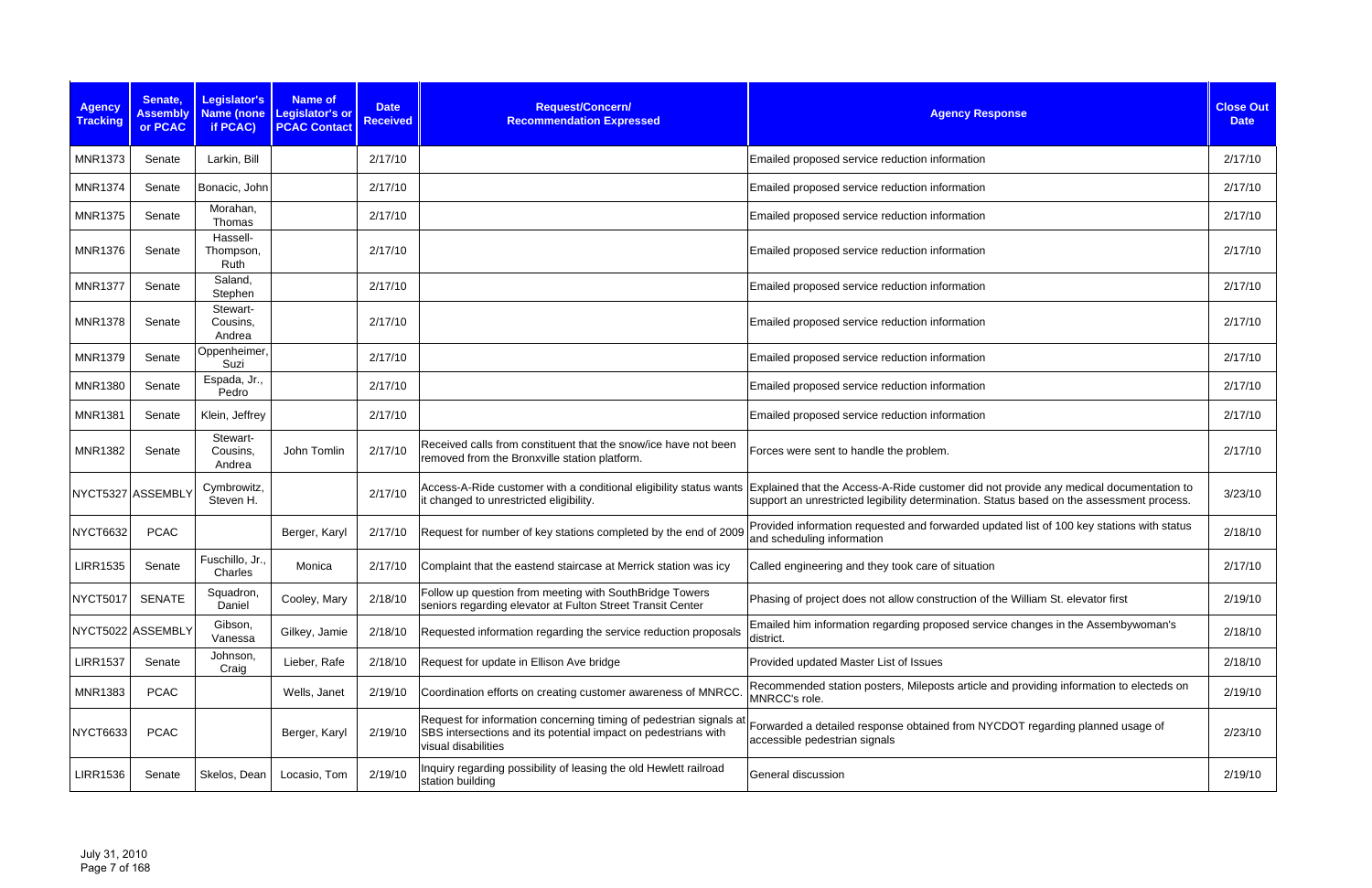| <b>Agency</b><br><b>Tracking</b> | Senate,<br><b>Assembly</b><br>or PCAC | Legislator's<br>if PCAC)         | <b>Name of</b><br>Name (none Legislator's or<br><b>PCAC Contact</b> | <b>Date</b><br><b>Received</b> | Request/Concern/<br><b>Recommendation Expressed</b>                                     | <b>Agency Response</b>                                                                                                                          | <b>Close Out</b><br><b>Date</b> |
|----------------------------------|---------------------------------------|----------------------------------|---------------------------------------------------------------------|--------------------------------|-----------------------------------------------------------------------------------------|-------------------------------------------------------------------------------------------------------------------------------------------------|---------------------------------|
| MTAHQ17<br>76                    | Senate                                | Sampson,<br>John                 |                                                                     | 2/19/10                        |                                                                                         | Met to discuss implementation of MTA budget.                                                                                                    | 2/19/10                         |
| <b>Bus Co</b><br>957             | Assemblyw<br>oman                     | Weinstein,<br>Helene             | Schupper,<br>Yehuda                                                 | 2/22/10                        | Request for reinstatement of bus stop at Avenue U and T<br>northbound for the BM4       | E-mailed the information                                                                                                                        | 2/23/10                         |
| <b>NYCT5227</b>                  | <b>SENATE</b>                         | Kruger, Carl                     |                                                                     | 2/22/10                        | Access-A-Ride application to be expedited                                               | No record of Access-A-Ride application was found by staff. Access-A-Ride staff spoke to<br>customer and verified that customer had not applied. | 2/24/10                         |
| <b>NYCT5226</b>                  | <b>SENATE</b>                         | Kruger, Carl                     |                                                                     | 2/22/10                        | Access-A-Ride assessment appointment                                                    | Presumptive eligibility was given to customer until a decision is made on his application.                                                      | 2/24/10                         |
| <b>NYCT6626</b>                  | <b>SENATE</b>                         | Lanza,<br>Andrew J.              | Reinhart,<br>Anthony                                                | 2/22/10                        | Constituents concerned that NYCT plans to eliminate X22<br>express bus service          | NYCT has no plans to eliminate Staten Island X22 express bus service.                                                                           | 2/22/10                         |
| <b>NYCT5021</b>                  | <b>PCAC</b>                           |                                  | Henderson,<br>William A.                                            | 2/22/10                        | Inquiry for the reopening of southbound Cortlandt St. Station                           | Provided MTA CC contact information for detailed information on reopening.                                                                      | 3/16/10                         |
|                                  | NYCT5116 ASSEMBLY                     | Dinowitz,<br>Jeffrey             | Martos, Randi                                                       | 2/22/10                        | Pre-register the Assemblyman for the March 3, 2010 MTA Bronx<br>Public Hearing          | Assemblyman Dinowitz was pre-registered for the public hearing.                                                                                 | 2/22/10                         |
| <b>LIRR1538</b>                  | Senate                                | Skelos, Dean                     | Locasio, Tom                                                        | 2/22/10                        | Further inquiry regarding Hewlett railroad station building                             | Mr. Locasio will reach out to community groups                                                                                                  | 2/22/10                         |
| <b>LIRR1539</b>                  | Senate                                | Fuschillo, Jr.<br>Charles        | Holly, Sarah                                                        | 2/22/10                        | Complaint on behalf of constituent about missing AVPS sign at<br><b>Merrick Station</b> | Informed that the sign was installed in the station waiting room                                                                                | 2/22/10                         |
| MTAHQ17<br>77                    | Senate                                | Dilan, Martin<br>Malave          |                                                                     | 2/22/10                        |                                                                                         | Called to discuss implementation of MTA budget.                                                                                                 | 2/22/10                         |
| MTAHQ17<br>78                    | Assembly                              | Brodsky,<br>Richard              |                                                                     | 2/22/10                        |                                                                                         | Called to discuss implementation of MTA budget.                                                                                                 | 2/22/10                         |
| MTAHQ17<br>79                    | Assembly                              | Silver,<br>Sheldon               |                                                                     | 2/22/10                        |                                                                                         | Called to discuss implementation of MTA budget.                                                                                                 | 2/22/10                         |
| <b>MNR1384</b>                   | Senate                                | Bonacic, John                    |                                                                     | 2/23/10                        | Requested public hearing in Orange County.                                              | Responded that the Suffern hearing is available for Orange County residents to attend.                                                          | 2/25/10                         |
| <b>MNR1385</b>                   | Assembly                              | Brodsky,<br>Richard              | <b>Chris Valens</b>                                                 | 2/23/10                        | Requested full list of hearings on the Service Reductions issue.                        | Sent list of hearings                                                                                                                           | 2/23/10                         |
| <b>NYCT5217</b>                  | Assembly                              | Weprin, David                    | Bealin, Arlene                                                      | 2/23/10                        | nquiry about Guide-A-Rides at an MTA Bus Company stop.                                  | Issue referred to the MTA Bus Company.                                                                                                          | 2/23/10                         |
|                                  | NYCT6385 ASSEMBLY                     | Bing,<br>Jonathan                | Brickman,<br>Adam                                                   | 2/23/10                        | Ratio of limited to local buses on Manhattan lines                                      | Provided requested information on limited to local buses.                                                                                       | 2/25/10                         |
|                                  |                                       | NYCT6373 ASSEMBLY Kellner, Micah | Curtis, Paul                                                        | 2/23/10                        | Roosevelt Island station escalators; trailer parked on NYCT<br>property                 | Escalators returned to service; trailer removed.                                                                                                | 3/16/10                         |
| <b>LIRR1540</b>                  | Senate                                | Fuschillo, Jr.<br>Charles        | Holly, Sarah                                                        | 2/23/10                        | Follow-up conversation regarding AVPS sign                                              | Informed that the sign was installed in the station waiting room                                                                                | 2/23/10                         |
| <b>LIRR1541</b>                  | Senate                                | Johnson,<br>Craig                | Lieber, Rafe                                                        | 2/23/10                        | Inquiry in TIGER Grant for Ellis Avenue Bridge                                          | General discussion regarding TIGER grant; provided basic information                                                                            | 2/23/10                         |
| <b>LIRR1543</b>                  | Senate                                | Dilan, Martin<br>Malave          | Omadee,<br>Michael                                                  | 2/23/10                        | Inquiry regarding CURES Meeting Review Avenue Transfer Site                             | Information provided that LIRR was notified about the 2/26 meeting                                                                              | 2/23/10                         |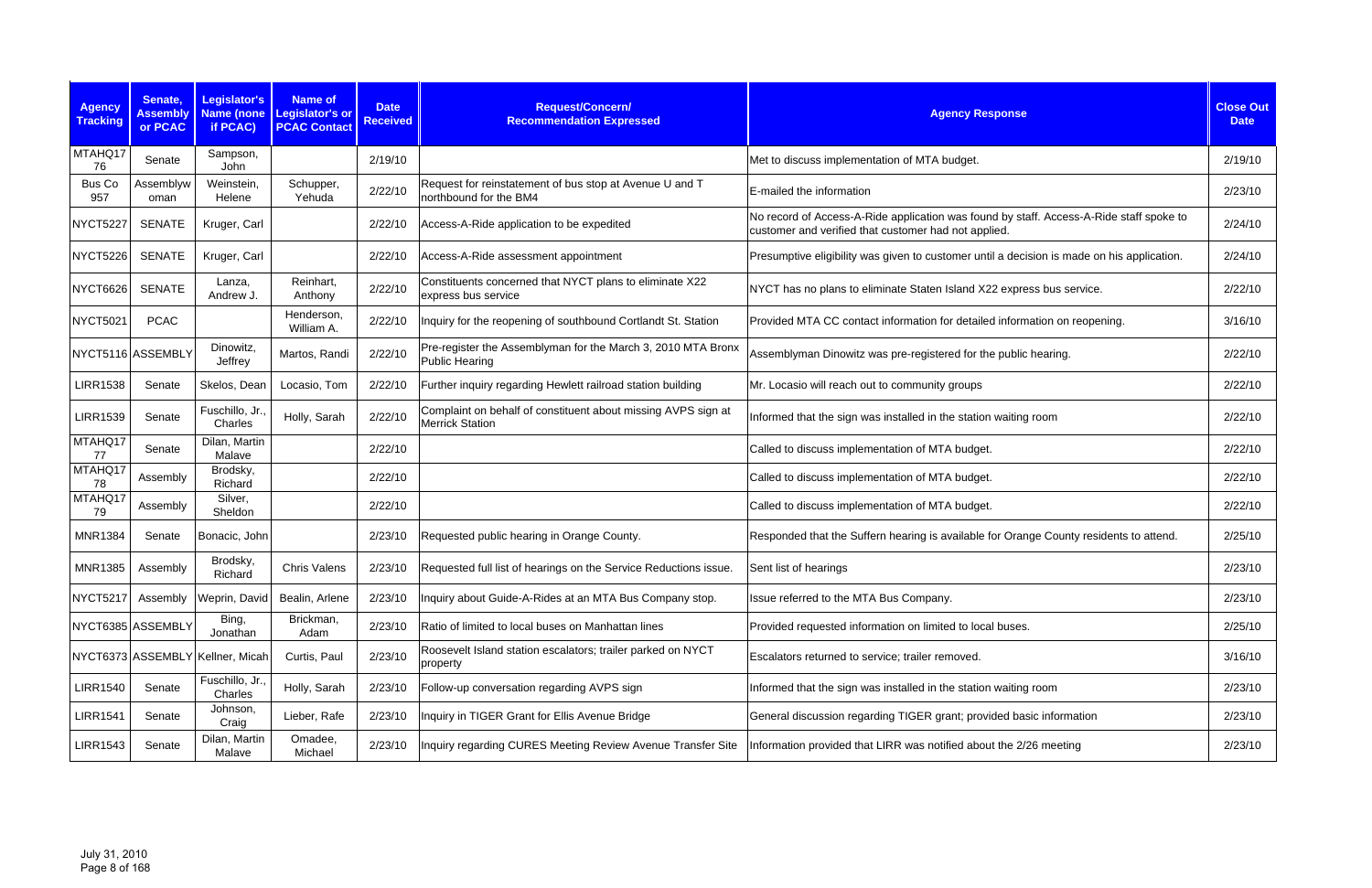| <b>Agency</b><br><b>Tracking</b> | Senate,<br><b>Assembly</b><br>or PCAC | Legislator's<br>if PCAC)         | <b>Name of</b><br>Name (none Legislator's or<br><b>PCAC Contact</b> | <b>Date</b><br><b>Received</b> | Request/Concern/<br><b>Recommendation Expressed</b>                                                                                                                                                                                                                                               | <b>Agency Response</b>                                                                                                                                                                                                            | <b>Close Out</b><br><b>Date</b> |
|----------------------------------|---------------------------------------|----------------------------------|---------------------------------------------------------------------|--------------------------------|---------------------------------------------------------------------------------------------------------------------------------------------------------------------------------------------------------------------------------------------------------------------------------------------------|-----------------------------------------------------------------------------------------------------------------------------------------------------------------------------------------------------------------------------------|---------------------------------|
| MTAHQ17<br>80                    | Senate                                | Dilan, Martin<br>Malave          |                                                                     | 2/23/10                        | Invitation for an MTA representative to attend a meeting that the<br>CURES will be holding to discuss making the upgrade of freight<br>rail equipment a public and private priority to reduce harmful<br>diesel emissions in our communities for better health and quality<br>of life on 2/26/10. | An LIRR representative attended.                                                                                                                                                                                                  | 2/26/10                         |
| <b>MNR1386</b>                   | Senate                                | Leibell.<br>Vincent              | Ray Maguire                                                         | 2/24/10                        | Wanted more information on a proposed MTA Police K-9 Training<br>Facility                                                                                                                                                                                                                         | Provided copy of letter to arrange a project outreach meeting.                                                                                                                                                                    | 2/24/10                         |
| <b>MNR1387</b>                   | Assembly                              | Latimer,<br>George               | Roz Weinstein                                                       | 2/24/10                        | Seeking Medicare assistance for a constituent who is a daughter<br>of a former MNR employee.                                                                                                                                                                                                      | Sent email explaining benefits.                                                                                                                                                                                                   | 3/3/10                          |
| NYCT5119                         | <b>SENATE</b>                         | Klein, Jeffrey                   | Doyle, John                                                         | 2/24/10                        | A constituent of the Senator who is on public assistance and<br>needs to attend a drug treatment program would like Access-a-<br>Ride service.                                                                                                                                                    | Explained that a person must have a physical or mental disability which would prevent them<br>to use mass transit to be accepted into the Access-a-Ride program. The Senator's<br>constituent does not meet these qualifications. | 2/24/10                         |
| NYCT5228 ASSEMBLY                |                                       | Cymbrowitz,<br>Steven H.         |                                                                     | 2/24/10                        | Access-A-Ride recertification application denied                                                                                                                                                                                                                                                  | Advised that once service is terminated, customer can appeal the decision.                                                                                                                                                        | 2/24/10                         |
|                                  | NYCT5023 ASSEMBLY                     | Rosenthal,<br>Linda B.           | Allport, Tara                                                       | 2/24/10                        | Former 96th Street Substation property                                                                                                                                                                                                                                                            | Inquired about status of property. Property was transferred to NYC ownership in 2006.                                                                                                                                             | 2/24/10                         |
| <b>NYCT5118</b>                  | <b>SENATE</b>                         | Klein, Jeffrey                   | Doyle, John                                                         | 2/24/10                        | Mr. Doyle requested information to pre-register Senator Klein for<br>the Bronx MTA Public Hearing.                                                                                                                                                                                                | Government & Community Relations provided the web page for pre-registration.                                                                                                                                                      | 2/24/10                         |
| NYCT6648                         | <b>SENATE</b>                         | Krueger, Liz                     | Krinsky,<br>Jennifer                                                | 2/24/10                        | Request for information on staffing reductions.                                                                                                                                                                                                                                                   | Provided press release.                                                                                                                                                                                                           | 2/24/10                         |
| NYCT5114                         | <b>SENATE</b>                         | Krueger, Liz                     | Krinsky,<br>Jennifer                                                | 2/24/10                        | Station agents, constituent request for MetroCard usage                                                                                                                                                                                                                                           | Provided information on agents. Constituent will be provided with information.                                                                                                                                                    | 2/25/10                         |
|                                  | NYCT5028 ASSEMBLY                     | Hevesi,<br>Andrew                |                                                                     | 2/24/10                        |                                                                                                                                                                                                                                                                                                   | <b>Weekend Service Diversion Notice</b>                                                                                                                                                                                           | 2/24/10                         |
| NYCT5024 ASSEMBLY                |                                       | Aubry, Jeffrion<br>D.            |                                                                     | 2/24/10                        |                                                                                                                                                                                                                                                                                                   | <b>Weekend Service Diversion Notice</b>                                                                                                                                                                                           | 2/24/10                         |
| NYCT5025 ASSEMBLY                |                                       | Gianaris,<br>Michael             |                                                                     | 2/24/10                        |                                                                                                                                                                                                                                                                                                   | <b>Weekend Service Diversion Notice</b>                                                                                                                                                                                           | 2/24/10                         |
| NYCT5026 ASSEMBLY                |                                       | Carrozza, Ann<br>Margaret        |                                                                     | 2/24/10                        |                                                                                                                                                                                                                                                                                                   | <b>Weekend Service Diversion Notice</b>                                                                                                                                                                                           | 2/24/10                         |
| NYCT5027 ASSEMBLY                |                                       | Clark, Barbara<br>М.             |                                                                     | 2/24/10                        |                                                                                                                                                                                                                                                                                                   | <b>Weekend Service Diversion Notice</b>                                                                                                                                                                                           | 2/24/10                         |
|                                  | NYCT5029 ASSEMBLY                     | Cook, Vivian                     |                                                                     | 2/24/10                        |                                                                                                                                                                                                                                                                                                   | <b>Weekend Service Diversion Notice</b>                                                                                                                                                                                           | 2/24/10                         |
|                                  | NYCT5030 ASSEMBLY                     | Lancman,<br>Rory I.              |                                                                     | 2/24/10                        |                                                                                                                                                                                                                                                                                                   | <b>Weekend Service Diversion Notice</b>                                                                                                                                                                                           | 2/24/10                         |
|                                  |                                       | NYCT5031 ASSEMBLY Titus, Michele |                                                                     | 2/24/10                        |                                                                                                                                                                                                                                                                                                   | <b>Weekend Service Diversion Notice</b>                                                                                                                                                                                           | 2/24/10                         |
|                                  | NYCT5032 ASSEMBLY                     | DenDekker,<br>Michael G.         |                                                                     | 2/24/10                        |                                                                                                                                                                                                                                                                                                   | <b>Weekend Service Diversion Notice</b>                                                                                                                                                                                           | 2/24/10                         |
|                                  | NYCT5033 ASSEMBLY                     | Meng, Grace                      |                                                                     | 2/24/10                        |                                                                                                                                                                                                                                                                                                   | <b>Weekend Service Diversion Notice</b>                                                                                                                                                                                           | 2/24/10                         |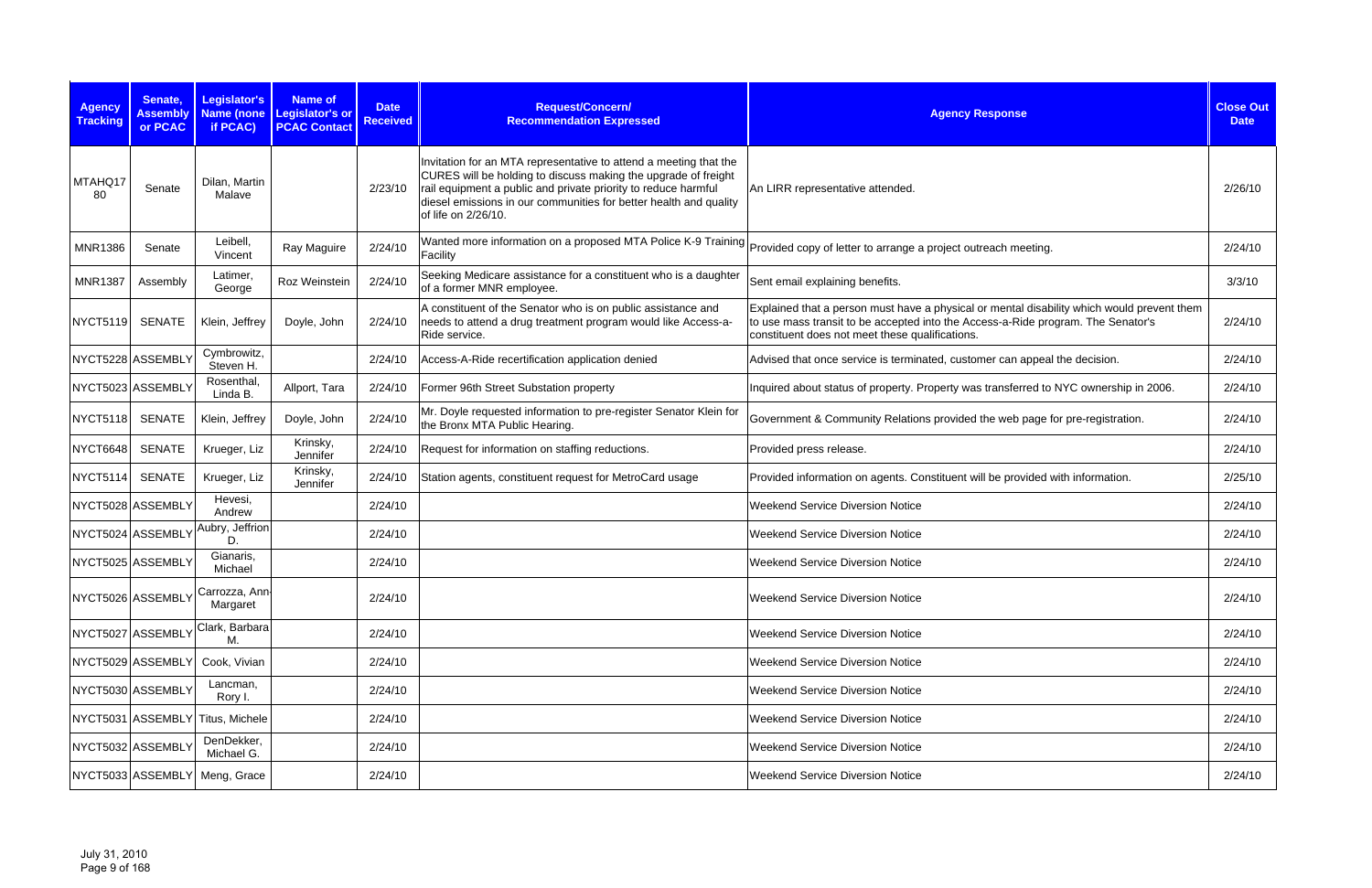| <b>Agency</b><br><b>Tracking</b> | Senate,<br><b>Assembly</b><br>or PCAC | Legislator's<br>if PCAC)       | <b>Name of</b><br>Name (none Legislator's or<br><b>PCAC Contact</b> | <b>Date</b><br><b>Received</b> | Request/Concern/<br><b>Recommendation Expressed</b> | <b>Agency Response</b>                  | <b>Close Out</b><br><b>Date</b> |
|----------------------------------|---------------------------------------|--------------------------------|---------------------------------------------------------------------|--------------------------------|-----------------------------------------------------|-----------------------------------------|---------------------------------|
|                                  |                                       | NYCT5034 ASSEMBLY Weprin, Mark |                                                                     | 2/24/10                        |                                                     | <b>Weekend Service Diversion Notice</b> | 2/24/10                         |
|                                  | NYCT5035 ASSEMBLY                     | Markey,<br>Margaret            |                                                                     | 2/24/10                        |                                                     | <b>Weekend Service Diversion Notice</b> | 2/24/10                         |
|                                  | NYCT5036 ASSEMBLY                     | Mayersohn,<br>Nettie           |                                                                     | 2/24/10                        |                                                     | <b>Weekend Service Diversion Notice</b> | 2/24/10                         |
|                                  | NYCT5037 ASSEMBLY                     | Nolan,<br>Catherine T.         |                                                                     | 2/24/10                        |                                                     | <b>Weekend Service Diversion Notice</b> | 2/24/10                         |
| <b>NYCT5038</b>                  | <b>SENATE</b>                         | Onorato,<br>George             |                                                                     | 2/24/10                        |                                                     | <b>Weekend Service Diversion Notice</b> | 2/24/10                         |
| <b>NYCT5039</b>                  | <b>SENATE</b>                         | Padavan,<br>Frank              |                                                                     | 2/24/10                        |                                                     | <b>Weekend Service Diversion Notice</b> | 2/24/10                         |
|                                  | NYCT5040 ASSEMBLY                     | Peralta, Jose<br>R.            |                                                                     | 2/24/10                        |                                                     | <b>Weekend Service Diversion Notice</b> | 2/24/10                         |
|                                  | NYCT5041 ASSEMBLY                     | Pheffer,<br>Audrey I.          |                                                                     | 2/24/10                        |                                                     | <b>Weekend Service Diversion Notice</b> | 2/24/10                         |
| <b>NYCT5042</b>                  | <b>SENATE</b>                         | Monserrate,<br>Hiram           |                                                                     | 2/24/10                        |                                                     | <b>Weekend Service Diversion Notice</b> | 2/24/10                         |
|                                  | NYCT5043 ASSEMBLY                     | Scarborough,<br>William        |                                                                     | 2/24/10                        |                                                     | <b>Weekend Service Diversion Notice</b> | 2/24/10                         |
| <b>NYCT5044</b>                  | <b>SENATE</b>                         | Huntley,<br>Shirley L.         |                                                                     | 2/24/10                        |                                                     | <b>Weekend Service Diversion Notice</b> | 2/24/10                         |
| <b>NYCT5045</b>                  | <b>SENATE</b>                         | Addabbo,<br>Joseph P.          |                                                                     | 2/24/10                        |                                                     | <b>Weekend Service Diversion Notice</b> | 2/24/10                         |
| <b>NYCT5046</b>                  | <b>SENATE</b>                         | Stavisky, Toby<br>Ann          |                                                                     | 2/24/10                        |                                                     | <b>Weekend Service Diversion Notice</b> | 2/24/10                         |
| <b>NYCT5047</b>                  | <b>SENATE</b>                         | Smith,<br>Malcolm A.           |                                                                     | 2/24/10                        |                                                     | <b>Weekend Service Diversion Notice</b> | 2/24/10                         |
|                                  | NYCT5048 ASSEMBLY                     | Arroyo,<br>Carmen              |                                                                     | 2/24/10                        |                                                     | <b>Weekend Service Diversion Notice</b> | 2/24/10                         |
|                                  | NYCT5049 ASSEMBLY                     | Heastie, Carl<br>Ε.            |                                                                     | 2/24/10                        |                                                     | Weekend Service Diversion Notice        | 2/24/10                         |
|                                  | NYCT5050 ASSEMBLY                     | Rivera, Jose                   |                                                                     | 2/24/10                        |                                                     | Weekend Service Diversion Notice        | 2/24/10                         |
|                                  | NYCT5051 ASSEMBLY                     | Benedetto,<br>Michael R.       |                                                                     | 2/24/10                        |                                                     | Weekend Service Diversion Notice        | 2/24/10                         |
|                                  | NYCT5052 ASSEMBLY                     | Gibson,<br>Vanessa             |                                                                     | 2/24/10                        |                                                     | Weekend Service Diversion Notice        | 2/24/10                         |
|                                  | NYCT5053 ASSEMBLY                     | Crespo,<br>Marcos              |                                                                     | 2/24/10                        |                                                     | <b>Weekend Service Diversion Notice</b> | 2/24/10                         |
|                                  | NYCT5054 ASSEMBLY                     | Castro,<br>Nelson L.           |                                                                     | 2/24/10                        |                                                     | <b>Weekend Service Diversion Notice</b> | 2/24/10                         |
| NYCT5055                         | <b>SENATE</b>                         | Diaz, Sr.,<br>Ruben            |                                                                     | 2/24/10                        |                                                     | <b>Weekend Service Diversion Notice</b> | 2/24/10                         |
|                                  | NYCT5056 ASSEMBLY                     | Benjamin,<br>Michael A.        |                                                                     | 2/24/10                        |                                                     | <b>Weekend Service Diversion Notice</b> | 2/24/10                         |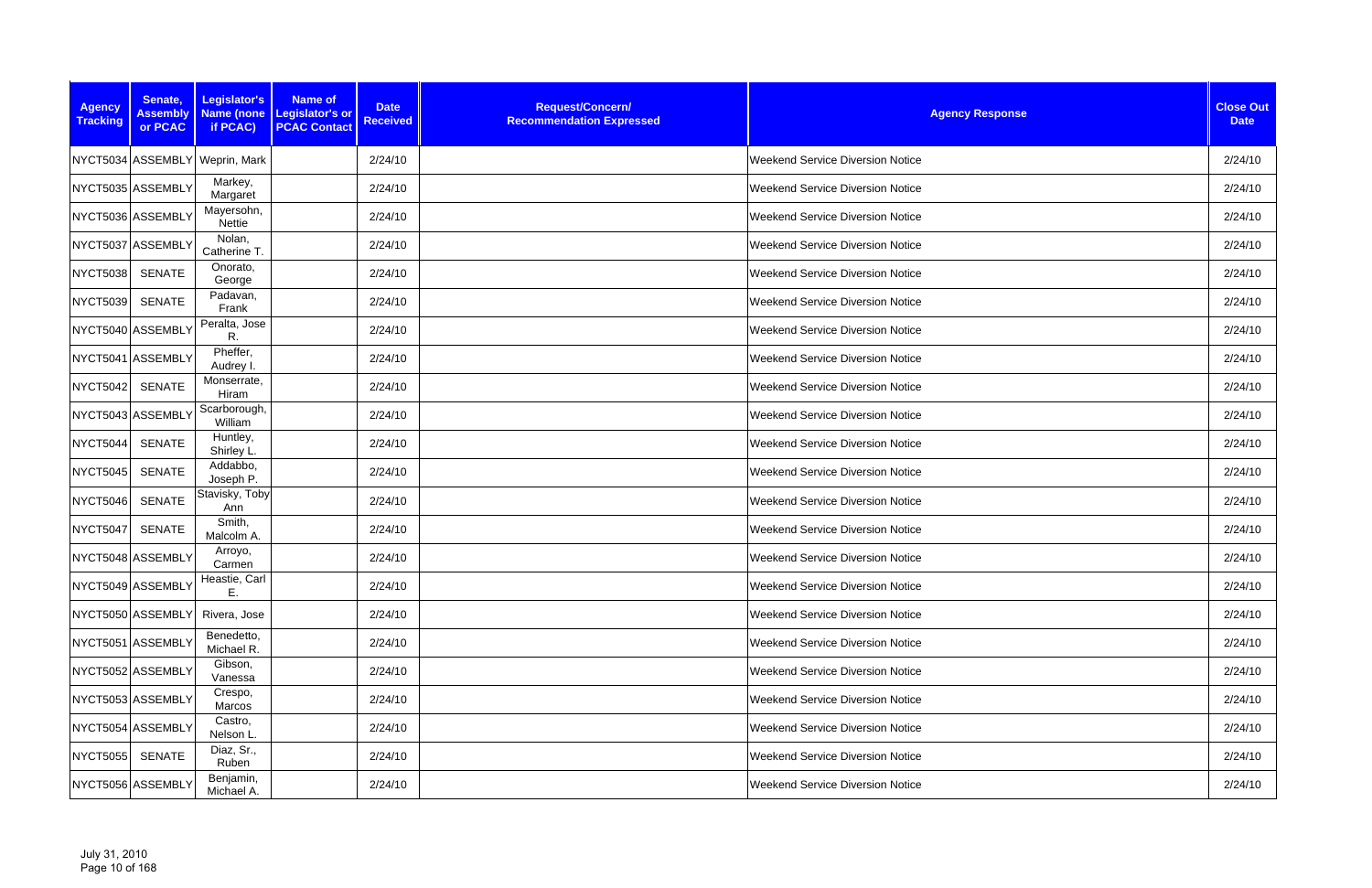| <b>Agency</b><br><b>Tracking</b> | Senate,<br><b>Assembly</b><br>or PCAC | Legislator's<br>if PCAC)        | <b>Name of</b><br>Name (none Legislator's or<br><b>PCAC Contact</b> | <b>Date</b><br><b>Received</b> | Request/Concern/<br><b>Recommendation Expressed</b> | <b>Agency Response</b>                  | <b>Close Out</b><br><b>Date</b> |
|----------------------------------|---------------------------------------|---------------------------------|---------------------------------------------------------------------|--------------------------------|-----------------------------------------------------|-----------------------------------------|---------------------------------|
|                                  | NYCT5057 ASSEMBLY                     | Dinowitz,<br>Jeffrey            |                                                                     | 2/24/10                        |                                                     | <b>Weekend Service Diversion Notice</b> | 2/24/10                         |
| <b>NYCT5058</b>                  | <b>SENATE</b>                         | Espada, Jr.,<br>Pedro           |                                                                     | 2/24/10                        |                                                     | <b>Weekend Service Diversion Notice</b> | 2/24/10                         |
| <b>NYCT5059</b>                  | <b>SENATE</b>                         | Klein, Jeffrey                  |                                                                     | 2/24/10                        |                                                     | <b>Weekend Service Diversion Notice</b> | 2/24/10                         |
|                                  | NYCT5060 ASSEMBLY                     | Rivera, Peter<br>M.             |                                                                     | 2/24/10                        |                                                     | <b>Weekend Service Diversion Notice</b> | 2/24/10                         |
|                                  |                                       | NYCT5061 ASSEMBLY Rivera, Naomi |                                                                     | 2/24/10                        |                                                     | <b>Weekend Service Diversion Notice</b> | 2/24/10                         |
| <b>NYCT5062</b>                  | <b>SENATE</b>                         | Hassell-<br>Thompson,<br>Ruth   |                                                                     | 2/24/10                        |                                                     | <b>Weekend Service Diversion Notice</b> | 2/24/10                         |
| <b>NYCT5063</b>                  | <b>SENATE</b>                         | Serrano, Jose<br>M.             |                                                                     | 2/24/10                        |                                                     | <b>Weekend Service Diversion Notice</b> | 2/24/10                         |
|                                  | NYCT5064 ASSEMBLY                     | Abbate, Peter                   |                                                                     | 2/24/10                        |                                                     | <b>Weekend Service Diversion Notice</b> | 2/24/10                         |
|                                  | NYCT5065 ASSEMBLY                     | Boyland,<br>William             |                                                                     | 2/24/10                        |                                                     | <b>Weekend Service Diversion Notice</b> | 2/24/10                         |
| <b>NYCT5066</b>                  | <b>SENATE</b>                         | Adams, Eric                     |                                                                     | 2/24/10                        |                                                     | <b>Weekend Service Diversion Notice</b> | 2/24/10                         |
|                                  | NYCT5067 ASSEMBLY                     | Brennan,<br>James               |                                                                     | 2/24/10                        |                                                     | <b>Weekend Service Diversion Notice</b> | 2/24/10                         |
|                                  | NYCT5068 ASSEMBLY                     | Colton,<br>William              |                                                                     | 2/24/10                        |                                                     | <b>Weekend Service Diversion Notice</b> | 2/24/10                         |
|                                  | NYCT5069 ASSEMBLY                     | Cymbrowitz,<br>Steven H.        |                                                                     | 2/24/10                        |                                                     | <b>Weekend Service Diversion Notice</b> | 2/24/10                         |
|                                  | NYCT5070 ASSEMBLY                     | Brook-Krasny,<br>Alec           |                                                                     | 2/24/10                        |                                                     | <b>Weekend Service Diversion Notice</b> | 2/24/10                         |
| NYCT5071 SENATE                  |                                       | Golden, Martin<br>J.            |                                                                     | 2/24/10                        |                                                     | <b>Weekend Service Diversion Notice</b> | 2/24/10                         |
|                                  | NYCT5072 ASSEMBLY                     | Jeffries,<br>Hakeem             |                                                                     | 2/24/10                        |                                                     | <b>Weekend Service Diversion Notice</b> | 2/24/10                         |
|                                  | NYCT5073 ASSEMBLY                     | Barron, Inez                    |                                                                     | 2/24/10                        |                                                     | Weekend Service Diversion Notice        | 2/24/10                         |
|                                  | NYCT5074 ASSEMBLY                     | Hikind, Dov                     |                                                                     | 2/24/10                        |                                                     | <b>Weekend Service Diversion Notice</b> | 2/24/10                         |
|                                  | NYCT5075 ASSEMBLY                     | Jacobs,<br>Rhoda S.             |                                                                     | 2/24/10                        |                                                     | Weekend Service Diversion Notice        | 2/24/10                         |
| NYCT5076                         | SENATE                                | Kruger, Carl                    |                                                                     | 2/24/10                        |                                                     | <b>Weekend Service Diversion Notice</b> | 2/24/10                         |
|                                  | NYCT5077 ASSEMBLY                     | Robinson,<br>Annette            |                                                                     | 2/24/10                        |                                                     | <b>Weekend Service Diversion Notice</b> | 2/24/10                         |
|                                  | NYCT5078 ASSEMBLY                     | Lentol, Joseph<br>R.            |                                                                     | 2/24/10                        |                                                     | <b>Weekend Service Diversion Notice</b> | 2/24/10                         |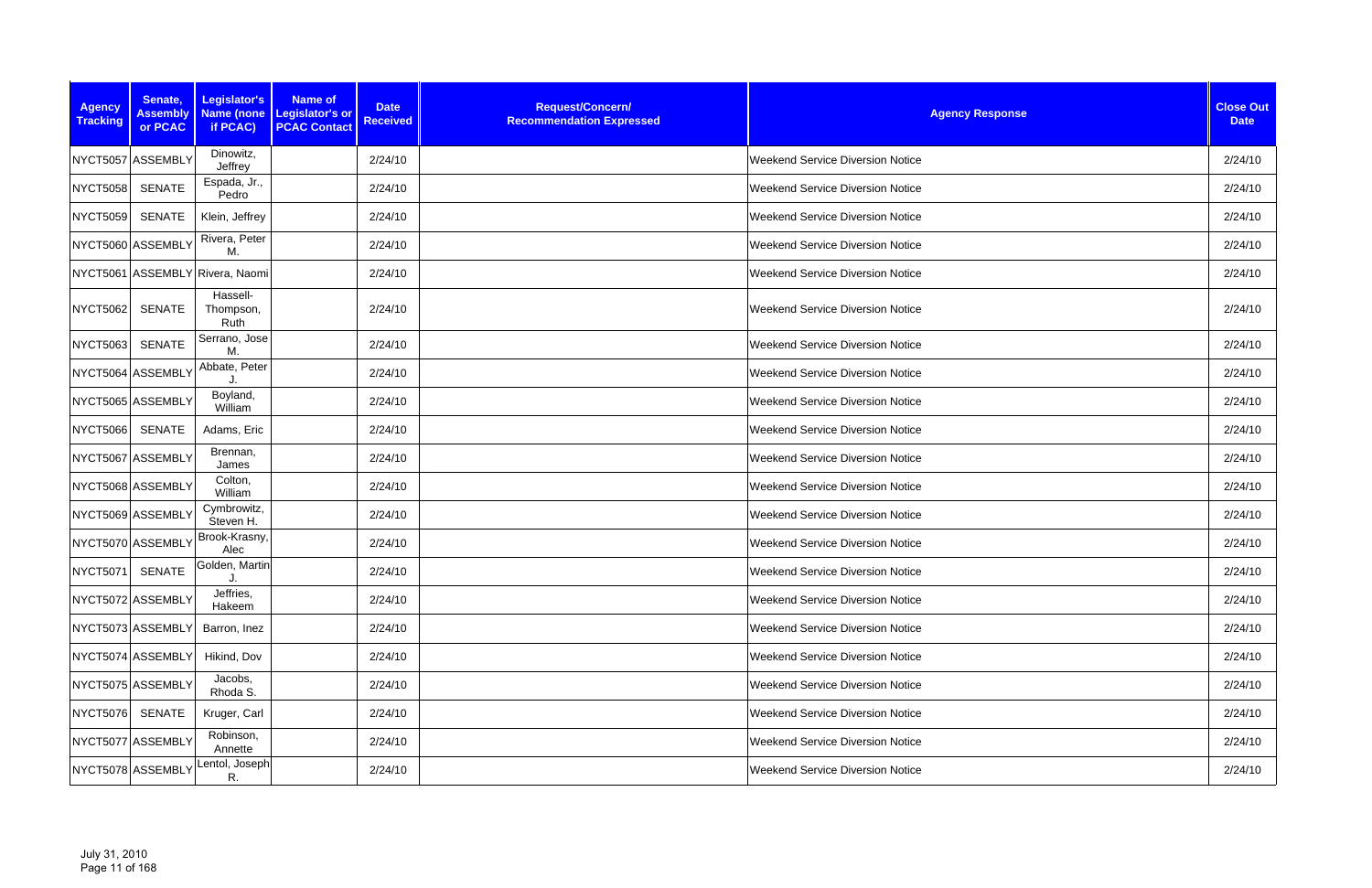| <b>Agency</b><br><b>Tracking</b> | Senate,<br><b>Assembly</b><br>or PCAC | Legislator's<br>if PCAC)        | <b>Name of</b><br>Name (none Legislator's or<br><b>PCAC Contact</b> | <b>Date</b><br><b>Received</b> | Request/Concern/<br><b>Recommendation Expressed</b> | <b>Agency Response</b>                  | <b>Close Out</b><br><b>Date</b> |
|----------------------------------|---------------------------------------|---------------------------------|---------------------------------------------------------------------|--------------------------------|-----------------------------------------------------|-----------------------------------------|---------------------------------|
|                                  | NYCT5079 ASSEMBLY                     | Lopez, Vito                     |                                                                     | 2/24/10                        |                                                     | <b>Weekend Service Diversion Notice</b> | 2/24/10                         |
|                                  | NYCT5080 ASSEMBLY                     | Maisel, Alan                    |                                                                     | 2/24/10                        |                                                     | <b>Weekend Service Diversion Notice</b> | 2/24/10                         |
| <b>NYCT5081</b>                  | <b>SENATE</b>                         | Dilan, Martin<br>M.             |                                                                     | 2/24/10                        |                                                     | <b>Weekend Service Diversion Notice</b> | 2/24/10                         |
|                                  |                                       | NYCT5082 ASSEMBLY Millman, Joan |                                                                     | 2/24/10                        |                                                     | <b>Weekend Service Diversion Notice</b> | 2/24/10                         |
| <b>NYCT5083</b>                  | <b>SENATE</b>                         | Montgomery,<br>Velmanette       |                                                                     | 2/24/10                        |                                                     | <b>Weekend Service Diversion Notice</b> | 2/24/10                         |
|                                  | NYCT5084 ASSEMBLY                     | Camara,<br>Karim                |                                                                     | 2/24/10                        |                                                     | <b>Weekend Service Diversion Notice</b> | 2/24/10                         |
|                                  | NYCT5085 ASSEMBLY                     | Ortiz, Felix                    |                                                                     | 2/24/10                        |                                                     | <b>Weekend Service Diversion Notice</b> | 2/24/10                         |
|                                  | NYCT5086 ASSEMBLY                     | Perry, Nick                     |                                                                     | 2/24/10                        |                                                     | <b>Weekend Service Diversion Notice</b> | 2/24/10                         |
| <b>NYCT5087</b>                  | <b>SENATE</b>                         | Parker, Kevin<br>S.             |                                                                     | 2/24/10                        |                                                     | <b>Weekend Service Diversion Notice</b> | 2/24/10                         |
|                                  | NYCT5088 ASSEMBLY                     | Towns, Darryl<br>C.             |                                                                     | 2/24/10                        |                                                     | <b>Weekend Service Diversion Notice</b> | 2/24/10                         |
|                                  | NYCT5089 ASSEMBLY                     | Weinstein,<br>Helene E.         |                                                                     | 2/24/10                        |                                                     | <b>Weekend Service Diversion Notice</b> | 2/24/10                         |
| <b>NYCT5090</b>                  | <b>SENATE</b>                         | Sampson,<br>John                |                                                                     | 2/24/10                        |                                                     | <b>Weekend Service Diversion Notice</b> | 2/24/10                         |
| <b>NYCT5091</b>                  | <b>SENATE</b>                         | Squadron,<br>Daniel             |                                                                     | 2/24/10                        |                                                     | <b>Weekend Service Diversion Notice</b> | 2/24/10                         |
|                                  | NYCT5092 ASSEMBLY                     | Clayton<br>Powell, Jr.,<br>Adam |                                                                     | 2/24/10                        |                                                     | <b>Weekend Service Diversion Notice</b> | 2/24/10                         |
| NYCT5093 SENATE                  |                                       | Duane,<br>Thomas K.             |                                                                     | 2/24/10                        |                                                     | <b>Weekend Service Diversion Notice</b> | 2/24/10                         |
|                                  | NYCT5094 ASSEMBLY                     | Bing,<br>Jonathan               |                                                                     | 2/24/10                        |                                                     | <b>Weekend Service Diversion Notice</b> | 2/24/10                         |
|                                  | NYCT5095 ASSEMBLY                     | Espaillat,<br>Adriano           |                                                                     | 2/24/10                        |                                                     | Weekend Service Diversion Notice        | 2/24/10                         |
|                                  | NYCT5096 ASSEMBLY                     | Farrell,<br>Herman D.           |                                                                     | 2/24/10                        |                                                     | Weekend Service Diversion Notice        | 2/24/10                         |
|                                  | NYCT5097 ASSEMBLY                     | Kavanagh,<br>Brian P.           |                                                                     | 2/24/10                        |                                                     | <b>Weekend Service Diversion Notice</b> | 2/24/10                         |
|                                  | NYCT5098 ASSEMBLY                     | Rosenthal,<br>Linda B.          |                                                                     | 2/24/10                        |                                                     | <b>Weekend Service Diversion Notice</b> | 2/24/10                         |
|                                  | NYCT5099 ASSEMBLY                     | Glick,<br>Deborah               |                                                                     | 2/24/10                        |                                                     | <b>Weekend Service Diversion Notice</b> | 2/24/10                         |
| NYCT5100                         | <b>SENATE</b>                         | Krueger, Liz                    |                                                                     | 2/24/10                        |                                                     | <b>Weekend Service Diversion Notice</b> | 2/24/10                         |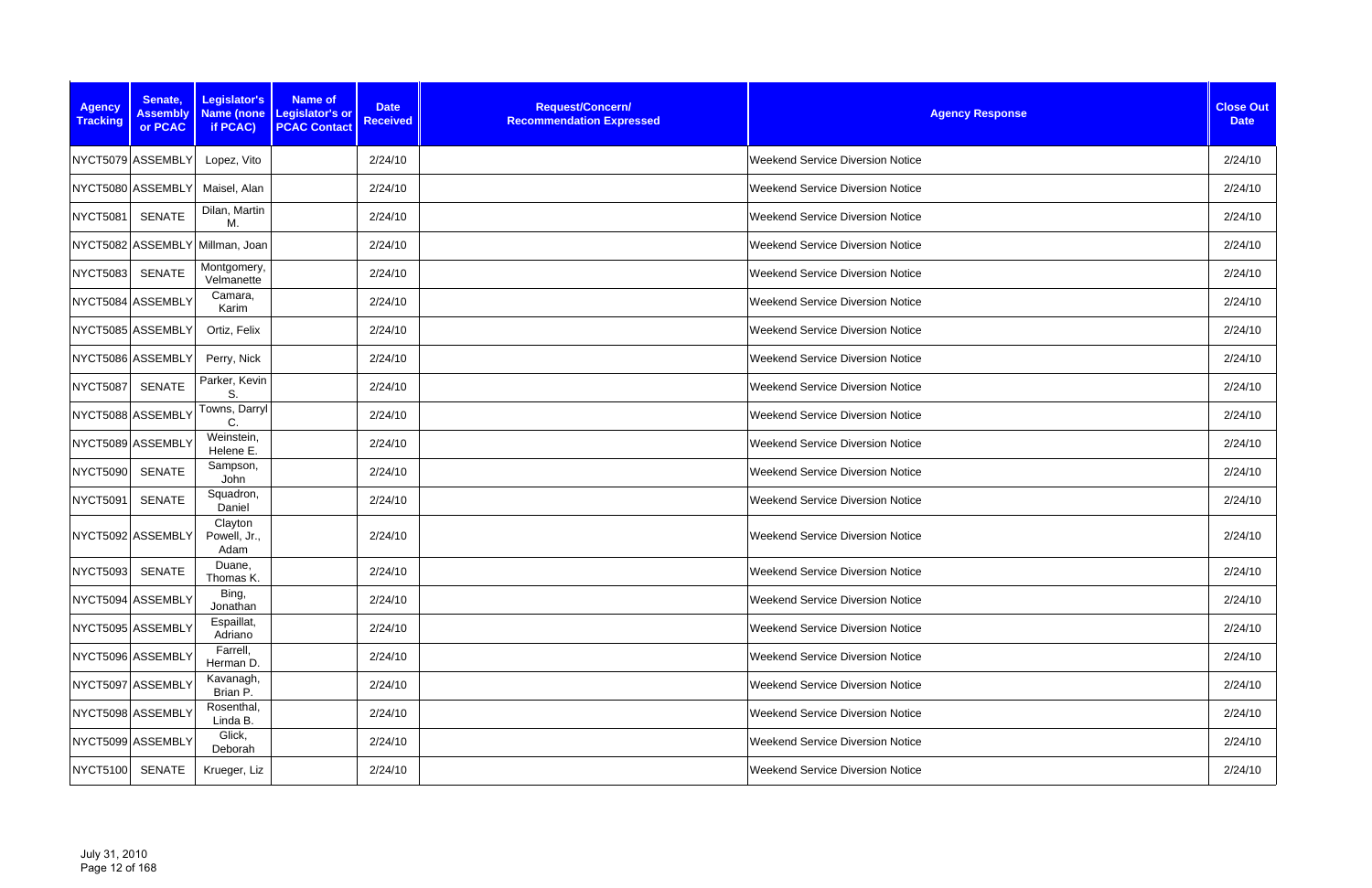| <b>Agency</b><br><b>Tracking</b> | Senate,<br><b>Assembly</b><br><b>or PCAC</b> | Legislator's<br>if PCAC)         | <b>Name of</b><br>Name (none   Legislator's or<br><b>PCAC Contact</b> | <b>Date</b><br><b>Received</b> | Request/Concern/<br><b>Recommendation Expressed</b>                                      | <b>Agency Response</b>                                   | <b>Close Out</b><br><b>Date</b> |
|----------------------------------|----------------------------------------------|----------------------------------|-----------------------------------------------------------------------|--------------------------------|------------------------------------------------------------------------------------------|----------------------------------------------------------|---------------------------------|
|                                  |                                              | NYCT5101 ASSEMBLY Kellner, Micah |                                                                       | 2/24/10                        |                                                                                          | <b>Weekend Service Diversion Notice</b>                  | 2/24/10                         |
| NYCT5102                         | <b>SENATE</b>                                | Schneiderman<br>, Eric           |                                                                       | 2/24/10                        |                                                                                          | <b>Weekend Service Diversion Notice</b>                  | 2/24/10                         |
| <b>NYCT5103</b>                  | <b>SENATE</b>                                | Perkins,<br>William              |                                                                       | 2/24/10                        |                                                                                          | <b>Weekend Service Diversion Notice</b>                  | 2/24/10                         |
|                                  | NYCT5104 ASSEMBLY                            | O'Donnell,<br>Daniel J.          |                                                                       | 2/24/10                        |                                                                                          | <b>Weekend Service Diversion Notice</b>                  | 2/24/10                         |
|                                  | NYCT5105 ASSEMBLY                            | Silver,<br>Sheldon               |                                                                       | 2/24/10                        |                                                                                          | <b>Weekend Service Diversion Notice</b>                  | 2/24/10                         |
|                                  | NYCT5106 ASSEMBLY                            | Wright, Keith<br>L.T.            |                                                                       | 2/24/10                        |                                                                                          | <b>Weekend Service Diversion Notice</b>                  | 2/24/10                         |
|                                  | NYCT5107 ASSEMBLY                            | Gottfried,<br>Richard            |                                                                       | 2/24/10                        |                                                                                          | <b>Weekend Service Diversion Notice</b>                  | 2/24/10                         |
|                                  | NYCT5108 ASSEMBLY                            | Cusick,<br>Michael J.            |                                                                       | 2/24/10                        |                                                                                          | <b>Weekend Service Diversion Notice</b>                  | 2/24/10                         |
|                                  | NYCT5109 ASSEMBLY                            | Titone,<br>Matthew               |                                                                       | 2/24/10                        |                                                                                          | <b>Weekend Service Diversion Notice</b>                  | 2/24/10                         |
|                                  | NYCT5110 ASSEMBLY                            | Tobacco,<br>Louis R.             |                                                                       | 2/24/10                        |                                                                                          | <b>Weekend Service Diversion Notice</b>                  | 2/24/10                         |
| <b>NYCT5111</b>                  | <b>SENATE</b>                                | Lanza,<br>Andrew J.              |                                                                       | 2/24/10                        |                                                                                          | <b>Weekend Service Diversion Notice</b>                  | 2/24/10                         |
|                                  | NYCT5112 ASSEMBLY                            | Hyer-Spencer,<br>Janele          |                                                                       | 2/24/10                        |                                                                                          | <b>Weekend Service Diversion Notice</b>                  | 2/24/10                         |
| <b>NYCT5113</b>                  | <b>SENATE</b>                                | Savino, Diane                    |                                                                       | 2/24/10                        |                                                                                          | <b>Weekend Service Diversion Notice</b>                  | 2/24/10                         |
| <b>LIRR1521</b>                  | Assembly                                     | Alessi, Mark                     | Maldonado,<br>Jennifer                                                | 2/24/10                        | Confirmation that the Assemblyman would be attending the<br><b>Riverhead meeting</b>     | Information confirmed regarding date an dtime of meeting | 2/24/10                         |
|                                  | LIRR1544   Assembly                          | Schimel,<br>Michelle             | Portnoy, Sandy                                                        |                                | 2/25/10 Requested information about public hearing on 3/1/10                             | General information provided about logistics for hearing | 2/25/10                         |
| <b>LIRR1545</b>                  | Senate                                       | Foley, Brian                     | Lacurruba, Jim                                                        | 2/25/10                        | Requested information regarding 3/5 meeting about Riverhead                              | Information provided                                     | 2/25/10                         |
| <b>LIRR1546</b>                  | Assembly                                     | Alessi, Mark                     | Vitale, Nicole                                                        | 2/25/10                        | Requested information regarding 3/5 meeting about Riverhead                              | Information provided                                     | 2/25/10                         |
| <b>LIRR1547</b>                  | Senate                                       | LaValle, Ken                     | Scalia, Joann                                                         | 2/25/10                        | Requested information regarding 3/5 meeting about Riverhead                              | Information provided                                     | 2/25/10                         |
| <b>LIRR1548</b>                  | Assembly                                     | Boyland,<br>William              | Carver, Michael                                                       | 2/25/10                        | Questions about funding process for East NY station<br>improvements                      | Information provided                                     | 2/25/10                         |
| <b>MNR1388</b>                   | Senate                                       | Oppenheimer,<br>Suzi             |                                                                       | 2/26/10                        | Constituent complained about monthly passes and how he was<br>treated on a train.        | Responded by letter, explaining fare guidelines.         | 3/4/10                          |
| <b>MNR1389</b>                   | <b>PCAC</b>                                  |                                  | Shannon, Ellyn                                                        | 2/26/10                        | Asked for passenger count for each station as part of the Origin &<br>Destination Study. | Provided web link to the information requested.          | 3/4/10                          |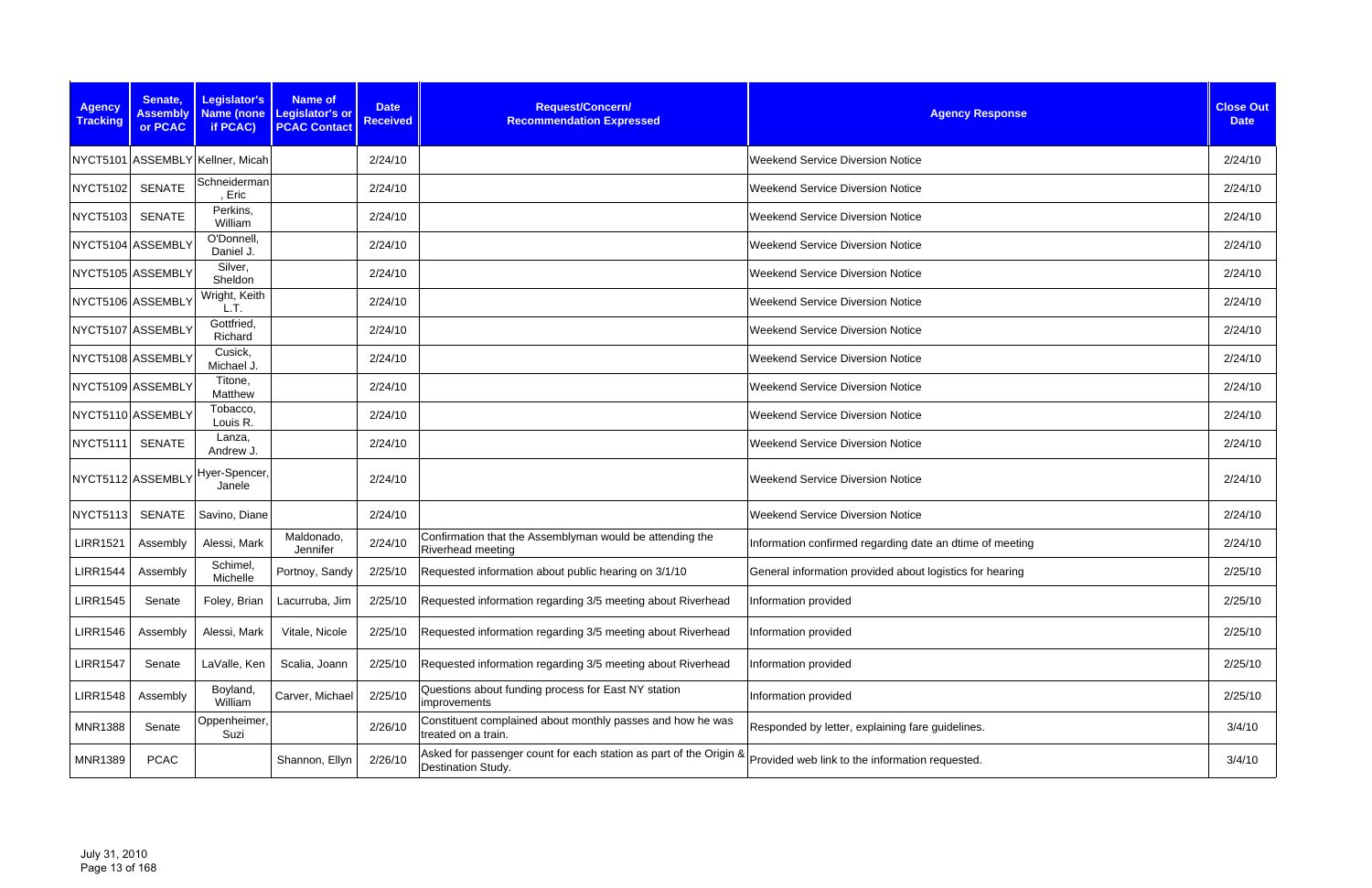| <b>Agency</b><br><b>Tracking</b> | Senate,<br><b>Assembly</b><br>or PCAC | Legislator's<br><b>Name (none</b><br>if PCAC) | <b>Name of</b><br>Legislator's or<br><b>PCAC Contact</b> | <b>Date</b><br><b>Received</b> | Request/Concern/<br><b>Recommendation Expressed</b>                                                                                                                                                                   | <b>Agency Response</b>                                                                                                                                                                                                                                         | <b>Close Out</b><br><b>Date</b> |
|----------------------------------|---------------------------------------|-----------------------------------------------|----------------------------------------------------------|--------------------------------|-----------------------------------------------------------------------------------------------------------------------------------------------------------------------------------------------------------------------|----------------------------------------------------------------------------------------------------------------------------------------------------------------------------------------------------------------------------------------------------------------|---------------------------------|
| B&T 1007                         | Senate                                | Padavan,<br>Frank                             |                                                          | 3/1/10                         | Asking about lead paint debris allegedly from Throgs Neck Bridge<br>project, according to constituent who made claims.                                                                                                | Explained that we do all paint removal operations under strict containment and our<br>contractors clean up any escaped debris. Constituent's report claims unfounded and<br>unsubstantiated. DEC inspections found no violations regarding our work or bridge. | 3/1/10                          |
| <b>LIRR1549</b>                  | Assembly                              | Schimel,<br>Michelle                          | Portnoy, Sandy                                           | 3/1/10                         | Requested to read statement into record for 3/5 public hearing                                                                                                                                                        | Confirmed that statement would be read at public hearing                                                                                                                                                                                                       | 3/1/10                          |
| <b>LIRR1550</b>                  | Senate                                | Johnson,<br>Craig                             | Lieber, Rafe                                             | 3/1/10                         | Requested to read statement into record for 3/5 public hearing                                                                                                                                                        | Confirmed that statement would be read at public hearing                                                                                                                                                                                                       | 3/1/10                          |
| MTAHQ17<br>81                    | Senate                                | Fuschillo, Jr.,<br>Charles                    | Janet                                                    | 3/1/10                         | Would like confirmation that the Senator's emailed request for his<br>staffer, Wayne Edwards, to testify at Chateau Briand this evening Senator.<br>was received and that he would be testifying early in the program | Returned call with confirmation that Mr. Edwards was all set to testify on behalf of the                                                                                                                                                                       | 3/1/10                          |
| LI Bus 920                       | Senate                                | Fuschillo,<br>Charles, Jr.                    |                                                          | 3/2/10                         | Expressed opposition to eliminating the N53 on behalf of<br>customer.                                                                                                                                                 | Drafted Joseph J. Smith letter explaining the MTA's position and reasons for the LI Bus<br>service reductions.                                                                                                                                                 | 5/7/10                          |
| NYCT5223 ASSEMBLY                |                                       | Rosenthal,<br>Linda B.                        | Allport, Tara                                            | 3/2/10                         | Questions about the upcoming service reduction hearing                                                                                                                                                                | Answered Ms. Allport's questions concerning the public hearing and sign-up process                                                                                                                                                                             | 3/2/10                          |
| <b>LIRR1551</b>                  | Senate                                | Fuschillo, Jr.<br>Charles                     | Holly, Sarah                                             | 3/2/10                         | Senator requested we call constituent regarding several train<br>service issues                                                                                                                                       | Called constituent and addressed concerns                                                                                                                                                                                                                      | 3/2/10                          |
| MTAHQ17<br>82                    | Senate                                | Saland,<br>Stephen                            |                                                          | 3/2/10                         |                                                                                                                                                                                                                       | Letter from Board Member Sedore to the Senator laying out the benefits of the K-9 facility<br>planned for Dutchess County.                                                                                                                                     | 3/2/10                          |
| MTAHQ17<br>83                    | Assembly                              | Molinaro,<br>Marcus                           |                                                          | 3/2/10                         |                                                                                                                                                                                                                       | Letter from Board Member Sedore to the Senator laying out the benefits of the K-9 facility<br>planned for Dutchess County.                                                                                                                                     | 3/2/10                          |
| LI Bus 921                       | Senate                                | Fuschillo,<br>Charles, Jr.                    |                                                          | 3/3/10                         | Expressed opposition to eliminating the N87,88,64 and N53 as<br>well as LIRR cuts.                                                                                                                                    | Drafted Joseph J. Smith letter explaining the MTA's position and reasons for the LI Bus<br>service reductions.                                                                                                                                                 | 5/7/10                          |
| NYCT5124 ASSEMBLY                |                                       | Hevesi,<br>Andrew                             |                                                          | 3/3/10                         |                                                                                                                                                                                                                       | <b>Weekend Service Diversion Notice</b>                                                                                                                                                                                                                        | 3/3/10                          |
|                                  |                                       | NYCT5120 ASSEMBLY Aubry, Jeffrion             |                                                          | 3/3/10                         |                                                                                                                                                                                                                       | <b>Weekend Service Diversion Notice</b>                                                                                                                                                                                                                        | 3/3/10                          |
| NYCT5121 ASSEMBLY                |                                       | Gianaris,<br>Michael                          |                                                          | 3/3/10                         |                                                                                                                                                                                                                       | <b>Weekend Service Diversion Notice</b>                                                                                                                                                                                                                        | 3/3/10                          |
| NYCT5122 ASSEMBLY                |                                       | Carrozza, Ann-<br>Margaret                    |                                                          | 3/3/10                         |                                                                                                                                                                                                                       | <b>Weekend Service Diversion Notice</b>                                                                                                                                                                                                                        | 3/3/10                          |
| NYCT5123 ASSEMBLY                |                                       | Clark, Barbara<br>M.                          |                                                          | 3/3/10                         |                                                                                                                                                                                                                       | <b>Weekend Service Diversion Notice</b>                                                                                                                                                                                                                        | 3/3/10                          |
| NYCT5125 ASSEMBLY                |                                       | Cook, Vivian                                  |                                                          | 3/3/10                         |                                                                                                                                                                                                                       | <b>Weekend Service Diversion Notice</b>                                                                                                                                                                                                                        | 3/3/10                          |
| NYCT5126 ASSEMBLY                |                                       | Lancman,<br>Rory I.                           |                                                          | 3/3/10                         |                                                                                                                                                                                                                       | <b>Weekend Service Diversion Notice</b>                                                                                                                                                                                                                        | 3/3/10                          |
|                                  |                                       | NYCT5127 ASSEMBLY Titus, Michele              |                                                          | 3/3/10                         |                                                                                                                                                                                                                       | <b>Weekend Service Diversion Notice</b>                                                                                                                                                                                                                        | 3/3/10                          |
| NYCT5128 ASSEMBLY                |                                       | DenDekker,<br>Michael G.                      |                                                          | 3/3/10                         |                                                                                                                                                                                                                       | <b>Weekend Service Diversion Notice</b>                                                                                                                                                                                                                        | 3/3/10                          |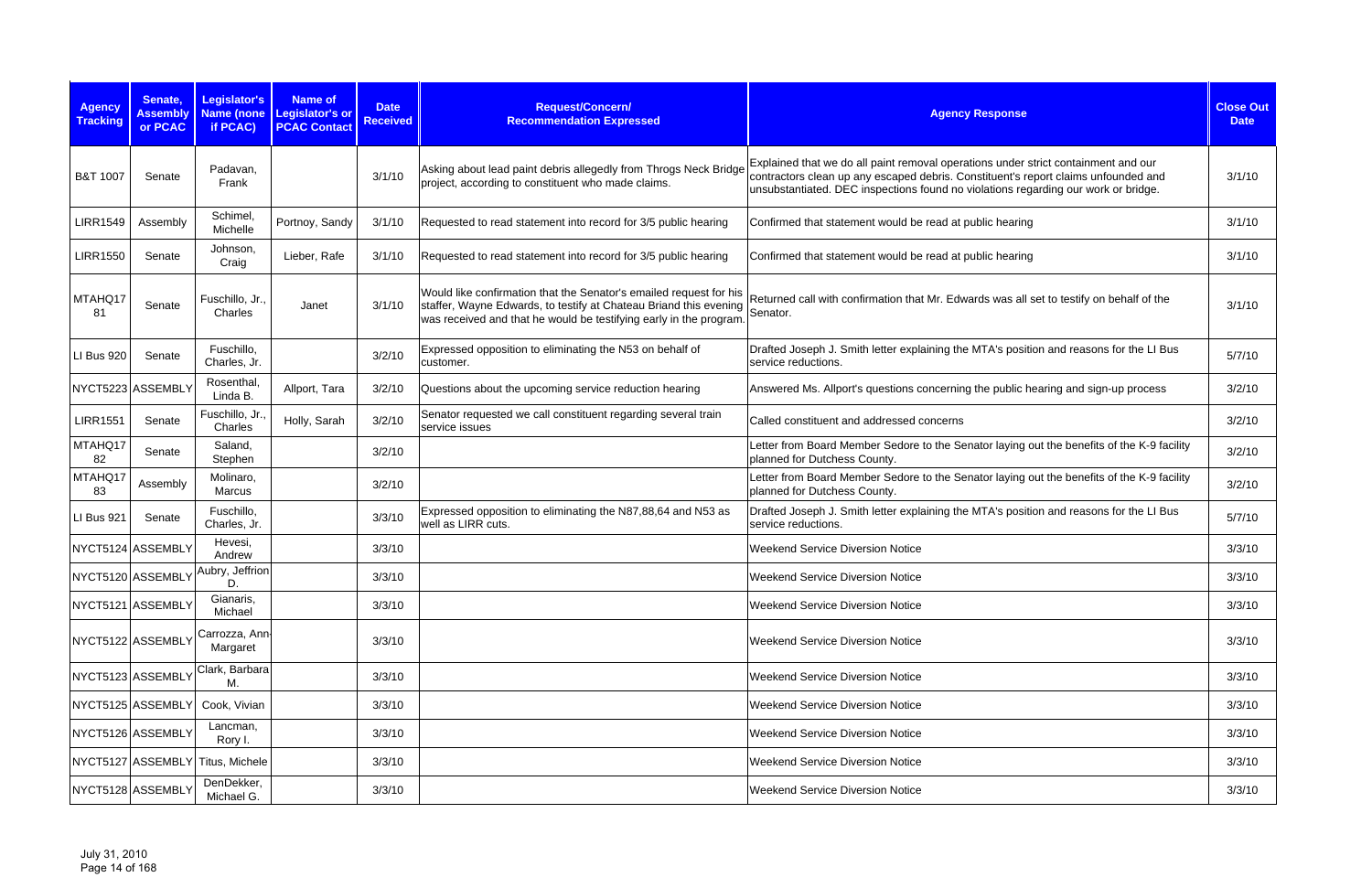| <b>Agency</b><br><b>Tracking</b> | Senate,<br><b>Assembly</b><br>or PCAC | Legislator's<br><b>Name of</b><br><b>Name (none</b><br><b>Legislator's or</b><br><b>PCAC Contact</b><br>if PCAC) | <b>Date</b><br><b>Received</b> | Request/Concern/<br><b>Recommendation Expressed</b> | <b>Agency Response</b>                  | <b>Close Out</b><br><b>Date</b> |
|----------------------------------|---------------------------------------|------------------------------------------------------------------------------------------------------------------|--------------------------------|-----------------------------------------------------|-----------------------------------------|---------------------------------|
|                                  | NYCT5129 ASSEMBLY                     | Meng, Grace                                                                                                      | 3/3/10                         |                                                     | <b>Weekend Service Diversion Notice</b> | 3/3/10                          |
|                                  | NYCT5130 ASSEMBLY                     | Markey,<br>Margaret                                                                                              | 3/3/10                         |                                                     | <b>Weekend Service Diversion Notice</b> | 3/3/10                          |
|                                  | NYCT5131 ASSEMBLY                     | Mayersohn,<br>Nettie                                                                                             | 3/3/10                         |                                                     | <b>Weekend Service Diversion Notice</b> | 3/3/10                          |
|                                  | NYCT5132 ASSEMBLY                     | Nolan,<br>Catherine T.                                                                                           | 3/3/10                         |                                                     | <b>Weekend Service Diversion Notice</b> | 3/3/10                          |
| <b>NYCT5133</b>                  | <b>SENATE</b>                         | Onorato,<br>George                                                                                               | 3/3/10                         |                                                     | <b>Weekend Service Diversion Notice</b> | 3/3/10                          |
| NYCT5134                         | <b>SENATE</b>                         | Padavan,<br>Frank                                                                                                | 3/3/10                         |                                                     | <b>Weekend Service Diversion Notice</b> | 3/3/10                          |
|                                  | NYCT5135 ASSEMBLY                     | Peralta, Jose<br>R.                                                                                              | 3/3/10                         |                                                     | <b>Weekend Service Diversion Notice</b> | 3/3/10                          |
|                                  | NYCT5136 ASSEMBLY                     | Pheffer,<br>Audrey I.                                                                                            | 3/3/10                         |                                                     | <b>Weekend Service Diversion Notice</b> | 3/3/10                          |
| NYCT5137                         | <b>SENATE</b>                         | Monserrate,<br>Hiram                                                                                             | 3/3/10                         |                                                     | <b>Weekend Service Diversion Notice</b> | 3/3/10                          |
|                                  | NYCT5138 ASSEMBLY                     | Scarborough,<br>William                                                                                          | 3/3/10                         |                                                     | <b>Weekend Service Diversion Notice</b> | 3/3/10                          |
| NYCT5139                         | <b>SENATE</b>                         | Huntley,<br>Shirley L.                                                                                           | 3/3/10                         |                                                     | <b>Weekend Service Diversion Notice</b> | 3/3/10                          |
| NYCT5140                         | <b>SENATE</b>                         | Addabbo,<br>Joseph P.                                                                                            | 3/3/10                         |                                                     | <b>Weekend Service Diversion Notice</b> | 3/3/10                          |
| NYCT5141                         | <b>SENATE</b>                         | Stavisky, Toby<br>Ann                                                                                            | 3/3/10                         |                                                     | <b>Weekend Service Diversion Notice</b> | 3/3/10                          |
| NYCT5142                         | <b>SENATE</b>                         | Smith,<br>Malcolm A.                                                                                             | 3/3/10                         |                                                     | <b>Weekend Service Diversion Notice</b> | 3/3/10                          |
|                                  | NYCT5143 ASSEMBLY                     | Arroyo,<br>Carmen                                                                                                | 3/3/10                         |                                                     | <b>Weekend Service Diversion Notice</b> | 3/3/10                          |
|                                  | NYCT5144 ASSEMBLY                     | Heastie, Carl<br>Ε.                                                                                              | 3/3/10                         |                                                     | <b>Weekend Service Diversion Notice</b> | 3/3/10                          |
|                                  | NYCT5145 ASSEMBLY                     | Rivera, Jose                                                                                                     | 3/3/10                         |                                                     | <b>Weekend Service Diversion Notice</b> | 3/3/10                          |
|                                  | NYCT5146 ASSEMBLY                     | Benedetto,<br>Michael R.                                                                                         | 3/3/10                         |                                                     | <b>Weekend Service Diversion Notice</b> | 3/3/10                          |
|                                  | NYCT5147 ASSEMBLY                     | Gibson,<br>Vanessa                                                                                               | 3/3/10                         |                                                     | <b>Weekend Service Diversion Notice</b> | 3/3/10                          |
|                                  | NYCT5148 ASSEMBLY                     | Crespo,<br>Marcos                                                                                                | 3/3/10                         |                                                     | <b>Weekend Service Diversion Notice</b> | 3/3/10                          |
|                                  | NYCT5149 ASSEMBLY                     | Castro,<br>Nelson L.                                                                                             | 3/3/10                         |                                                     | <b>Weekend Service Diversion Notice</b> | 3/3/10                          |
| NYCT5150                         | SENATE                                | Diaz, Sr.,<br>Ruben                                                                                              | 3/3/10                         |                                                     | <b>Weekend Service Diversion Notice</b> | 3/3/10                          |
|                                  | NYCT5151 ASSEMBLY                     | Benjamin,<br>Michael A.                                                                                          | 3/3/10                         |                                                     | <b>Weekend Service Diversion Notice</b> | 3/3/10                          |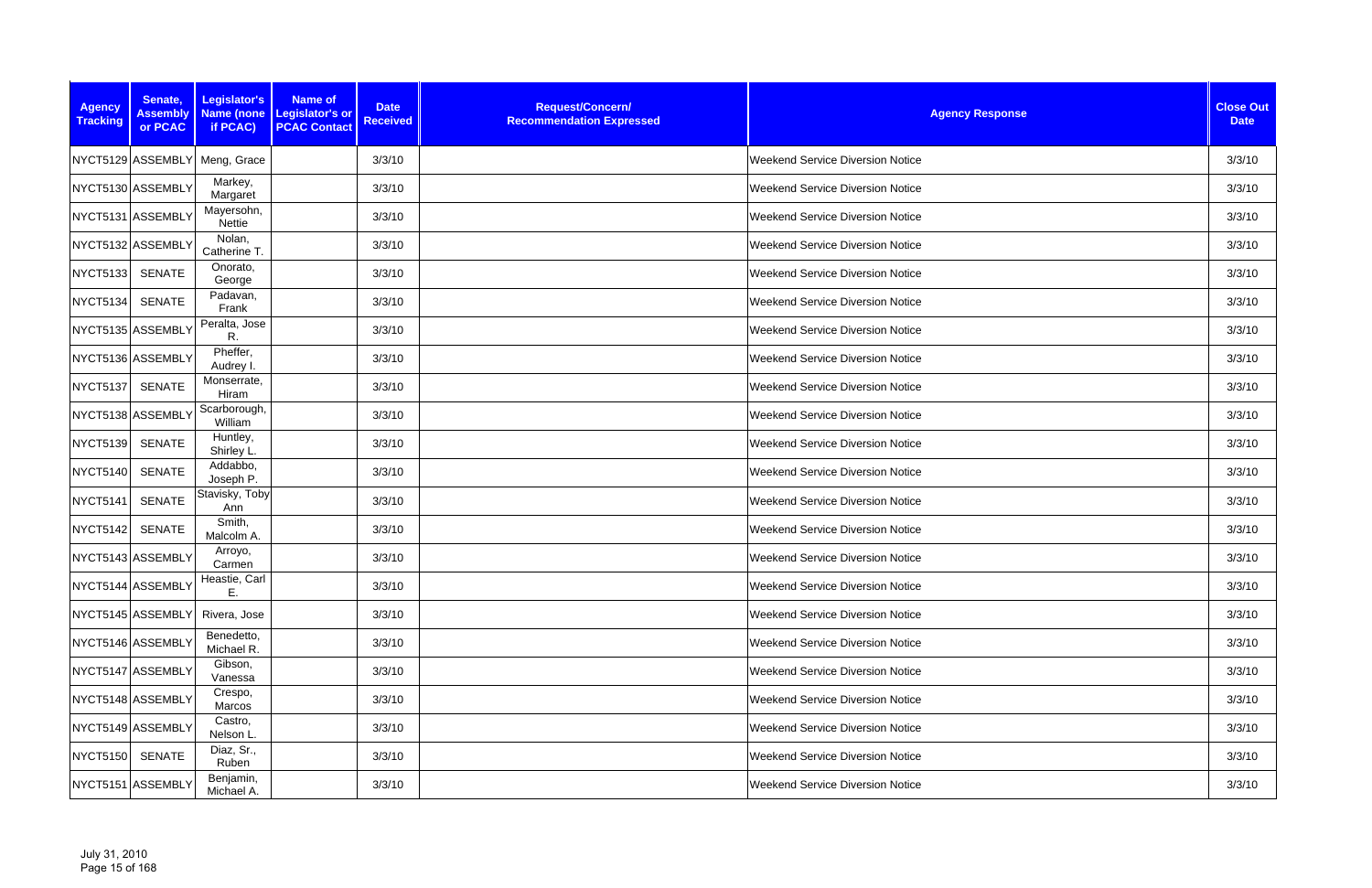| <b>Agency</b><br><b>Tracking</b> | Senate,<br><b>Assembly</b><br>or PCAC | Legislator's<br>if PCAC)        | <b>Name of</b><br>Name (none Legislator's or<br><b>PCAC Contact</b> | <b>Date</b><br><b>Received</b> | Request/Concern/<br><b>Recommendation Expressed</b> | <b>Agency Response</b>                  | <b>Close Out</b><br><b>Date</b> |
|----------------------------------|---------------------------------------|---------------------------------|---------------------------------------------------------------------|--------------------------------|-----------------------------------------------------|-----------------------------------------|---------------------------------|
| NYCT5152 ASSEMBLY                |                                       | Dinowitz,<br>Jeffrey            |                                                                     | 3/3/10                         |                                                     | <b>Weekend Service Diversion Notice</b> | 3/3/10                          |
| NYCT5153                         | SENATE                                | Espada, Jr.,<br>Pedro           |                                                                     | 3/3/10                         |                                                     | <b>Weekend Service Diversion Notice</b> | 3/3/10                          |
| NYCT5154                         | SENATE                                | Klein, Jeffrey                  |                                                                     | 3/3/10                         |                                                     | <b>Weekend Service Diversion Notice</b> | 3/3/10                          |
| NYCT5155 ASSEMBLY                |                                       | Rivera, Peter<br>М.             |                                                                     | 3/3/10                         |                                                     | <b>Weekend Service Diversion Notice</b> | 3/3/10                          |
|                                  |                                       | NYCT5156 ASSEMBLY Rivera, Naomi |                                                                     | 3/3/10                         |                                                     | <b>Weekend Service Diversion Notice</b> | 3/3/10                          |
| NYCT5157                         | <b>SENATE</b>                         | Hassell-<br>Thompson,<br>Ruth   |                                                                     | 3/3/10                         |                                                     | <b>Weekend Service Diversion Notice</b> | 3/3/10                          |
| <b>NYCT5158</b>                  | <b>SENATE</b>                         | Serrano, Jose<br>M.             |                                                                     | 3/3/10                         |                                                     | <b>Weekend Service Diversion Notice</b> | 3/3/10                          |
|                                  | NYCT5159 ASSEMBLY                     | Abbate, Peter                   |                                                                     | 3/3/10                         |                                                     | <b>Weekend Service Diversion Notice</b> | 3/3/10                          |
| NYCT5160 ASSEMBLY                |                                       | Boyland,<br>William             |                                                                     | 3/3/10                         |                                                     | <b>Weekend Service Diversion Notice</b> | 3/3/10                          |
| <b>NYCT5161</b>                  | SENATE                                | Adams, Eric                     |                                                                     | 3/3/10                         |                                                     | <b>Weekend Service Diversion Notice</b> | 3/3/10                          |
|                                  | NYCT5162 ASSEMBLY                     | Brennan,<br>James               |                                                                     | 3/3/10                         |                                                     | <b>Weekend Service Diversion Notice</b> | 3/3/10                          |
|                                  | NYCT5163 ASSEMBLY                     | Colton,<br>William              |                                                                     | 3/3/10                         |                                                     | <b>Weekend Service Diversion Notice</b> | 3/3/10                          |
|                                  | NYCT5164 ASSEMBLY                     | Cymbrowitz,<br>Steven H.        |                                                                     | 3/3/10                         |                                                     | <b>Weekend Service Diversion Notice</b> | 3/3/10                          |
| NYCT5165 ASSEMBL\                |                                       | Brook-Krasny,<br>Alec           |                                                                     | 3/3/10                         |                                                     | <b>Weekend Service Diversion Notice</b> | 3/3/10                          |
| NYCT5166 SENATE                  |                                       | Golden, Martin<br>J.            |                                                                     | 3/3/10                         |                                                     | <b>Weekend Service Diversion Notice</b> | 3/3/10                          |
|                                  | NYCT5167 ASSEMBLY                     | Jeffries,<br>Hakeem             |                                                                     | 3/3/10                         |                                                     | <b>Weekend Service Diversion Notice</b> | 3/3/10                          |
|                                  | NYCT5168 ASSEMBLY                     | Barron, Inez                    |                                                                     | 3/3/10                         |                                                     | <b>Weekend Service Diversion Notice</b> | 3/3/10                          |
|                                  | NYCT5169 ASSEMBLY                     | Hikind, Dov                     |                                                                     | 3/3/10                         |                                                     | <b>Weekend Service Diversion Notice</b> | 3/3/10                          |
|                                  | NYCT5170 ASSEMBLY                     | Jacobs,<br>Rhoda S.             |                                                                     | 3/3/10                         |                                                     | <b>Weekend Service Diversion Notice</b> | 3/3/10                          |
| <b>NYCT5171</b>                  | SENATE                                | Kruger, Carl                    |                                                                     | 3/3/10                         |                                                     | <b>Weekend Service Diversion Notice</b> | 3/3/10                          |
|                                  | NYCT5172 ASSEMBLY                     | Robinson,<br>Annette            |                                                                     | 3/3/10                         |                                                     | <b>Weekend Service Diversion Notice</b> | 3/3/10                          |
|                                  | NYCT5173 ASSEMBLY                     | Lentol, Joseph<br>R.            |                                                                     | 3/3/10                         |                                                     | <b>Weekend Service Diversion Notice</b> | 3/3/10                          |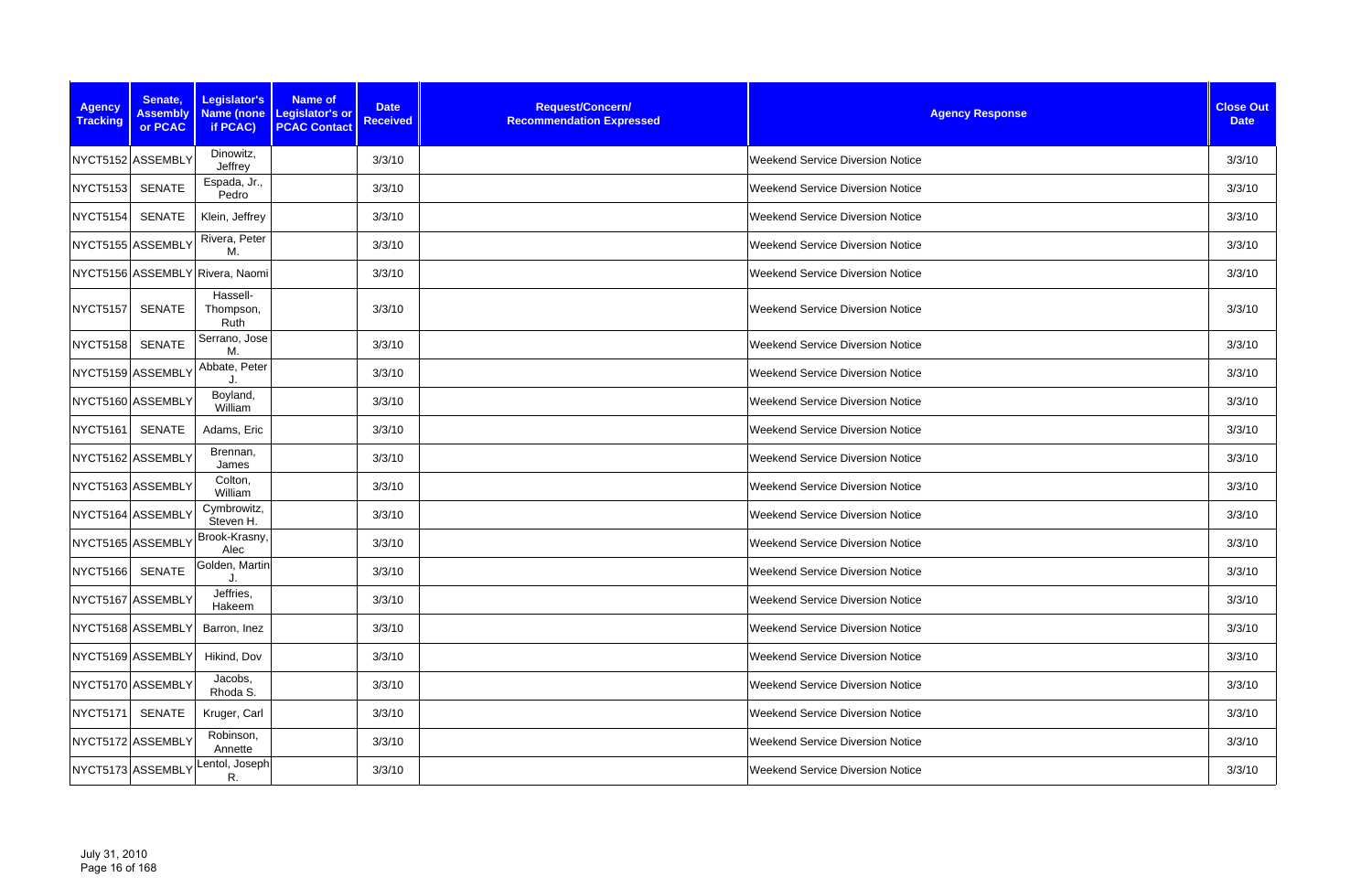| <b>Agency</b><br><b>Tracking</b> | Senate,<br><b>Assembly</b><br>or PCAC | Legislator's<br><b>Name (none</b><br>if PCAC) | Name of<br>Legislator's or<br><b>PCAC Contact</b> | <b>Date</b><br><b>Received</b> | Request/Concern/<br><b>Recommendation Expressed</b> | <b>Agency Response</b>                  | <b>Close Out</b><br><b>Date</b> |
|----------------------------------|---------------------------------------|-----------------------------------------------|---------------------------------------------------|--------------------------------|-----------------------------------------------------|-----------------------------------------|---------------------------------|
|                                  | NYCT5174 ASSEMBLY                     | Lopez, Vito                                   |                                                   | 3/3/10                         |                                                     | <b>Weekend Service Diversion Notice</b> | 3/3/10                          |
|                                  | NYCT5175 ASSEMBLY                     | Maisel, Alan                                  |                                                   | 3/3/10                         |                                                     | <b>Weekend Service Diversion Notice</b> | 3/3/10                          |
| <b>NYCT5176</b>                  | <b>SENATE</b>                         | Dilan, Martin<br>M.                           |                                                   | 3/3/10                         |                                                     | <b>Weekend Service Diversion Notice</b> | 3/3/10                          |
|                                  |                                       | NYCT5177 ASSEMBLY Millman, Joan               |                                                   | 3/3/10                         |                                                     | <b>Weekend Service Diversion Notice</b> | 3/3/10                          |
| NYCT5178                         | <b>SENATE</b>                         | Montgomery,<br>Velmanette                     |                                                   | 3/3/10                         |                                                     | <b>Weekend Service Diversion Notice</b> | 3/3/10                          |
| NYCT5179 ASSEMBLY                |                                       | Camara,<br>Karim                              |                                                   | 3/3/10                         |                                                     | <b>Weekend Service Diversion Notice</b> | 3/3/10                          |
|                                  | NYCT5180 ASSEMBLY                     | Ortiz, Felix                                  |                                                   | 3/3/10                         |                                                     | <b>Weekend Service Diversion Notice</b> | 3/3/10                          |
|                                  | NYCT5181 ASSEMBLY                     | Perry, Nick                                   |                                                   | 3/3/10                         |                                                     | <b>Weekend Service Diversion Notice</b> | 3/3/10                          |
| NYCT5182                         | <b>SENATE</b>                         | Parker, Kevin<br>S.                           |                                                   | 3/3/10                         |                                                     | <b>Weekend Service Diversion Notice</b> | 3/3/10                          |
| NYCT5183 ASSEMBLY                |                                       | Towns, Darryl<br>C.                           |                                                   | 3/3/10                         |                                                     | <b>Weekend Service Diversion Notice</b> | 3/3/10                          |
|                                  | NYCT5184 ASSEMBLY                     | Weinstein,<br>Helene E.                       |                                                   | 3/3/10                         |                                                     | <b>Weekend Service Diversion Notice</b> | 3/3/10                          |
| <b>NYCT5185</b>                  | <b>SENATE</b>                         | Sampson,<br>John                              |                                                   | 3/3/10                         |                                                     | <b>Weekend Service Diversion Notice</b> | 3/3/10                          |
| NYCT5186                         | <b>SENATE</b>                         | Squadron,<br>Daniel                           |                                                   | 3/3/10                         |                                                     | <b>Weekend Service Diversion Notice</b> | 3/3/10                          |
| NYCT5187 ASSEMBLY                |                                       | Clayton<br>Powell, Jr.,<br>Adam               |                                                   | 3/3/10                         |                                                     | <b>Weekend Service Diversion Notice</b> | 3/3/10                          |
| NYCT5188 SENATE                  |                                       | Duane,<br>Thomas K.                           |                                                   | 3/3/10                         |                                                     | <b>Weekend Service Diversion Notice</b> | 3/3/10                          |
|                                  | NYCT5189 ASSEMBLY                     | Bing,<br>Jonathan                             |                                                   | 3/3/10                         |                                                     | <b>Weekend Service Diversion Notice</b> | 3/3/10                          |
| NYCT5190 ASSEMBLY                |                                       | Espaillat,<br>Adriano                         |                                                   | 3/3/10                         |                                                     | <b>Weekend Service Diversion Notice</b> | 3/3/10                          |
|                                  | NYCT5191 ASSEMBLY                     | Farrell,<br>Herman D.                         |                                                   | 3/3/10                         |                                                     | <b>Weekend Service Diversion Notice</b> | 3/3/10                          |
| NYCT5192 ASSEMBLY                |                                       | Kavanagh,<br>Brian P.                         |                                                   | 3/3/10                         |                                                     | <b>Weekend Service Diversion Notice</b> | 3/3/10                          |
| NYCT5193 ASSEMBLY                |                                       | Rosenthal,<br>Linda B.                        |                                                   | 3/3/10                         |                                                     | <b>Weekend Service Diversion Notice</b> | 3/3/10                          |
|                                  | NYCT5194 ASSEMBLY                     | Glick,<br>Deborah                             |                                                   | 3/3/10                         |                                                     | <b>Weekend Service Diversion Notice</b> | 3/3/10                          |
| NYCT5195                         | SENATE                                | Krueger, Liz                                  |                                                   | 3/3/10                         |                                                     | <b>Weekend Service Diversion Notice</b> | 3/3/10                          |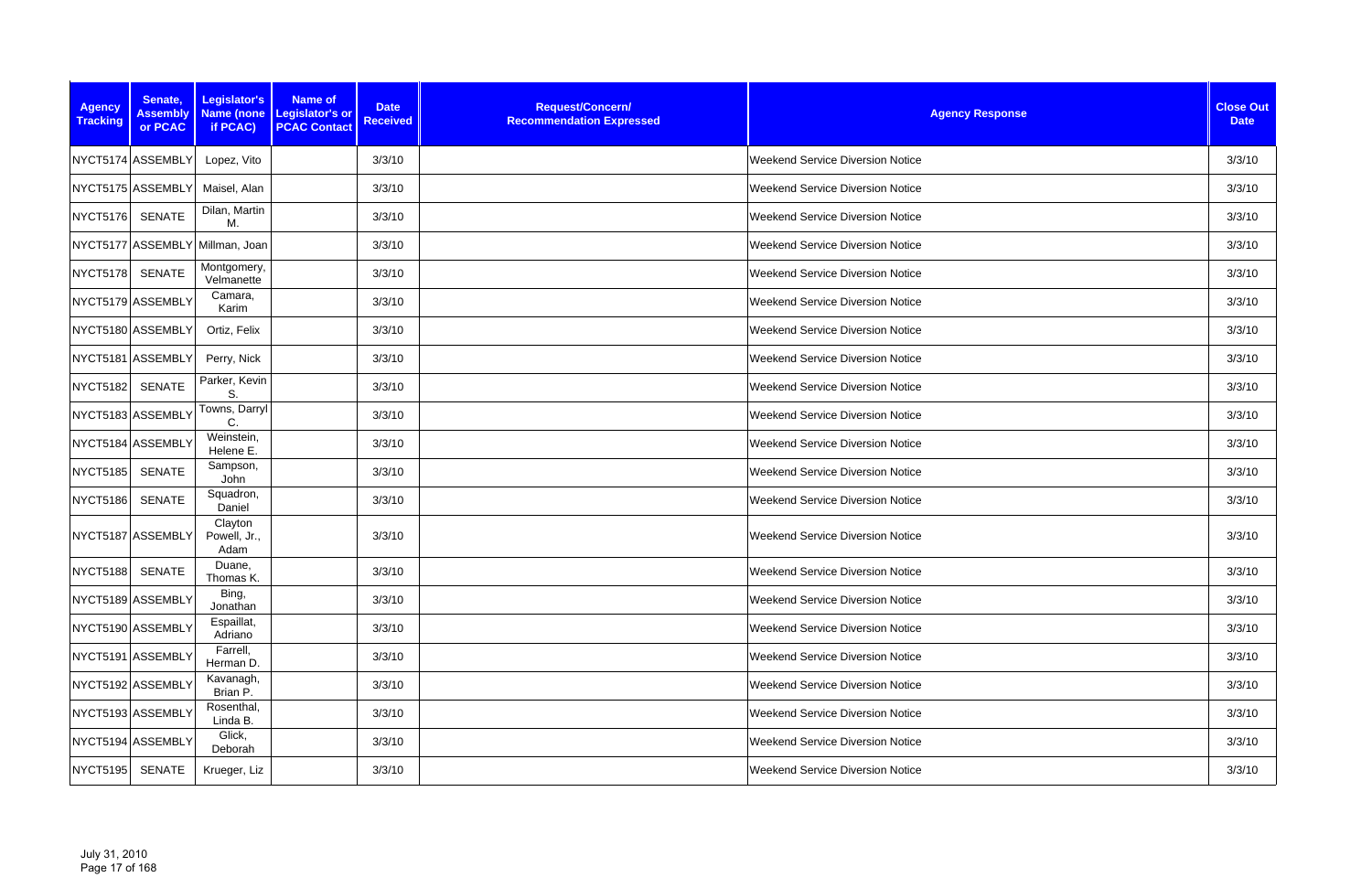| <b>Agency</b><br><b>Tracking</b> | Senate,<br><b>Assembly</b><br>or PCAC | Legislator's<br><b>Name (none</b><br>if PCAC) | <b>Name of</b><br>Legislator's or<br><b>PCAC Contact</b> | <b>Date</b><br><b>Received</b> | Request/Concern/<br><b>Recommendation Expressed</b>                                                                                           | <b>Agency Response</b>                                                                                                            | <b>Close Out</b><br><b>Date</b> |
|----------------------------------|---------------------------------------|-----------------------------------------------|----------------------------------------------------------|--------------------------------|-----------------------------------------------------------------------------------------------------------------------------------------------|-----------------------------------------------------------------------------------------------------------------------------------|---------------------------------|
|                                  |                                       | NYCT5196 ASSEMBLY Kellner, Micah              |                                                          | 3/3/10                         |                                                                                                                                               | <b>Weekend Service Diversion Notice</b>                                                                                           | 3/3/10                          |
| NYCT5197                         | <b>SENATE</b>                         | Schneiderman<br>Eric                          |                                                          | 3/3/10                         |                                                                                                                                               | <b>Weekend Service Diversion Notice</b>                                                                                           | 3/3/10                          |
| <b>NYCT5198</b>                  | <b>SENATE</b>                         | Perkins,<br>William                           |                                                          | 3/3/10                         |                                                                                                                                               | <b>Weekend Service Diversion Notice</b>                                                                                           | 3/3/10                          |
|                                  | NYCT5199 ASSEMBLY                     | O'Donnell,<br>Daniel J.                       |                                                          | 3/3/10                         |                                                                                                                                               | <b>Weekend Service Diversion Notice</b>                                                                                           | 3/3/10                          |
|                                  | NYCT5200 ASSEMBLY                     | Silver,<br>Sheldon                            |                                                          | 3/3/10                         |                                                                                                                                               | <b>Weekend Service Diversion Notice</b>                                                                                           | 3/3/10                          |
|                                  | NYCT5201 ASSEMBLY                     | Wright, Keith<br>L.T.                         |                                                          | 3/3/10                         |                                                                                                                                               | <b>Weekend Service Diversion Notice</b>                                                                                           | 3/3/10                          |
|                                  | NYCT5202 ASSEMBLY                     | Gottfried,<br>Richard                         |                                                          | 3/3/10                         |                                                                                                                                               | <b>Weekend Service Diversion Notice</b>                                                                                           | 3/3/10                          |
|                                  | NYCT5203 ASSEMBLY                     | Cusick,<br>Michael J.                         |                                                          | 3/3/10                         |                                                                                                                                               | <b>Weekend Service Diversion Notice</b>                                                                                           | 3/3/10                          |
|                                  | NYCT5204 ASSEMBLY                     | Titone,<br>Matthew                            |                                                          | 3/3/10                         |                                                                                                                                               | <b>Weekend Service Diversion Notice</b>                                                                                           | 3/3/10                          |
|                                  | NYCT5205 ASSEMBLY                     | Tobacco,<br>Louis R.                          |                                                          | 3/3/10                         |                                                                                                                                               | <b>Weekend Service Diversion Notice</b>                                                                                           | 3/3/10                          |
| <b>NYCT5206</b>                  | SENATE                                | Lanza,<br>Andrew J.                           |                                                          | 3/3/10                         |                                                                                                                                               | <b>Weekend Service Diversion Notice</b>                                                                                           | 3/3/10                          |
|                                  |                                       | INYCT5207 ASSEMBLY Hyer-Spencer,<br>Janele    |                                                          | 3/3/10                         |                                                                                                                                               | <b>Weekend Service Diversion Notice</b>                                                                                           | 3/3/10                          |
| NYCT5208                         | <b>SENATE</b>                         | Savino, Diane                                 |                                                          | 3/3/10                         |                                                                                                                                               | <b>Weekend Service Diversion Notice</b>                                                                                           | 3/3/10                          |
| <b>LIRR1552</b>                  | Assembly                              | Fields, Ginny                                 | McGerty,<br>Debbie                                       | 3/3/10                         | Requested press quote for new parking lot in KO                                                                                               | Quote provided                                                                                                                    | 3/3/10                          |
| MNR1390                          | Senate                                | Leibell,<br>Vincent                           | Ray Maguire                                              | 3/4/10                         | Inquired whether there were old locomotives available for a local<br>chamber to display.                                                      | Provided information on costs involved in acquiring equipment.                                                                    | 3/18/10                         |
| <b>MNR1391</b>                   | Assembly                              | Galef, Sandra                                 | Dana<br>Levenberg                                        | 3/4/10                         | Complaint regarding condition of contractor's area in Ossining.                                                                               | Sent letter indicating that the contractor has been asked to keep the area cleaner.                                               | 3/11/10                         |
|                                  | NYCT6386 ASSEMBLY                     | Bing,<br>Jonathan                             | Brickman,<br>Adam                                        | 3/4/10                         | Easement question on Second Avenue property                                                                                                   | Informed that no impact for both property and sidewalk encroachments.                                                             | 3/8/10                          |
|                                  | NYCT5209 ASSEMBLY                     | Bing,<br>Jonathan                             | Brickman,<br>Adam                                        | 3/4/10                         | Request for information on lot near 63rd Street                                                                                               | Provided information.                                                                                                             | 3/8/10                          |
| <b>LIRR1522</b>                  | Assembly                              | Nolan,<br>Catherine                           | Kryzyzanowski,<br>Anne                                   | 3/4/10                         | Requested information on Metropolitan Avenue real estate.                                                                                     | Left message for Anne regarding update on Metropolitan Avenue real estate request                                                 | 3/4/10                          |
|                                  | NYCT7160 ASSEMBLY                     | Bing,<br>Jonathan                             | Brickman,<br>Adam                                        | 3/5/10                         | Meeting to discuss SBS bus stop at 57th Street and First Avenue                                                                               | We met with Mr. Brickman and Sutton Area Community to discuss the placement of an SBS<br>Bus Stop on 57th Street and First Avenue | 3/5/10                          |
| <b>NYCT6634</b>                  | <b>PCAC</b>                           |                                               | Henderson,<br>William A.                                 | 3/5/10                         | Request for speaker for 3/25 Transit Riders Council Meeting to<br>discuss procedures by which the station component surveys are<br>completed. | Capital Program Management speaker addressed subject topic on 3/25                                                                | 3/25/10                         |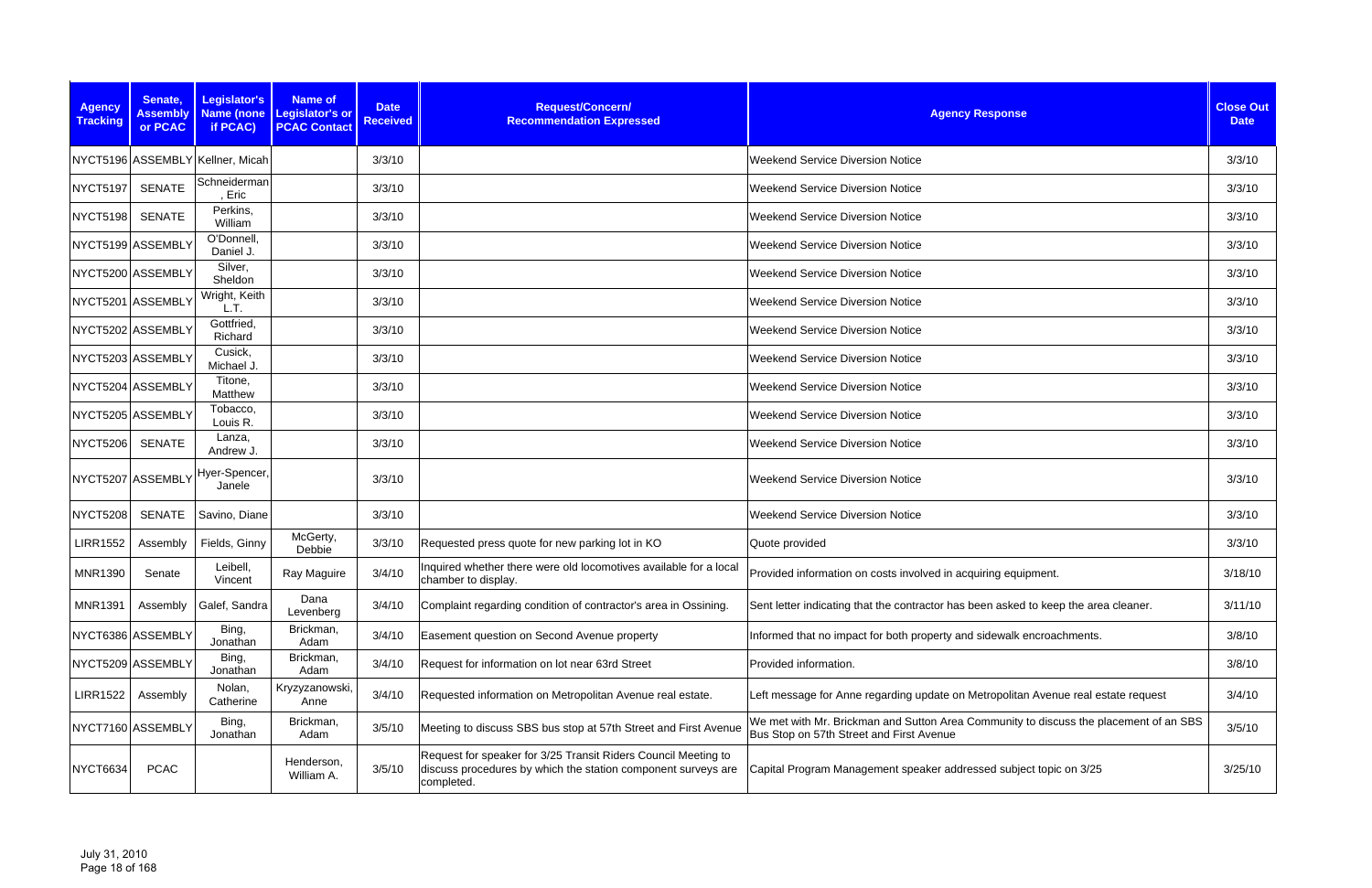| <b>Agency</b><br><b>Tracking</b> | Senate,<br><b>Assembly</b><br>or PCAC | Legislator's<br><b>Name</b> (none<br>if PCAC) | <b>Name of</b><br>Legislator's or<br><b>PCAC Contact</b> | <b>Date</b><br><b>Received</b> | Request/Concern/<br><b>Recommendation Expressed</b>                                       | <b>Agency Response</b>                                                                                                                                                                                                                      | <b>Close Out</b><br><b>Date</b> |
|----------------------------------|---------------------------------------|-----------------------------------------------|----------------------------------------------------------|--------------------------------|-------------------------------------------------------------------------------------------|---------------------------------------------------------------------------------------------------------------------------------------------------------------------------------------------------------------------------------------------|---------------------------------|
| <b>LIRR1523</b>                  | Senate                                | Hannon,<br>Kemp                               |                                                          | 3/5/10                         |                                                                                           | Notification for vegetation management - Farmingdale                                                                                                                                                                                        | 3/5/10                          |
| <b>LIRR1524</b>                  | Assembly                              | Conte, James                                  |                                                          | 3/5/10                         |                                                                                           | Notification for vegetation management - Farmingdale                                                                                                                                                                                        | 3/5/10                          |
| <b>LIRR1525</b>                  | Senate                                | Hannon,<br>Kemp                               |                                                          | 3/5/10                         |                                                                                           | Notification for vegetation management - Wantagh to Massapequa                                                                                                                                                                              | 3/5/10                          |
| <b>LIRR1526</b>                  | Senate                                | Fuschillo, Jr.,<br>Charles                    |                                                          | 3/5/10                         |                                                                                           | Notification for vegetation management - Wantagh to Massapequa                                                                                                                                                                              | 3/5/10                          |
| <b>LIRR1527</b>                  | Assembly                              | McDonough,<br>David                           |                                                          | 3/5/10                         |                                                                                           | Notification for vegetation management - Wantagh to Massapequa                                                                                                                                                                              | 3/5/10                          |
| <b>LIRR1528</b>                  | Assembly                              | Saladino,<br>Joseph                           |                                                          | 3/5/10                         |                                                                                           | Notification for vegetation management - Wantagh to Massapequa                                                                                                                                                                              | 3/5/10                          |
| <b>LIRR1529</b>                  | Assembly                              | Boyland,<br>William                           | Carver, Michael                                          | 3/5/10                         | Request for scope and estimate for East New York Station                                  | Information provided                                                                                                                                                                                                                        | 3/13/10                         |
|                                  | NYCT5324 ASSEMBLY                     | Colton,<br>William                            |                                                          | 3/8/10                         | Access-A-Ride customer date of assessment                                                 | Information was given on date of appointment                                                                                                                                                                                                | 3/8/10                          |
|                                  |                                       | NYCT5325 ASSEMBLY Millman, Joan               |                                                          | 3/8/10                         | Access-A-Ride customer problem with a trip                                                | Problem was investigated and handled                                                                                                                                                                                                        | 3/11/10                         |
| <b>NYCT5219</b>                  | <b>SENATE</b>                         | Klein, Jeffrey                                | Doyle, John                                              | 3/8/10                         | N/B 6 trains between the Buhre Avenue and Pelham Bay Park<br>stations are noisy at night. | N/B trains being held at night to be removed from service are creating noise at night. The<br>line manager and his deputies will attempt to not hold the trains between the Buhre Avenue<br>and Pelham Bay Park stations whenever possible. | 3/12/10                         |
|                                  | NYCT5326 ASSEMBLY                     | Hikind, Dov                                   |                                                          | 3/9/10                         | Access-A-Ride customer wants to change date of assessment                                 | No record was found of an Access-A-Ride application for customer, information provide on<br>how to apply                                                                                                                                    | 3/10/10                         |
| NYCT5215                         | Assembly                              | Weprin, David                                 | Bealin, Arlene                                           | 3/9/10                         | Request for EZ pass information and update on Q14 service<br>proposal                     | Information provided on MTA Bridges and Tunnels contacts. Provided service proposal<br>information.                                                                                                                                         | 3/9/10                          |
| NYCT5216 ASSEMBLY                |                                       | Lancman,<br>Rory I.                           | Carey, Jane                                              | 3/9/10                         | Request for information on service cuts affecting district.                               | Information was provided regarding NYCT bus and subway routes; referral to MTA Bus<br>concerning their routes.                                                                                                                              | 3/9/10                          |
| <b>MNR1392</b>                   | Assembly                              | Miller, Joel                                  |                                                          | 3/10/10                        |                                                                                           | Sent Mileposts (Customer Publication) highlighting capital projects and service initiatives to<br>elected officials in MNR territory                                                                                                        | 3/10/10                         |
| <b>MNR1393</b>                   | Senate                                | Stewart-<br>Cousins,<br>Andrea                |                                                          | 3/10/10                        |                                                                                           | Sent Mileposts (Customer Publication) highlighting capital projects and service initiatives to<br>elected officials in MNR territory                                                                                                        | 3/10/10                         |
| MNR1394                          | Assembly                              | Molinaro,<br>Marcus                           |                                                          | 3/10/10                        |                                                                                           | Sent Mileposts (Customer Publication) highlighting capital projects and service initiatives to<br>elected officials in MNR territory                                                                                                        | 3/10/10                         |
| <b>MNR1395</b>                   | Assembly                              | Pretlow, Gary                                 |                                                          | 3/10/10                        |                                                                                           | Sent Mileposts (Customer Publication) highlighting capital projects and service initiatives to<br>elected officials in MNR territory                                                                                                        | 3/10/10                         |
| <b>MNR1396</b>                   | Senate                                | Hassell-<br>Thompson,<br>Ruth                 |                                                          | 3/10/10                        |                                                                                           | Sent Mileposts (Customer Publication) highlighting capital projects and service initiatives to<br>elected officials in MNR territory                                                                                                        | 3/10/10                         |
| <b>MNR1397</b>                   | Senate                                | Oppenheimer,<br>Suzi                          |                                                          | 3/10/10                        |                                                                                           | Sent Mileposts (Customer Publication) highlighting capital projects and service initiatives to<br>elected officials in MNR territory                                                                                                        | 3/10/10                         |
| MNR1398                          | Assembly                              | Paulin, Amy                                   |                                                          | 3/10/10                        |                                                                                           | Sent Mileposts (Customer Publication) highlighting capital projects and service initiatives to<br>elected officials in MNR territory                                                                                                        | 3/10/10                         |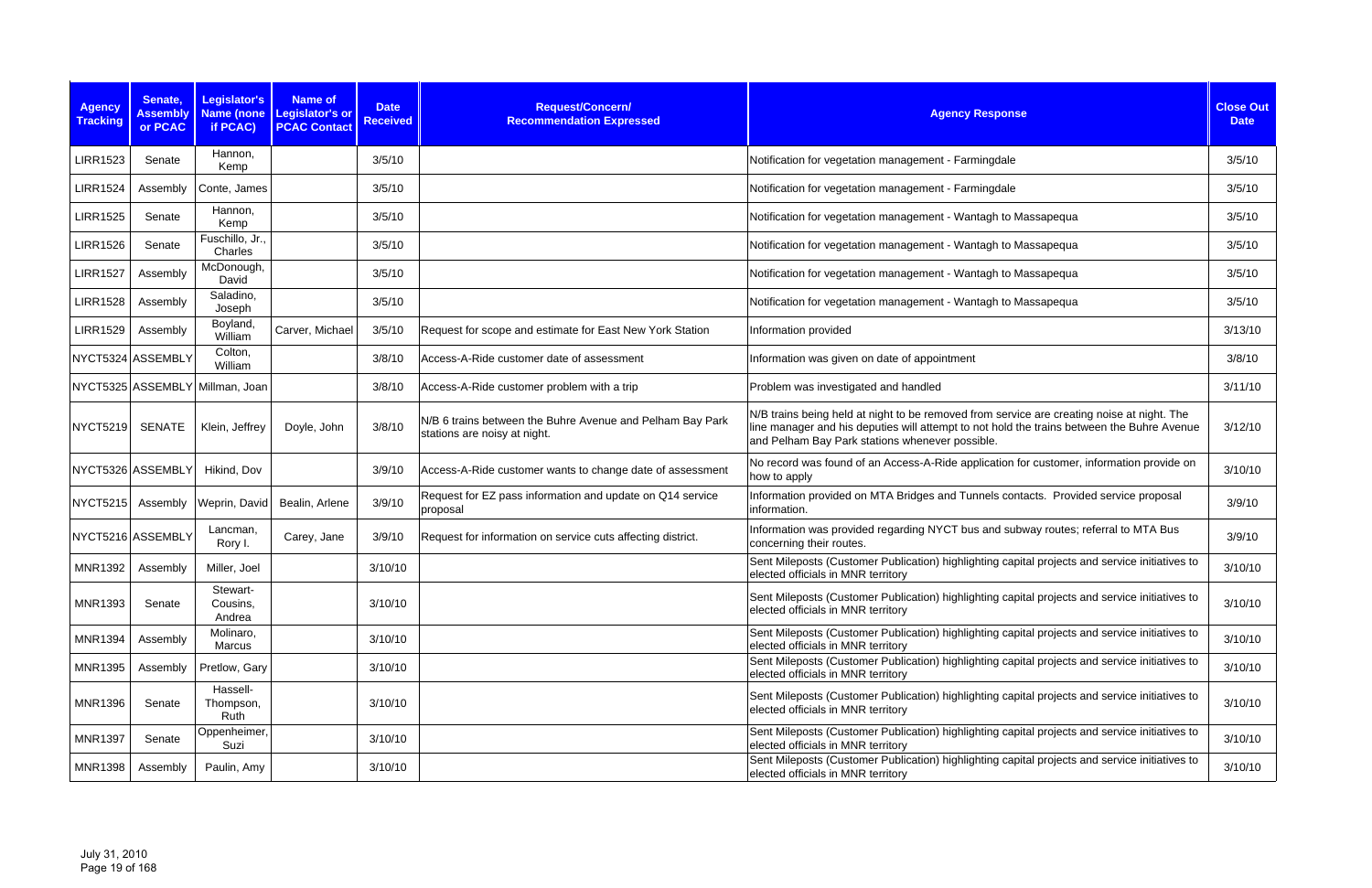| <b>Agency</b><br><b>Tracking</b> | Senate,<br><b>Assembly</b><br>or PCAC | <b>Legislator's</b><br>if PCAC) | <b>Name of</b><br><b>Date</b><br>Name (none Legislator's or<br><b>Received</b><br><b>PCAC Contact</b> | Request/Concern/<br><b>Recommendation Expressed</b> | <b>Agency Response</b>                                                                                                               | <b>Close Out</b><br><b>Date</b> |
|----------------------------------|---------------------------------------|---------------------------------|-------------------------------------------------------------------------------------------------------|-----------------------------------------------------|--------------------------------------------------------------------------------------------------------------------------------------|---------------------------------|
| <b>MNR1399</b>                   | Senate                                | Leibell,<br>Vincent             | 3/10/10                                                                                               |                                                     | Sent Mileposts (Customer Publication) highlighting capital projects and service initiatives to<br>elected officials in MNR territory | 3/10/10                         |
| <b>MNR1400</b>                   | Assembly                              | Bradley, Adam                   | 3/10/10                                                                                               |                                                     | Sent Mileposts (Customer Publication) highlighting capital projects and service initiatives to<br>elected officials in MNR territory | 3/10/10                         |
| <b>MNR1401</b>                   | Senate                                | Saland,<br>Stephen              | 3/10/10                                                                                               |                                                     | Sent Mileposts (Customer Publication) highlighting capital projects and service initiatives to<br>elected officials in MNR territory | 3/10/10                         |
| <b>MNR1402</b>                   | Assembly                              | Galef, Sandra                   | 3/10/10                                                                                               |                                                     | Sent Mileposts (Customer Publication) highlighting capital projects and service initiatives to<br>elected officials in MNR territory | 3/10/10                         |
| <b>MNR1403</b>                   | Assembly                              | Skartados,<br>Frank             | 3/10/10                                                                                               |                                                     | Sent Mileposts (Customer Publication) highlighting capital projects and service initiatives to<br>elected officials in MNR territory | 3/10/10                         |
| <b>MNR1404</b>                   | Assembly                              | Latimer,<br>George              | 3/10/10                                                                                               |                                                     | Sent Mileposts (Customer Publication) highlighting capital projects and service initiatives to<br>elected officials in MNR territory | 3/10/10                         |
| <b>MNR1405</b>                   | Assembly                              | Brodsky,<br>Richard             | 3/10/10                                                                                               |                                                     | Sent Mileposts (Customer Publication) highlighting capital projects and service initiatives to<br>elected officials in MNR territory | 3/10/10                         |
| <b>MNR1406</b>                   | Assembly                              | Spano,<br>Michael               | 3/10/10                                                                                               |                                                     | Sent Mileposts (Customer Publication) highlighting capital projects and service initiatives to<br>elected officials in MNR territory | 3/10/10                         |
| <b>MNR1407</b>                   | Assembly                              | Ball, Gregory                   | 3/10/10                                                                                               |                                                     | Sent Mileposts (Customer Publication) highlighting capital projects and service initiatives to<br>elected officials in MNR territory | 3/10/10                         |
| <b>MNR1408</b>                   | Senate                                | Klein, Jeffrey                  | 3/10/10                                                                                               |                                                     | Sent Mileposts (Customer Publication) highlighting capital projects and service initiatives to<br>elected officials in MNR territory | 3/10/10                         |
| <b>MNR1409</b>                   | Assembly                              | Benjamin,<br>Michael A.         | 3/10/10                                                                                               |                                                     | Sent Mileposts (Customer Publication) highlighting capital projects and service initiatives to<br>elected officials in MNR territory | 3/10/10                         |
| <b>MNR1410</b>                   | Assembly                              | Rivera, Jose                    | 3/10/10                                                                                               |                                                     | Sent Mileposts (Customer Publication) highlighting capital projects and service initiatives to<br>elected officials in MNR territory | 3/10/10                         |
| <b>MNR1411</b>                   | Assembly                              | Rivera, Naomi                   | 3/10/10                                                                                               |                                                     | Sent Mileposts (Customer Publication) highlighting capital projects and service initiatives to<br>elected officials in MNR territory | 3/10/10                         |
| <b>MNR1412</b>                   | Assembly                              | Crespo,<br>Marcus               | 3/10/10                                                                                               |                                                     | Sent Mileposts (Customer Publication) highlighting capital projects and service initiatives to<br>elected officials in MNR territory | 3/10/10                         |
| <b>MNR1413</b>                   | Assembly                              | Castro,<br>Nelson               | 3/10/10                                                                                               |                                                     | Sent Mileposts (Customer Publication) highlighting capital projects and service initiatives to<br>elected officials in MNR territory | 3/10/10                         |
| <b>MNR1414</b>                   | Assembly                              | Arroyo,<br>Carmen               | 3/10/10                                                                                               |                                                     | Sent Mileposts (Customer Publication) highlighting capital projects and service initiatives to<br>elected officials in MNR territory | 3/10/10                         |
| <b>MNR1415</b>                   | Senate                                | Ruben Diaz,<br>Sr.              | 3/10/10                                                                                               |                                                     | Sent Mileposts (Customer Publication) highlighting capital projects and service initiatives to<br>elected officials in MNR territory | 3/10/10                         |
| <b>MNR1416</b>                   | Senate                                | Espada, Jr.,<br>Pedro           | 3/10/10                                                                                               |                                                     | Sent Mileposts (Customer Publication) highlighting capital projects and service initiatives to<br>elected officials in MNR territory | 3/10/10                         |
| <b>MNR1417</b>                   | Assembly                              | Gibson,<br>Vanessa              | 3/10/10                                                                                               |                                                     | Sent Mileposts (Customer Publication) highlighting capital projects and service initiatives to<br>elected officials in MNR territory | 3/10/10                         |
| <b>MNR1418</b>                   | Assembly                              | Benadetto,<br>Michael           | 3/10/10                                                                                               |                                                     | Sent Mileposts (Customer Publication) highlighting capital projects and service initiatives to<br>elected officials in MNR territory | 3/10/10                         |
| <b>MNR1419</b>                   | Assembly                              | Rivera, Peter                   | 3/10/10                                                                                               |                                                     | Sent Mileposts (Customer Publication) highlighting capital projects and service initiatives to<br>elected officials in MNR territory | 3/10/10                         |
| <b>MNR1420</b>                   | Assembly                              | Dinowitz,<br>Jeffrey            | 3/10/10                                                                                               |                                                     | Sent Mileposts (Customer Publication) highlighting capital projects and service initiatives to<br>elected officials in MNR territory | 3/10/10                         |
| <b>MNR1421</b>                   | Assembly                              | Heastie, Carl<br>Ε.             | 3/10/10                                                                                               |                                                     | Sent Mileposts (Customer Publication) highlighting capital projects and service initiatives to<br>elected officials in MNR territory | 3/10/10                         |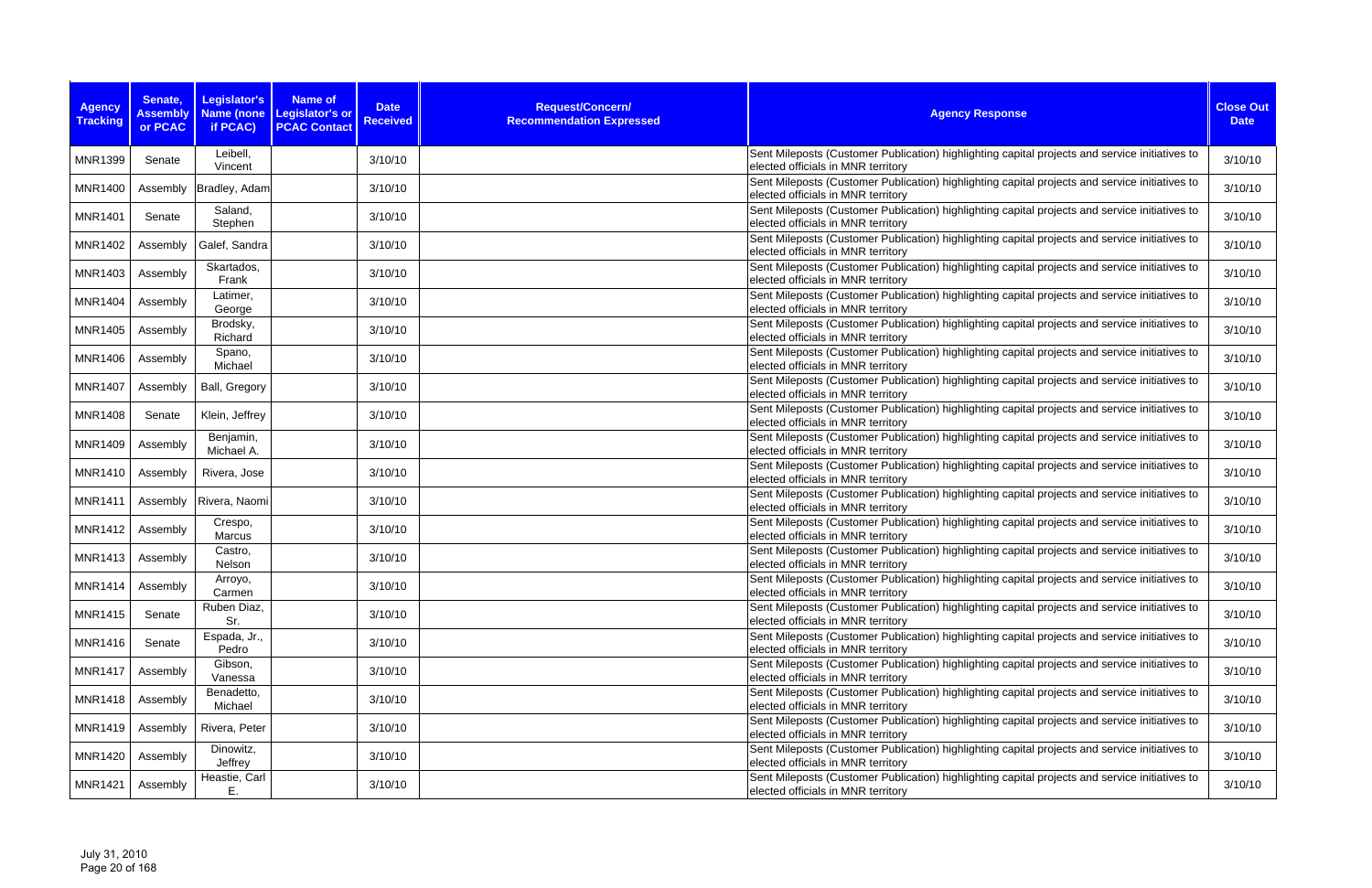| <b>Agency</b><br><b>Tracking</b> | Senate,<br><b>Assembly</b><br>or PCAC | <b>Legislator's</b><br>Name (none<br>if PCAC) | <b>Name of</b><br>Legislator's or<br><b>PCAC Contact</b> | <b>Date</b><br><b>Received</b> | Request/Concern/<br><b>Recommendation Expressed</b>                                                                              | <b>Agency Response</b>                                                                                                                                                                                                                                                                      | <b>Close Out</b><br><b>Date</b> |
|----------------------------------|---------------------------------------|-----------------------------------------------|----------------------------------------------------------|--------------------------------|----------------------------------------------------------------------------------------------------------------------------------|---------------------------------------------------------------------------------------------------------------------------------------------------------------------------------------------------------------------------------------------------------------------------------------------|---------------------------------|
| <b>MNR1422</b>                   | Assembly                              | Espaillat,<br>Adriano                         |                                                          | 3/10/10                        |                                                                                                                                  | Sent Mileposts (Customer Publication) highlighting capital projects and service initiatives to<br>elected officials in MNR territory                                                                                                                                                        | 3/10/10                         |
|                                  | NYCT5322 ASSEMBLY                     | Colton,<br>William                            |                                                          | 3/10/10                        | Access-A-Ride application requested                                                                                              | Toll-free number to Paratransit Eligibility unit was given                                                                                                                                                                                                                                  | 3/10/10                         |
|                                  | NYCT5218 ASSEMBLY                     | Lancman,<br>Rory I.                           | Carey, Jane                                              | 3/10/10                        | Inquiry about discontinuation of X32 and X51 routes.                                                                             | Information provided.                                                                                                                                                                                                                                                                       | 3/10/10                         |
| <b>NYCT5220</b>                  | <b>SENATE</b>                         | Klein, Jeffrey                                | Fleming,<br>Edward                                       | 3/11/10                        | Concern of the lack of local buses at the Stillwell Avenue Bx12<br>bus stop. Request the ratio of local vs. express (SBS) buses. | Government & Community Relations provided the current frequency of the Bx12 local and<br>SBS buses. The ratio of local vs. SBS is 44% local to 57% SBS.                                                                                                                                     | 3/11/10                         |
|                                  | NYCT5426 ASSEMBLY                     | Lopez, Vito                                   |                                                          | 3/11/10                        | Rescheduling of town hall meeting in Williamsburg, Brooklyn from<br>March 25 to April 8                                          | Access-A-Ride staff will check availability of Paratransit Vice President and will revise date                                                                                                                                                                                              | 3/11/10                         |
|                                  | NYCT5225 ASSEMBLY                     | Rosenthal<br>Linda B.                         | Allison, Lindsay                                         | 3/12/10                        | Ms. Allison requested a list of MTA Board Members attendance at<br>the recent MTA public hearings.                               | Provided requested information.                                                                                                                                                                                                                                                             | 3/15/10                         |
|                                  | NYCT5224 ASSEMBLY                     | Rosenthal,<br>Linda B.                        | Allport, Tara                                            | 3/12/10                        | Reduced Fare MetroCard issue for constituent                                                                                     | Investigated and reported back concerning the status of a constituent's replacement reduced<br>fare MetroCard                                                                                                                                                                               | 3/15/10                         |
|                                  | NYCT5427 ASSEMBLY                     | Rosenthal,<br>Linda B.                        |                                                          | 3/15/10                        | Access-A-Ride customer recertification visit                                                                                     | Access-A-Ride customer would be receiving transportation to the certifier site.                                                                                                                                                                                                             | 3/15/10                         |
| <b>NYCT5329</b>                  | <b>SENATE</b>                         | Klein, Jeffrey                                | Fleming,<br>Edward                                       | 3/15/10                        | Constituent's concerns regarding QBx1 buses. No bus schedules<br>posted at the bus stops in the Bronx and Flushing.              | Government & Community Relations received response from MTA Bus Company (QBx1 bus)<br>is part of MTA Bus Co.) and forwarded response to Mr. Fleming.                                                                                                                                        | 3/29/10                         |
|                                  | NYCT5222 ASSEMBLY                     | Hikind, Dov                                   | Witty, Allison                                           | 3/15/10                        | Timetable of constituent's claim regarding bus hitting his car                                                                   | Claim unsubstantiated so advised that constituent should pursue matter in small claims<br>court                                                                                                                                                                                             | 3/15/10                         |
| <b>MNR1423</b>                   | Assembly                              | Spano,<br>Michael                             | Megan Turnbull                                           | 3/16/10                        | Elevator complaint at Tarrytown.                                                                                                 | Elevators were out due to the storm but are back in service.                                                                                                                                                                                                                                | 3/17/10                         |
| <b>MNR1424</b>                   | Senate                                | Oppenheimer,<br>Suzi                          |                                                          | 3/16/10                        | Looking for the estimated fare tables prior to MTA Rescue<br>Package.                                                            | Emailed requested information.                                                                                                                                                                                                                                                              | 3/17/10                         |
| LI Bus 922                       | Assembly                              | Lavine,Charle                                 | Butler, Tara                                             | 3/17/10                        | Called regarding letters constituents received about Able-Ride<br>cuts in service.                                               | Explained the nature of the changes and answered questions customers are asking their<br>office. Concerned Able-Ride was going out of business.                                                                                                                                             | 3/17/10                         |
| LI Bus 924                       | Senate                                | Hannon,<br>Kemp                               | Abramson, Kit                                            | 3/17/10                        | Called with questions regarding changes in Able-Ride policy.                                                                     | Explained the nature of the changes and answered her questions about how Able-Ride<br>operates.                                                                                                                                                                                             | 3/17/10                         |
| <b>NYCT5229</b>                  | <b>SENATE</b>                         | Duane,<br>Thomas K.                           | Morrison, Laura                                          | 3/17/10                        | A constituent requested assistance with the transfer of funds on a<br>damaged MetroCard                                          | In order to transfer a balance from a damaged MetroCard to a new card, the damaged card<br>must be mailed or brought to the Customer Service Center. If the card was not damaged,<br>the consolidation of balances on MetroCards can be performed at the fare booth in a<br>subway station. | 4/7/10                          |
|                                  | NYCT5236 ASSEMBLY                     | Hevesi,<br>Andrew                             |                                                          | 3/17/10                        |                                                                                                                                  | <b>Weekend Service Diversion Notice</b>                                                                                                                                                                                                                                                     | 3/17/10                         |
|                                  | NYCT5232 ASSEMBLY                     | Aubry, Jeffrion<br>D                          |                                                          | 3/17/10                        |                                                                                                                                  | <b>Weekend Service Diversion Notice</b>                                                                                                                                                                                                                                                     | 3/17/10                         |
|                                  | NYCT5233 ASSEMBLY                     | Gianaris,<br>Michael                          |                                                          | 3/17/10                        |                                                                                                                                  | <b>Weekend Service Diversion Notice</b>                                                                                                                                                                                                                                                     | 3/17/10                         |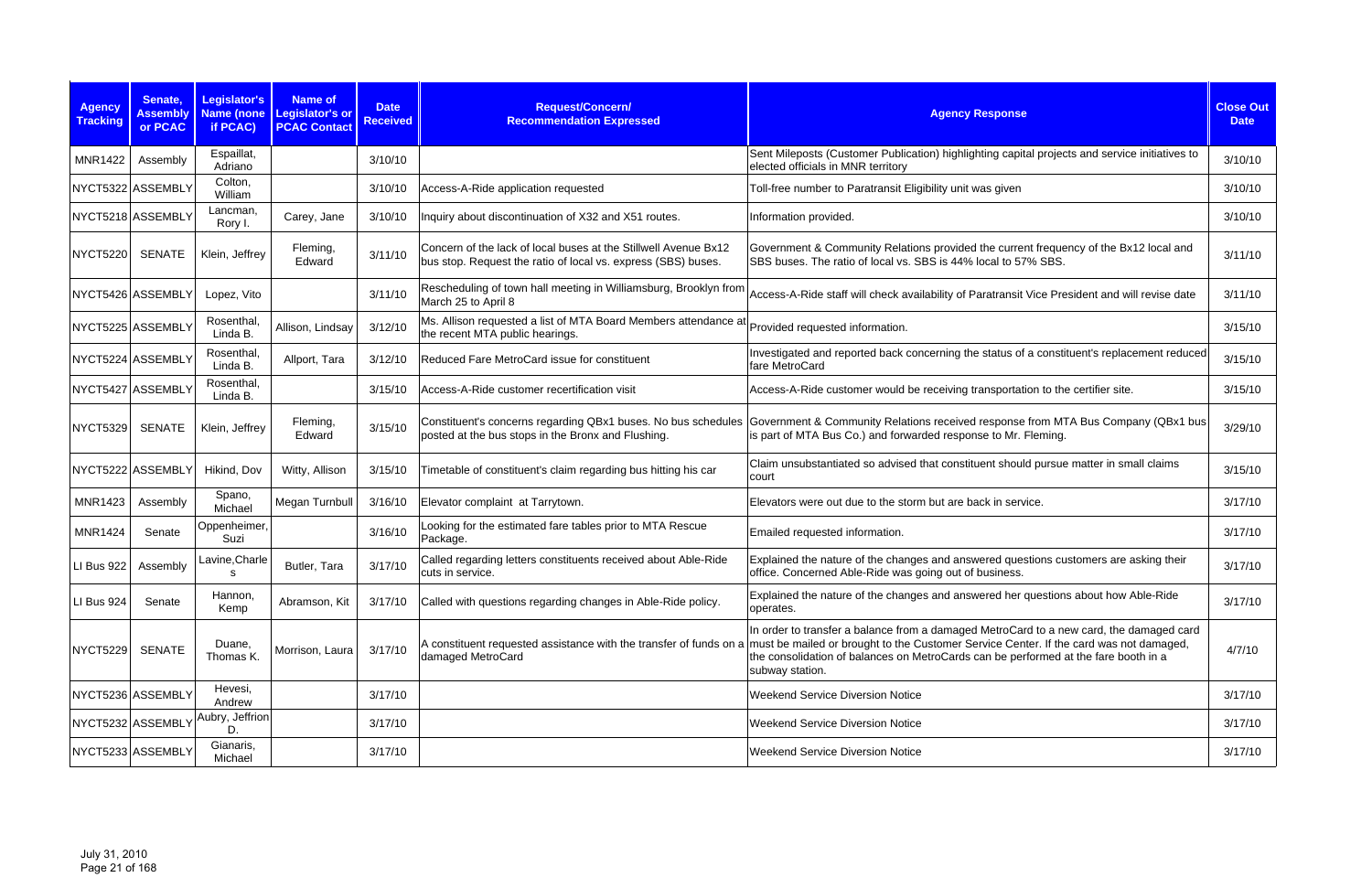| <b>Agency</b><br><b>Tracking</b> | Senate,<br><b>Assembly</b><br>or PCAC | Legislator's<br>if PCAC)         | Name of<br><b>Date</b><br>Name (none Legislator's or<br><b>Received</b><br><b>PCAC Contact</b> | Request/Concern/<br><b>Recommendation Expressed</b> | <b>Agency Response</b>                  | <b>Close Out</b><br><b>Date</b> |
|----------------------------------|---------------------------------------|----------------------------------|------------------------------------------------------------------------------------------------|-----------------------------------------------------|-----------------------------------------|---------------------------------|
|                                  | NYCT5234 ASSEMBLY                     | Carrozza, Ann<br>Margaret        | 3/17/10                                                                                        |                                                     | <b>Weekend Service Diversion Notice</b> | 3/17/10                         |
|                                  | NYCT5235 ASSEMBLY                     | Clark, Barbara<br>M.             | 3/17/10                                                                                        |                                                     | <b>Weekend Service Diversion Notice</b> | 3/17/10                         |
|                                  | NYCT5237 ASSEMBLY                     | Cook, Vivian                     | 3/17/10                                                                                        |                                                     | <b>Weekend Service Diversion Notice</b> | 3/17/10                         |
|                                  | NYCT5238 ASSEMBLY                     | Lancman,<br>Rory I.              | 3/17/10                                                                                        |                                                     | <b>Weekend Service Diversion Notice</b> | 3/17/10                         |
|                                  |                                       | NYCT5239 ASSEMBLY Titus, Michele | 3/17/10                                                                                        |                                                     | <b>Weekend Service Diversion Notice</b> | 3/17/10                         |
|                                  | NYCT5240 ASSEMBLY                     | DenDekker,<br>Michael G.         | 3/17/10                                                                                        |                                                     | Weekend Service Diversion Notice        | 3/17/10                         |
|                                  | NYCT5241 ASSEMBLY                     | Meng, Grace                      | 3/17/10                                                                                        |                                                     | <b>Weekend Service Diversion Notice</b> | 3/17/10                         |
|                                  | NYCT5242 ASSEMBLY                     | Markey,<br>Margaret              | 3/17/10                                                                                        |                                                     | Weekend Service Diversion Notice        | 3/17/10                         |
|                                  | NYCT5243 ASSEMBLY                     | Mayersohn,<br>Nettie             | 3/17/10                                                                                        |                                                     | Weekend Service Diversion Notice        | 3/17/10                         |
|                                  | NYCT5244 ASSEMBLY                     | Nolan,<br>Catherine T.           | 3/17/10                                                                                        |                                                     | <b>Weekend Service Diversion Notice</b> | 3/17/10                         |
| <b>NYCT5245</b>                  | <b>SENATE</b>                         | Onorato,<br>George               | 3/17/10                                                                                        |                                                     | <b>Weekend Service Diversion Notice</b> | 3/17/10                         |
| NYCT5246                         | <b>SENATE</b>                         | Padavan,<br>Frank                | 3/17/10                                                                                        |                                                     | <b>Weekend Service Diversion Notice</b> | 3/17/10                         |
| NYCT5247 ASSEMBLY                |                                       | Peralta, Jose<br>R.              | 3/17/10                                                                                        |                                                     | Weekend Service Diversion Notice        | 3/17/10                         |
|                                  | NYCT5248 ASSEMBLY                     | Pheffer,<br>Audrey I.            | 3/17/10                                                                                        |                                                     | Weekend Service Diversion Notice        | 3/17/10                         |
| NYCT5249 SENATE                  |                                       | Monserrate,<br>Hiram             | 3/17/10                                                                                        |                                                     | <b>Weekend Service Diversion Notice</b> | 3/17/10                         |
|                                  | NYCT5250 ASSEMBLY                     | Scarborough,<br>William          | 3/17/10                                                                                        |                                                     | <b>Weekend Service Diversion Notice</b> | 3/17/10                         |
| NYCT5251                         | <b>SENATE</b>                         | Huntley,<br>Shirley L.           | 3/17/10                                                                                        |                                                     | Weekend Service Diversion Notice        | 3/17/10                         |
| NYCT5252                         | <b>SENATE</b>                         | Addabbo,<br>Joseph P.            | 3/17/10                                                                                        |                                                     | <b>Weekend Service Diversion Notice</b> | 3/17/10                         |
| NYCT5253                         | <b>SENATE</b>                         | Stavisky, Toby<br>Ann            | 3/17/10                                                                                        |                                                     | <b>Weekend Service Diversion Notice</b> | 3/17/10                         |
| NYCT5254                         | <b>SENATE</b>                         | Smith,<br>Malcolm A.             | 3/17/10                                                                                        |                                                     | <b>Weekend Service Diversion Notice</b> | 3/17/10                         |
|                                  | NYCT5255 ASSEMBLY                     | Arroyo,<br>Carmen                | 3/17/10                                                                                        |                                                     | <b>Weekend Service Diversion Notice</b> | 3/17/10                         |
|                                  | NYCT5256 ASSEMBLY                     | Heastie, Carl<br>Ε.              | 3/17/10                                                                                        |                                                     | <b>Weekend Service Diversion Notice</b> | 3/17/10                         |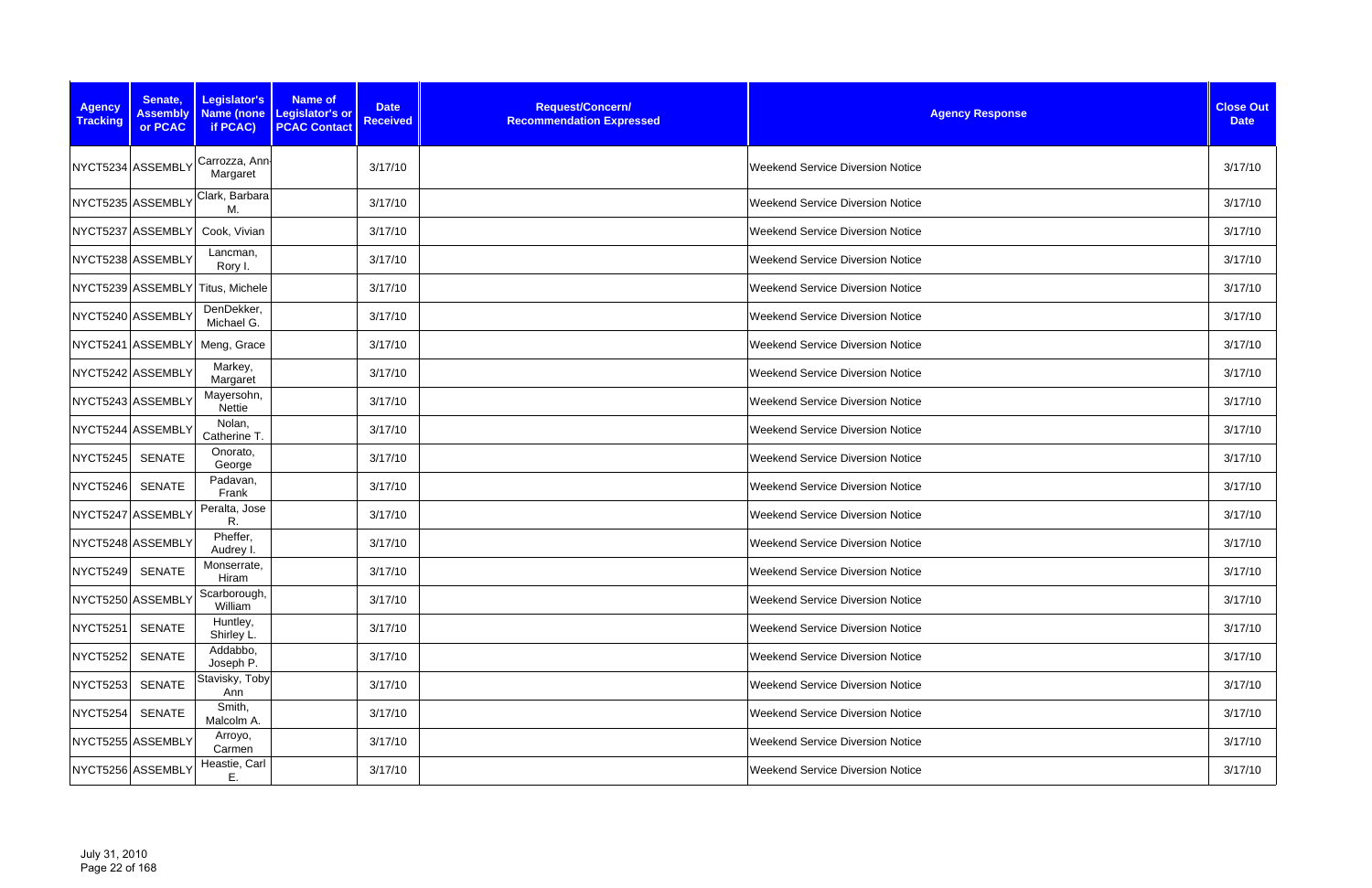| <b>Agency</b><br><b>Tracking</b> | Senate,<br><b>Assembly</b><br>or PCAC | Legislator's<br>if PCAC)        | <b>Name of</b><br>Name (none Legislator's or<br><b>PCAC Contact</b> | <b>Date</b><br><b>Received</b> | Request/Concern/<br><b>Recommendation Expressed</b> | <b>Agency Response</b>                  | <b>Close Out</b><br><b>Date</b> |
|----------------------------------|---------------------------------------|---------------------------------|---------------------------------------------------------------------|--------------------------------|-----------------------------------------------------|-----------------------------------------|---------------------------------|
|                                  | NYCT5257 ASSEMBLY                     | Rivera, Jose                    |                                                                     | 3/17/10                        |                                                     | <b>Weekend Service Diversion Notice</b> | 3/17/10                         |
|                                  | NYCT5258 ASSEMBLY                     | Benedetto,<br>Michael R.        |                                                                     | 3/17/10                        |                                                     | <b>Weekend Service Diversion Notice</b> | 3/17/10                         |
|                                  | NYCT5259 ASSEMBLY                     | Gibson,<br>Vanessa              |                                                                     | 3/17/10                        |                                                     | <b>Weekend Service Diversion Notice</b> | 3/17/10                         |
|                                  | NYCT5260 ASSEMBLY                     | Crespo,<br>Marcos               |                                                                     | 3/17/10                        |                                                     | <b>Weekend Service Diversion Notice</b> | 3/17/10                         |
|                                  | NYCT5261 ASSEMBLY                     | Castro,<br>Nelson L             |                                                                     | 3/17/10                        |                                                     | <b>Weekend Service Diversion Notice</b> | 3/17/10                         |
| <b>NYCT5262</b>                  | SENATE                                | Diaz, Sr.,<br>Ruben             |                                                                     | 3/17/10                        |                                                     | <b>Weekend Service Diversion Notice</b> | 3/17/10                         |
|                                  | NYCT5263 ASSEMBLY                     | Benjamin,<br>Michael A.         |                                                                     | 3/17/10                        |                                                     | <b>Weekend Service Diversion Notice</b> | 3/17/10                         |
|                                  | NYCT5264 ASSEMBLY                     | Dinowitz,<br>Jeffrey            |                                                                     | 3/17/10                        |                                                     | <b>Weekend Service Diversion Notice</b> | 3/17/10                         |
| <b>NYCT5265</b>                  | <b>SENATE</b>                         | Espada, Jr.,<br>Pedro           |                                                                     | 3/17/10                        |                                                     | <b>Weekend Service Diversion Notice</b> | 3/17/10                         |
| <b>NYCT5266</b>                  | SENATE                                | Klein, Jeffrey                  |                                                                     | 3/17/10                        |                                                     | <b>Weekend Service Diversion Notice</b> | 3/17/10                         |
|                                  | NYCT5267 ASSEMBLY                     | Rivera, Peter<br>M.             |                                                                     | 3/17/10                        |                                                     | <b>Weekend Service Diversion Notice</b> | 3/17/10                         |
|                                  |                                       | NYCT5268 ASSEMBLY Rivera, Naomi |                                                                     | 3/17/10                        |                                                     | <b>Weekend Service Diversion Notice</b> | 3/17/10                         |
| <b>NYCT5269</b>                  | SENATE                                | Hassell-<br>Thompson,<br>Ruth   |                                                                     | 3/17/10                        |                                                     | <b>Weekend Service Diversion Notice</b> | 3/17/10                         |
| <b>NYCT5270</b>                  | <b>SENATE</b>                         | Serrano, Jose<br>М.             |                                                                     | 3/17/10                        |                                                     | <b>Weekend Service Diversion Notice</b> | 3/17/10                         |
|                                  | NYCT5271 ASSEMBLY                     | Abbate, Peter<br>J.             |                                                                     | 3/17/10                        |                                                     | <b>Weekend Service Diversion Notice</b> | 3/17/10                         |
|                                  | NYCT5272 ASSEMBLY                     | Boyland,<br>William             |                                                                     | 3/17/10                        |                                                     | <b>Weekend Service Diversion Notice</b> | 3/17/10                         |
| <b>NYCT5273</b>                  | SENATE                                | Adams, Eric                     |                                                                     | 3/17/10                        |                                                     | <b>Weekend Service Diversion Notice</b> | 3/17/10                         |
|                                  | NYCT5274 ASSEMBLY                     | Brennan,<br>James               |                                                                     | 3/17/10                        |                                                     | <b>Weekend Service Diversion Notice</b> | 3/17/10                         |
|                                  | NYCT5275 ASSEMBLY                     | Colton,<br>William              |                                                                     | 3/17/10                        |                                                     | <b>Weekend Service Diversion Notice</b> | 3/17/10                         |
|                                  | NYCT5276 ASSEMBLY                     | Cymbrowitz,<br>Steven H.        |                                                                     | 3/17/10                        |                                                     | <b>Weekend Service Diversion Notice</b> | 3/17/10                         |
|                                  | NYCT5277 ASSEMBLY                     | Brook-Krasny,<br>Alec           |                                                                     | 3/17/10                        |                                                     | <b>Weekend Service Diversion Notice</b> | 3/17/10                         |
| <b>NYCT5278</b>                  | <b>SENATE</b>                         | Golden, Martin                  |                                                                     | 3/17/10                        |                                                     | <b>Weekend Service Diversion Notice</b> | 3/17/10                         |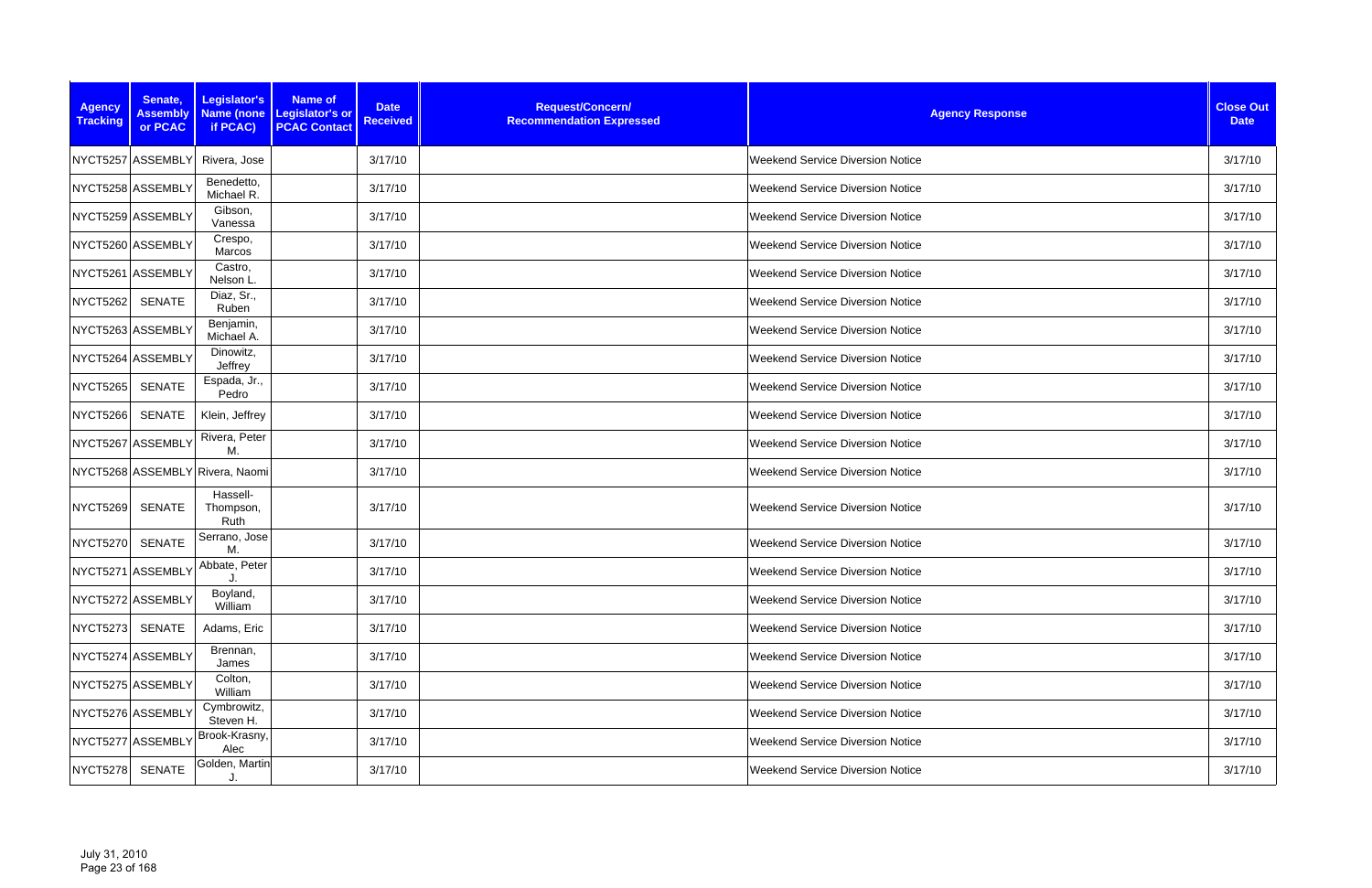| <b>Agency</b><br><b>Tracking</b> | Senate,<br><b>Assembly</b><br>or PCAC | Legislator's<br>Name (none<br>if PCAC) | Name of<br><b>Date</b><br>Legislator's or<br><b>Received</b><br><b>PCAC Contact</b> | Request/Concern/<br><b>Recommendation Expressed</b> | <b>Agency Response</b>                  | <b>Close Out</b><br><b>Date</b> |
|----------------------------------|---------------------------------------|----------------------------------------|-------------------------------------------------------------------------------------|-----------------------------------------------------|-----------------------------------------|---------------------------------|
|                                  | NYCT5279 ASSEMBLY                     | Jeffries,<br>Hakeem                    | 3/17/10                                                                             |                                                     | <b>Weekend Service Diversion Notice</b> | 3/17/10                         |
|                                  | NYCT5280 ASSEMBLY                     | Barron, Inez                           | 3/17/10                                                                             |                                                     | <b>Weekend Service Diversion Notice</b> | 3/17/10                         |
|                                  | NYCT5281 ASSEMBLY                     | Hikind, Dov                            | 3/17/10                                                                             |                                                     | <b>Weekend Service Diversion Notice</b> | 3/17/10                         |
|                                  | NYCT5282 ASSEMBLY                     | Jacobs,<br>Rhoda S.                    | 3/17/10                                                                             |                                                     | <b>Weekend Service Diversion Notice</b> | 3/17/10                         |
| <b>NYCT5283</b>                  | SENATE                                | Kruger, Carl                           | 3/17/10                                                                             |                                                     | <b>Weekend Service Diversion Notice</b> | 3/17/10                         |
|                                  | NYCT5284 ASSEMBLY                     | Robinson,<br>Annette                   | 3/17/10                                                                             |                                                     | <b>Weekend Service Diversion Notice</b> | 3/17/10                         |
|                                  | NYCT5285 ASSEMBLY                     | entol, Joseph<br>R.                    | 3/17/10                                                                             |                                                     | <b>Weekend Service Diversion Notice</b> | 3/17/10                         |
|                                  | NYCT5286 ASSEMBLY                     | Lopez, Vito                            | 3/17/10                                                                             |                                                     | <b>Weekend Service Diversion Notice</b> | 3/17/10                         |
|                                  | NYCT5287 ASSEMBLY                     | Maisel, Alan                           | 3/17/10                                                                             |                                                     | <b>Weekend Service Diversion Notice</b> | 3/17/10                         |
| <b>NYCT5288</b>                  | <b>SENATE</b>                         | Dilan, Martin<br>М.                    | 3/17/10                                                                             |                                                     | <b>Weekend Service Diversion Notice</b> | 3/17/10                         |
|                                  |                                       | NYCT5289 ASSEMBLY Millman, Joan        | 3/17/10                                                                             |                                                     | <b>Weekend Service Diversion Notice</b> | 3/17/10                         |
| <b>NYCT5290</b>                  | <b>SENATE</b>                         | Montgomery,<br>Velmanette              | 3/17/10                                                                             |                                                     | <b>Weekend Service Diversion Notice</b> | 3/17/10                         |
|                                  | NYCT5291 ASSEMBLY                     | Camara,<br>Karim                       | 3/17/10                                                                             |                                                     | Weekend Service Diversion Notice        | 3/17/10                         |
|                                  | NYCT5292 ASSEMBLY                     | Ortiz, Felix                           | 3/17/10                                                                             |                                                     | Weekend Service Diversion Notice        | 3/17/10                         |
|                                  | NYCT5293 ASSEMBLY                     | Perry, Nick                            | 3/17/10                                                                             |                                                     | <b>Weekend Service Diversion Notice</b> | 3/17/10                         |
| NYCT5294                         | <b>SENATE</b>                         | Parker, Kevin                          | 3/17/10                                                                             |                                                     | <b>Weekend Service Diversion Notice</b> | 3/17/10                         |
|                                  | NYCT5295 ASSEMBLY                     | Towns, Darryl<br>С                     | 3/17/10                                                                             |                                                     | <b>Weekend Service Diversion Notice</b> | 3/17/10                         |
|                                  | NYCT5296 ASSEMBLY                     | Weinstein,<br>Helene E.                | 3/17/10                                                                             |                                                     | Weekend Service Diversion Notice        | 3/17/10                         |
| <b>NYCT5297</b>                  | <b>SENATE</b>                         | Sampson,<br>John                       | 3/17/10                                                                             |                                                     | <b>Weekend Service Diversion Notice</b> | 3/17/10                         |
| <b>NYCT5298</b>                  | SENATE                                | Squadron,<br>Daniel                    | 3/17/10                                                                             |                                                     | <b>Weekend Service Diversion Notice</b> | 3/17/10                         |
|                                  | NYCT5299 ASSEMBLY                     | Clayton<br>Powell, Jr.,<br>Adam        | 3/17/10                                                                             |                                                     | <b>Weekend Service Diversion Notice</b> | 3/17/10                         |
| NYCT5300                         | SENATE                                | Duane,<br>Thomas K.                    | 3/17/10                                                                             |                                                     | <b>Weekend Service Diversion Notice</b> | 3/17/10                         |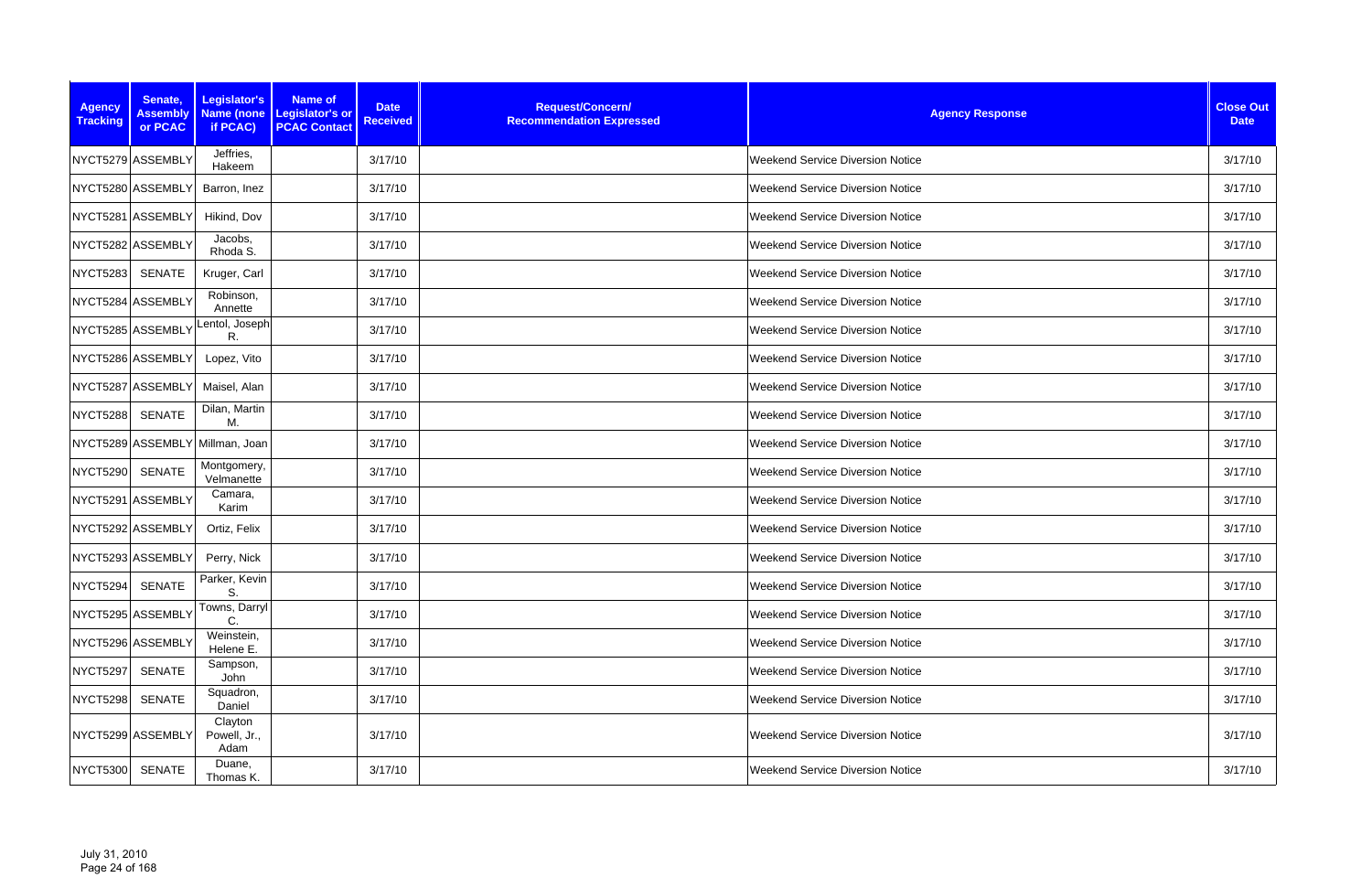| <b>Agency</b><br><b>Tracking</b> | Senate,<br><b>Assembly</b><br>or PCAC | Legislator's<br><b>Name (none</b><br>if PCAC) | Name of<br>Legislator's or<br><b>PCAC Contact</b> | <b>Date</b><br><b>Received</b> | Request/Concern/<br><b>Recommendation Expressed</b> | <b>Agency Response</b>                  | <b>Close Out</b><br><b>Date</b> |
|----------------------------------|---------------------------------------|-----------------------------------------------|---------------------------------------------------|--------------------------------|-----------------------------------------------------|-----------------------------------------|---------------------------------|
| NYCT5301 ASSEMBLY                |                                       | Bing,<br>Jonathan                             |                                                   | 3/17/10                        |                                                     | <b>Weekend Service Diversion Notice</b> | 3/17/10                         |
| NYCT5302 ASSEMBLY                |                                       | Espaillat,<br>Adriano                         |                                                   | 3/17/10                        |                                                     | <b>Weekend Service Diversion Notice</b> | 3/17/10                         |
| NYCT5303 ASSEMBLY                |                                       | Farrell,<br>Herman D.                         |                                                   | 3/17/10                        |                                                     | <b>Weekend Service Diversion Notice</b> | 3/17/10                         |
| NYCT5304 ASSEMBLY                |                                       | Kavanagh,<br>Brian P.                         |                                                   | 3/17/10                        |                                                     | <b>Weekend Service Diversion Notice</b> | 3/17/10                         |
| NYCT5305 ASSEMBLY                |                                       | Rosenthal,<br>Linda B.                        |                                                   | 3/17/10                        |                                                     | <b>Weekend Service Diversion Notice</b> | 3/17/10                         |
| NYCT5306 ASSEMBLY                |                                       | Glick,<br>Deborah                             |                                                   | 3/17/10                        |                                                     | <b>Weekend Service Diversion Notice</b> | 3/17/10                         |
| NYCT5307                         | SENATE                                | Krueger, Liz                                  |                                                   | 3/17/10                        |                                                     | <b>Weekend Service Diversion Notice</b> | 3/17/10                         |
|                                  |                                       | NYCT5308 ASSEMBLY Kellner, Micah              |                                                   | 3/17/10                        |                                                     | <b>Weekend Service Diversion Notice</b> | 3/17/10                         |
| <b>NYCT5309</b>                  | <b>SENATE</b>                         | Schneiderman<br>Eric                          |                                                   | 3/17/10                        |                                                     | <b>Weekend Service Diversion Notice</b> | 3/17/10                         |
| <b>NYCT5310</b>                  | <b>SENATE</b>                         | Perkins,<br>William                           |                                                   | 3/17/10                        |                                                     | <b>Weekend Service Diversion Notice</b> | 3/17/10                         |
| NYCT5311 ASSEMBLY                |                                       | O'Donnell,<br>Daniel J.                       |                                                   | 3/17/10                        |                                                     | <b>Weekend Service Diversion Notice</b> | 3/17/10                         |
| NYCT5312 ASSEMBLY                |                                       | Silver,<br>Sheldon                            |                                                   | 3/17/10                        |                                                     | <b>Weekend Service Diversion Notice</b> | 3/17/10                         |
| NYCT5313 ASSEMBLY                |                                       | Wright, Keith<br>L.T.                         |                                                   | 3/17/10                        |                                                     | <b>Weekend Service Diversion Notice</b> | 3/17/10                         |
| NYCT5314 ASSEMBLY                |                                       | Gottfried,<br>Richard                         |                                                   | 3/17/10                        |                                                     | <b>Weekend Service Diversion Notice</b> | 3/17/10                         |
| NYCT5315 ASSEMBLY                |                                       | Cusick,<br>Michael J.                         |                                                   | 3/17/10                        |                                                     | <b>Weekend Service Diversion Notice</b> | 3/17/10                         |
| NYCT5316 ASSEMBLY                |                                       | Titone,<br>Matthew                            |                                                   | 3/17/10                        |                                                     | Weekend Service Diversion Notice        | 3/17/10                         |
| NYCT5317 ASSEMBLY                |                                       | Tobacco,<br>Louis R.                          |                                                   | 3/17/10                        |                                                     | <b>Weekend Service Diversion Notice</b> | 3/17/10                         |
| NYCT5318 SENATE                  |                                       | Lanza,<br>Andrew J.                           |                                                   | 3/17/10                        |                                                     | <b>Weekend Service Diversion Notice</b> | 3/17/10                         |
| NYCT5319 ASSEMBLY                |                                       | Hyer-Spencer,<br>Janele                       |                                                   | 3/17/10                        |                                                     | <b>Weekend Service Diversion Notice</b> | 3/17/10                         |
| <b>NYCT5320</b>                  | SENATE                                | Savino, Diane                                 |                                                   | 3/17/10                        |                                                     | <b>Weekend Service Diversion Notice</b> | 3/17/10                         |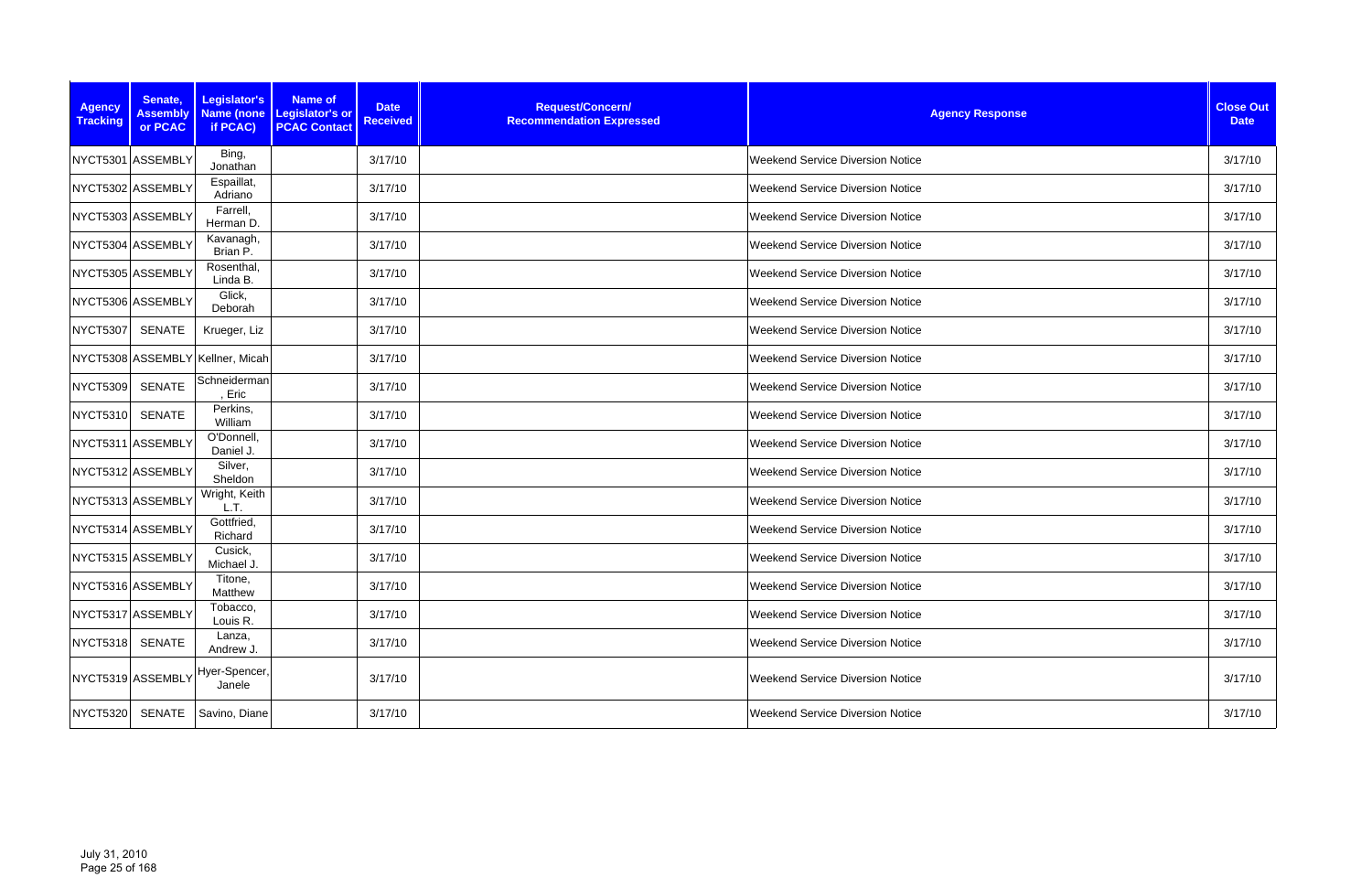| <b>Agency</b><br><b>Tracking</b> | Senate,<br><b>Assembly</b><br>or PCAC | <b>Legislator's</b><br>if PCAC) | Name of<br>Name (none Legislator's or<br><b>PCAC Contact</b> | <b>Date</b><br><b>Received</b> | Request/Concern/<br><b>Recommendation Expressed</b>                                                                                                                                                   | <b>Agency Response</b>                                                                                                                                                                                                                                                                                                                                                                                                                                                                                                                                                                                                                                                                                                                                                                                                                                                                                                                                                                                                                       | <b>Close Out</b><br><b>Date</b> |
|----------------------------------|---------------------------------------|---------------------------------|--------------------------------------------------------------|--------------------------------|-------------------------------------------------------------------------------------------------------------------------------------------------------------------------------------------------------|----------------------------------------------------------------------------------------------------------------------------------------------------------------------------------------------------------------------------------------------------------------------------------------------------------------------------------------------------------------------------------------------------------------------------------------------------------------------------------------------------------------------------------------------------------------------------------------------------------------------------------------------------------------------------------------------------------------------------------------------------------------------------------------------------------------------------------------------------------------------------------------------------------------------------------------------------------------------------------------------------------------------------------------------|---------------------------------|
| Bus Co<br>958                    | an                                    | $\mathbf{L}$                    | Assemblym Aubry, Jeffrion Tindall, Murlaina                  | 3/18/10                        | Request for approval and assistance to post Crime Stopper<br>Poster on buses and bus shelters in the Astoria Area related to a<br>crime committed in the vicinity of Astoria Blvd and 33rd Street.    | Ms. Tindall was advised to contact New York City Department of Transportation for approval<br>to post on bus shelters. For approval to post in buses Ms. Tindall was asked to provide a<br>copy of the poster for review by counsel for content. Poster received on 8/10/10 and<br>approved for content by counsel on 8/16/10. Poster will now be submitted for MTA approval<br>and arrangements for posting on buses.                                                                                                                                                                                                                                                                                                                                                                                                                                                                                                                                                                                                                       | Pending                         |
| MTAHQ17<br>84                    | <b>PCAC</b>                           |                                 |                                                              | 3/18/10                        | 2009 Annual Performance Review indicated concerns that the<br>communications with FTA in relation to Main Line Corridor<br>Improvement Project is inadequate and recommended MTA HQ<br>investigation. | The LIRR has responded to this matter on three occasions in the past year:<br>1) January 12, 2010 letter to LIRRCC<br>2) January 12, 2010 letter to PCAC<br>3) April 9, 2010 letter to LIRRCC, response to 2009 Annual Performance Review<br>The January 12th responses state:<br>Before undertaking the DEIS effort, LIRR met with FTA to discuss the project. As the<br>project advanced, LIRR included MTA Planning, FTA, other State agencies, local politicians<br>and other stakeholders in the process."<br>The April 9th response, item 3c emphasizes that MTA HQ Planning Staff were active<br>participants on the Main Line Corridor project team. They provided meaningful input to all<br>aspects of the project and provided MTA-wide context for this system expansion.                                                                                                                                                                                                                                                        | 7/31/10                         |
| MTAHQ17<br>85                    | <b>PCAC</b>                           |                                 |                                                              | 3/18/10                        | 2009 Annual Performance Review expressed concern with no<br>definitive word on the next step in the integrated security progran<br>after the default of the former prime contractor, Lockheed Martin. | Lockheed Martin was defaulted in June 2009. MTACC performed various assessments to<br>determine what work needed to be completed to get the project completed. Task orders<br>were prepared for each Agency to complete the installation of devices at monitored locations<br>and at the command centers. Assessments of each system under IESS were also<br>performed and remaining work was incorporated into additional task orders. MTACC<br>immediately began work on those task orders. To date, LIRR and Bridges and Tunnels have<br>operational Command Centers. The MTAPD Central Command Center is available for IESS<br>functions and will be available for dispatch early next year. Remaining work includes<br>completing installation on Metro North and New York City Transit locations. All work is<br>anticipated to be complete by next year. The only remaining dependency is the need for<br>additional funding to complete the work in the NYCT under river tunnels, which is expected<br>through the DHS TSGP Program. | 7/31/10                         |
| MTAHQ17<br>86                    | <b>PCAC</b>                           |                                 |                                                              | 3/18/10                        | 2009 Annual Performance Review disapproves of the prospect of<br>an additional 500 subway booth locations without agents.                                                                             | Noted.                                                                                                                                                                                                                                                                                                                                                                                                                                                                                                                                                                                                                                                                                                                                                                                                                                                                                                                                                                                                                                       | 7/31/10                         |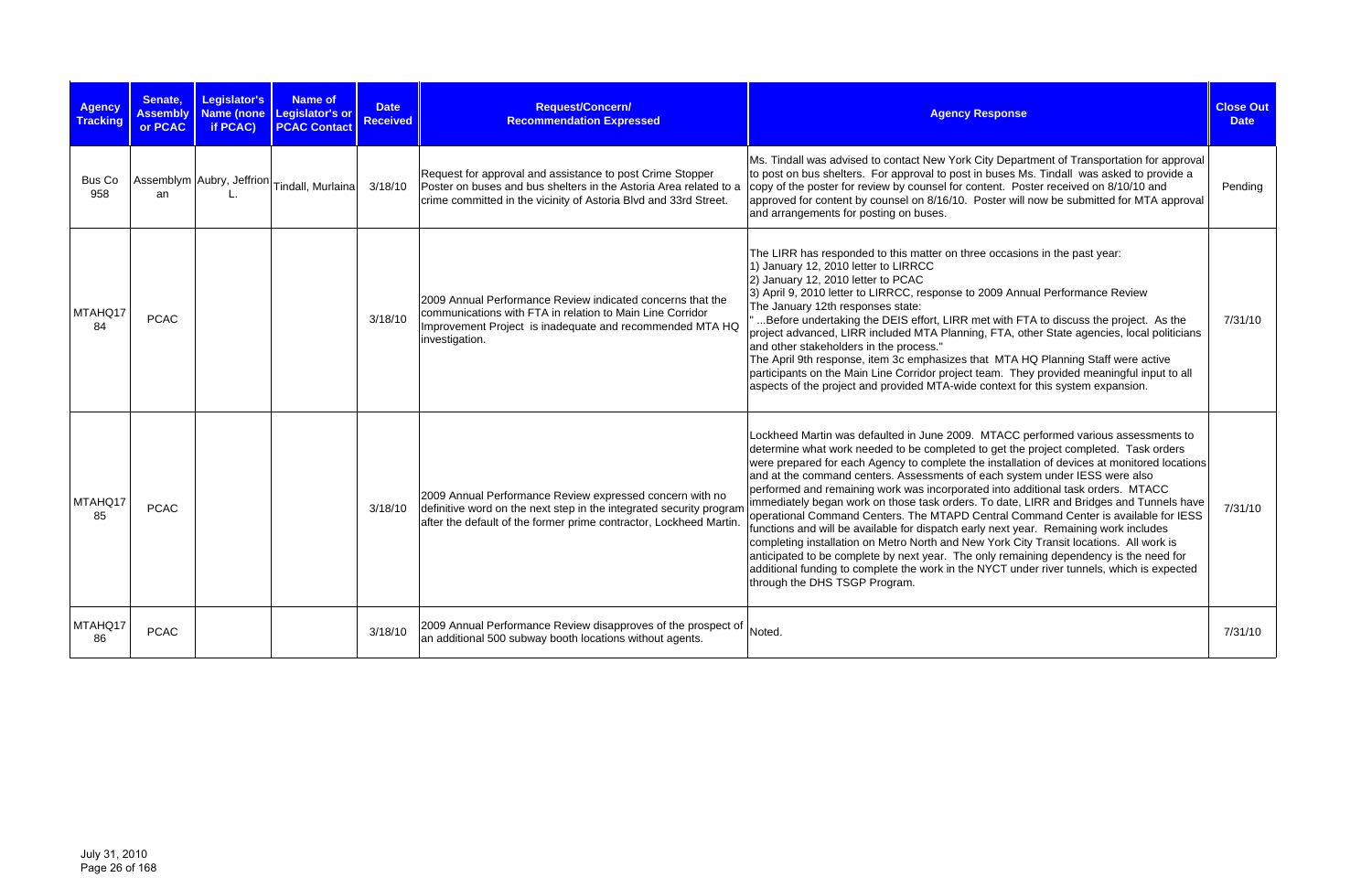| <b>Agency</b><br><b>Tracking</b> | Senate,<br><b>Assembly</b><br>or PCAC | Legislator's<br>if PCAC) | <b>Name of</b><br>Name (none Legislator's or<br><b>PCAC Contact</b> | <b>Date</b><br><b>Received</b> | Request/Concern/<br><b>Recommendation Expressed</b>                                                                                                                                                                                                                                                                                                                                                                                                                                                                                                                                 | <b>Agency Response</b>                                                                                                                                                                                                                                                                                                                                                                                                                                                                                                                                                                                                                                                                                                                                                                                                                                                                                                                                                                                                                                                                                                                                                                                                                                                                                                                                                                                                                                                                                                                                                                                                                                                                                               | <b>Close Out</b><br><b>Date</b> |
|----------------------------------|---------------------------------------|--------------------------|---------------------------------------------------------------------|--------------------------------|-------------------------------------------------------------------------------------------------------------------------------------------------------------------------------------------------------------------------------------------------------------------------------------------------------------------------------------------------------------------------------------------------------------------------------------------------------------------------------------------------------------------------------------------------------------------------------------|----------------------------------------------------------------------------------------------------------------------------------------------------------------------------------------------------------------------------------------------------------------------------------------------------------------------------------------------------------------------------------------------------------------------------------------------------------------------------------------------------------------------------------------------------------------------------------------------------------------------------------------------------------------------------------------------------------------------------------------------------------------------------------------------------------------------------------------------------------------------------------------------------------------------------------------------------------------------------------------------------------------------------------------------------------------------------------------------------------------------------------------------------------------------------------------------------------------------------------------------------------------------------------------------------------------------------------------------------------------------------------------------------------------------------------------------------------------------------------------------------------------------------------------------------------------------------------------------------------------------------------------------------------------------------------------------------------------------|---------------------------------|
| MTAHQ17<br>87                    | <b>PCAC</b>                           |                          |                                                                     | 3/18/10                        | 2009 Annual Performance Review commends the physical<br>progress of the East Side Access project but expressed concerns<br>that the project will be significantly late and over budget.                                                                                                                                                                                                                                                                                                                                                                                             | The MTA and FTA agree that it is prudent to consider the costs and schedule of mega<br>projects such as East Side Access (ESA) in the form of ranges that bracket the lower and<br>higher cost and schedule scenarios for each project and to establish a specific target budget<br>within this range to which the projects will be managed.<br>During 2009 a comprehensive review of the ESA cost and schedule was completed by<br>the MTA Capital Construction Company (CCC), the MTA Office of Construction Oversight<br>and the Independent Engineering Consultant. This review identified project budget and<br>schedule ranges and allocated the risk contingencies, previously identified as a separate<br>reserve, as necessary to the project budget. As a result of this review the ESA target budget<br>was set to \$7.3 billion, excluding rolling stock costs, with a revenue service date of<br>September 2016. Following this review, the FTA, with its Program Management Oversight<br>Consultant, conducted its own Risk Assessment that resulted in a project budget and<br>schedule which, while higher than MTA's target budget and schedule, were within the ranges<br>identified by the MTA.<br>With the understanding of the project costs, risks and mitigation strategies and the<br>implementation of enhanced management strategies developed in conjunction with the FTA,<br>MTA CCC can adhere to these budgets and schedules despite difficult conditions. The<br>FTA's assistance in identifying mitigation strategies will also ensure the delivery of these<br>projects.<br>These cost ranges are presented and discussed in more detail in the MTA's 2010-2014<br>Capital Program. | 7/31/10                         |
| MTAHQ17<br>88                    | <b>PCAC</b>                           |                          |                                                                     | 3/18/10                        | 2009 Annual Performance Review expressed concern that the<br>required by Chapter 25 of the Laws of 2009, has not fulfilled its<br>mandate. The PCAC complained that the MTA should have<br>somehow provided oversight on the "quality of comments and<br>detail of responses, taken the opportunity to assess what type of<br>issues were of concern to contituents and compiled the and<br>disseminated the results in a meaningful way." The PCAC also<br>takes issue with the fact that the report also includes<br>communicaitons from the MTA to the PCAC and the Legislators. | It is the MTA's position that the subject report is consistent with both the letter and spirit of<br>the law. The MTA believes that all communicaiton from Legislators and PCAC are important<br>report issued by the Office of Legislative and Community Input, as and thous wit would not be appropirate to make a qualitative judgment regarding "the type of<br>issues [which] were of concen to constituents" and possibly restrict the compilation of those<br>contacts. Though the law does not require that the MTA include its<br>proactivecommunications with the Legislature and PCAC in the compilation, we feel it is<br>important for the public, the Legislature and the PCAC to understand the wide range of<br>issues on which the MTA proactivley communicates with the Legisature and PCAC in order<br>to keep these bodies informed. Regarding the comment that the compilation is not<br>"disseminated  in a meaningful way, " the compliation has been distributed to the press,<br>posted on the MTA's website and mailed to the appropriate State officials pursuant to the<br>requirements of Chapter 25.                                                                                                                                                                                                                                                                                                                                                                                                                                                                                                                                                                                   | 3/2/10                          |
| MTAHQ17<br>89                    | <b>PCAC</b>                           |                          |                                                                     | 3/18/10                        | 2009 Annual Performance Review indicated PCAC is concerned<br>that the corporate structure of MTA HQ lacks rationale.                                                                                                                                                                                                                                                                                                                                                                                                                                                               | MTA HQ payrolls were reduced by 20% in 2010. Agency-wide consolidation of press<br>operation almost complete, which will provide more efficient press management. Managing<br>Director appointed to manage MTA HQ and ensure that corporate structue is appropriate for<br>tasks required or expected of MTA HQ. Agree with PCAC that it is too soon to tell whether<br>these changes will be effective.                                                                                                                                                                                                                                                                                                                                                                                                                                                                                                                                                                                                                                                                                                                                                                                                                                                                                                                                                                                                                                                                                                                                                                                                                                                                                                             | 7/31/10                         |

| nse                                                                                                                                                                                                                                                                                                                                                                                                                                                                                                                                                                                                                                                                                                       | <b>Close Out</b><br><b>Date</b> |
|-----------------------------------------------------------------------------------------------------------------------------------------------------------------------------------------------------------------------------------------------------------------------------------------------------------------------------------------------------------------------------------------------------------------------------------------------------------------------------------------------------------------------------------------------------------------------------------------------------------------------------------------------------------------------------------------------------------|---------------------------------|
| r the costs and schedule of mega<br>of ranges that bracket the lower and<br>and to establish a specific target budget<br>эd.<br>cost and schedule was completed by<br>MTA Office of Construction Oversight<br>view identified project budget and<br>s, previously identified as a separate<br>sult of this review the ESA target budget<br>with a revenue service date of<br>th its Program Management Oversight<br>resulted in a project budget and<br>jet and schedule, were within the ranges<br>and mitigation strategies and the<br>developed in conjunction with the FTA,<br>es despite difficult conditions. The<br>vill also ensure the delivery of these<br>n more detail in the MTA's 2010-2014 | 7/31/10                         |
| sistent with both the letter and spirit of<br>om Legislators and PCAC are important<br>alitative judgment regarding "the type of<br>ossibly restrict the compilation of those<br>MTA include its<br>CAC in the compilation, we feel it is<br>C to understand the wide range of<br>with the Legisature and PCAC in order<br>ent that the compilation is not<br>on has been distributed to the press,<br>opriate State officials pursuant to the                                                                                                                                                                                                                                                            | 3/2/10                          |
| ency-wide consolidation of press<br>efficient press management. Managing<br>hat corporate structue is appropriate for<br>CAC that it is too soon to tell whether                                                                                                                                                                                                                                                                                                                                                                                                                                                                                                                                          | 7/31/10                         |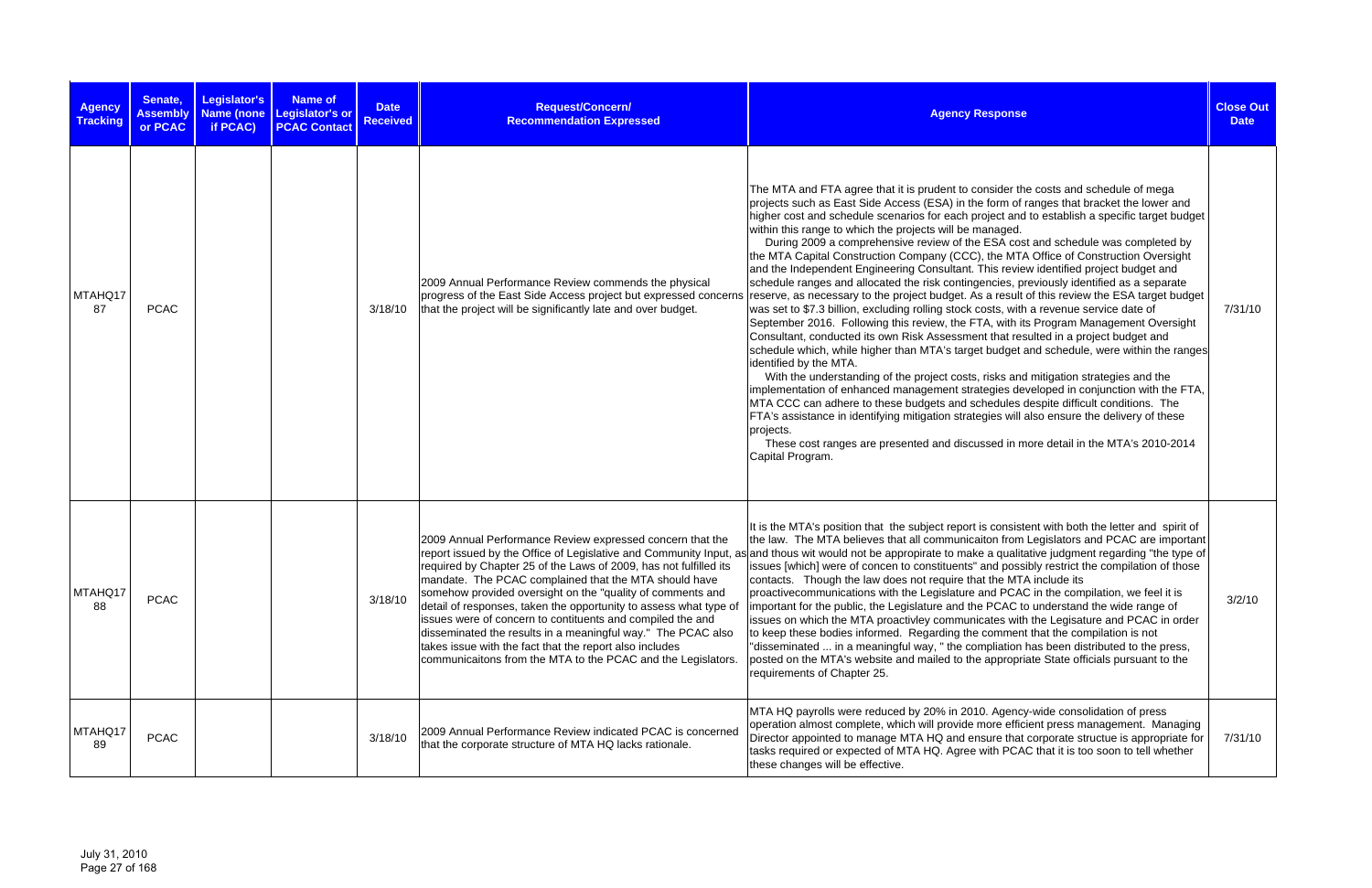| <b>Agency</b><br><b>Tracking</b> | Senate,<br><b>Assembly</b><br>or PCAC | Legislator's<br><b>Name (none</b><br>if PCAC) | <b>Name of</b><br><b>Legislator's or</b><br><b>PCAC Contact</b> | <b>Date</b><br><b>Received</b> | Request/Concern/<br><b>Recommendation Expressed</b>                                                                                                                                                                                                                                                                                | <b>Agency Response</b>                                                                                                                                                                                                                                                                                                                                                                                                                                                                                                                                                                                                                                                                                                                                                              | <b>Close Out</b><br><b>Date</b> |
|----------------------------------|---------------------------------------|-----------------------------------------------|-----------------------------------------------------------------|--------------------------------|------------------------------------------------------------------------------------------------------------------------------------------------------------------------------------------------------------------------------------------------------------------------------------------------------------------------------------|-------------------------------------------------------------------------------------------------------------------------------------------------------------------------------------------------------------------------------------------------------------------------------------------------------------------------------------------------------------------------------------------------------------------------------------------------------------------------------------------------------------------------------------------------------------------------------------------------------------------------------------------------------------------------------------------------------------------------------------------------------------------------------------|---------------------------------|
| MTAHQ17<br>90                    | <b>PCAC</b>                           |                                               |                                                                 | 3/18/10                        | 2009 Annual Performance Review made positive comments<br>regarding improvements in communciations with the public.                                                                                                                                                                                                                 | Completely redesigned website began operation; all Board and Committee materials now<br>available on the MTA website; clearer presentations of goals and objectives in presentation<br>of 100 day report, "Making Every Dollar Count" and 2010-14 Capital Plan summary.                                                                                                                                                                                                                                                                                                                                                                                                                                                                                                             | 7/31/10                         |
| MTAHQ17<br>91                    | <b>PCAC</b>                           |                                               |                                                                 | 3/18/10                        | 2009 Annual Performance Review made positive comments<br>regarding the completion of the latest NYC Customer Travel<br>Survey. Expressed desire to see additional reports from travel<br>survey data. Also expressed concern that MTA Planning<br>Department, which conducted the survey, would be subject to<br>reduced staffing. | With LIRR, MTA Planning intends to undertake the next travel survey, an O/D survey of<br>LIRR, in 2011. MTA Planning staff was reduced by 2 positions in the HQ redcution in force.<br>Adequate staff remains to carry out the Planning work program.                                                                                                                                                                                                                                                                                                                                                                                                                                                                                                                               | 7/31/10                         |
| MTAHQ17<br>92                    | <b>PCAC</b>                           |                                               |                                                                 | 3/18/10                        | 2009 Annual Performance Review expressed concern that MTA<br>through its operations and capital program.                                                                                                                                                                                                                           | In a year when subsidies are \$900 million less than expected, the use of resources must be<br>prioritized and spending those resources on additional quantification of the economic impact<br>has fallen short in identifying the significant employment it creates of the MTA is not warranted. The book "The Economic Impact of the MTA Captial Program<br>Investment Program in New York State" was recently updated in 2008 and its conclusions<br>would likely not change if updated again in 2010.                                                                                                                                                                                                                                                                           | 7/31/10                         |
| MTAHQ17<br>93                    | <b>PCAC</b>                           |                                               |                                                                 | 3/18/10                        | 2009 Annual Performance Review made the comment that the<br>MTA was making positve steps in promoting the economic and<br>sustainability impacts of the MTA.                                                                                                                                                                       | MTA agrees.                                                                                                                                                                                                                                                                                                                                                                                                                                                                                                                                                                                                                                                                                                                                                                         | 7/31/10                         |
| MTAHQ17<br>94                    | <b>PCAC</b>                           |                                               |                                                                 | 3/18/10                        | 2009 Annual Performance Review expressed the concern that<br>the MTA's reputation in Albany is poor.                                                                                                                                                                                                                               | Clearly, in 2009 the Legislature experienced fatigue with MTA issues, and the<br>contentiousness of first the congestion pricing debate and finally the financial package<br>adotped as part of Ch. 25 of the Laws of 2009 reflect this. MTA fared better through 2010,<br>however, and was able to record many significant legislative successes without the<br>contentiousness of 2009. Among these successes were the approval by the Capital<br>Program Review Board of the 2010-14 Capital Program, an extension of and increase to the<br>MTA's statutory bond cap, a pilot program for camera enforcement of Bus Rapid Transit<br>lanes, the creation of a small business mentoring program in the Capital Program, and a<br>waiver to the diesel emssions retrofit mandate. | 7/31/10                         |
| MTAHQ17<br>95                    | <b>PCAC</b>                           |                                               |                                                                 | 3/18/10                        | 2009 Annual Performance Review expressed the concern that<br>the MTA does not harness the energy of rider advocates.                                                                                                                                                                                                               | The MTA agrees that rider advocates could be a source of much energy and enthusiasm to<br>support the MTA, and is open to firm recommendations as how to best accomplish this.                                                                                                                                                                                                                                                                                                                                                                                                                                                                                                                                                                                                      | 7/31/10                         |
| MTAHQ17<br>96                    | <b>PCAC</b>                           |                                               |                                                                 | 3/18/10                        | 2009 Annual Performance Review commended outgoing NYCT<br>President Roberts' accomplishments and looks forward to<br>continued work with new NYCT President Prendergast.                                                                                                                                                           | Noted                                                                                                                                                                                                                                                                                                                                                                                                                                                                                                                                                                                                                                                                                                                                                                               | 7/31/10                         |
| MTAHQ17<br>97                    | <b>PCAC</b>                           |                                               |                                                                 | 3/18/10                        | 2009 Annual Performance Review appreciates the dedication of<br>NYCT to continue with the endless smaller jobs that are needed<br>to keep improving the system.                                                                                                                                                                    | Noted                                                                                                                                                                                                                                                                                                                                                                                                                                                                                                                                                                                                                                                                                                                                                                               | 7/31/10                         |
| MTAHQ17<br>98                    | <b>PCAC</b>                           |                                               |                                                                 | 3/18/10                        | 2009 Annual Performance Review is encouraged that work is<br>finally being done to address deterioration present along the F<br>Line.                                                                                                                                                                                              | Noted                                                                                                                                                                                                                                                                                                                                                                                                                                                                                                                                                                                                                                                                                                                                                                               | 7/31/10                         |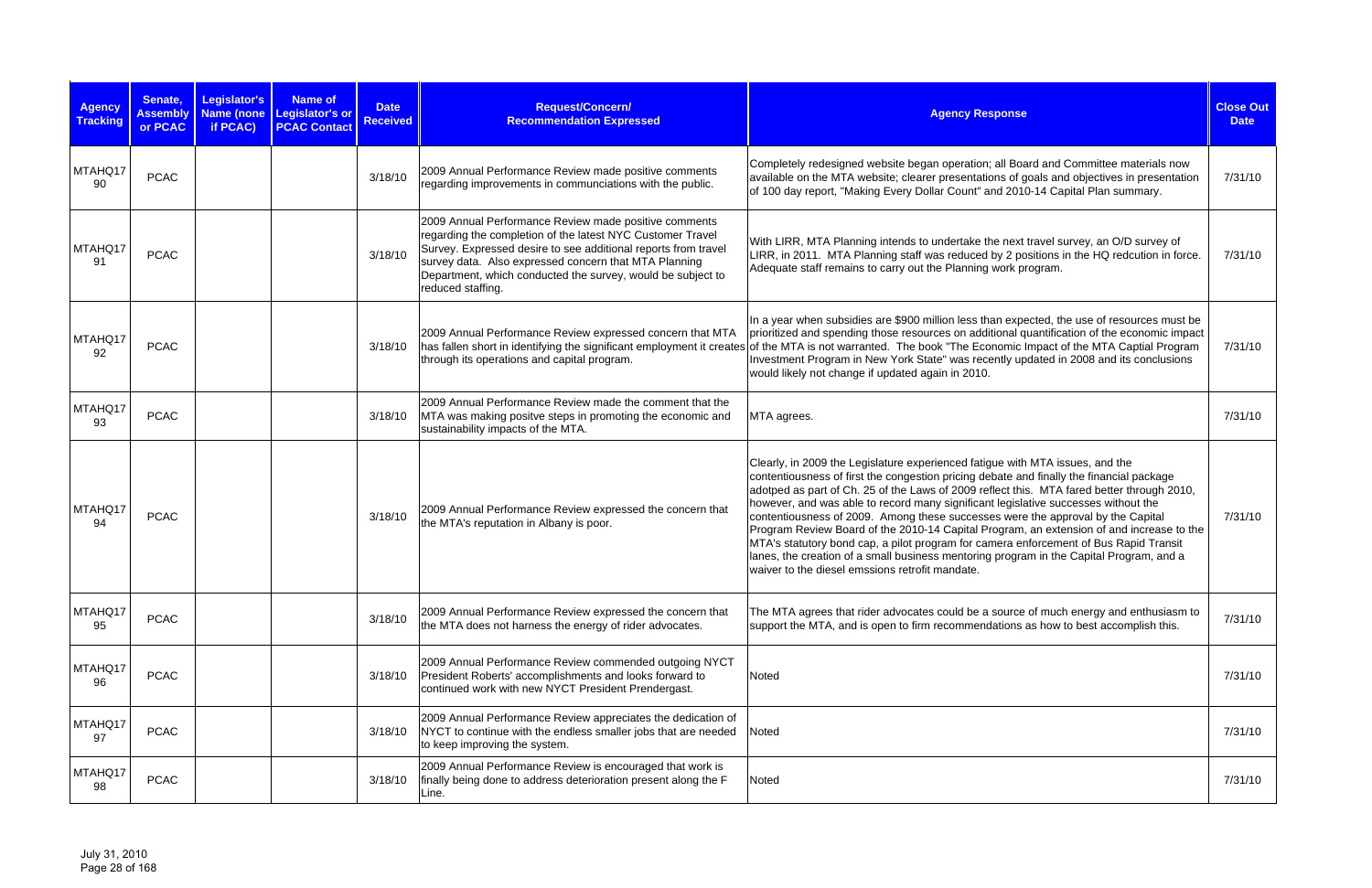| <b>Agency</b><br><b>Tracking</b> | Senate,<br><b>Assembly</b><br>or PCAC | Legislator's<br><b>Name (none</b><br>if PCAC) | <b>Name of</b><br>Legislator's or<br><b>PCAC Contact</b> | <b>Date</b><br><b>Received</b> | Request/Concern/<br><b>Recommendation Expressed</b>                                                                                                                                                                                                                                                                                                                           | <b>Agency Response</b>                                                                                                                                                                                                                                                                                                                                                                       | <b>Close Out</b><br><b>Date</b> |
|----------------------------------|---------------------------------------|-----------------------------------------------|----------------------------------------------------------|--------------------------------|-------------------------------------------------------------------------------------------------------------------------------------------------------------------------------------------------------------------------------------------------------------------------------------------------------------------------------------------------------------------------------|----------------------------------------------------------------------------------------------------------------------------------------------------------------------------------------------------------------------------------------------------------------------------------------------------------------------------------------------------------------------------------------------|---------------------------------|
| MTAHQ17<br>99                    | <b>PCAC</b>                           |                                               |                                                          | 3/18/10                        | 2009 Annual Performance Review congratulates NYCT for the on-<br>line itinerary service, Trip Planner.                                                                                                                                                                                                                                                                        |                                                                                                                                                                                                                                                                                                                                                                                              | 7/31/10                         |
| MTAHQ18<br>00                    | <b>PCAC</b>                           |                                               |                                                          | 3/18/10                        | 2009 Annual Performance Review approves of NYCT's<br>improvements to Committee Meeting Agenda books to increase<br>transparency.                                                                                                                                                                                                                                              | Noted                                                                                                                                                                                                                                                                                                                                                                                        | 7/31/10                         |
| MTAHQ18<br>01                    | <b>PCAC</b>                           |                                               |                                                          | 3/18/10                        | 2009 Annual Performance Review expressed frustration at lack of<br>transparency and requested immediate implementation of capital<br>program "dashboard" on www.mta.info.                                                                                                                                                                                                     | The dashboard is completed and can be found on our website at<br>www.mta.info/capitaldashboard/10_14/CapitalDashBoard7.html                                                                                                                                                                                                                                                                  | 7/31/10                         |
| MTAHQ18<br>02                    | <b>PCAC</b>                           |                                               |                                                          | 3/18/10                        | 2009 Annual Performance Review has significant concerns<br>regarding the 7 Line Extension project, including cost overruns<br>and failure to secure funding for 10th Avenue station.                                                                                                                                                                                          | MTACC and its funding partner, HYDC, continue to manage the project to the \$2.1 Billion<br>cost. Information regarding expenditures and construction is available in the monthly MTA<br>Board Transit Committee book, which can be found online at<br>http://mta.info/mta/news/books/pdf/100726_0930_TRANSIT.pdf. The City of New York is<br>exploring funding for the 10th Avenue Station. | 7/31/10                         |
| MTAHQ18<br>03                    | <b>PCAC</b>                           |                                               |                                                          | 3/18/10                        | 2009 Annual Performance Review suggested that quality of work<br>at Fulton Street Transit Center be monitored and better reporting<br>clarity.                                                                                                                                                                                                                                | We will continue to monitor the quality of work at this location and provide more accessible<br>information on the project.                                                                                                                                                                                                                                                                  | 7/31/10                         |
| MTAHQ18<br>04                    | <b>PCAC</b>                           |                                               |                                                          | 3/18/10                        | 2009 Annual Performance Review expressed concern regarding<br>the South Ferry Station reconstruction.                                                                                                                                                                                                                                                                         | We are currently working with NYC Transit on leak remediation and are discussing our<br>options with them including possible grouting during scheduled service diversions later this<br>fall.                                                                                                                                                                                                | 7/31/10                         |
| MTAHQ18<br>05                    | <b>PCAC</b>                           |                                               |                                                          | 3/18/10                        | 2009 Annual Performance Review endorsed the combination of<br>NYCT Bus, MTA Bus and LI Bus operations, noting that overall<br>operations and the rider experience continue to improve.                                                                                                                                                                                        | Noted.                                                                                                                                                                                                                                                                                                                                                                                       | 7/31/10                         |
| MTAHQ18<br>06                    | <b>PCAC</b>                           |                                               |                                                          | 3/18/10                        | 2009 Annual Performance Review indicated that the jury remains<br>out on a number of issues relative to the Line General Manager<br>Program, such as station maintenance and car equipment. Also<br>expressed concern that the LGM Program has not addressed the<br>need for overall management of major station hubs, such as<br>Times Square and Atlantic Terminal.         | A restructuring of DOS has removed responsibilities for station maintenance and car<br>equipment from LGMs and recentralized those functions in newly established Station<br>Environment and Service Delivery units of DOS.                                                                                                                                                                  | 7/31/10                         |
| MTAHQ18<br>07                    | <b>PCAC</b>                           |                                               |                                                          | 3/18/10                        | 2009 Annual Performance Review gave kudos to Select Bus<br>Service operations on the Bx12 route. Also noted that upgrades<br>to M34 and M16 routes along 34th Streets (a bus lane and pilot<br>project to test Customer Information System Technology) were<br>well received by riders. Expressed hope that this initiative will be<br>continued and expanded to other routes | The 34th Street improvements are a NYCDOT initiative that NYCT is supporting. NYCT is<br>continuing to explore CIS systems for real-time bus arrival information that will ultimately be<br>expanded systemwide.                                                                                                                                                                             | 7/31/10                         |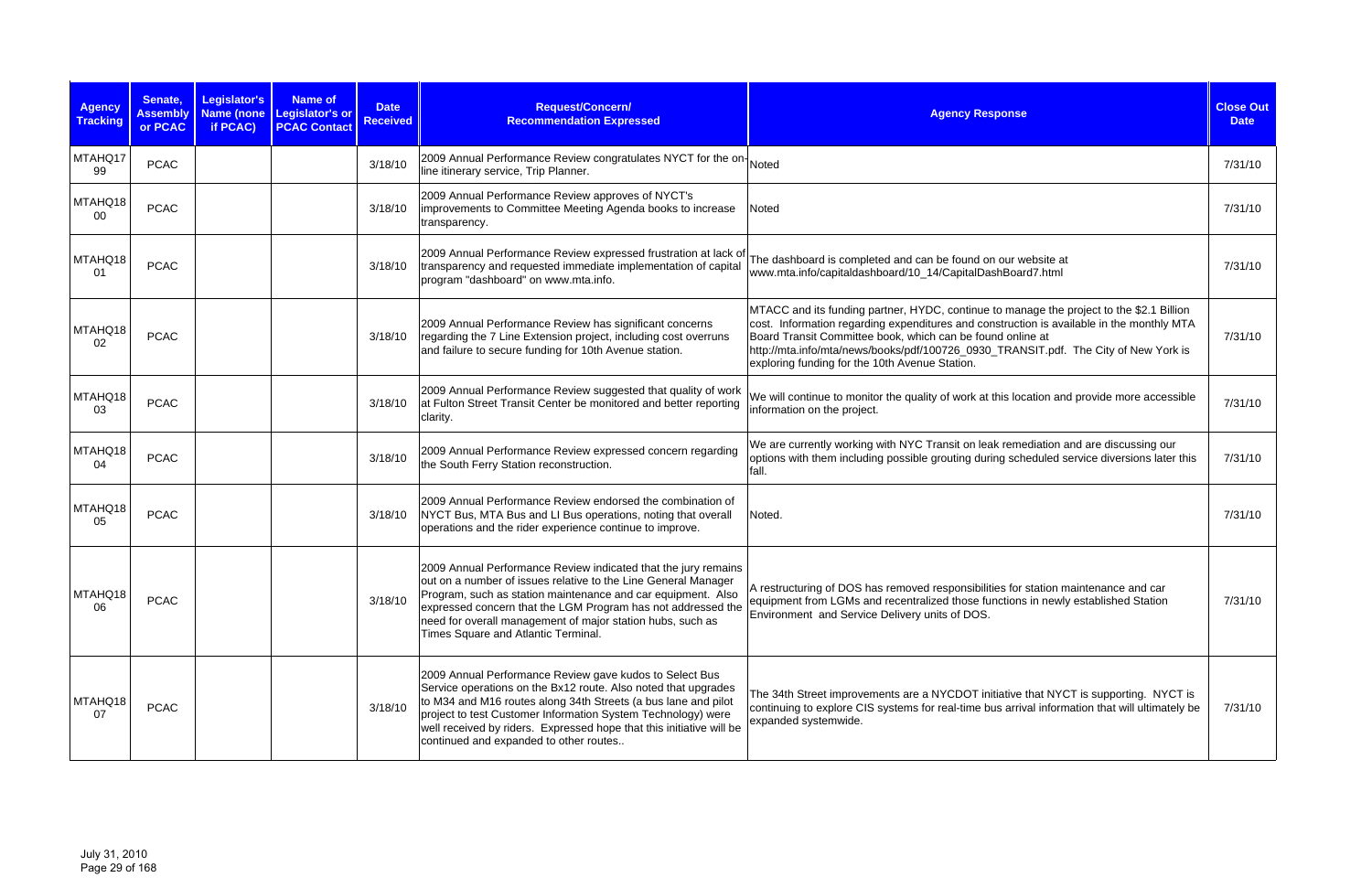| <b>Agency</b><br><b>Tracking</b> | Senate,<br><b>Assembly</b><br>or PCAC | Legislator's<br><b>Name (none</b><br>if PCAC) | <b>Name of</b><br>Legislator's or<br><b>PCAC Contact</b> | <b>Date</b><br><b>Received</b> | Request/Concern/<br><b>Recommendation Expressed</b>                                                                                                                                                                                                                                               | <b>Agency Response</b>                                                                                                                                                                                                                      | <b>Close Out</b><br><b>Date</b> |
|----------------------------------|---------------------------------------|-----------------------------------------------|----------------------------------------------------------|--------------------------------|---------------------------------------------------------------------------------------------------------------------------------------------------------------------------------------------------------------------------------------------------------------------------------------------------|---------------------------------------------------------------------------------------------------------------------------------------------------------------------------------------------------------------------------------------------|---------------------------------|
| MTAHQ18<br>08                    | <b>PCAC</b>                           |                                               |                                                          | 3/18/10                        | 2009 Annual Performance Review commented that the extension<br>of the 5 line into Brooklyn during midday periods was a welcome Noted.<br>addition to the service options for Brooklyn riders.                                                                                                     |                                                                                                                                                                                                                                             | 7/31/10                         |
| MTAHQ18<br>09                    | <b>PCAC</b>                           |                                               |                                                          | 3/18/10                        | 2009 Annual Performance Review complimented NYCT's efforts,<br>via its Asset Condition Plan, to bringing its "State of Good Repair"<br>designation more in line with actual conditions of assets and with Noted.<br>the customer experience.                                                      |                                                                                                                                                                                                                                             | 7/31/10                         |
| MTAHQ18<br>10                    | <b>PCAC</b>                           |                                               |                                                          | 3/18/10                        | 2009 Annual Performance Review expressed approval for<br>NYCT's effort to acquire new environmentally friendly buses,<br>noting that the acquisition of a larger complement of the<br>DesignLine Buses would be a major accomplishment toward<br>sustainability goals.                            | There are currently concerns with reliability, as well as fuel economy for the ECO Saver IV<br>model; however, NYCT is continuing its testing and evaluation as the bus manufacturer<br>makes adjustments designed to address these issues. | 7/31/10                         |
| MTAHQ18<br>11                    | <b>PCAC</b>                           |                                               |                                                          | 3/18/10                        | The 2009 Annual Performance Review mentioned the pilot<br>project for a No. 4 Jerome Avenue express service during the<br>weekday morning rush that was conducted for a 7-week period<br>late last year, noting that a decision to make this change<br>permanent has not yet been reached.        | This matter is still under review.                                                                                                                                                                                                          | 7/31/10                         |
| MTAHQ18<br>12                    | <b>PCAC</b>                           |                                               |                                                          | 3/18/10                        | 2009 Annual Performance Review expressed the Riders<br>Council's satisfaction that NYCT pursued its suggestion to<br>implement a pilot program to test luggage racks on airport-bound<br>buses.                                                                                                   | This pilot effort is proceeding with greater success than anticipated.                                                                                                                                                                      | 7/31/10                         |
| MTAHQ18<br>13                    | <b>PCAC</b>                           |                                               |                                                          | 3/18/10                        | Despite NYCT having completed more than the scheduled 67 key<br>stations by 2010, the 2009 Annual Performance Review<br>will be completed by 2020 in view of the tight financial situation                                                                                                        | expressed skepticism as to whether the remaining 30 key stations NYCT is fully committed to completing the remaining ADA key stations on schedule.                                                                                          | 7/31/10                         |
| MTAHQ18<br>14                    | <b>PCAC</b>                           |                                               |                                                          | 3/18/10                        | 2009 Annual Performance Review applauds NYCT's effort to<br>provide some accessibility at the Willets Point Station via an ADA Noted.<br>compliant ramp connecting the platform to the mezzanine ramps<br>to Roosevelt Avenue.                                                                    |                                                                                                                                                                                                                                             | 7/31/10                         |
| MTAHQ18<br>15                    | <b>PCAC</b>                           |                                               |                                                          | 3/18/10                        | 2009 Annual Performance Review noted completion of the long<br>the fact that there are still many stations without public address<br>systems.                                                                                                                                                     | delayed CBTC and PA/CIS system on the L line while bemoaning Current plans call for every station in the subway system to have a Public Address system<br>with real-time capability by the end of 2012.                                     | 7/31/10                         |
| MTAHQ18<br>16                    | <b>PCAC</b>                           |                                               |                                                          | 3/18/10                        | 2009 Annual Performance Review noted that notices for planned<br>service diversions continue to present problems in terms of<br>placement in stations, content and timeliness of posting; it<br>expressed hope for improvements in 2010 based on the MTA<br>Chair's prioritization of this issue. | NYCT has met with the Transit Riders Council to preview the new direction being taken with<br>respect to service diversion notices as well as to solicit feedback and suggestions.                                                          | 7/31/10                         |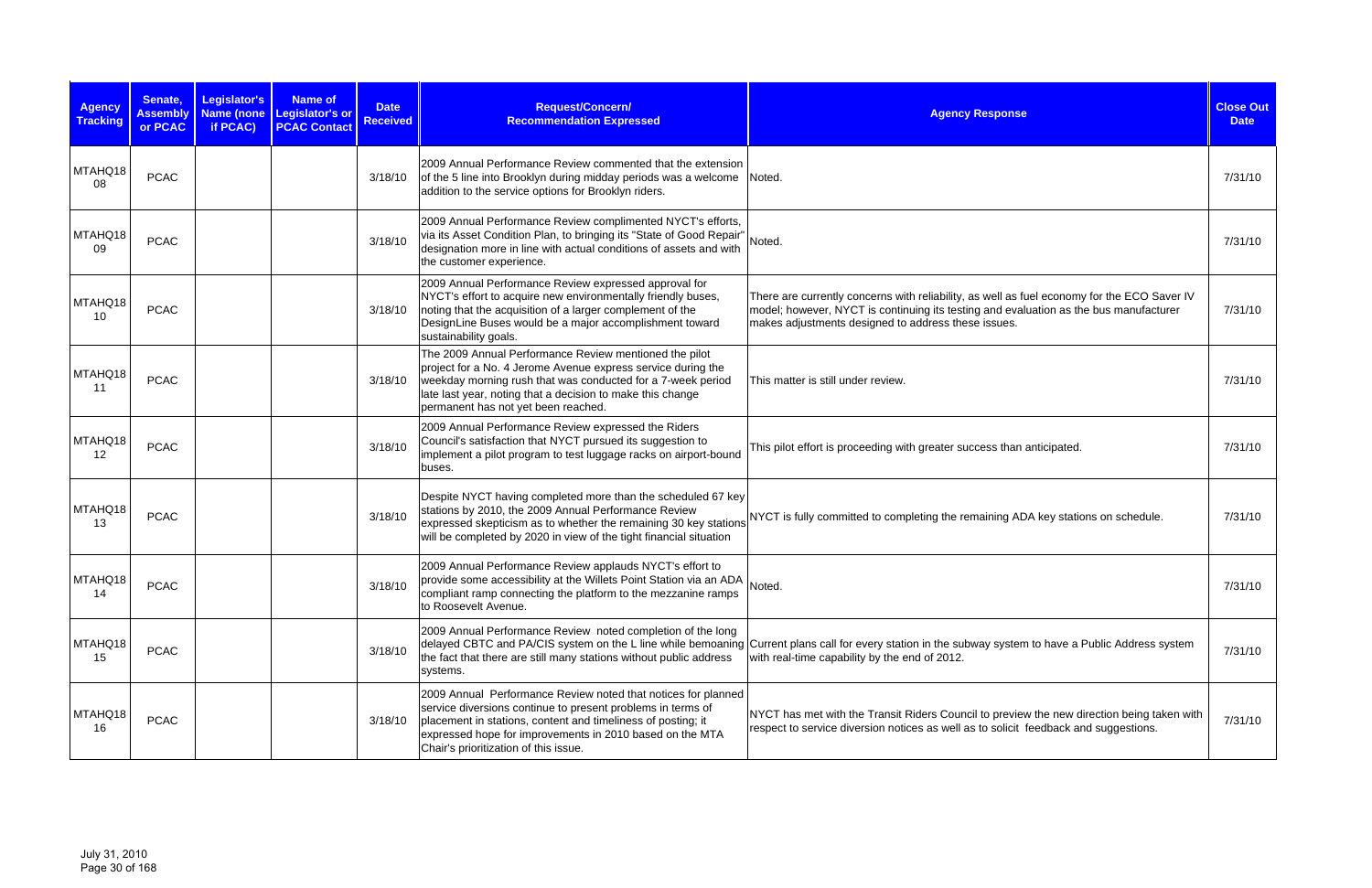| <b>Agency</b><br><b>Tracking</b> | Senate,<br><b>Assembly</b><br>or PCAC | Legislator's<br>if PCAC) | <b>Name of</b><br>Name (none Legislator's or<br><b>PCAC Contact</b> | <b>Date</b><br><b>Received</b> | Request/Concern/<br><b>Recommendation Expressed</b>                                                                                                                                                                                                                                                                                                                                                                                                                                          | <b>Agency Response</b>                                                                                                                                                                                                                                                                                                                                                                                                                                                                                                                                                                                                                                                                                                                                                                                                                                                                                                                                                                                                                                                                                                                                                              | <b>Close Out</b><br><b>Date</b> |
|----------------------------------|---------------------------------------|--------------------------|---------------------------------------------------------------------|--------------------------------|----------------------------------------------------------------------------------------------------------------------------------------------------------------------------------------------------------------------------------------------------------------------------------------------------------------------------------------------------------------------------------------------------------------------------------------------------------------------------------------------|-------------------------------------------------------------------------------------------------------------------------------------------------------------------------------------------------------------------------------------------------------------------------------------------------------------------------------------------------------------------------------------------------------------------------------------------------------------------------------------------------------------------------------------------------------------------------------------------------------------------------------------------------------------------------------------------------------------------------------------------------------------------------------------------------------------------------------------------------------------------------------------------------------------------------------------------------------------------------------------------------------------------------------------------------------------------------------------------------------------------------------------------------------------------------------------|---------------------------------|
| MTAHQ18<br>17                    | <b>PCAC</b>                           |                          |                                                                     | 3/18/10                        | 2009 Annual Performance Review criticized NYCT for failing to<br>consistently convey information to the disabled community and<br>the public at large about the completion and opening of new<br>station elevators.                                                                                                                                                                                                                                                                          | This matter has been referred to ADA Compliance for review and consideration.                                                                                                                                                                                                                                                                                                                                                                                                                                                                                                                                                                                                                                                                                                                                                                                                                                                                                                                                                                                                                                                                                                       | 7/31/10                         |
| MTAHQ18<br>18                    | <b>PCAC</b>                           |                          |                                                                     | 3/18/10                        | 2009 Annual Performance Review recommends that NYCT<br>present the benefits of capital program related service diversions<br>in the service diversion posters.                                                                                                                                                                                                                                                                                                                               | NYCT agrees that the ultimate benefit of capital construction work that disrupts customer<br>travel needs to be better conveyed to riders. A campaign is being developed to address<br>this concern, in the form of signage dedicated to communicating the scope and benefits of<br>Capital Projects impacting customer travel.                                                                                                                                                                                                                                                                                                                                                                                                                                                                                                                                                                                                                                                                                                                                                                                                                                                     | 7/31/10                         |
| MTAHQ18<br>19                    | <b>PCAC</b>                           |                          |                                                                     | 3/18/10                        | 2009 Annual Performance Review indicated that there should be<br>greater outreach by MTA to communities to tout the benefits of<br>well-planned transit-oriented development (TOD).                                                                                                                                                                                                                                                                                                          | Well-planned transit-oriented development benefits both MTA and localities through<br>increased transit usage, more efficient use of land and resources, improved station amenity<br>and additional revenue sources. MTA and its operating agencies have been aggressively<br>promoting these TOD benefits by meeting with municipalities and speaking at local and<br>regional planning forums. To increase this outreach, MTA recently convened special<br>meetings of the NYMTC Transportation Coordinating Commitees to improve collaboration<br>with counties and local land use jurisdictions, and is developing a handbook of TOD best<br>practices and regional examples that demonstrate TOD benefits.                                                                                                                                                                                                                                                                                                                                                                                                                                                                     | 7/31/10                         |
| MTAHQ18<br>20                    | <b>PCAC</b>                           |                          |                                                                     | 3/18/10                        | 2009 Annual Performance Review suggests the issue an annual<br>report on its efforts to achieve the goals set forth in the January<br>2009 final report by the Blue Ribbon Commission on<br>Sustainability, Greening Mass Transit & Metro Regions.                                                                                                                                                                                                                                           | The MTA agrees and hopes to begin issuing annual reports on our progress in<br>environmental sustainability across a number of dimensions in 2011.                                                                                                                                                                                                                                                                                                                                                                                                                                                                                                                                                                                                                                                                                                                                                                                                                                                                                                                                                                                                                                  | 7/31/10                         |
| MTAHQ18<br>21                    | <b>PCAC</b>                           |                          |                                                                     | 3/18/10                        | 2009 Annual Performance Review expressed the concern that<br>there was no progress on the Smart Card initiative in 2009. The<br>Review stated that while the team at NYCT had worked on the<br>initiative for more than five years, the project was held back by<br>MTAHQ's indecision. PCAC believes that the MTA lost the<br>opportunity to operate cross-town buses at faster speeds, with<br>less bus bunching and easier boarding because smart card<br>technology was not implemented. | Implementing a new fare payment system based on smart card technology is a key initiative<br>of Chairman Walder, as outlined in "Making Every Dollar Count," the vision for transforming<br>the MTA (January 2010). His vision is for one card to act as a single fare payment medium<br>for all agencies. In January 2010, MTA hired a full-time project director (Senior Director, New<br>Fare Payment Systems). The Senior Director presented an overview of the new fare<br>payment system concept to PCAC Executive Director and staff on May 19 and to NYCT<br>Riders Council of the PCAC on June 24, 2010. The system will be phased in by agency;<br>system implementation will begin at NYCT, with deployment initially on the entire bus fleet,<br>and followed by deployment in all of the subway stations. Currently, this technology is being<br>tested for six months at select stations on the Lexington Avenue line and on eight<br>intersecting bus routes. The pilot began June 1, 2010 and will conclude on November 30,<br>2010. The pilot is limited in scope and aims to prove the technology for processing transit<br>fares in an open payment environment. | 8/9/10                          |
| MTAHQ18<br>22                    | <b>PCAC</b>                           |                          |                                                                     | 3/18/10                        | 2009 Annual Performance Review applauds Metro-North Railroad<br>with regard to leadership, organization, service performance,<br>station and equipment, communication, station access, customer<br>service and community outreach.                                                                                                                                                                                                                                                           | Noted.                                                                                                                                                                                                                                                                                                                                                                                                                                                                                                                                                                                                                                                                                                                                                                                                                                                                                                                                                                                                                                                                                                                                                                              | 7/31/10                         |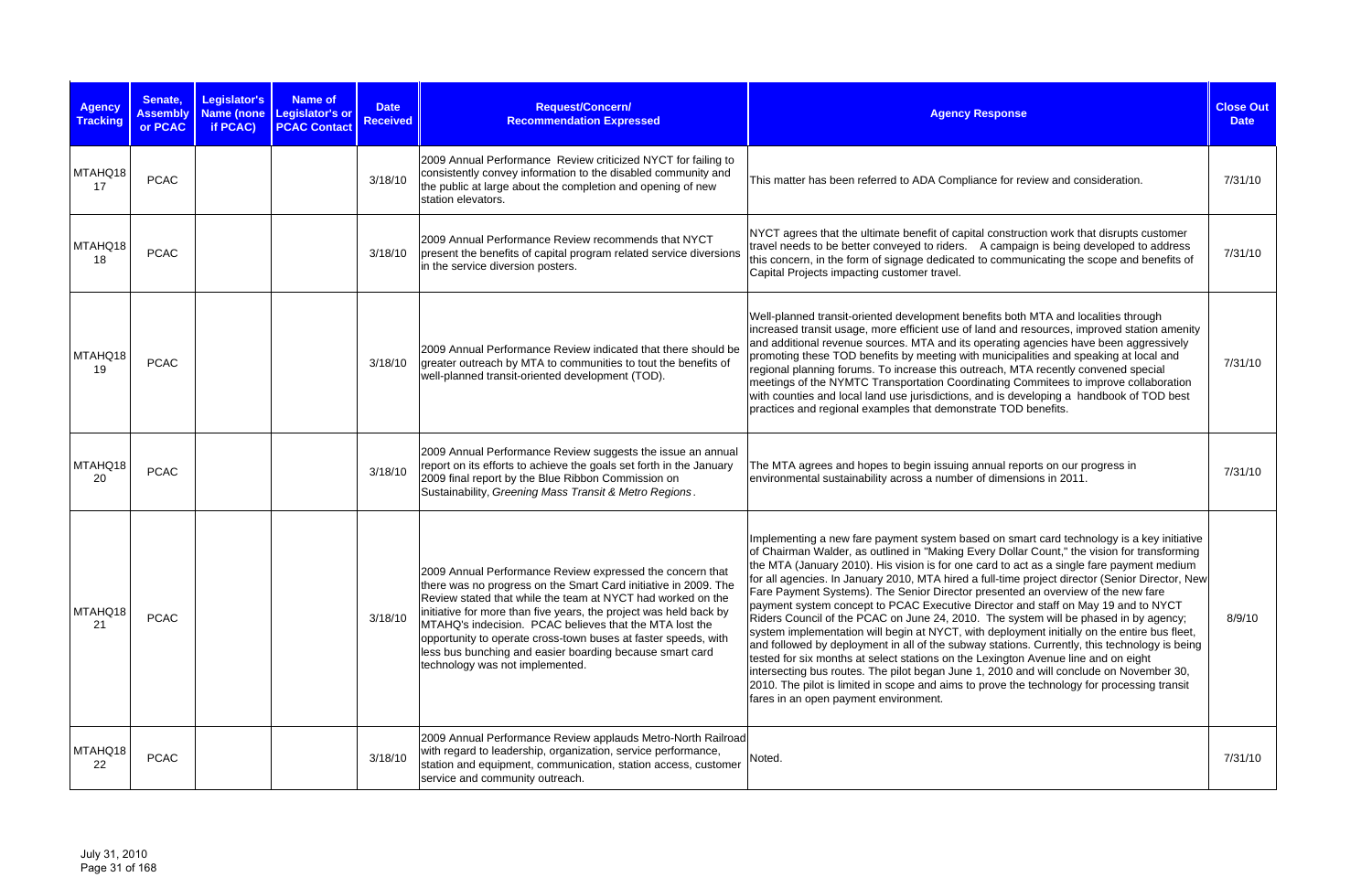| <b>Agency</b><br><b>Tracking</b> | Senate,<br><b>Assembly</b><br>or PCAC | <b>Legislator's</b><br><b>Name (none</b><br>if PCAC) | Name of<br>Legislator's or<br><b>PCAC Contact</b> | <b>Date</b><br><b>Received</b> | Request/Concern/<br><b>Recommendation Expressed</b>                                                                                                                                                                                                                                                                                                         | <b>Agency Response</b>                                                                                                                                                                                                                                                                                                                                                                                                                                  | <b>Close Out</b><br><b>Date</b> |
|----------------------------------|---------------------------------------|------------------------------------------------------|---------------------------------------------------|--------------------------------|-------------------------------------------------------------------------------------------------------------------------------------------------------------------------------------------------------------------------------------------------------------------------------------------------------------------------------------------------------------|---------------------------------------------------------------------------------------------------------------------------------------------------------------------------------------------------------------------------------------------------------------------------------------------------------------------------------------------------------------------------------------------------------------------------------------------------------|---------------------------------|
| MTAHQ18<br>23                    | <b>PCAC</b>                           |                                                      |                                                   | 3/18/10                        | 2009 Annual Performance Review expresed concern that LIRR<br>leadership has been unable to effectively insure that employees<br>adhere to work rules and codes of conduct that meet the highest<br>professional standards.                                                                                                                                  | In response letter to 2009 Annual Report, LIRR noted that LIRR investigates incidents and<br>continually implements, revises, and reviews new procedures with employees, and<br>reinforces this with additional training. The LIRR believes that the conduct of our train<br>engineers is professional and dedicated to the delivery of safe, secure and reliable train<br>service.                                                                     | 4/9/10                          |
| MTAHQ18<br>24                    | <b>PCAC</b>                           |                                                      |                                                   | 3/18/10                        | 2009 Annual Performance Review indicated that the council is<br>concerned that the LIRR lacks a strategic business plan for the<br>future. Although the MTA Planning department produced its 20<br>Year Needs Assessment which includes the LIRR, the LIRR has<br>no document that lays out a short or long term vision for its<br>employees or its riders. | In response letter to 2009 Annual Report, LIRR noted that the MTA's 20 Year Needs<br>document presents the corporate vision for all MTA agencies and is used to create an MTA<br>wide 5 Year Capital Program. The LIRR's section of the 20 Year Needs lays out the LIRR's<br>long term vision for both modernizing the railroad's existing infrastructure and undertaking<br>critical expansion projects.                                               | 4/9/10                          |
| MTAHQ18<br>25                    | <b>PCAC</b>                           |                                                      |                                                   | 3/18/10                        | 2009 Annual Performance Review requested that LIRR add<br>standee report to monthly LIRR Committee board book, similar to<br>the one in the Metro-North Committee book.                                                                                                                                                                                     | In response letter to 2009 Annual Report, LIRR stated that this request was being evaluated<br>and that the LIRR intends to begin providing a similar standee report.                                                                                                                                                                                                                                                                                   | 4/9/10                          |
| MTAHQ18<br>26                    | <b>PCAC</b>                           |                                                      |                                                   | 3/18/10                        | 2009 Annual Performance Review requested data on the number<br>of trains delayed by flooding.                                                                                                                                                                                                                                                               | In response letter to 2009 Annual Report, LIRR provided the requested information.                                                                                                                                                                                                                                                                                                                                                                      | 4/9/10                          |
| MTAHQ18<br>27                    | <b>PCAC</b>                           |                                                      |                                                   | 3/18/10                        | LIRR's management and organizational structure, identify roles,<br>areas of redundancy and staffing deficits.                                                                                                                                                                                                                                               | 2009 Annual Performance Review requests a review to clarify the In response letter to 2009 Annual Report, LIRR explained that it is undergoing a broad<br>restructuring and consolidation of its administrative areas as part of the MTA's cost reduction<br>initiatives.                                                                                                                                                                               | 4/9/10                          |
| MTAHQ18<br>28                    | <b>PCAC</b>                           |                                                      |                                                   | 3/18/10                        | 2009 Annual Performance Review notes that it is pleased by the<br>positive trend reflected in the reported 2009 on-time performance<br>of 95.2% but that this is not the same as the on-time experience<br>of a rider.                                                                                                                                      | In response letter to 2009 Annual Report, LIRR noted that the methodology used to measure<br>on-time performance is considered an effective "best practice" approach that is used and<br>accepted throughout the commuter rail industry.                                                                                                                                                                                                                | 4/9/10                          |
| MTAHQ18<br>29                    | <b>PCAC</b>                           |                                                      |                                                   | 3/18/10                        | 2009 Annual Performance Review criticized the LIRR's snow<br>storm preparedness and response. The blizzard of December<br>2009 brings into question the Rail Road's planning and<br>preparation for delivering service under adverse conditions. The<br>Council found the LIRR's response and communication efforts<br>during the storm unacceptable.       | In response letter to 2009 Annual Report, LIRR stated that the LIRR safely transported tens<br>of thousands of customers during the blizzard of December 2009 running more than 900<br>trains during the weekend. While we experienced significant delays due the the record<br>snowfall, the LIRR kept service running and communicated throughout the storm. We will<br>continue working to improve our emergency response and communication efforts. | 4/9/10                          |
| MTAHQ18<br>30                    | <b>PCAC</b>                           |                                                      |                                                   | 3/18/10                        | 2009 Annual Performance Review noted that the Council is<br>disappointed by the lack of a station access strategic plan,<br>especially in light of the future East Side Access impacts on<br>commutation patterns.                                                                                                                                          | In response letter to 2009 Annual Report, LIRR stated that it is actively planning for<br>improved station access for today's customers as well as new customers that will be drawn<br>to LIRR service by the availability of convenient direct rail service to Grand Central Terminal.                                                                                                                                                                 | 4/9/10                          |
| MTAHQ18<br>31                    | <b>PCAC</b>                           |                                                      |                                                   | 3/18/10                        | 2009 Annual Performance Review stated that the LIRRCC is not<br>satisfied that the LIRR put forward its 2010-2014 Capital Program<br>with no provision for additional diesel locomotives.                                                                                                                                                                   | In response letter to 2009 Annual Report, LIRR stated that it already has "protect<br>locomotives" strategicaly placed throughout the system to rescue disabled trains. In<br>addition, in this capital program the LIRR is looking at alternative diesel equipment to provide<br>scoot service on lightly used branches.                                                                                                                               | 4/9/10                          |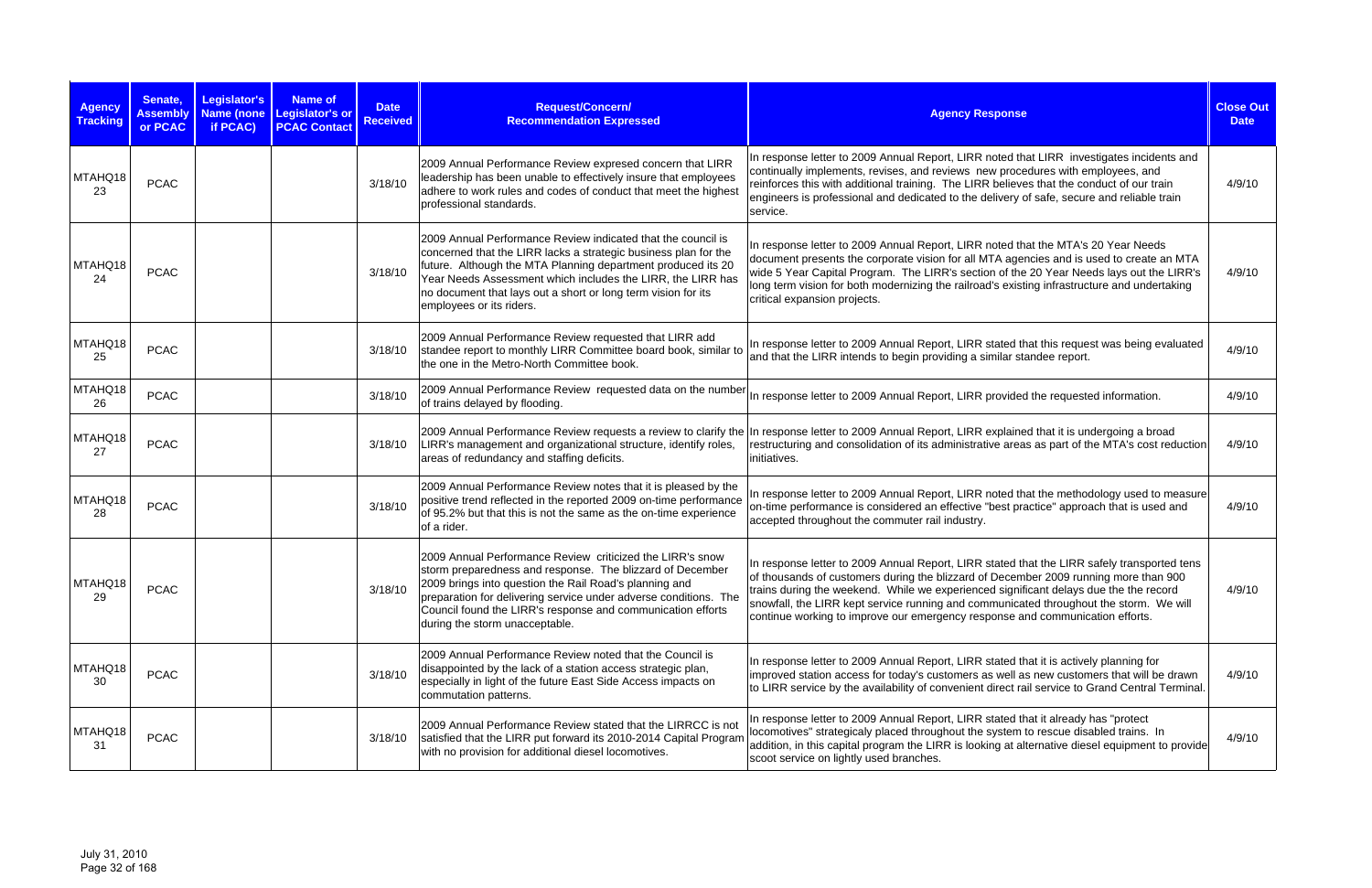| <b>Agency</b><br><b>Tracking</b> | Senate,<br><b>Assembly</b><br>or PCAC | Legislator's<br>Name (none<br>if PCAC) | <b>Name of</b><br>Legislator's or<br><b>PCAC Contact</b> | <b>Date</b><br><b>Received</b> | Request/Concern/<br><b>Recommendation Expressed</b>                                                                                                                                                                                                                                      | <b>Agency Response</b>                                                                                                                                                                                                                                                                                                                                                                                                                                                                                                                                                                                                                                                                                             | <b>Close Out</b><br><b>Date</b> |
|----------------------------------|---------------------------------------|----------------------------------------|----------------------------------------------------------|--------------------------------|------------------------------------------------------------------------------------------------------------------------------------------------------------------------------------------------------------------------------------------------------------------------------------------|--------------------------------------------------------------------------------------------------------------------------------------------------------------------------------------------------------------------------------------------------------------------------------------------------------------------------------------------------------------------------------------------------------------------------------------------------------------------------------------------------------------------------------------------------------------------------------------------------------------------------------------------------------------------------------------------------------------------|---------------------------------|
| MTAHQ18<br>32                    | <b>PCAC</b>                           |                                        |                                                          | 3/18/10                        | 2009 Annual Performance Review asks the LIRR to report on the<br>status of the Verizon Wireless contract to provide cell phones to<br>train crews.                                                                                                                                       | In response letter to 2009 Annual Report, LIRR stated that its cell phone distribution strategy<br>is under review given the current fiscal crisis.                                                                                                                                                                                                                                                                                                                                                                                                                                                                                                                                                                | 4/9/10                          |
| MTAHQ18<br>33                    | <b>PCAC</b>                           |                                        |                                                          | 3/18/10                        | 2009 Annual Performance Review states that the LIRRCC is<br>pleased that the Rail Road continues to support its important gap<br>education program but that, unfortunately, gap incidents still<br>continue to occur.                                                                    | In response letter to 2009 Annual Report, LIRR stated that while its goal is to eliminate gap<br>incidents, we are trying to build a partnership with customers who must act in a responsible<br>manner when getting on or off a train.                                                                                                                                                                                                                                                                                                                                                                                                                                                                            | 4/9/10                          |
| MTAHQ18<br>34                    | <b>PCAC</b>                           |                                        |                                                          | 3/18/10                        | 2009 Annual Performance Review raised concerns about the<br>failure of conductors to collect tickets and stated that they will<br>continue to pursue better LIRR management oversight and<br>auditing.                                                                                   | In response letter to 2009 Annual Report, LIRR stated that fare collection is a primary<br>concern. A new focus on fare collection has been established that will encompass the<br>cooperation of all Transportation Managers to ensure compliance.                                                                                                                                                                                                                                                                                                                                                                                                                                                                | 4/9/10                          |
| MTAHQ18<br>35                    | <b>PCAC</b>                           |                                        |                                                          | 3/18/10                        | 2009 Annual Performance Review states that the LIRR has an<br>image problem due to railroad debris littered on the right-of-way<br>and station conditions. It is suggested that the Council and<br>communities be informed of any formal long-term plan or time line<br>to address same. | In response letter to 2009 Annual Report, LIRR stated that it considers maintenance and<br>upkeep of the right of way a high priority. The LIRR Engineering/Track Department has a<br>right-of way clean up program and has removed 5302 cubic yards of debris from the right of<br>way in 2009 and 1166 cubic yards of debris in 2010 to date. Also, we are cleaning up<br>Jamaica area as part of the signal cutover this fall. The LIRR also has an aggressive<br>program to address pigeon droppings and currently there is a contract in place to provide<br>"pigeon proofing" services for all of our stations. In addition, the LIRR Heavy Duty Cleaning<br>team regulary addresses these stations as well. | 4/9/10                          |
| MTAHQ18<br>36                    | <b>PCAC</b>                           |                                        |                                                          | 3/18/10                        | 2009 Annual Performance Review applauds LIRR leadership with<br>regard to Diesel Task Force, the successful execution of the<br>Valley Stream interlocking project, as well as how LIRR provided<br>excellent service for special events thoughout 2009.                                 | Noted.                                                                                                                                                                                                                                                                                                                                                                                                                                                                                                                                                                                                                                                                                                             | 4/9/10                          |
| MTAHQ18<br>37                    | <b>PCAC</b>                           |                                        |                                                          | 3/18/10                        | 2009 Annual Performance Review requested a complete list of<br>stations that do not have Public Address capabilities.                                                                                                                                                                    | In response letter to 2009 Annual Report, LIRR stated that as stated previously, every<br>station has Public Address capabilities. Belmont Station is the only station that must be<br>accessed locally by the ticket agent. Other stations can be accessed from the LIRR's<br>Operation Center in Jamaica.                                                                                                                                                                                                                                                                                                                                                                                                        | 4/9/10                          |
| MTAHQ18<br>38                    | <b>PCAC</b>                           |                                        |                                                          | 3/18/10                        | 2009 Annual Performance Review requested an explanation of<br>various criteria with regard to the process of calculating on time<br>performance (OTP).                                                                                                                                   | In response letter to 2009 Annual Report, LIRR stated that the LIRRCC was provided with a<br>written document outlining how OTP is calculated. A summary of how OTP is calculated<br>was also provided in the response letter.                                                                                                                                                                                                                                                                                                                                                                                                                                                                                     | 4/9/10                          |
| MTAHQ18<br>39                    | <b>PCAC</b>                           |                                        |                                                          | 3/18/10                        | 2009 Annual Performance Review requested a status report on<br>the replacement of armrests on M7 cars.                                                                                                                                                                                   | In response letter to 2009 Annual Report, LIRR stated that cars 7013-14 are the prototype<br>M7 cars with modified armrests. Based upon the current fiscal crisis we are deferring<br>armrest replacement.                                                                                                                                                                                                                                                                                                                                                                                                                                                                                                         | 4/9/10                          |
| MTAHQ18<br>40                    | <b>PCAC</b>                           |                                        |                                                          | 3/18/10                        | 2009 Annual Performance Review requested a list of police<br>actions broken down by type of action and information on the<br>overall volume of police activity on the LIRR and its service<br>impacts.                                                                                   | In response letter to 2009 Annual Report, LIRR stated that MTA Police Chief Finneran has<br>suggested a meeting with LIRRCC to see what they are looking for specifically and to see if<br>we can provide the information. Chief Finneran attended LIRRCC meeting on April 8, 2010.<br>Monthly statistics on MTA police activity on the LIRR are provided to the MTA Long Island<br>Committee.                                                                                                                                                                                                                                                                                                                     | 4/9/10                          |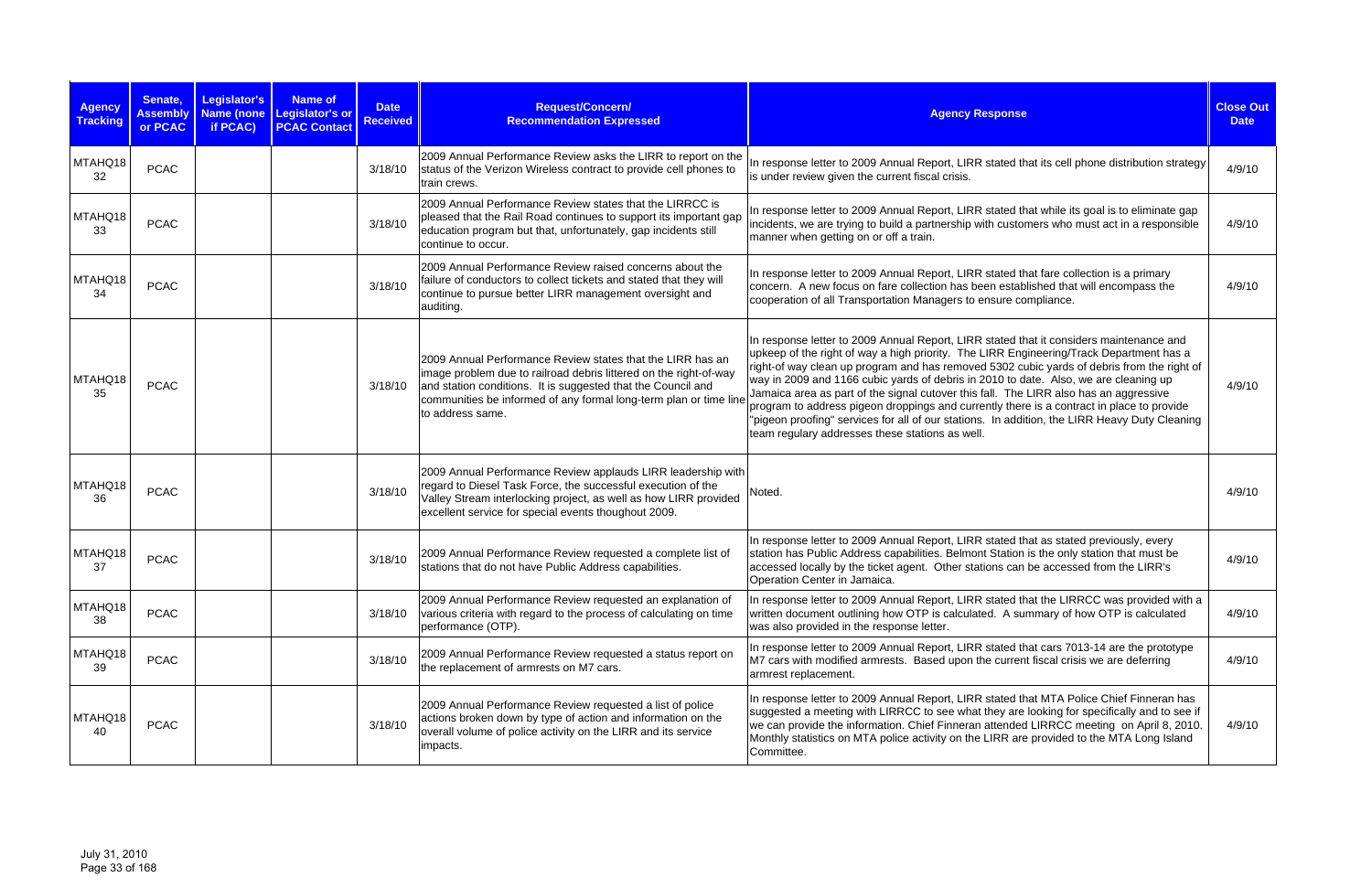| <b>Agency</b><br><b>Tracking</b> | Senate,<br><b>Assembly</b><br>or PCAC | Legislator's<br>Name (none<br>if PCAC) | <b>Name of</b><br>Legislator's or<br><b>PCAC Contact</b> | <b>Date</b><br><b>Received</b> | Request/Concern/<br><b>Recommendation Expressed</b>                                                                                                                                                                                                      | <b>Agency Response</b>                                                                                                                                                                                                                                                                                                                                                                                                                                                                                                                                                                                                             | <b>Close Out</b><br><b>Date</b> |
|----------------------------------|---------------------------------------|----------------------------------------|----------------------------------------------------------|--------------------------------|----------------------------------------------------------------------------------------------------------------------------------------------------------------------------------------------------------------------------------------------------------|------------------------------------------------------------------------------------------------------------------------------------------------------------------------------------------------------------------------------------------------------------------------------------------------------------------------------------------------------------------------------------------------------------------------------------------------------------------------------------------------------------------------------------------------------------------------------------------------------------------------------------|---------------------------------|
| MTAHQ18<br>41                    | <b>PCAC</b>                           |                                        |                                                          | 3/18/10                        | 2009 Annual Performance Review continues to request the LIRR<br>Main Line Corridor Improvement Project DEIS.                                                                                                                                             | In response letter to 2009 Annual Report, LIRR stated that as discussed throughout the<br>course of two years with members of the PCAC and the LIRRCC, the Preliminary Draft<br>Impact Statement (PDEIS) is not a finalized product and it is not endorsed by the FTA for<br>release. Only a Draft Environmental Impact Statement (DEIS) that is acceptable to the FTA<br>can be released. In July 2008, the LIRR suspended further work on the Prelminiary DEIS<br>and is pursuing an examination of near term improvements on the mainline from Hicksville<br>to Floral Park to reduce train congestion and improve reliability. | 4/9/10                          |
| MTAHQ18<br>42                    | <b>PCAC</b>                           |                                        |                                                          | 3/18/10                        | 2009 Annual Performance Review applauds LIRR station work<br>with regard to the Huntingon Station 100th anniversary, Penn<br>Station restrooms/waiting room makeover and the completion of<br>the Brentwood Station renovation.                          | Noted.                                                                                                                                                                                                                                                                                                                                                                                                                                                                                                                                                                                                                             | 4/9/10                          |
| MTAHQ18<br>43                    | <b>PCAC</b>                           |                                        |                                                          | 3/18/10                        | 2009 Annual Performance Review applauds LIRR leadership with<br>regard to Diesel Task Force, the successful execution of the<br>Valley Stream interlocking project, as well as how LIRR provided<br>excellent service for special events thoughout 2009. | Noted.                                                                                                                                                                                                                                                                                                                                                                                                                                                                                                                                                                                                                             | 4/9/10                          |
| MTAHQ18<br>-44                   | <b>PCAC</b>                           |                                        |                                                          | 3/18/10                        | begin to generate metrics for passenger impacts and the LIRR<br>response time to the diesel fleet disruptions in order to guide the<br>Rail Road in its evaluation of service to its customers.                                                          | 2009 Annual Performance Review continues to request that LIRR In response letter to 2009 Annual Report, LIRR stated historically, the LIRR has found On<br>Time Performance to be the best guage for evaluating the customer impact, whether the<br>trains are diesel or electric powered. The railroad's overall OTP is pubicly available, and we<br>will make fleet specific OTP available upon request as in the past.                                                                                                                                                                                                          | 4/9/10                          |
| MTAHQ18<br>45                    | <b>PCAC</b>                           |                                        |                                                          | 3/18/10                        | 2009 Annual Performance Review continues with request that<br>LIRR should continue to publicize how riders can sign up for the<br>Rider Alert System.                                                                                                    | The LIRR publicizes the MTA Email and Text Message Alert System on its websit home<br>page. In addition, customers are encouraged to sign up for email alerts during service<br>disruptions and as part of the public awareness campaigns for major trackwork projects.                                                                                                                                                                                                                                                                                                                                                            | 4/9/10                          |
| LI Bus 923                       | Senate                                | Skelos, Dean                           | Smith, Sandy                                             | 3/1810                         | Called requesting a copy of the letter customers received<br>regarding changes to Able-Ride policy.                                                                                                                                                      | The letter was faxed to their office.                                                                                                                                                                                                                                                                                                                                                                                                                                                                                                                                                                                              | 3/18/10                         |
| LI Bus 925                       | Senate                                | Skelos, Dean                           |                                                          | 3/19/10                        | Expressing strong opposition into the elimination of the N65/66<br>routes for Chaminade and Kellenberg students                                                                                                                                          | Drafted Joseph J. Smith letter explaining the MTA's position and reasons for the LI Bus<br>service reductions.                                                                                                                                                                                                                                                                                                                                                                                                                                                                                                                     | 4/27/10                         |
|                                  | NYCT6629 ASSEMBLY                     | Titone,<br>Matthew                     |                                                          | 3/19/10                        | buses                                                                                                                                                                                                                                                    | Request to reconsider service reductions impacting Staten Island Response explains need to implement service reductions in order to balance operating<br>budget.                                                                                                                                                                                                                                                                                                                                                                                                                                                                   | 5/10/10                         |
| NYCT6951 ASSEMBLY                |                                       | Aubry, Jeffrion<br>D.                  |                                                          | 3/19/10                        |                                                                                                                                                                                                                                                          | Emails sent to elected officials about modification to 2010 NYC Transit service reductions.                                                                                                                                                                                                                                                                                                                                                                                                                                                                                                                                        | 3/19/10                         |
|                                  | NYCT6952 ASSEMBLY                     | Gianaris,<br>Michael                   |                                                          | 3/19/10                        |                                                                                                                                                                                                                                                          | Emails sent to elected officials about modification to 2010 NYC Transit service reductions.                                                                                                                                                                                                                                                                                                                                                                                                                                                                                                                                        | 3/19/10                         |
|                                  | NYCT6953 ASSEMBLY                     | Carrozza, Ann-<br>Margaret             |                                                          | 3/19/10                        |                                                                                                                                                                                                                                                          | Emails sent to elected officials about modification to 2010 NYC Transit service reductions.                                                                                                                                                                                                                                                                                                                                                                                                                                                                                                                                        | 3/19/10                         |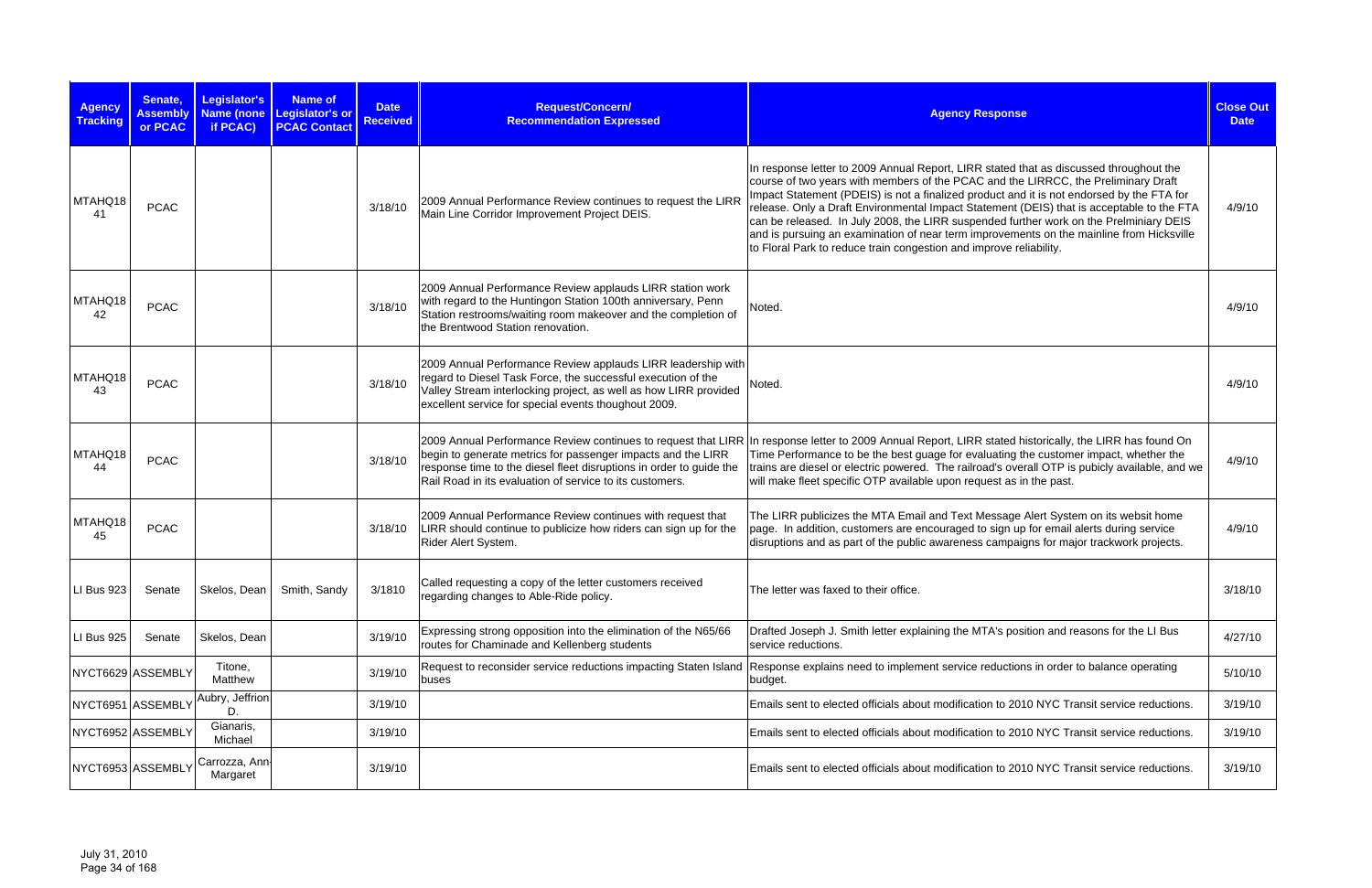| <b>Agency</b><br><b>Tracking</b> | Senate,<br><b>Assembly</b><br>or PCAC | Legislator's<br>if PCAC)         | <b>Name of</b><br>Name (none Legislator's or<br><b>PCAC Contact</b> | <b>Date</b><br><b>Received</b> | Request/Concern/<br><b>Recommendation Expressed</b> | <b>Agency Response</b>                                                                      | <b>Close Out</b><br><b>Date</b> |
|----------------------------------|---------------------------------------|----------------------------------|---------------------------------------------------------------------|--------------------------------|-----------------------------------------------------|---------------------------------------------------------------------------------------------|---------------------------------|
|                                  | NYCT6954 ASSEMBLY                     | Clark, Barbara<br>M.             |                                                                     | 3/19/10                        |                                                     | Emails sent to elected officials about modification to 2010 NYC Transit service reductions. | 3/19/10                         |
|                                  | NYCT6956 ASSEMBLY                     | Cook, Vivian                     |                                                                     | 3/19/10                        |                                                     | Emails sent to elected officials about modification to 2010 NYC Transit service reductions. | 3/19/10                         |
|                                  | NYCT6957 ASSEMBLY                     | Lancman,<br>Rory I.              |                                                                     | 3/19/10                        |                                                     | Emails sent to elected officials about modification to 2010 NYC Transit service reductions. | 3/19/10                         |
|                                  |                                       | NYCT6958 ASSEMBLY Titus, Michele |                                                                     | 3/19/10                        |                                                     | Emails sent to elected officials about modification to 2010 NYC Transit service reductions. | 3/19/10                         |
|                                  | NYCT6959 ASSEMBLY                     | DenDekker,<br>Michael G.         |                                                                     | 3/19/10                        |                                                     | Emails sent to elected officials about modification to 2010 NYC Transit service reductions. | 3/19/10                         |
|                                  |                                       | NYCT6960 ASSEMBLY Meng, Grace    |                                                                     | 3/19/10                        |                                                     | Emails sent to elected officials about modification to 2010 NYC Transit service reductions. | 3/19/10                         |
|                                  | NYCT6961 ASSEMBLY                     | Markey,<br>Margaret              |                                                                     | 3/19/10                        |                                                     | Emails sent to elected officials about modification to 2010 NYC Transit service reductions. | 3/19/10                         |
|                                  | NYCT6962 ASSEMBLY                     | Mayersohn,<br><b>Nettie</b>      |                                                                     | 3/19/10                        |                                                     | Emails sent to elected officials about modification to 2010 NYC Transit service reductions. | 3/19/10                         |
|                                  | NYCT6963 ASSEMBLY                     | Nolan,<br>Catherine T            |                                                                     | 3/19/10                        |                                                     | Emails sent to elected officials about modification to 2010 NYC Transit service reductions. | 3/19/10                         |
| NYCT6964                         | <b>SENATE</b>                         | Onorato,<br>George               |                                                                     | 3/19/10                        |                                                     | Emails sent to elected officials about modification to 2010 NYC Transit service reductions. | 3/19/10                         |
| <b>NYCT6965</b>                  | <b>SENATE</b>                         | Padavan,<br>Frank                |                                                                     | 3/19/10                        |                                                     | Emails sent to elected officials about modification to 2010 NYC Transit service reductions. | 3/19/10                         |
|                                  | NYCT6966 ASSEMBLY                     | Peralta, Jose<br>R.              |                                                                     | 3/19/10                        |                                                     | Emails sent to elected officials about modification to 2010 NYC Transit service reductions. | 3/19/10                         |
|                                  | NYCT6967 ASSEMBLY                     | Pheffer,<br>Audrey I.            |                                                                     | 3/19/10                        |                                                     | Emails sent to elected officials about modification to 2010 NYC Transit service reductions. | 3/19/10                         |
| <b>NYCT6968</b>                  | <b>SENATE</b>                         | Monserrate,<br>Hiram             |                                                                     | 3/19/10                        |                                                     | Emails sent to elected officials about modification to 2010 NYC Transit service reductions. | 3/19/10                         |
|                                  | NYCT6969 ASSEMBLY                     | Scarborough,<br>William          |                                                                     | 3/19/10                        |                                                     | Emails sent to elected officials about modification to 2010 NYC Transit service reductions. | 3/19/10                         |
| <b>NYCT6970</b>                  | <b>SENATE</b>                         | Huntley,<br>Shirley L.           |                                                                     | 3/19/10                        |                                                     | Emails sent to elected officials about modification to 2010 NYC Transit service reductions. | 3/19/10                         |
| <b>NYCT6971</b>                  | <b>SENATE</b>                         | Addabbo,<br>Joseph P.            |                                                                     | 3/19/10                        |                                                     | Emails sent to elected officials about modification to 2010 NYC Transit service reductions. | 3/19/10                         |
| <b>NYCT6972</b>                  | <b>SENATE</b>                         | Stavisky, Toby<br>Ann            |                                                                     | 3/19/10                        |                                                     | Emails sent to elected officials about modification to 2010 NYC Transit service reductions. | 3/19/10                         |
| <b>NYCT6973</b>                  | <b>SENATE</b>                         | Smith,<br>Malcolm A.             |                                                                     | 3/19/10                        |                                                     | Emails sent to elected officials about modification to 2010 NYC Transit service reductions. | 3/19/10                         |
|                                  | NYCT6974 ASSEMBLY                     | Arroyo,<br>Carmen                |                                                                     | 3/19/10                        |                                                     | Emails sent to elected officials about modification to 2010 NYC Transit service reductions. | 3/19/10                         |
|                                  | NYCT6975 ASSEMBLY                     | Heastie, Carl<br>Ε.              |                                                                     | 3/19/10                        |                                                     | Emails sent to elected officials about modification to 2010 NYC Transit service reductions. | 3/19/10                         |
|                                  | NYCT6976 ASSEMBLY                     | Rivera, Jose                     |                                                                     | 3/19/10                        |                                                     | Emails sent to elected officials about modification to 2010 NYC Transit service reductions. | 3/19/10                         |
|                                  | NYCT6977 ASSEMBLY                     | Benedetto,<br>Michael R.         |                                                                     | 3/19/10                        |                                                     | Emails sent to elected officials about modification to 2010 NYC Transit service reductions. | 3/19/10                         |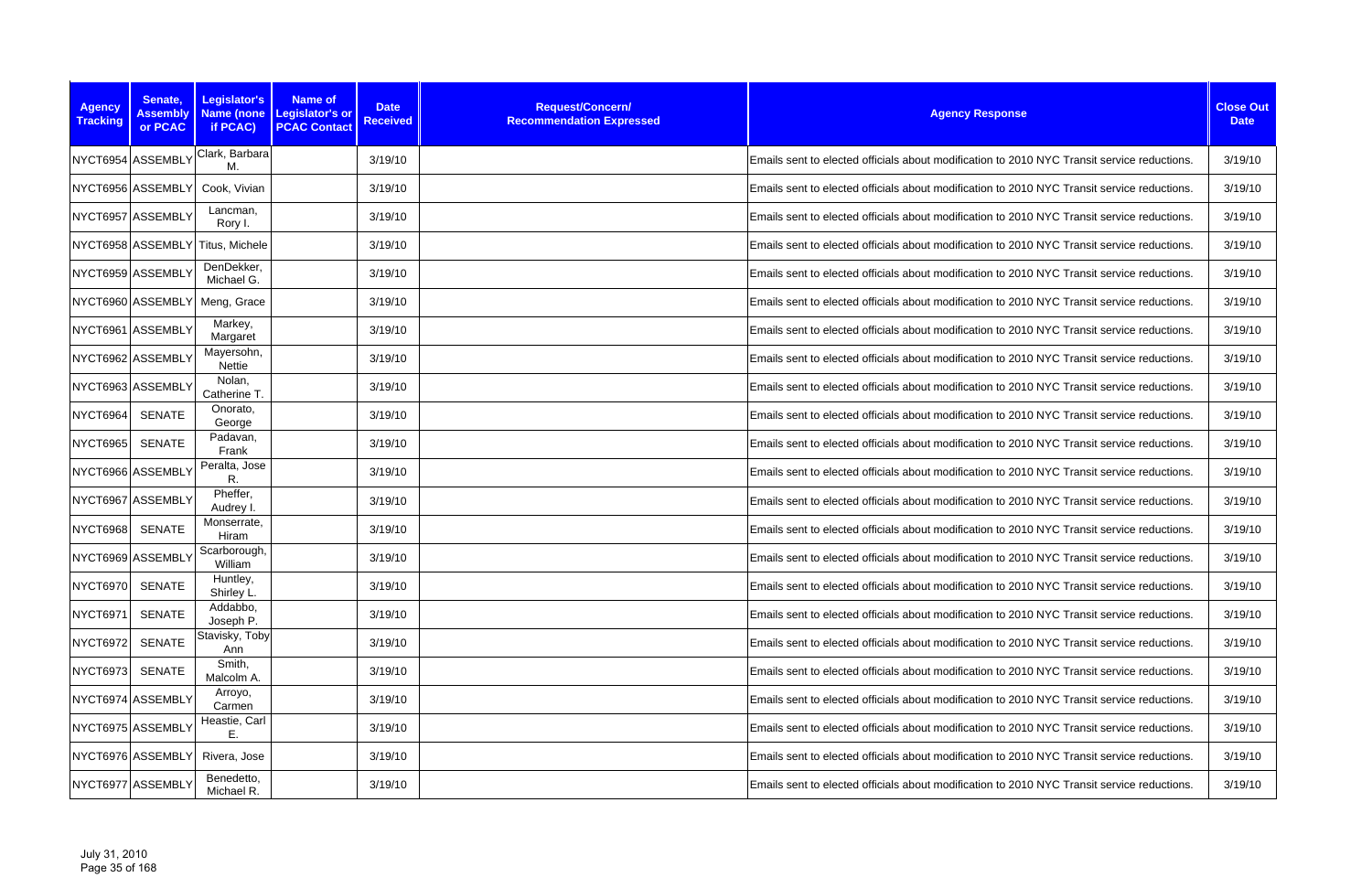| <b>Agency</b><br><b>Tracking</b> | Senate,<br><b>Assembly</b><br>or PCAC | Legislator's<br>if PCAC)        | <b>Name of</b><br>Name (none Legislator's or<br><b>PCAC Contact</b> | <b>Date</b><br><b>Received</b> | Request/Concern/<br><b>Recommendation Expressed</b> | <b>Agency Response</b>                                                                      | <b>Close Out</b><br><b>Date</b> |
|----------------------------------|---------------------------------------|---------------------------------|---------------------------------------------------------------------|--------------------------------|-----------------------------------------------------|---------------------------------------------------------------------------------------------|---------------------------------|
|                                  | NYCT6978 ASSEMBLY                     | Gibson,<br>Vanessa              |                                                                     | 3/19/10                        |                                                     | Emails sent to elected officials about modification to 2010 NYC Transit service reductions. | 3/19/10                         |
|                                  | NYCT6979 ASSEMBLY                     | Crespo,<br>Marcos               |                                                                     | 3/19/10                        |                                                     | Emails sent to elected officials about modification to 2010 NYC Transit service reductions. | 3/19/10                         |
|                                  | NYCT6980 ASSEMBLY                     | Castro,<br>Nelson L             |                                                                     | 3/19/10                        |                                                     | Emails sent to elected officials about modification to 2010 NYC Transit service reductions. | 3/19/10                         |
| NYCT6981                         | <b>SENATE</b>                         | Diaz, Sr.,<br>Ruben             |                                                                     | 3/19/10                        |                                                     | Emails sent to elected officials about modification to 2010 NYC Transit service reductions. | 3/19/10                         |
|                                  | NYCT6982 ASSEMBLY                     | Benjamin,<br>Michael A.         |                                                                     | 3/19/10                        |                                                     | Emails sent to elected officials about modification to 2010 NYC Transit service reductions. | 3/19/10                         |
|                                  | NYCT6983 ASSEMBLY                     | Dinowitz,<br>Jeffrey            |                                                                     | 3/19/10                        |                                                     | Emails sent to elected officials about modification to 2010 NYC Transit service reductions. | 3/19/10                         |
| NYCT6984                         | <b>SENATE</b>                         | Espada, Jr.,<br>Pedro           |                                                                     | 3/19/10                        |                                                     | Emails sent to elected officials about modification to 2010 NYC Transit service reductions. | 3/19/10                         |
| <b>NYCT6985</b>                  | <b>SENATE</b>                         | Klein, Jeffrey                  |                                                                     | 3/19/10                        |                                                     | Emails sent to elected officials about modification to 2010 NYC Transit service reductions. | 3/19/10                         |
|                                  | NYCT6986 ASSEMBLY                     | Rivera, Peter<br>M.             |                                                                     | 3/19/10                        |                                                     | Emails sent to elected officials about modification to 2010 NYC Transit service reductions. | 3/19/10                         |
|                                  |                                       | NYCT6987 ASSEMBLY Rivera, Naomi |                                                                     | 3/19/10                        |                                                     | Emails sent to elected officials about modification to 2010 NYC Transit service reductions. | 3/19/10                         |
| <b>NYCT6988</b>                  | <b>SENATE</b>                         | Hassell-<br>Thompson,<br>Ruth   |                                                                     | 3/19/10                        |                                                     | Emails sent to elected officials about modification to 2010 NYC Transit service reductions  | 3/19/10                         |
| NYCT6989                         | <b>SENATE</b>                         | Serrano, Jose<br>М.             |                                                                     | 3/19/10                        |                                                     | Emails sent to elected officials about modification to 2010 NYC Transit service reductions. | 3/19/10                         |
|                                  | NYCT6990 ASSEMBLY                     | Abbate, Peter                   |                                                                     | 3/19/10                        |                                                     | Emails sent to elected officials about modification to 2010 NYC Transit service reductions. | 3/19/10                         |
|                                  | NYCT6991 ASSEMBLY                     | Boyland,<br>William             |                                                                     | 3/19/10                        |                                                     | Emails sent to elected officials about modification to 2010 NYC Transit service reductions. | 3/19/10                         |
| NYCT6992 SENATE                  |                                       | Adams, Eric                     |                                                                     | 3/19/10                        |                                                     | Emails sent to elected officials about modification to 2010 NYC Transit service reductions. | 3/19/10                         |
|                                  | NYCT6993 ASSEMBLY                     | Brennan,<br>James               |                                                                     | 3/19/10                        |                                                     | Emails sent to elected officials about modification to 2010 NYC Transit service reductions. | 3/19/10                         |
|                                  | NYCT6994 ASSEMBLY                     | Colton,<br>William              |                                                                     | 3/19/10                        |                                                     | Emails sent to elected officials about modification to 2010 NYC Transit service reductions. | 3/19/10                         |
|                                  | NYCT6995 ASSEMBLY                     | Cymbrowitz,<br>Steven H.        |                                                                     | 3/19/10                        |                                                     | Emails sent to elected officials about modification to 2010 NYC Transit service reductions. | 3/19/10                         |
|                                  | NYCT6996 ASSEMBLY                     | Brook-Krasny,<br>Alec           |                                                                     | 3/19/10                        |                                                     | Emails sent to elected officials about modification to 2010 NYC Transit service reductions. | 3/19/10                         |
| <b>NYCT6997</b>                  | <b>SENATE</b>                         | Golden, Martin                  |                                                                     | 3/19/10                        |                                                     | Emails sent to elected officials about modification to 2010 NYC Transit service reductions. | 3/19/10                         |
|                                  | NYCT6998 ASSEMBLY                     | Jeffries,<br>Hakeem             |                                                                     | 3/19/10                        |                                                     | Emails sent to elected officials about modification to 2010 NYC Transit service reductions. | 3/19/10                         |
|                                  | NYCT6999 ASSEMBLY                     | Barron, Inez                    |                                                                     | 3/19/10                        |                                                     | Emails sent to elected officials about modification to 2010 NYC Transit service reductions. | 3/19/10                         |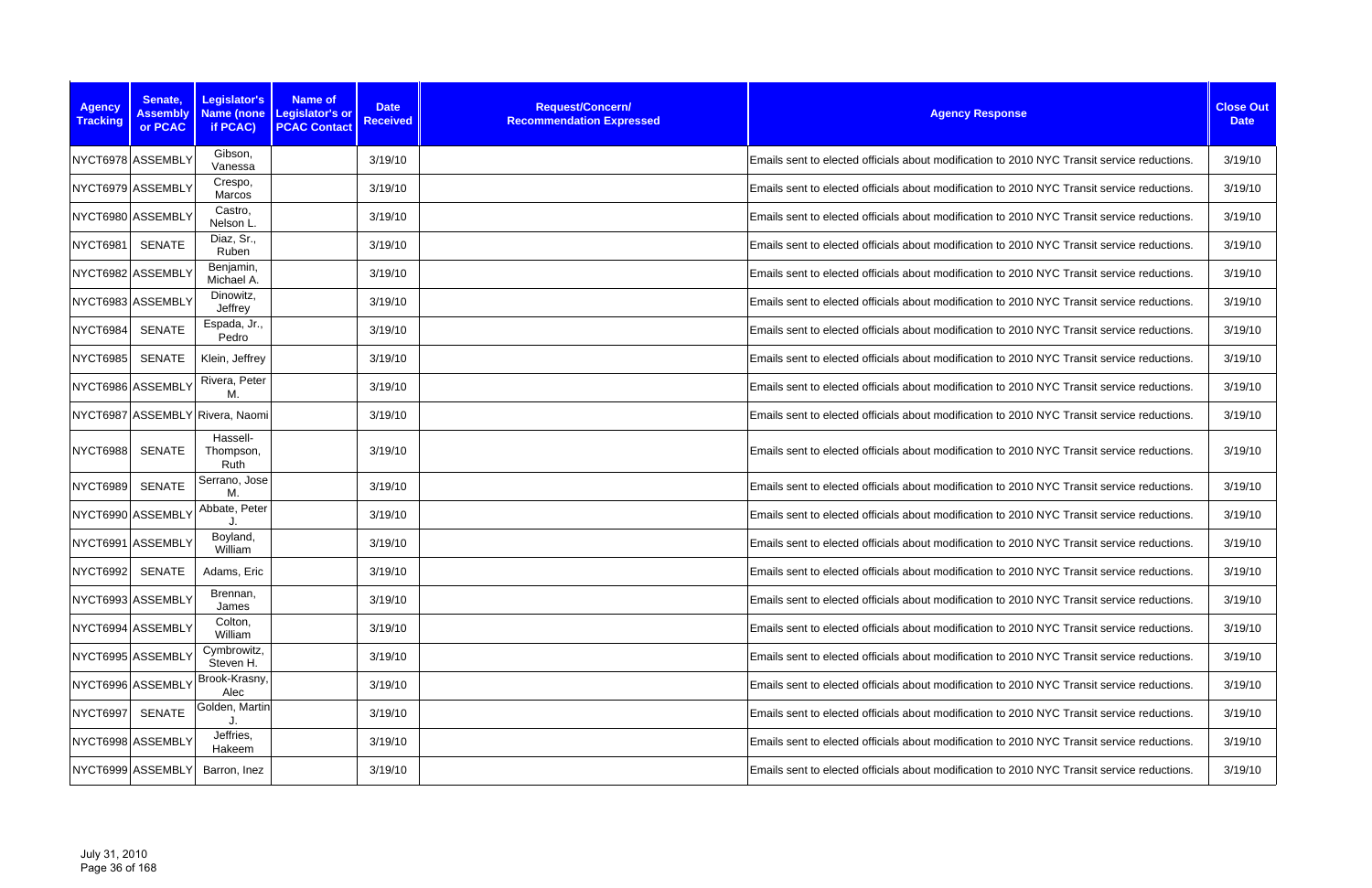| <b>Agency</b><br><b>Tracking</b> | Senate,<br><b>Assembly</b><br>or PCAC | Legislator's<br>if PCAC)        | <b>Name of</b><br>Name (none Legislator's or<br><b>PCAC Contact</b> | <b>Date</b><br><b>Received</b> | Request/Concern/<br><b>Recommendation Expressed</b> | <b>Agency Response</b>                                                                      | <b>Close Out</b><br><b>Date</b> |
|----------------------------------|---------------------------------------|---------------------------------|---------------------------------------------------------------------|--------------------------------|-----------------------------------------------------|---------------------------------------------------------------------------------------------|---------------------------------|
|                                  | NYCT7000 ASSEMBLY                     | Hikind, Dov                     |                                                                     | 3/19/10                        |                                                     | Emails sent to elected officials about modification to 2010 NYC Transit service reductions. | 3/19/10                         |
|                                  | NYCT7001 ASSEMBLY                     | Jacobs,<br>Rhoda S.             |                                                                     | 3/19/10                        |                                                     | Emails sent to elected officials about modification to 2010 NYC Transit service reductions. | 3/19/10                         |
| <b>NYCT7002</b>                  | <b>SENATE</b>                         | Kruger, Carl                    |                                                                     | 3/19/10                        |                                                     | Emails sent to elected officials about modification to 2010 NYC Transit service reductions. | 3/19/10                         |
|                                  | NYCT7003 ASSEMBLY                     | Robinson,<br>Annette            |                                                                     | 3/19/10                        |                                                     | Emails sent to elected officials about modification to 2010 NYC Transit service reductions. | 3/19/10                         |
|                                  | NYCT7004 ASSEMBLY                     | Lentol, Joseph<br>R.            |                                                                     | 3/19/10                        |                                                     | Emails sent to elected officials about modification to 2010 NYC Transit service reductions. | 3/19/10                         |
|                                  | NYCT7005 ASSEMBLY                     | Lopez, Vito                     |                                                                     | 3/19/10                        |                                                     | Emails sent to elected officials about modification to 2010 NYC Transit service reductions. | 3/19/10                         |
|                                  | NYCT7006 ASSEMBLY                     | Maisel, Alan                    |                                                                     | 3/19/10                        |                                                     | Emails sent to elected officials about modification to 2010 NYC Transit service reductions. | 3/19/10                         |
| <b>NYCT7007</b>                  | <b>SENATE</b>                         | Dilan, Martin<br>M.             |                                                                     | 3/19/10                        |                                                     | Emails sent to elected officials about modification to 2010 NYC Transit service reductions. | 3/19/10                         |
|                                  |                                       | NYCT7008 ASSEMBLY Millman, Joan |                                                                     | 3/19/10                        |                                                     | Emails sent to elected officials about modification to 2010 NYC Transit service reductions. | 3/19/10                         |
| <b>NYCT7009</b>                  | <b>SENATE</b>                         | Montgomery,<br>Velmanette       |                                                                     | 3/19/10                        |                                                     | Emails sent to elected officials about modification to 2010 NYC Transit service reductions. | 3/19/10                         |
|                                  | NYCT7010 ASSEMBLY                     | Camara,<br>Karim                |                                                                     | 3/19/10                        |                                                     | Emails sent to elected officials about modification to 2010 NYC Transit service reductions. | 3/19/10                         |
|                                  | NYCT7011 ASSEMBLY                     | Ortiz, Felix                    |                                                                     | 3/19/10                        |                                                     | Emails sent to elected officials about modification to 2010 NYC Transit service reductions. | 3/19/10                         |
|                                  | NYCT7012 ASSEMBLY                     | Perry, Nick                     |                                                                     | 3/19/10                        |                                                     | Emails sent to elected officials about modification to 2010 NYC Transit service reductions. | 3/19/10                         |
| <b>NYCT7013</b>                  | <b>SENATE</b>                         | Parker, Kevin<br>S.             |                                                                     | 3/19/10                        |                                                     | Emails sent to elected officials about modification to 2010 NYC Transit service reductions. | 3/19/10                         |
|                                  | NYCT7014 ASSEMBLY                     | Towns, Darryl<br>C.             |                                                                     | 3/19/10                        |                                                     | Emails sent to elected officials about modification to 2010 NYC Transit service reductions. | 3/19/10                         |
|                                  | NYCT7015 ASSEMBLY                     | Weinstein,<br>Helene E.         |                                                                     | 3/19/10                        |                                                     | Emails sent to elected officials about modification to 2010 NYC Transit service reductions. | 3/19/10                         |
| <b>NYCT7016</b>                  | <b>SENATE</b>                         | Sampson,<br>John                |                                                                     | 3/19/10                        |                                                     | Emails sent to elected officials about modification to 2010 NYC Transit service reductions. | 3/19/10                         |
| <b>NYCT7017</b>                  | <b>SENATE</b>                         | Squadron,<br>Daniel             |                                                                     | 3/19/10                        |                                                     | Emails sent to elected officials about modification to 2010 NYC Transit service reductions. | 3/19/10                         |
|                                  | NYCT7018 ASSEMBLY                     | Clayton<br>Powell, Jr.,<br>Adam |                                                                     | 3/19/10                        |                                                     | Emails sent to elected officials about modification to 2010 NYC Transit service reductions. | 3/19/10                         |
| <b>NYCT7019</b>                  | <b>SENATE</b>                         | Duane,<br>Thomas K.             |                                                                     | 3/19/10                        |                                                     | Emails sent to elected officials about modification to 2010 NYC Transit service reductions. | 3/19/10                         |
|                                  | NYCT7020 ASSEMBLY                     | Bing,<br>Jonathan               |                                                                     | 3/19/10                        |                                                     | Emails sent to elected officials about modification to 2010 NYC Transit service reductions. | 3/19/10                         |
|                                  | NYCT7021 ASSEMBLY                     | Espaillat,<br>Adriano           |                                                                     | 3/19/10                        |                                                     | Emails sent to elected officials about modification to 2010 NYC Transit service reductions. | 3/19/10                         |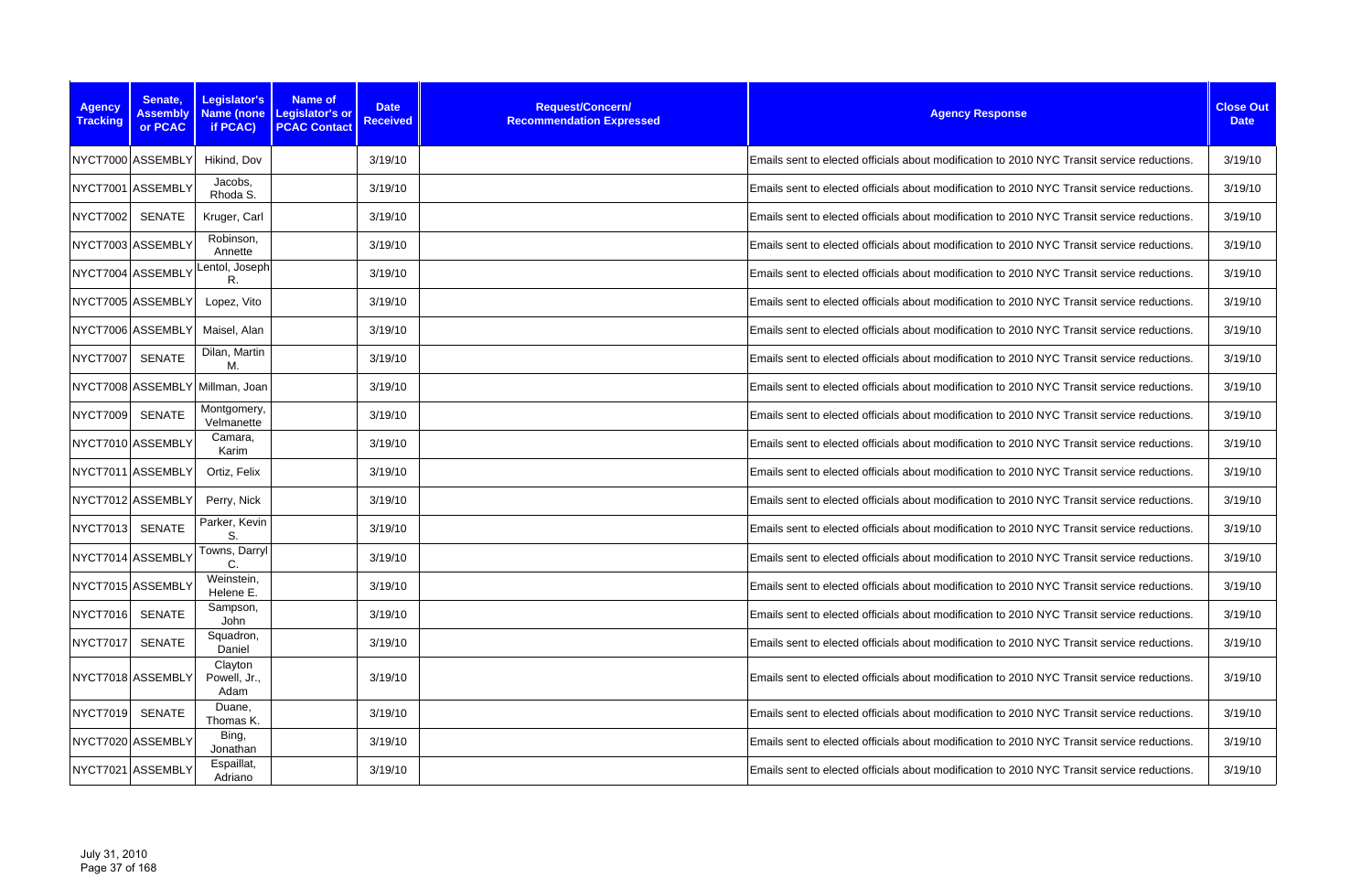| <b>Agency</b><br><b>Tracking</b> | Senate,<br><b>Assembly</b><br>or PCAC | Legislator's<br>if PCAC)         | <b>Name of</b><br>Name (none Legislator's or<br><b>PCAC Contact</b> | <b>Date</b><br><b>Received</b> | Request/Concern/<br><b>Recommendation Expressed</b> | <b>Agency Response</b>                                                                      | <b>Close Out</b><br><b>Date</b> |
|----------------------------------|---------------------------------------|----------------------------------|---------------------------------------------------------------------|--------------------------------|-----------------------------------------------------|---------------------------------------------------------------------------------------------|---------------------------------|
|                                  | NYCT7022 ASSEMBLY                     | Farrell,<br>Herman D.            |                                                                     | 3/19/10                        |                                                     | Emails sent to elected officials about modification to 2010 NYC Transit service reductions. | 3/19/10                         |
|                                  | NYCT7023 ASSEMBLY                     | Kavanagh,<br>Brian P.            |                                                                     | 3/19/10                        |                                                     | Emails sent to elected officials about modification to 2010 NYC Transit service reductions. | 3/19/10                         |
|                                  | NYCT7024 ASSEMBLY                     | Rosenthal,<br>Linda B.           |                                                                     | 3/19/10                        |                                                     | Emails sent to elected officials about modification to 2010 NYC Transit service reductions. | 3/19/10                         |
|                                  | NYCT7025 ASSEMBLY                     | Glick,<br>Deborah                |                                                                     | 3/19/10                        |                                                     | Emails sent to elected officials about modification to 2010 NYC Transit service reductions. | 3/19/10                         |
| <b>NYCT7026</b>                  | <b>SENATE</b>                         | Krueger, Liz                     |                                                                     | 3/19/10                        |                                                     | Emails sent to elected officials about modification to 2010 NYC Transit service reductions. | 3/19/10                         |
|                                  |                                       | NYCT7027 ASSEMBLY Kellner, Micah |                                                                     | 3/19/10                        |                                                     | Emails sent to elected officials about modification to 2010 NYC Transit service reductions. | 3/19/10                         |
| <b>NYCT7028</b>                  | <b>SENATE</b>                         | Schneiderman<br>, Eric           |                                                                     | 3/19/10                        |                                                     | Emails sent to elected officials about modification to 2010 NYC Transit service reductions. | 3/19/10                         |
| <b>NYCT7029</b>                  | <b>SENATE</b>                         | Perkins,<br>William              |                                                                     | 3/19/10                        |                                                     | Emails sent to elected officials about modification to 2010 NYC Transit service reductions. | 3/19/10                         |
|                                  | NYCT7030 ASSEMBLY                     | O'Donnell,<br>Daniel J.          |                                                                     | 3/19/10                        |                                                     | Emails sent to elected officials about modification to 2010 NYC Transit service reductions. | 3/19/10                         |
|                                  | NYCT7031 ASSEMBLY                     | Silver,<br>Sheldon               |                                                                     | 3/19/10                        |                                                     | Emails sent to elected officials about modification to 2010 NYC Transit service reductions. | 3/19/10                         |
|                                  | NYCT7032 ASSEMBLY                     | Wright, Keith<br>L.T.            |                                                                     | 3/19/10                        |                                                     | Emails sent to elected officials about modification to 2010 NYC Transit service reductions. | 3/19/10                         |
|                                  | NYCT7033 ASSEMBLY                     | Gottfried,<br>Richard            |                                                                     | 3/19/10                        |                                                     | Emails sent to elected officials about modification to 2010 NYC Transit service reductions. | 3/19/10                         |
|                                  | NYCT7034 ASSEMBLY                     | Cusick,<br>Michael J             |                                                                     | 3/19/10                        |                                                     | Emails sent to elected officials about modification to 2010 NYC Transit service reductions. | 3/19/10                         |
|                                  | NYCT7035 ASSEMBLY                     | Titone,<br>Matthew               |                                                                     | 3/19/10                        |                                                     | Emails sent to elected officials about modification to 2010 NYC Transit service reductions. | 3/19/10                         |
|                                  | NYCT7036 ASSEMBLY                     | Tobacco,<br>Louis R.             |                                                                     | 3/19/10                        |                                                     | Emails sent to elected officials about modification to 2010 NYC Transit service reductions. | 3/19/10                         |
| <b>NYCT7037</b>                  | <b>SENATE</b>                         | Lanza,<br>Andrew J.              |                                                                     | 3/19/10                        |                                                     | Emails sent to elected officials about modification to 2010 NYC Transit service reductions. | 3/19/10                         |
|                                  | NYCT7038 ASSEMBLY                     | Hyer-Spencer,<br>Janele          |                                                                     | 3/19/10                        |                                                     | Emails sent to elected officials about modification to 2010 NYC Transit service reductions. | 3/19/10                         |
| <b>NYCT7039</b>                  | SENATE                                | Savino, Diane                    |                                                                     | 3/19/10                        |                                                     | Emails sent to elected officials about modification to 2010 NYC Transit service reductions. | 3/19/10                         |
| <b>NYCT7040</b>                  | <b>PCAC</b>                           |                                  | Henderson,<br>William A.                                            | 3/19/10                        |                                                     | Emails sent to elected officials about modification to 2010 NYC Transit service reductions. | 3/19/10                         |
| <b>NYCT7041</b>                  | Assembly                              | Miller, Michael                  |                                                                     | 3/19/10                        |                                                     | Emails sent to elected officials about modification to 2010 NYC Transit service reductions. | 3/19/10                         |
| <b>NYCT7042</b>                  | Assembly                              | Weprin, David                    |                                                                     | 3/19/10                        |                                                     | Emails sent to elected officials about modification to 2010 NYC Transit service reductions. | 3/19/10                         |
|                                  | NYCT6955 ASSEMBLY                     | Hevesi,<br>Andrew                |                                                                     | 3/19/10                        |                                                     | Emails sent to elected officials about modification to 2010 NYC Transit service reductions. | 3/19/10                         |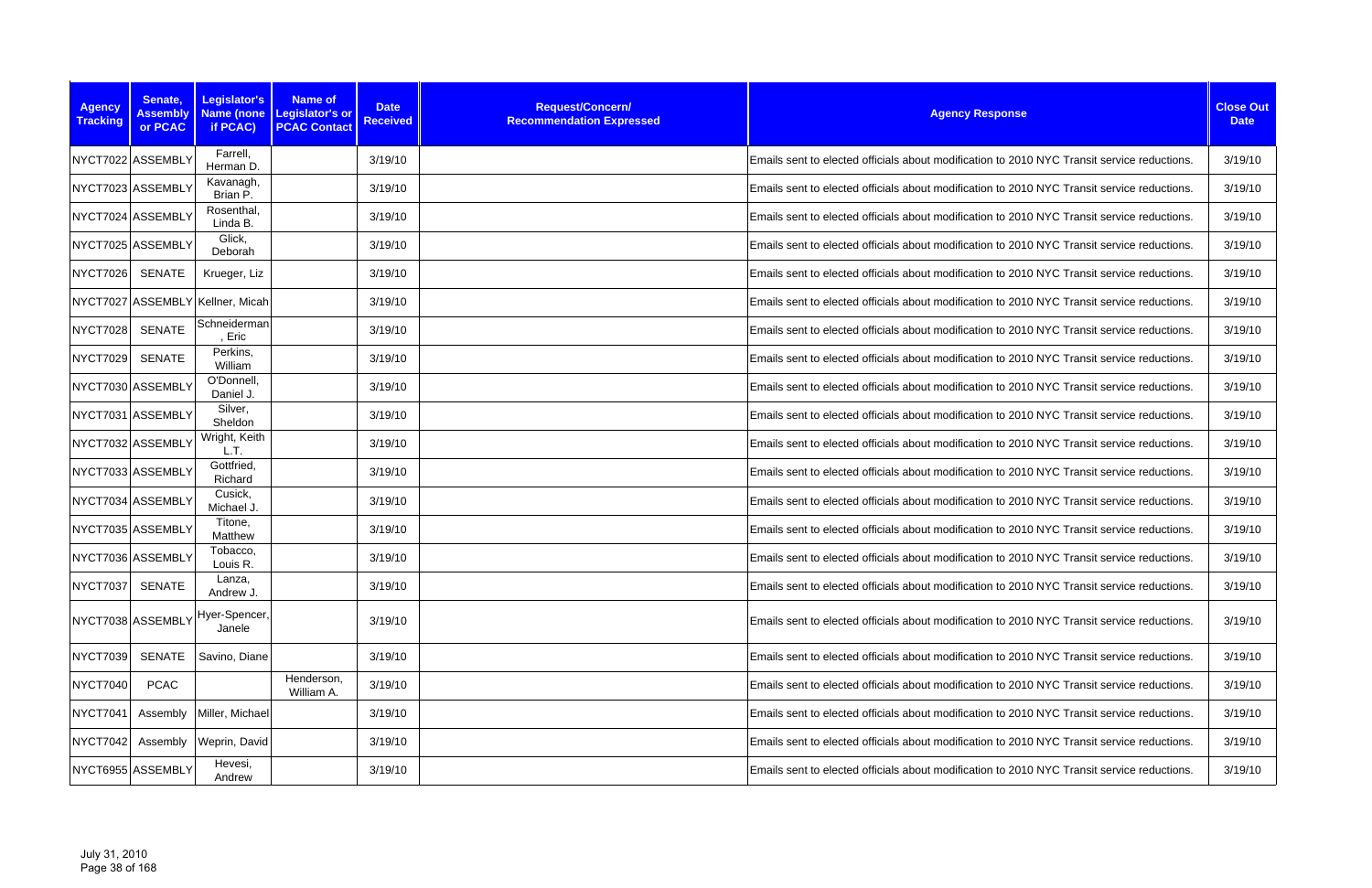| <b>Agency</b><br><b>Tracking</b> | Senate,<br><b>Assembly</b><br>or PCAC | Legislator's<br>if PCAC)        | <b>Name of</b><br>Name (none Legislator's or<br><b>PCAC Contact</b> | <b>Date</b><br><b>Received</b> | Request/Concern/<br><b>Recommendation Expressed</b>                                                                                                                       | <b>Agency Response</b>                                                                                                                                                                                      | <b>Close Out</b><br><b>Date</b> |
|----------------------------------|---------------------------------------|---------------------------------|---------------------------------------------------------------------|--------------------------------|---------------------------------------------------------------------------------------------------------------------------------------------------------------------------|-------------------------------------------------------------------------------------------------------------------------------------------------------------------------------------------------------------|---------------------------------|
| NYCT6636                         | <b>PCAC</b>                           |                                 | Berger, Karyl                                                       | 3/22/10                        | Inquiry concerning non-working escalator at the 63rd and<br>Lexington Ave. Station on 3/20.                                                                               | Provided status report for escalator repair work                                                                                                                                                            | 3/30/10                         |
| LI Bus 926                       | Senate                                | Marcellino,<br>Carl             | Kathy                                                               | 3/22/10                        | policy and asked if their were plans to drop the new policy.                                                                                                              | She called to voice her displeasure over the changes in Able-Ride Explained the nature of the changes and answered her questions about how Able-Ride<br>operates. She promised to call often in the future. | 3/22/10                         |
| <b>MNR1587</b>                   | <b>PCAC</b>                           |                                 | Shannon, Ellyn                                                      | 3/23/10                        | Requested update on issues raised at 3/2009 President's Forum                                                                                                             | Provided response to each item on customer service and station conditions.                                                                                                                                  | 4/6/10                          |
| <b>NYCT5230</b>                  | Assembly                              | Weprin, David                   | Bealin, Arlene                                                      | 3/23/10                        | Complaint about bus operator                                                                                                                                              | Information passed along to Division of Buses; Ms. Bealin notified about this.                                                                                                                              | 3/23/10                         |
| <b>NYCT5321</b>                  | <b>SENATE</b>                         | Addabbo,<br>Joseph P.           | McCabe, Pat                                                         | 3/23/10                        | Request for information on filing a claim                                                                                                                                 | Information provided.                                                                                                                                                                                       | 3/23/10                         |
| <b>NYCT6392</b>                  | <b>SENATE</b>                         | Krueger, Liz                    | Krinsky,<br>Jennifer                                                | 3/23/10                        | Second Avenue Subway building integrity question - locations                                                                                                              | Provided letter sent to Community Board with building locations.                                                                                                                                            | 3/23/10                         |
|                                  |                                       |                                 | NYCT6654 ASSEMBLY Kellner, Micah Roberts, Ashley                    | 3/23/10                        | Why was M86 stop at Second Avenue relocated?                                                                                                                              | Eastbound M86 bus stop at Second Avenue was moved due to construction. Bus stop could<br>not remain where it was because the traffic was shifted due to construction on the north side<br>of the street.    | 3/23/10                         |
| MTAHQ18<br>46                    | Assembly                              | Brennan,<br>James               |                                                                     | 3/23/10                        | Re-Routing of the B69 Bus                                                                                                                                                 | NYCT responded.                                                                                                                                                                                             | 4/16/10                         |
| LI Bus 927                       | Senate                                | Marcellino,<br>Carl             | Angel                                                               | 3/24/10                        | Received approx 15 letters/calls from constituents regarding Able-<br>Ride. Senator has questions about the representatives providing<br>direction to alternate services. | After checking with Able-Ride I explained that we don't have the resources to help people<br>find alternative transportation modes, especially now that they are no longer in our service<br>territory.     | 3/24/10                         |
| <b>NYCT7063</b>                  | <b>SENATE</b>                         | Klein, Jeffrey                  |                                                                     | 3/24/10                        | 2010 Service Reductions and changes to the Bx8                                                                                                                            | Informed that able to implement part of Bx8 proposal.                                                                                                                                                       | 5/3/10                          |
|                                  |                                       | NYCT5425 ASSEMBLY Millman, Joan |                                                                     | 3/24/10                        | Access-A-Ride complaint about a March 4th trip                                                                                                                            | Access-A-Ride carrier staff were re-instructed on procedures to follow on transferring trip to<br>alternate routes.                                                                                         | 3/24/10                         |
|                                  | NYCT5422 ASSEMBLY                     | Glick,<br>Deborah               | Borden, Matt                                                        | 3/24/10                        | Request for information regarding service modifications within<br>Assembly Member Glick's district.                                                                       | Information specific to service changes within Assembly District 66 has been provided.                                                                                                                      | 3/25/10                         |
| B&T 1006                         | Senate                                | Lanza,<br>Andrew                | Zablocki, Alex<br>T.                                                |                                | 3/25/10 Requested toll revenue collected at Verrazano 2007-2009                                                                                                           | Gave requested figures.                                                                                                                                                                                     | 3/25/10                         |
| LI Bus 928                       | Senate                                | Marcellino,<br>Carl             | Angel                                                               | 3/25/10                        | Called to further discuss the issue of Able-Ride representatives<br>providing direction for alternate services to customers.                                              | restated our position and informed Able-Ride management of the displeasure from the<br>Senator's office. There is no mechanism or funding in place to do this.                                              | 3/25/10                         |
| LI Bus 929                       | Senate                                | Skelos, Dean                    | Locascio, Tom                                                       | 3/25/10                        | Called to voice the Senator's displeasure of the service<br>reductions to the N65/66/67. A disapproval letter will be coming to<br>us.                                    | Noted the displeasure and explained the MTA position on the reductions and the need to<br>balance the budget without more funding.                                                                          | 3/25/10                         |
|                                  | NYCT5330 ASSEMBLY                     | Benedetto,<br>Michael R.        | Fiorio, Elaine                                                      | 3/25/10                        | Assemblyman's office requested any Access-A-Ride changes<br>resulting from the MTA Board's March 24 Budget approval.                                                      | Government & Community Relations provided the Assemblyman's office the Access-A-Ride<br>changes based on the Board's March 24 approval.                                                                     | 3/30/10                         |
| <b>NYCT6622</b>                  | <b>SENATE</b>                         | Golden, Martin                  |                                                                     | 3/25/10                        | Reconsider bus service cuts impacting Bay Ridge                                                                                                                           | Response explained the necessity for service reductions to balance operating budget.                                                                                                                        | 5/11/10                         |
|                                  | NYCT6374 ASSEMBLY                     | Bing,<br>Jonathan               |                                                                     | 3/25/10                        | Second Avenue Subway tenant relocations                                                                                                                                   | Briefing for elected officials on Second Avenue Subway work and tenant relocations held on<br>April 6, 2010.                                                                                                | 4/6/10                          |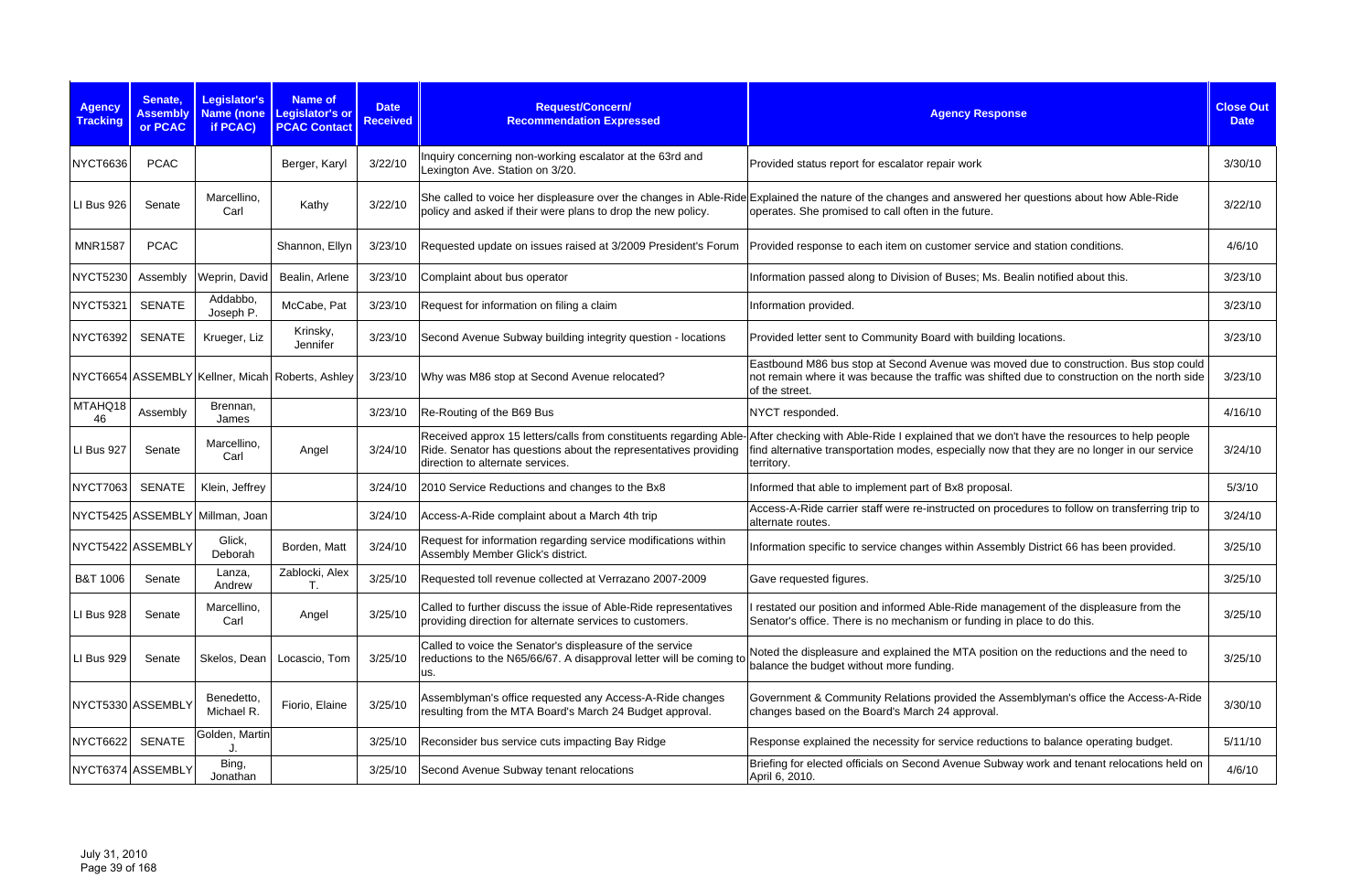| <b>Agency</b><br><b>Tracking</b> | Senate,<br><b>Assembly</b><br>or PCAC | Legislator's<br><b>Name (none</b><br>if PCAC) | <b>Name of</b><br>Legislator's or<br><b>PCAC Contact</b> | <b>Date</b><br><b>Received</b> | Request/Concern/<br><b>Recommendation Expressed</b>                                                                                                                                                                         | <b>Agency Response</b>                                                                                                                                                                                                                                                                                                                                                          | <b>Close Out</b><br><b>Date</b> |
|----------------------------------|---------------------------------------|-----------------------------------------------|----------------------------------------------------------|--------------------------------|-----------------------------------------------------------------------------------------------------------------------------------------------------------------------------------------------------------------------------|---------------------------------------------------------------------------------------------------------------------------------------------------------------------------------------------------------------------------------------------------------------------------------------------------------------------------------------------------------------------------------|---------------------------------|
|                                  |                                       | NYCT6375 ASSEMBLY Kellner, Micah              |                                                          | 3/25/10                        | Second Avenue Subway tenant relocations                                                                                                                                                                                     | Briefing for elected officials on Second Avenue Subway work and tenant relocations held on<br>April 6, 2010.                                                                                                                                                                                                                                                                    | 4/6/10                          |
| <b>NYCT6376</b>                  | <b>SENATE</b>                         | Serrano, Jose<br>M.                           |                                                          | 3/25/10                        | Second Avenue Subway tenant relocations                                                                                                                                                                                     | Briefing for elected officials on Second Avenue Subway work and tenant relocations held on<br>April 6, 2010.                                                                                                                                                                                                                                                                    | 4/6/10                          |
| <b>B&amp;T 1010</b>              | Senate                                | Padavan,<br>Frank                             |                                                          | 3/26/10                        | Follow-up about lead paint debris allegedly from Throgs Neck<br>Bridge project, according to constituent who made claims.                                                                                                   | Explained that we do all paint removal operations under strict containment and our<br>contractors clean up any escaped debris. Constituent's report claims unfounded and<br>unsubstantiated. DEC inspections found no violations regarding our work or bridge.                                                                                                                  | 3/26/10                         |
|                                  | NYCT5523 ASSEMBLY                     | Brennan,<br>James                             |                                                          | 3/26/10                        | Complained about B69 reroute from 8th Avenue to 7th Avenue<br>south of Flatbush Avenue                                                                                                                                      | Part of full 2010 service cuts; same amount of service will be provided along 7th Avenue                                                                                                                                                                                                                                                                                        | 4/16/10                         |
| NYCT6637                         | <b>PCAC</b>                           |                                               | Henderson,<br>William A.                                 | 3/26/10                        | Complaints and questions about tour buses parking in the<br>express bus stops in front of 250 Broadway.                                                                                                                     | Monitored site on day of complaint, but observed no tour buses parking at location in<br>question; will continue to monitor the site and take steps as warranted if tour buses are<br>observed parking in NYCT bus stops                                                                                                                                                        | 3/29/10                         |
| NYCT6393                         | <b>SENATE</b>                         | Krueger, Liz                                  | Krinsky,<br>Jennifer                                     | 3/29/10                        | Second Avenue Subway tenant relocations                                                                                                                                                                                     | Even though tenant relocations are outside of her district, State Senator Krueger may be<br>interested due to proximity to her district. Meeting held on April 6, 2010.                                                                                                                                                                                                         | 4/6/10                          |
| Bus Co<br>960                    | Senator                               | Golden, Martin                                | Byrnes, Joan                                             | 3/30/10                        | on Main Street in Flushing                                                                                                                                                                                                  | Will continue to monitor this line for any problems that may exist but no serious problems<br>A constituent complained about long lines and delays on the Q25 reported to date of complaint. This is a very heavily travelled area, with connections to many<br>buses and the #7 subway. Results of the investigation wmailed to Ms. Byrnes who will<br>provide to constituent. | 4/13/10                         |
| <b>B&amp;T 1015</b>              | Senate                                | Padavan,<br>Frank                             | Gorman, Brian                                            | 3/30/10                        | Letter request asking for consideration of relocation of 3rd Ave.<br>exit to 7th Ave at Whitestone Bridge.                                                                                                                  | Explained that this idea had been suggested previously, and deemed unfeasible because of<br>safety and logistical issues relative to the already congested interchange of Whitestone<br>Expressway and Cross Island Parkway; locating an exit ramp therein would only exacerbate<br>the traffic flow.                                                                           | 4/15/10                         |
| B&T 1011                         | Senate                                | Klein, Jeffrey                                | Doyle, John                                              | 3/30/10                        | Asking about Harding Ave. entrance weekend closures at Throgs<br>Neck Bridge, which community requested years ago; Senator<br>pushed by catering hall to open it limited weekend hours for<br>guests.                       | Explained the history of Harding entrance issue regarding community's opposition to having<br>it open during weekends because of traffic through neighborhood; also that we will only<br>reopen entrance when community declares its consensus that they want it open again, not<br>merely in response to elected official's request brought on by business owner's request.    | 3/30/10                         |
| NYCT6627                         | <b>SENATE</b>                         | Golden, Martin                                |                                                          | 3/30/10                        | Report of water condition at Bay Ridge Avenue - R Station                                                                                                                                                                   | Maintenance inspected and cleared mezzanine drains. Heavy rains caused water pooling.                                                                                                                                                                                                                                                                                           | 4/23/10                         |
| Bus Co<br>959                    | Senator                               | Klein, Jeffrey                                | Doyle, John C.                                           | 3/31/10                        | John Doyle requested ridership information on the BxM7B                                                                                                                                                                     | E-mailed the information                                                                                                                                                                                                                                                                                                                                                        | 3/31/10                         |
| LI Bus 930                       | Senate                                | Hannon,<br>Kemp                               | Russo, Nicole                                            | 3/31/10                        | Called twice asking questions about what options Able-Ride<br>customers have besides non-service.                                                                                                                           | Spoke to her about the options Able-Ride customer have besides non-service. For example,<br>customers can be picked up and delivered to locations within our service territory. Also sent<br>her a copy of the letter we sent to customers on March 10th.                                                                                                                       | 3/31/10                         |
| <b>LI Bus 931</b>                | Senate                                | Marcellino,<br>Carl                           | Charlotte                                                | 4/1/10                         | Assisting customer in Hicksville. Wants to know if she can still<br>take Able-Ride to Great Neck.                                                                                                                           | Explained how the new policy works and showed her how to determine how far people live<br>from a bus stop using Google Transit on the MTA website.                                                                                                                                                                                                                              | 4/1/10                          |
| LI Bus 932                       | Senate                                | Marcellino,<br>Carl                           |                                                          | 4/1/10                         | Wrote regarding his opposition to the Able-Ride service changes<br>to CEO Walder and others requesting the MTA find \$1 million is<br>savings elsewhere. Also included issues from (2) customers with with.<br>this letter. | Explained the background on the service cuts and financial situation that the MTA is faced                                                                                                                                                                                                                                                                                      | 4/5/10                          |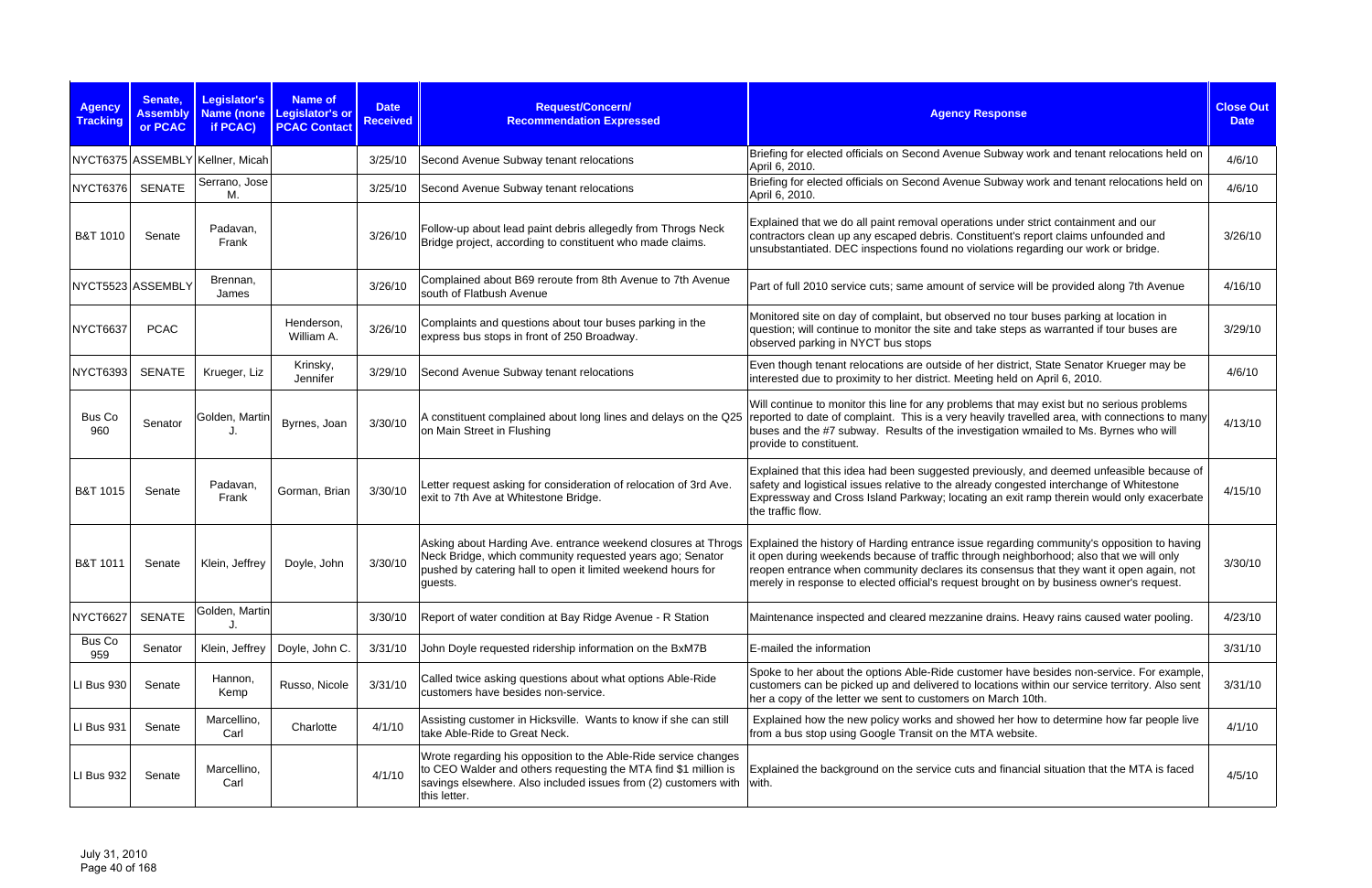| <b>Agency</b><br><b>Tracking</b> | Senate,<br><b>Assembly</b><br>or PCAC | <b>Legislator's</b><br><b>Name (none</b><br>if PCAC) | <b>Name of</b><br>Legislator's or<br><b>PCAC Contact</b> | <b>Date</b><br><b>Received</b> | Request/Concern/<br><b>Recommendation Expressed</b>                                                                                           | <b>Agency Response</b>                                                                                                                                                                                                                                                               | <b>Close Out</b><br><b>Date</b> |
|----------------------------------|---------------------------------------|------------------------------------------------------|----------------------------------------------------------|--------------------------------|-----------------------------------------------------------------------------------------------------------------------------------------------|--------------------------------------------------------------------------------------------------------------------------------------------------------------------------------------------------------------------------------------------------------------------------------------|---------------------------------|
| NYCT5328 ASSEMBLY                |                                       | Rivera, Peter<br>M.                                  | Weinstein, Mark                                          | 4/1/10                         | Contact person for MTA Real Estate regarding Driving Range<br>near Co-op City                                                                 | Government & Community Relations provided a contact person from MTA Real Estate                                                                                                                                                                                                      | 4/1/10                          |
| NYCT5521 ASSEMBLY                |                                       | Brennan,<br>James                                    |                                                          | 4/1/10                         | A-Ride customer                                                                                                                               | Question about Personal Care Attendant (PCA) status for Access- Provided information that Access-A-Ride customer has Personal Care Attendant (PCA)<br>status.                                                                                                                        | 4/1/10                          |
| MTAHQ18<br>48                    | Assembly                              | Brennan,<br>James                                    |                                                          | 4/1/10                         | Structural work on the F line                                                                                                                 | NYCT responded.                                                                                                                                                                                                                                                                      | 7/7/10                          |
| MTAHQ18<br>49                    | Assembly                              | Nolan,<br>Catherine                                  | Nolan,<br>Catherine                                      | 4/1/10                         | Service Cuts to the M line                                                                                                                    | NYCT President sent a letter addressing concerns.                                                                                                                                                                                                                                    | 4/23/10                         |
| <b>MNR1590</b>                   | <b>PCAC</b>                           |                                                      | Heckscher, Jr.,<br>Ben                                   | 4/2/10                         | Submitted a list of concerns and suggestions in lieu of attending<br>the President's meeting on 4/7/2010.                                     | Metro-North responded to his list of concerns.                                                                                                                                                                                                                                       | 5/6/10                          |
| Bus Co<br>961                    | Senator                               | Klein, Jeffrey                                       | Doyle, John C.                                           | 4/5/10                         | Registered concern regarding the elimination of the BxM7B                                                                                     | A letter was sent addressing his constituents concerns.                                                                                                                                                                                                                              | 4/6/10                          |
| Bus Co<br>965                    | Senator                               | Klein, Jeffrey                                       | Doyle, John C.                                           | 4/5/10                         | John Doyle requested additional ridership information for the<br>BxM7A from 7 am to 8 am.                                                     | Supplied Mr. Doyle with the information                                                                                                                                                                                                                                              | 4/30/10                         |
| B&T 1013                         | Senate                                | Padavan,<br>Frank                                    |                                                          | 4/5/10                         |                                                                                                                                               | Called Senator to inform him of our clean-up plans for park under Throgs Neck Bridge, and<br>clarifying that we are doing our standard clean-up as procedure, not as an admission of<br>violation in response to his unproven charges against us regarding lead paint contamination. | 4/5/10                          |
| B&T 1012                         | Senate                                | Klein, Jeffrey                                       | Doyle, John                                              | 4/5/10                         | Requested that someone from Throgs Neck Bridge show him<br>exactly where TBTA entrance to bridge is, so he could<br>understand the logistics. | Matched up Mr. Doyle with Operations Superintendent at Throgs Neck Bridge, who showed<br>him around and explained how the community wanted the entrance closed on weekends and<br>that we have obliged ever since.                                                                   | 4/5/10                          |
| NYCT7165 ASSEMBLY                |                                       | Rivera, Peter<br>М.                                  | Parsons,<br>Shannel                                      | 4/5/10                         | Assemblyman requested a presentation of the Parkchester<br>station rehabilitation project.                                                    | On April 15,2010 Government & Community Relations, Capital Program Management and<br>Stations met with the Assemblyman to present the design of the Parkchester station.                                                                                                             | 4/15/10                         |
|                                  |                                       |                                                      | NYCT6652 ASSEMBLY Kellner, Micah Roberts, Ashley         | 4/5/10                         | Question on NY Post article relating to Second Avenue Subway<br>tenant relocations.                                                           | Additional buildings listed in article are buildings that will have minor work done that will not<br>impact the tenants.                                                                                                                                                             | 4/7/10                          |
| NYCT7257 SENATE                  |                                       | Flanagan,<br>John                                    |                                                          | 4/5/10                         | Constituent concerns regarding MetroCard policies about paper<br>statements and Reduced-Fare MetroCard purchasing bonuses.                    | Explained that custmoers can opt to not receive paper statements and how to do this.<br>Explained how/why the bonus works.                                                                                                                                                           | 5/3/10                          |
| NYCT5331 ASSEMBLY                |                                       | Cymbrowitz,<br>Steven H.                             | Messers,<br>Sharon                                       | 4/5/10                         | Resident wants encroaching transit trees trimmed from her<br>backyard                                                                         | Trees are healthy and not in danger of falling. Resident can prune them as she wishes on<br>her own.                                                                                                                                                                                 | 4/7/10                          |
|                                  |                                       |                                                      | NYCT5332 ASSEMBLY Kellner, Micah Roberts, Ashley         | 4/5/10                         | Second Avenue Subway question regarding buildings in<br>Assemblymember's district                                                             | Buildings will have work that will not impact tenants/no tenant relocations.                                                                                                                                                                                                         | 4/7/10                          |
| NYCT6638                         | <b>PCAC</b>                           |                                                      | Berger, Karyl                                            | 4/5/10                         | Status requested on discussion of loading for three wheelchair<br>slots on new buses recently exhibited in front of 2 Broadway                | Division of Buses will be instructing operators on the buses to load passengers in<br>wheelchairs in a specific order: back curbside position first, the space on the operator side<br>second, and the front curbside position last.                                                 | 4/13/10                         |
| NYCT5424 ASSEMBLY                |                                       | Glick,<br>Deborah                                    | Bidol, Molly                                             | 4/5/10                         | Which subway stations will have agents to assist customers?                                                                                   | There will be one full-time fare booth in each subway station. Customers will be able to<br>request assistance from the clerk.                                                                                                                                                       | 4/8/10                          |
| <b>LIRR801</b>                   | Senate                                | Johnson,<br>Craig                                    |                                                          | 4/5/10                         |                                                                                                                                               | Informed office - notification for trackwork and grade crossing modernization                                                                                                                                                                                                        | 4/5/10                          |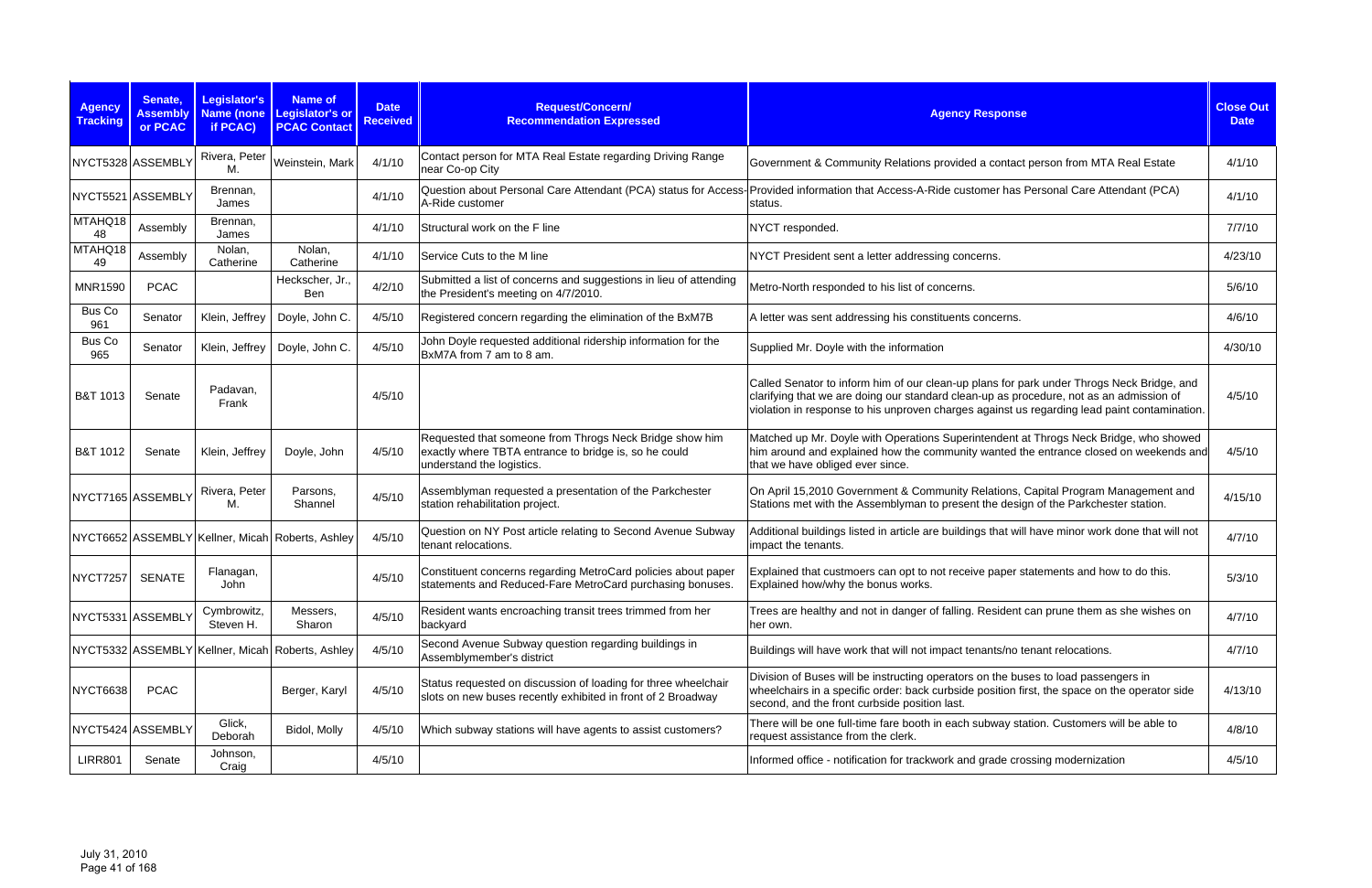| <b>Agency</b><br><b>Tracking</b> | Senate,<br><b>Assembly</b><br>or PCAC | Legislator's<br>if PCAC)   | <b>Name of</b><br>Name (none Legislator's or<br><b>PCAC Contact</b> | <b>Date</b><br><b>Received</b> | Request/Concern/<br><b>Recommendation Expressed</b>                                                                         | <b>Agency Response</b>                                                                                                                                                                    | <b>Close Out</b><br><b>Date</b> |
|----------------------------------|---------------------------------------|----------------------------|---------------------------------------------------------------------|--------------------------------|-----------------------------------------------------------------------------------------------------------------------------|-------------------------------------------------------------------------------------------------------------------------------------------------------------------------------------------|---------------------------------|
| <b>LIRR802</b>                   | Senate                                | Johnson,<br>Owen           |                                                                     | 4/5/10                         | Constituent complaint regarding NYAR operations in Lindenhurst<br>siding.                                                   | Letter addressing concerns                                                                                                                                                                | 4/19/10                         |
| <b>LIRR803</b>                   | Senate                                | Fuschillo, Jr.,<br>Charles |                                                                     | 4/5/10                         | Constituent complaint regarding cancellation of Merrick Shuttle                                                             | Letter addressing concerns                                                                                                                                                                | 4/19/10                         |
| <b>LIRR804</b>                   | Senate                                | Fuschillo, Jr.,<br>Charles |                                                                     | 4/5/10                         | Constituent complaint regarding removal of public information<br>data system at Merrick station                             | Spoke with constituent to address concerns                                                                                                                                                | 4/5/10                          |
| <b>LIRR805</b>                   | Senate                                | Foley, Brian               |                                                                     | 4/5/10                         | Improvements needed at Shirley Mastic station                                                                               | Letter addressing concerns                                                                                                                                                                | 4/20/10                         |
| <b>LIRR806</b>                   | Senate                                | Hannon,<br>Kemp            |                                                                     | 4/5/10                         |                                                                                                                             | Informed office - notification for trackwork and grade crossing modernization                                                                                                             | 4/5/10                          |
| <b>LIRR807</b>                   | Senate                                | Malcolm,<br>Smith          |                                                                     | 4/5/10                         |                                                                                                                             | Informed office - notification for trackwork and grade crossing modernization                                                                                                             | 4/5/10                          |
| <b>LIRR808</b>                   | Assembly                              | Alfano, Tom                |                                                                     | 4/5/10                         |                                                                                                                             | Informed office - notification for trackwork and grade crossing modernization                                                                                                             | 4/5/10                          |
| <b>LIRR809</b>                   | Assembly                              | McKevitt, Tom              |                                                                     | 4/5/10                         |                                                                                                                             | Informed office - notification for trackwork and grade crossing modernization                                                                                                             | 4/5/10                          |
| <b>LIRR810</b>                   | Assembly                              | Hooper,<br>Earlene         |                                                                     | 4/5/10                         |                                                                                                                             | Informed office - notification for trackwork and grade crossing modernization                                                                                                             | 4/5/10                          |
| <b>LIRR811</b>                   | Assembly                              | Clark, Barbara             |                                                                     | 4/5/10                         |                                                                                                                             | Informed office - notification for trackwork and grade crossing modernization                                                                                                             | 4/5/10                          |
| <b>LIRR812</b>                   | Assembly                              | Scarborough,<br>William    |                                                                     | 4/5/10                         |                                                                                                                             | Informed office - notification for trackwork and grade crossing modernization                                                                                                             | 4/5/10                          |
|                                  | NYCT6620 ASSEMBLY                     | Colton,<br>William         |                                                                     | 4/6/10                         | Concern for condition of N Line Retaining wall                                                                              | Maintenance personnel repaired parapet wall on 4/29/10                                                                                                                                    | 6/1/10                          |
|                                  | NYCT6387 ASSEMBLY                     | Bing,<br>Jonathan          | Brickman,<br>Adam                                                   | 4/6/10                         | Information request on bus.                                                                                                 | Provided information.                                                                                                                                                                     | 4/7/10                          |
| <b>NYCT6639</b>                  | <b>PCAC</b>                           |                            | Henderson,<br>William A.                                            | 4/6/10                         | New Subways Senior Vice President Carmen Bianco requested<br>as guest speaker for April 22nd Transit Riders Council Meeting | Senior Vice President Carmen Bianco guest speaker at monthly meeting of the Transit<br>Riders Council.                                                                                    | 4/22/10                         |
| <b>NYCT5525</b>                  | <b>SENATE</b>                         | Klein, Jeffrey             |                                                                     | 4/6/10                         | Senator Klein proposed two additional changes to the<br>restructured Bx8 bus route.                                         | NYCT President letter to the Senator addressed his proposed changes to the Bx8 bus route.                                                                                                 | 5/3/10                          |
| <b>MNR1425</b>                   | Senate                                | Klein, Jeffrey             | Linda Cohen                                                         | 4/7/10                         | Wants to schedule a site visit with mayor of Bronxville to review<br>station & track conditions.                            | Site visit scheduled for late April                                                                                                                                                       | 4/30/10                         |
| <b>MNR1588</b>                   | <b>PCAC</b>                           |                            | Henderson, Bill                                                     | 4/7/10                         | President Permut and senior staff attend annual President's<br>Forum.                                                       | Provided update on MNR's 2009 Accomplishments and initiatives underway, addressed<br>customer inquiries.                                                                                  | 4/7/10                          |
|                                  | NYCT5423 ASSEMBLY                     | Glick,<br>Deborah          | Parson, Lisa<br>and Borden,<br>Matt                                 | 4/7/10                         | Access-A-Ride Customer requested assistance regarding<br>ridership status                                                   | An Access-A-Ride customer's status was modified due to excessive missed rides. Access-A-<br>Ride will work with the customer and Assembly Member Glick's staff to mitigate the situation. | 4/8/10                          |
| <b>NYCT5520</b>                  | SENATE                                | Klein, Jeffrey             |                                                                     | 4/7/10                         | Status of Access-A-Ride applicant's eligibility appeal.                                                                     | Appeal scheduled for April 7                                                                                                                                                              | 4/7/10                          |
|                                  | NYCT5337 ASSEMBLY                     | Hevesi,<br>Andrew          |                                                                     | 4/7/10                         |                                                                                                                             | <b>Weekend Service Diversion Notice</b>                                                                                                                                                   | 4/7/10                          |
|                                  | NYCT5333 ASSEMBLY                     | Aubry, Jeffrion<br>D.      |                                                                     | 4/7/10                         |                                                                                                                             | <b>Weekend Service Diversion Notice</b>                                                                                                                                                   | 4/7/10                          |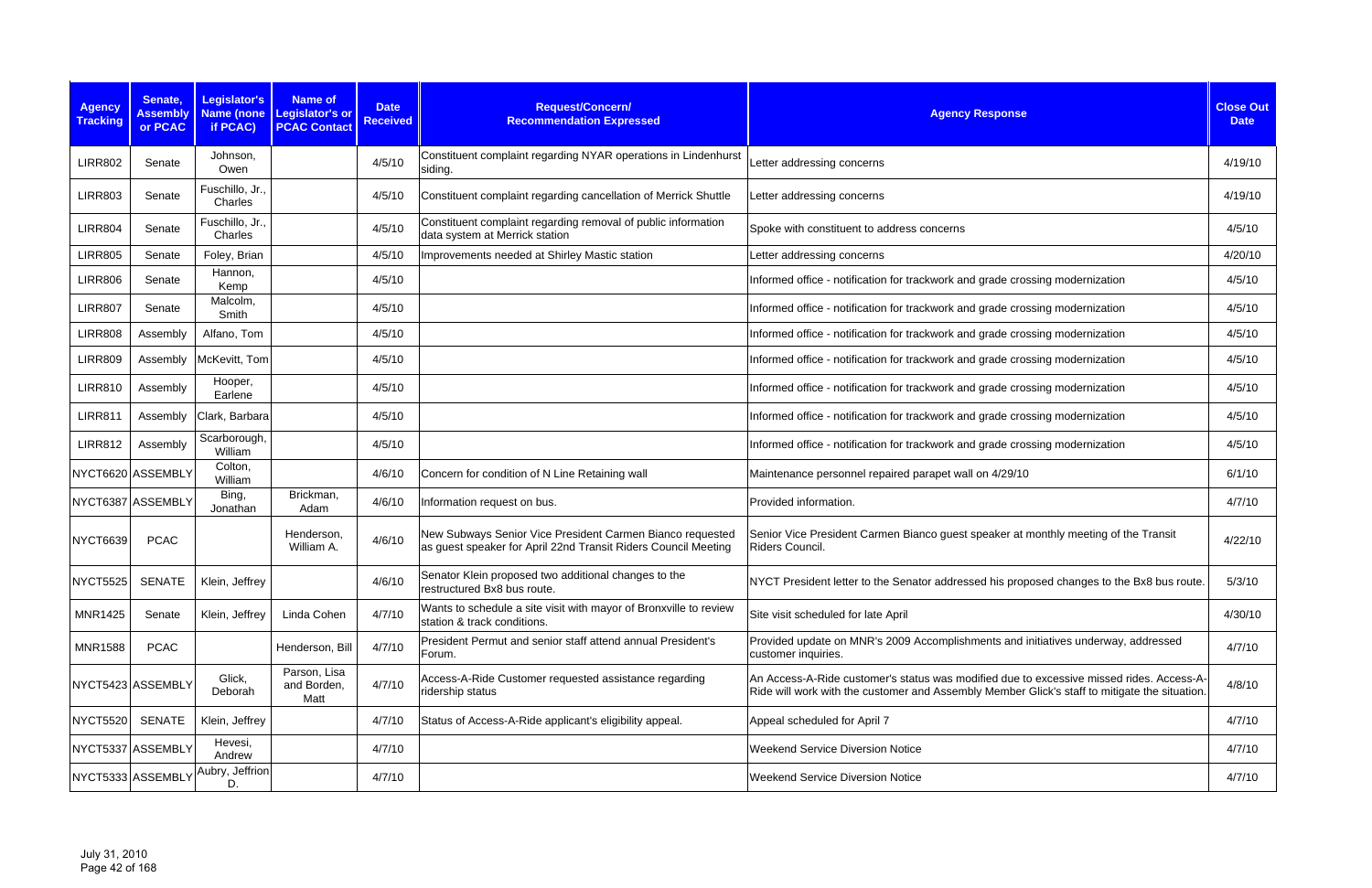| <b>Agency</b><br><b>Tracking</b> | Senate,<br><b>Assembly</b><br>or PCAC | Legislator's<br>Name (none<br>if PCAC) | Name of<br><b>Date</b><br>Legislator's or<br><b>Received</b><br><b>PCAC Contact</b> | Request/Concern/<br><b>Recommendation Expressed</b> | <b>Agency Response</b>                  | <b>Close Out</b><br><b>Date</b> |
|----------------------------------|---------------------------------------|----------------------------------------|-------------------------------------------------------------------------------------|-----------------------------------------------------|-----------------------------------------|---------------------------------|
|                                  | NYCT5334 ASSEMBLY                     | Gianaris,<br>Michael                   | 4/7/10                                                                              |                                                     | <b>Weekend Service Diversion Notice</b> | 4/7/10                          |
|                                  | NYCT5335 ASSEMBLY                     | Carrozza, Ann<br>Margaret              | 4/7/10                                                                              |                                                     | <b>Weekend Service Diversion Notice</b> | 4/7/10                          |
|                                  | NYCT5336 ASSEMBLY                     | Clark, Barbara<br>M.                   | 4/7/10                                                                              |                                                     | <b>Weekend Service Diversion Notice</b> | 4/7/10                          |
|                                  | NYCT5338 ASSEMBLY                     | Cook, Vivian                           | 4/7/10                                                                              |                                                     | <b>Weekend Service Diversion Notice</b> | 4/7/10                          |
|                                  | NYCT5339 ASSEMBLY                     | Lancman,<br>Rory I.                    | 4/7/10                                                                              |                                                     | <b>Weekend Service Diversion Notice</b> | 4/7/10                          |
|                                  |                                       | NYCT5340 ASSEMBLY Titus, Michele       | 4/7/10                                                                              |                                                     | <b>Weekend Service Diversion Notice</b> | 4/7/10                          |
|                                  | NYCT5341 ASSEMBLY                     | DenDekker,<br>Michael G.               | 4/7/10                                                                              |                                                     | <b>Weekend Service Diversion Notice</b> | 4/7/10                          |
|                                  | NYCT5342 ASSEMBLY                     | Meng, Grace                            | 4/7/10                                                                              |                                                     | <b>Weekend Service Diversion Notice</b> | 4/7/10                          |
|                                  | NYCT5343 ASSEMBLY                     | Markey,<br>Margaret                    | 4/7/10                                                                              |                                                     | <b>Weekend Service Diversion Notice</b> | 4/7/10                          |
|                                  | NYCT5344 ASSEMBLY                     | Mayersohn,<br>Nettie                   | 4/7/10                                                                              |                                                     | <b>Weekend Service Diversion Notice</b> | 4/7/10                          |
|                                  | NYCT5345 ASSEMBLY                     | Nolan,<br>Catherine T.                 | 4/7/10                                                                              |                                                     | <b>Weekend Service Diversion Notice</b> | 4/7/10                          |
| <b>NYCT5346</b>                  | <b>SENATE</b>                         | Onorato,<br>George                     | 4/7/10                                                                              |                                                     | <b>Weekend Service Diversion Notice</b> | 4/7/10                          |
| NYCT5347                         | <b>SENATE</b>                         | Padavan,<br>Frank                      | 4/7/10                                                                              |                                                     | <b>Weekend Service Diversion Notice</b> | 4/7/10                          |
|                                  | NYCT5348 ASSEMBLY                     | Peralta, Jose<br>R.                    | 4/7/10                                                                              |                                                     | <b>Weekend Service Diversion Notice</b> | 4/7/10                          |
|                                  | NYCT5349 ASSEMBLY                     | Pheffer,<br>Audrey I.                  | 4/7/10                                                                              |                                                     | <b>Weekend Service Diversion Notice</b> | 4/7/10                          |
| NYCT5350                         | SENATE                                | Monserrate,<br>Hiram                   | 4/7/10                                                                              |                                                     | <b>Weekend Service Diversion Notice</b> | 4/7/10                          |
|                                  | NYCT5351 ASSEMBLY                     | Scarborough,<br>William                | 4/7/10                                                                              |                                                     | <b>Weekend Service Diversion Notice</b> | 4/7/10                          |
| <b>NYCT5352</b>                  | SENATE                                | Huntley,<br>Shirley L.                 | 4/7/10                                                                              |                                                     | <b>Weekend Service Diversion Notice</b> | 4/7/10                          |
| <b>NYCT5353</b>                  | SENATE                                | Addabbo,<br>Joseph P.                  | 4/7/10                                                                              |                                                     | <b>Weekend Service Diversion Notice</b> | 4/7/10                          |
| NYCT5354                         | <b>SENATE</b>                         | Stavisky, Toby<br>Ann                  | 4/7/10                                                                              |                                                     | <b>Weekend Service Diversion Notice</b> | 4/7/10                          |
| NYCT5355                         | SENATE                                | Smith,<br>Malcolm A.                   | 4/7/10                                                                              |                                                     | <b>Weekend Service Diversion Notice</b> | 4/7/10                          |
|                                  | NYCT5356 ASSEMBLY                     | Arroyo,<br>Carmen                      | 4/7/10                                                                              |                                                     | <b>Weekend Service Diversion Notice</b> | 4/7/10                          |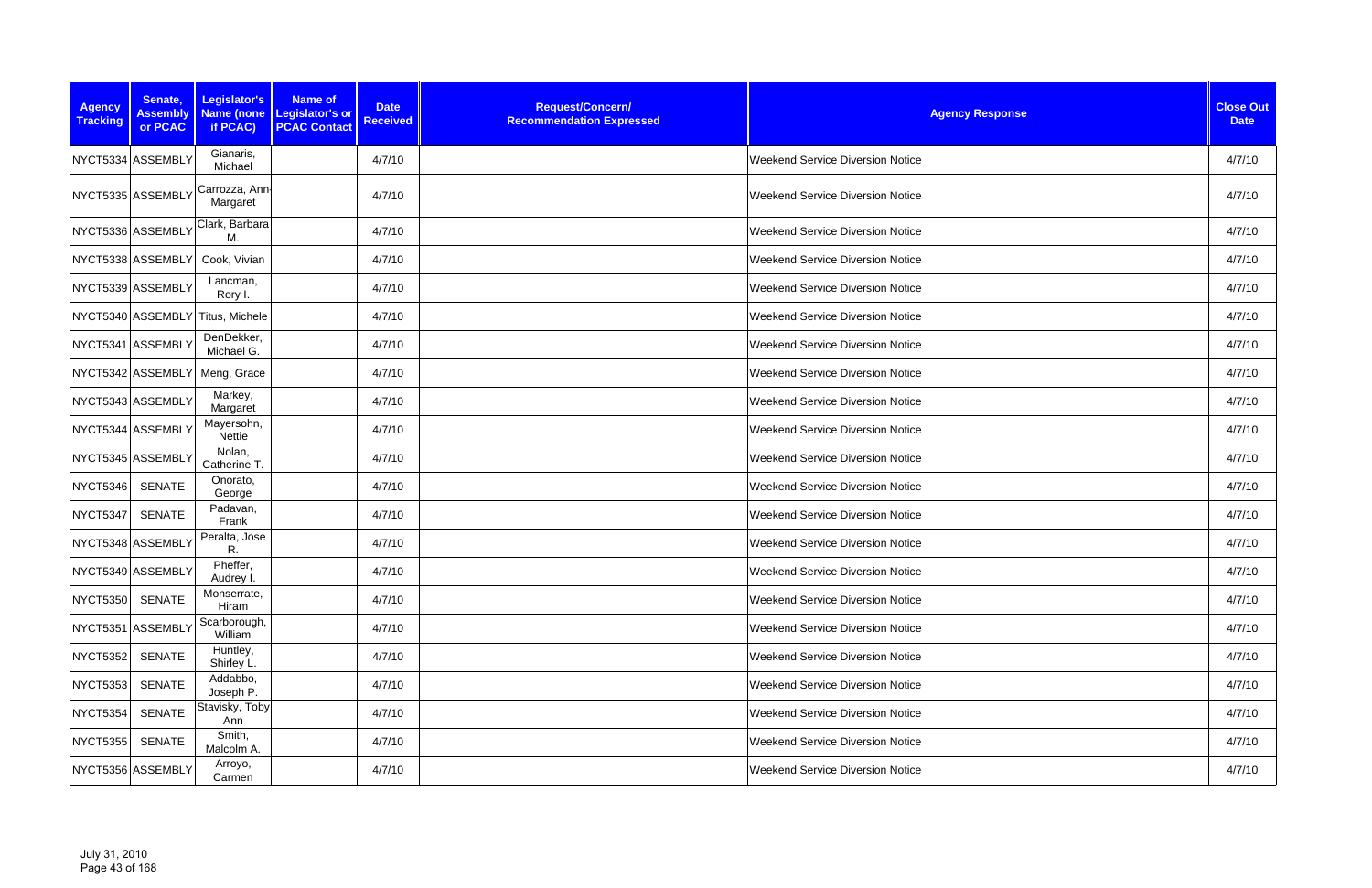| <b>Agency</b><br><b>Tracking</b> | Senate,<br><b>Assembly</b><br>or PCAC | Legislator's<br><b>Name (none</b><br>if PCAC) | Name of<br>Legislator's or<br><b>PCAC Contact</b> | <b>Date</b><br><b>Received</b> | Request/Concern/<br><b>Recommendation Expressed</b> | <b>Agency Response</b>                  | <b>Close Out</b><br><b>Date</b> |
|----------------------------------|---------------------------------------|-----------------------------------------------|---------------------------------------------------|--------------------------------|-----------------------------------------------------|-----------------------------------------|---------------------------------|
| NYCT5357 ASSEMBLY                |                                       | Heastie, Carl<br>Ε.                           |                                                   | 4/7/10                         |                                                     | <b>Weekend Service Diversion Notice</b> | 4/7/10                          |
|                                  | NYCT5358 ASSEMBLY                     | Rivera, Jose                                  |                                                   | 4/7/10                         |                                                     | <b>Weekend Service Diversion Notice</b> | 4/7/10                          |
|                                  | NYCT5359 ASSEMBLY                     | Benedetto,<br>Michael R.                      |                                                   | 4/7/10                         |                                                     | <b>Weekend Service Diversion Notice</b> | 4/7/10                          |
|                                  | NYCT5360 ASSEMBLY                     | Gibson,<br>Vanessa                            |                                                   | 4/7/10                         |                                                     | <b>Weekend Service Diversion Notice</b> | 4/7/10                          |
|                                  | NYCT5361 ASSEMBLY                     | Crespo,<br>Marcos                             |                                                   | 4/7/10                         |                                                     | <b>Weekend Service Diversion Notice</b> | 4/7/10                          |
| NYCT5362 ASSEMBLY                |                                       | Castro,<br>Nelson L.                          |                                                   | 4/7/10                         |                                                     | <b>Weekend Service Diversion Notice</b> | 4/7/10                          |
| <b>NYCT5363</b>                  | SENATE                                | Diaz, Sr.,<br>Ruben                           |                                                   | 4/7/10                         |                                                     | <b>Weekend Service Diversion Notice</b> | 4/7/10                          |
|                                  | NYCT5364 ASSEMBLY                     | Benjamin,<br>Michael A.                       |                                                   | 4/7/10                         |                                                     | <b>Weekend Service Diversion Notice</b> | 4/7/10                          |
|                                  | NYCT5365 ASSEMBLY                     | Dinowitz,<br>Jeffrey                          |                                                   | 4/7/10                         |                                                     | <b>Weekend Service Diversion Notice</b> | 4/7/10                          |
| <b>NYCT5366</b>                  | <b>SENATE</b>                         | Espada, Jr.,<br>Pedro                         |                                                   | 4/7/10                         |                                                     | <b>Weekend Service Diversion Notice</b> | 4/7/10                          |
| NYCT5367                         | SENATE                                | Klein, Jeffrey                                |                                                   | 4/7/10                         |                                                     | <b>Weekend Service Diversion Notice</b> | 4/7/10                          |
|                                  | NYCT5368 ASSEMBLY                     | Rivera, Peter<br>M.                           |                                                   | 4/7/10                         |                                                     | Weekend Service Diversion Notice        | 4/7/10                          |
|                                  |                                       | NYCT5369 ASSEMBLY Rivera, Naomi               |                                                   | 4/7/10                         |                                                     | <b>Weekend Service Diversion Notice</b> | 4/7/10                          |
| NYCT5370                         | <b>SENATE</b>                         | Hassell-<br>Thompson,<br>Ruth                 |                                                   | 4/7/10                         |                                                     | <b>Weekend Service Diversion Notice</b> | 4/7/10                          |
| NYCT5371                         | SENATE                                | Serrano, Jose<br>M.                           |                                                   | 4/7/10                         |                                                     | <b>Weekend Service Diversion Notice</b> | 4/7/10                          |
|                                  | NYCT5372 ASSEMBLY                     | Abbate, Peter                                 |                                                   | 4/7/10                         |                                                     | <b>Weekend Service Diversion Notice</b> | 4/7/10                          |
|                                  | NYCT5373 ASSEMBLY                     | Boyland,<br>William                           |                                                   | 4/7/10                         |                                                     | <b>Weekend Service Diversion Notice</b> | 4/7/10                          |
| NYCT5374                         | SENATE                                | Adams, Eric                                   |                                                   | 4/7/10                         |                                                     | <b>Weekend Service Diversion Notice</b> | 4/7/10                          |
|                                  | NYCT5375 ASSEMBLY                     | Brennan,<br>James                             |                                                   | 4/7/10                         |                                                     | <b>Weekend Service Diversion Notice</b> | 4/7/10                          |
|                                  | NYCT5376 ASSEMBLY                     | Colton,<br>William                            |                                                   | 4/7/10                         |                                                     | <b>Weekend Service Diversion Notice</b> | 4/7/10                          |
|                                  | NYCT5377 ASSEMBLY                     | Cymbrowitz,<br>Steven H.                      |                                                   | 4/7/10                         |                                                     | <b>Weekend Service Diversion Notice</b> | 4/7/10                          |
|                                  | NYCT5378 ASSEMBLY                     | Brook-Krasny,<br>Alec                         |                                                   | 4/7/10                         |                                                     | <b>Weekend Service Diversion Notice</b> | 4/7/10                          |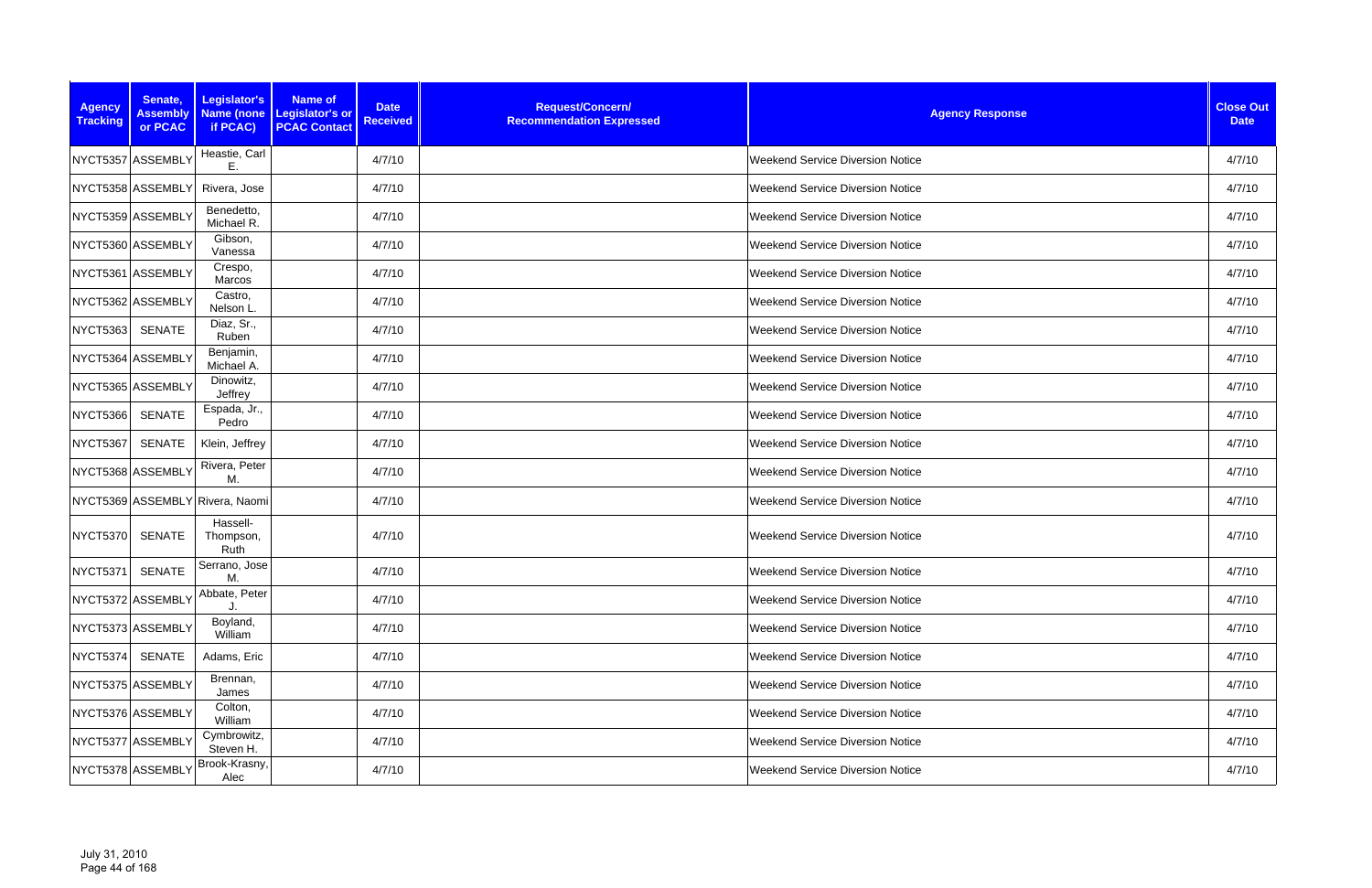| <b>Agency</b><br><b>Tracking</b> | Senate,<br><b>Assembly</b><br>or PCAC | Legislator's<br>Name (none<br>if PCAC) | <b>Name of</b><br>Legislator's or<br><b>PCAC Contact</b> | <b>Date</b><br><b>Received</b> | Request/Concern/<br><b>Recommendation Expressed</b> | <b>Agency Response</b>                  | <b>Close Out</b><br><b>Date</b> |
|----------------------------------|---------------------------------------|----------------------------------------|----------------------------------------------------------|--------------------------------|-----------------------------------------------------|-----------------------------------------|---------------------------------|
| NYCT5379                         | <b>SENATE</b>                         | Golden, Martin                         |                                                          | 4/7/10                         |                                                     | <b>Weekend Service Diversion Notice</b> | 4/7/10                          |
|                                  | NYCT5380 ASSEMBLY                     | Jeffries,<br>Hakeem                    |                                                          | 4/7/10                         |                                                     | <b>Weekend Service Diversion Notice</b> | 4/7/10                          |
|                                  | NYCT5381 ASSEMBLY                     | Barron, Inez                           |                                                          | 4/7/10                         |                                                     | <b>Weekend Service Diversion Notice</b> | 4/7/10                          |
|                                  | NYCT5382 ASSEMBLY                     | Hikind, Dov                            |                                                          | 4/7/10                         |                                                     | <b>Weekend Service Diversion Notice</b> | 4/7/10                          |
|                                  | NYCT5383 ASSEMBLY                     | Jacobs,<br>Rhoda S.                    |                                                          | 4/7/10                         |                                                     | <b>Weekend Service Diversion Notice</b> | 4/7/10                          |
| NYCT5384                         | SENATE                                | Kruger, Carl                           |                                                          | 4/7/10                         |                                                     | <b>Weekend Service Diversion Notice</b> | 4/7/10                          |
|                                  | NYCT5385 ASSEMBLY                     | Robinson,<br>Annette                   |                                                          | 4/7/10                         |                                                     | <b>Weekend Service Diversion Notice</b> | 4/7/10                          |
| NYCT5386 ASSEMBLY                |                                       | Lentol, Joseph<br>R.                   |                                                          | 4/7/10                         |                                                     | <b>Weekend Service Diversion Notice</b> | 4/7/10                          |
|                                  | NYCT5387 ASSEMBLY                     | Lopez, Vito                            |                                                          | 4/7/10                         |                                                     | <b>Weekend Service Diversion Notice</b> | 4/7/10                          |
|                                  | NYCT5388 ASSEMBLY                     | Maisel, Alan                           |                                                          | 4/7/10                         |                                                     | <b>Weekend Service Diversion Notice</b> | 4/7/10                          |
| <b>NYCT5389</b>                  | <b>SENATE</b>                         | Dilan, Martin<br>М.                    |                                                          | 4/7/10                         |                                                     | <b>Weekend Service Diversion Notice</b> | 4/7/10                          |
|                                  |                                       | NYCT5390 ASSEMBLY Millman, Joan        |                                                          | 4/7/10                         |                                                     | <b>Weekend Service Diversion Notice</b> | 4/7/10                          |
| NYCT5391                         | <b>SENATE</b>                         | Montgomery,<br>Velmanette              |                                                          | 4/7/10                         |                                                     | <b>Weekend Service Diversion Notice</b> | 4/7/10                          |
|                                  | NYCT5392 ASSEMBLY                     | Camara,<br>Karim                       |                                                          | 4/7/10                         |                                                     | <b>Weekend Service Diversion Notice</b> | 4/7/10                          |
|                                  | NYCT5393 ASSEMBLY                     | Ortiz, Felix                           |                                                          | 4/7/10                         |                                                     | <b>Weekend Service Diversion Notice</b> | 4/7/10                          |
|                                  | NYCT5394 ASSEMBLY                     | Perry, Nick                            |                                                          | 4/7/10                         |                                                     | <b>Weekend Service Diversion Notice</b> | 4/7/10                          |
| NYCT5395                         | <b>SENATE</b>                         | Parker, Kevin<br>S.                    |                                                          | 4/7/10                         |                                                     | <b>Weekend Service Diversion Notice</b> | 4/7/10                          |
|                                  | NYCT5396 ASSEMBLY                     | Towns, Darryl<br>C.                    |                                                          | 4/7/10                         |                                                     | <b>Weekend Service Diversion Notice</b> | 4/7/10                          |
|                                  | NYCT5397 ASSEMBLY                     | Weinstein,<br>Helene E.                |                                                          | 4/7/10                         |                                                     | <b>Weekend Service Diversion Notice</b> | 4/7/10                          |
| NYCT5398                         | SENATE                                | Sampson,<br>John                       |                                                          | 4/7/10                         |                                                     | <b>Weekend Service Diversion Notice</b> | 4/7/10                          |
| NYCT5399                         | <b>SENATE</b>                         | Squadron,<br>Daniel                    |                                                          | 4/7/10                         |                                                     | <b>Weekend Service Diversion Notice</b> | 4/7/10                          |
|                                  | NYCT5400 ASSEMBLY                     | Clayton<br>Powell, Jr.,<br>Adam        |                                                          | 4/7/10                         |                                                     | <b>Weekend Service Diversion Notice</b> | 4/7/10                          |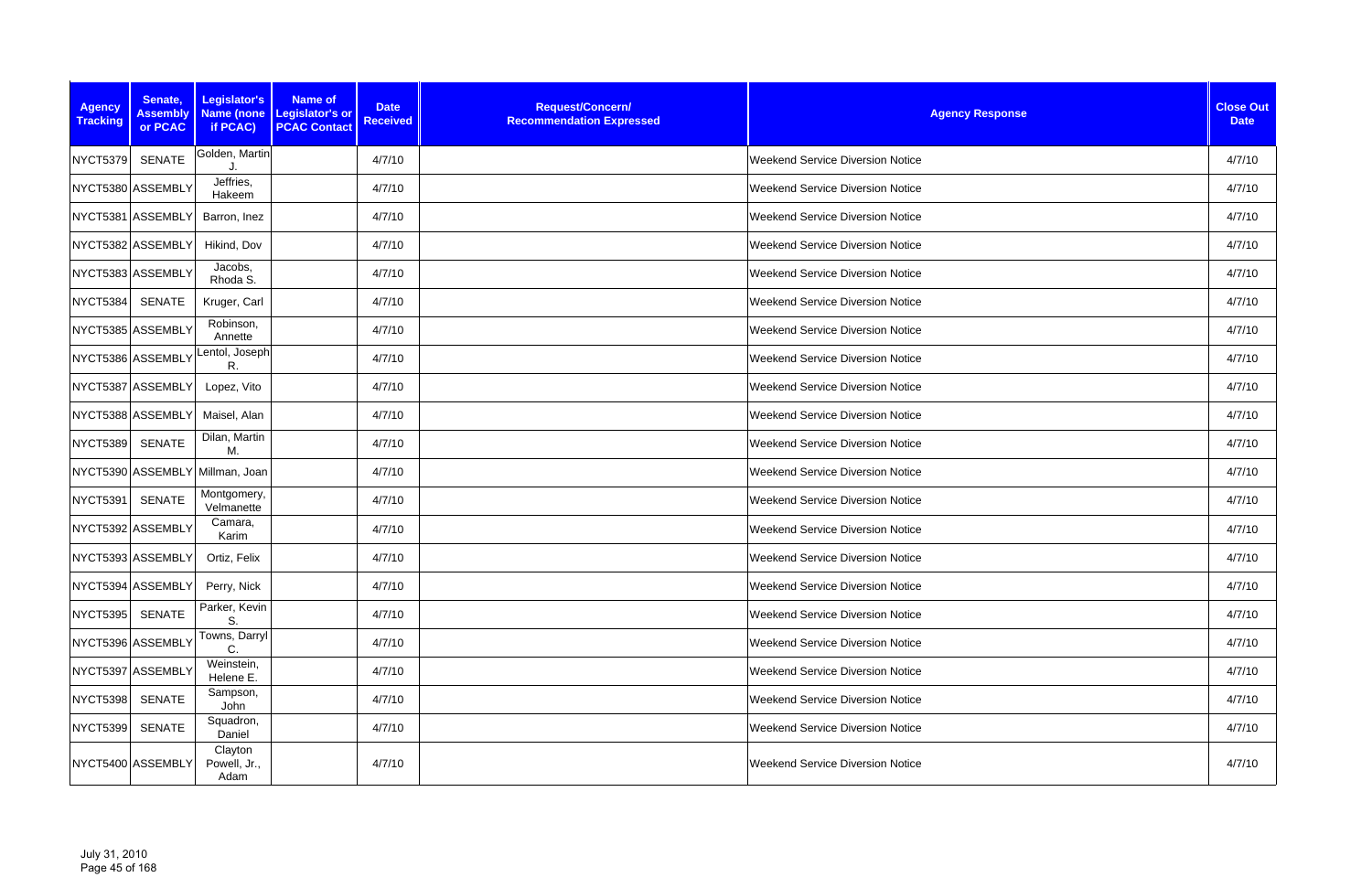| <b>Agency</b><br><b>Tracking</b> | Senate,<br><b>Assembly</b><br>or PCAC | Legislator's<br>Name (none<br>if PCAC)                                                                   | <b>Name of</b><br>Legislator's or<br><b>PCAC Contact</b> | <b>Date</b><br><b>Received</b> | Request/Concern/<br><b>Recommendation Expressed</b> | <b>Agency Response</b>                  | <b>Close Out</b><br><b>Date</b> |
|----------------------------------|---------------------------------------|----------------------------------------------------------------------------------------------------------|----------------------------------------------------------|--------------------------------|-----------------------------------------------------|-----------------------------------------|---------------------------------|
| NYCT5401                         | <b>SENATE</b>                         | Duane,<br>Thomas K.                                                                                      |                                                          | 4/7/10                         |                                                     | <b>Weekend Service Diversion Notice</b> | 4/7/10                          |
|                                  | NYCT5402 ASSEMBLY                     | Bing,<br>Jonathan                                                                                        |                                                          | 4/7/10                         |                                                     | <b>Weekend Service Diversion Notice</b> | 4/7/10                          |
|                                  | NYCT5403 ASSEMBLY                     | Espaillat,<br>Adriano                                                                                    |                                                          | 4/7/10                         |                                                     | <b>Weekend Service Diversion Notice</b> | 4/7/10                          |
|                                  | NYCT5404 ASSEMBLY                     | Farrell,<br>Herman D.                                                                                    |                                                          | 4/7/10                         |                                                     | <b>Weekend Service Diversion Notice</b> | 4/7/10                          |
|                                  | NYCT5405 ASSEMBLY                     | Kavanagh,<br>Brian P.                                                                                    |                                                          | 4/7/10                         |                                                     | <b>Weekend Service Diversion Notice</b> | 4/7/10                          |
|                                  | NYCT5406 ASSEMBLY                     | Rosenthal,<br>Linda B.                                                                                   |                                                          | 4/7/10                         |                                                     | <b>Weekend Service Diversion Notice</b> | 4/7/10                          |
|                                  | NYCT5407 ASSEMBLY                     | Glick,<br>Deborah                                                                                        |                                                          | 4/7/10                         |                                                     | <b>Weekend Service Diversion Notice</b> | 4/7/10                          |
| <b>NYCT5408</b>                  | SENATE                                | Krueger, Liz                                                                                             |                                                          | 4/7/10                         |                                                     | <b>Weekend Service Diversion Notice</b> | 4/7/10                          |
|                                  |                                       | NYCT5409 ASSEMBLY Kellner, Micah                                                                         |                                                          | 4/7/10                         |                                                     | <b>Weekend Service Diversion Notice</b> | 4/7/10                          |
| NYCT5410                         | <b>SENATE</b>                         | Schneiderman<br>, Eric                                                                                   |                                                          | 4/7/10                         |                                                     | <b>Weekend Service Diversion Notice</b> | 4/7/10                          |
| NYCT5411                         | <b>SENATE</b>                         | Perkins,<br>William                                                                                      |                                                          | 4/7/10                         |                                                     | <b>Weekend Service Diversion Notice</b> | 4/7/10                          |
| NYCT5412 ASSEMBLY                |                                       | O'Donnell,<br>Daniel J.                                                                                  |                                                          | 4/7/10                         |                                                     | <b>Weekend Service Diversion Notice</b> | 4/7/10                          |
|                                  | NYCT5413 ASSEMBLY                     | Silver,<br>Sheldon                                                                                       |                                                          | 4/7/10                         |                                                     | <b>Weekend Service Diversion Notice</b> | 4/7/10                          |
| NYCT5414 ASSEMBL\                |                                       | Wright, Keith<br>L.T.                                                                                    |                                                          | 4/7/10                         |                                                     | <b>Weekend Service Diversion Notice</b> | 4/7/10                          |
|                                  | NYCT5415 ASSEMBLY                     | Gottfried,<br>Richard                                                                                    |                                                          | 4/7/10                         |                                                     | <b>Weekend Service Diversion Notice</b> | 4/7/10                          |
|                                  | NYCT5416 ASSEMBLY                     | Cusick,<br>Michael J.                                                                                    |                                                          | 4/7/10                         |                                                     | <b>Weekend Service Diversion Notice</b> | 4/7/10                          |
|                                  | NYCT5417 ASSEMBLY                     | Titone,<br>Matthew                                                                                       |                                                          | 4/7/10                         |                                                     | <b>Weekend Service Diversion Notice</b> | 4/7/10                          |
|                                  | NYCT5418 ASSEMBLY                     | Tobacco,<br>Louis R.                                                                                     |                                                          | 4/7/10                         |                                                     | <b>Weekend Service Diversion Notice</b> | 4/7/10                          |
| NYCT5419 SENATE                  |                                       | Lanza,<br>Andrew J.                                                                                      |                                                          | 4/7/10                         |                                                     | <b>Weekend Service Diversion Notice</b> | 4/7/10                          |
|                                  |                                       | $\left\vert \text{NYCT5420}\right\vert$ ASSEMBLY $\left\vert \text{Hyper-Spencer.}\right\vert$<br>Janele |                                                          | 4/7/10                         |                                                     | <b>Weekend Service Diversion Notice</b> | 4/7/10                          |
| <b>NYCT5421</b>                  |                                       | SENATE   Savino, Diane                                                                                   |                                                          | 4/7/10                         |                                                     | <b>Weekend Service Diversion Notice</b> | 4/7/10                          |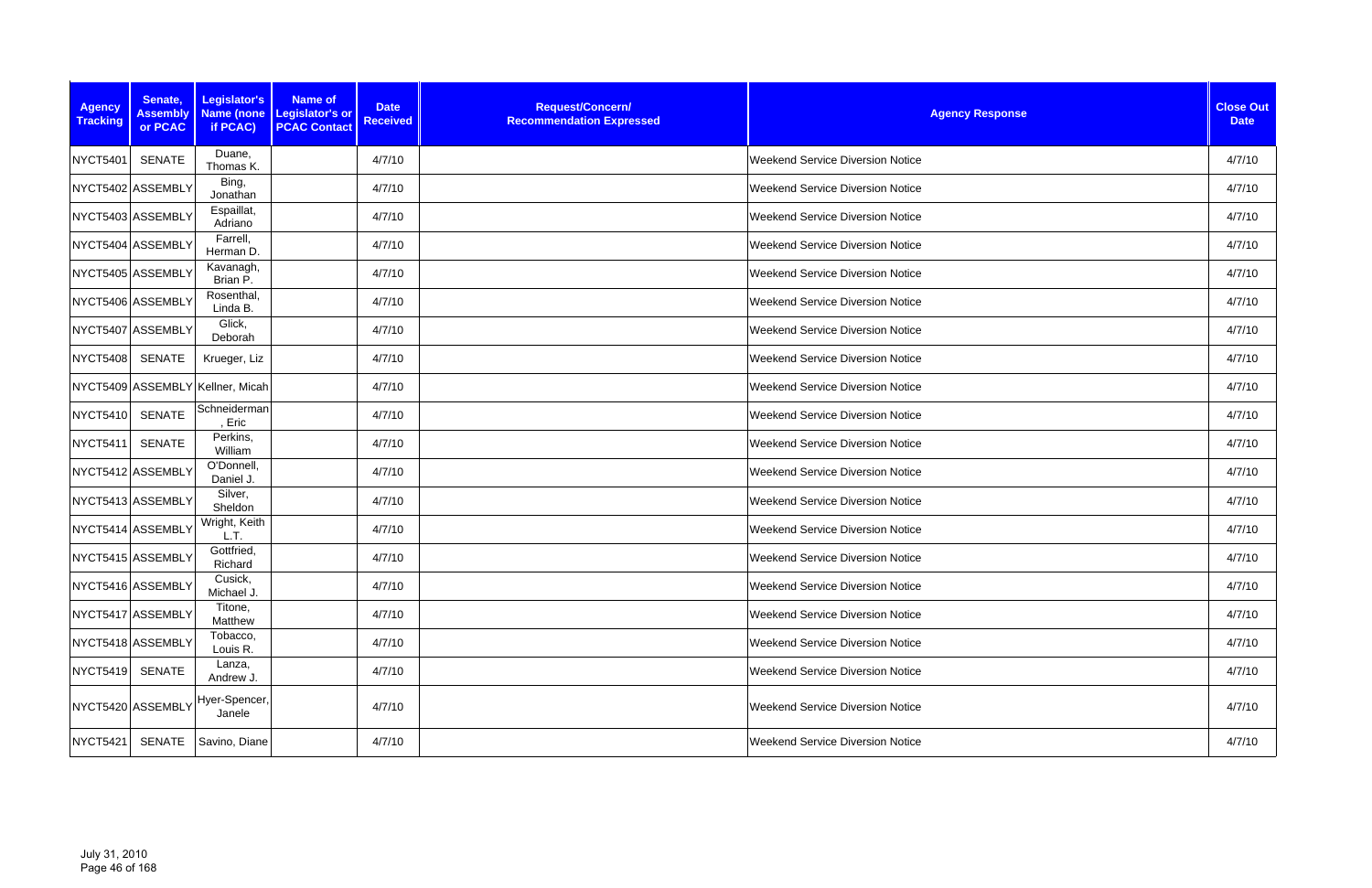| <b>Agency</b><br><b>Tracking</b> | Senate,<br><b>Assembly</b><br>or PCAC | Legislator's<br>Name (none<br>if PCAC) | <b>Name of</b><br><b>Legislator's or</b><br><b>PCAC Contact</b>                                                                 | <b>Date</b><br><b>Received</b> | Request/Concern/<br><b>Recommendation Expressed</b> | <b>Agency Response</b>                                                                                                                                                  | <b>Close Out</b><br><b>Date</b> |
|----------------------------------|---------------------------------------|----------------------------------------|---------------------------------------------------------------------------------------------------------------------------------|--------------------------------|-----------------------------------------------------|-------------------------------------------------------------------------------------------------------------------------------------------------------------------------|---------------------------------|
| MTAHQ18<br>50                    | Senate                                | Dilan, Martin<br>Malave                | Benware, Tom;<br>Trapasso, Matt                                                                                                 | 4/7/10                         |                                                     | Invited legislative staff to attend a briefing of the MTA Capital Plan on 4/22/10. Various<br>contacts accepting/declining and reminding about the event. Meeting held. | 4/22/10                         |
| MTAHQ18<br>51                    | Senate                                | Finance                                | Ho, Janet;<br>Mujica, Robert;<br>Nachbar, Mark                                                                                  | 4/7/10                         |                                                     | Invited legislative staff to attend a briefing of the MTA Capital Plan on 4/22/10. Various<br>contacts accepting/declining and reminding about the event. Meeting held. | 4/22/10                         |
| MTAHQ18<br>52                    | Senate                                | Fuschillo, Jr.,<br>Charles             | Arens, Mike;<br>Ellis, Tim                                                                                                      | 4/7/10                         |                                                     | Invited legislative staff to attend a briefing of the MTA Capital Plan on 4/22/10. Various<br>contacts accepting/declining and reminding about the event. Meeting held. | 4/22/10                         |
| MTAHQ18<br>53                    | Senate                                | Johnson,<br>Craig                      | Cassidy, Mike;<br>Lieber, Rafe;<br>Sopris, Kent                                                                                 | 4/7/10                         |                                                     | Invited legislative staff to attend a briefing of the MTA Capital Plan on 4/22/10. Various<br>contacts accepting/declining and reminding about the event. Meeting held. | 4/22/10                         |
| MTAHQ18<br>54                    | Senate                                | Perkins,<br>William                    | Briggs, Tom;<br>Pettaway, Frank                                                                                                 | 4/7/10                         |                                                     | Invited legislative staff to attend a briefing of the MTA Capital Plan on 4/22/10. Various<br>contacts accepting/declining and reminding about the event. Meeting held. | 4/22/10                         |
| MTAHQ18<br>55                    | Senate                                | Program &<br>Counsel                   | Ennis, Graham;<br>Rappaport, Joe                                                                                                | 4/7/10                         |                                                     | Invited legislative staff to attend a briefing of the MTA Capital Plan on 4/22/10. Various<br>contacts accepting/declining and reminding about the event. Meeting held. | 4/22/10                         |
| MTAHQ18<br>56                    | Assembly                              | Brodsky,<br>Richard                    | Guillot, Jeff;<br>Valens, Chris                                                                                                 | 4/7/10                         |                                                     | Invited legislative staff to attend a briefing of the MTA Capital Plan on 4/22/10. Various<br>contacts accepting/declining and reminding about the event. Meeting held. | 4/22/10                         |
| MTAHQ18<br>57                    | Assembly                              | Program &<br>Counsel                   | Casellini, Mark;<br>Monticello,<br>Alexander;<br>Owolabi,<br>Funsho                                                             | 4/7/10                         |                                                     | Invited legislative staff to attend a briefing of the MTA Capital Plan on 4/22/10. Various<br>contacts accepting/declining and reminding about the event. Meeting held. | 4/22/10                         |
| MTAHQ18<br>58                    | Assembly                              | Tobacco,<br>Louis                      | Coppotelli,<br>Michael                                                                                                          | 4/7/10                         |                                                     | Invited legislative staff to attend a briefing of the MTA Capital Plan on 4/22/10. Various<br>contacts accepting/declining and reminding about the event. Meeting held. | 4/22/10                         |
| MTAHQ18<br>59                    | Assembly                              | Ways &<br>Means<br>Majority            | Hedges,<br>Roman;<br>Johnson,<br>Michael,<br>Threatte,<br>Lonnie; Tuttle,<br>Elizabeth;<br>Kincaid,<br>Patricia; Ryan,<br>Karen | 4/7/10                         |                                                     | Invited legislative staff to attend a briefing of the MTA Capital Plan on 4/22/10. Various<br>contacts accepting/declining and reminding about the event. Meeting held. | 4/22/10                         |
| MTAHQ18<br>60                    | Assembly                              | Ways &<br>Means<br>Minority            | Wilder, Katelyn;<br>Young, David                                                                                                | 4/7/10                         |                                                     | Invited legislative staff to attend a briefing of the MTA Capital Plan on 4/22/10. Various<br>contacts accepting/declining and reminding about the event. Meeting held. | 4/22/10                         |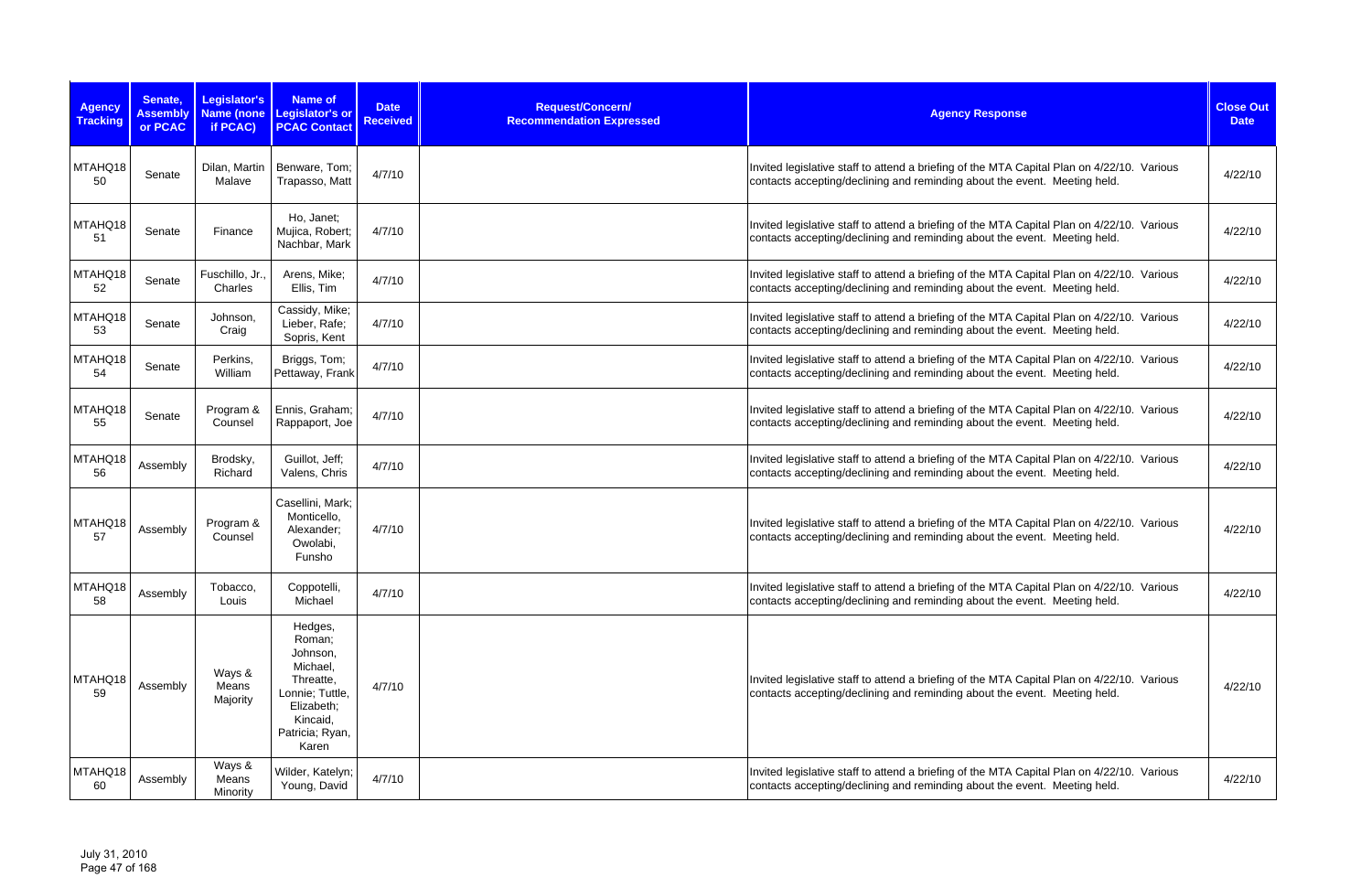| <b>Agency</b><br><b>Tracking</b> | Senate,<br><b>Assembly</b><br>or PCAC | Legislator's<br><b>Name (none</b><br>if PCAC) | <b>Name of</b><br>Legislator's or<br><b>PCAC Contact</b> | <b>Date</b><br><b>Received</b> | Request/Concern/<br><b>Recommendation Expressed</b>                                                                                                                                         | <b>Agency Response</b>                                                                                                                                                                                                           | <b>Close Out</b><br><b>Date</b> |
|----------------------------------|---------------------------------------|-----------------------------------------------|----------------------------------------------------------|--------------------------------|---------------------------------------------------------------------------------------------------------------------------------------------------------------------------------------------|----------------------------------------------------------------------------------------------------------------------------------------------------------------------------------------------------------------------------------|---------------------------------|
| MTAHQ18<br>61                    | Assembly                              | Wright, Keith                                 | Johnson,<br>Jeanine                                      | 4/7/10                         |                                                                                                                                                                                             | Invited legislative staff to attend a briefing of the MTA Capital Plan on 4/22/10. Various<br>contacts accepting/declining and reminding about the event. Meeting held.                                                          | 4/22/10                         |
| Bus Co<br>963                    | Senator                               | Klein, Jeffrey                                | Doyle, John C.                                           | 4/8/10                         | Expressed continued concern on pending and approved service<br>reduction compromise to replace BxM7B with entended BxM7A<br>trips. Would like service to/from City Island to by-pass stops. | Advised that this recommendation would negate all of the proposed savings associated with<br>the BxM7B discontinuation. We believe adequate capacity exists on BxM7A to handle City<br>Island express bus (former BxM7B) volume. | 4/8/10                          |
| <b>MNR1426</b>                   | Assembly                              | Miller, Joel                                  |                                                          | 4/8/10                         |                                                                                                                                                                                             | Sent Mileposts (Customer Publication) highlighting capital projects and service initiatives to<br>elected officials in MNR territory                                                                                             | 4/8/10                          |
| <b>MNR1427</b>                   | Senate                                | Stewart-<br>Cousins,<br>Andrea                |                                                          | 4/8/10                         |                                                                                                                                                                                             | Sent Mileposts (Customer Publication) highlighting capital projects and service initiatives to<br>elected officials in MNR territory                                                                                             | 4/8/10                          |
| <b>MNR1428</b>                   | Assembly                              | Molinaro,<br>Marcus                           |                                                          | 4/8/10                         |                                                                                                                                                                                             | Sent Mileposts (Customer Publication) highlighting capital projects and service initiatives to<br>elected officials in MNR territory                                                                                             | 4/8/10                          |
| <b>MNR1429</b>                   | Assembly                              | Pretlow, Gary                                 |                                                          | 4/8/10                         |                                                                                                                                                                                             | Sent Mileposts (Customer Publication) highlighting capital projects and service initiatives to<br>elected officials in MNR territory                                                                                             | 4/8/10                          |
| <b>MNR1430</b>                   | Senate                                | Hassell-<br>Thompson,<br>Ruth                 |                                                          | 4/8/10                         |                                                                                                                                                                                             | Sent Mileposts (Customer Publication) highlighting capital projects and service initiatives to<br>elected officials in MNR territory                                                                                             | 4/8/10                          |
| <b>MNR1431</b>                   | Senate                                | Oppenheimer,<br>Suzi                          |                                                          | 4/8/10                         |                                                                                                                                                                                             | Sent Mileposts (Customer Publication) highlighting capital projects and service initiatives to<br>elected officials in MNR territory                                                                                             | 4/8/10                          |
| <b>MNR1432</b>                   | Assembly                              | Paulin, Amy                                   |                                                          | 4/8/10                         |                                                                                                                                                                                             | Sent Mileposts (Customer Publication) highlighting capital projects and service initiatives to<br>elected officials in MNR territory                                                                                             | 4/8/10                          |
| <b>MNR1433</b>                   | Senate                                | Leibell,<br>Vincent                           |                                                          | 4/8/10                         |                                                                                                                                                                                             | Sent Mileposts (Customer Publication) highlighting capital projects and service initiatives to<br>elected officials in MNR territory                                                                                             | 4/8/10                          |
| <b>MNR1434</b>                   |                                       | Assembly   Bradley, Adam                      |                                                          | 4/8/10                         |                                                                                                                                                                                             | Sent Mileposts (Customer Publication) highlighting capital projects and service initiatives to<br>elected officials in MNR territory                                                                                             | 4/8/10                          |
| <b>MNR1435</b>                   | Senate                                | Saland,<br>Stephen                            |                                                          | 4/8/10                         |                                                                                                                                                                                             | Sent Mileposts (Customer Publication) highlighting capital projects and service initiatives to<br>elected officials in MNR territory                                                                                             | 4/8/10                          |
| MNR1436                          |                                       | Assembly   Galef, Sandra                      |                                                          | 4/8/10                         |                                                                                                                                                                                             | Sent Mileposts (Customer Publication) highlighting capital projects and service initiatives to<br>elected officials in MNR territory                                                                                             | 4/8/10                          |
| <b>MNR1437</b>                   | Assembly                              | Skartados,<br>Frank                           |                                                          | 4/8/10                         |                                                                                                                                                                                             | Sent Mileposts (Customer Publication) highlighting capital projects and service initiatives to<br>elected officials in MNR territory                                                                                             | 4/8/10                          |
| <b>MNR1438</b>                   | Assembly                              | Latimer,<br>George                            |                                                          | 4/8/10                         |                                                                                                                                                                                             | Sent Mileposts (Customer Publication) highlighting capital projects and service initiatives to<br>elected officials in MNR territory                                                                                             | 4/8/10                          |
| <b>MNR1439</b>                   | Assembly                              | Brodsky,<br>Richard                           |                                                          | 4/8/10                         |                                                                                                                                                                                             | Sent Mileposts (Customer Publication) highlighting capital projects and service initiatives to<br>elected officials in MNR territory                                                                                             | 4/8/10                          |
| <b>MNR1440</b>                   | Assembly                              | Spano,<br>Michael                             |                                                          | 4/8/10                         |                                                                                                                                                                                             | Sent Mileposts (Customer Publication) highlighting capital projects and service initiatives to<br>elected officials in MNR territory                                                                                             | 4/8/10                          |
| <b>MNR1441</b>                   | Assembly                              | Ball, Gregory                                 |                                                          | 4/8/10                         |                                                                                                                                                                                             | Sent Mileposts (Customer Publication) highlighting capital projects and service initiatives to<br>elected officials in MNR territory                                                                                             | 4/8/10                          |
| <b>MNR1442</b>                   | Senate                                | Klein, Jeffrey                                |                                                          | 4/8/10                         |                                                                                                                                                                                             | Sent Mileposts (Customer Publication) highlighting capital projects and service initiatives to<br>elected officials in MNR territory                                                                                             | 4/8/10                          |
| MNR1443                          | Assembly                              | Benjamin,<br>Michael A.                       |                                                          | 4/8/10                         |                                                                                                                                                                                             | Sent Mileposts (Customer Publication) highlighting capital projects and service initiatives to<br>elected officials in MNR territory                                                                                             | 4/8/10                          |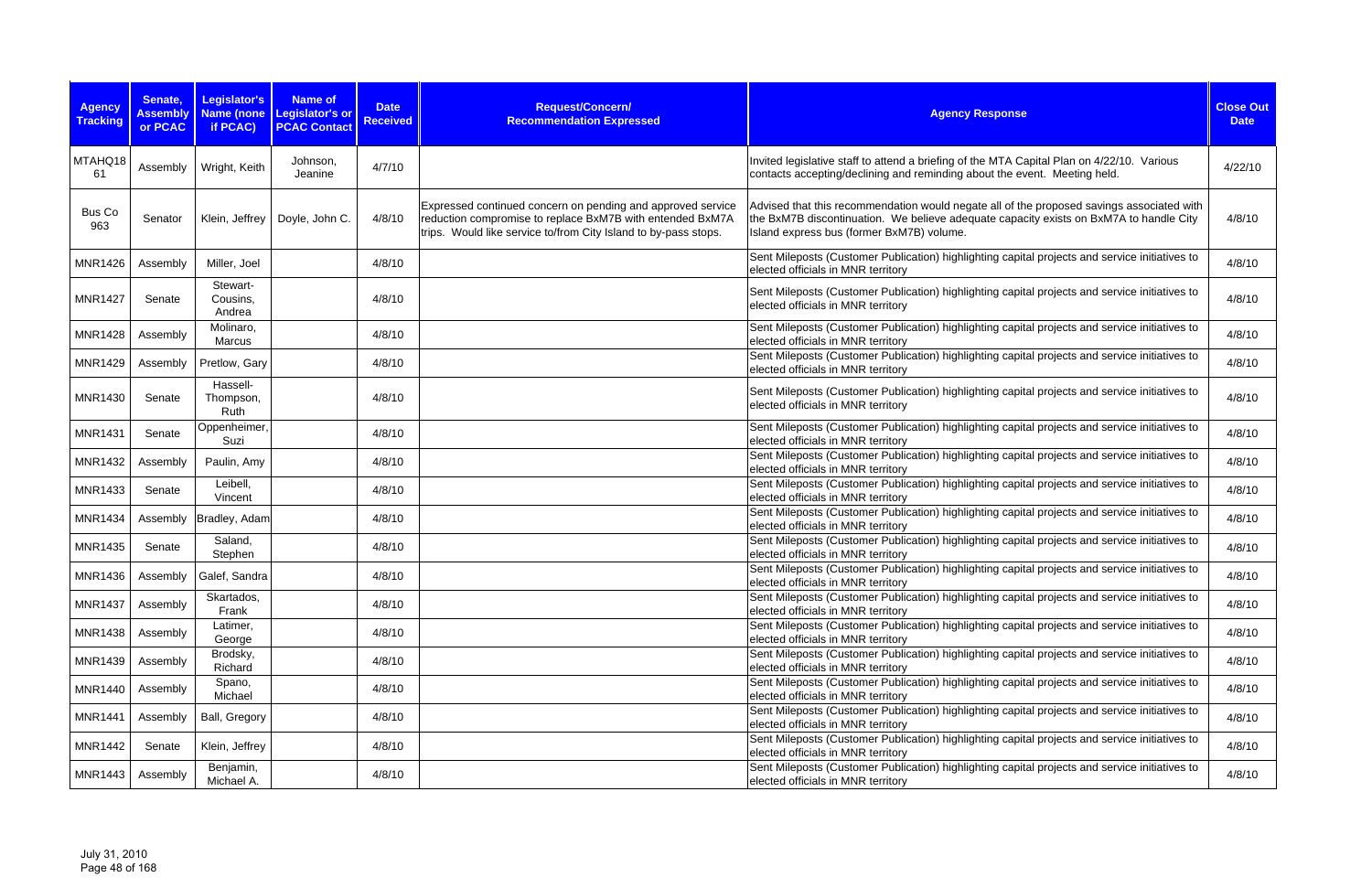| <b>Agency</b><br><b>Tracking</b> | Senate,<br><b>Assembly</b><br>or PCAC | Legislator's<br><b>Name (none</b><br>if PCAC) | <b>Name of</b><br>Legislator's or<br><b>PCAC Contact</b> | <b>Date</b><br><b>Received</b> | Request/Concern/<br><b>Recommendation Expressed</b>                                                               | <b>Agency Response</b>                                                                                                                                                                                                                                                   | <b>Close Out</b><br><b>Date</b> |
|----------------------------------|---------------------------------------|-----------------------------------------------|----------------------------------------------------------|--------------------------------|-------------------------------------------------------------------------------------------------------------------|--------------------------------------------------------------------------------------------------------------------------------------------------------------------------------------------------------------------------------------------------------------------------|---------------------------------|
| <b>MNR1444</b>                   | Assembly                              | Rivera, Jose                                  |                                                          | 4/8/10                         |                                                                                                                   | Sent Mileposts (Customer Publication) highlighting capital projects and service initiatives to<br>elected officials in MNR territory                                                                                                                                     | 4/8/10                          |
| <b>MNR1445</b>                   |                                       | Assembly   Rivera, Naomi                      |                                                          | 4/8/10                         |                                                                                                                   | Sent Mileposts (Customer Publication) highlighting capital projects and service initiatives to<br>elected officials in MNR territory                                                                                                                                     | 4/8/10                          |
| MNR1446                          | Assembly                              | Crespo,<br>Marcus                             |                                                          | 4/8/10                         |                                                                                                                   | Sent Mileposts (Customer Publication) highlighting capital projects and service initiatives to<br>elected officials in MNR territory                                                                                                                                     | 4/8/10                          |
| <b>MNR1447</b>                   | Assembly                              | Castro,<br>Nelson                             |                                                          | 4/8/10                         |                                                                                                                   | Sent Mileposts (Customer Publication) highlighting capital projects and service initiatives to<br>elected officials in MNR territory                                                                                                                                     | 4/8/10                          |
| <b>MNR1448</b>                   | Assembly                              | Arroyo,<br>Carmen                             |                                                          | 4/8/10                         |                                                                                                                   | Sent Mileposts (Customer Publication) highlighting capital projects and service initiatives to<br>elected officials in MNR territory                                                                                                                                     | 4/8/10                          |
| <b>MNR1449</b>                   | Senate                                | Ruben Diaz,<br>Sr.                            |                                                          | 4/8/10                         |                                                                                                                   | Sent Mileposts (Customer Publication) highlighting capital projects and service initiatives to<br>elected officials in MNR territory                                                                                                                                     | 4/8/10                          |
| <b>MNR1450</b>                   | Senate                                | Espada, Jr.,<br>Pedro                         |                                                          | 4/8/10                         |                                                                                                                   | Sent Mileposts (Customer Publication) highlighting capital projects and service initiatives to<br>elected officials in MNR territory                                                                                                                                     | 4/8/10                          |
| <b>MNR1451</b>                   | Assembly                              | Gibson,<br>Vanessa                            |                                                          | 4/8/10                         |                                                                                                                   | Sent Mileposts (Customer Publication) highlighting capital projects and service initiatives to<br>elected officials in MNR territory                                                                                                                                     | 4/8/10                          |
| <b>MNR1452</b>                   | Assembly                              | Benadetto,<br>Michael                         |                                                          | 4/8/10                         |                                                                                                                   | Sent Mileposts (Customer Publication) highlighting capital projects and service initiatives to<br>elected officials in MNR territory                                                                                                                                     | 4/8/10                          |
| <b>MNR1453</b>                   | Assembly                              | Rivera, Peter                                 |                                                          | 4/8/10                         |                                                                                                                   | Sent Mileposts (Customer Publication) highlighting capital projects and service initiatives to<br>elected officials in MNR territory                                                                                                                                     | 4/8/10                          |
| <b>MNR1454</b>                   | Assembly                              | Dinowitz,<br>Jeffrey                          |                                                          | 4/8/10                         |                                                                                                                   | Sent Mileposts (Customer Publication) highlighting capital projects and service initiatives to<br>elected officials in MNR territory                                                                                                                                     | 4/8/10                          |
| <b>MNR1455</b>                   | Assembly                              | Heastie, Carl<br>E.                           |                                                          | 4/8/10                         |                                                                                                                   | Sent Mileposts (Customer Publication) highlighting capital projects and service initiatives to<br>elected officials in MNR territory                                                                                                                                     | 4/8/10                          |
| <b>MNR1456</b>                   | Assembly                              | Espaillat,<br>Adriano                         |                                                          | 4/8/10                         |                                                                                                                   | Sent Mileposts (Customer Publication) highlighting capital projects and service initiatives to<br>elected officials in MNR territory                                                                                                                                     | 4/8/10                          |
| <b>LIRR813</b>                   | <b>PCAC</b>                           |                                               |                                                          | 4/8/10                         |                                                                                                                   | Attended LIRRCC meeting                                                                                                                                                                                                                                                  | 4/8/10                          |
| NYCT6640                         | <b>PCAC</b>                           |                                               | Henderson,<br>William A.                                 | 4/9/10                         | Information requested on the status of the Beach 90th, Beach<br>98th, and Beach 105th station renovations.        | New scheduling of work at each station provided, along with projected completion dates;<br>explained that schedule was revised due to issues with the Long Island Power Authority.                                                                                       | 4/12/10                         |
| <b>LIRR814</b>                   | <b>PCAC</b>                           |                                               | Shannon, Ellyn                                           | 4/9/10                         | Request for information on procedure for filing claim for ripped<br>clothing                                      | Information provided                                                                                                                                                                                                                                                     | 4/9/10                          |
| <b>LIRR815</b>                   | Senate                                | Foley, Brian                                  |                                                          | 4/9/10                         |                                                                                                                   | Informed office- notification for trackwork and idling trains in Patchogue Yard                                                                                                                                                                                          | 4/9/10                          |
| <b>LIRR816</b>                   | Assembly                              | Murray, Dean                                  | Malloy, Kevin                                            | 4/9/10                         |                                                                                                                   | Informed office- notification for trackwork and idling trains in Patchogue Yard                                                                                                                                                                                          | 4/9/10                          |
| <b>LIRR817</b>                   | Senate                                | Foley, Brian                                  | Hernandez,<br>Johana                                     | 4/9/10                         |                                                                                                                   | Informed office- notification for Brentwood station opening and closure of Central Islip station                                                                                                                                                                         | 4/9/10                          |
| B&T 1014                         | Senate                                | Klein, Jeffrey                                | Doyle, John                                              | 4/12/10                        | Asking about feasibility of creating E-Zpass lane northbound from<br>Throgs Neck Bridge, far right in toll plaza. | Explained that such a lane was not feasible, due to low traffic volume for community at that<br>point, and traffic flow issues because the Cash Only lanes are concentrated there and the E-<br>ZPass traffic would be caught up in those queues, defeating the purpose. | 4/15/10                         |
| NYCT6587 ASSEMBLY                |                                       | Bing,<br>Jonathan                             |                                                          | 4/12/10                        | Second Avenue Subway building survey reports                                                                      | Provided requested information.                                                                                                                                                                                                                                          | 7/15/10                         |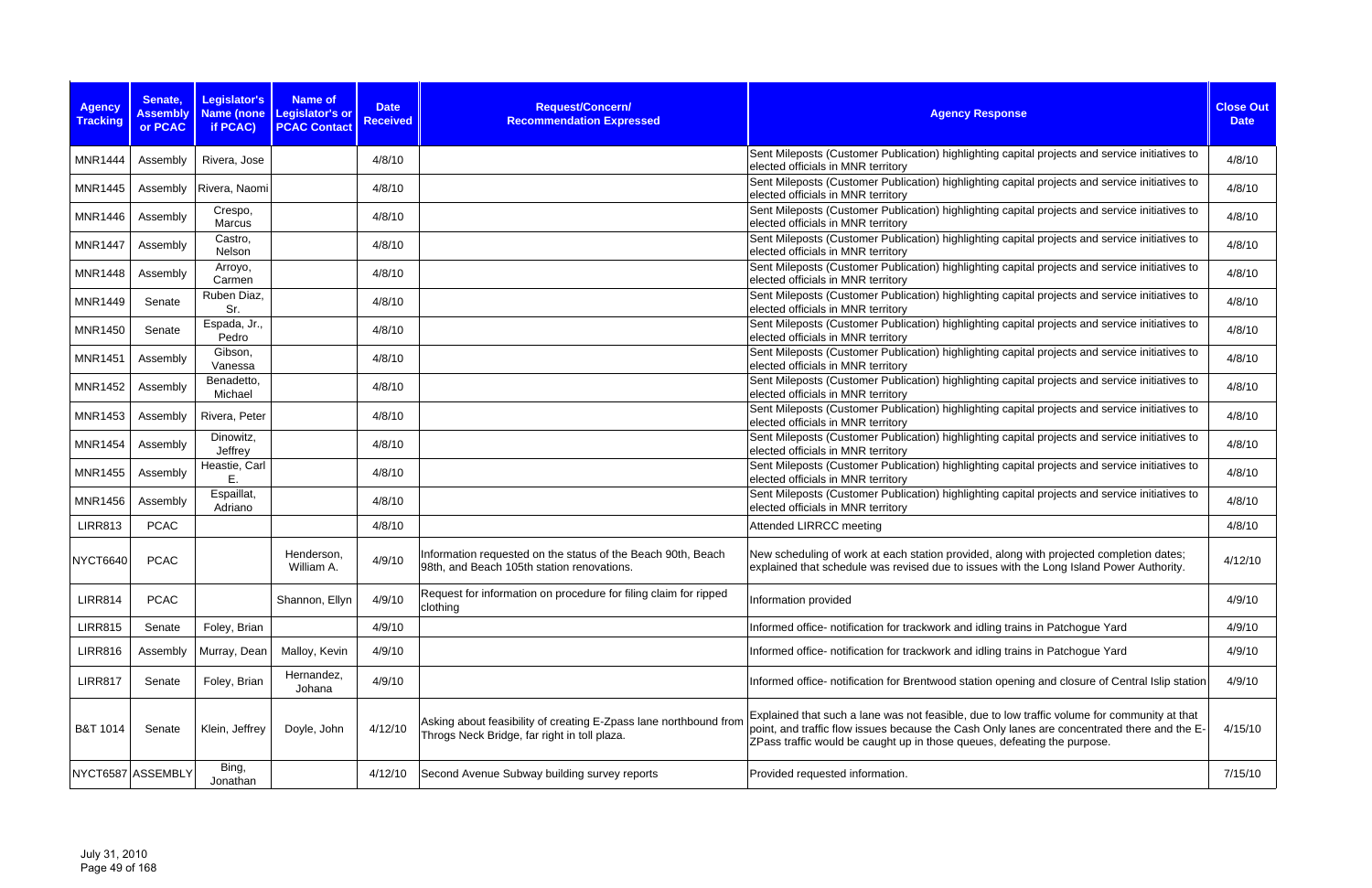| <b>Agency</b><br><b>Tracking</b> | Senate,<br><b>Assembly</b><br>or PCAC | <b>Legislator's</b><br>if PCAC)  | <b>Name of</b><br>Name (none Legislator's or<br><b>PCAC Contact</b> | <b>Date</b><br><b>Received</b> | Request/Concern/<br><b>Recommendation Expressed</b>                                             | <b>Agency Response</b>                                                                                                                                                                                               | <b>Close Out</b><br><b>Date</b> |
|----------------------------------|---------------------------------------|----------------------------------|---------------------------------------------------------------------|--------------------------------|-------------------------------------------------------------------------------------------------|----------------------------------------------------------------------------------------------------------------------------------------------------------------------------------------------------------------------|---------------------------------|
|                                  |                                       | NYCT6588 ASSEMBLY Kellner, Micah |                                                                     | 4/12/10                        | Second Avenue Subway building survey reports                                                    | Provided requested information.                                                                                                                                                                                      | 7/15/10                         |
| <b>NYCT6589</b>                  | <b>SENATE</b>                         | Krueger, Liz                     |                                                                     | 4/12/10                        | Second Avenue Subway building survey reports                                                    | Provided requested information.                                                                                                                                                                                      | 7/15/10                         |
| <b>NYCT6590</b>                  | <b>SENATE</b>                         | Serrano, Jose<br>М.              |                                                                     | 4/12/10                        | Second Avenue Subway building survey reports                                                    | Provided requested information.                                                                                                                                                                                      | 7/15/10                         |
| <b>LIRR818</b>                   | Assembly                              | McDonough,<br>David              | Lynnette                                                            | 4/12/10                        | Constituent complaint regarding removal of public information<br>data system at Merrick station | Discussed process                                                                                                                                                                                                    | 4/12/10                         |
| NYCT6388 ASSEMBLY                |                                       | Bing,<br>Jonathan                | Brickman,<br>Adam                                                   | 4/13/10                        | Second Avenue Subway - request for building information                                         | Information sent.                                                                                                                                                                                                    | 7/15/10                         |
| <b>NYCT5807</b>                  | <b>SENATE</b>                         | Golden, Martin                   |                                                                     | 4/14/10                        | Access-A-Ride customer eligibility for inter-borough service                                    | Access-A-Ride customer may reapply to seek expanded eligibility.                                                                                                                                                     | 4/14/10                         |
| NYCT6377 ASSEMBLY                |                                       | Bing,<br>Jonathan                |                                                                     | 4/14/10                        |                                                                                                 | Proactive notice of Public Hearing Under the Eminent Domain Procedure Law (Second<br>Avenue Subway). Hearing held on April 20, 2010.                                                                                 | 4/20/10                         |
|                                  |                                       | NYCT6378 ASSEMBLY Kellner, Micah |                                                                     | 4/14/10                        |                                                                                                 | Proactive notice of Public Hearing Under the Eminent Domain Procedure Law (Second<br>Avenue Subway). Hearing held on April 20, 2010.                                                                                 | 4/20/10                         |
| <b>NYCT6379</b>                  | <b>SENATE</b>                         | Krueger, Liz                     |                                                                     | 4/14/10                        |                                                                                                 | Proactive notice of Public Hearing Under the Eminent Domain Procedure Law (Second<br>Avenue Subway). Hearing held on April 20, 2010.                                                                                 | 4/20/10                         |
| NYCT6380                         | <b>SENATE</b>                         | Serrano, Jose<br>М.              |                                                                     | 4/14/10                        |                                                                                                 | Proactive notice of Public Hearing Under the Eminent Domain Procedure Law (Second<br>Avenue Subway). Hearing held on April 20, 2010.                                                                                 | 4/20/10                         |
| NYCT5518 ASSEMBLY                |                                       | Cymbrowitz,<br>Steven H.         | Messers,<br>Sharon                                                  | 4/14/10                        | Questioned if the B36 will have any new buses anytime soon                                      | No new buses are currently planned for the B36                                                                                                                                                                       | 4/19/10                         |
| <b>NYCT7044</b>                  | <b>PCAC</b>                           |                                  | Shannon, Ellyn                                                      | 4/14/10                        | Request for meeting with NYCT President on Times Square<br><b>Station Security Concerns</b>     | Requested meeting scheduled and held on 5/28/10                                                                                                                                                                      | 5/28/10                         |
|                                  |                                       |                                  | NYCT5428 ASSEMBLY Kellner, Micah Roberts, Ashley                    | 4/14/10                        | Second Avenue Subway - Eminent Domain question                                                  | Supplied information on Second Avenue Subway Eminent Domain public hearing.                                                                                                                                          | 4/15/10                         |
| <b>LIRR819</b>                   | Senate                                | Foley, Brian                     |                                                                     | 4/14/10                        |                                                                                                 | Informed office - notification for vegetation management                                                                                                                                                             | 4/14/10                         |
| <b>LIRR820</b>                   | Assembly                              | Fields, Ginny                    |                                                                     | 4/14/10                        |                                                                                                 | Informed office - notification for vegetation management                                                                                                                                                             | 4/14/10                         |
| <b>MNR1583</b>                   | Senate                                | Klein, Jeffrey                   |                                                                     | 4/15/10                        | Concerns about track in Bronxville                                                              | MNR forwarded video of troubled track area in question in Bronxville. Said track would be<br>repaired by the end of the month.                                                                                       | 4/15/10                         |
|                                  |                                       |                                  | NYCT6650 ASSEMBLY Kellner, Micah Roberts, Ashley                    | 4/15/10                        | Question regarding Second Avenue Subway Eminent Domain<br>public hearing                        | Explained that the need for the upcoming public hearing and subsequent acquisition of<br>additional properties is due to design changes as well as the need for additional space to<br>complete utility relocations. | 4/15/10                         |
| NYCT5433 ASSEMBLY                |                                       | Hevesi,<br>Andrew                |                                                                     | 4/15/10                        |                                                                                                 | <b>Weekend Service Diversion Notice</b>                                                                                                                                                                              | 4/15/10                         |
| NYCT5429 ASSEMBLY                |                                       | Aubry, Jeffrion<br>D.            |                                                                     | 4/15/10                        |                                                                                                 | <b>Weekend Service Diversion Notice</b>                                                                                                                                                                              | 4/15/10                         |
| NYCT5430 ASSEMBLY                |                                       | Gianaris,<br>Michael             |                                                                     | 4/15/10                        |                                                                                                 | <b>Weekend Service Diversion Notice</b>                                                                                                                                                                              | 4/15/10                         |
| NYCT5431 ASSEMBLY                |                                       | Carrozza, Ann-<br>Margaret       |                                                                     | 4/15/10                        |                                                                                                 | <b>Weekend Service Diversion Notice</b>                                                                                                                                                                              | 4/15/10                         |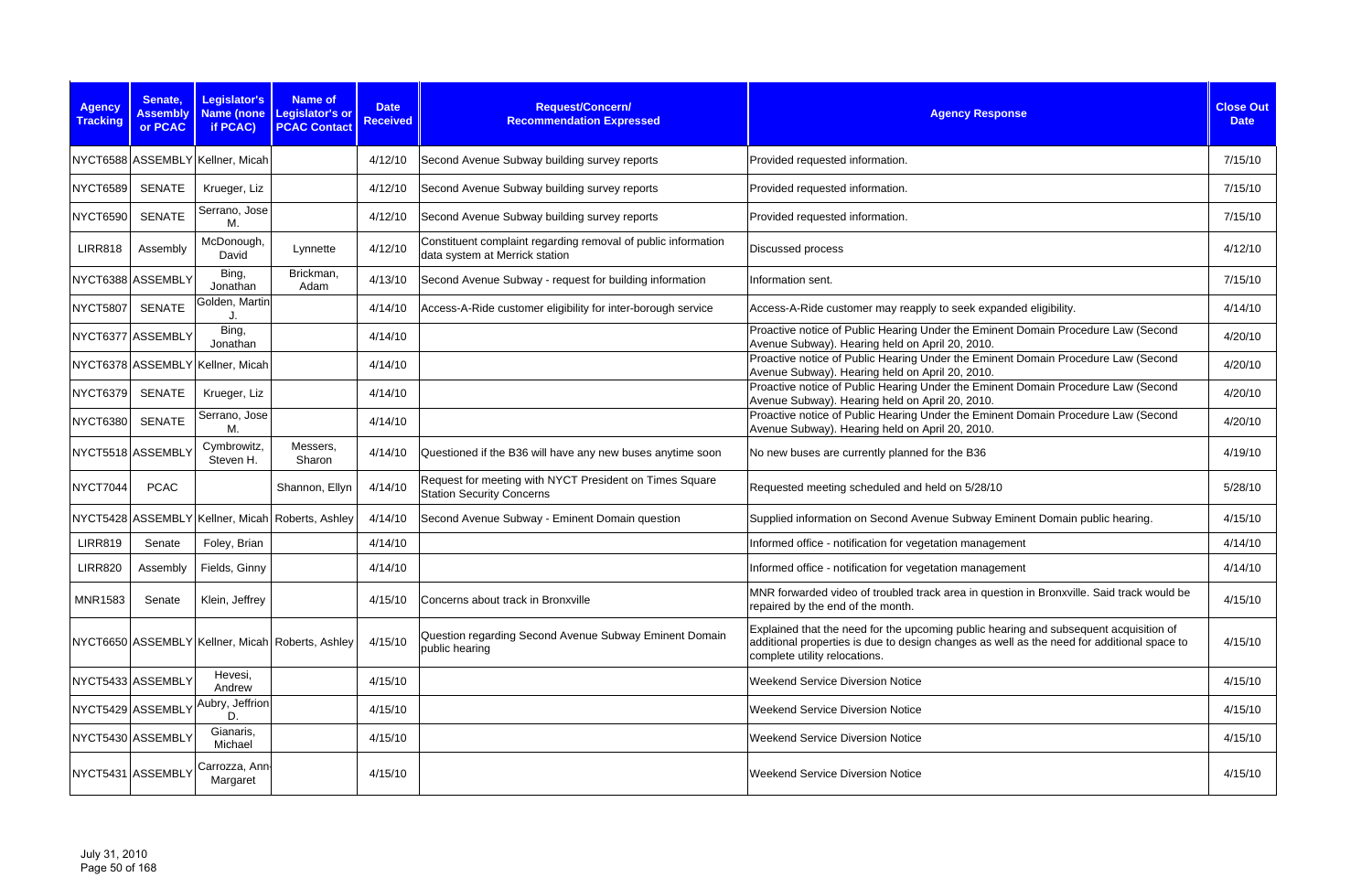| <b>Agency</b><br><b>Tracking</b> | Senate,<br><b>Assembly</b><br>or PCAC | Legislator's<br>if PCAC) | <b>Name of</b><br><b>Date</b><br>Name (none Legislator's or<br><b>Received</b><br><b>PCAC Contact</b> | Request/Concern/<br><b>Recommendation Expressed</b> | <b>Agency Response</b>                  | <b>Close Out</b><br><b>Date</b> |
|----------------------------------|---------------------------------------|--------------------------|-------------------------------------------------------------------------------------------------------|-----------------------------------------------------|-----------------------------------------|---------------------------------|
|                                  | NYCT5432 ASSEMBLY                     | Clark, Barbara<br>M.     | 4/15/10                                                                                               |                                                     | <b>Weekend Service Diversion Notice</b> | 4/15/10                         |
|                                  | NYCT5434 ASSEMBLY                     | Cook, Vivian             | 4/15/10                                                                                               |                                                     | <b>Weekend Service Diversion Notice</b> | 4/15/10                         |
|                                  | NYCT5435 ASSEMBLY                     | Lancman,<br>Rory I.      | 4/15/10                                                                                               |                                                     | <b>Weekend Service Diversion Notice</b> | 4/15/10                         |
|                                  | NYCT5436 ASSEMBLY                     | Titus, Michele           | 4/15/10                                                                                               |                                                     | <b>Weekend Service Diversion Notice</b> | 4/15/10                         |
|                                  | NYCT5437 ASSEMBLY                     | DenDekker,<br>Michael G. | 4/15/10                                                                                               |                                                     | <b>Weekend Service Diversion Notice</b> | 4/15/10                         |
|                                  | NYCT5438 ASSEMBLY                     | Meng, Grace              | 4/15/10                                                                                               |                                                     | <b>Weekend Service Diversion Notice</b> | 4/15/10                         |
|                                  | NYCT5439 ASSEMBLY                     | Markey,<br>Margaret      | 4/15/10                                                                                               |                                                     | <b>Weekend Service Diversion Notice</b> | 4/15/10                         |
|                                  | NYCT5440 ASSEMBLY                     | Mayersohn,<br>Nettie     | 4/15/10                                                                                               |                                                     | <b>Weekend Service Diversion Notice</b> | 4/15/10                         |
|                                  | NYCT5441 ASSEMBLY                     | Nolan,<br>Catherine T.   | 4/15/10                                                                                               |                                                     | <b>Weekend Service Diversion Notice</b> | 4/15/10                         |
| NYCT5442                         | <b>SENATE</b>                         | Onorato,<br>George       | 4/15/10                                                                                               |                                                     | <b>Weekend Service Diversion Notice</b> | 4/15/10                         |
| NYCT5443                         | <b>SENATE</b>                         | Padavan,<br>Frank        | 4/15/10                                                                                               |                                                     | <b>Weekend Service Diversion Notice</b> | 4/15/10                         |
|                                  | NYCT5444 ASSEMBLY                     | Peralta, Jose<br>R.      | 4/15/10                                                                                               |                                                     | <b>Weekend Service Diversion Notice</b> | 4/15/10                         |
|                                  | NYCT5445 ASSEMBLY                     | Pheffer,<br>Audrey I.    | 4/15/10                                                                                               |                                                     | Weekend Service Diversion Notice        | 4/15/10                         |
| NYCT5446                         | SENATE                                | Monserrate,<br>Hiram     | 4/15/10                                                                                               |                                                     | Weekend Service Diversion Notice        | 4/15/10                         |
|                                  | NYCT5447 ASSEMBLY                     | Scarborough,<br>William  | 4/15/10                                                                                               |                                                     | <b>Weekend Service Diversion Notice</b> | 4/15/10                         |
| NYCT5448                         | <b>SENATE</b>                         | Huntley,<br>Shirley L.   | 4/15/10                                                                                               |                                                     | <b>Weekend Service Diversion Notice</b> | 4/15/10                         |
| NYCT5449                         | <b>SENATE</b>                         | Addabbo,<br>Joseph P.    | 4/15/10                                                                                               |                                                     | <b>Weekend Service Diversion Notice</b> | 4/15/10                         |
| <b>NYCT5450</b>                  | <b>SENATE</b>                         | Stavisky, Toby<br>Ann    | 4/15/10                                                                                               |                                                     | <b>Weekend Service Diversion Notice</b> | 4/15/10                         |
| NYCT5451                         | <b>SENATE</b>                         | Smith,<br>Malcolm A.     | 4/15/10                                                                                               |                                                     | <b>Weekend Service Diversion Notice</b> | 4/15/10                         |
|                                  | NYCT5452 ASSEMBLY                     | Arroyo,<br>Carmen        | 4/15/10                                                                                               |                                                     | <b>Weekend Service Diversion Notice</b> | 4/15/10                         |
|                                  | NYCT5453 ASSEMBLY                     | Heastie, Carl<br>Ε.      | 4/15/10                                                                                               |                                                     | <b>Weekend Service Diversion Notice</b> | 4/15/10                         |
|                                  | NYCT5454 ASSEMBLY                     | Rivera, Jose             | 4/15/10                                                                                               |                                                     | <b>Weekend Service Diversion Notice</b> | 4/15/10                         |
|                                  | NYCT5455 ASSEMBLY                     | Benedetto,<br>Michael R. | 4/15/10                                                                                               |                                                     | <b>Weekend Service Diversion Notice</b> | 4/15/10                         |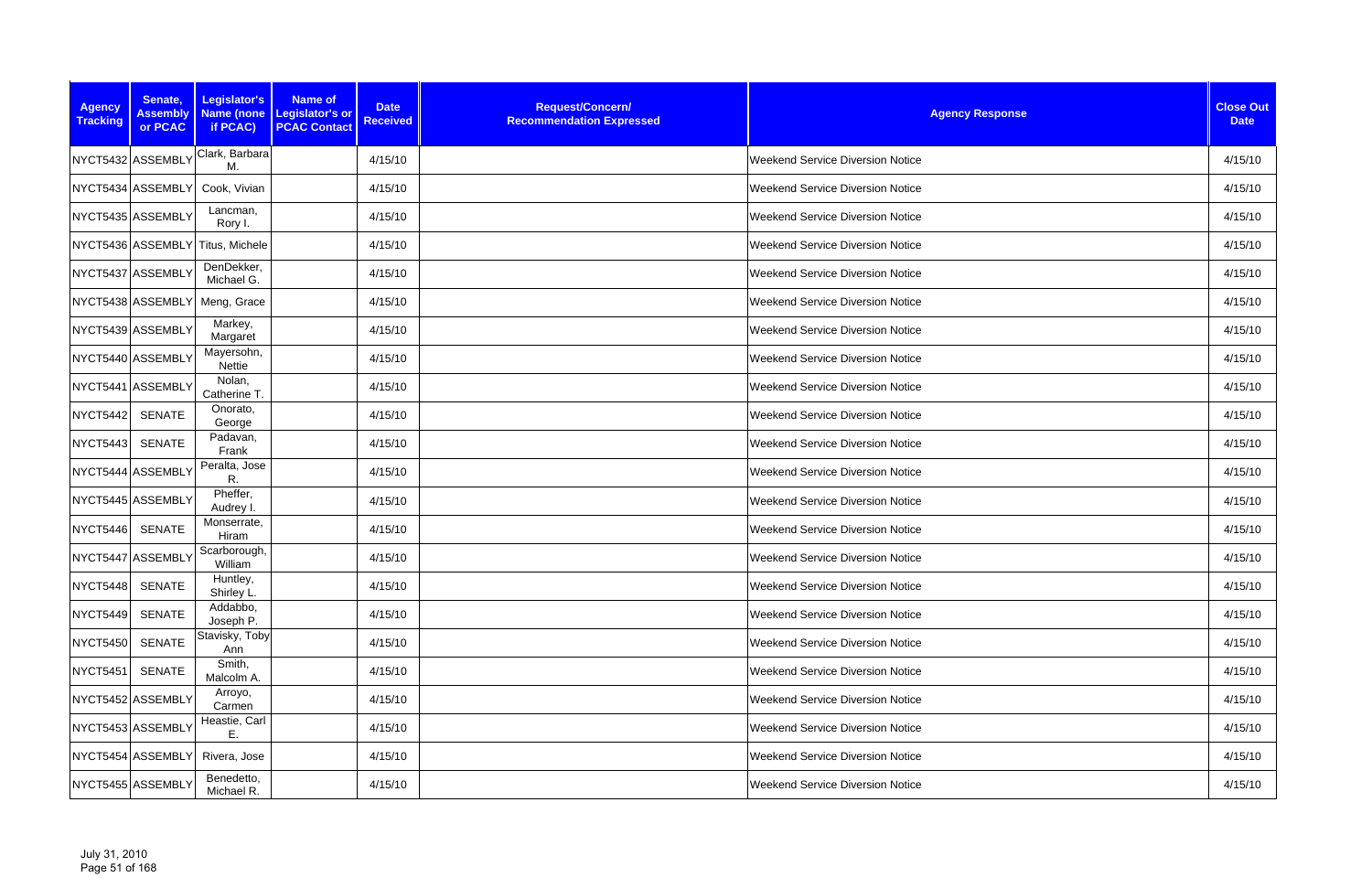| <b>Agency</b><br><b>Tracking</b> | Senate,<br><b>Assembly</b><br>or PCAC | Legislator's<br>if PCAC)        | Name of<br><b>Date</b><br>Name (none Legislator's or<br><b>Received</b><br><b>PCAC Contact</b> | Request/Concern/<br><b>Recommendation Expressed</b> | <b>Agency Response</b>                  | <b>Close Out</b><br><b>Date</b> |
|----------------------------------|---------------------------------------|---------------------------------|------------------------------------------------------------------------------------------------|-----------------------------------------------------|-----------------------------------------|---------------------------------|
|                                  | NYCT5456 ASSEMBLY                     | Gibson,<br>Vanessa              | 4/15/10                                                                                        |                                                     | <b>Weekend Service Diversion Notice</b> | 4/15/10                         |
|                                  | NYCT5457 ASSEMBLY                     | Crespo,<br>Marcos               | 4/15/10                                                                                        |                                                     | <b>Weekend Service Diversion Notice</b> | 4/15/10                         |
|                                  | NYCT5458 ASSEMBLY                     | Castro,<br>Nelson L.            | 4/15/10                                                                                        |                                                     | <b>Weekend Service Diversion Notice</b> | 4/15/10                         |
| <b>NYCT5459</b>                  | <b>SENATE</b>                         | Diaz, Sr.,<br>Ruben             | 4/15/10                                                                                        |                                                     | <b>Weekend Service Diversion Notice</b> | 4/15/10                         |
|                                  | NYCT5460 ASSEMBLY                     | Benjamin,<br>Michael A.         | 4/15/10                                                                                        |                                                     | <b>Weekend Service Diversion Notice</b> | 4/15/10                         |
|                                  | NYCT5461 ASSEMBLY                     | Dinowitz,<br>Jeffrey            | 4/15/10                                                                                        |                                                     | <b>Weekend Service Diversion Notice</b> | 4/15/10                         |
| NYCT5462                         | <b>SENATE</b>                         | Espada, Jr.,<br>Pedro           | 4/15/10                                                                                        |                                                     | <b>Weekend Service Diversion Notice</b> | 4/15/10                         |
| <b>NYCT5463</b>                  | SENATE                                | Klein, Jeffrey                  | 4/15/10                                                                                        |                                                     | <b>Weekend Service Diversion Notice</b> | 4/15/10                         |
|                                  | NYCT5464 ASSEMBLY                     | Rivera, Peter<br>M              | 4/15/10                                                                                        |                                                     | <b>Weekend Service Diversion Notice</b> | 4/15/10                         |
|                                  |                                       | NYCT5465 ASSEMBLY Rivera, Naomi | 4/15/10                                                                                        |                                                     | <b>Weekend Service Diversion Notice</b> | 4/15/10                         |
| <b>NYCT5466</b>                  | <b>SENATE</b>                         | Hassell-<br>Thompson,<br>Ruth   | 4/15/10                                                                                        |                                                     | <b>Weekend Service Diversion Notice</b> | 4/15/10                         |
| NYCT5467                         | <b>SENATE</b>                         | Serrano, Jose<br>М.             | 4/15/10                                                                                        |                                                     | <b>Weekend Service Diversion Notice</b> | 4/15/10                         |
|                                  | NYCT5468 ASSEMBLY                     | Abbate, Peter                   | 4/15/10                                                                                        |                                                     | <b>Weekend Service Diversion Notice</b> | 4/15/10                         |
|                                  | NYCT5469 ASSEMBLY                     | Boyland,<br>William             | 4/15/10                                                                                        |                                                     | <b>Weekend Service Diversion Notice</b> | 4/15/10                         |
| NYCT5470 SENATE                  |                                       | Adams, Eric                     | 4/15/10                                                                                        |                                                     | <b>Weekend Service Diversion Notice</b> | 4/15/10                         |
|                                  | NYCT5471 ASSEMBLY                     | Brennan,<br>James               | 4/15/10                                                                                        |                                                     | <b>Weekend Service Diversion Notice</b> | 4/15/10                         |
|                                  | NYCT5472 ASSEMBLY                     | Colton,<br>William              | 4/15/10                                                                                        |                                                     | Weekend Service Diversion Notice        | 4/15/10                         |
|                                  | NYCT5473 ASSEMBLY                     | Cymbrowitz,<br>Steven H.        | 4/15/10                                                                                        |                                                     | <b>Weekend Service Diversion Notice</b> | 4/15/10                         |
|                                  | NYCT5474 ASSEMBLY                     | Brook-Krasny,<br>Alec           | 4/15/10                                                                                        |                                                     | <b>Weekend Service Diversion Notice</b> | 4/15/10                         |
| NYCT5475                         | <b>SENATE</b>                         | Golden, Martin                  | 4/15/10                                                                                        |                                                     | <b>Weekend Service Diversion Notice</b> | 4/15/10                         |
|                                  | NYCT5476 ASSEMBLY                     | Jeffries,<br>Hakeem             | 4/15/10                                                                                        |                                                     | <b>Weekend Service Diversion Notice</b> | 4/15/10                         |
|                                  | NYCT5477 ASSEMBLY                     | Barron, Inez                    | 4/15/10                                                                                        |                                                     | <b>Weekend Service Diversion Notice</b> | 4/15/10                         |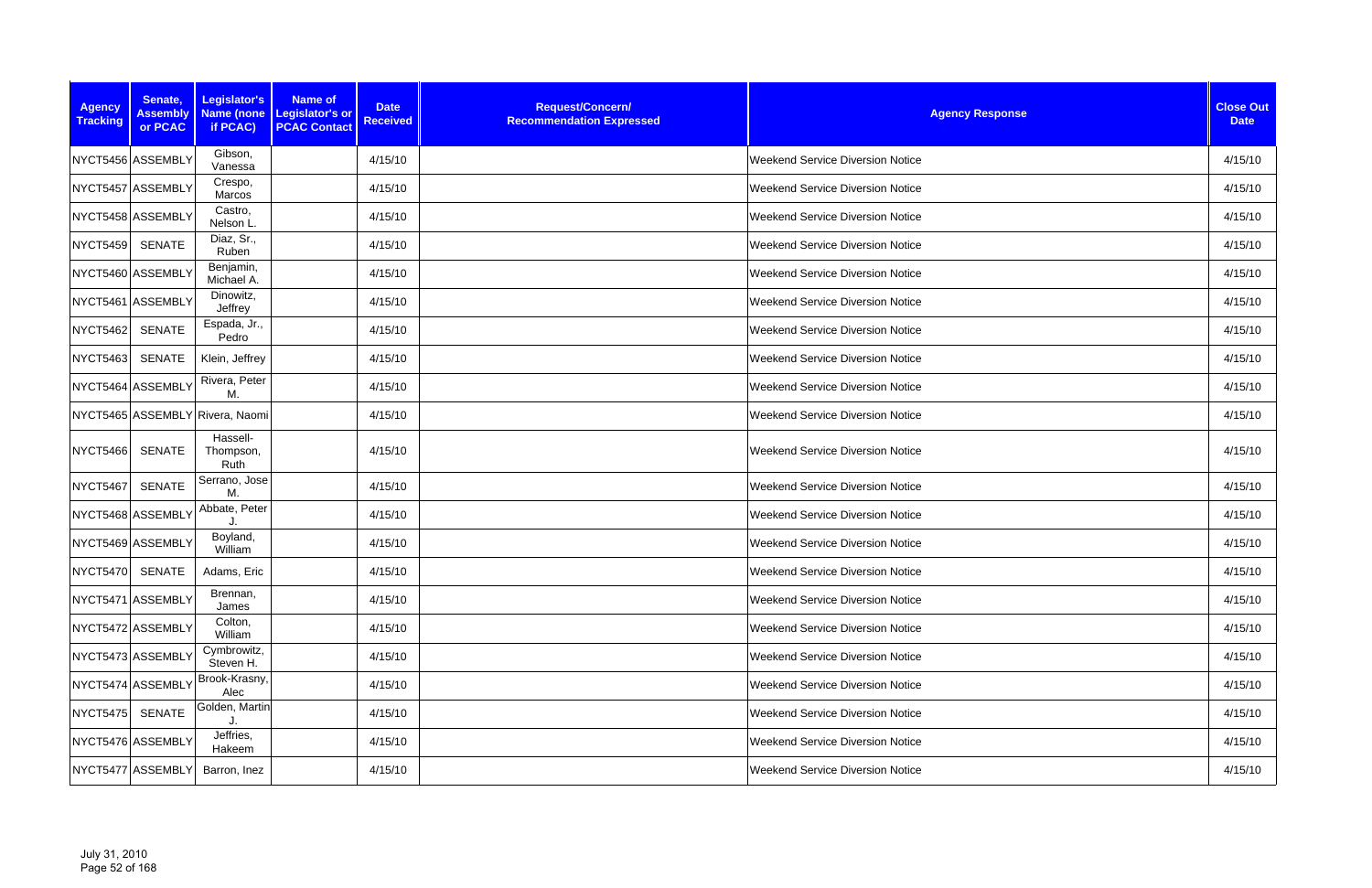| <b>Agency</b><br><b>Tracking</b> | Senate,<br><b>Assembly</b><br>or PCAC | Legislator's<br>if PCAC)        | Name of<br><b>Date</b><br>Name (none Legislator's or<br><b>Received</b><br><b>PCAC Contact</b> | Request/Concern/<br><b>Recommendation Expressed</b> | <b>Agency Response</b>                  | <b>Close Out</b><br><b>Date</b> |
|----------------------------------|---------------------------------------|---------------------------------|------------------------------------------------------------------------------------------------|-----------------------------------------------------|-----------------------------------------|---------------------------------|
|                                  | NYCT5478 ASSEMBLY                     | Hikind, Dov                     | 4/15/10                                                                                        |                                                     | <b>Weekend Service Diversion Notice</b> | 4/15/10                         |
|                                  | NYCT5479 ASSEMBLY                     | Jacobs,<br>Rhoda S.             | 4/15/10                                                                                        |                                                     | <b>Weekend Service Diversion Notice</b> | 4/15/10                         |
| <b>NYCT5480</b>                  | SENATE                                | Kruger, Carl                    | 4/15/10                                                                                        |                                                     | <b>Weekend Service Diversion Notice</b> | 4/15/10                         |
|                                  | NYCT5481 ASSEMBLY                     | Robinson,<br>Annette            | 4/15/10                                                                                        |                                                     | <b>Weekend Service Diversion Notice</b> | 4/15/10                         |
|                                  | NYCT5482 ASSEMBLY                     | entol, Joseph<br>R.             | 4/15/10                                                                                        |                                                     | <b>Weekend Service Diversion Notice</b> | 4/15/10                         |
|                                  | NYCT5483 ASSEMBLY                     | Lopez, Vito                     | 4/15/10                                                                                        |                                                     | <b>Weekend Service Diversion Notice</b> | 4/15/10                         |
|                                  | NYCT5484 ASSEMBLY                     | Maisel, Alan                    | 4/15/10                                                                                        |                                                     | <b>Weekend Service Diversion Notice</b> | 4/15/10                         |
| NYCT5485                         | <b>SENATE</b>                         | Dilan, Martin<br>М.             | 4/15/10                                                                                        |                                                     | <b>Weekend Service Diversion Notice</b> | 4/15/10                         |
|                                  |                                       | NYCT5486 ASSEMBLY Millman, Joan | 4/15/10                                                                                        |                                                     | <b>Weekend Service Diversion Notice</b> | 4/15/10                         |
| <b>NYCT5487</b>                  | <b>SENATE</b>                         | Montgomery,<br>Velmanette       | 4/15/10                                                                                        |                                                     | <b>Weekend Service Diversion Notice</b> | 4/15/10                         |
|                                  | NYCT5488 ASSEMBLY                     | Camara,<br>Karim                | 4/15/10                                                                                        |                                                     | <b>Weekend Service Diversion Notice</b> | 4/15/10                         |
|                                  | NYCT5489 ASSEMBLY                     | Ortiz, Felix                    | 4/15/10                                                                                        |                                                     | <b>Weekend Service Diversion Notice</b> | 4/15/10                         |
|                                  | NYCT5490 ASSEMBLY                     | Perry, Nick                     | 4/15/10                                                                                        |                                                     | Weekend Service Diversion Notice        | 4/15/10                         |
| NYCT5491                         | <b>SENATE</b>                         | Parker, Kevin<br>S.             | 4/15/10                                                                                        |                                                     | Weekend Service Diversion Notice        | 4/15/10                         |
|                                  | NYCT5492 ASSEMBLY                     | Towns, Darryl<br>С.             | 4/15/10                                                                                        |                                                     | <b>Weekend Service Diversion Notice</b> | 4/15/10                         |
|                                  | NYCT5493 ASSEMBLY                     | Weinstein,<br>Helene E.         | 4/15/10                                                                                        |                                                     | <b>Weekend Service Diversion Notice</b> | 4/15/10                         |
| NYCT5494                         | <b>SENATE</b>                         | Sampson,<br>John                | 4/15/10                                                                                        |                                                     | <b>Weekend Service Diversion Notice</b> | 4/15/10                         |
| <b>NYCT5495</b>                  | <b>SENATE</b>                         | Squadron,<br>Daniel             | 4/15/10                                                                                        |                                                     | <b>Weekend Service Diversion Notice</b> | 4/15/10                         |
|                                  | NYCT5496 ASSEMBLY                     | Clayton<br>Powell, Jr.,<br>Adam | 4/15/10                                                                                        |                                                     | <b>Weekend Service Diversion Notice</b> | 4/15/10                         |
| <b>NYCT5497</b>                  | SENATE                                | Duane,<br>Thomas K.             | 4/15/10                                                                                        |                                                     | <b>Weekend Service Diversion Notice</b> | 4/15/10                         |
|                                  | NYCT5498 ASSEMBLY                     | Bing,<br>Jonathan               | 4/15/10                                                                                        |                                                     | <b>Weekend Service Diversion Notice</b> | 4/15/10                         |
|                                  | NYCT5499 ASSEMBLY                     | Espaillat,<br>Adriano           | 4/15/10                                                                                        |                                                     | <b>Weekend Service Diversion Notice</b> | 4/15/10                         |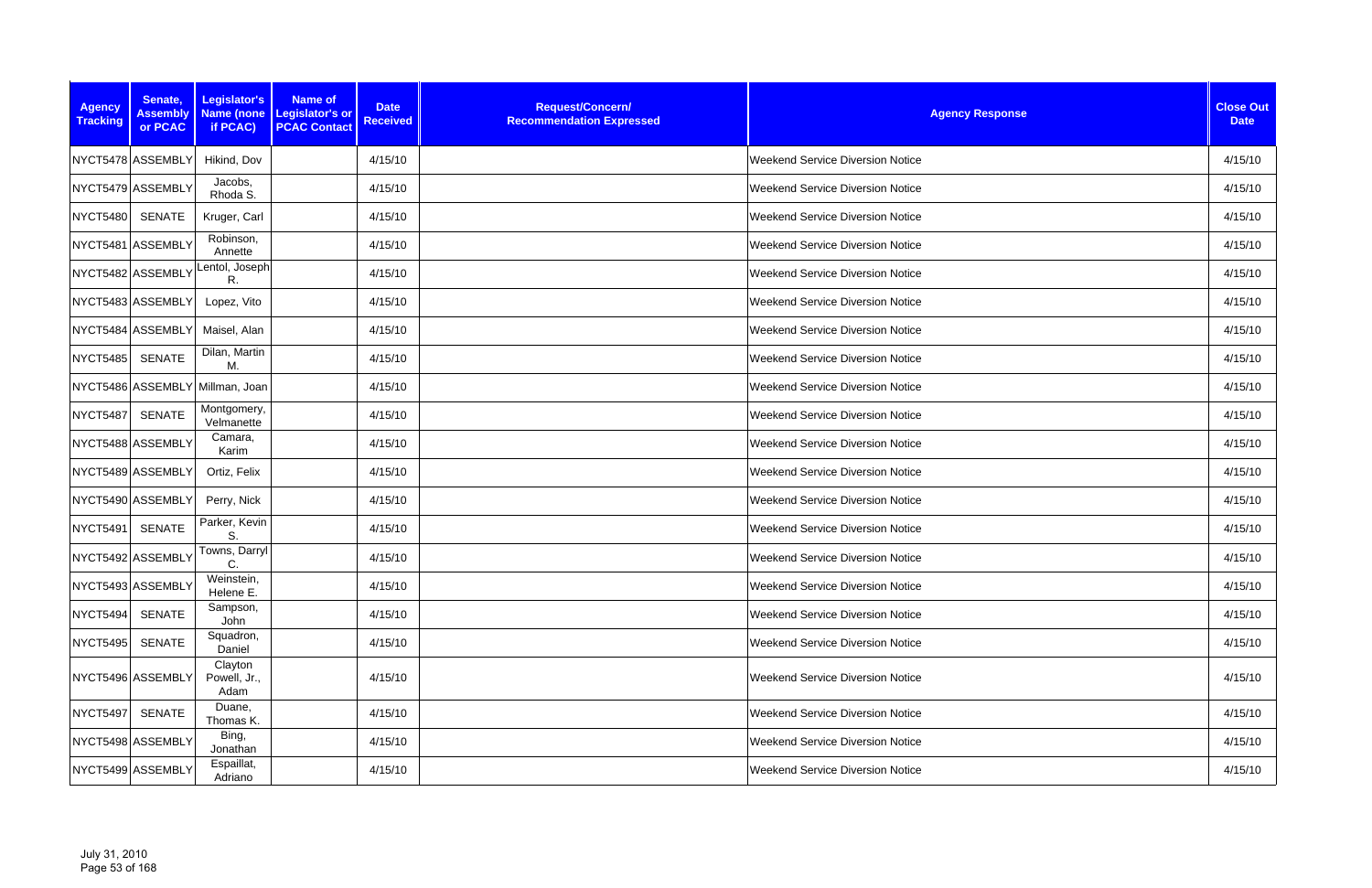| <b>Agency</b><br><b>Tracking</b> | Senate,<br><b>Assembly</b><br>or PCAC | Legislator's<br>if PCAC)         | <b>Name of</b><br>Name (none Legislator's or<br><b>PCAC Contact</b> | <b>Date</b><br><b>Received</b> | Request/Concern/<br><b>Recommendation Expressed</b>                                              | <b>Agency Response</b>                                               | <b>Close Out</b><br><b>Date</b> |
|----------------------------------|---------------------------------------|----------------------------------|---------------------------------------------------------------------|--------------------------------|--------------------------------------------------------------------------------------------------|----------------------------------------------------------------------|---------------------------------|
|                                  | NYCT5500 ASSEMBLY                     | Farrell,<br>Herman D.            |                                                                     | 4/15/10                        |                                                                                                  | <b>Weekend Service Diversion Notice</b>                              | 4/15/10                         |
|                                  | NYCT5501 ASSEMBLY                     | Kavanagh,<br>Brian P.            |                                                                     | 4/15/10                        |                                                                                                  | <b>Weekend Service Diversion Notice</b>                              | 4/15/10                         |
|                                  | NYCT5502 ASSEMBLY                     | Rosenthal,<br>Linda B.           |                                                                     | 4/15/10                        |                                                                                                  | <b>Weekend Service Diversion Notice</b>                              | 4/15/10                         |
|                                  | NYCT5503 ASSEMBLY                     | Glick,<br>Deborah                |                                                                     | 4/15/10                        |                                                                                                  | <b>Weekend Service Diversion Notice</b>                              | 4/15/10                         |
| <b>NYCT5504</b>                  | <b>SENATE</b>                         | Krueger, Liz                     |                                                                     | 4/15/10                        |                                                                                                  | <b>Weekend Service Diversion Notice</b>                              | 4/15/10                         |
|                                  |                                       | NYCT5505 ASSEMBLY Kellner, Micah |                                                                     | 4/15/10                        |                                                                                                  | <b>Weekend Service Diversion Notice</b>                              | 4/15/10                         |
| <b>NYCT5506</b>                  | <b>SENATE</b>                         | Schneiderman<br>Eric             |                                                                     | 4/15/10                        |                                                                                                  | <b>Weekend Service Diversion Notice</b>                              | 4/15/10                         |
| <b>NYCT5507</b>                  | <b>SENATE</b>                         | Perkins,<br>William              |                                                                     | 4/15/10                        |                                                                                                  | <b>Weekend Service Diversion Notice</b>                              | 4/15/10                         |
|                                  | NYCT5508 ASSEMBLY                     | O'Donnell,<br>Daniel J.          |                                                                     | 4/15/10                        |                                                                                                  | <b>Weekend Service Diversion Notice</b>                              | 4/15/10                         |
|                                  | NYCT5509 ASSEMBLY                     | Silver,<br>Sheldon               |                                                                     | 4/15/10                        |                                                                                                  | <b>Weekend Service Diversion Notice</b>                              | 4/15/10                         |
|                                  | NYCT5510 ASSEMBLY                     | Wright, Keith<br>L.T.            |                                                                     | 4/15/10                        |                                                                                                  | <b>Weekend Service Diversion Notice</b>                              | 4/15/10                         |
|                                  | NYCT5511 ASSEMBLY                     | Gottfried,<br>Richard            |                                                                     | 4/15/10                        |                                                                                                  | <b>Weekend Service Diversion Notice</b>                              | 4/15/10                         |
|                                  | NYCT5512 ASSEMBLY                     | Cusick,<br>Michael J             |                                                                     | 4/15/10                        |                                                                                                  | <b>Weekend Service Diversion Notice</b>                              | 4/15/10                         |
|                                  | NYCT5513 ASSEMBLY                     | Titone,<br>Matthew               |                                                                     | 4/15/10                        |                                                                                                  | <b>Weekend Service Diversion Notice</b>                              | 4/15/10                         |
|                                  | NYCT5514 ASSEMBLY                     | Tobacco,<br>Louis R.             |                                                                     | 4/15/10                        |                                                                                                  | <b>Weekend Service Diversion Notice</b>                              | 4/15/10                         |
| <b>NYCT5515</b>                  | <b>SENATE</b>                         | Lanza,<br>Andrew J.              |                                                                     | 4/15/10                        |                                                                                                  | <b>Weekend Service Diversion Notice</b>                              | 4/15/10                         |
|                                  | NYCT5516 ASSEMBLY                     | Hyer-Spencer,<br>Janele          |                                                                     | 4/15/10                        |                                                                                                  | <b>Weekend Service Diversion Notice</b>                              | 4/15/10                         |
| <b>NYCT5517</b>                  | SENATE                                | Savino, Diane                    |                                                                     | 4/15/10                        |                                                                                                  | <b>Weekend Service Diversion Notice</b>                              | 4/15/10                         |
| Bus Co<br>962                    | Senator                               | Klein, Jeffrey                   | Fleming, Ed                                                         | 4/16/10                        | A registered complaint regarding Guide-A-Rides being placed at<br>the bus stops for local buses. | Gave him the information regarding Guide-A-Rides along local routes. | 4/16/10                         |
| <b>LIRR821</b>                   | Senate                                | Skelos, Dean                     | Slith, Sandra                                                       | 4/16/10                        | Constituent questions regarding weekly ticket on West<br>Hempstead branch                        | Information provided                                                 | 4/16/10                         |
| <b>LIRR822</b>                   | Senate                                | Marcellino,<br>Carl              | MaryAnne                                                            | 4/16/10                        | Constituent complaint regarding train #658                                                       | Information provided                                                 | 4/16/10                         |
| <b>LIRR823</b>                   | Assembly                              | Murray, Dean                     | Malloy, Kevin                                                       | 4/16/10                        | Constituent complaint regarding service disruption east of<br>Ronkonkoma                         | Information provided                                                 | 4/16/10                         |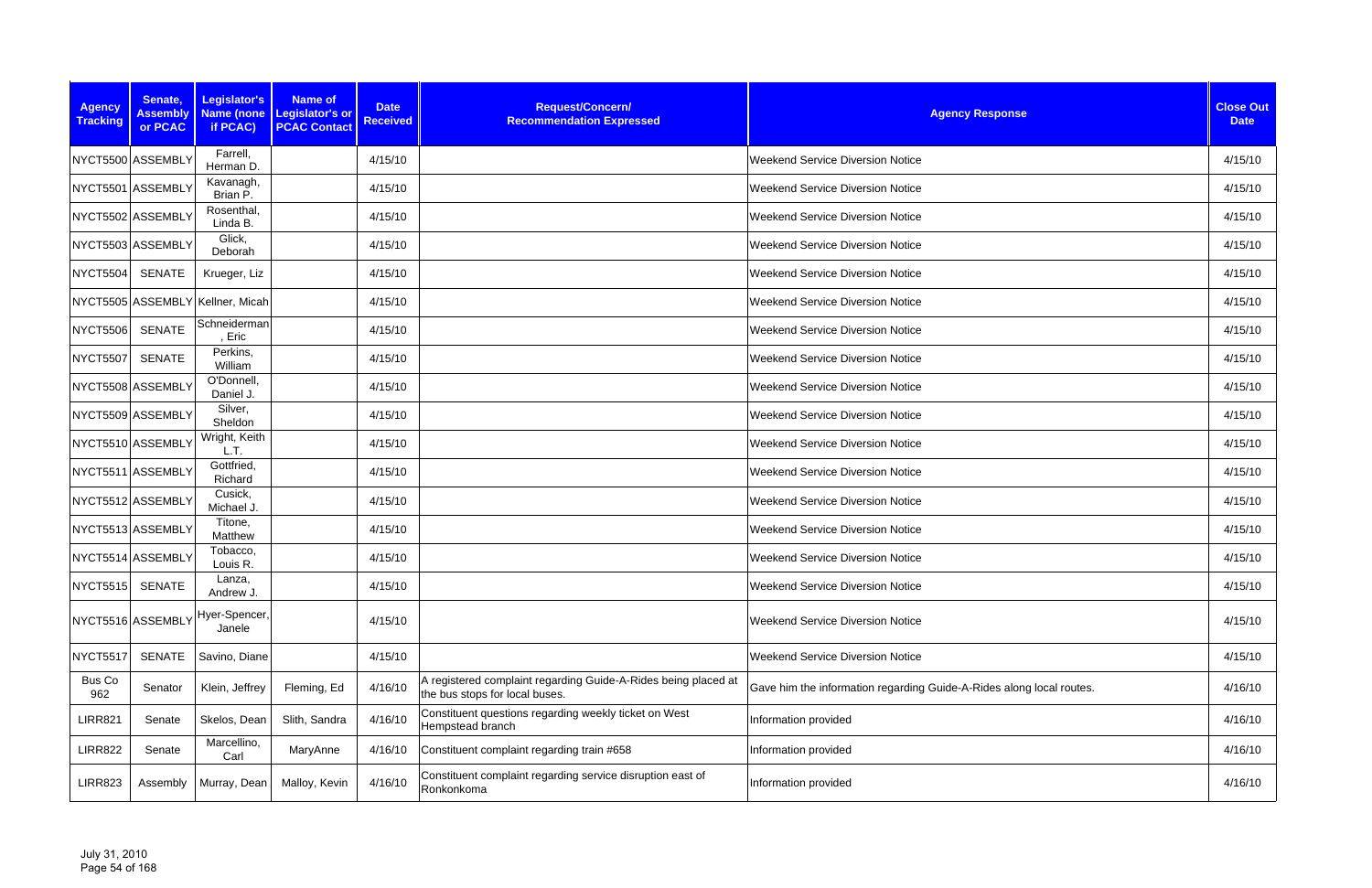| <b>Agency</b><br><b>Tracking</b> | Senate,<br><b>Assembly</b><br>or PCAC | Legislator's<br><b>Name (none</b><br>if PCAC) | <b>Name of</b><br>Legislator's or<br><b>PCAC Contact</b> | <b>Date</b><br><b>Received</b> | Request/Concern/<br><b>Recommendation Expressed</b>                                                                                                              | <b>Agency Response</b>                                                                                                                                                                                         | <b>Close Out</b><br><b>Date</b> |
|----------------------------------|---------------------------------------|-----------------------------------------------|----------------------------------------------------------|--------------------------------|------------------------------------------------------------------------------------------------------------------------------------------------------------------|----------------------------------------------------------------------------------------------------------------------------------------------------------------------------------------------------------------|---------------------------------|
| <b>LIRR824</b>                   | Assembly                              | Boyland,<br>William                           | Carver, Michael                                          | 4/16/10                        |                                                                                                                                                                  | Site visit to discuss proposed improvements at East New York station                                                                                                                                           | 4/16/10                         |
| <b>LIRR825</b>                   | Senate                                | Stavisky, Toby<br>Ann                         | Stavisky, Toby<br>Ann                                    | 4/16/10                        |                                                                                                                                                                  | Site visit to discuss proposed improvements at Flushing station                                                                                                                                                | 4/16/10                         |
| <b>LIRR826</b>                   | Assembly                              | Alessi, Mark                                  |                                                          | 4/16/10                        |                                                                                                                                                                  | Riverhead Town Hall Meeting to discuss Riverhead/Greenport service 4/13                                                                                                                                        | 4/16/10                         |
| <b>LIRR827</b>                   | Assembly                              | Thiele, Fred                                  |                                                          | 4/16/10                        |                                                                                                                                                                  | Riverhead Town Hall Meeting to discuss Riverhead/Greenport service 4/13                                                                                                                                        | 4/16/10                         |
| <b>LIRR828</b>                   | Senate                                | LaValle, Ken                                  |                                                          | 4/16/10                        |                                                                                                                                                                  | Riverhead Town Hall Meeting to discuss Riverhead/Greenport service 4/13                                                                                                                                        | 4/16/10                         |
| <b>LIRR829</b>                   | Senate                                | Johnson,<br>Owen                              | Canary, Gordon                                           | 4/16/10                        |                                                                                                                                                                  | Attend meeting at Lindenhurst Village Hall regarding NYAR                                                                                                                                                      | 4/16/10                         |
| MTAHQ18<br>62                    | Senate                                | Stavisky, Toby<br>Ann                         |                                                          | 4/17/10                        | Service cuts to the Q74 bus                                                                                                                                      | NYCT President sent a letter addressing concerns.                                                                                                                                                              | 5/12/10                         |
| <b>MNR1457</b>                   | Assembly                              | Galef, Sandra                                 | Dana<br>Levenberg                                        | 4/19/10                        | Requested status of Scarborough and Ossining station<br>rehabilitation projects.                                                                                 | Provided schedule for when work will be completed.                                                                                                                                                             | 4/19/10                         |
|                                  | NYCT5519 ASSEMBLY                     | Rosenthal,<br>Linda B.                        | Allport, Tara                                            | 4/19/10                        | A constituent reported that on the floor of downtown platform at<br>the 96th St Station (Broadway Line) there are spaces filled with<br>patches instead of tiles | It was explained that the patches are only temporary and tiles will be installed at these<br>locations shortly.                                                                                                | 4/19/10                         |
|                                  | NYCT6647 ASSEMBLY                     | Cymbrowitz,<br>Steven H                       | Messers,<br>Sharon                                       | 4/19/10                        | Request for new buses on the B36 route                                                                                                                           | No new buses at this time scheduled for B36 route                                                                                                                                                              | 4/19/10                         |
| <b>LIRR830</b>                   | Senate                                | Johnson,<br>Craig                             | Sharon                                                   | 4/19/10                        | Constituent complaint regarding grade crossing work in Floral<br>Park                                                                                            | Information provided                                                                                                                                                                                           | 4/19/10                         |
| <b>LIRR831</b>                   | <b>PCAC</b>                           |                                               | Mason, Trudy                                             | 4/19/10                        | Called regarding incident on train                                                                                                                               | Met with Ms. Mason and submitted statement for investigation                                                                                                                                                   | 4/19/10                         |
| LI Bus 933                       | Senate                                | Skelos, Dean                                  |                                                          | 4/20/10                        | Invited staff members from NYS Legislature who have shown<br>interest in the Able-Ride issue to the information hearing held at<br>Stewart Avenue on 4/22.       | Staff from NYS Senator Hannon's office attended the event. I called as follow-up or<br>answered questions from staff regarding what took place. All seemed satisfied that they<br>were informed of the issues. | 4/23/10                         |
| LI Bus 934                       | Senate                                | Marcellino,<br>Carl                           |                                                          | 4/20/10                        | Invited staff members from NYS Legislature who have shown<br>interest in the Able-Ride issue to the information hearing held at<br>Stewart Avenue on 4/22.       | Staff from NYS Senator Hannon's office attended the event. I called as follow-up or<br>answered questions from staff regarding what took place. All seemed satisfied that they<br>were informed of the issues. | 4/23/10                         |
| LI Bus 935                       | Senate                                | Hannon,<br>Kemp                               |                                                          | 4/20/10                        | Invited staff members from NYS Legislature who have shown<br>interest in the Able-Ride issue to the information hearing held at<br>Stewart Avenue on 4/22.       | Staff from NYS Senator Hannon's office attended the event. I called as follow-up or<br>answered questions from staff regarding what took place. All seemed satisfied that they<br>were informed of the issues. | 4/23/10                         |
| <b>MNR1582</b>                   | Senate                                | Morahan,<br>Thomas                            | Jason Rashford                                           | 4/20/10                        | Inquiry on use of commuter parking at Pearl River for local<br>businesses.                                                                                       | Meeting held with Town on 6/10/10 to discuss options.                                                                                                                                                          | 6/10/10                         |
| <b>MNR1458</b>                   | <b>PCAC</b>                           |                                               | Wells, Janet                                             | 4/20/10                        | Sent informational posters on MNRCC to be posted at stations.                                                                                                    | Sent to district managers for posting at all NY stations                                                                                                                                                       | 4/23/10                         |
| MTAHQ18<br>63                    |                                       | Assembly   Miller, Michael                    | David                                                    | 4/20/10                        | How would the Assemblyman make a formal request that the<br>Flushing Ave. stop of J/Z lines be added to express runs due to<br>hospital at that stop?            | Explained that the Assemblyman should send a detailed letter to NYCT President and<br>provided address.                                                                                                        | 4/20/10                         |
| LI Bus 936                       | Assembly                              | Barra, Bob                                    | McGrath, Tim                                             | 4/21/10                        | Called on behalf of a seasonal Able-Ride customer from Valley<br>Stream who had trouble restarting service.                                                      | Issue was resolved once account was renewed.                                                                                                                                                                   | 4/23/10                         |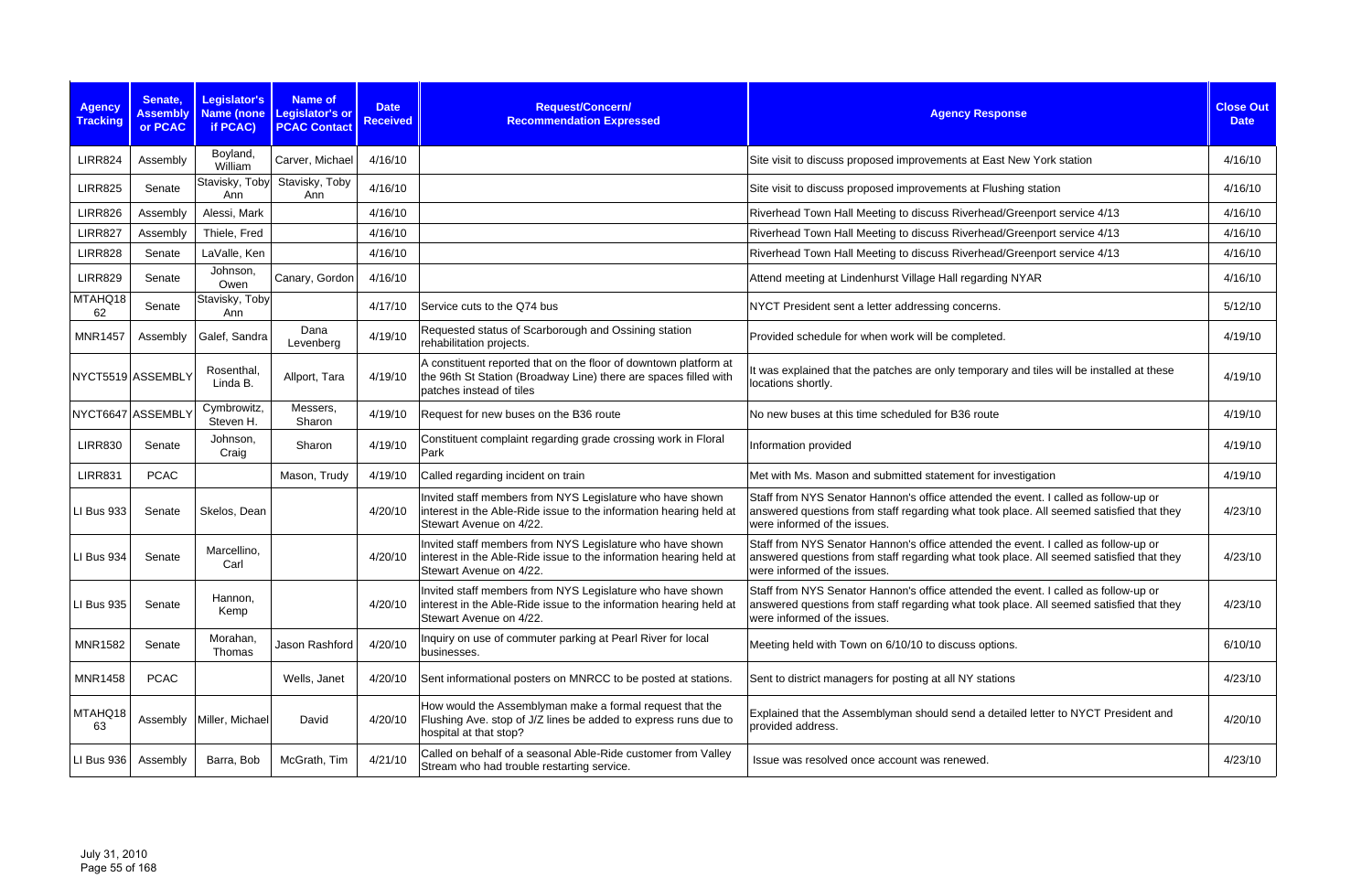| <b>Agency</b><br><b>Tracking</b> | Senate,<br><b>Assembly</b><br>or PCAC | Legislator's<br>if PCAC)         | <b>Name of</b><br>Name (none Legislator's or<br><b>PCAC Contact</b> | <b>Date</b><br><b>Received</b> | Request/Concern/<br><b>Recommendation Expressed</b>                                                                       | <b>Agency Response</b>                                                                                                                                                                                                                                                        | <b>Close Out</b><br><b>Date</b> |
|----------------------------------|---------------------------------------|----------------------------------|---------------------------------------------------------------------|--------------------------------|---------------------------------------------------------------------------------------------------------------------------|-------------------------------------------------------------------------------------------------------------------------------------------------------------------------------------------------------------------------------------------------------------------------------|---------------------------------|
| LI Bus 937                       | Senate                                | Fuschillo,<br>Charles, Jr.       | Holley, Sarah                                                       | 4/21/10                        | Called on behalf of an Able-Ride customer confused by all the<br>reports of service cuts.                                 | After an investigation, we determined that the customer was not cut off from service. She<br>just received the notification letter on Able-Ride service changes.                                                                                                              | 4/22/10                         |
|                                  |                                       | NYCT6372 ASSEMBLY Kellner, Micah |                                                                     | 4/21/10                        | Vector Control on Second Avenue                                                                                           | Implemented NYC Dept. of Health recommendations.                                                                                                                                                                                                                              | 6/1/10                          |
| <b>LIRR832</b>                   | <b>PCAC</b>                           |                                  | Henderson, Bill                                                     | 4/21/10                        | Request for meeting to discuss on timie performance                                                                       | Meeting scheduled. Meeting held.                                                                                                                                                                                                                                              |                                 |
| MTAHQ18<br>64                    | Assembly                              | Ways and<br>Means<br>Majority    | Kowalski,<br>Christine                                              | 4/21/10                        | Requested review of potential project being considered.                                                                   | Reviewed potential project and advised on eligibility.                                                                                                                                                                                                                        | 4/21/10                         |
| <b>NYCT7052</b>                  | <b>PCAC</b>                           |                                  | Henderson,<br>William A.                                            | 4/22/10                        | Follow-up on issue raised during Carmen Bianco's 4/22<br>presentation concerning the status of the "Seatless" Subway Cars | Explained that the "seatless" prototype cars are in service on the E line during peak periods<br>only as a test for viability of CCTVs in subway cars; cars are operated with all seats available<br>as NYCT President is not pursuing the piloting of "Seatless" Subway Cars | 6/23/10                         |
|                                  | NYCT5716 ASSEMBLY                     | Lentol, Joseph<br>R.             |                                                                     | 4/22/10                        | Request to put retiring V cars on the G line                                                                              | Ridership calls for the cars to go to A line. We will continue to monitor ridership along the G<br>line for future action.                                                                                                                                                    | 5/18/10                         |
| <b>LIRR833</b>                   | Assembly                              | Boyland,<br>William              | Carver, Michael                                                     | 4/22/10                        | Request for update on East New York station estimate                                                                      | Explained that this station is not inculded in MTA 2010-14 Capital Program.                                                                                                                                                                                                   | 4/22/10                         |
| MTAHQ18<br>65                    | Assembly                              | Ways and<br>Means<br>Majority    | Wilder, Katelyn                                                     | 4/22/10                        | Requested review of operating budget savings initiatives                                                                  | Reviewed operating savings inititiative to close budget gap.                                                                                                                                                                                                                  | 4/22/10                         |
|                                  | NYCT5522 ASSEMBLY                     | Benedetto,<br>Michael R.         |                                                                     | 4/23/10                        | Assemblyman requested a conference call to discuss the up-<br>coming Co-Op City bus route changes.                        | Government & Community Relations and Operations Planning spoke to the Assemblyman<br>and discussed the Co-op City bus route changes.                                                                                                                                          | 4/30/10                         |
| <b>LIRR834</b>                   | Senate                                | Flanagan,<br>John                | Benardo, Ray                                                        | 4/23/10                        | Stony Brook station renovation update                                                                                     | Discussed project and gave update                                                                                                                                                                                                                                             | 4/23/10                         |
| <b>LIRR835</b>                   | Senate                                | Fuschillo, Jr<br>Charles         | Holly, Sarah                                                        | 4/23/10                        | Constituent incident on MTA Bus                                                                                           | Provided information and contact numberr for MTA Bus                                                                                                                                                                                                                          | 4/23/10                         |
| MTAHQ18<br>66                    | Senate                                | Adams, Eric                      |                                                                     | 4/23/10                        |                                                                                                                           | Letter discussing proposed 2010-2014 Capital Program going before the MTA Board on<br>4/28/10.                                                                                                                                                                                | 4/23/10                         |
| MTAHQ18<br>67                    | Senate                                | Addabbo,<br>Joseph               |                                                                     | 4/23/10                        |                                                                                                                           | Letter discussing proposed 2010-2014 Capital Program going before the MTA Board on<br>4/28/10.                                                                                                                                                                                | 4/23/10                         |
| MTAHQ18<br>68                    | Senate                                | Alesi, James                     |                                                                     | 4/23/10                        |                                                                                                                           | Letter discussing proposed 2010-2014 Capital Program going before the MTA Board on<br>4/28/10.                                                                                                                                                                                | 4/23/10                         |
| MTAHQ18<br>69                    | Senate                                | Aubertine,<br>Darrel             |                                                                     | 4/23/10                        |                                                                                                                           | Letter discussing proposed 2010-2014 Capital Program going before the MTA Board on<br>4/28/10.                                                                                                                                                                                | 4/23/10                         |
| MTAHQ18<br>70                    | Senate                                | Bonacic, John                    |                                                                     | 4/23/10                        |                                                                                                                           | Letter discussing proposed 2010-2014 Capital Program going before the MTA Board on<br>4/28/10.                                                                                                                                                                                | 4/23/10                         |
| MTAHQ18<br>71                    | Senate                                | Breslin, Neil                    |                                                                     | 4/23/10                        |                                                                                                                           | Letter discussing proposed 2010-2014 Capital Program going before the MTA Board on<br>4/28/10.                                                                                                                                                                                | 4/23/10                         |
| MTAHQ18<br>72                    | Senate                                | DeFrancisco,<br>John             |                                                                     | 4/23/10                        |                                                                                                                           | Letter discussing proposed 2010-2014 Capital Program going before the MTA Board on<br>4/28/10.                                                                                                                                                                                | 4/23/10                         |
| MTAHQ18<br>73                    | Senate                                | Diaz, Ruben                      |                                                                     | 4/23/10                        |                                                                                                                           | Letter discussing proposed 2010-2014 Capital Program going before the MTA Board on<br>4/28/10.                                                                                                                                                                                | 4/23/10                         |
| MTAHQ18<br>74                    | Senate                                | Dilan, Martin                    |                                                                     | 4/23/10                        |                                                                                                                           | Letter discussing proposed 2010-2014 Capital Program going before the MTA Board on<br>4/28/10.                                                                                                                                                                                | 4/23/10                         |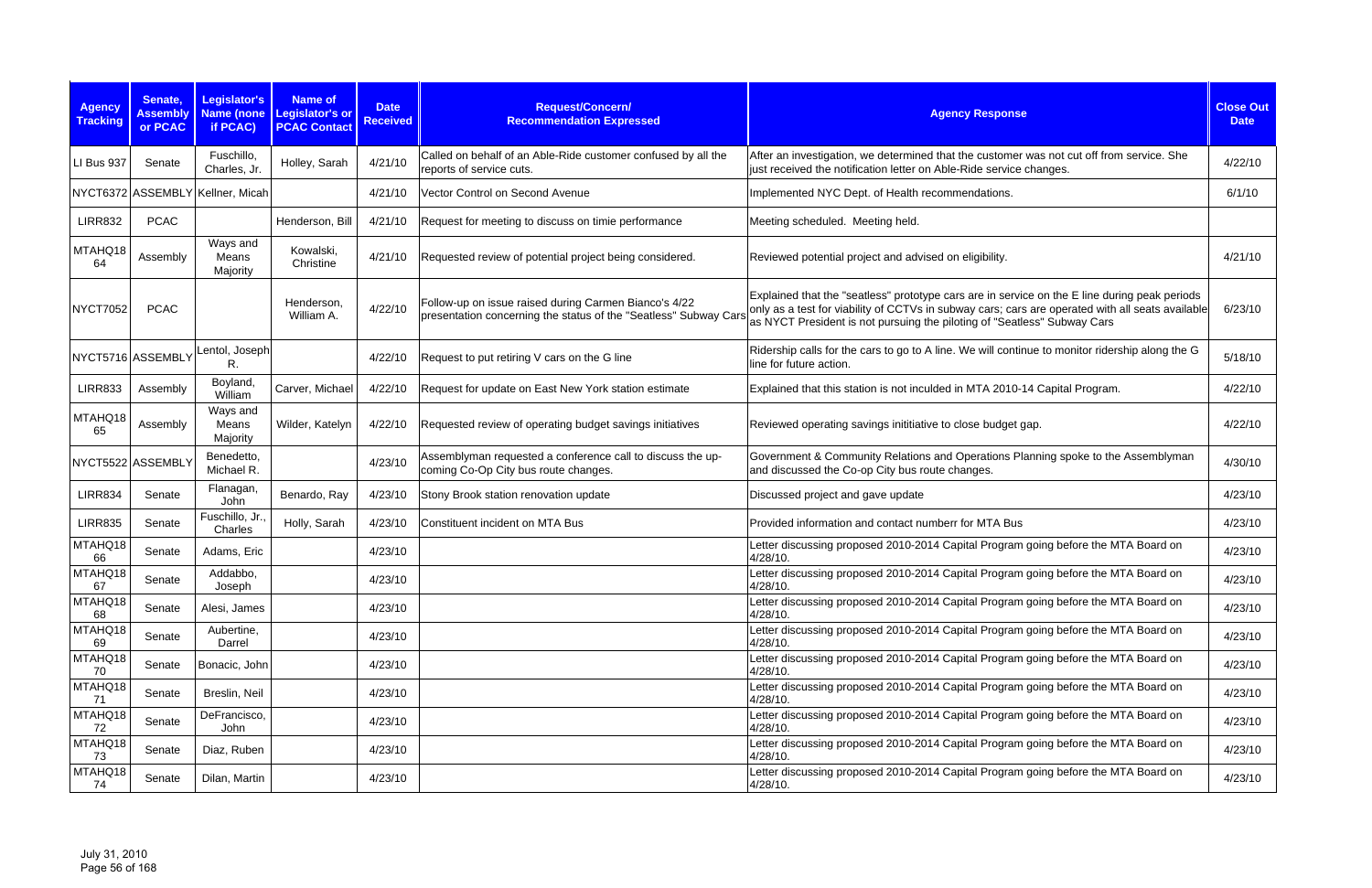| <b>Agency</b><br><b>Tracking</b> | Senate,<br><b>Assembly</b><br>or PCAC | <b>Legislator's</b><br><b>Name (none</b><br>if PCAC) | <b>Name of</b><br><b>Legislator's or</b><br><b>PCAC Contact</b> | <b>Date</b><br><b>Received</b> | Request/Concern/<br><b>Recommendation Expressed</b> | <b>Agency Response</b>                                                                         | <b>Close Out</b><br><b>Date</b> |
|----------------------------------|---------------------------------------|------------------------------------------------------|-----------------------------------------------------------------|--------------------------------|-----------------------------------------------------|------------------------------------------------------------------------------------------------|---------------------------------|
| MTAHQ18<br>75                    | Senate                                | Duane,<br>Thomas                                     |                                                                 | 4/23/10                        |                                                     | Letter discussing proposed 2010-2014 Capital Program going before the MTA Board on<br>4/28/10. | 4/23/10                         |
| MTAHQ18<br>76                    | Senate                                | Espada,<br>Pedro                                     |                                                                 | 4/23/10                        |                                                     | Letter discussing proposed 2010-2014 Capital Program going before the MTA Board on<br>4/28/10. | 4/23/10                         |
| MTAHQ18<br>77                    | Senate                                | Farley, Hugh                                         |                                                                 | 4/23/10                        |                                                     | Letter discussing proposed 2010-2014 Capital Program going before the MTA Board on<br>4/28/10. | 4/23/10                         |
| MTAHQ18<br>78                    | Senate                                | Flanagan,<br>John                                    |                                                                 | 4/23/10                        |                                                     | Letter discussing proposed 2010-2014 Capital Program going before the MTA Board on<br>4/28/10. | 4/23/10                         |
| MTAHQ18<br>79                    | Senate                                | Foley, Brian                                         |                                                                 | 4/23/10                        |                                                     | Letter discussing proposed 2010-2014 Capital Program going before the MTA Board on<br>4/28/10. | 4/23/10                         |
| MTAHQ18<br>80                    | Senate                                | Fuschillo,<br>Charles                                |                                                                 | 4/23/10                        |                                                     | Letter discussing proposed 2010-2014 Capital Program going before the MTA Board on<br>4/28/10. | 4/23/10                         |
| MTAHQ18<br>81                    | Senate                                | Golden, Martin                                       |                                                                 | 4/23/10                        |                                                     | Letter discussing proposed 2010-2014 Capital Program going before the MTA Board on<br>4/28/10. | 4/23/10                         |
| MTAHQ18<br>82                    | Senate                                | Griffo, Joseph                                       |                                                                 | 4/23/10                        |                                                     | Letter discussing proposed 2010-2014 Capital Program going before the MTA Board on<br>4/28/10. | 4/23/10                         |
| MTAHQ18<br>83                    | Senate                                | Hannon,<br>Kemp                                      |                                                                 | 4/23/10                        |                                                     | Letter discussing proposed 2010-2014 Capital Program going before the MTA Board on<br>4/28/10. | 4/23/10                         |
| MTAHQ18<br>84                    | Senate                                | Hassell-<br>Thompson,<br>Ruth                        |                                                                 | 4/23/10                        |                                                     | Letter discussing proposed 2010-2014 Capital Program going before the MTA Board on<br>4/28/10. | 4/23/10                         |
| MTAHQ18<br>85                    | Senate                                | Huntley,<br>Shirley                                  |                                                                 | 4/23/10                        |                                                     | Letter discussing proposed 2010-2014 Capital Program going before the MTA Board on<br>4/28/10. | 4/23/10                         |
| MTAHQ18<br>86                    | Senate                                | Johnson,<br>Craig                                    |                                                                 | 4/23/10                        |                                                     | Letter discussing proposed 2010-2014 Capital Program going before the MTA Board on<br>4/28/10. | 4/23/10                         |
| MTAHQ18<br>87                    | Senate                                | Johnson,<br>Owen                                     |                                                                 | 4/23/10                        |                                                     | Letter discussing proposed 2010-2014 Capital Program going before the MTA Board on<br>4/28/10. | 4/23/10                         |
| MTAHQ18<br>88                    | Senate                                | Klein, Jeffrey                                       |                                                                 | 4/23/10                        |                                                     | Letter discussing proposed 2010-2014 Capital Program going before the MTA Board on<br>4/28/10. | 4/23/10                         |
| MTAHQ18<br>89                    | Senate                                | Krueger, Liz                                         |                                                                 | 4/23/10                        |                                                     | Letter discussing proposed 2010-2014 Capital Program going before the MTA Board on<br>4/28/10. | 4/23/10                         |
| MTAHQ18<br>90                    | Senate                                | Kruger, Carl                                         |                                                                 | 4/23/10                        |                                                     | Letter discussing proposed 2010-2014 Capital Program going before the MTA Board on<br>4/28/10. | 4/23/10                         |
| MTAHQ18<br>91                    | Senate                                | Lanza,<br>Andrew                                     |                                                                 | 4/23/10                        |                                                     | Letter discussing proposed 2010-2014 Capital Program going before the MTA Board on<br>4/28/10. | 4/23/10                         |
| MTAHQ18<br>92                    | Senate                                | Larkin,<br>William                                   |                                                                 | 4/23/10                        |                                                     | Letter discussing proposed 2010-2014 Capital Program going before the MTA Board on<br>4/28/10. | 4/23/10                         |
| MTAHQ18<br>93                    | Senate                                | LaValle,<br>Kenneth                                  |                                                                 | 4/23/10                        |                                                     | Letter discussing proposed 2010-2014 Capital Program going before the MTA Board on<br>4/28/10. | 4/23/10                         |
| MTAHQ18<br>94                    | Senate                                | Leibell,<br>Vincent                                  |                                                                 | 4/23/10                        |                                                     | Letter discussing proposed 2010-2014 Capital Program going before the MTA Board on<br>4/28/10. | 4/23/10                         |
| MTAHQ18<br>95                    | Senate                                | Libous,<br>Thomas                                    |                                                                 | 4/23/10                        |                                                     | Letter discussing proposed 2010-2014 Capital Program going before the MTA Board on<br>4/28/10. | 4/23/10                         |
| MTAHQ18<br>96                    | Senate                                | Little,<br>Elizabeth                                 |                                                                 | 4/23/10                        |                                                     | Letter discussing proposed 2010-2014 Capital Program going before the MTA Board on<br>4/28/10. | 4/23/10                         |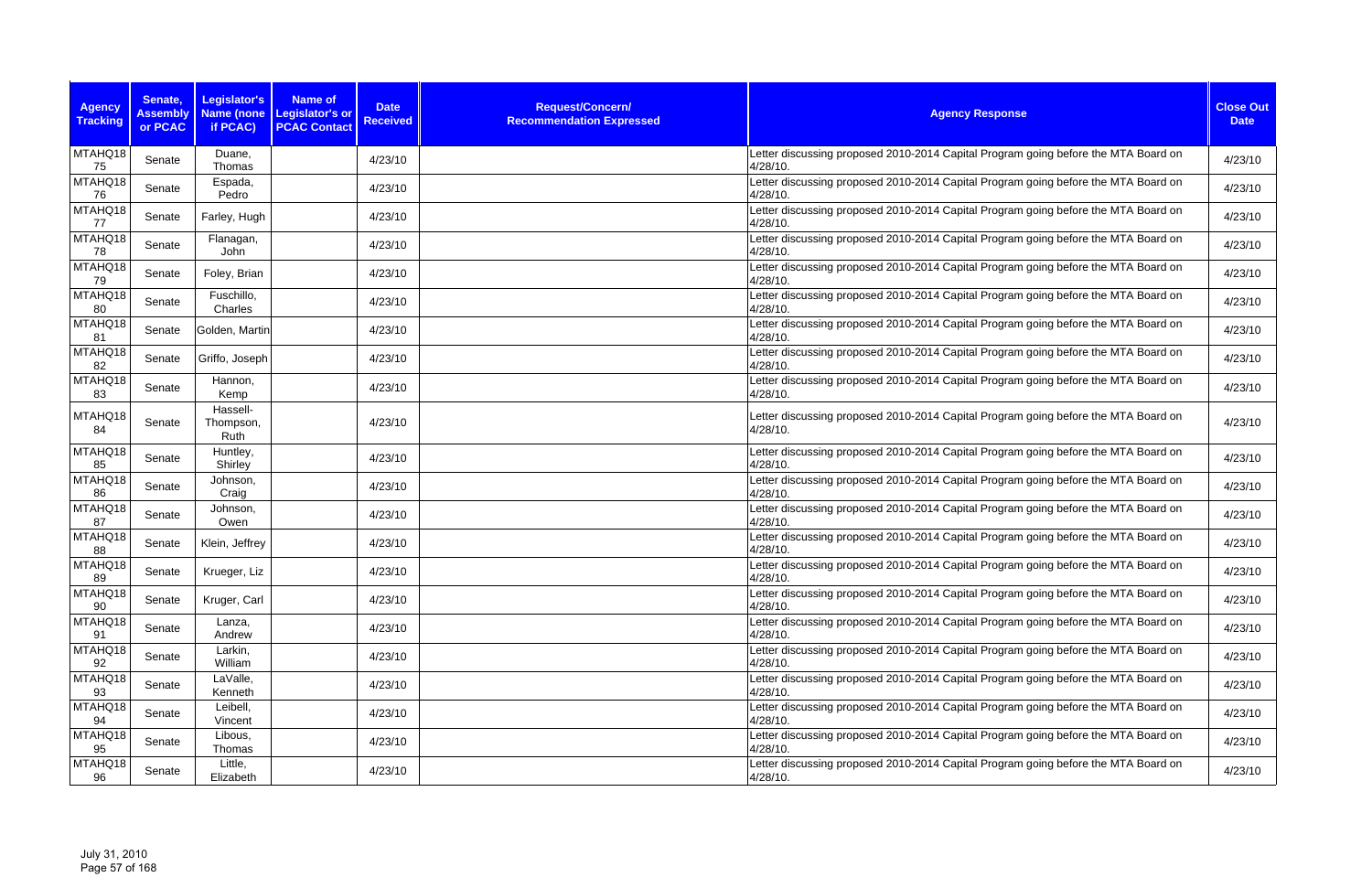| <b>Agency</b><br><b>Tracking</b> | Senate,<br><b>Assembly</b><br>or PCAC | Legislator's<br><b>Name (none</b><br>if PCAC) | <b>Name of</b><br><b>Date</b><br><b>Legislator's or</b><br><b>Received</b><br><b>PCAC Contact</b> | Request/Concern/<br><b>Recommendation Expressed</b> | <b>Agency Response</b>                                                                            | <b>Close Out</b><br><b>Date</b> |
|----------------------------------|---------------------------------------|-----------------------------------------------|---------------------------------------------------------------------------------------------------|-----------------------------------------------------|---------------------------------------------------------------------------------------------------|---------------------------------|
| MTAHQ18<br>97                    | Senate                                | Marcellino,<br>Carl                           | 4/23/10                                                                                           |                                                     | Letter discussing proposed 2010-2014 Capital Program going before the MTA Board on<br>4/28/10.    | 4/23/10                         |
| MTAHQ18<br>98                    | Senate                                | Maziarz,<br>George                            | 4/23/10                                                                                           |                                                     | Letter discussing proposed 2010-2014 Capital Program going before the MTA Board on<br>4/28/10.    | 4/23/10                         |
| MTAHQ18<br>99                    | Senate                                | McDonald,<br>Roy                              | 4/23/10                                                                                           |                                                     | Letter discussing proposed 2010-2014 Capital Program going before the MTA Board on<br>4/28/10.    | 4/23/10                         |
| MTAHQ19<br>00                    | Senate                                | Montgomery,<br>Velmanette                     | 4/23/10                                                                                           |                                                     | Letter discussing proposed 2010-2014 Capital Program going before the MTA Board on<br>4/28/10.    | 4/23/10                         |
| MTAHQ19<br>01                    | Senate                                | Morahan,<br>Thomas                            | 4/23/10                                                                                           |                                                     | Letter discussing proposed 2010-2014 Capital Program going before the MTA Board on<br>4/28/10.    | 4/23/10                         |
| MTAHQ19<br>02                    | Senate                                | Nozzolio,<br>Michael                          | 4/23/10                                                                                           |                                                     | Letter discussing proposed 2010-2014 Capital Program going before the MTA Board on<br>4/28/10.    | 4/23/10                         |
| MTAHQ19<br>03                    | Senate                                | Onorato,<br>George                            | 4/23/10                                                                                           |                                                     | Letter discussing proposed 2010-2014 Capital Program going before the MTA Board on<br>4/28/10.    | 4/23/10                         |
| MTAHQ19<br>04                    | Senate                                | Oppenheimer<br>Suzi                           | 4/23/10                                                                                           |                                                     | Letter discussing proposed 2010-2014 Capital Program going before the MTA Board on<br>$4/28/10$ . | 4/23/10                         |
| MTAHQ19<br>05                    | Senate                                | Padavan,<br>Frank                             | 4/23/10                                                                                           |                                                     | Letter discussing proposed 2010-2014 Capital Program going before the MTA Board on<br>4/28/10.    | 4/23/10                         |
| MTAHQ19<br>06                    | Senate                                | Parker, Kevin                                 | 4/23/10                                                                                           |                                                     | Letter discussing proposed 2010-2014 Capital Program going before the MTA Board on<br>4/28/10.    | 4/23/10                         |
| MTAHQ19<br>07                    | Senate                                | Peralta, Jose                                 | 4/23/10                                                                                           |                                                     | Letter discussing proposed 2010-2014 Capital Program going before the MTA Board on<br>4/28/10.    | 4/23/10                         |
| MTAHQ19<br>08                    | Senate                                | Perkins, Bill                                 | 4/23/10                                                                                           |                                                     | Letter discussing proposed 2010-2014 Capital Program going before the MTA Board on<br>4/28/10.    | 4/23/10                         |
| MTAHQ19<br>09                    | Senate                                | Ranzenhofer,<br>Michael                       | 4/23/10                                                                                           |                                                     | Letter discussing proposed 2010-2014 Capital Program going before the MTA Board on<br>4/28/10.    | 4/23/10                         |
| MTAHQ19<br>10                    | Senate                                | Robach,<br>Joseph                             | 4/23/10                                                                                           |                                                     | Letter discussing proposed 2010-2014 Capital Program going before the MTA Board on<br>4/28/10.    | 4/23/10                         |
| MTAHQ19<br>11                    | Senate                                | Saland,<br>Stephen                            | 4/23/10                                                                                           |                                                     | Letter discussing proposed 2010-2014 Capital Program going before the MTA Board on<br>4/28/10.    | 4/23/10                         |
| MTAHQ19<br>12                    | Senate                                | Sampson,<br>John                              | 4/23/10                                                                                           |                                                     | Letter discussing proposed 2010-2014 Capital Program going before the MTA Board on<br>4/28/10.    | 4/23/10                         |
| MTAHQ19<br>13                    | Senate                                | Savino, Diane                                 | 4/23/10                                                                                           |                                                     | Letter discussing proposed 2010-2014 Capital Program going before the MTA Board on<br>4/28/10.    | 4/23/10                         |
| MTAHQ19<br>14                    | Senate                                | Schneiderman<br>, Eric                        | 4/23/10                                                                                           |                                                     | Letter discussing proposed 2010-2014 Capital Program going before the MTA Board on<br>4/28/10.    | 4/23/10                         |
| MTAHQ19<br>15 <sub>15</sub>      | Senate                                | Serrano, Jose                                 | 4/23/10                                                                                           |                                                     | Letter discussing proposed 2010-2014 Capital Program going before the MTA Board on<br>4/28/10.    | 4/23/10                         |
| MTAHQ19<br>16                    | Senate                                | Seward,<br>James                              | 4/23/10                                                                                           |                                                     | Letter discussing proposed 2010-2014 Capital Program going before the MTA Board on<br>4/28/10.    | 4/23/10                         |
| MTAHQ19<br>17                    | Senate                                | Skelos, Dean                                  | 4/23/10                                                                                           |                                                     | Letter discussing proposed 2010-2014 Capital Program going before the MTA Board on<br>4/28/10.    | 4/23/10                         |
| MTAHQ19<br>18                    | Senate                                | Smith,<br>Malcolm                             | 4/23/10                                                                                           |                                                     | Letter discussing proposed 2010-2014 Capital Program going before the MTA Board on<br>4/28/10.    | 4/23/10                         |
| MTAHQ19<br>19                    | Senate                                | Smith,<br>Malcolm                             | 4/23/10                                                                                           |                                                     | Letter discussing proposed 2010-2014 Capital Program going before the MTA Board on<br>4/28/10.    | 4/23/10                         |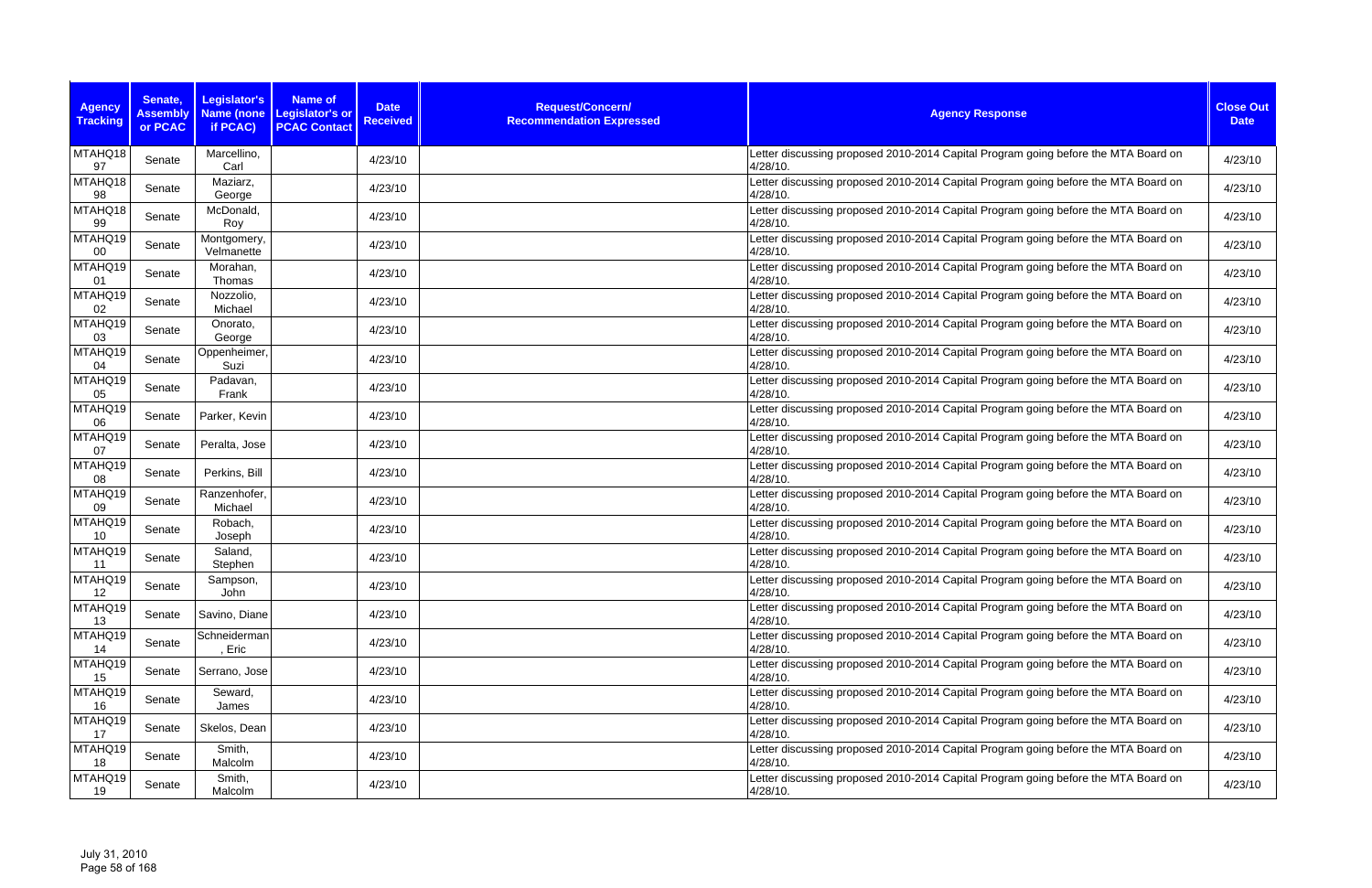| <b>Agency</b><br><b>Tracking</b> | Senate,<br><b>Assembly</b><br>or PCAC | <b>Legislator's</b><br>if PCAC) | <b>Name of</b><br>Name (none Legislator's or<br><b>PCAC Contact</b> | <b>Date</b><br><b>Received</b> | Request/Concern/<br><b>Recommendation Expressed</b> | <b>Agency Response</b>                                                                         | <b>Close Out</b><br><b>Date</b> |
|----------------------------------|---------------------------------------|---------------------------------|---------------------------------------------------------------------|--------------------------------|-----------------------------------------------------|------------------------------------------------------------------------------------------------|---------------------------------|
| MTAHQ19<br>20                    | Senate                                | Squadron,<br>Daniel             |                                                                     | 4/23/10                        |                                                     | Letter discussing proposed 2010-2014 Capital Program going before the MTA Board on<br>4/28/10. | 4/23/10                         |
| MTAHQ19<br>21                    | Senate                                | Squadron,<br>Daniel             |                                                                     | 4/23/10                        |                                                     | Letter discussing proposed 2010-2014 Capital Program going before the MTA Board on<br>4/28/10. | 4/23/10                         |
| MTAHQ19<br>22                    | Senate                                | Stachowski,<br>William          |                                                                     | 4/23/10                        |                                                     | Letter discussing proposed 2010-2014 Capital Program going before the MTA Board on<br>4/28/10. | 4/23/10                         |
| MTAHQ19<br>23                    | Senate                                | Stachowski,<br>William          |                                                                     | 4/23/10                        |                                                     | Letter discussing proposed 2010-2014 Capital Program going before the MTA Board on<br>4/28/10. | 4/23/10                         |
| MTAHQ19<br>24                    | Senate                                | Stavisky, Toby<br>Ann           |                                                                     | 4/23/10                        |                                                     | Letter discussing proposed 2010-2014 Capital Program going before the MTA Board on<br>4/28/10. | 4/23/10                         |
| MTAHQ19<br>25                    | Senate                                | Stavisky, Toby<br>Ann           |                                                                     | 4/23/10                        |                                                     | Letter discussing proposed 2010-2014 Capital Program going before the MTA Board on<br>4/28/10. | 4/23/10                         |
| MTAHQ19<br>26                    | Senate                                | Stewart-<br>Cousins,<br>Andrea  |                                                                     | 4/23/10                        |                                                     | Letter discussing proposed 2010-2014 Capital Program going before the MTA Board on<br>4/28/10. | 4/23/10                         |
| MTAHQ19<br>27                    | Senate                                | Stewart-<br>Cousins,<br>Andrea  |                                                                     | 4/23/10                        |                                                     | Letter discussing proposed 2010-2014 Capital Program going before the MTA Board on<br>4/28/10. | 4/23/10                         |
| MTAHQ19<br>28                    | Senate                                | Thompson,<br>Antoine            |                                                                     | 4/23/10                        |                                                     | Letter discussing proposed 2010-2014 Capital Program going before the MTA Board on<br>4/28/10. | 4/23/10                         |
| MTAHQ19<br>29                    | Senate                                | Thompson,<br>Antoine            |                                                                     | 4/23/10                        |                                                     | Letter discussing proposed 2010-2014 Capital Program going before the MTA Board on<br>4/28/10. | 4/23/10                         |
| MTAHQ19<br>30                    | Senate                                | Valesky,<br>David               |                                                                     | 4/23/10                        |                                                     | Letter discussing proposed 2010-2014 Capital Program going before the MTA Board on<br>4/28/10. | 4/23/10                         |
| MTAHQ19<br>31                    | Senate                                | Valesky,<br>David               |                                                                     | 4/23/10                        |                                                     | Letter discussing proposed 2010-2014 Capital Program going before the MTA Board on<br>4/28/10. | 4/23/10                         |
| MTAHQ19<br>32                    | Senate                                | Volker, Dale                    |                                                                     | 4/23/10                        |                                                     | Letter discussing proposed 2010-2014 Capital Program going before the MTA Board on<br>4/28/10. | 4/23/10                         |
| MTAHQ19<br>33                    | Senate                                | Volker, Dale                    |                                                                     | 4/23/10                        |                                                     | Letter discussing proposed 2010-2014 Capital Program going before the MTA Board on<br>4/28/10. | 4/23/10                         |
| MTAHQ19<br>34                    | Senate                                | Winner,<br>George               |                                                                     | 4/23/10                        |                                                     | Letter discussing proposed 2010-2014 Capital Program going before the MTA Board on<br>4/28/10. | 4/23/10                         |
| MTAHQ19<br>35                    | Senate                                | Winner,<br>George               |                                                                     | 4/23/10                        |                                                     | Letter discussing proposed 2010-2014 Capital Program going before the MTA Board on<br>4/28/10. | 4/23/10                         |
| MTAHQ19<br>36                    | Senate                                | Young,<br>Catharine             |                                                                     | 4/23/10                        |                                                     | Letter discussing proposed 2010-2014 Capital Program going before the MTA Board on<br>4/28/10. | 4/23/10                         |
| MTAHQ19<br>37                    | Senate                                | Young,<br>Catharine             |                                                                     | 4/23/10                        |                                                     | Letter discussing proposed 2010-2014 Capital Program going before the MTA Board on<br>4/28/10. | 4/23/10                         |
| MTAHQ19<br>38                    | <b>PCAC</b>                           |                                 | Henderson,<br>William;<br>Shannon, Ellyn                            | 4/23/10                        |                                                     | Proactive briefing on proposed 2010-14 Capital Program                                         | 4/23/10                         |
| MTAHQ19<br>39                    | Assembly                              | Abbate, Peter                   |                                                                     | 4/23/10                        |                                                     | Letter discussing proposed 2010-2014 Capital Program going before the MTA Board on<br>4/28/10. | 4/23/10                         |
| MTAHQ19<br>40                    | Assembly                              | Alessi, Marc                    |                                                                     | 4/23/10                        |                                                     | Letter discussing proposed 2010-2014 Capital Program going before the MTA Board on<br>4/28/10. | 4/23/10                         |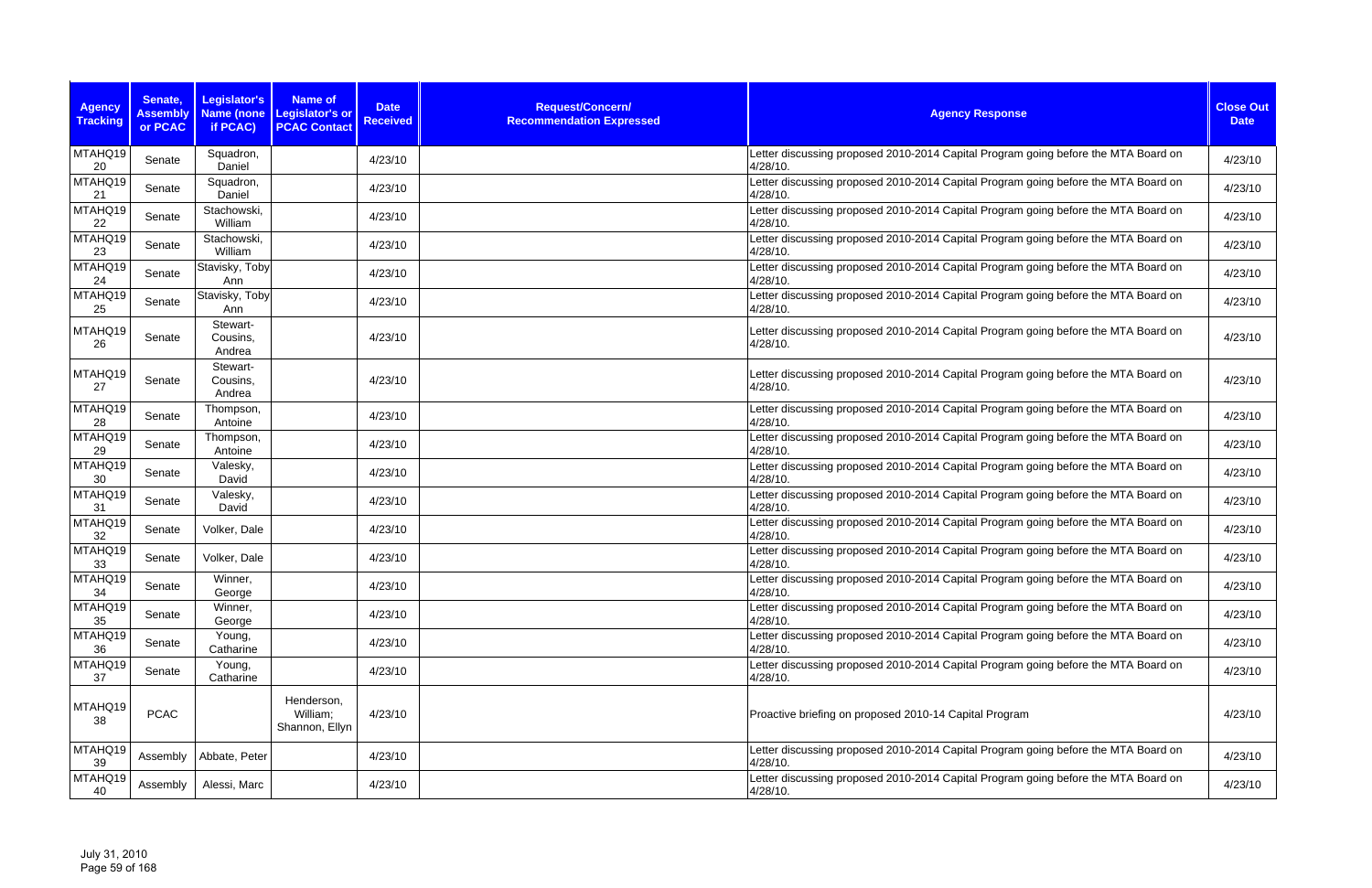| <b>Agency</b><br><b>Tracking</b> | Senate,<br><b>Assembly</b><br>or PCAC | Legislator's<br><b>Name (none</b><br>if PCAC) | <b>Name of</b><br><b>Legislator's or</b><br><b>PCAC Contact</b> | <b>Date</b><br><b>Received</b> | Request/Concern/<br><b>Recommendation Expressed</b>                                                                                                                                                  | <b>Agency Response</b>                                                                         | <b>Close Out</b><br><b>Date</b> |
|----------------------------------|---------------------------------------|-----------------------------------------------|-----------------------------------------------------------------|--------------------------------|------------------------------------------------------------------------------------------------------------------------------------------------------------------------------------------------------|------------------------------------------------------------------------------------------------|---------------------------------|
| MTAHQ19<br>41                    | Assembly                              | Alfano,<br>Thomas                             |                                                                 | 4/23/10                        |                                                                                                                                                                                                      | Letter discussing proposed 2010-2014 Capital Program going before the MTA Board on<br>4/28/10. | 4/23/10                         |
| MTAHQ19<br>42                    | Assembly                              | Amedore,<br>George                            |                                                                 | 4/23/10                        |                                                                                                                                                                                                      | Letter discussing proposed 2010-2014 Capital Program going before the MTA Board on<br>4/28/10. | 4/23/10                         |
| MTAHQ19<br>43                    | Assembly                              | Arroyo,<br>Carmen                             |                                                                 | 4/23/10                        |                                                                                                                                                                                                      | Letter discussing proposed 2010-2014 Capital Program going before the MTA Board on<br>4/28/10. | 4/23/10                         |
| MTAHQ19<br>44                    | Assembly                              | Aubry, Jeffrion                               |                                                                 | 4/23/10                        |                                                                                                                                                                                                      | Letter discussing proposed 2010-2014 Capital Program going before the MTA Board on<br>4/28/10. | 4/23/10                         |
| MTAHQ19<br>45                    | Assembly                              | Bacalles,<br>James                            |                                                                 | 4/23/10                        |                                                                                                                                                                                                      | Letter discussing proposed 2010-2014 Capital Program going before the MTA Board on<br>4/28/10. | 4/23/10                         |
| MTAHQ19<br>46                    | Assembly                              | Ball, Gregory                                 |                                                                 | 4/23/10                        |                                                                                                                                                                                                      | Letter discussing proposed 2010-2014 Capital Program going before the MTA Board on<br>4/28/10. | 4/23/10                         |
| MTAHQ19<br>47                    | Assembly                              | Barclay,<br>William                           |                                                                 | 4/23/10                        |                                                                                                                                                                                                      | Letter discussing proposed 2010-2014 Capital Program going before the MTA Board on<br>4/28/10. | 4/23/10                         |
| MTAHQ19<br>48                    | Assembly                              | Barra, Robert                                 |                                                                 | 4/23/10                        |                                                                                                                                                                                                      | Letter discussing proposed 2010-2014 Capital Program going before the MTA Board on<br>4/28/10. | 4/23/10                         |
| MTAHQ19<br>49                    | Assembly                              | Barron, Inez                                  |                                                                 | 4/23/10                        |                                                                                                                                                                                                      | Letter discussing proposed 2010-2014 Capital Program going before the MTA Board on<br>4/28/10. | 4/23/10                         |
| MTAHQ19<br>50                    | Assembly                              | Benedetto,<br>Michael                         |                                                                 | 4/23/10                        |                                                                                                                                                                                                      | Letter discussing proposed 2010-2014 Capital Program going before the MTA Board on<br>4/28/10. | 4/23/10                         |
| MTAHQ19<br>51                    | Assembly                              | Benedetto,<br>Michael R.                      | Randazzo, Ben                                                   | 4/23/10                        | Requested information on public speaking at MTA Committee<br>meetings and provided "heads up" on residents from Co-Op City<br>who wanted to drop off petitions at MTA HQ protesting service<br>cuts. | Provided information that was requested.                                                       | 4/23/10                         |
| MTAHQ19<br>52                    | Assembly                              | Benjamin,<br>Michael                          |                                                                 | 4/23/10                        |                                                                                                                                                                                                      | Letter discussing proposed 2010-2014 Capital Program going before the MTA Board on<br>4/28/10. | 4/23/10                         |
| MTAHQ19<br>53                    | Assembly                              | Bing,<br>Jonathan                             |                                                                 | 4/23/10                        |                                                                                                                                                                                                      | Letter discussing proposed 2010-2014 Capital Program going before the MTA Board on<br>4/28/10. | 4/23/10                         |
| MTAHQ19<br>54                    | Assembly                              | Boyland,<br>William                           |                                                                 | 4/23/10                        |                                                                                                                                                                                                      | Letter discussing proposed 2010-2014 Capital Program going before the MTA Board on<br>4/28/10. | 4/23/10                         |
| MTAHQ19<br>55                    | Assembly                              | Boyle, Philip                                 |                                                                 | 4/23/10                        |                                                                                                                                                                                                      | Letter discussing proposed 2010-2014 Capital Program going before the MTA Board on<br>4/28/10. | 4/23/10                         |
| MTAHQ19<br>56                    | Assembly                              | Brennan,<br>James                             |                                                                 | 4/23/10                        |                                                                                                                                                                                                      | Letter discussing proposed 2010-2014 Capital Program going before the MTA Board on<br>4/28/10. | 4/23/10                         |
| MTAHQ19<br>57                    | Assembly                              | Brodsky,<br>Richard                           |                                                                 | 4/23/10                        |                                                                                                                                                                                                      | Letter discussing proposed 2010-2014 Capital Program going before the MTA Board on<br>4/28/10. | 4/23/10                         |
| MTAHQ19<br>58                    | Assembly                              | Brook-Krasny,<br>Alec                         |                                                                 | 4/23/10                        |                                                                                                                                                                                                      | Letter discussing proposed 2010-2014 Capital Program going before the MTA Board on<br>4/28/10. | 4/23/10                         |
| MTAHQ19<br>59                    |                                       | Assembly   Burling, Daniel                    |                                                                 | 4/23/10                        |                                                                                                                                                                                                      | Letter discussing proposed 2010-2014 Capital Program going before the MTA Board on<br>4/28/10. | 4/23/10                         |
| MTAHQ19<br>60                    | Assembly                              | Butler, Marc                                  |                                                                 | 4/23/10                        |                                                                                                                                                                                                      | Letter discussing proposed 2010-2014 Capital Program going before the MTA Board on<br>4/28/10. | 4/23/10                         |
| MTAHQ19<br>61                    | Assembly                              | Cahill, Kevin                                 |                                                                 | 4/23/10                        |                                                                                                                                                                                                      | Letter discussing proposed 2010-2014 Capital Program going before the MTA Board on<br>4/28/10. | 4/23/10                         |
| MTAHQ19<br>62                    | Assembly                              | Calhoun,<br>Nancy                             |                                                                 | 4/23/10                        |                                                                                                                                                                                                      | Letter discussing proposed 2010-2014 Capital Program going before the MTA Board on<br>4/28/10. | 4/23/10                         |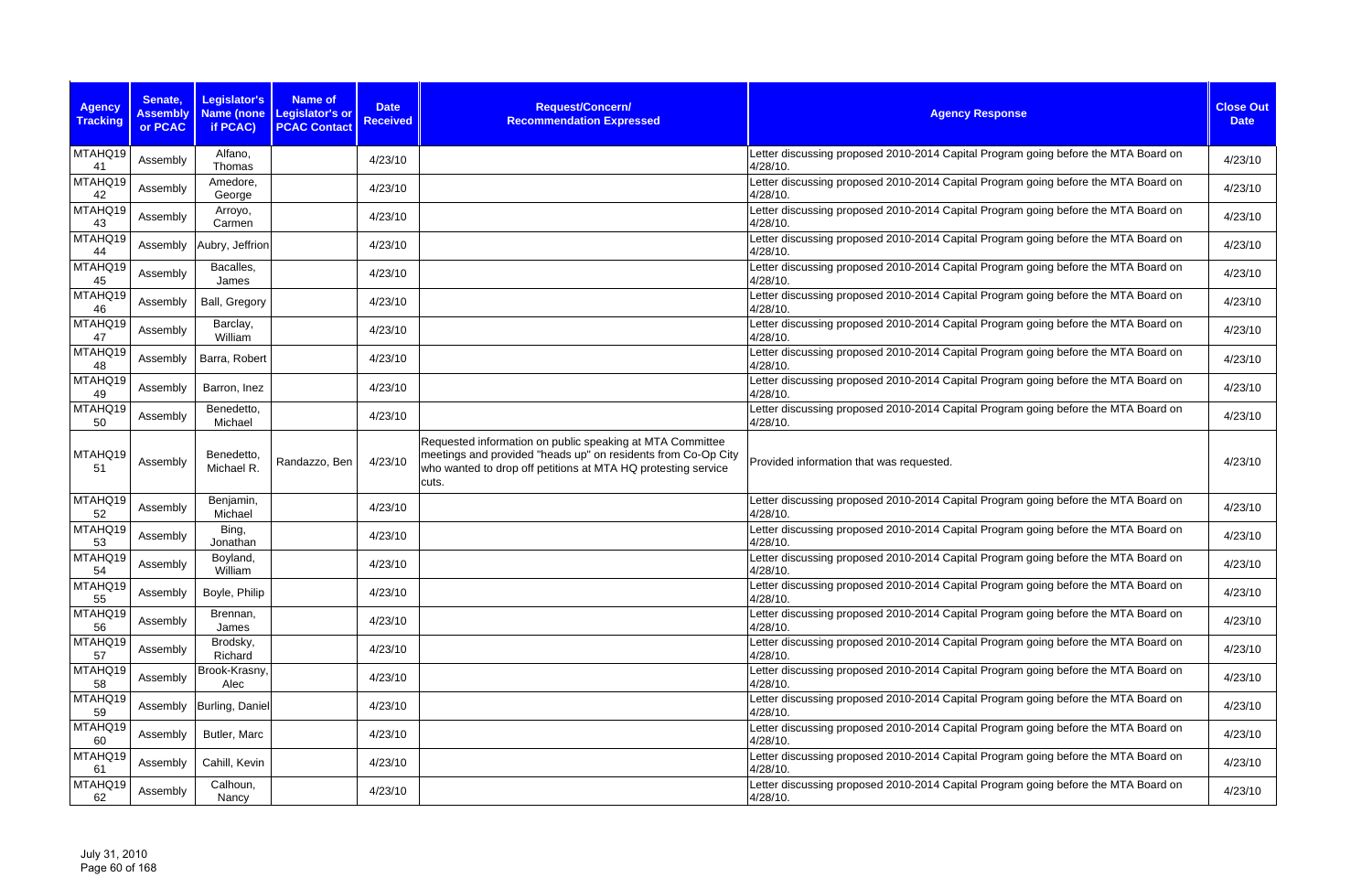| <b>Agency</b><br><b>Tracking</b> | Senate,<br><b>Assembly</b><br>or PCAC | Legislator's<br><b>Name (none</b><br>if PCAC) | <b>Name of</b><br><b>Date</b><br><b>Legislator's or</b><br><b>Received</b><br><b>PCAC Contact</b> | Request/Concern/<br><b>Recommendation Expressed</b> | <b>Agency Response</b>                                                                            | <b>Close Out</b><br><b>Date</b> |
|----------------------------------|---------------------------------------|-----------------------------------------------|---------------------------------------------------------------------------------------------------|-----------------------------------------------------|---------------------------------------------------------------------------------------------------|---------------------------------|
| MTAHQ19<br>63                    | Assembly                              | Camara,<br>Karim                              | 4/23/10                                                                                           |                                                     | Letter discussing proposed 2010-2014 Capital Program going before the MTA Board on<br>4/28/10.    | 4/23/10                         |
| MTAHQ19<br>64                    | Assembly                              | Canestrari,<br>Ronald                         | 4/23/10                                                                                           |                                                     | Letter discussing proposed 2010-2014 Capital Program going before the MTA Board on<br>4/28/10.    | 4/23/10                         |
| MTAHQ19<br>65                    | Assembly                              | Carrozza, Ann<br>Margaret                     | 4/23/10                                                                                           |                                                     | Letter discussing proposed 2010-2014 Capital Program going before the MTA Board on<br>4/28/10.    | 4/23/10                         |
| MTAHQ19<br>66                    | Assembly                              | Castelli,<br>Robert                           | 4/23/10                                                                                           |                                                     | Letter discussing proposed 2010-2014 Capital Program going before the MTA Board on<br>4/28/10.    | 4/23/10                         |
| MTAHQ19<br>67                    | Assembly                              | Castro,<br>Nelson                             | 4/23/10                                                                                           |                                                     | Letter discussing proposed 2010-2014 Capital Program going before the MTA Board on<br>4/28/10.    | 4/23/10                         |
| MTAHQ19<br>68                    | Assembly                              | Christensen,<br>Joan                          | 4/23/10                                                                                           |                                                     | Letter discussing proposed 2010-2014 Capital Program going before the MTA Board on<br>4/28/10.    | 4/23/10                         |
| MTAHQ19<br>69                    | Assembly                              | Clark, Barbara                                | 4/23/10                                                                                           |                                                     | Letter discussing proposed 2010-2014 Capital Program going before the MTA Board on<br>4/28/10.    | 4/23/10                         |
| MTAHQ19<br>70                    | Assembly                              | Colton,<br>William                            | 4/23/10                                                                                           |                                                     | Letter discussing proposed 2010-2014 Capital Program going before the MTA Board on<br>$4/28/10$ . | 4/23/10                         |
| MTAHQ19<br>71                    | Assembly                              | Conte, James                                  | 4/23/10                                                                                           |                                                     | Letter discussing proposed 2010-2014 Capital Program going before the MTA Board on<br>4/28/10.    | 4/23/10                         |
| MTAHQ19<br>72                    | Assembly                              | Cook, Vivian                                  | 4/23/10                                                                                           |                                                     | Letter discussing proposed 2010-2014 Capital Program going before the MTA Board on<br>4/28/10.    | 4/23/10                         |
| MTAHQ19<br>73                    | Assembly                              | Corwin, Jane                                  | 4/23/10                                                                                           |                                                     | Letter discussing proposed 2010-2014 Capital Program going before the MTA Board on<br>4/28/10.    | 4/23/10                         |
| MTAHQ19<br>74                    | Assembly                              | Crespo,<br>Marcos                             | 4/23/10                                                                                           |                                                     | Letter discussing proposed 2010-2014 Capital Program going before the MTA Board on<br>4/28/10.    | 4/23/10                         |
| MTAHQ19<br>75                    | Assembly                              | Crouch,<br>Clifford                           | 4/23/10                                                                                           |                                                     | Letter discussing proposed 2010-2014 Capital Program going before the MTA Board on<br>4/28/10.    | 4/23/10                         |
| MTAHQ19<br>76                    | Assembly                              | Cusick,<br>Michael                            | 4/23/10                                                                                           |                                                     | Letter discussing proposed 2010-2014 Capital Program going before the MTA Board on<br>4/28/10.    | 4/23/10                         |
| MTAHQ19<br>77                    | Assembly                              | Cymbrowitz,<br>Steven                         | 4/23/10                                                                                           |                                                     | Letter discussing proposed 2010-2014 Capital Program going before the MTA Board on<br>4/28/10.    | 4/23/10                         |
| MTAHQ19<br>78                    | Assembly                              | DelMonte,<br>Francine                         | 4/23/10                                                                                           |                                                     | Letter discussing proposed 2010-2014 Capital Program going before the MTA Board on<br>4/28/10.    | 4/23/10                         |
| MTAHQ19<br>79                    | Assembly                              | DenDekker,<br>Michael                         | 4/23/10                                                                                           |                                                     | Letter discussing proposed 2010-2014 Capital Program going before the MTA Board on<br>4/28/10.    | 4/23/10                         |
| MTAHQ19<br>80                    | Assembly                              | Destito,<br>RoAnn                             | 4/23/10                                                                                           |                                                     | Letter discussing proposed 2010-2014 Capital Program going before the MTA Board on<br>4/28/10.    | 4/23/10                         |
| MTAHQ19<br>81                    | Assembly                              | Dinowitz,<br>Jeffrey                          | 4/23/10                                                                                           |                                                     | Letter discussing proposed 2010-2014 Capital Program going before the MTA Board on<br>4/28/10.    | 4/23/10                         |
| MTAHQ19<br>82                    | Assembly                              | Duprey, Janet                                 | 4/23/10                                                                                           |                                                     | Letter discussing proposed 2010-2014 Capital Program going before the MTA Board on<br>4/28/10.    | 4/23/10                         |
| MTAHQ19<br>83                    | Assembly                              | Englebright,<br>Steve                         | 4/23/10                                                                                           |                                                     | Letter discussing proposed 2010-2014 Capital Program going before the MTA Board on<br>4/28/10.    | 4/23/10                         |
| MTAHQ19<br>84                    | Assembly                              | Errigo, Joseph                                | 4/23/10                                                                                           |                                                     | Letter discussing proposed 2010-2014 Capital Program going before the MTA Board on<br>4/28/10.    | 4/23/10                         |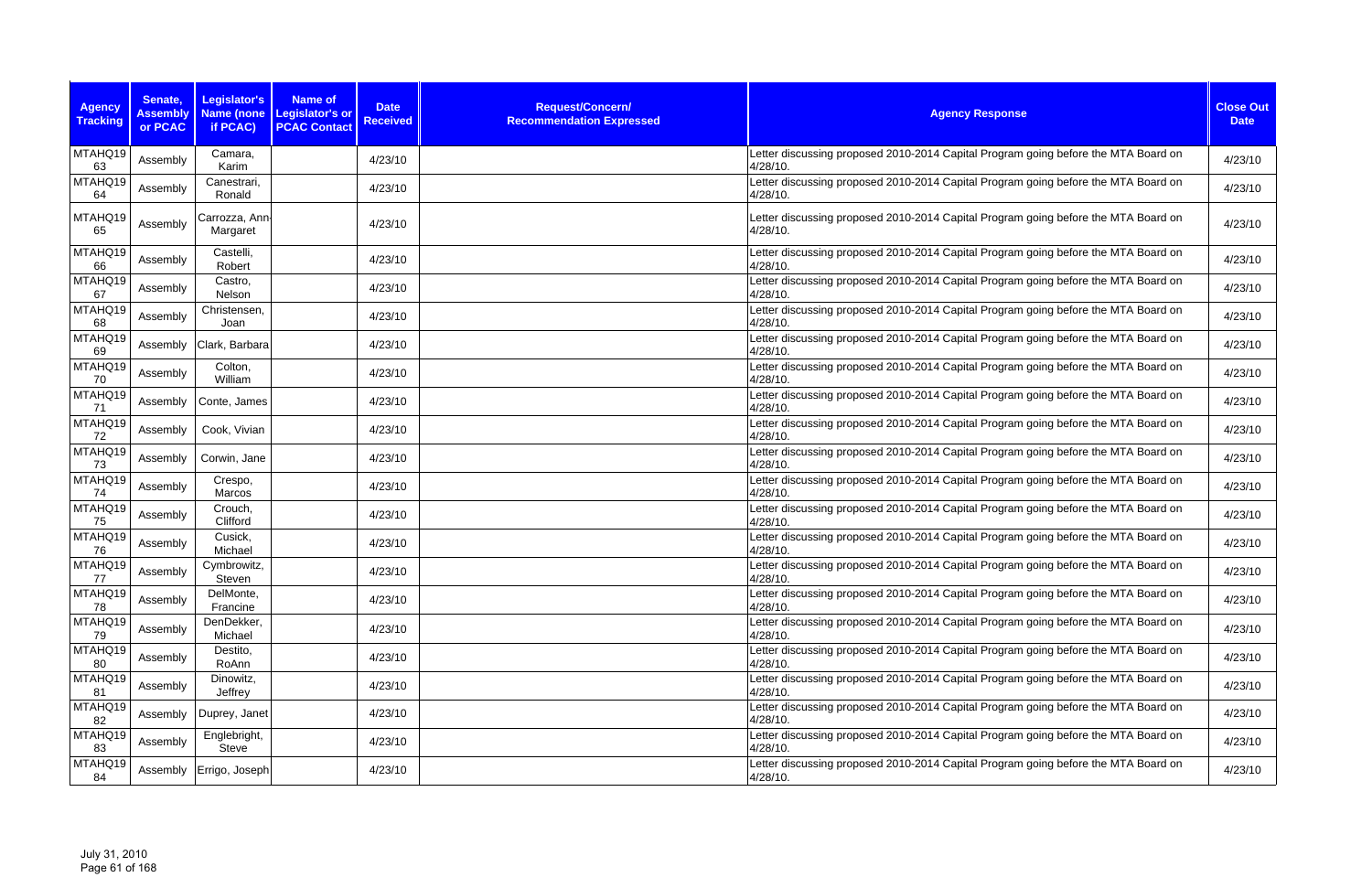| <b>Agency</b>     | Senate,                    | Legislator's            | <b>Name of</b>                                | <b>Date</b>     | Request/Concern/                |                                                                                                | <b>Close Out</b> |
|-------------------|----------------------------|-------------------------|-----------------------------------------------|-----------------|---------------------------------|------------------------------------------------------------------------------------------------|------------------|
| <b>Tracking</b>   | <b>Assembly</b><br>or PCAC | Name (none<br>if PCAC)  | <b>Legislator's or</b><br><b>PCAC Contact</b> | <b>Received</b> | <b>Recommendation Expressed</b> | <b>Agency Response</b>                                                                         | <b>Date</b>      |
| MTAHQ19<br>85     | Assembly                   | Espaillat,<br>Adriano   |                                               | 4/23/10         |                                 | Letter discussing proposed 2010-2014 Capital Program going before the MTA Board on<br>4/28/10. | 4/23/10          |
| MTAHQ19<br>86     | Assembly                   | Farrell,<br>Herman      |                                               | 4/23/10         |                                 | Letter discussing proposed 2010-2014 Capital Program going before the MTA Board on<br>4/28/10. | 4/23/10          |
| MTAHQ19<br>87     | Assembly                   | Fields, Ginny           |                                               | 4/23/10         |                                 | Letter discussing proposed 2010-2014 Capital Program going before the MTA Board on<br>4/28/10. | 4/23/10          |
| MTAHQ19<br>88     | Assembly                   | Finch, Gary             |                                               | 4/23/10         |                                 | Letter discussing proposed 2010-2014 Capital Program going before the MTA Board on<br>4/28/10. | 4/23/10          |
| MTAHQ19<br>89     | Assembly                   | Fitzpatrick,<br>Michael |                                               | 4/23/10         |                                 | Letter discussing proposed 2010-2014 Capital Program going before the MTA Board on<br>4/28/10. | 4/23/10          |
| MTAHQ19<br>90     | Assembly                   | Gabryszak,<br>Dennis    |                                               | 4/23/10         |                                 | Letter discussing proposed 2010-2014 Capital Program going before the MTA Board on<br>4/28/10. | 4/23/10          |
| MTAHQ19<br>91     | Assembly                   | Galef, Sandra           |                                               | 4/23/10         |                                 | Letter discussing proposed 2010-2014 Capital Program going before the MTA Board on<br>4/28/10. | 4/23/10          |
| MTAHQ19<br>92     | Assembly                   | Gantt, David            |                                               | 4/23/10         |                                 | Letter discussing proposed 2010-2014 Capital Program going before the MTA Board on<br>4/28/10. | 4/23/10          |
| MTAHQ19<br>93     | Assembly                   | Gianaris,<br>Michael    |                                               | 4/23/10         |                                 | Letter discussing proposed 2010-2014 Capital Program going before the MTA Board on<br>4/28/10. | 4/23/10          |
| MTAHQ19<br>94     | Assembly                   | Gibson,<br>Vanessa      |                                               | 4/23/10         |                                 | Letter discussing proposed 2010-2014 Capital Program going before the MTA Board on<br>4/28/10. | 4/23/10          |
| MTAHQ19<br>95     | Assembly                   | Giglio, Joseph          |                                               | 4/23/10         |                                 | Letter discussing proposed 2010-2014 Capital Program going before the MTA Board on<br>4/28/10. | 4/23/10          |
| MTAHQ19<br>96     | Assembly                   | Glick,<br>Deborah       |                                               | 4/23/10         |                                 | Letter discussing proposed 2010-2014 Capital Program going before the MTA Board on<br>4/28/10. | 4/23/10          |
| MTAHQ19<br>97     | Assembly                   | Gordon,<br>Timothy      |                                               | 4/23/10         |                                 | Letter discussing proposed 2010-2014 Capital Program going before the MTA Board on<br>4/28/10. | 4/23/10          |
| MTAHQ19<br>98     | Assembly                   | Gottfried,<br>Richard   |                                               | 4/23/10         |                                 | Letter discussing proposed 2010-2014 Capital Program going before the MTA Board on<br>4/28/10. | 4/23/10          |
| MTAHQ19<br>99     | Assembly                   | Gunther,<br>Aileen      |                                               | 4/23/10         |                                 | Letter discussing proposed 2010-2014 Capital Program going before the MTA Board on<br>4/28/10. | 4/23/10          |
| MTAHQ20<br>$00\,$ | Assembly                   | Hawley,<br>Stephen      |                                               | 4/23/10         |                                 | Letter discussing proposed 2010-2014 Capital Program going before the MTA Board on<br>4/28/10. | 4/23/10          |
| MTAHQ20<br>01     | Assembly                   | Hayes, James            |                                               | 4/23/10         |                                 | Letter discussing proposed 2010-2014 Capital Program going before the MTA Board on<br>4/28/10. | 4/23/10          |
| MTAHQ20<br>02     | Assembly                   | Heastie, Carl           |                                               | 4/23/10         |                                 | Letter discussing proposed 2010-2014 Capital Program going before the MTA Board on<br>4/28/10. | 4/23/10          |
| MTAHQ20<br>03     | Assembly                   | Hevesi,<br>Andrew       |                                               | 4/23/10         |                                 | Letter discussing proposed 2010-2014 Capital Program going before the MTA Board on<br>4/28/10. | 4/23/10          |
| MTAHQ20<br>04     | Assembly                   | Hikind, Dov             |                                               | 4/23/10         |                                 | Letter discussing proposed 2010-2014 Capital Program going before the MTA Board on<br>4/28/10. | 4/23/10          |
| MTAHQ20<br>05     | Assembly                   | Hooper,<br>Earlene      |                                               | 4/23/10         |                                 | Letter discussing proposed 2010-2014 Capital Program going before the MTA Board on<br>4/28/10. | 4/23/10          |
| MTAHQ20<br>06     | Assembly                   | Hoyt, Sam               |                                               | 4/23/10         |                                 | Letter discussing proposed 2010-2014 Capital Program going before the MTA Board on<br>4/28/10. | 4/23/10          |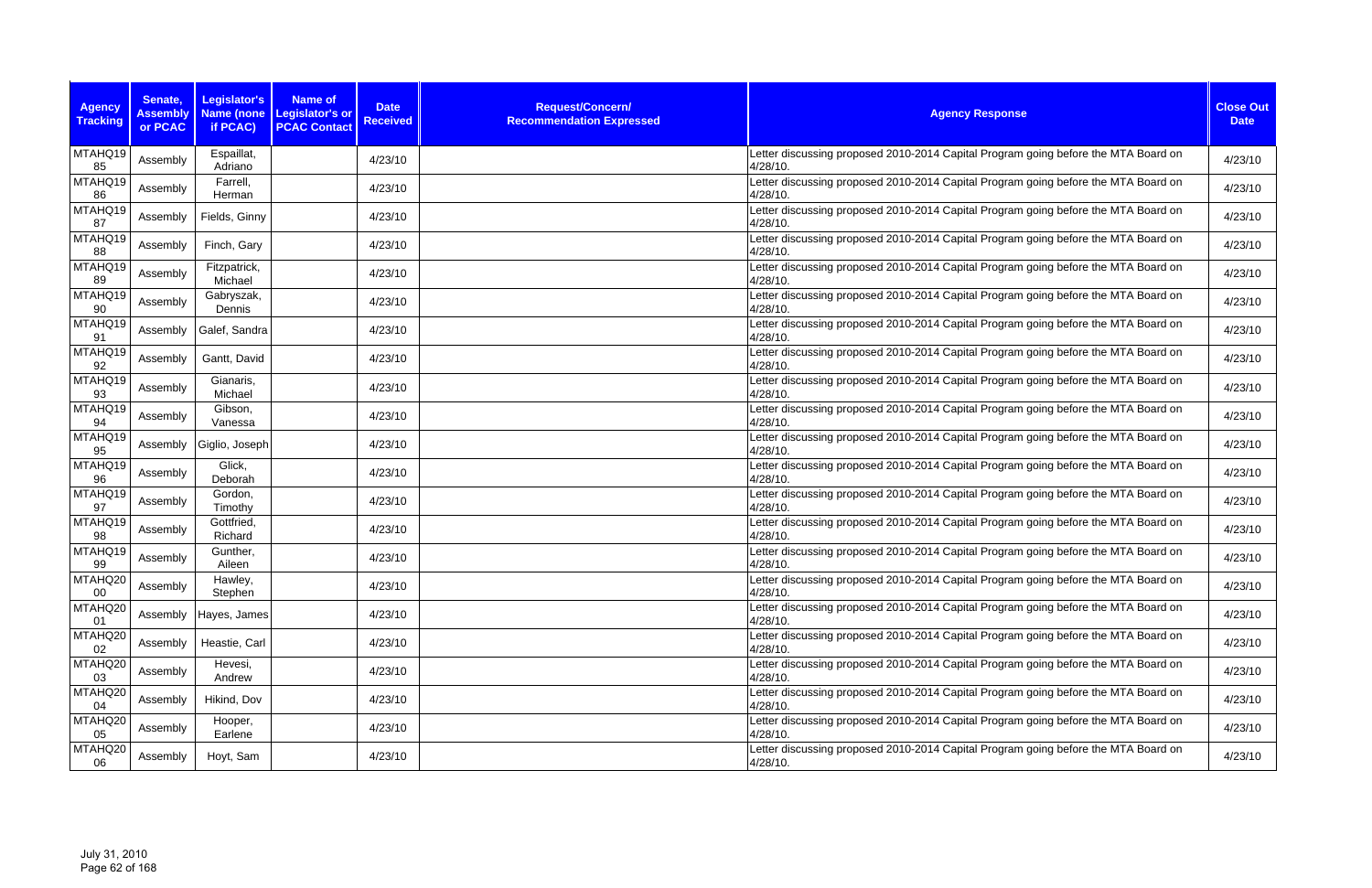| <b>Agency</b><br><b>Tracking</b> | Senate,<br><b>Assembly</b><br>or PCAC | Legislator's<br><b>Name (none</b><br>if PCAC) | <b>Name of</b><br><b>Legislator's or</b><br><b>PCAC Contact</b> | <b>Date</b><br><b>Received</b> | Request/Concern/<br><b>Recommendation Expressed</b> | <b>Agency Response</b>                                                                         | <b>Close Out</b><br><b>Date</b> |
|----------------------------------|---------------------------------------|-----------------------------------------------|-----------------------------------------------------------------|--------------------------------|-----------------------------------------------------|------------------------------------------------------------------------------------------------|---------------------------------|
| MTAHQ20<br>07                    | Assembly                              | Hyer-Spencer,<br>Janele                       |                                                                 | 4/23/10                        |                                                     | Letter discussing proposed 2010-2014 Capital Program going before the MTA Board on<br>4/28/10. | 4/23/10                         |
| MTAHQ20<br>08                    | Assembly                              | Jacobs,<br>Rhoda                              |                                                                 | 4/23/10                        |                                                     | Letter discussing proposed 2010-2014 Capital Program going before the MTA Board on<br>4/28/10. | 4/23/10                         |
| MTAHQ20<br>09                    | Assembly                              | Jaffee, Ellen                                 |                                                                 | 4/23/10                        |                                                     | Letter discussing proposed 2010-2014 Capital Program going before the MTA Board on<br>4/28/10. | 4/23/10                         |
| MTAHQ20<br>10                    | Assembly                              | Jeffries,<br>Hakeem                           |                                                                 | 4/23/10                        |                                                     | Letter discussing proposed 2010-2014 Capital Program going before the MTA Board on<br>4/28/10. | 4/23/10                         |
| MTAHQ20<br>11                    | Assembly                              | John, Susan                                   |                                                                 | 4/23/10                        |                                                     | Letter discussing proposed 2010-2014 Capital Program going before the MTA Board on<br>4/28/10. | 4/23/10                         |
| MTAHQ20<br>12                    | Assembly                              | Jordan, Tony                                  |                                                                 | 4/23/10                        |                                                     | Letter discussing proposed 2010-2014 Capital Program going before the MTA Board on<br>4/28/10. | 4/23/10                         |
| MTAHQ20<br>13                    | Assembly                              | Kavanagh,<br><b>Brian</b>                     |                                                                 | 4/23/10                        |                                                     | Letter discussing proposed 2010-2014 Capital Program going before the MTA Board on<br>4/28/10. | 4/23/10                         |
| MTAHQ20<br>14                    | Assembly                              | Kellner, Micah                                |                                                                 | 4/23/10                        |                                                     | Letter discussing proposed 2010-2014 Capital Program going before the MTA Board on<br>4/28/10. | 4/23/10                         |
| MTAHQ20<br>15                    | Assembly                              | Kolb, Brian                                   |                                                                 | 4/23/10                        |                                                     | Letter discussing proposed 2010-2014 Capital Program going before the MTA Board on<br>4/28/10. | 4/23/10                         |
| MTAHQ20<br>16                    | Assembly                              | Koon, David                                   |                                                                 | 4/23/10                        |                                                     | Letter discussing proposed 2010-2014 Capital Program going before the MTA Board on<br>4/28/10. | 4/23/10                         |
| MTAHQ20<br>17                    | Assembly                              | Lancman,<br>Rory                              |                                                                 | 4/23/10                        |                                                     | Letter discussing proposed 2010-2014 Capital Program going before the MTA Board on<br>4/28/10. | 4/23/10                         |
| MTAHQ20<br>18                    | Assembly                              | Latimer,<br>George                            |                                                                 | 4/23/10                        |                                                     | Letter discussing proposed 2010-2014 Capital Program going before the MTA Board on<br>4/28/10. | 4/23/10                         |
| MTAHQ20<br>19                    | Assembly                              | Lavine,<br>Charles                            |                                                                 | 4/23/10                        |                                                     | Letter discussing proposed 2010-2014 Capital Program going before the MTA Board on<br>4/28/10. | 4/23/10                         |
| MTAHQ20<br>20                    | Assembly                              | Lentol, Joseph                                |                                                                 | 4/23/10                        |                                                     | Letter discussing proposed 2010-2014 Capital Program going before the MTA Board on<br>4/28/10. | 4/23/10                         |
| MTAHQ20<br>21                    | Assembly                              | Lifton,<br>Barbara                            |                                                                 | 4/23/10                        |                                                     | Letter discussing proposed 2010-2014 Capital Program going before the MTA Board on<br>4/28/10. | 4/23/10                         |
| MTAHQ20<br>22                    | Assembly                              | Lopez, Peter                                  |                                                                 | 4/23/10                        |                                                     | Letter discussing proposed 2010-2014 Capital Program going before the MTA Board on<br>4/28/10. | 4/23/10                         |
| MTAHQ20<br>23                    | Assembly                              | Lopez, Vito                                   |                                                                 | 4/23/10                        |                                                     | Letter discussing proposed 2010-2014 Capital Program going before the MTA Board on<br>4/28/10. | 4/23/10                         |
| MTAHQ20<br>24                    | Assembly                              | Lupardo,<br>Donna                             |                                                                 | 4/23/10                        |                                                     | Letter discussing proposed 2010-2014 Capital Program going before the MTA Board on<br>4/28/10. | 4/23/10                         |
| MTAHQ20<br>25                    | Assembly                              | Magee,<br>William                             |                                                                 | 4/23/10                        |                                                     | Letter discussing proposed 2010-2014 Capital Program going before the MTA Board on<br>4/28/10. | 4/23/10                         |
| MTAHQ20<br>26                    | Assembly                              | Magnarelli,<br>William                        |                                                                 | 4/23/10                        |                                                     | Letter discussing proposed 2010-2014 Capital Program going before the MTA Board on<br>4/28/10. | 4/23/10                         |
| MTAHQ20<br>27                    | Assembly                              | Maisel, Alan                                  |                                                                 | 4/23/10                        |                                                     | Letter discussing proposed 2010-2014 Capital Program going before the MTA Board on<br>4/28/10. | 4/23/10                         |
| MTAHQ20<br>28                    | Assembly                              | Markey,<br>Margaret                           |                                                                 | 4/23/10                        |                                                     | Letter discussing proposed 2010-2014 Capital Program going before the MTA Board on<br>4/28/10. | 4/23/10                         |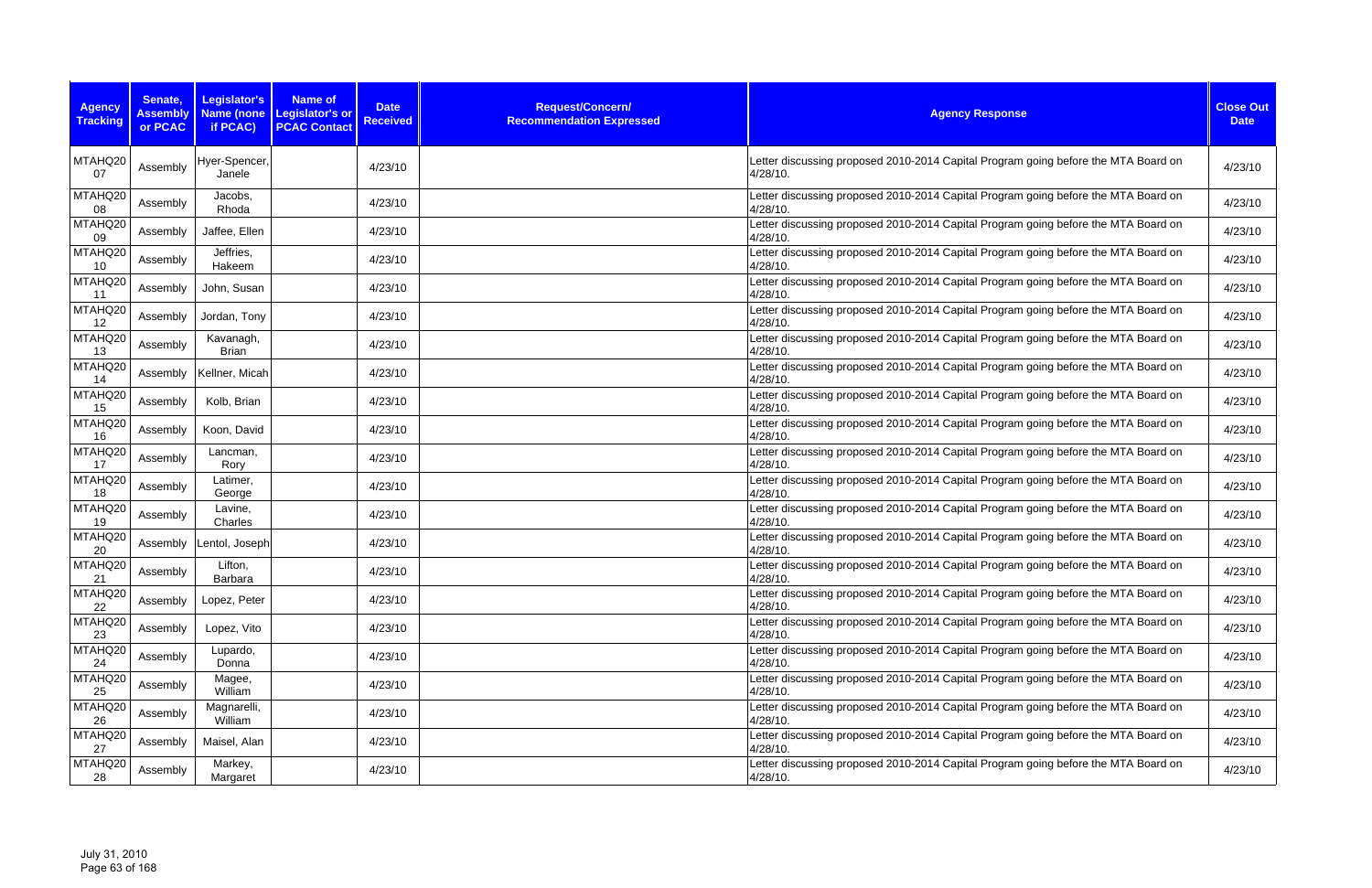| <b>Agency</b><br><b>Tracking</b> | Senate,<br><b>Assembly</b><br>or PCAC | Legislator's<br><b>Name (none</b><br>if PCAC) | <b>Name of</b><br><b>Legislator's or</b><br><b>PCAC Contact</b> | <b>Date</b><br><b>Received</b> | Request/Concern/<br><b>Recommendation Expressed</b> | <b>Agency Response</b>                                                                         | <b>Close Out</b><br><b>Date</b> |
|----------------------------------|---------------------------------------|-----------------------------------------------|-----------------------------------------------------------------|--------------------------------|-----------------------------------------------------|------------------------------------------------------------------------------------------------|---------------------------------|
| MTAHQ20<br>29                    | Assembly                              | Mayersohn,<br>Nettie                          |                                                                 | 4/23/10                        |                                                     | Letter discussing proposed 2010-2014 Capital Program going before the MTA Board on<br>4/28/10. | 4/23/10                         |
| MTAHQ20<br>30                    | Assembly                              | McDonough,<br>David                           |                                                                 | 4/23/10                        |                                                     | Letter discussing proposed 2010-2014 Capital Program going before the MTA Board on<br>4/28/10. | 4/23/10                         |
| MTAHQ20<br>31                    | Assembly                              | McEneny,<br>John                              |                                                                 | 4/23/10                        |                                                     | Letter discussing proposed 2010-2014 Capital Program going before the MTA Board on<br>4/28/10. | 4/23/10                         |
| MTAHQ20<br>32                    | Assembly                              | McKevitt,<br>Thomas                           |                                                                 | 4/23/10                        |                                                     | Letter discussing proposed 2010-2014 Capital Program going before the MTA Board on<br>4/28/10. | 4/23/10                         |
| MTAHQ20<br>33                    | Assembly                              | Meng, Grace                                   |                                                                 | 4/23/10                        |                                                     | Letter discussing proposed 2010-2014 Capital Program going before the MTA Board on<br>4/28/10. | 4/23/10                         |
| MTAHQ20<br>34                    | Assembly                              | Miller, Joel                                  |                                                                 | 4/23/10                        |                                                     | Letter discussing proposed 2010-2014 Capital Program going before the MTA Board on<br>4/28/10. | 4/23/10                         |
| MTAHQ20<br>35                    | Assembly                              | Miller, Michael                               |                                                                 | 4/23/10                        |                                                     | Letter discussing proposed 2010-2014 Capital Program going before the MTA Board on<br>4/28/10. | 4/23/10                         |
| MTAHQ20<br>36                    | Assembly                              | Millman, Joan                                 |                                                                 | 4/23/10                        |                                                     | Letter discussing proposed 2010-2014 Capital Program going before the MTA Board on<br>4/28/10. | 4/23/10                         |
| MTAHQ20<br>37                    | Assembly                              | Molinaro,<br>Marcus                           |                                                                 | 4/23/10                        |                                                     | Letter discussing proposed 2010-2014 Capital Program going before the MTA Board on<br>4/28/10. | 4/23/10                         |
| MTAHQ20<br>38                    | Assembly                              | Montesano,<br>Michael                         |                                                                 | 4/23/10                        |                                                     | Letter discussing proposed 2010-2014 Capital Program going before the MTA Board on<br>4/28/10. | 4/23/10                         |
| MTAHQ20<br>39                    | Assembly                              | Morelle,<br>Joseph                            |                                                                 | 4/23/10                        |                                                     | Letter discussing proposed 2010-2014 Capital Program going before the MTA Board on<br>4/28/10. | 4/23/10                         |
| MTAHQ20<br>40                    | Assembly                              | Murray, Dean                                  |                                                                 | 4/23/10                        |                                                     | Letter discussing proposed 2010-2014 Capital Program going before the MTA Board on<br>4/28/10. | 4/23/10                         |
| MTAHQ20<br>41                    | Assembly                              | Nolan,<br>Catherine                           |                                                                 | 4/23/10                        |                                                     | Letter discussing proposed 2010-2014 Capital Program going before the MTA Board on<br>4/28/10. | 4/23/10                         |
| MTAHQ20<br>42                    | Assembly                              | Oaks, Robert                                  |                                                                 | 4/23/10                        |                                                     | Letter discussing proposed 2010-2014 Capital Program going before the MTA Board on<br>4/28/10. | 4/23/10                         |
| MTAHQ20<br>43                    | Assembly                              | O'Donnell,<br>Daniel                          |                                                                 | 4/23/10                        |                                                     | Letter discussing proposed 2010-2014 Capital Program going before the MTA Board on<br>4/28/10. | 4/23/10                         |
| MTAHQ20<br>44                    | Assembly                              | O'Mara,<br>Thomas                             |                                                                 | 4/23/10                        |                                                     | Letter discussing proposed 2010-2014 Capital Program going before the MTA Board on<br>4/28/10. | 4/23/10                         |
| MTAHQ20<br>45                    | Assembly                              | Ortiz, Felix                                  |                                                                 | 4/23/10                        |                                                     | Letter discussing proposed 2010-2014 Capital Program going before the MTA Board on<br>4/28/10. | 4/23/10                         |
| MTAHQ20<br>46                    | Assembly                              | Parment,<br>William                           |                                                                 | 4/23/10                        |                                                     | Letter discussing proposed 2010-2014 Capital Program going before the MTA Board on<br>4/28/10. | 4/23/10                         |
| MTAHQ20<br>47                    | Assembly                              | Paulin, Amy                                   |                                                                 | 4/23/10                        |                                                     | Letter discussing proposed 2010-2014 Capital Program going before the MTA Board on<br>4/28/10. | 4/23/10                         |
| MTAHQ20<br>48                    | Assembly                              | Peoples-<br>Stokes,<br>Crystal                |                                                                 | 4/23/10                        |                                                     | Letter discussing proposed 2010-2014 Capital Program going before the MTA Board on<br>4/28/10. | 4/23/10                         |
| MTAHQ20<br>49                    | Assembly                              | Perry, N. Nick                                |                                                                 | 4/23/10                        |                                                     | Letter discussing proposed 2010-2014 Capital Program going before the MTA Board on<br>4/28/10. | 4/23/10                         |
| MTAHQ20<br>50                    | Assembly                              | Pheffer,<br>Audrey                            |                                                                 | 4/23/10                        |                                                     | Letter discussing proposed 2010-2014 Capital Program going before the MTA Board on<br>4/28/10. | 4/23/10                         |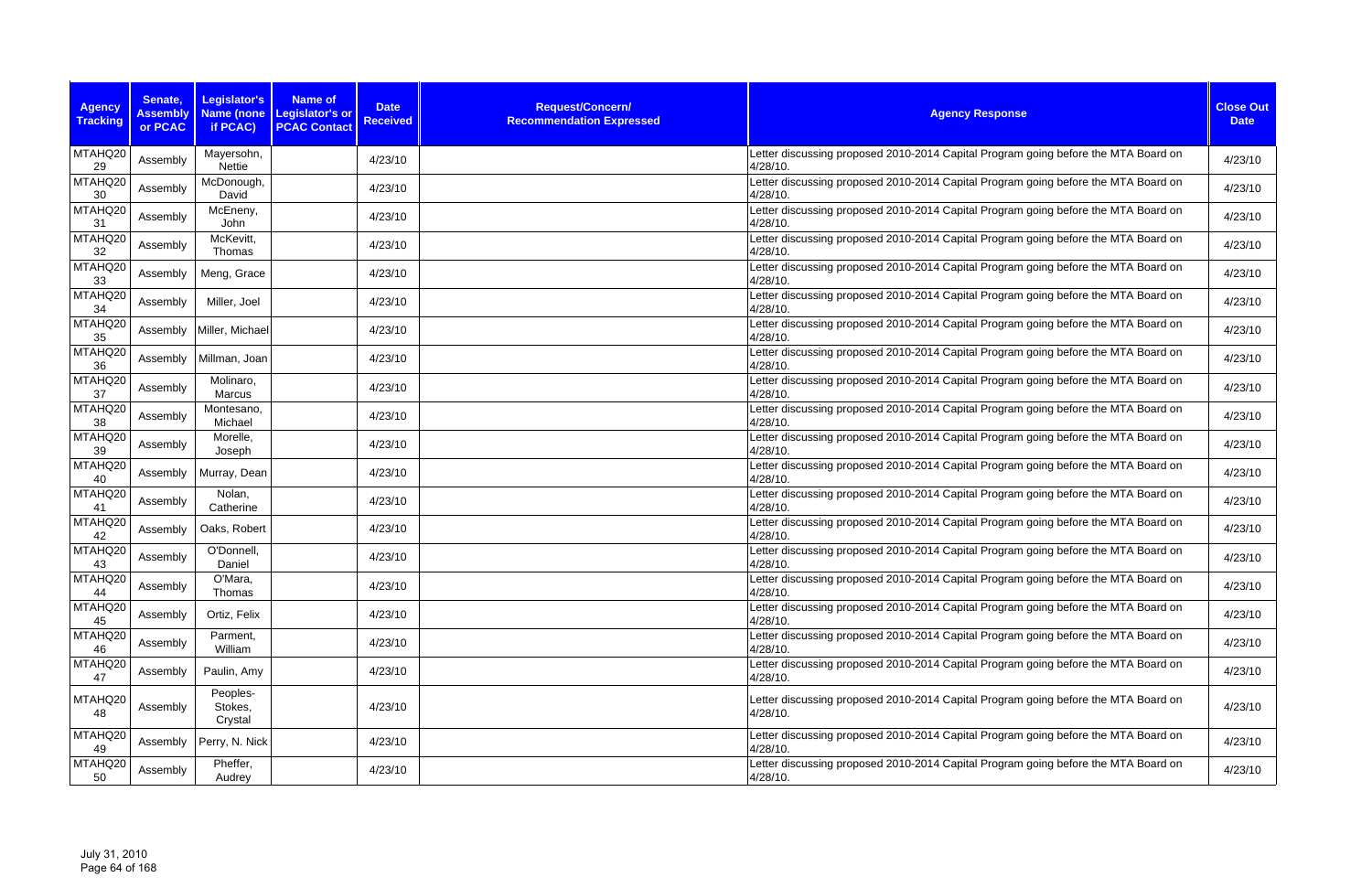| <b>Agency</b><br><b>Tracking</b> | Senate,<br><b>Assembly</b><br>or PCAC | Legislator's<br><b>Name (none</b><br>if PCAC) | <b>Name of</b><br><b>Date</b><br><b>Legislator's or</b><br><b>Received</b><br><b>PCAC Contact</b> | Request/Concern/<br><b>Recommendation Expressed</b>                                     | <b>Agency Response</b>                                                                                                                    | <b>Close Out</b><br><b>Date</b> |
|----------------------------------|---------------------------------------|-----------------------------------------------|---------------------------------------------------------------------------------------------------|-----------------------------------------------------------------------------------------|-------------------------------------------------------------------------------------------------------------------------------------------|---------------------------------|
| MTAHQ20<br>51                    | Assembly                              | Powell, Adam                                  | 4/23/10                                                                                           |                                                                                         | Letter discussing proposed 2010-2014 Capital Program going before the MTA Board on<br>4/28/10.                                            | 4/23/10                         |
| MTAHQ20<br>52                    | Assembly                              | Pretlow, J.<br>Gary                           | 4/23/10                                                                                           |                                                                                         | Letter discussing proposed 2010-2014 Capital Program going before the MTA Board on<br>4/28/10.                                            | 4/23/10                         |
| MTAHQ20<br>53                    | Assembly                              | Quinn, Jack                                   | 4/23/10                                                                                           |                                                                                         | Letter discussing proposed 2010-2014 Capital Program going before the MTA Board on<br>4/28/10.                                            | 4/23/10                         |
| MTAHQ20<br>54                    | Assembly                              | Rabbitt, Ann                                  | 4/23/10                                                                                           |                                                                                         | Letter discussing proposed 2010-2014 Capital Program going before the MTA Board on<br>4/28/10.                                            | 4/23/10                         |
| MTAHQ20<br>55                    | Assembly                              | Raia, Andrew                                  | 4/23/10                                                                                           |                                                                                         | Letter discussing proposed 2010-2014 Capital Program going before the MTA Board on<br>4/28/10.                                            | 4/23/10                         |
| MTAHQ20<br>56                    | Assembly                              | Ramos, Philip                                 | 4/23/10                                                                                           |                                                                                         | Letter discussing proposed 2010-2014 Capital Program going before the MTA Board on<br>4/28/10.                                            | 4/23/10                         |
| MTAHQ20<br>57                    | Assembly                              | Reilich,<br>William                           | 4/23/10                                                                                           |                                                                                         | Letter discussing proposed 2010-2014 Capital Program going before the MTA Board on<br>4/28/10.                                            | 4/23/10                         |
| MTAHQ20<br>58                    | Assembly                              | Reilly, Robert                                | 4/23/10                                                                                           |                                                                                         | Letter discussing proposed 2010-2014 Capital Program going before the MTA Board on<br>$4/28/10$ .                                         | 4/23/10                         |
| MTAHQ20<br>59                    | Assembly                              | Rivera, Jose                                  | 4/23/10                                                                                           |                                                                                         | Letter discussing proposed 2010-2014 Capital Program going before the MTA Board on<br>4/28/10.                                            | 4/23/10                         |
| MTAHQ20<br>60                    | Assembly                              | Rivera, Naomi                                 | 4/23/10                                                                                           |                                                                                         | Letter discussing proposed 2010-2014 Capital Program going before the MTA Board on<br>4/28/10.                                            | 4/23/10                         |
| MTAHQ20<br>61                    | Assembly                              | Rivera, Peter                                 | 4/23/10                                                                                           |                                                                                         | Letter discussing proposed 2010-2014 Capital Program going before the MTA Board on<br>4/28/10.                                            | 4/23/10                         |
| MTAHQ20<br>62                    | Assembly                              | Robinson,<br>Annette                          | 4/23/10                                                                                           |                                                                                         | Letter discussing proposed 2010-2014 Capital Program going before the MTA Board on<br>4/28/10.                                            | 4/23/10                         |
| MTAHQ20<br>63                    | Assembly                              | Rosenthal,<br>Linda                           | 4/23/10                                                                                           |                                                                                         | Letter discussing proposed 2010-2014 Capital Program going before the MTA Board on<br>4/28/10.                                            | 4/23/10                         |
| MTAHQ20<br>64                    | Assembly                              | Russell, Addie                                | 4/23/10                                                                                           |                                                                                         | Letter discussing proposed 2010-2014 Capital Program going before the MTA Board on<br>4/28/10.                                            | 4/23/10                         |
| MTAHQ20<br>65                    | Assembly                              | Saladino,<br>Joseph                           | 4/23/10                                                                                           |                                                                                         | Letter discussing proposed 2010-2014 Capital Program going before the MTA Board on<br>4/28/10.                                            | 4/23/10                         |
| MTAHQ20<br>66                    | Assembly                              | Sayward,<br>Teresa                            | 4/23/10                                                                                           |                                                                                         | Letter discussing proposed 2010-2014 Capital Program going before the MTA Board on<br>4/28/10.                                            | 4/23/10                         |
| MTAHQ20<br>67                    | Assembly                              | Scarborough,<br>William                       | 4/23/10                                                                                           |                                                                                         | Letter discussing proposed 2010-2014 Capital Program going before the MTA Board on<br>4/28/10.                                            | 4/23/10                         |
| MTAHQ20<br>68                    | Assembly                              | Scarborough,<br>William                       | 4/23/10                                                                                           | Requested information on status of upcoming paratransit and<br>black car solicitations. | Provided schedule for solicitations and reviewed outreach that had been conducted to<br>identify a more robust pool of potential bidders. | 4/23/10                         |
| MTAHQ20<br>69                    | Assembly                              | Schimel,<br>Michelle                          | 4/23/10                                                                                           |                                                                                         | Letter discussing proposed 2010-2014 Capital Program going before the MTA Board on<br>4/28/10.                                            | 4/23/10                         |
| MTAHQ20<br>70                    | Assembly                              | Schimminger,<br>Robin                         | 4/23/10                                                                                           |                                                                                         | Letter discussing proposed 2010-2014 Capital Program going before the MTA Board on<br>4/28/10.                                            | 4/23/10                         |
| MTAHQ20<br>71                    | Assembly                              | Schroeder,<br>Mark                            | 4/23/10                                                                                           |                                                                                         | Letter discussing proposed 2010-2014 Capital Program going before the MTA Board on<br>4/28/10.                                            | 4/23/10                         |
| MTAHQ20<br>72                    | Assembly                              | Scozzafava,<br>Dede                           | 4/23/10                                                                                           |                                                                                         | Letter discussing proposed 2010-2014 Capital Program going before the MTA Board on<br>4/28/10.                                            | 4/23/10                         |
| MTAHQ20<br>73                    | Assembly                              | Silver,<br>Sheldon                            | 4/23/10                                                                                           |                                                                                         | Letter discussing proposed 2010-2014 Capital Program going before the MTA Board on<br>4/28/10.                                            | 4/23/10                         |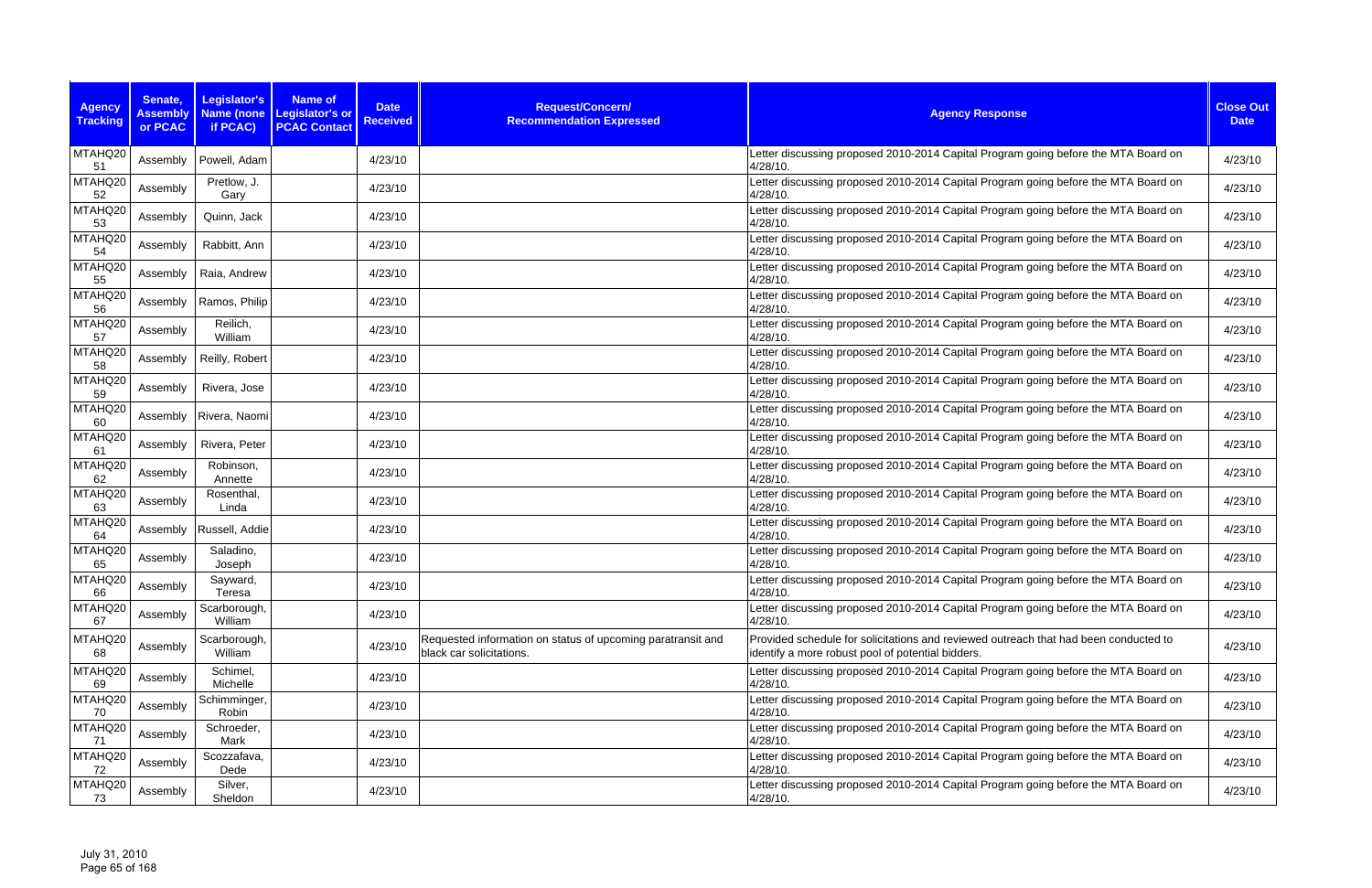| <b>Agency</b><br><b>Tracking</b> | Senate,<br><b>Assembly</b><br>or PCAC | Legislator's<br><b>Name (none</b><br>if PCAC) | <b>Name of</b><br><b>Legislator's or</b><br><b>PCAC Contact</b> | <b>Date</b><br><b>Received</b> | Request/Concern/<br><b>Recommendation Expressed</b>                                         | <b>Agency Response</b>                                                                                                                                                                          | <b>Close Out</b><br><b>Date</b> |
|----------------------------------|---------------------------------------|-----------------------------------------------|-----------------------------------------------------------------|--------------------------------|---------------------------------------------------------------------------------------------|-------------------------------------------------------------------------------------------------------------------------------------------------------------------------------------------------|---------------------------------|
| MTAHQ20<br>74                    | Assembly                              | Skartados,<br>Frank                           |                                                                 | 4/23/10                        |                                                                                             | Letter discussing proposed 2010-2014 Capital Program going before the MTA Board on<br>4/28/10.                                                                                                  | 4/23/10                         |
| MTAHQ20<br>75                    | Assembly                              | Spano,<br>Michael                             |                                                                 | 4/23/10                        |                                                                                             | Letter discussing proposed 2010-2014 Capital Program going before the MTA Board on<br>4/28/10.                                                                                                  | 4/23/10                         |
| MTAHQ20<br>76                    | Assembly                              | Stirpe, Albert                                |                                                                 | 4/23/10                        |                                                                                             | Letter discussing proposed 2010-2014 Capital Program going before the MTA Board on<br>4/28/10.                                                                                                  | 4/23/10                         |
| MTAHQ20<br>77                    | Assembly                              | Sweeney,<br>Robert                            |                                                                 | 4/23/10                        |                                                                                             | Letter discussing proposed 2010-2014 Capital Program going before the MTA Board on<br>4/28/10.                                                                                                  | 4/23/10                         |
| MTAHQ20<br>78                    | Assembly                              | Tedisco,<br>James                             |                                                                 | 4/23/10                        |                                                                                             | Letter discussing proposed 2010-2014 Capital Program going before the MTA Board on<br>4/28/10.                                                                                                  | 4/23/10                         |
| MTAHQ20<br>79                    | Assembly                              | Thiele, Fred                                  |                                                                 | 4/23/10                        |                                                                                             | Letter discussing proposed 2010-2014 Capital Program going before the MTA Board on<br>4/28/10.                                                                                                  | 4/23/10                         |
| MTAHQ20<br>80                    | Assembly                              | Titone,<br>Matthew                            |                                                                 | 4/23/10                        |                                                                                             | Letter discussing proposed 2010-2014 Capital Program going before the MTA Board on<br>4/28/10.                                                                                                  | 4/23/10                         |
| MTAHQ20<br>81                    | Assembly                              | Titus, Michele                                |                                                                 | 4/23/10                        |                                                                                             | Letter discussing proposed 2010-2014 Capital Program going before the MTA Board on<br>4/28/10.                                                                                                  | 4/23/10                         |
| MTAHQ20<br>82                    | Assembly                              | Tobacco,<br>Louis                             |                                                                 | 4/23/10                        |                                                                                             | Letter discussing proposed 2010-2014 Capital Program going before the MTA Board on<br>4/28/10.                                                                                                  | 4/23/10                         |
| MTAHQ20<br>83                    | Assembly                              | Towns, Darryl                                 |                                                                 | 4/23/10                        |                                                                                             | Letter discussing proposed 2010-2014 Capital Program going before the MTA Board on<br>4/28/10.                                                                                                  | 4/23/10                         |
| MTAHQ20<br>84                    | Assembly                              | Townsend,<br>David                            |                                                                 | 4/23/10                        |                                                                                             | Letter discussing proposed 2010-2014 Capital Program going before the MTA Board on<br>4/28/10.                                                                                                  | 4/23/10                         |
| MTAHQ20<br>85                    | Assembly                              | Ways and<br>Means<br>Majority                 | Wilder, Katelyn                                                 | 4/23/10                        | Follow up questions on capital plan briefing for legislative staff                          | Answered questions                                                                                                                                                                              | 4/23/10                         |
| MTAHQ20<br>86                    | Assembly                              | Weinstein,<br>Helene                          |                                                                 | 4/23/10                        |                                                                                             | Letter discussing proposed 2010-2014 Capital Program going before the MTA Board on<br>4/28/10.                                                                                                  | 4/23/10                         |
| MTAHQ20<br>87                    | Assembly                              | Weisenberg,<br>Harvey                         |                                                                 | 4/23/10                        |                                                                                             | Letter discussing proposed 2010-2014 Capital Program going before the MTA Board on<br>4/28/10.                                                                                                  | 4/23/10                         |
| MTAHQ20<br>88                    |                                       | Assembly   Weprin, David                      |                                                                 | 4/23/10                        |                                                                                             | Letter discussing proposed 2010-2014 Capital Program going before the MTA Board on<br>4/28/10.                                                                                                  | 4/23/10                         |
| MTAHQ20<br>89                    | Assembly                              | Wright, Keith                                 |                                                                 | 4/23/10                        |                                                                                             | Letter discussing proposed 2010-2014 Capital Program going before the MTA Board on<br>4/28/10.                                                                                                  | 4/23/10                         |
| MTAHQ20<br>90                    | Assembly                              | Zebrowski,<br>Kenneth                         |                                                                 | 4/23/10                        |                                                                                             | Letter discussing proposed 2010-2014 Capital Program going before the MTA Board on<br>4/28/10.                                                                                                  | 4/23/10                         |
| MTAHQ20<br>91                    | Senate                                | Klein, Jeffrey                                | Doyle, John                                                     | 4/25/10                        | Recommended change to Bx8 bus route in the Bronx to<br>ameliorate service reduction impact. | Responded that analysis showed that the route change that Mr. Doyle recommended would<br>add operating costs to NYCT budget that cannot be financed at this time. NYCT responded<br>via letter. | 6/16/10                         |
| Bus Co<br>966                    | Senator                               | Klein, Jeffrey                                | Doyle, John C.                                                  | 4/26/10                        | Concerns about the Bx8 route.                                                               | Because NYCT operates this route, referred Mr. Doyle to NYCT Government Relations.                                                                                                              | 4/26/10                         |
| <b>MNR1459</b>                   | Senate                                | Saland,<br>Stephen                            | Christina Curran                                                | 4/26/10                        | Constituent complaint about St. Patrick's Day service.                                      | Provided written response on how Metro-North is addressing the concern.                                                                                                                         | 4/30/10                         |
| <b>MNR1460</b>                   | Senate                                | Saland,<br>Stephen                            | Susan                                                           | 4/26/10                        | Requested information on when Bridge Street (New Hamburg)<br>bridge work would begin.       | Informed her that it was under design now and construction is scheduled to begin in 2012.                                                                                                       | 4/26/10                         |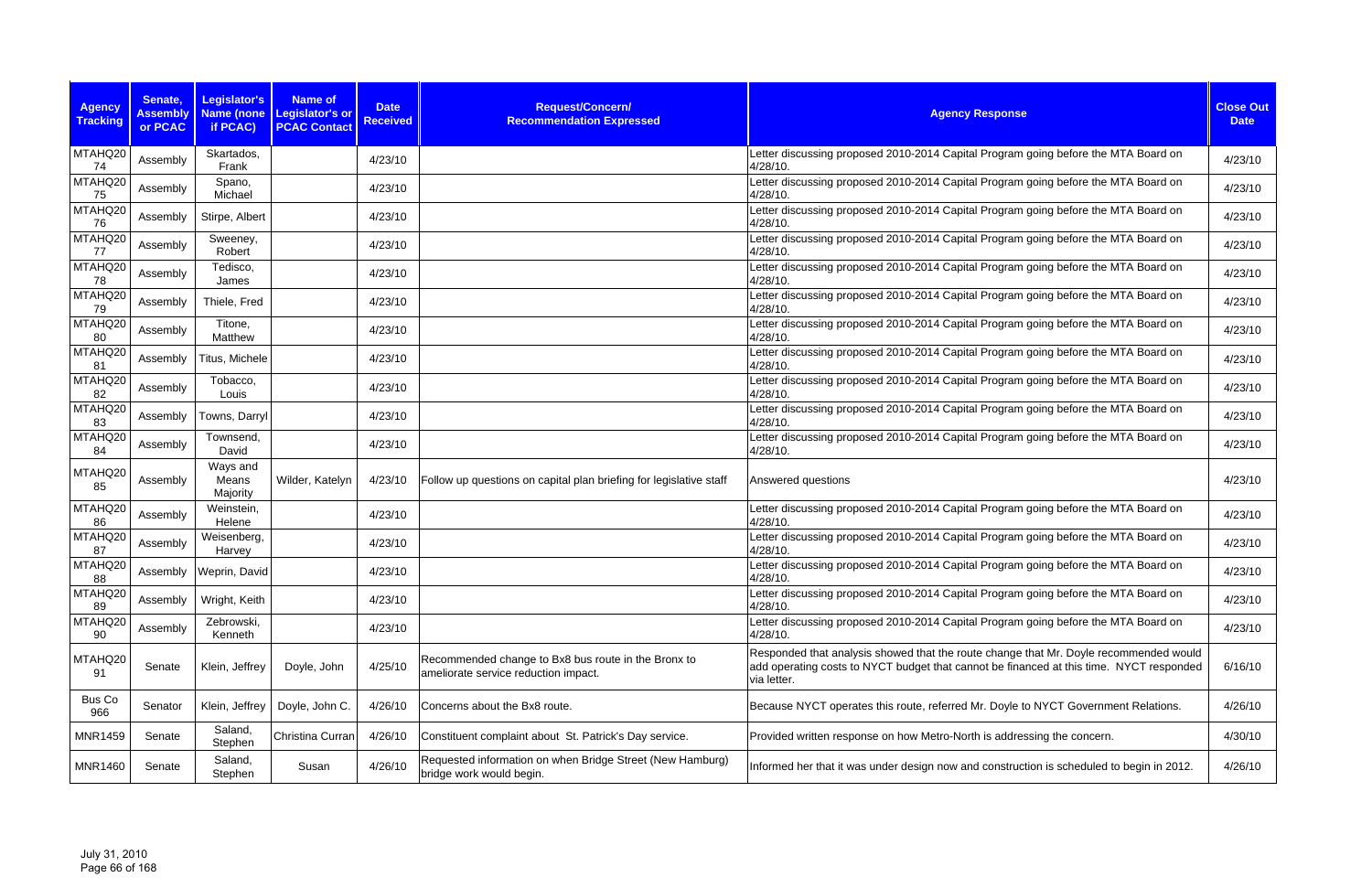| <b>Agency</b><br><b>Tracking</b> | Senate,<br><b>Assembly</b><br>or PCAC | <b>Legislator's</b><br>if PCAC) | <b>Name of</b><br>Name (none Legislator's or<br><b>PCAC Contact</b> | <b>Date</b><br><b>Received</b> | Request/Concern/<br><b>Recommendation Expressed</b>                                                                                                                                                                | <b>Agency Response</b>                                                                                                                                                                                                                                                      | <b>Close Out</b><br><b>Date</b> |
|----------------------------------|---------------------------------------|---------------------------------|---------------------------------------------------------------------|--------------------------------|--------------------------------------------------------------------------------------------------------------------------------------------------------------------------------------------------------------------|-----------------------------------------------------------------------------------------------------------------------------------------------------------------------------------------------------------------------------------------------------------------------------|---------------------------------|
| <b>NYCT5808</b>                  | <b>SENATE</b>                         | Kruger, Carl                    |                                                                     | 4/26/10                        | Caller wanted temporary Access-A-Ride service                                                                                                                                                                      | Explained process to Senator's staff.                                                                                                                                                                                                                                       | 4/26/10                         |
| <b>NYCT6641</b>                  | <b>PCAC</b>                           |                                 | Berger, Karyl                                                       | 4/26/10                        | Request for copy of the Power Point presentation given by NYCT<br>President at NYCT Committee Meeting                                                                                                              | Forwarded electronic copy of the presentation.                                                                                                                                                                                                                              | 4/28/10                         |
|                                  | NYCT6655 ASSEMBLY                     | Brook-Krasny,<br>Alec           |                                                                     | 4/26/10                        | Request for restoration of X29 route service                                                                                                                                                                       | Due to current financial difficulties, X29 service cannot be restored at this time                                                                                                                                                                                          | 5/17/10                         |
|                                  | NYCT5706 ASSEMBLY                     | Abbate, Peter                   |                                                                     | 4/26/10                        | Request review of reduced-fare policy for Supplemental Security<br>Income (SSI) recipients                                                                                                                         | Advised that policy covers SSI recipients with physical disabilities if they qualify.                                                                                                                                                                                       | 5/14/10                         |
| <b>LIRR836</b>                   | Senate                                | Foley, Brian                    |                                                                     | 4/26/10                        | Request for estimates for work at various stations                                                                                                                                                                 | Letter addressing concerns                                                                                                                                                                                                                                                  | 5/12/10                         |
| <b>LIRR837</b>                   | Senate                                | Johnson,<br>Craig               | Lieber, Rafe                                                        | 4/26/10                        | Regarding timetable change of May 17 general information<br>regarding elimination of 4:43 Port Washington train                                                                                                    | Information provided                                                                                                                                                                                                                                                        | 4/26/10                         |
| <b>LIRR838</b>                   | Senate                                | Hannon,<br>Kemp                 | Foley, Marilyn                                                      | 4/26/10                        | Information regarding fencing at Garden City school                                                                                                                                                                | Explained that the Garden City school is responsible                                                                                                                                                                                                                        | 4/26/10                         |
| <b>LIRR839</b>                   | Senate                                | Johnson,<br>Craig               | Lieber, Rafe                                                        | 4/26/10                        | Follow-up on budget changes to eliminate the 4:43 PM Port<br>Washington train                                                                                                                                      | <b>Information Provided</b>                                                                                                                                                                                                                                                 | 4/26/10                         |
| MTAHQ20<br>92                    | Senate                                | Senate<br>Finance<br>Majority   | Ho, Janet                                                           | 4/26/10                        | Requested information on \$2.7 million item in proposed 2010-14<br>Capital Program for bus lane enforcement. Inquired about what<br>the funds were going to be spent on, what the plan is for<br>enforcement, etc. | Funds will be spent on the initial planned implementation, covering cover 5.9 miles of bus<br>Ianes (sections of Fifth/Madison Avenues, Archer Avenue, Utica Avenue, Fulton Street, and<br>6th Avenue). This item would only be spent after enabling legislation is passed. | 4/27/10                         |
| MTAHQ20<br>93                    | Assembly                              | Brook-Krasny,<br>Alec           |                                                                     | 4/26/10                        | Service cuts                                                                                                                                                                                                       | NYCT responded.                                                                                                                                                                                                                                                             | 5/17/10                         |
|                                  | NYCT5809 ASSEMBLY                     | Mayersohn,<br><b>Nettie</b>     |                                                                     | 4/27/10                        | Constituent requested an Access-A-Ride application.                                                                                                                                                                | Explained that an application and an appointment for assessment can be arranged by calling<br>Access-A-Ride Eligibility Determination Unit                                                                                                                                  | 4/27/10                         |
|                                  | NYCT7161 ASSEMBLY                     | Bing,<br>Jonathan               | Brickman,<br>Adam                                                   | 4/27/10                        | Meeting with Turtle Bay Association to discuss SBS stop at 50th<br><b>Street</b>                                                                                                                                   | Meeting to discuss to the addition of an SBS stop at 50th Street                                                                                                                                                                                                            | 4/27/10                         |
|                                  | NYCT6656 ASSEMBLY                     | Cymbrowitz,<br>Steven H.        |                                                                     |                                | 4/27/10   Request for restoration of X29 route                                                                                                                                                                     | Current financial difficulties led to many difficult operating decisions, X29 was one of the<br>routes that were cut.                                                                                                                                                       | 5/14/10                         |
| MTAHQ20<br>94                    | Senate                                | Johnson,<br>Craig               |                                                                     | 4/27/10                        | Requested information on peak-hour service cuts to Port<br>Washington LIRR branch, specifically elimination of 4:43 p.m.<br>train.                                                                                 | The 4:43 p.m. train will be combined with a 4:41 local train that will be extended to Port<br>Washingon. Information provided to Kim Cutler in Senator's office.                                                                                                            | 4/27/10                         |
| MTAHQ20<br>95                    | Senate                                | Kruger, Carl                    | Kalish, Adam                                                        | 4/27/10                        | Concern about announcements coming from subway trains in the<br>evening are disturbing residents. Requested that no<br>announcements be made after 9:00 pm unless it is an<br>emergency.                           | NYCT responded.                                                                                                                                                                                                                                                             | 5/3/10                          |
| MTAHQ20<br>97                    | Senate                                | Perkins,<br>William             |                                                                     | 4/27/10                        | Questions regarding MTA contract with ACS to operate E-Zpass<br>Service Center, service level agreements, logistics for public<br>hearing.                                                                         | Provided Sen. Perkins information requested                                                                                                                                                                                                                                 | 4/27/10                         |
| MTAHQ20<br>98                    | Senate                                | Smith,<br>Malcolm               |                                                                     | 4/27/10                        | Constituent complaint re: the Q113                                                                                                                                                                                 | MTA Bus Co. replied to second complaint with a copy of original response letter dated<br>$3/4/10$ .                                                                                                                                                                         | 5/11/10                         |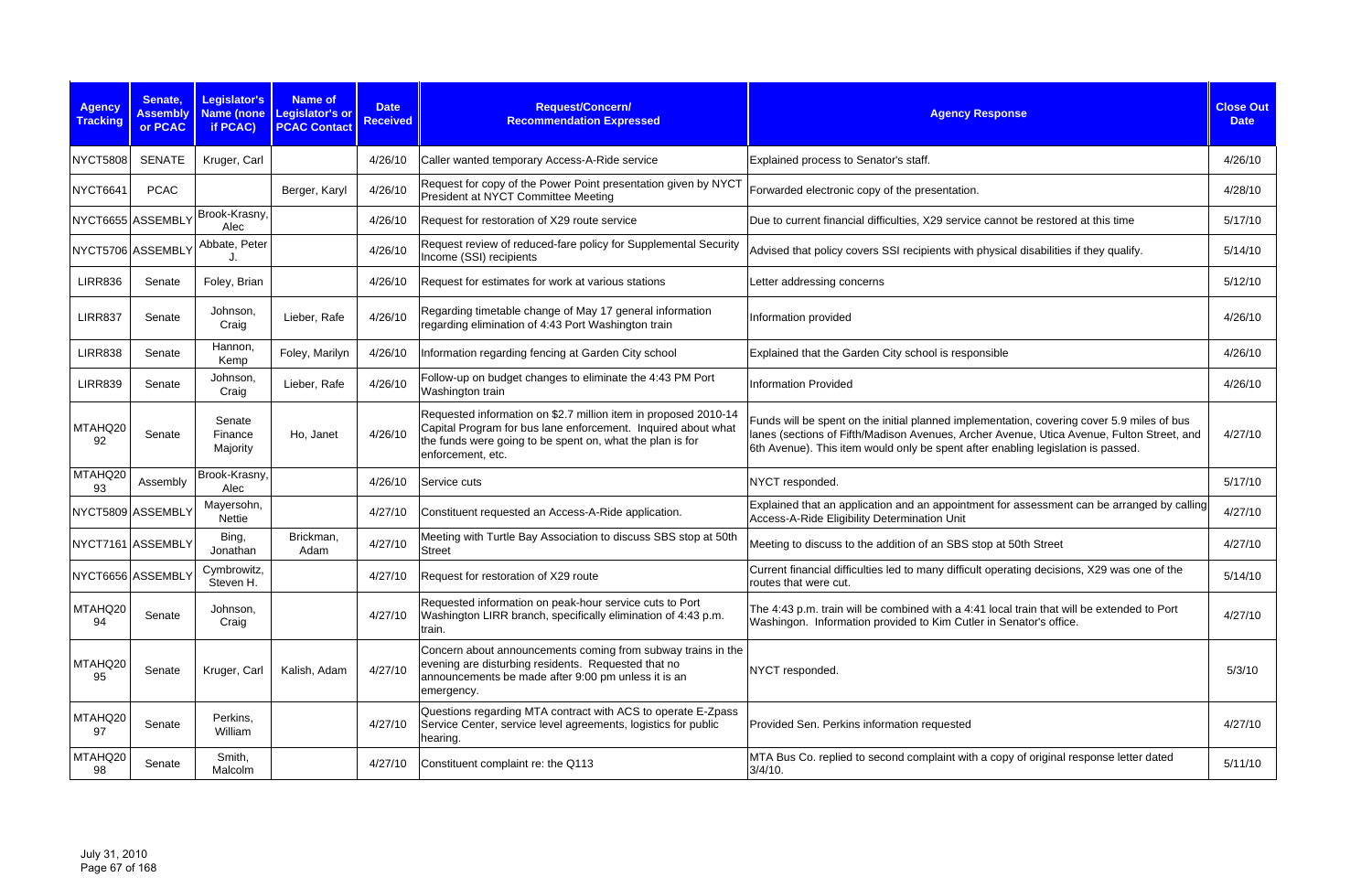| <b>Agency</b><br><b>Tracking</b> | Senate,<br><b>Assembly</b><br>or PCAC | Legislator's<br><b>Name (none</b><br>if PCAC) | <b>Name of</b><br>Legislator's or<br><b>PCAC Contact</b> | <b>Date</b><br><b>Received</b> | Request/Concern/<br><b>Recommendation Expressed</b>                                                                                                                                                               | <b>Agency Response</b>                                                                                                                                                                                                                     | <b>Close Out</b><br><b>Date</b> |
|----------------------------------|---------------------------------------|-----------------------------------------------|----------------------------------------------------------|--------------------------------|-------------------------------------------------------------------------------------------------------------------------------------------------------------------------------------------------------------------|--------------------------------------------------------------------------------------------------------------------------------------------------------------------------------------------------------------------------------------------|---------------------------------|
| MTAHQ20<br>99                    | Assembly                              | Silver,<br>Sheldon                            | Ty, Sabrina                                              | 4/27/10                        | Requested information on balances in customer service accounts                                                                                                                                                    | Information provided                                                                                                                                                                                                                       | 4/29/10                         |
| Bus Co<br>964                    | Senator                               | Klein, Jeffrey                                | Cohen, Linda                                             | 4/28/10                        | Ms. Cohen requested information regarding a proposal that<br>Senator Klein's Office heard Chairman Jay Walder is working on<br>to extend one of the NYCT express Manhattan routes to include<br>stops in Yonkers. | Told her that there is no definite information at this time regarding this situation.                                                                                                                                                      | 4/28/10                         |
| NYCT7069 ASSEMBLY                |                                       | Glick,<br>Deborah                             |                                                          | 4/28/10                        | Questions raised about installation of security cameras at<br>Christopher St. Station                                                                                                                             | Explanation of how cameras are deployed through security risk assessments conducted in<br>conjunction with NYPD.                                                                                                                           | 5/19/10                         |
| <b>NYCT7070</b>                  | <b>SENATE</b>                         | Duane,<br>Thomas K.                           |                                                          | 4/28/10                        | Questions raised about security cameras at Christopher St<br>Station                                                                                                                                              | Explanation of how security cameras are deployed through security risk assessments<br>conducted in conjunction with NYPD.                                                                                                                  | 5/19/10                         |
| NYCT5524                         | <b>SENATE</b>                         | Kruger, Carl                                  | Kalish, Adam                                             | 4/28/10                        | Residents near Avenue J Brighton station complaining of loud<br>announcements from trains                                                                                                                         | The announcements will only be made from within the train at Avenue J, and not via trains'<br>external speakers                                                                                                                            | 5/3/10                          |
| NYCT6084                         | <b>SENATE</b>                         | Klein, Jeffrey                                | Doyle, John                                              | 4/28/10                        | Senator's office requested cost estimates to implement proposed<br>additional restructurings of the Bx8 and Bx34 bus routes.                                                                                      | NYCT President letter dated June 16, 2010 is in response to the Senator's request.                                                                                                                                                         | 6/16/10                         |
| <b>LIRR841</b>                   | Senate                                | Johnson,<br>Owen                              | Canary, Gordon                                           | 4/28/10                        | Possible dates for ground breaking ceremony for Babylon Car<br>Wash                                                                                                                                               | Dates and Information provided. Further contact to receive quote from Senator. Further<br>contact to reschedule. Event held.                                                                                                               | 7/9/10                          |
| <b>LIRR842</b>                   | Senate                                | Skelos, Dean                                  | Locasio, Tom                                             | 4/28/10                        | Construction Trailers at Valley Stream                                                                                                                                                                            | Trailers will move over the nest 3-4 weeks                                                                                                                                                                                                 | 4/28/10                         |
| B&T 1020                         | Senate                                | Perkins, Bill                                 | Pettaway, Frank                                          | 4/29/10                        | Wanted to know what TBTA's E-Zpass contractual connection is<br>with other agencies that use NY E-Zpass.                                                                                                          | Explained that TBTA and partner agencies have single contract with ACS, the company that<br>administers E-Zpass for the four agencies whose account holders are served by the NY E-<br>Zpass Customer Service Center.                      | 5/3/10                          |
| <b>MNR1461</b>                   | Senate                                | Perkins, Bill                                 | <b>Frank Pettaway</b>                                    | 4/29/10                        | Wanted details on exterminator contract for GCT.                                                                                                                                                                  | Information was provided.                                                                                                                                                                                                                  | 4/29/10                         |
| NYCT5811                         | <b>SENATE</b>                         | Kruger, Carl                                  |                                                          | 4/29/10                        |                                                                                                                                                                                                                   | Access-A-Ride applicant wants eligibility determination expedited Applicant was granted presumptive eligibility until a final determination is made.                                                                                       | 5/5/10                          |
| <b>NYCT6950</b>                  | <b>PCAC</b>                           |                                               | Henderson,<br>William A.                                 | 4/29/10                        | Request for a guest speaker to discuss plan for informing<br>customers of the June 27 service changes at the May 27 Transit<br><b>Riders Council Meeting</b>                                                      | Speakers from Operations Planning and Marketing at May 27 meeting                                                                                                                                                                          | 5/27/10                         |
| MTAHQ21<br>00                    | Senate                                | Dilan, Martin<br>Malave                       | Benware, Tom                                             | 4/29/10                        | Constituent concern about broken handicap elevators at J/M<br>subway stop at Marcy Avenue on 4/28. Is this a temporary or<br>long term situation?                                                                 | NYCT informed him that according to our Division of Elevators & Escalators, their records<br>indicate that the elevator was in customer service that day. They are not showing any<br>outage.                                              | 5/12/10                         |
| B&T 1017                         | Senate                                | Padavan,<br>Frank                             |                                                          | 4/30/10                        | Letter expressing concern over Bronx-Whitestone Bridge toll<br>plaza pattern during nighttime bridge lane closures.                                                                                               | Explained that the night closures will only last four more instances, but we are looking at<br>ways to improve traffic flow, perhaps closing toll plaza lanes. There are officers on patrol,<br>and plentiful signs alerting drivers, too. | 5/17/10                         |
| <b>MNR1462</b>                   | Senate                                | Leibell,<br>Vincent                           |                                                          | 4/30/10                        | Requested meeting between Pawling and MNR on force account<br>estimate for Pawling Green Project.                                                                                                                 | Meeting held on May 20 to address this matter.                                                                                                                                                                                             | 5/3/10                          |
| <b>MNR1584</b>                   | Senate                                | Klein, Jeffrey                                | Linda Cohen                                              | 4/30/10                        | Requested a copy of train whistle blowing language.                                                                                                                                                               | Forwarded language to her and mayor of Bronxville                                                                                                                                                                                          | 5/12/10                         |
| NYCT5810                         | SENATE                                | Addabbo,<br>Joseph P.                         |                                                          | 4/30/10                        | Access-A-Ride customer problem keeping assessment<br>appointment.                                                                                                                                                 | Advised customer to call back and reschedule after visiting doctor.                                                                                                                                                                        | 5/5/10                          |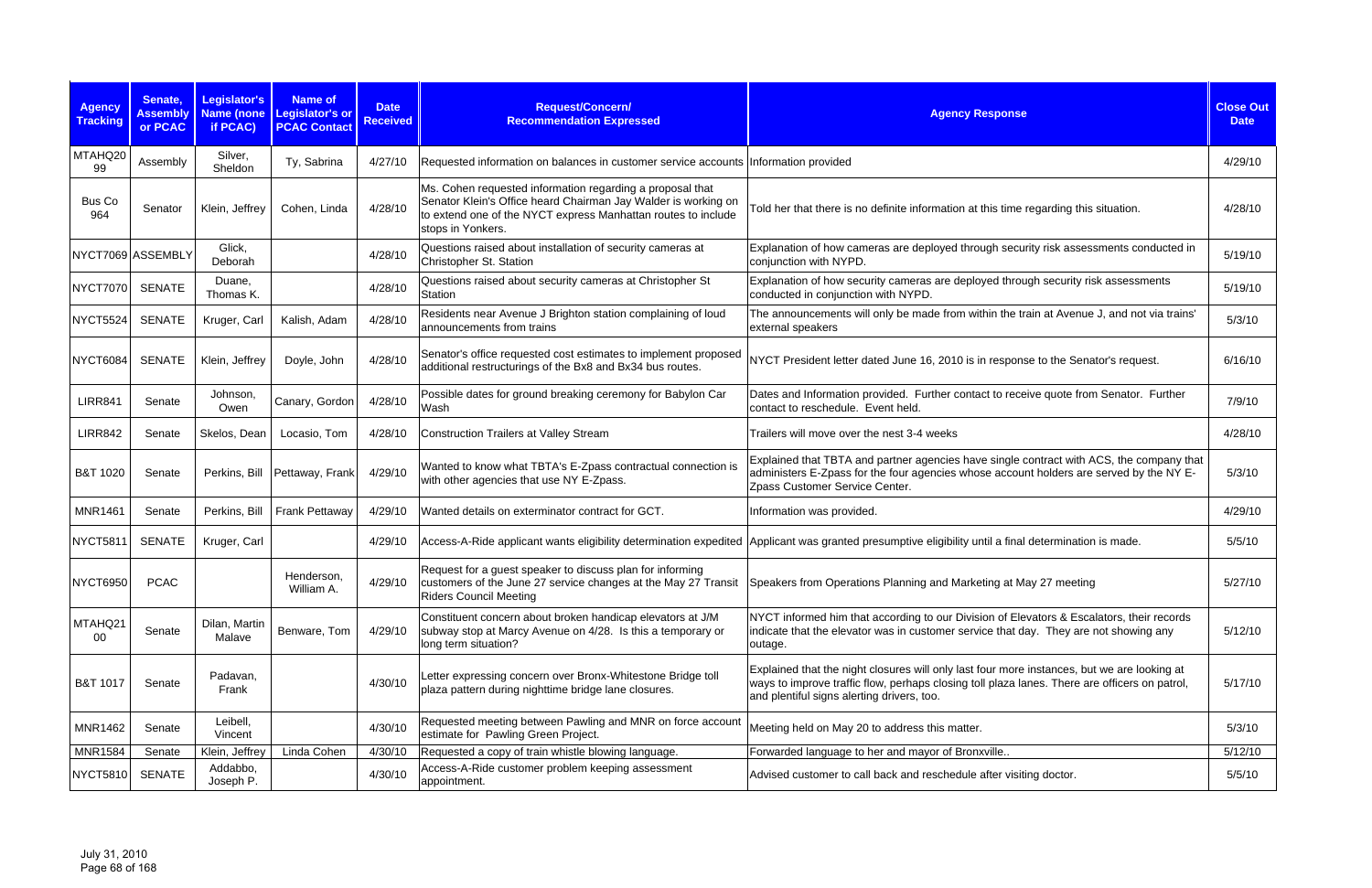| <b>Agency</b><br><b>Tracking</b> | Senate,<br><b>Assembly</b><br>or PCAC | Legislator's<br>if PCAC)         | <b>Name of</b><br>Name (none Legislator's or<br><b>PCAC Contact</b> | <b>Date</b><br><b>Received</b> | Request/Concern/<br><b>Recommendation Expressed</b>                                                                                                                                                                                                                                                             | <b>Agency Response</b>                                                                                                                                                                                                                                                                                                                                                                                                                                                                                                                                                                                                                                                                                                                           | <b>Close Out</b><br><b>Date</b> |
|----------------------------------|---------------------------------------|----------------------------------|---------------------------------------------------------------------|--------------------------------|-----------------------------------------------------------------------------------------------------------------------------------------------------------------------------------------------------------------------------------------------------------------------------------------------------------------|--------------------------------------------------------------------------------------------------------------------------------------------------------------------------------------------------------------------------------------------------------------------------------------------------------------------------------------------------------------------------------------------------------------------------------------------------------------------------------------------------------------------------------------------------------------------------------------------------------------------------------------------------------------------------------------------------------------------------------------------------|---------------------------------|
| <b>NYCT5812</b>                  | <b>SENATE</b>                         | Addabbo,<br>Joseph P.            |                                                                     | 4/30/10                        | Access-A-Ride customer problems with routine trips                                                                                                                                                                                                                                                              | Informed that Access-A-Ride subscription Service is suggested for routine trips.                                                                                                                                                                                                                                                                                                                                                                                                                                                                                                                                                                                                                                                                 | 5/4/10                          |
|                                  |                                       | NYCT6362 ASSEMBLY Kellner, Micah |                                                                     | 4/30/10                        | Invitation from the Assembly Committee on Cities to Access-A-<br>Ride to testify                                                                                                                                                                                                                                | Declined invitation because related to car services in lieu of Access-A-Ride.                                                                                                                                                                                                                                                                                                                                                                                                                                                                                                                                                                                                                                                                    | 5/4/10                          |
| <b>NYCT7043</b>                  | <b>PCAC</b>                           |                                  | Berger, Karyl                                                       | 4/30/10                        | Request for the bus routes that will be equipped with smart card<br>machines that are part of the Phase 1 pilot.                                                                                                                                                                                                | List of routes provided as requested                                                                                                                                                                                                                                                                                                                                                                                                                                                                                                                                                                                                                                                                                                             | 5/4/10                          |
| <b>LIRR843</b>                   | Senate                                | Hannon,<br>Kemp                  |                                                                     | 4/30/10                        | Constituent complaint regarding discarded copper wire.                                                                                                                                                                                                                                                          | Letter addressing concerns                                                                                                                                                                                                                                                                                                                                                                                                                                                                                                                                                                                                                                                                                                                       | 5/14/10                         |
| <b>LIRR844</b>                   | Assembly                              | Boyland,<br>William              |                                                                     | 4/30/10                        | Letter of support regarding funding for East New York station                                                                                                                                                                                                                                                   | Acknowledged but funding for project is not available.                                                                                                                                                                                                                                                                                                                                                                                                                                                                                                                                                                                                                                                                                           | 5/17/10                         |
| <b>LIRR845</b>                   | Senate                                | Fuschillo, Jr.,<br>Charles       | Holly, Sarah                                                        | 4/30/10                        | Regarding recent fatality in Wantagh                                                                                                                                                                                                                                                                            | Under investigation by MTAPD                                                                                                                                                                                                                                                                                                                                                                                                                                                                                                                                                                                                                                                                                                                     | 4/30/10                         |
| MTAHQ21<br>01                    | Senate                                | Finance<br>Majority              | Ho, Janet                                                           | 4/30/10                        | Requested information on Interagency category of proposed 2010<br>14 Capital Plan                                                                                                                                                                                                                               | Answered questions                                                                                                                                                                                                                                                                                                                                                                                                                                                                                                                                                                                                                                                                                                                               | 5/4/10                          |
| MTAHQ21<br>02                    | Senate                                | Program and<br>Counsel           | Rappaport,<br>Joseph                                                | 4/30/10                        | Requested information on student MetroCard use.                                                                                                                                                                                                                                                                 | Provided information that was requested.                                                                                                                                                                                                                                                                                                                                                                                                                                                                                                                                                                                                                                                                                                         | 5/3/10                          |
| MTAHQ21<br>03                    | Senate                                | Savino, Diane                    |                                                                     | 4/30/10                        | Hearing at College of Staten Island regarding labor relations at E-<br>Zpass processing center operated by ACS/Xerox under contract<br>with MTA, Port Authority and Thruway Authority.                                                                                                                          | MTA attended hearing, along with Port Authority and Thruway Authority, gave testimony and<br>answered questions.                                                                                                                                                                                                                                                                                                                                                                                                                                                                                                                                                                                                                                 | 4/30/10                         |
| <b>B&amp;T 1018</b>              | Assembly                              | Hikind, Dov                      | Cohen, Dov                                                          | 5/1/10                         | Chief EEO Officer had a number of conversations with Dov<br>Cohen, Chief of Staff for State Assemblyman Dov Hykind<br>(Bensonhurst, Brooklyn), who called on behalf of a sergeant at<br>Throgs Neck Bridge regarding her request for "reasonable<br>accommodation" for religious observance as an Orthodox Jew. | Chief EEO Officer told Hikind's office that the seargent had been advised that B&T<br>procedure is exactly as the law requires -- we make a good faith effort to accommodate and<br>assist the individual in arranging "mutuals" but, if not possible, the individual may not<br>absent himself/herself from the assigned tour or will face discipline. We are a 24/7 operation,<br>the title is safety-sensitive, etc. Initially, it was sometimes difficult to accommodate her<br>requests at the Throgs Neck. Situation was somewhat alleviated when she transferred to the<br>Queens Midtown Tunel. Resolved when she ended up getting her choice of schedule at the<br>VN, which also allowed her to go to school, another concern of hers. | 6/14/10                         |
| <b>NYCT5717</b>                  | <b>SENATE</b>                         | Duane,<br>Thomas K.              | Gold-Pond,<br>Crystal                                               | 5/3/10                         | Senator Duane's staff inquired about the presentation to the<br>Manhattan Community Board 2 Transportation Committee on<br>May 11 regarding the final design for the 8th Avenue Line<br>emergency ventilation facility structure                                                                                | Provided information.                                                                                                                                                                                                                                                                                                                                                                                                                                                                                                                                                                                                                                                                                                                            | 5/10/10                         |
| <b>LIRR846</b>                   | <b>PCAC</b>                           |                                  | Shannon, Ellyn                                                      | 5/3/10                         | Inquiry regarding Job Access and Reverse Commute Funds                                                                                                                                                                                                                                                          | Discussed use of Job Access and Reverse Commute funds                                                                                                                                                                                                                                                                                                                                                                                                                                                                                                                                                                                                                                                                                            | 5/3/10                          |
| <b>MNR1463</b>                   | Senate                                | Leibell,<br>Vincent              | Simone, Tricia                                                      | 5/4/10                         | Constituent interested in providing customer service at stations.                                                                                                                                                                                                                                               | MTA Real Estate will contact business owner on proposal.                                                                                                                                                                                                                                                                                                                                                                                                                                                                                                                                                                                                                                                                                         | 5/10/10                         |
|                                  | NYCT6363 ASSEMBLY                     | Brennan,<br>James                |                                                                     | 5/4/10                         | Invitation for public hearing May 7 regarding Taxicab and For Hire<br>Fleet in NYC                                                                                                                                                                                                                              | Declined the invitation because related to car services in lieu of Access-A-Ride.                                                                                                                                                                                                                                                                                                                                                                                                                                                                                                                                                                                                                                                                | 5/4/10                          |
| <b>LIRR847</b>                   | Senate                                | Marcellino,<br>Carl              |                                                                     | 5/4/10                         |                                                                                                                                                                                                                                                                                                                 | Informed office - notification for vegetation management                                                                                                                                                                                                                                                                                                                                                                                                                                                                                                                                                                                                                                                                                         | 5/4/10                          |
| <b>LIRR848</b>                   | Assembly                              | Montesano,<br>Michael            |                                                                     | 5/4/10                         |                                                                                                                                                                                                                                                                                                                 | Informed office - notification for vegetation management                                                                                                                                                                                                                                                                                                                                                                                                                                                                                                                                                                                                                                                                                         | 5/4/10                          |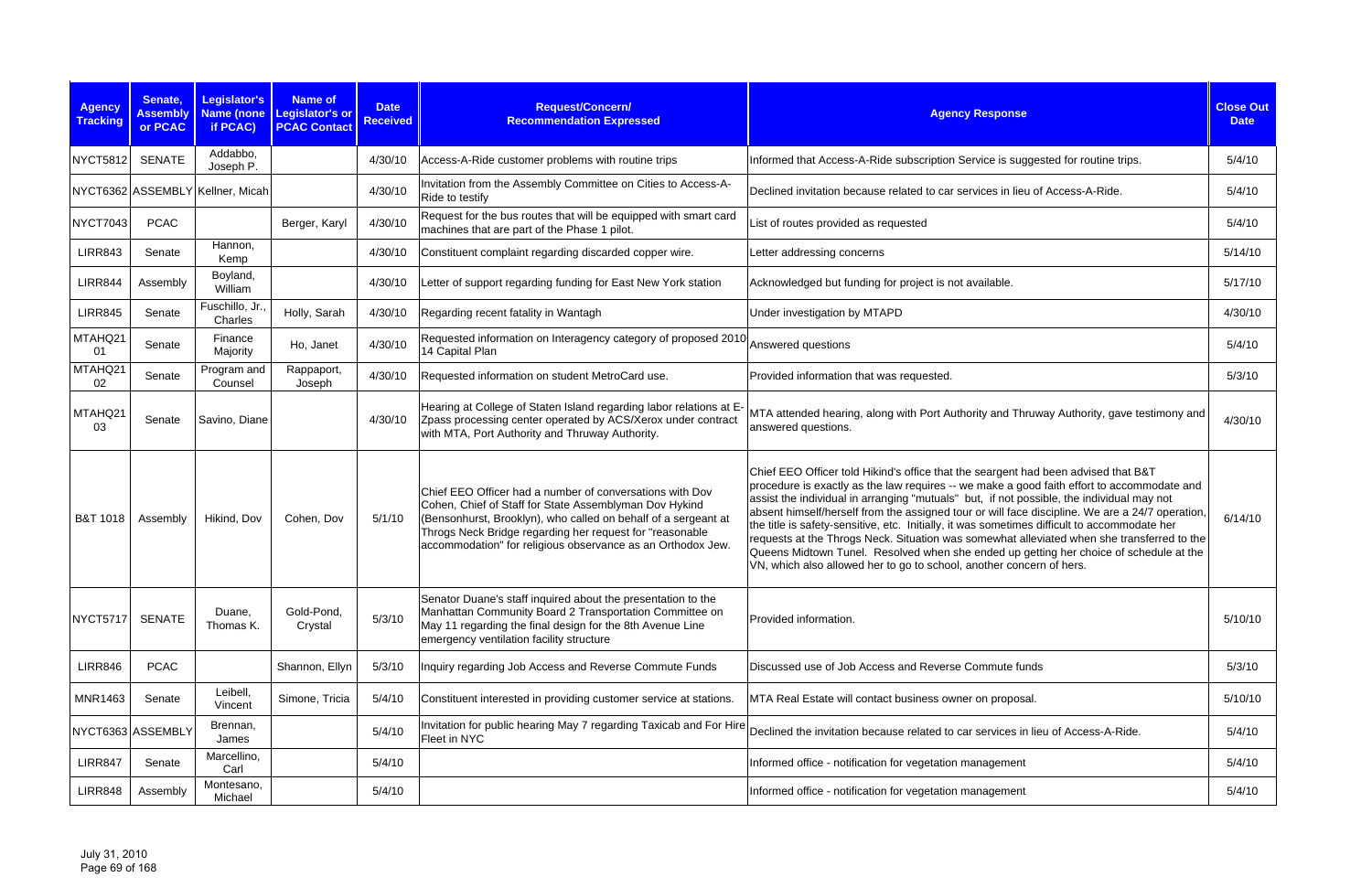| <b>Agency</b><br><b>Tracking</b> | Senate,<br><b>Assembly</b><br>or PCAC | Legislator's<br>if PCAC)         | <b>Name of</b><br>Name (none Legislator's or<br><b>PCAC Contact</b> | <b>Date</b><br><b>Received</b> | Request/Concern/<br><b>Recommendation Expressed</b>                                                                                                          | <b>Agency Response</b>                                                                                                                       | <b>Close Out</b><br><b>Date</b> |
|----------------------------------|---------------------------------------|----------------------------------|---------------------------------------------------------------------|--------------------------------|--------------------------------------------------------------------------------------------------------------------------------------------------------------|----------------------------------------------------------------------------------------------------------------------------------------------|---------------------------------|
| <b>LIRR849</b>                   | Assembly                              | Lavine,<br>Charles               |                                                                     | 5/4/10                         |                                                                                                                                                              | Informed office - notification for vegetation management                                                                                     | 5/4/10                          |
| MTAHQ21<br>04                    | Senate                                | Sampson<br>John                  | Edwards, Khari                                                      | 5/4/10                         | Requested meeting with MTA to discuss some minority engineers<br>looking to do business in NYC.                                                              | Meeting arranged but later cancelled by Mr. Edwards without a request to reschedule.                                                         | 5/11/10                         |
| MTAHQ21<br>05                    | Assembly                              | Farrell,<br>Herman D.            |                                                                     | 5/4/10                         | Concern regarding proposal to close token booth at 181st St. due<br>to geography between this location and the remaining full time<br>booth at 184th Street. | Concern relayed to NYCT which analyzed locations for booths to be closed and felt that the<br>closure of the 181st St. booth should proceed. | 5/16/10                         |
| MTAHQ21<br>06                    | Assembly                              | Ways and<br>Means<br>Majority    | Hedges, Roman                                                       | 5/4/10                         | Questions regarding MTA's ability to continue to finance<br>construction work absent an approved capital plan                                                | Provided information regarding MTA's continued ability to progress projects absent approved<br>capital plan.                                 | 5/4/10                          |
| LI Bus 938                       | Senate                                | Hannon,<br>Kemp                  | Russo, Nicole                                                       | 5/5/10                         | Called for an update of the Able-Ride lawsuit and the status of<br>non-ADA service.                                                                          | Explained the judge's actions and the court proceedings. Updated her on the timeline and<br>status.                                          | 5/5/10                          |
| <b>MNR1464</b>                   | Assembly                              | Castelli,<br>Robert              | Chris Arnold                                                        | 5/5/10                         | Constituent complaint of a platform gap at Katonah Station.                                                                                                  | Investigated and provided response that the gaps are not excessive.                                                                          | 5/19/10                         |
| <b>NYCT6621</b>                  | <b>SENATE</b>                         | Golden, Martin                   |                                                                     | 5/5/10                         | Request representative to attend Rally to Save Local Bus Service<br>on May 19, 2010                                                                          | NYCT representatives attended May 19 Town Hall meeting                                                                                       | 5/5/10                          |
| <b>NYCT6394</b>                  | <b>SENATE</b>                         | Krueger, Liz                     | Krinsky,<br>Jennifer                                                | 5/5/10                         | Second Avenue Subway - request for information on tenant<br>relocations                                                                                      | Provided information on tenant relocations and temporary housing.                                                                            | 5/10/10                         |
|                                  | NYCT5530 ASSEMBLY                     | Hevesi,<br>Andrew                |                                                                     | 5/5/10                         |                                                                                                                                                              | <b>Weekend Service Diversion Notice</b>                                                                                                      | 5/5/10                          |
|                                  | NYCT5526 ASSEMBLY                     | Aubry, Jeffrion<br>D.            |                                                                     | 5/5/10                         |                                                                                                                                                              | <b>Weekend Service Diversion Notice</b>                                                                                                      | 5/5/10                          |
|                                  | NYCT5527 ASSEMBLY                     | Gianaris,<br>Michael             |                                                                     | 5/5/10                         |                                                                                                                                                              | <b>Weekend Service Diversion Notice</b>                                                                                                      | 5/5/10                          |
|                                  | NYCT5528 ASSEMBLY                     | Carrozza, Ann-<br>Margaret       |                                                                     | 5/5/10                         |                                                                                                                                                              | <b>Weekend Service Diversion Notice</b>                                                                                                      | 5/5/10                          |
|                                  | NYCT5529 ASSEMBLY                     | Clark, Barbara<br>М.             |                                                                     | 5/5/10                         |                                                                                                                                                              | <b>Weekend Service Diversion Notice</b>                                                                                                      | 5/5/10                          |
|                                  |                                       | NYCT5531 ASSEMBLY Cook, Vivian   |                                                                     | 5/5/10                         |                                                                                                                                                              | <b>Weekend Service Diversion Notice</b>                                                                                                      | 5/5/10                          |
|                                  | NYCT5532 ASSEMBLY                     | Lancman,<br>Rory I.              |                                                                     | 5/5/10                         |                                                                                                                                                              | <b>Weekend Service Diversion Notice</b>                                                                                                      | 5/5/10                          |
|                                  |                                       | NYCT5533 ASSEMBLY Titus, Michele |                                                                     | 5/5/10                         |                                                                                                                                                              | <b>Weekend Service Diversion Notice</b>                                                                                                      | 5/5/10                          |
|                                  | NYCT5534 ASSEMBLY                     | DenDekker,<br>Michael G.         |                                                                     | 5/5/10                         |                                                                                                                                                              | <b>Weekend Service Diversion Notice</b>                                                                                                      | 5/5/10                          |
|                                  | NYCT5535 ASSEMBLY                     | Meng, Grace                      |                                                                     | 5/5/10                         |                                                                                                                                                              | <b>Weekend Service Diversion Notice</b>                                                                                                      | 5/5/10                          |
|                                  | NYCT5536 ASSEMBLY                     | Markey,<br>Margaret              |                                                                     | 5/5/10                         |                                                                                                                                                              | <b>Weekend Service Diversion Notice</b>                                                                                                      | 5/5/10                          |
|                                  | NYCT5537 ASSEMBLY                     | Mayersohn,<br>Nettie             |                                                                     | 5/5/10                         |                                                                                                                                                              | <b>Weekend Service Diversion Notice</b>                                                                                                      | 5/5/10                          |
|                                  | NYCT5538 ASSEMBLY                     | Nolan,<br>Catherine T.           |                                                                     | 5/5/10                         |                                                                                                                                                              | <b>Weekend Service Diversion Notice</b>                                                                                                      | 5/5/10                          |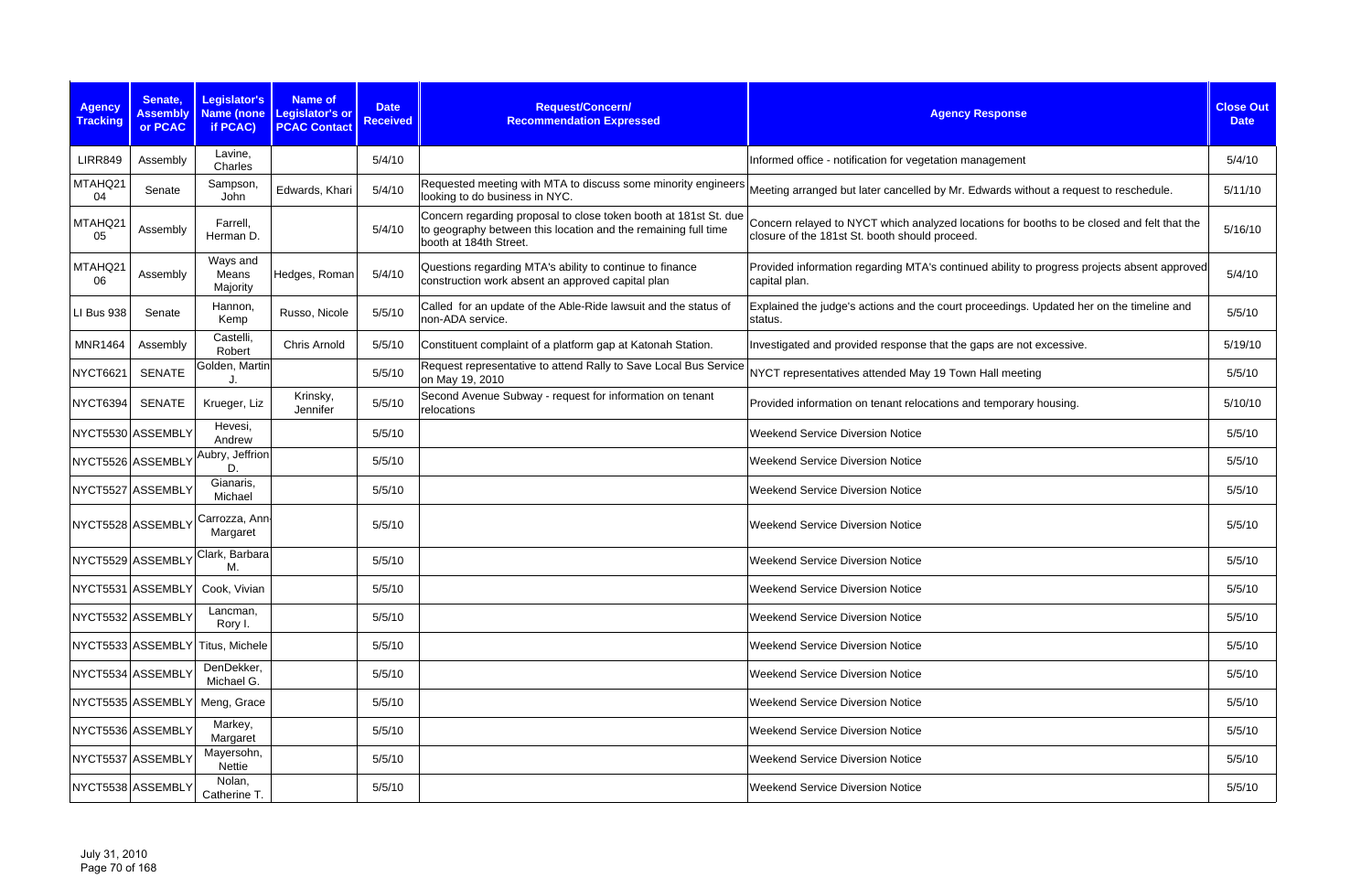| <b>Agency</b><br><b>Tracking</b> | Senate,<br><b>Assembly</b><br>or PCAC | Legislator's<br><b>Name (none</b><br>if PCAC) | Name of<br><b>Legislator's or</b><br><b>PCAC Contact</b> | <b>Date</b><br><b>Received</b> | Request/Concern/<br><b>Recommendation Expressed</b> | <b>Agency Response</b>                  | <b>Close Out</b><br><b>Date</b> |
|----------------------------------|---------------------------------------|-----------------------------------------------|----------------------------------------------------------|--------------------------------|-----------------------------------------------------|-----------------------------------------|---------------------------------|
| NYCT5539                         | <b>SENATE</b>                         | Onorato,<br>George                            |                                                          | 5/5/10                         |                                                     | <b>Weekend Service Diversion Notice</b> | 5/5/10                          |
| NYCT5540                         | <b>SENATE</b>                         | Padavan,<br>Frank                             |                                                          | 5/5/10                         |                                                     | <b>Weekend Service Diversion Notice</b> | 5/5/10                          |
| NYCT5541 ASSEMBLY                |                                       | Peralta, Jose<br>R.                           |                                                          | 5/5/10                         |                                                     | <b>Weekend Service Diversion Notice</b> | 5/5/10                          |
| NYCT5542 ASSEMBLY                |                                       | Pheffer,<br>Audrey I.                         |                                                          | 5/5/10                         |                                                     | <b>Weekend Service Diversion Notice</b> | 5/5/10                          |
| NYCT5543                         | <b>SENATE</b>                         | Monserrate,<br>Hiram                          |                                                          | 5/5/10                         |                                                     | <b>Weekend Service Diversion Notice</b> | 5/5/10                          |
| NYCT5544 ASSEMBLY                |                                       | Scarborough,<br>William                       |                                                          | 5/5/10                         |                                                     | <b>Weekend Service Diversion Notice</b> | 5/5/10                          |
| NYCT5545                         | SENATE                                | Huntley,<br>Shirley L.                        |                                                          | 5/5/10                         |                                                     | <b>Weekend Service Diversion Notice</b> | 5/5/10                          |
| NYCT5546                         | <b>SENATE</b>                         | Addabbo,<br>Joseph P.                         |                                                          | 5/5/10                         |                                                     | <b>Weekend Service Diversion Notice</b> | 5/5/10                          |
| NYCT5547                         | <b>SENATE</b>                         | Stavisky, Toby<br>Ann                         |                                                          | 5/5/10                         |                                                     | <b>Weekend Service Diversion Notice</b> | 5/5/10                          |
| NYCT5548                         | <b>SENATE</b>                         | Smith,<br>Malcolm A.                          |                                                          | 5/5/10                         |                                                     | <b>Weekend Service Diversion Notice</b> | 5/5/10                          |
| NYCT5549 ASSEMBLY                |                                       | Arroyo,<br>Carmen                             |                                                          | 5/5/10                         |                                                     | <b>Weekend Service Diversion Notice</b> | 5/5/10                          |
| NYCT5550 ASSEMBLY                |                                       | Heastie, Carl<br>Ε.                           |                                                          | 5/5/10                         |                                                     | Weekend Service Diversion Notice        | 5/5/10                          |
|                                  | NYCT5551 ASSEMBLY                     | Rivera, Jose                                  |                                                          | 5/5/10                         |                                                     | <b>Weekend Service Diversion Notice</b> | 5/5/10                          |
| NYCT5552 ASSEMBLY                |                                       | Benedetto,<br>Michael R.                      |                                                          | 5/5/10                         |                                                     | <b>Weekend Service Diversion Notice</b> | 5/5/10                          |
| NYCT5553 ASSEMBLY                |                                       | Gibson,<br>Vanessa                            |                                                          | 5/5/10                         |                                                     | <b>Weekend Service Diversion Notice</b> | 5/5/10                          |
|                                  | NYCT5554 ASSEMBLY                     | Crespo,<br>Marcos                             |                                                          | 5/5/10                         |                                                     | <b>Weekend Service Diversion Notice</b> | 5/5/10                          |
| NYCT5555 ASSEMBLY                |                                       | Castro,<br>Nelson L.                          |                                                          | 5/5/10                         |                                                     | <b>Weekend Service Diversion Notice</b> | 5/5/10                          |
| <b>NYCT5556</b>                  | <b>SENATE</b>                         | Diaz, Sr.,<br>Ruben                           |                                                          | 5/5/10                         |                                                     | <b>Weekend Service Diversion Notice</b> | 5/5/10                          |
| NYCT5557 ASSEMBLY                |                                       | Benjamin,<br>Michael A.                       |                                                          | 5/5/10                         |                                                     | <b>Weekend Service Diversion Notice</b> | 5/5/10                          |
|                                  | NYCT5558 ASSEMBLY                     | Dinowitz,<br>Jeffrey                          |                                                          | 5/5/10                         |                                                     | <b>Weekend Service Diversion Notice</b> | 5/5/10                          |
| <b>NYCT5559</b>                  | <b>SENATE</b>                         | Espada, Jr.,<br>Pedro                         |                                                          | 5/5/10                         |                                                     | <b>Weekend Service Diversion Notice</b> | 5/5/10                          |
| <b>NYCT5560</b>                  | SENATE                                | Klein, Jeffrey                                |                                                          | 5/5/10                         |                                                     | <b>Weekend Service Diversion Notice</b> | 5/5/10                          |
| NYCT5561 ASSEMBLY                |                                       | Rivera, Peter<br>M.                           |                                                          | 5/5/10                         |                                                     | <b>Weekend Service Diversion Notice</b> | 5/5/10                          |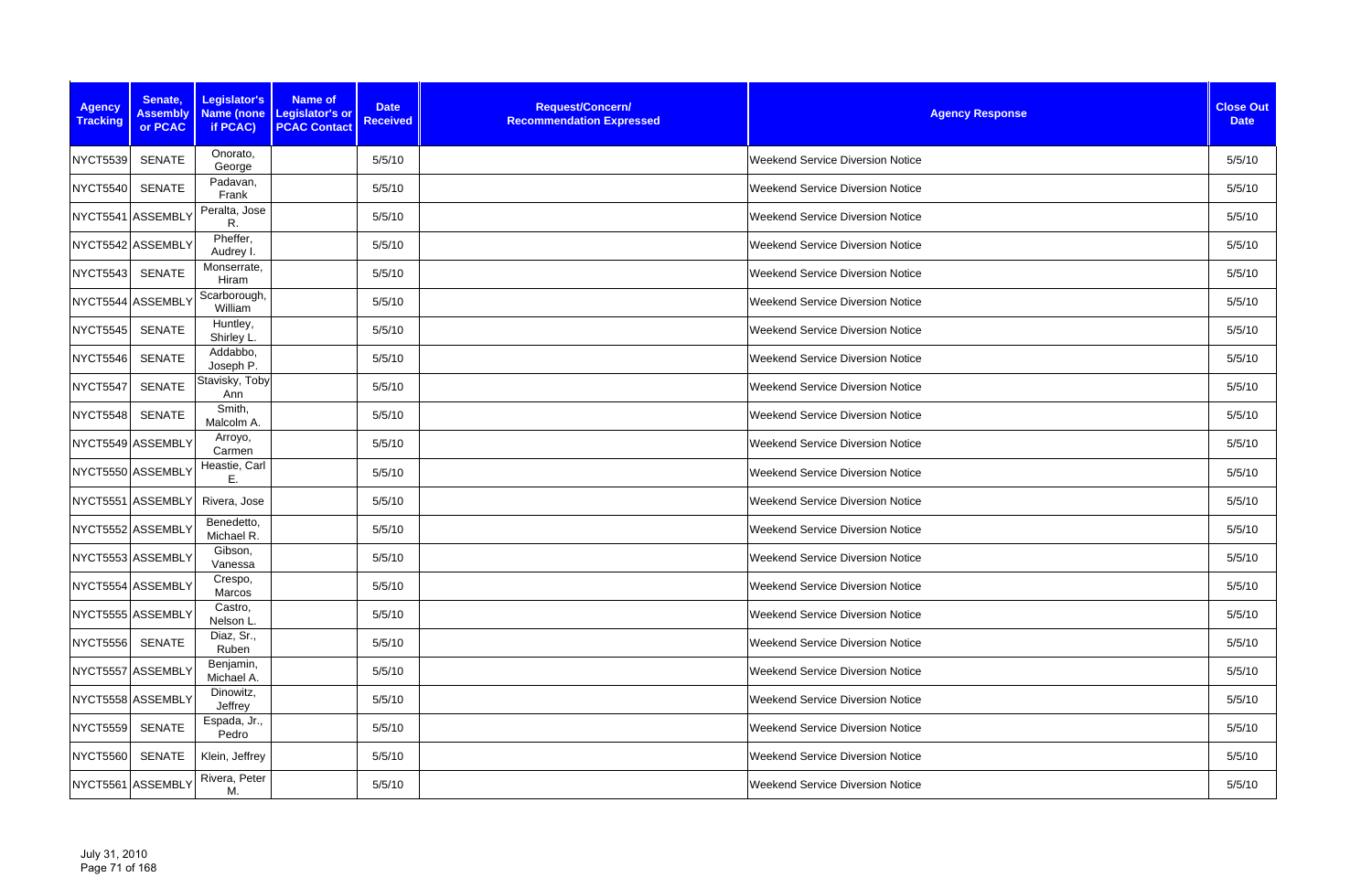| <b>Agency</b><br><b>Tracking</b> | Senate,<br><b>Assembly</b><br>or PCAC | Legislator's<br>Name (none<br>if PCAC) | Name of<br>Legislator's or<br><b>PCAC Contact</b> | <b>Date</b><br><b>Received</b> | Request/Concern/<br><b>Recommendation Expressed</b> | <b>Agency Response</b>                  | <b>Close Out</b><br><b>Date</b> |
|----------------------------------|---------------------------------------|----------------------------------------|---------------------------------------------------|--------------------------------|-----------------------------------------------------|-----------------------------------------|---------------------------------|
|                                  |                                       | NYCT5562 ASSEMBLY Rivera, Naomi        |                                                   | 5/5/10                         |                                                     | <b>Weekend Service Diversion Notice</b> | 5/5/10                          |
| <b>NYCT5563</b>                  | <b>SENATE</b>                         | Hassell-<br>Thompson,<br>Ruth          |                                                   | 5/5/10                         |                                                     | <b>Weekend Service Diversion Notice</b> | 5/5/10                          |
| NYCT5564                         | <b>SENATE</b>                         | Serrano, Jose<br>M.                    |                                                   | 5/5/10                         |                                                     | <b>Weekend Service Diversion Notice</b> | 5/5/10                          |
|                                  | NYCT5565 ASSEMBLY                     | Abbate, Peter                          |                                                   | 5/5/10                         |                                                     | <b>Weekend Service Diversion Notice</b> | 5/5/10                          |
| NYCT5566 ASSEMBLY                |                                       | Boyland,<br>William                    |                                                   | 5/5/10                         |                                                     | <b>Weekend Service Diversion Notice</b> | 5/5/10                          |
| NYCT5567                         | <b>SENATE</b>                         | Adams, Eric                            |                                                   | 5/5/10                         |                                                     | <b>Weekend Service Diversion Notice</b> | 5/5/10                          |
|                                  | NYCT5568 ASSEMBLY                     | Brennan,<br>James                      |                                                   | 5/5/10                         |                                                     | <b>Weekend Service Diversion Notice</b> | 5/5/10                          |
|                                  | NYCT5569 ASSEMBLY                     | Colton,<br>William                     |                                                   | 5/5/10                         |                                                     | <b>Weekend Service Diversion Notice</b> | 5/5/10                          |
|                                  | NYCT5570 ASSEMBLY                     | Cymbrowitz,<br>Steven H.               |                                                   | 5/5/10                         |                                                     | <b>Weekend Service Diversion Notice</b> | 5/5/10                          |
| NYCT5571 ASSEMBLY                |                                       | Brook-Krasny,<br>Alec                  |                                                   | 5/5/10                         |                                                     | <b>Weekend Service Diversion Notice</b> | 5/5/10                          |
| <b>NYCT5572</b>                  | <b>SENATE</b>                         | Golden, Martin                         |                                                   | 5/5/10                         |                                                     | <b>Weekend Service Diversion Notice</b> | 5/5/10                          |
|                                  | NYCT5573 ASSEMBLY                     | Jeffries,<br>Hakeem                    |                                                   | 5/5/10                         |                                                     | <b>Weekend Service Diversion Notice</b> | 5/5/10                          |
|                                  | NYCT5574 ASSEMBLY                     | Barron, Inez                           |                                                   | 5/5/10                         |                                                     | <b>Weekend Service Diversion Notice</b> | 5/5/10                          |
|                                  | NYCT5575 ASSEMBLY                     | Hikind, Dov                            |                                                   | 5/5/10                         |                                                     | <b>Weekend Service Diversion Notice</b> | 5/5/10                          |
|                                  | NYCT5576 ASSEMBLY                     | Jacobs,<br>Rhoda S.                    |                                                   | 5/5/10                         |                                                     | <b>Weekend Service Diversion Notice</b> | 5/5/10                          |
| NYCT5577                         | SENATE                                | Kruger, Carl                           |                                                   | 5/5/10                         |                                                     | <b>Weekend Service Diversion Notice</b> | 5/5/10                          |
|                                  | NYCT5578 ASSEMBLY                     | Robinson,<br>Annette                   |                                                   | 5/5/10                         |                                                     | <b>Weekend Service Diversion Notice</b> | 5/5/10                          |
|                                  | NYCT5579 ASSEMBLY                     | Lentol, Joseph<br>R.                   |                                                   | 5/5/10                         |                                                     | <b>Weekend Service Diversion Notice</b> | 5/5/10                          |
|                                  | NYCT5580 ASSEMBLY                     | Lopez, Vito                            |                                                   | 5/5/10                         |                                                     | <b>Weekend Service Diversion Notice</b> | 5/5/10                          |
|                                  | NYCT5581 ASSEMBLY                     | Maisel, Alan                           |                                                   | 5/5/10                         |                                                     | <b>Weekend Service Diversion Notice</b> | 5/5/10                          |
| <b>NYCT5582</b>                  | <b>SENATE</b>                         | Dilan, Martin<br>M.                    |                                                   | 5/5/10                         |                                                     | <b>Weekend Service Diversion Notice</b> | 5/5/10                          |
|                                  |                                       | NYCT5583 ASSEMBLY Millman, Joan        |                                                   | 5/5/10                         |                                                     | <b>Weekend Service Diversion Notice</b> | 5/5/10                          |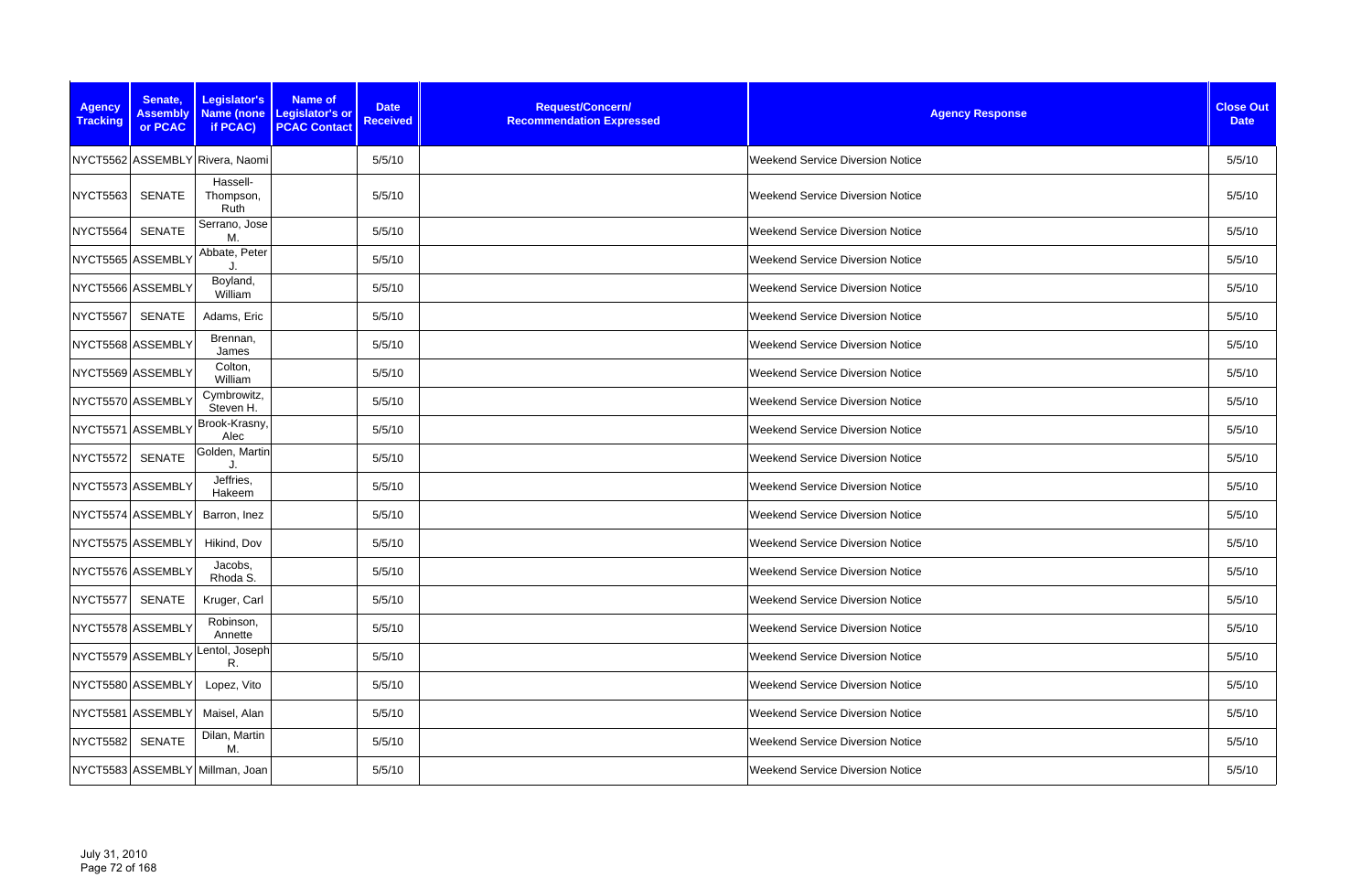| <b>Agency</b><br><b>Tracking</b> | Senate,<br><b>Assembly</b><br>or PCAC | Legislator's<br>Name (none<br>if PCAC) | Name of<br>Legislator's or<br><b>PCAC Contact</b> | <b>Date</b><br><b>Received</b> | Request/Concern/<br><b>Recommendation Expressed</b> | <b>Agency Response</b>                  | <b>Close Out</b><br><b>Date</b> |
|----------------------------------|---------------------------------------|----------------------------------------|---------------------------------------------------|--------------------------------|-----------------------------------------------------|-----------------------------------------|---------------------------------|
| NYCT5584                         | <b>SENATE</b>                         | Montgomery,<br>Velmanette              |                                                   | 5/5/10                         |                                                     | <b>Weekend Service Diversion Notice</b> | 5/5/10                          |
| NYCT5585 ASSEMBLY                |                                       | Camara,<br>Karim                       |                                                   | 5/5/10                         |                                                     | <b>Weekend Service Diversion Notice</b> | 5/5/10                          |
| NYCT5586 ASSEMBLY                |                                       | Ortiz, Felix                           |                                                   | 5/5/10                         |                                                     | <b>Weekend Service Diversion Notice</b> | 5/5/10                          |
| NYCT5587 ASSEMBLY                |                                       | Perry, Nick                            |                                                   | 5/5/10                         |                                                     | <b>Weekend Service Diversion Notice</b> | 5/5/10                          |
| <b>NYCT5588</b>                  | <b>SENATE</b>                         | Parker, Kevin<br>S.                    |                                                   | 5/5/10                         |                                                     | <b>Weekend Service Diversion Notice</b> | 5/5/10                          |
| NYCT5589 ASSEMBLY                |                                       | Towns, Darryl<br>C.                    |                                                   | 5/5/10                         |                                                     | <b>Weekend Service Diversion Notice</b> | 5/5/10                          |
| NYCT5590 ASSEMBLY                |                                       | Weinstein,<br>Helene E.                |                                                   | 5/5/10                         |                                                     | <b>Weekend Service Diversion Notice</b> | 5/5/10                          |
| NYCT5591                         | <b>SENATE</b>                         | Sampson,<br>John                       |                                                   | 5/5/10                         |                                                     | <b>Weekend Service Diversion Notice</b> | 5/5/10                          |
| NYCT5592                         | <b>SENATE</b>                         | Squadron,<br>Daniel                    |                                                   | 5/5/10                         |                                                     | <b>Weekend Service Diversion Notice</b> | 5/5/10                          |
| NYCT5593 ASSEMBLY                |                                       | Clayton<br>Powell, Jr.,<br>Adam        |                                                   | 5/5/10                         |                                                     | <b>Weekend Service Diversion Notice</b> | 5/5/10                          |
| NYCT5594                         | <b>SENATE</b>                         | Duane,<br>Thomas K.                    |                                                   | 5/5/10                         |                                                     | <b>Weekend Service Diversion Notice</b> | 5/5/10                          |
| NYCT5595 ASSEMBLY                |                                       | Bing,<br>Jonathan                      |                                                   | 5/5/10                         |                                                     | <b>Weekend Service Diversion Notice</b> | 5/5/10                          |
| NYCT5596 ASSEMBLY                |                                       | Espaillat,<br>Adriano                  |                                                   | 5/5/10                         |                                                     | <b>Weekend Service Diversion Notice</b> | 5/5/10                          |
| NYCT5597 ASSEMBLY                |                                       | Farrell,<br>Herman D.                  |                                                   | 5/5/10                         |                                                     | <b>Weekend Service Diversion Notice</b> | 5/5/10                          |
| NYCT5598 ASSEMBLY                |                                       | Kavanagh,<br>Brian P.                  |                                                   | 5/5/10                         |                                                     | <b>Weekend Service Diversion Notice</b> | 5/5/10                          |
| NYCT5599 ASSEMBLY                |                                       | Rosenthal,<br>Linda B.                 |                                                   | 5/5/10                         |                                                     | <b>Weekend Service Diversion Notice</b> | 5/5/10                          |
| NYCT5600 ASSEMBLY                |                                       | Glick,<br>Deborah                      |                                                   | 5/5/10                         |                                                     | <b>Weekend Service Diversion Notice</b> | 5/5/10                          |
| NYCT5601                         | SENATE                                | Krueger, Liz                           |                                                   | 5/5/10                         |                                                     | <b>Weekend Service Diversion Notice</b> | 5/5/10                          |
|                                  |                                       | NYCT5602 ASSEMBLY Kellner, Micah       |                                                   | 5/5/10                         |                                                     | <b>Weekend Service Diversion Notice</b> | 5/5/10                          |
| <b>NYCT5603</b>                  | <b>SENATE</b>                         | Schneiderman<br>, Eric                 |                                                   | 5/5/10                         |                                                     | <b>Weekend Service Diversion Notice</b> | 5/5/10                          |
| NYCT5604                         | SENATE                                | Perkins,<br>William                    |                                                   | 5/5/10                         |                                                     | <b>Weekend Service Diversion Notice</b> | 5/5/10                          |
| NYCT5605 ASSEMBLY                |                                       | O'Donnell,<br>Daniel J.                |                                                   | 5/5/10                         |                                                     | <b>Weekend Service Diversion Notice</b> | 5/5/10                          |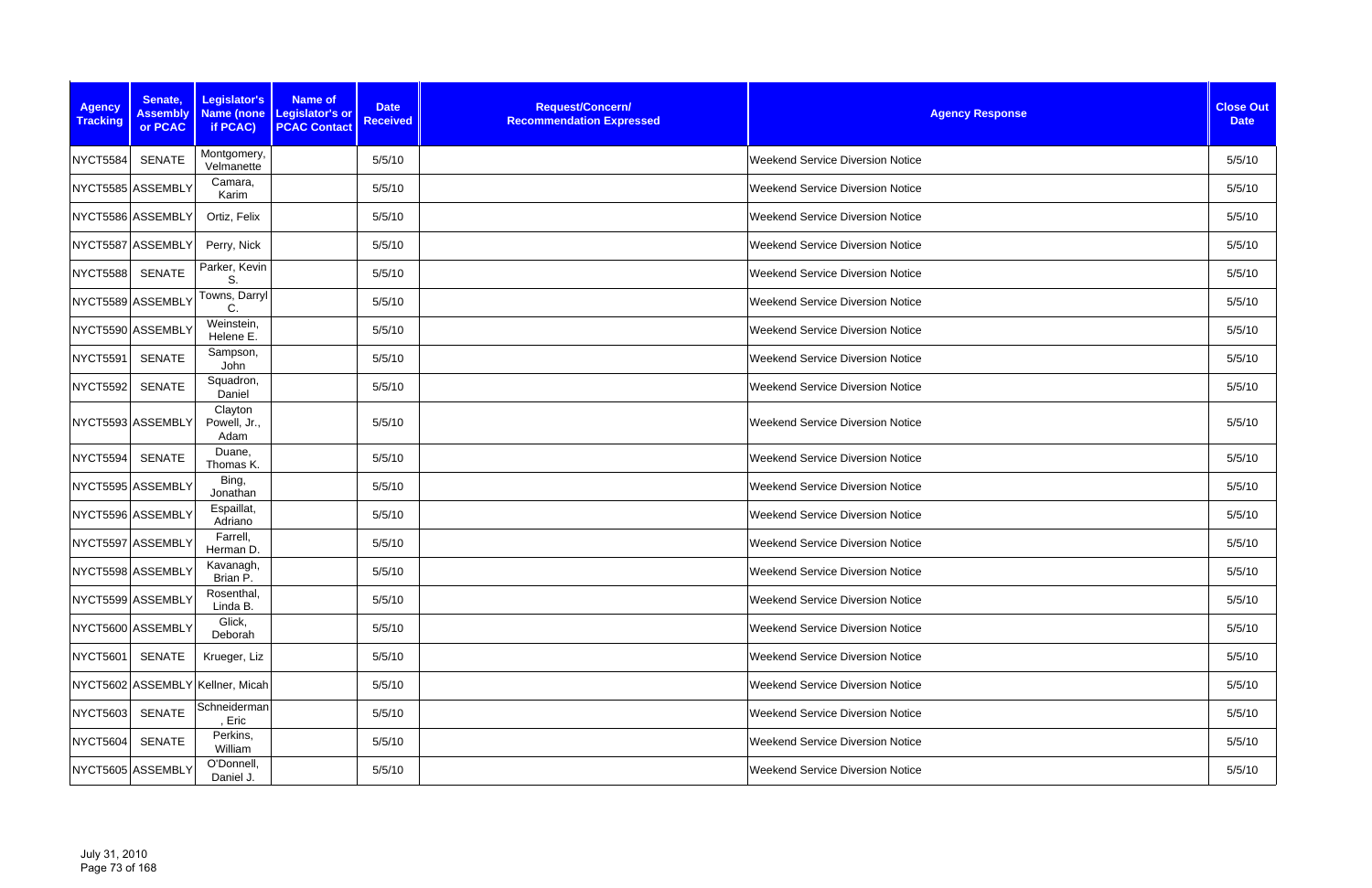| <b>Agency</b><br><b>Tracking</b> | Senate,<br><b>Assembly</b><br>or PCAC | Legislator's<br><b>Name (none</b><br>if PCAC) | Name of<br><b>Legislator's or</b><br><b>PCAC Contact</b> | <b>Date</b><br><b>Received</b> | Request/Concern/<br><b>Recommendation Expressed</b> | <b>Agency Response</b>                                                                                                                                                                                         | <b>Close Out</b><br><b>Date</b> |
|----------------------------------|---------------------------------------|-----------------------------------------------|----------------------------------------------------------|--------------------------------|-----------------------------------------------------|----------------------------------------------------------------------------------------------------------------------------------------------------------------------------------------------------------------|---------------------------------|
|                                  | NYCT5606 ASSEMBLY                     | Silver,<br>Sheldon                            |                                                          | 5/5/10                         |                                                     | <b>Weekend Service Diversion Notice</b>                                                                                                                                                                        | 5/5/10                          |
|                                  | NYCT5607 ASSEMBLY                     | Wright, Keith<br>L.T.                         |                                                          | 5/5/10                         |                                                     | <b>Weekend Service Diversion Notice</b>                                                                                                                                                                        | 5/5/10                          |
|                                  | NYCT5608 ASSEMBLY                     | Gottfried,<br>Richard                         |                                                          | 5/5/10                         |                                                     | <b>Weekend Service Diversion Notice</b>                                                                                                                                                                        | 5/5/10                          |
|                                  | NYCT5609 ASSEMBLY                     | Cusick,<br>Michael J.                         |                                                          | 5/5/10                         |                                                     | <b>Weekend Service Diversion Notice</b>                                                                                                                                                                        | 5/5/10                          |
|                                  | NYCT5610 ASSEMBLY                     | Titone,<br>Matthew                            |                                                          | 5/5/10                         |                                                     | <b>Weekend Service Diversion Notice</b>                                                                                                                                                                        | 5/5/10                          |
|                                  | NYCT5611 ASSEMBLY                     | Tobacco,<br>Louis R.                          |                                                          | 5/5/10                         |                                                     | <b>Weekend Service Diversion Notice</b>                                                                                                                                                                        | 5/5/10                          |
| <b>NYCT5612</b>                  | <b>SENATE</b>                         | Lanza,<br>Andrew J.                           |                                                          | 5/5/10                         |                                                     | <b>Weekend Service Diversion Notice</b>                                                                                                                                                                        | 5/5/10                          |
|                                  |                                       | INYCT5613 ASSEMBLY Hyer-Spencer,<br>Janele    |                                                          | 5/5/10                         |                                                     | <b>Weekend Service Diversion Notice</b>                                                                                                                                                                        | 5/5/10                          |
| NYCT5614                         | <b>SENATE</b>                         | Savino, Diane                                 |                                                          | 5/5/10                         |                                                     | <b>Weekend Service Diversion Notice</b>                                                                                                                                                                        | 5/5/10                          |
| MTAHQ21<br>07                    | Senate                                | Adams, Eric                                   |                                                          | 5/5/10                         |                                                     | Letter enclosing proposed 2010-2014 Capital Program that was submitted to the Captial<br>Program Review Board, an Executive Summary and a CD containing actual project listings<br>and supporting information. | 5/5/10                          |
| MTAHQ21<br>08                    | Senate                                | Addabbo,<br>Joseph                            |                                                          | 5/5/10                         |                                                     | Letter enclosing proposed 2010-2014 Capital Program that was submitted to the Captial<br>Program Review Board, an Executive Summary and a CD containing actual project listings<br>and supporting information. | 5/5/10                          |
| MTAHQ21<br>09                    | Senate                                | Alesi, James                                  |                                                          | 5/5/10                         |                                                     | Letter enclosing proposed 2010-2014 Capital Program that was submitted to the Captial<br>Program Review Board, an Executive Summary and a CD containing actual project listings<br>and supporting information. | 5/5/10                          |
| MTAHQ21<br>10                    | Senate                                | Aubertine,<br>Darrel                          |                                                          | 5/5/10                         |                                                     | Letter enclosing proposed 2010-2014 Capital Program that was submitted to the Captial<br>Program Review Board, an Executive Summary and a CD containing actual project listings<br>and supporting information. | 5/5/10                          |
| MTAHQ21<br>11                    | Senate                                | Bonacic, John                                 |                                                          | 5/5/10                         |                                                     | Letter enclosing proposed 2010-2014 Capital Program that was submitted to the Captial<br>Program Review Board, an Executive Summary and a CD containing actual project listings<br>and supporting information. | 5/5/10                          |
| MTAHQ21<br>12                    | Senate                                | Breslin, Neil                                 |                                                          | 5/5/10                         |                                                     | Letter enclosing proposed 2010-2014 Capital Program that was submitted to the Captial<br>Program Review Board, an Executive Summary and a CD containing actual project listings<br>and supporting information. | 5/5/10                          |
| MTAHQ21<br>13                    | Senate                                | DeFrancisco,<br>John                          |                                                          | 5/5/10                         |                                                     | Letter enclosing proposed 2010-2014 Capital Program that was submitted to the Captial<br>Program Review Board, an Executive Summary and a CD containing actual project listings<br>and supporting information. | 5/5/10                          |
| MTAHQ21<br>14                    | Senate                                | Diaz, Ruben                                   |                                                          | 5/5/10                         |                                                     | Letter enclosing proposed 2010-2014 Capital Program that was submitted to the Captial<br>Program Review Board, an Executive Summary and a CD containing actual project listings<br>and supporting information. | 5/5/10                          |
| MTAHQ21<br>15                    | Senate                                | Dilan, Martin                                 |                                                          | 5/5/10                         |                                                     | Letter enclosing proposed 2010-2014 Capital Program that was submitted to the Captial<br>Program Review Board, an Executive Summary and a CD containing actual project listings<br>and supporting information. | 5/5/10                          |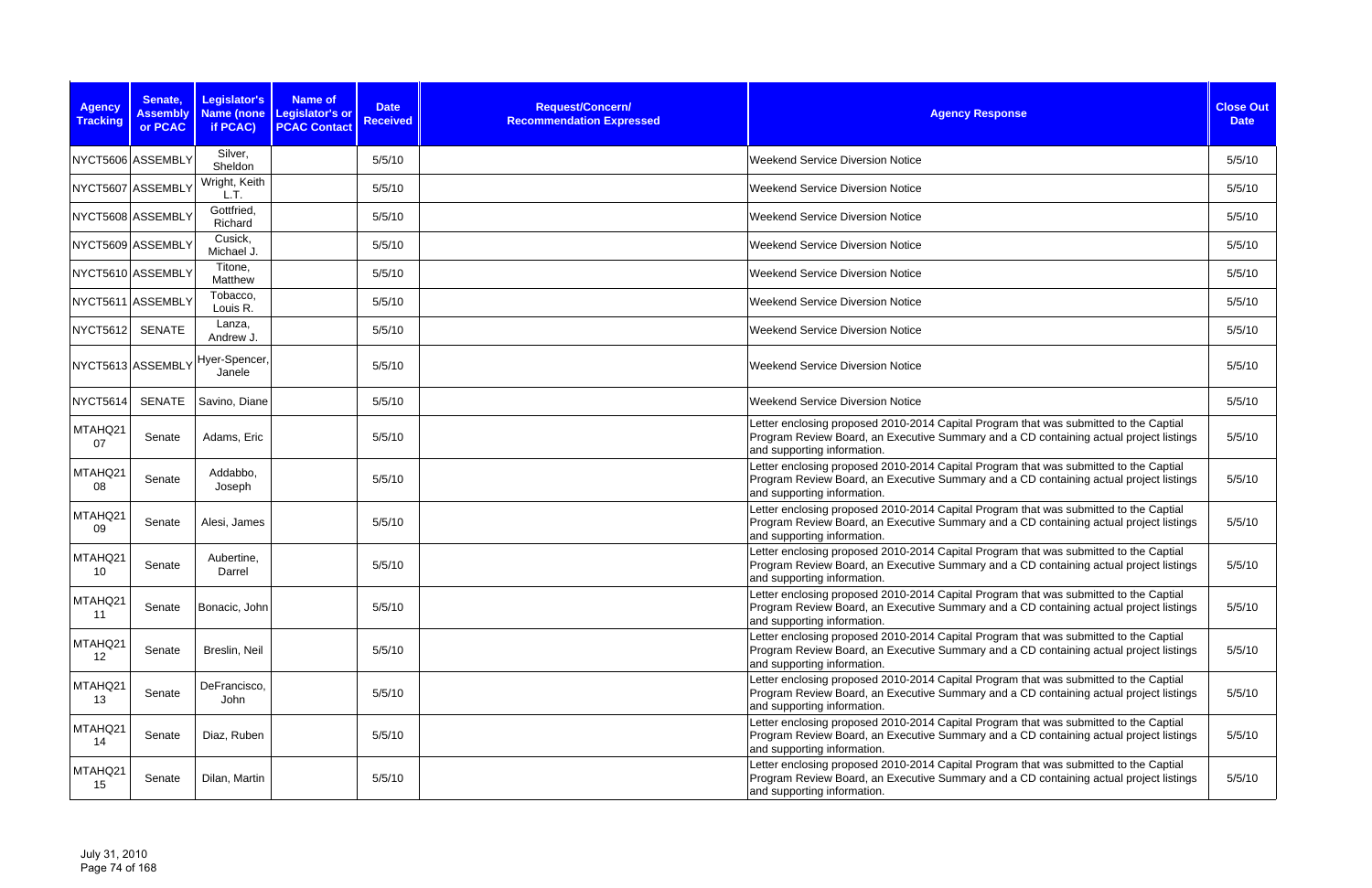| <b>Agency</b><br><b>Tracking</b> | Senate,<br><b>Assembly</b><br>or PCAC | Legislator's<br>Name (none<br>if PCAC) | Name of<br>Legislator's or<br><b>PCAC Contact</b> | <b>Date</b><br><b>Received</b> | Request/Concern/<br><b>Recommendation Expressed</b> | <b>Agency Response</b>                                                                                                                                                                                         | <b>Close Out</b><br><b>Date</b> |
|----------------------------------|---------------------------------------|----------------------------------------|---------------------------------------------------|--------------------------------|-----------------------------------------------------|----------------------------------------------------------------------------------------------------------------------------------------------------------------------------------------------------------------|---------------------------------|
| MTAHQ21<br>16                    | Senate                                | Duane,<br>Thomas                       |                                                   | 5/5/10                         |                                                     | Letter enclosing proposed 2010-2014 Capital Program that was submitted to the Captial<br>Program Review Board, an Executive Summary and a CD containing actual project listings<br>and supporting information. | 5/5/10                          |
| MTAHQ21<br>17                    | Senate                                | Espada,<br>Pedro                       |                                                   | 5/5/10                         |                                                     | Letter enclosing proposed 2010-2014 Capital Program that was submitted to the Captial<br>Program Review Board, an Executive Summary and a CD containing actual project listings<br>and supporting information. | 5/5/10                          |
| MTAHQ21<br>18                    | Senate                                | Farley, Hugh                           |                                                   | 5/5/10                         |                                                     | Letter enclosing proposed 2010-2014 Capital Program that was submitted to the Captial<br>Program Review Board, an Executive Summary and a CD containing actual project listings<br>and supporting information. | 5/5/10                          |
| MTAHQ21<br>19                    | Senate                                | Flanagan,<br>John                      |                                                   | 5/5/10                         |                                                     | Letter enclosing proposed 2010-2014 Capital Program that was submitted to the Captial<br>Program Review Board, an Executive Summary and a CD containing actual project listings<br>and supporting information. | 5/5/10                          |
| MTAHQ21<br>20                    | Senate                                | Foley, Brian                           |                                                   | 5/5/10                         |                                                     | Letter enclosing proposed 2010-2014 Capital Program that was submitted to the Captial<br>Program Review Board, an Executive Summary and a CD containing actual project listings<br>and supporting information. | 5/5/10                          |
| MTAHQ21<br>21                    | Senate                                | Fuschillo,<br>Charles                  |                                                   | 5/5/10                         |                                                     | Letter enclosing proposed 2010-2014 Capital Program that was submitted to the Captial<br>Program Review Board, an Executive Summary and a CD containing actual project listings<br>and supporting information. | 5/5/10                          |
| MTAHQ21<br>22                    | Senate                                | Golden, Martin                         |                                                   | 5/5/10                         |                                                     | Letter enclosing proposed 2010-2014 Capital Program that was submitted to the Captial<br>Program Review Board, an Executive Summary and a CD containing actual project listings<br>and supporting information. | 5/5/10                          |
| MTAHQ21<br>23                    | Senate                                | Griffo, Joseph                         |                                                   | 5/5/10                         |                                                     | Letter enclosing proposed 2010-2014 Capital Program that was submitted to the Captial<br>Program Review Board, an Executive Summary and a CD containing actual project listings<br>and supporting information. | 5/5/10                          |
| MTAHQ21<br>24                    | Senate                                | Hannon,<br>Kemp                        |                                                   | 5/5/10                         |                                                     | Letter enclosing proposed 2010-2014 Capital Program that was submitted to the Captial<br>Program Review Board, an Executive Summary and a CD containing actual project listings<br>and supporting information. | 5/5/10                          |
| MTAHQ21<br>25                    | Senate                                | Hassell-<br>Thompson,<br>Ruth          |                                                   | 5/5/10                         |                                                     | Letter enclosing proposed 2010-2014 Capital Program that was submitted to the Captial<br>Program Review Board, an Executive Summary and a CD containing actual project listings<br>and supporting information. | 5/5/10                          |
| MTAHQ21<br>26                    | Senate                                | Huntley,<br>Shirley                    |                                                   | 5/5/10                         |                                                     | Letter enclosing proposed 2010-2014 Capital Program that was submitted to the Captial<br>Program Review Board, an Executive Summary and a CD containing actual project listings<br>and supporting information. | 5/5/10                          |
| MTAHQ21<br>27                    | Senate                                | Johnson,<br>Craig                      |                                                   | 5/5/10                         |                                                     | Letter enclosing proposed 2010-2014 Capital Program that was submitted to the Captial<br>Program Review Board, an Executive Summary and a CD containing actual project listings<br>and supporting information. | 5/5/10                          |
| MTAHQ21<br>28                    | Senate                                | Johnson,<br>Owen                       |                                                   | 5/5/10                         |                                                     | Letter enclosing proposed 2010-2014 Capital Program that was submitted to the Captial<br>Program Review Board, an Executive Summary and a CD containing actual project listings<br>and supporting information. | 5/5/10                          |
| MTAHQ21<br>29                    | Senate                                | Klein, Jeffrey                         |                                                   | 5/5/10                         |                                                     | Letter enclosing proposed 2010-2014 Capital Program that was submitted to the Captial<br>Program Review Board, an Executive Summary and a CD containing actual project listings<br>and supporting information. | 5/5/10                          |
| MTAHQ21<br>30                    | Senate                                | Krueger, Liz                           |                                                   | 5/5/10                         |                                                     | Letter enclosing proposed 2010-2014 Capital Program that was submitted to the Captial<br>Program Review Board, an Executive Summary and a CD containing actual project listings<br>and supporting information. | 5/5/10                          |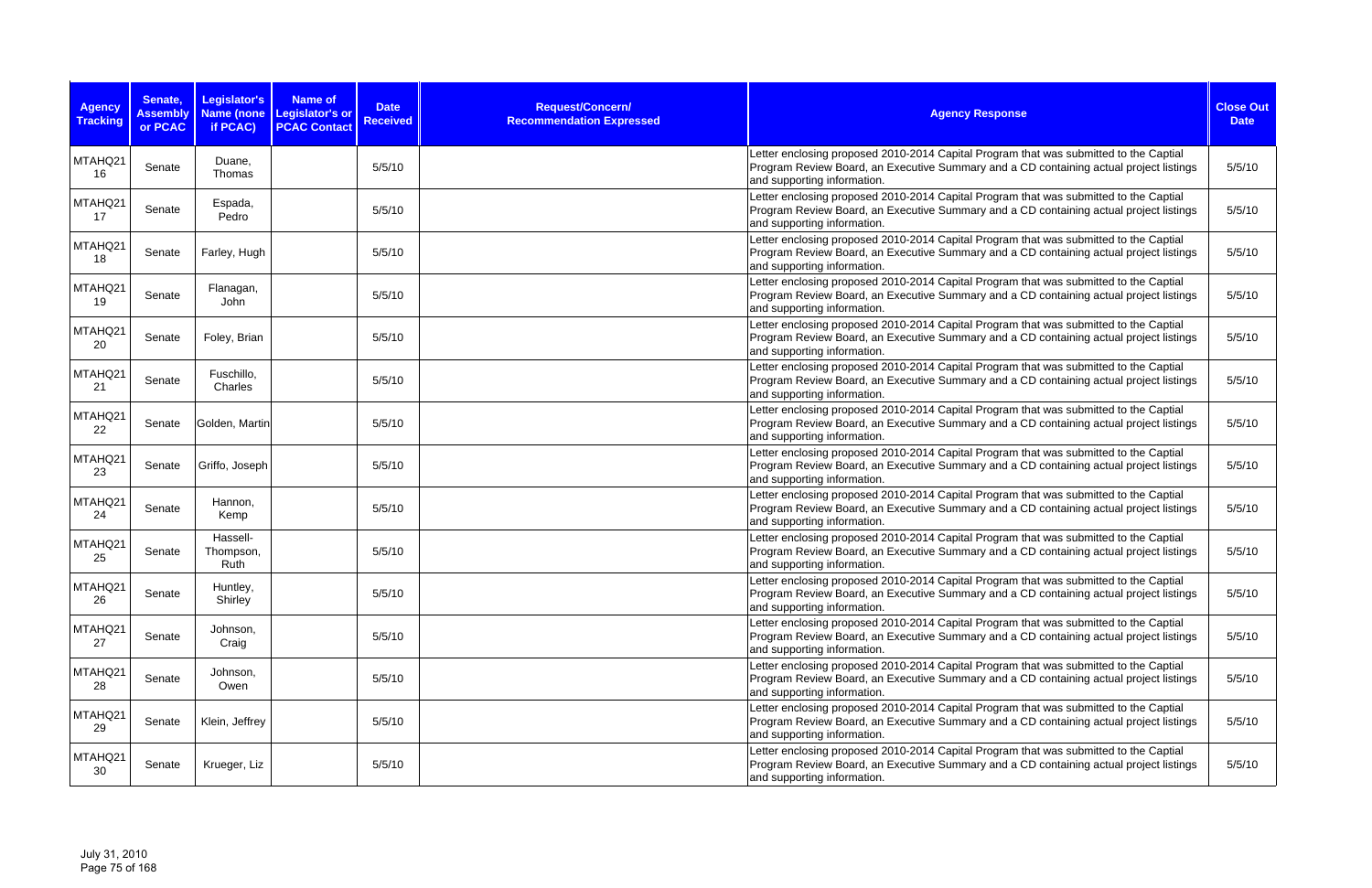| <b>Agency</b><br><b>Tracking</b> | Senate,<br><b>Assembly</b><br>or PCAC | Legislator's<br>Name (none<br>if PCAC) | Name of<br>Legislator's or<br><b>PCAC Contact</b> | <b>Date</b><br><b>Received</b> | Request/Concern/<br><b>Recommendation Expressed</b> | <b>Agency Response</b>                                                                                                                                                                                         | <b>Close Out</b><br><b>Date</b> |
|----------------------------------|---------------------------------------|----------------------------------------|---------------------------------------------------|--------------------------------|-----------------------------------------------------|----------------------------------------------------------------------------------------------------------------------------------------------------------------------------------------------------------------|---------------------------------|
| MTAHQ21<br>31                    | Senate                                | Kruger, Carl                           |                                                   | 5/5/10                         |                                                     | Letter enclosing proposed 2010-2014 Capital Program that was submitted to the Captial<br>Program Review Board, an Executive Summary and a CD containing actual project listings<br>and supporting information. | 5/5/10                          |
| MTAHQ21<br>32                    | Senate                                | Lanza,<br>Andrew                       |                                                   | 5/5/10                         |                                                     | Letter enclosing proposed 2010-2014 Capital Program that was submitted to the Captial<br>Program Review Board, an Executive Summary and a CD containing actual project listings<br>and supporting information. | 5/5/10                          |
| MTAHQ21<br>33                    | Senate                                | Larkin,<br>William                     |                                                   | 5/5/10                         |                                                     | Letter enclosing proposed 2010-2014 Capital Program that was submitted to the Captial<br>Program Review Board, an Executive Summary and a CD containing actual project listings<br>and supporting information. | 5/5/10                          |
| MTAHQ21<br>34                    | Senate                                | LaValle,<br>Kenneth                    |                                                   | 5/5/10                         |                                                     | Letter enclosing proposed 2010-2014 Capital Program that was submitted to the Captial<br>Program Review Board, an Executive Summary and a CD containing actual project listings<br>and supporting information. | 5/5/10                          |
| MTAHQ21<br>35                    | Senate                                | Leibell,<br>Vincent                    |                                                   | 5/5/10                         |                                                     | Letter enclosing proposed 2010-2014 Capital Program that was submitted to the Captial<br>Program Review Board, an Executive Summary and a CD containing actual project listings<br>and supporting information. | 5/5/10                          |
| MTAHQ21<br>36                    | Senate                                | Libous,<br>Thomas                      |                                                   | 5/5/10                         |                                                     | Letter enclosing proposed 2010-2014 Capital Program that was submitted to the Captial<br>Program Review Board, an Executive Summary and a CD containing actual project listings<br>and supporting information. | 5/5/10                          |
| MTAHQ21<br>37                    | Senate                                | Little,<br>Elizabeth                   |                                                   | 5/5/10                         |                                                     | Letter enclosing proposed 2010-2014 Capital Program that was submitted to the Captial<br>Program Review Board, an Executive Summary and a CD containing actual project listings<br>and supporting information. | 5/5/10                          |
| MTAHQ21<br>38                    | Senate                                | Marcellino,<br>Carl                    |                                                   | 5/5/10                         |                                                     | Letter enclosing proposed 2010-2014 Capital Program that was submitted to the Captial<br>Program Review Board, an Executive Summary and a CD containing actual project listings<br>and supporting information. | 5/5/10                          |
| MTAHQ21<br>39                    | Senate                                | Maziarz,<br>George                     |                                                   | 5/5/10                         |                                                     | Letter enclosing proposed 2010-2014 Capital Program that was submitted to the Captial<br>Program Review Board, an Executive Summary and a CD containing actual project listings<br>and supporting information. | 5/5/10                          |
| MTAHQ21<br>40                    | Senate                                | McDonald,<br>Roy                       |                                                   | 5/5/10                         |                                                     | Letter enclosing proposed 2010-2014 Capital Program that was submitted to the Captial<br>Program Review Board, an Executive Summary and a CD containing actual project listings<br>and supporting information. | 5/5/10                          |
| MTAHQ21<br>41                    | Senate                                | Montgomery,<br>Velmanette              |                                                   | 5/5/10                         |                                                     | Letter enclosing proposed 2010-2014 Capital Program that was submitted to the Captial<br>Program Review Board, an Executive Summary and a CD containing actual project listings<br>and supporting information. | 5/5/10                          |
| MTAHQ21<br>42                    | Senate                                | Morahan,<br>Thomas                     |                                                   | 5/5/10                         |                                                     | Letter enclosing proposed 2010-2014 Capital Program that was submitted to the Captial<br>Program Review Board, an Executive Summary and a CD containing actual project listings<br>and supporting information. | 5/5/10                          |
| MTAHQ21<br>43                    | Senate                                | Nozzolio,<br>Michael                   |                                                   | 5/5/10                         |                                                     | Letter enclosing proposed 2010-2014 Capital Program that was submitted to the Captial<br>Program Review Board, an Executive Summary and a CD containing actual project listings<br>and supporting information. | 5/5/10                          |
| MTAHQ21<br>44                    | Senate                                | Onorato,<br>George                     |                                                   | 5/5/10                         |                                                     | Letter enclosing proposed 2010-2014 Capital Program that was submitted to the Captial<br>Program Review Board, an Executive Summary and a CD containing actual project listings<br>and supporting information. | 5/5/10                          |
| MTAHQ21<br>45                    | Senate                                | Oppenheimer,<br>Suzi                   |                                                   | 5/5/10                         |                                                     | Letter enclosing proposed 2010-2014 Capital Program that was submitted to the Captial<br>Program Review Board, an Executive Summary and a CD containing actual project listings<br>and supporting information. | 5/5/10                          |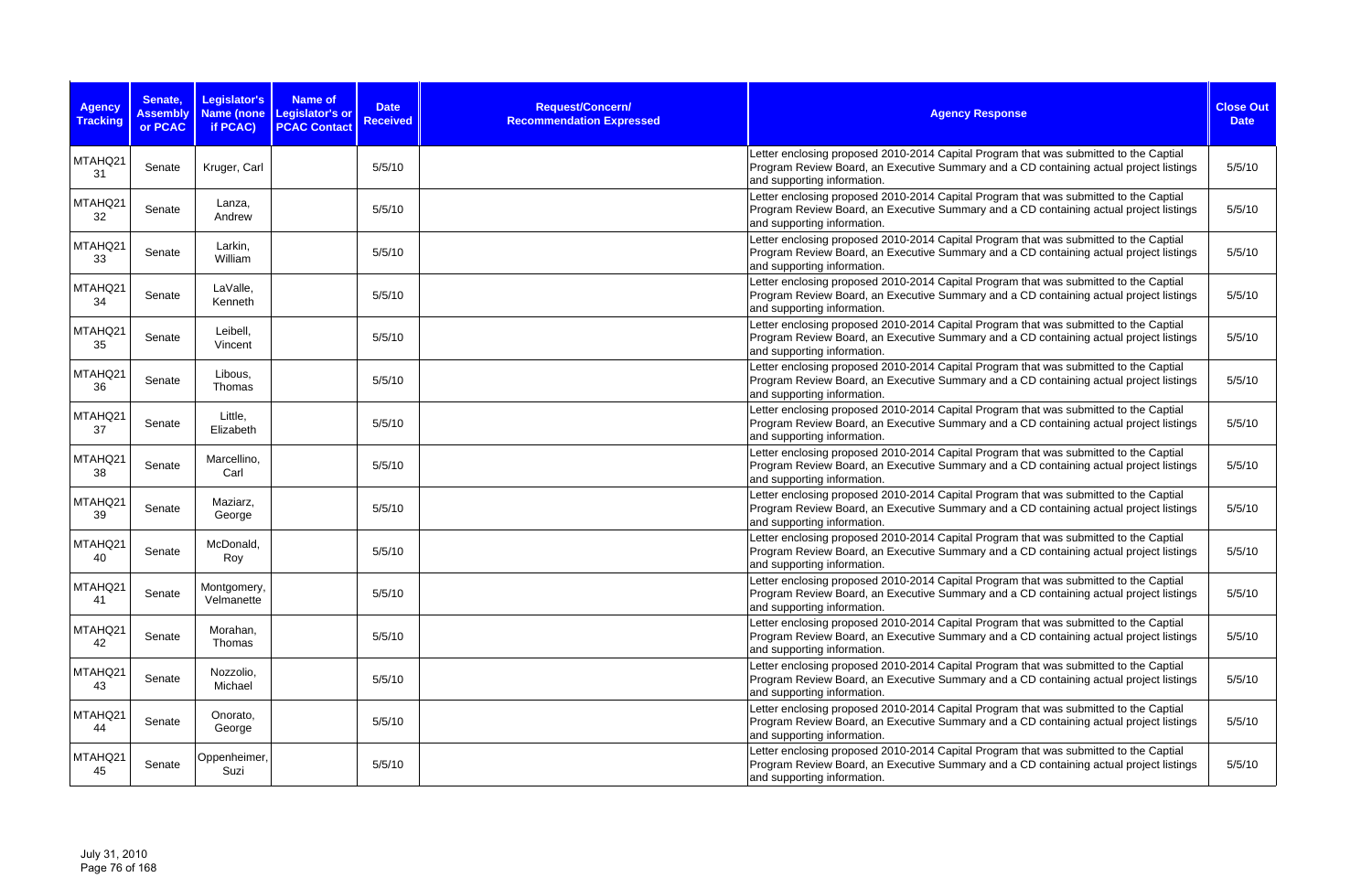| <b>Agency</b><br><b>Tracking</b> | Senate,<br><b>Assembly</b><br>or PCAC | Legislator's<br>Name (none<br>if PCAC) | Name of<br>Legislator's or<br><b>PCAC Contact</b> | <b>Date</b><br><b>Received</b> | Request/Concern/<br><b>Recommendation Expressed</b> | <b>Agency Response</b>                                                                                                                                                                                         | <b>Close Out</b><br><b>Date</b> |
|----------------------------------|---------------------------------------|----------------------------------------|---------------------------------------------------|--------------------------------|-----------------------------------------------------|----------------------------------------------------------------------------------------------------------------------------------------------------------------------------------------------------------------|---------------------------------|
| MTAHQ21<br>46                    | Senate                                | Padavan,<br>Frank                      |                                                   | 5/5/10                         |                                                     | Letter enclosing proposed 2010-2014 Capital Program that was submitted to the Captial<br>Program Review Board, an Executive Summary and a CD containing actual project listings<br>and supporting information. | 5/5/10                          |
| MTAHQ21<br>47                    | Senate                                | Parker, Kevin                          |                                                   | 5/5/10                         |                                                     | Letter enclosing proposed 2010-2014 Capital Program that was submitted to the Captial<br>Program Review Board, an Executive Summary and a CD containing actual project listings<br>and supporting information. | 5/5/10                          |
| MTAHQ21<br>48                    | Senate                                | Peralta, Jose                          |                                                   | 5/5/10                         |                                                     | Letter enclosing proposed 2010-2014 Capital Program that was submitted to the Captial<br>Program Review Board, an Executive Summary and a CD containing actual project listings<br>and supporting information. | 5/5/10                          |
| MTAHQ21<br>49                    | Senate                                | Perkins, Bill                          |                                                   | 5/5/10                         |                                                     | Letter enclosing proposed 2010-2014 Capital Program that was submitted to the Captial<br>Program Review Board, an Executive Summary and a CD containing actual project listings<br>and supporting information. | 5/5/10                          |
| MTAHQ21<br>50                    | Senate                                | Ranzenhofer,<br>Michael                |                                                   | 5/5/10                         |                                                     | Letter enclosing proposed 2010-2014 Capital Program that was submitted to the Captial<br>Program Review Board, an Executive Summary and a CD containing actual project listings<br>and supporting information. | 5/5/10                          |
| MTAHQ21<br>51                    | Senate                                | Robach,<br>Joseph                      |                                                   | 5/5/10                         |                                                     | Letter enclosing proposed 2010-2014 Capital Program that was submitted to the Captial<br>Program Review Board, an Executive Summary and a CD containing actual project listings<br>and supporting information. | 5/5/10                          |
| MTAHQ21<br>52                    | Senate                                | Saland,<br>Stephen                     |                                                   | 5/5/10                         |                                                     | Letter enclosing proposed 2010-2014 Capital Program that was submitted to the Captial<br>Program Review Board, an Executive Summary and a CD containing actual project listings<br>and supporting information. | 5/5/10                          |
| MTAHQ21<br>53                    | Senate                                | Sampson,<br>John                       |                                                   | 5/5/10                         |                                                     | Letter enclosing proposed 2010-2014 Capital Program that was submitted to the Captial<br>Program Review Board, an Executive Summary and a CD containing actual project listings<br>and supporting information. | 5/5/10                          |
| MTAHQ21<br>54                    | Senate                                | Savino, Diane                          |                                                   | 5/5/10                         |                                                     | Letter enclosing proposed 2010-2014 Capital Program that was submitted to the Captial<br>Program Review Board, an Executive Summary and a CD containing actual project listings<br>and supporting information. | 5/5/10                          |
| MTAHQ21<br>55                    | Senate                                | Schneiderman<br>, Eric                 |                                                   | 5/5/10                         |                                                     | Letter enclosing proposed 2010-2014 Capital Program that was submitted to the Captial<br>Program Review Board, an Executive Summary and a CD containing actual project listings<br>and supporting information. | 5/5/10                          |
| MTAHQ21<br>56                    | Senate                                | Serrano, Jose                          |                                                   | 5/5/10                         |                                                     | Letter enclosing proposed 2010-2014 Capital Program that was submitted to the Captial<br>Program Review Board, an Executive Summary and a CD containing actual project listings<br>and supporting information. | 5/5/10                          |
| MTAHQ21<br>57                    | Senate                                | Seward,<br>James                       |                                                   | 5/5/10                         |                                                     | Letter enclosing proposed 2010-2014 Capital Program that was submitted to the Captial<br>Program Review Board, an Executive Summary and a CD containing actual project listings<br>and supporting information. | 5/5/10                          |
| MTAHQ21<br>58                    | Senate                                | Skelos, Dean                           |                                                   | 5/5/10                         |                                                     | Letter enclosing proposed 2010-2014 Capital Program that was submitted to the Captial<br>Program Review Board, an Executive Summary and a CD containing actual project listings<br>and supporting information. | 5/5/10                          |
| MTAHQ21<br>59                    | Senate                                | Smith,<br>Malcolm                      |                                                   | 5/5/10                         |                                                     | Letter enclosing proposed 2010-2014 Capital Program that was submitted to the Captial<br>Program Review Board, an Executive Summary and a CD containing actual project listings<br>and supporting information. | 5/5/10                          |
| MTAHQ21<br>60                    | Senate                                | Squadron,<br>Daniel                    |                                                   | 5/5/10                         |                                                     | Letter enclosing proposed 2010-2014 Capital Program that was submitted to the Captial<br>Program Review Board, an Executive Summary and a CD containing actual project listings<br>and supporting information. | 5/5/10                          |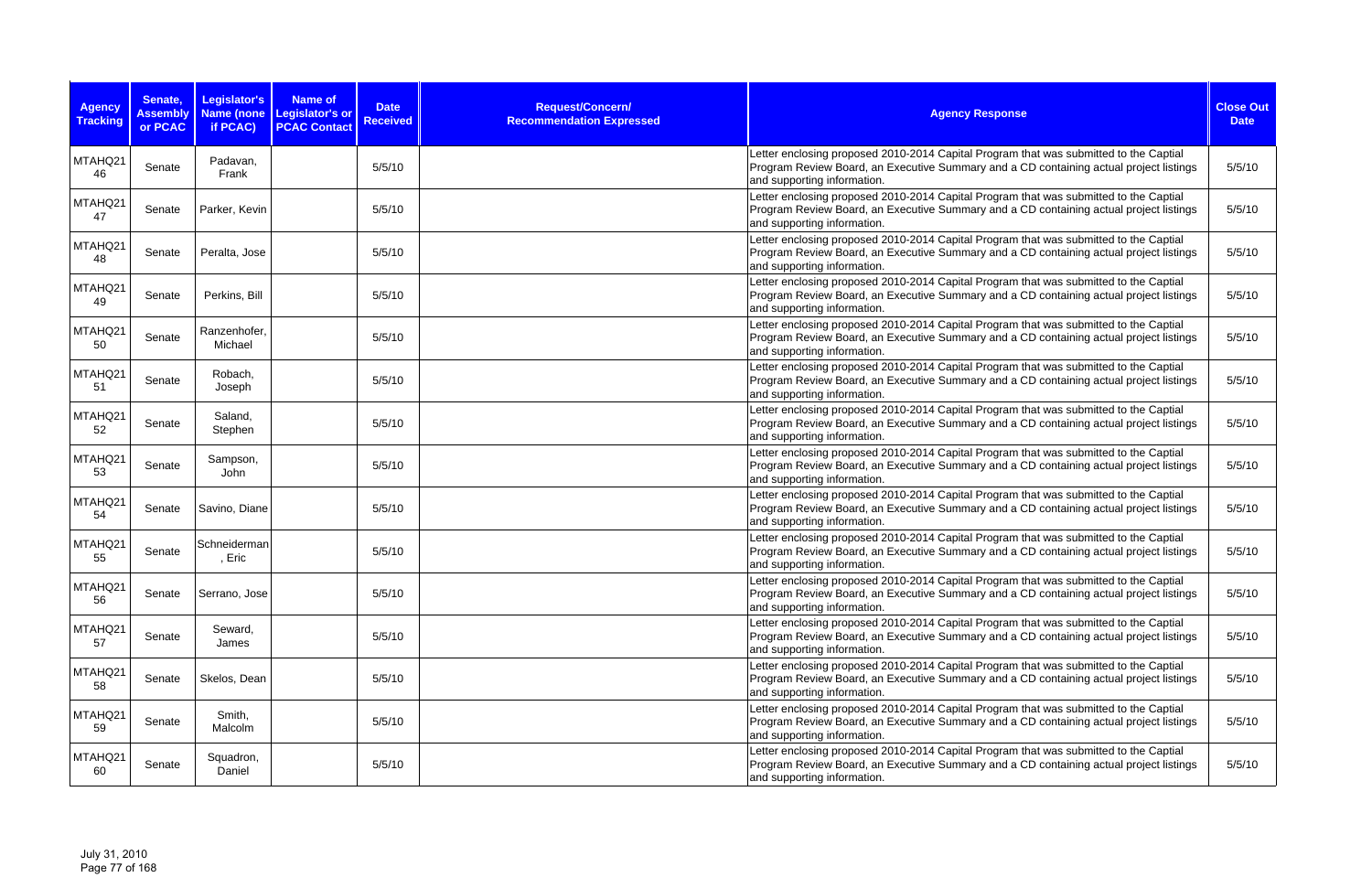| <b>Agency</b><br><b>Tracking</b> | Senate,<br><b>Assembly</b><br>or PCAC | Legislator's<br>Name (none<br>if PCAC) | Name of<br>Legislator's or<br><b>PCAC Contact</b> | <b>Date</b><br><b>Received</b> | Request/Concern/<br><b>Recommendation Expressed</b> | <b>Agency Response</b>                                                                                                                                                                                         | <b>Close Out</b><br><b>Date</b> |
|----------------------------------|---------------------------------------|----------------------------------------|---------------------------------------------------|--------------------------------|-----------------------------------------------------|----------------------------------------------------------------------------------------------------------------------------------------------------------------------------------------------------------------|---------------------------------|
| MTAHQ21<br>61                    | Senate                                | Stachowski,<br>William                 |                                                   | 5/5/10                         |                                                     | Letter enclosing proposed 2010-2014 Capital Program that was submitted to the Captial<br>Program Review Board, an Executive Summary and a CD containing actual project listings<br>and supporting information. | 5/5/10                          |
| MTAHQ21<br>62                    | Senate                                | Stavisky, Toby<br>Ann                  |                                                   | 5/5/10                         |                                                     | Letter enclosing proposed 2010-2014 Capital Program that was submitted to the Captial<br>Program Review Board, an Executive Summary and a CD containing actual project listings<br>and supporting information. | 5/5/10                          |
| MTAHQ21<br>63                    | Senate                                | Stewart-<br>Cousins,<br>Andrea         |                                                   | 5/5/10                         |                                                     | Letter enclosing proposed 2010-2014 Capital Program that was submitted to the Captial<br>Program Review Board, an Executive Summary and a CD containing actual project listings<br>and supporting information. | 5/5/10                          |
| MTAHQ21<br>64                    | Senate                                | Thompson,<br>Antoine                   |                                                   | 5/5/10                         |                                                     | Letter enclosing proposed 2010-2014 Capital Program that was submitted to the Captial<br>Program Review Board, an Executive Summary and a CD containing actual project listings<br>and supporting information. | 5/5/10                          |
| MTAHQ21<br>65                    | Senate                                | Valesky,<br>David                      |                                                   | 5/5/10                         |                                                     | Letter enclosing proposed 2010-2014 Capital Program that was submitted to the Captial<br>Program Review Board, an Executive Summary and a CD containing actual project listings<br>and supporting information. | 5/5/10                          |
| MTAHQ21<br>66                    | Senate                                | Volker, Dale                           |                                                   | 5/5/10                         |                                                     | Letter enclosing proposed 2010-2014 Capital Program that was submitted to the Captial<br>Program Review Board, an Executive Summary and a CD containing actual project listings<br>and supporting information. | 5/5/10                          |
| MTAHQ21<br>67                    | Senate                                | Winner,<br>George                      |                                                   | 5/5/10                         |                                                     | Letter enclosing proposed 2010-2014 Capital Program that was submitted to the Captial<br>Program Review Board, an Executive Summary and a CD containing actual project listings<br>and supporting information. | 5/5/10                          |
| MTAHQ21<br>68                    | Senate                                | Young,<br>Catharine                    |                                                   | 5/5/10                         |                                                     | Letter enclosing proposed 2010-2014 Capital Program that was submitted to the Captial<br>Program Review Board, an Executive Summary and a CD containing actual project listings<br>and supporting information. | 5/5/10                          |
| MTAHQ21<br>69                    | Assembly                              | Abbate, Peter                          |                                                   | 5/5/10                         |                                                     | Letter enclosing proposed 2010-2014 Capital Program that was submitted to the Captial<br>Program Review Board, an Executive Summary and a CD containing actual project listings<br>and supporting information. | 5/5/10                          |
| MTAHQ21<br>70                    | Assembly                              | Alessi, Marc                           |                                                   | 5/5/10                         |                                                     | Letter enclosing proposed 2010-2014 Capital Program that was submitted to the Captial<br>Program Review Board, an Executive Summary and a CD containing actual project listings<br>and supporting information. | 5/5/10                          |
| MTAHQ21<br>71                    | Assembly                              | Alfano,<br>Thomas                      |                                                   | 5/5/10                         |                                                     | Letter enclosing proposed 2010-2014 Capital Program that was submitted to the Captial<br>Program Review Board, an Executive Summary and a CD containing actual project listings<br>and supporting information. | 5/5/10                          |
| MTAHQ21<br>72                    | Assembly                              | Amedore,<br>George                     |                                                   | 5/5/10                         |                                                     | Letter enclosing proposed 2010-2014 Capital Program that was submitted to the Captial<br>Program Review Board, an Executive Summary and a CD containing actual project listings<br>and supporting information. | 5/5/10                          |
| MTAHQ21<br>73                    | Assembly                              | Arroyo,<br>Carmen                      |                                                   | 5/5/10                         |                                                     | Letter enclosing proposed 2010-2014 Capital Program that was submitted to the Captial<br>Program Review Board, an Executive Summary and a CD containing actual project listings<br>and supporting information. | 5/5/10                          |
| MTAHQ21<br>74                    |                                       | Assembly   Aubry, Jeffrion             |                                                   | 5/5/10                         |                                                     | Letter enclosing proposed 2010-2014 Capital Program that was submitted to the Captial<br>Program Review Board, an Executive Summary and a CD containing actual project listings<br>and supporting information. | 5/5/10                          |
| MTAHQ21<br>75                    | Assembly                              | Bacalles,<br>James                     |                                                   | 5/5/10                         |                                                     | Letter enclosing proposed 2010-2014 Capital Program that was submitted to the Captial<br>Program Review Board, an Executive Summary and a CD containing actual project listings<br>and supporting information. | 5/5/10                          |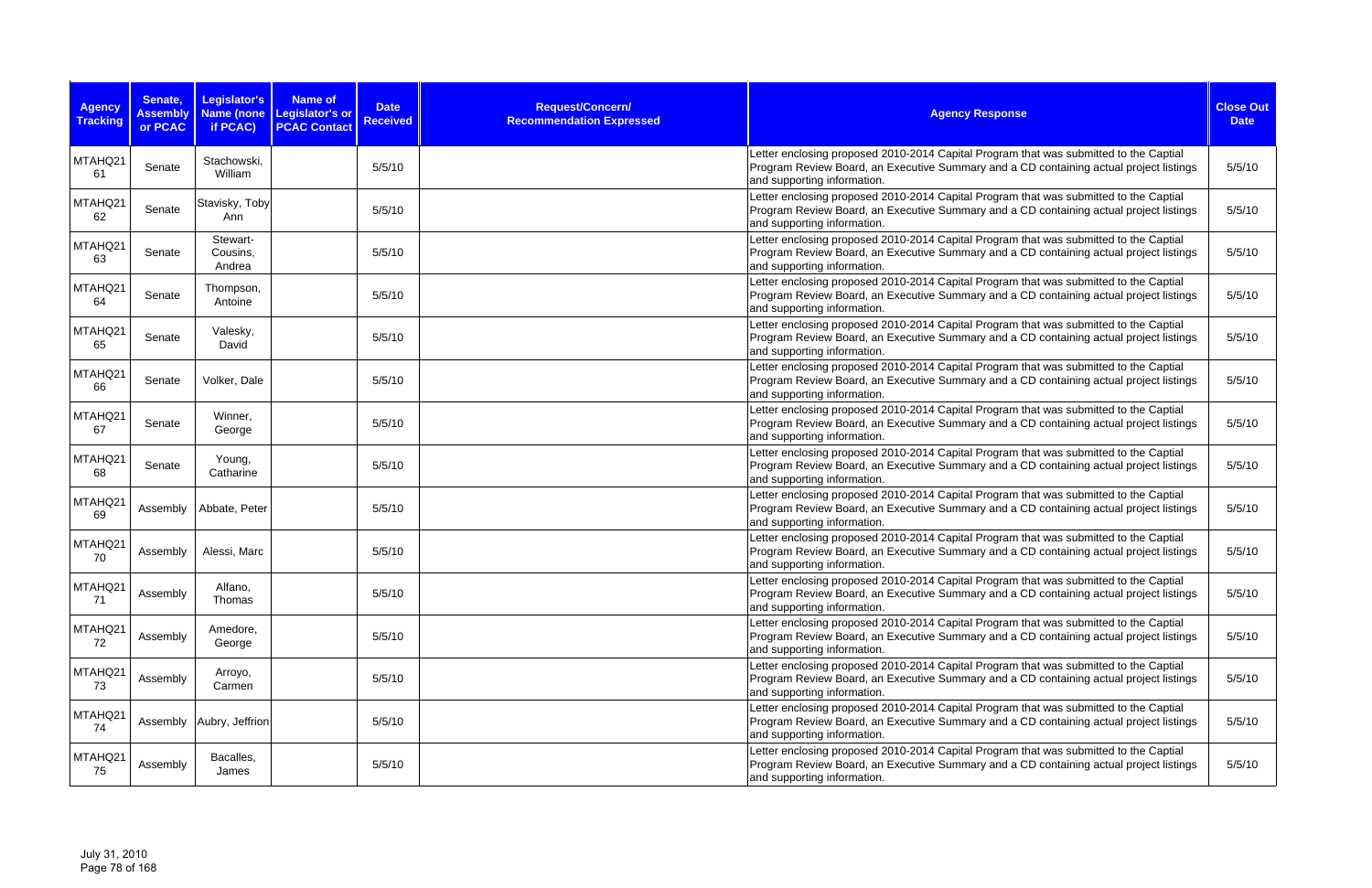| <b>Agency</b><br><b>Tracking</b> | Senate,<br><b>Assembly</b><br>or PCAC | Legislator's<br>Name (none<br>if PCAC) | Name of<br>Legislator's or<br><b>PCAC Contact</b> | <b>Date</b><br><b>Received</b> | Request/Concern/<br><b>Recommendation Expressed</b> | <b>Agency Response</b>                                                                                                                                                                                         | <b>Close Out</b><br><b>Date</b> |
|----------------------------------|---------------------------------------|----------------------------------------|---------------------------------------------------|--------------------------------|-----------------------------------------------------|----------------------------------------------------------------------------------------------------------------------------------------------------------------------------------------------------------------|---------------------------------|
| MTAHQ21<br>76                    | Assembly                              | Ball, Gregory                          |                                                   | 5/5/10                         |                                                     | Letter enclosing proposed 2010-2014 Capital Program that was submitted to the Captial<br>Program Review Board, an Executive Summary and a CD containing actual project listings<br>and supporting information. | 5/5/10                          |
| MTAHQ21<br>77                    | Assembly                              | Barclay,<br>William                    |                                                   | 5/5/10                         |                                                     | Letter enclosing proposed 2010-2014 Capital Program that was submitted to the Captial<br>Program Review Board, an Executive Summary and a CD containing actual project listings<br>and supporting information. | 5/5/10                          |
| MTAHQ21<br>78                    | Assembly                              | Barra, Robert                          |                                                   | 5/5/10                         |                                                     | Letter enclosing proposed 2010-2014 Capital Program that was submitted to the Captial<br>Program Review Board, an Executive Summary and a CD containing actual project listings<br>and supporting information. | 5/5/10                          |
| MTAHQ21<br>79                    | Assembly                              | Barron, Inez                           |                                                   | 5/5/10                         |                                                     | Letter enclosing proposed 2010-2014 Capital Program that was submitted to the Captial<br>Program Review Board, an Executive Summary and a CD containing actual project listings<br>and supporting information. | 5/5/10                          |
| MTAHQ21<br>80                    | Assembly                              | Benedetto,<br>Michael                  |                                                   | 5/5/10                         |                                                     | Letter enclosing proposed 2010-2014 Capital Program that was submitted to the Captial<br>Program Review Board, an Executive Summary and a CD containing actual project listings<br>and supporting information. | 5/5/10                          |
| MTAHQ21<br>81                    | Assembly                              | Benjamin,<br>Michael                   |                                                   | 5/5/10                         |                                                     | Letter enclosing proposed 2010-2014 Capital Program that was submitted to the Captial<br>Program Review Board, an Executive Summary and a CD containing actual project listings<br>and supporting information. | 5/5/10                          |
| MTAHQ21<br>82                    | Assembly                              | Bing,<br>Jonathan                      |                                                   | 5/5/10                         |                                                     | Letter enclosing proposed 2010-2014 Capital Program that was submitted to the Captial<br>Program Review Board, an Executive Summary and a CD containing actual project listings<br>and supporting information. | 5/5/10                          |
| MTAHQ21<br>83                    | Assembly                              | Boyland,<br>William                    |                                                   | 5/5/10                         |                                                     | Letter enclosing proposed 2010-2014 Capital Program that was submitted to the Captial<br>Program Review Board, an Executive Summary and a CD containing actual project listings<br>and supporting information. | 5/5/10                          |
| MTAHQ21<br>84                    | Assembly                              | Boyle, Philip                          |                                                   | 5/5/10                         |                                                     | Letter enclosing proposed 2010-2014 Capital Program that was submitted to the Captial<br>Program Review Board, an Executive Summary and a CD containing actual project listings<br>and supporting information. | 5/5/10                          |
| MTAHQ21<br>85                    | Assembly                              | Brennan,<br>James                      |                                                   | 5/5/10                         |                                                     | Letter enclosing proposed 2010-2014 Capital Program that was submitted to the Captial<br>Program Review Board, an Executive Summary and a CD containing actual project listings<br>and supporting information. | 5/5/10                          |
| MTAHQ21<br>86                    | Assembly                              | Brodsky,<br>Richard                    |                                                   | 5/5/10                         |                                                     | Letter enclosing proposed 2010-2014 Capital Program that was submitted to the Captial<br>Program Review Board, an Executive Summary and a CD containing actual project listings<br>and supporting information. | 5/5/10                          |
| MTAHQ21<br>87                    | Assembly                              | Brook-Krasny,<br>Alec                  |                                                   | 5/5/10                         |                                                     | Letter enclosing proposed 2010-2014 Capital Program that was submitted to the Captial<br>Program Review Board, an Executive Summary and a CD containing actual project listings<br>and supporting information. | 5/5/10                          |
| MTAHQ21<br>88                    |                                       | Assembly Burling, Daniel               |                                                   | 5/5/10                         |                                                     | Letter enclosing proposed 2010-2014 Capital Program that was submitted to the Captial<br>Program Review Board, an Executive Summary and a CD containing actual project listings<br>and supporting information. | 5/5/10                          |
| MTAHQ21<br>89                    | Assembly                              | Butler, Marc                           |                                                   | 5/5/10                         |                                                     | Letter enclosing proposed 2010-2014 Capital Program that was submitted to the Captial<br>Program Review Board, an Executive Summary and a CD containing actual project listings<br>and supporting information. | 5/5/10                          |
| MTAHQ21<br>90                    | Assembly                              | Cahill, Kevin                          |                                                   | 5/5/10                         |                                                     | Letter enclosing proposed 2010-2014 Capital Program that was submitted to the Captial<br>Program Review Board, an Executive Summary and a CD containing actual project listings<br>and supporting information. | 5/5/10                          |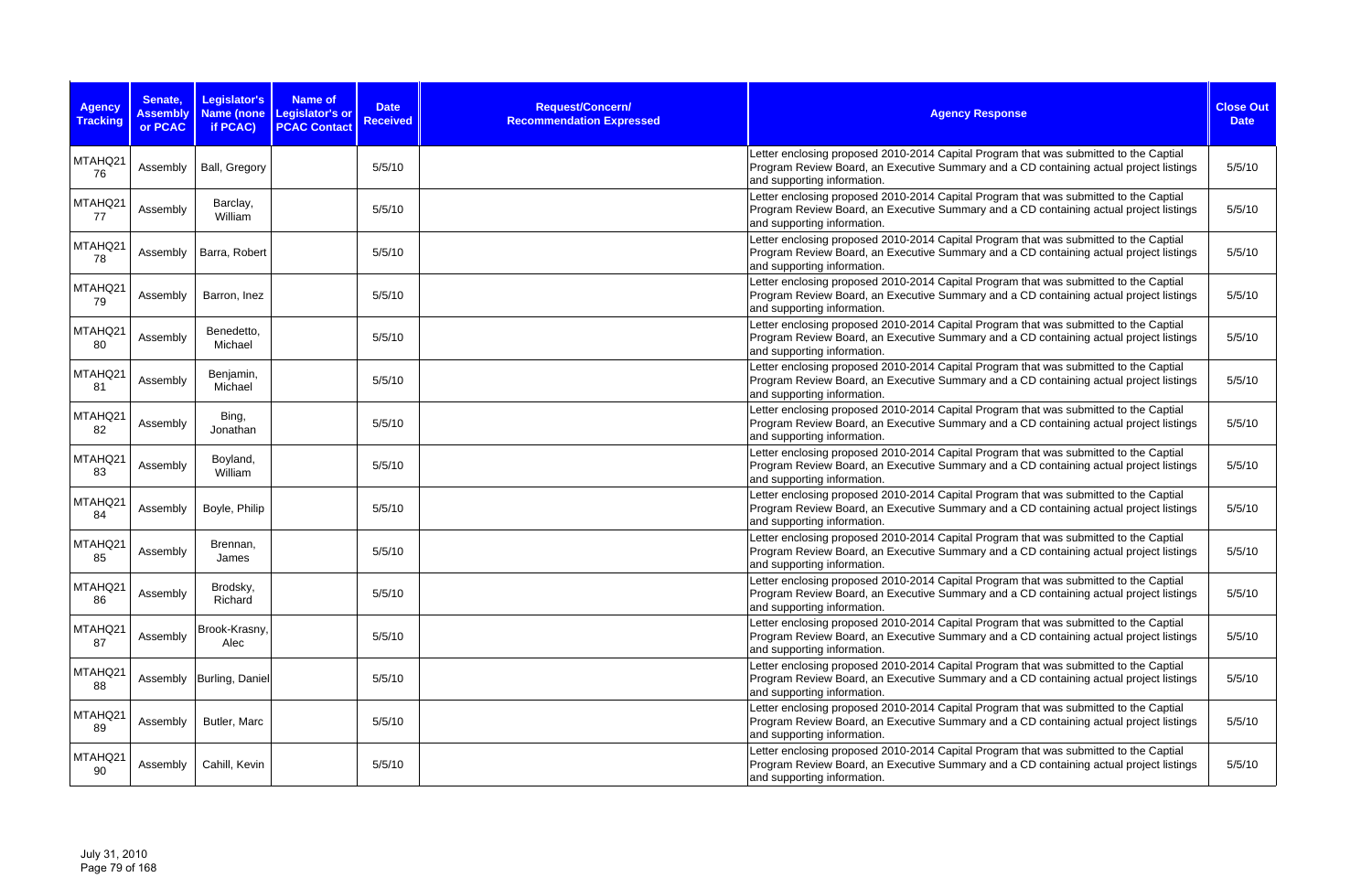| <b>Agency</b><br><b>Tracking</b> | Senate,<br><b>Assembly</b><br>or PCAC | Legislator's<br>Name (none<br>if PCAC) | Name of<br>Legislator's or<br><b>PCAC Contact</b> | <b>Date</b><br><b>Received</b> | Request/Concern/<br><b>Recommendation Expressed</b> | <b>Agency Response</b>                                                                                                                                                                                         | <b>Close Out</b><br><b>Date</b> |
|----------------------------------|---------------------------------------|----------------------------------------|---------------------------------------------------|--------------------------------|-----------------------------------------------------|----------------------------------------------------------------------------------------------------------------------------------------------------------------------------------------------------------------|---------------------------------|
| MTAHQ21<br>91                    | Assembly                              | Calhoun,<br>Nancy                      |                                                   | 5/5/10                         |                                                     | Letter enclosing proposed 2010-2014 Capital Program that was submitted to the Captial<br>Program Review Board, an Executive Summary and a CD containing actual project listings<br>and supporting information. | 5/5/10                          |
| MTAHQ21<br>92                    | Assembly                              | Camara,<br>Karim                       |                                                   | 5/5/10                         |                                                     | Letter enclosing proposed 2010-2014 Capital Program that was submitted to the Captial<br>Program Review Board, an Executive Summary and a CD containing actual project listings<br>and supporting information. | 5/5/10                          |
| MTAHQ21<br>93                    | Assembly                              | Canestrari,<br>Ronald                  |                                                   | 5/5/10                         |                                                     | Letter enclosing proposed 2010-2014 Capital Program that was submitted to the Captial<br>Program Review Board, an Executive Summary and a CD containing actual project listings<br>and supporting information. | 5/5/10                          |
| MTAHQ21<br>94                    | Assembly                              | Carrozza, Ann<br>Margaret              |                                                   | 5/5/10                         |                                                     | Letter enclosing proposed 2010-2014 Capital Program that was submitted to the Captial<br>Program Review Board, an Executive Summary and a CD containing actual project listings<br>and supporting information. | 5/5/10                          |
| MTAHQ21<br>95                    | Assembly                              | Castelli,<br>Robert                    |                                                   | 5/5/10                         |                                                     | Letter enclosing proposed 2010-2014 Capital Program that was submitted to the Captial<br>Program Review Board, an Executive Summary and a CD containing actual project listings<br>and supporting information. | 5/5/10                          |
| MTAHQ21<br>96                    | Assembly                              | Castro,<br>Nelson                      |                                                   | 5/5/10                         |                                                     | Letter enclosing proposed 2010-2014 Capital Program that was submitted to the Captial<br>Program Review Board, an Executive Summary and a CD containing actual project listings<br>and supporting information. | 5/5/10                          |
| MTAHQ21<br>97                    | Assembly                              | Christensen,<br>Joan                   |                                                   | 5/5/10                         |                                                     | Letter enclosing proposed 2010-2014 Capital Program that was submitted to the Captial<br>Program Review Board, an Executive Summary and a CD containing actual project listings<br>and supporting information. | 5/5/10                          |
| MTAHQ21<br>98                    |                                       | Assembly   Clark, Barbara              |                                                   | 5/5/10                         |                                                     | Letter enclosing proposed 2010-2014 Capital Program that was submitted to the Captial<br>Program Review Board, an Executive Summary and a CD containing actual project listings<br>and supporting information. | 5/5/10                          |
| MTAHQ21<br>99                    | Assembly                              | Colton,<br>William                     |                                                   | 5/5/10                         |                                                     | Letter enclosing proposed 2010-2014 Capital Program that was submitted to the Captial<br>Program Review Board, an Executive Summary and a CD containing actual project listings<br>and supporting information. | 5/5/10                          |
| MTAHQ22<br>00                    | Assembly                              | Conte, James                           |                                                   | 5/5/10                         |                                                     | Letter enclosing proposed 2010-2014 Capital Program that was submitted to the Captial<br>Program Review Board, an Executive Summary and a CD containing actual project listings<br>and supporting information. | 5/5/10                          |
| MTAHQ22<br>01                    | Assembly                              | Cook, Vivian                           |                                                   | 5/5/10                         |                                                     | Letter enclosing proposed 2010-2014 Capital Program that was submitted to the Captial<br>Program Review Board, an Executive Summary and a CD containing actual project listings<br>and supporting information. | 5/5/10                          |
| MTAHQ22<br>02                    | Assembly                              | Corwin, Jane                           |                                                   | 5/5/10                         |                                                     | Letter enclosing proposed 2010-2014 Capital Program that was submitted to the Captial<br>Program Review Board, an Executive Summary and a CD containing actual project listings<br>and supporting information. | 5/5/10                          |
| MTAHQ22<br>03                    | Assembly                              | Crespo,<br>Marcos                      |                                                   | 5/5/10                         |                                                     | Letter enclosing proposed 2010-2014 Capital Program that was submitted to the Captial<br>Program Review Board, an Executive Summary and a CD containing actual project listings<br>and supporting information. | 5/5/10                          |
| MTAHQ22<br>04                    | Assembly                              | Crouch,<br>Clifford                    |                                                   | 5/5/10                         |                                                     | Letter enclosing proposed 2010-2014 Capital Program that was submitted to the Captial<br>Program Review Board, an Executive Summary and a CD containing actual project listings<br>and supporting information. | 5/5/10                          |
| MTAHQ22<br>05                    | Assembly                              | Cusick,<br>Michael                     |                                                   | 5/5/10                         |                                                     | Letter enclosing proposed 2010-2014 Capital Program that was submitted to the Captial<br>Program Review Board, an Executive Summary and a CD containing actual project listings<br>and supporting information. | 5/5/10                          |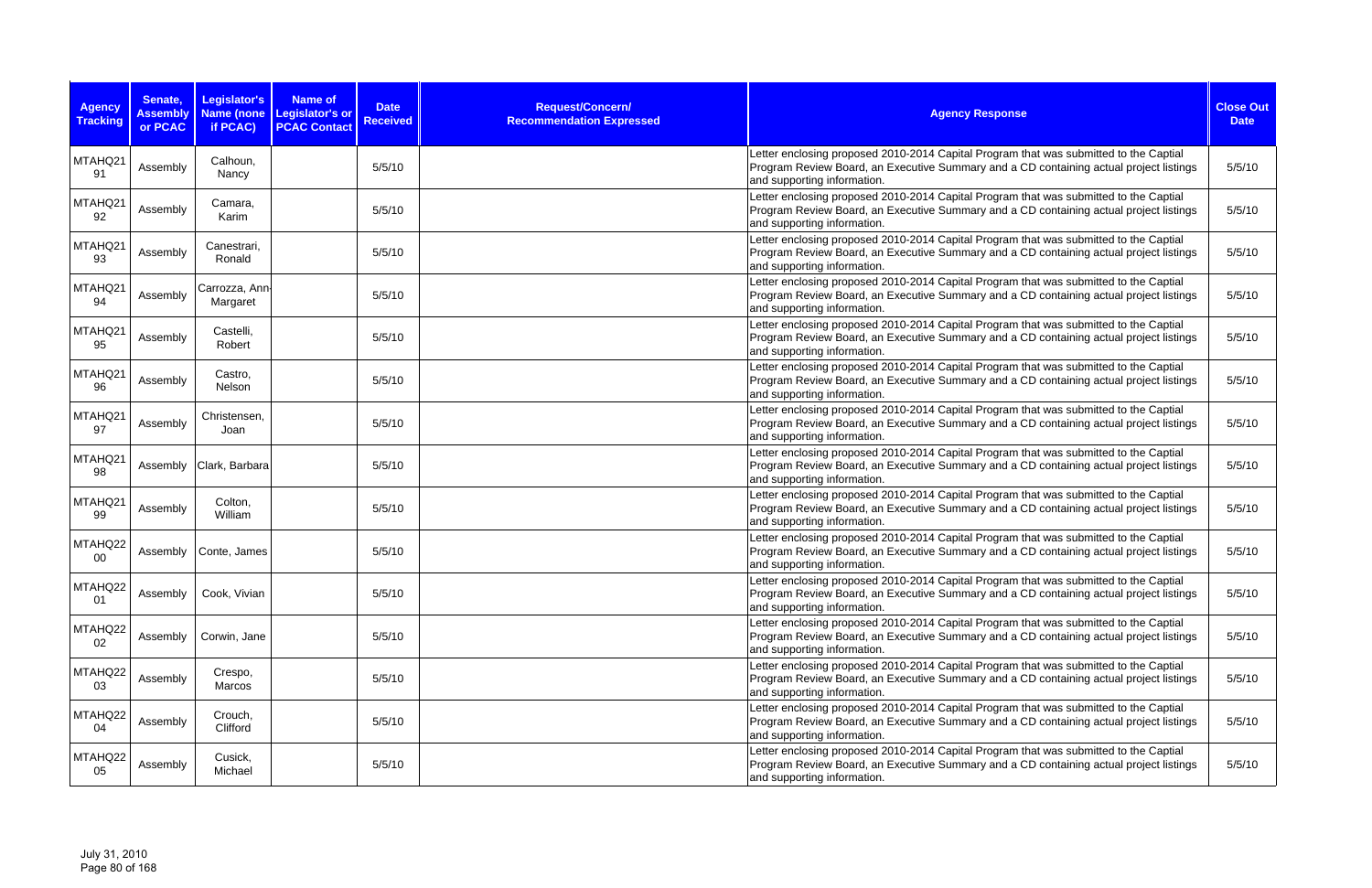| <b>Agency</b><br><b>Tracking</b> | Senate,<br><b>Assembly</b><br>or PCAC | Legislator's<br>Name (none<br>if PCAC) | Name of<br>Legislator's or<br><b>PCAC Contact</b> | <b>Date</b><br><b>Received</b> | Request/Concern/<br><b>Recommendation Expressed</b> | <b>Agency Response</b>                                                                                                                                                                                         | <b>Close Out</b><br><b>Date</b> |
|----------------------------------|---------------------------------------|----------------------------------------|---------------------------------------------------|--------------------------------|-----------------------------------------------------|----------------------------------------------------------------------------------------------------------------------------------------------------------------------------------------------------------------|---------------------------------|
| MTAHQ22<br>06                    | Assembly                              | Cymbrowitz,<br>Steven                  |                                                   | 5/5/10                         |                                                     | Letter enclosing proposed 2010-2014 Capital Program that was submitted to the Captial<br>Program Review Board, an Executive Summary and a CD containing actual project listings<br>and supporting information. | 5/5/10                          |
| MTAHQ22<br>07                    | Assembly                              | DelMonte,<br>Francine                  |                                                   | 5/5/10                         |                                                     | Letter enclosing proposed 2010-2014 Capital Program that was submitted to the Captial<br>Program Review Board, an Executive Summary and a CD containing actual project listings<br>and supporting information. | 5/5/10                          |
| MTAHQ22<br>08                    | Assembly                              | DenDekker,<br>Michael                  |                                                   | 5/5/10                         |                                                     | Letter enclosing proposed 2010-2014 Capital Program that was submitted to the Captial<br>Program Review Board, an Executive Summary and a CD containing actual project listings<br>and supporting information. | 5/5/10                          |
| MTAHQ22<br>09                    | Assembly                              | Destito,<br>RoAnn                      |                                                   | 5/5/10                         |                                                     | Letter enclosing proposed 2010-2014 Capital Program that was submitted to the Captial<br>Program Review Board, an Executive Summary and a CD containing actual project listings<br>and supporting information. | 5/5/10                          |
| MTAHQ22<br>10                    | Assembly                              | Dinowitz,<br>Jeffrey                   |                                                   | 5/5/10                         |                                                     | Letter enclosing proposed 2010-2014 Capital Program that was submitted to the Captial<br>Program Review Board, an Executive Summary and a CD containing actual project listings<br>and supporting information. | 5/5/10                          |
| MTAHQ22<br>11                    | Assembly                              | Duprey, Janet                          |                                                   | 5/5/10                         |                                                     | Letter enclosing proposed 2010-2014 Capital Program that was submitted to the Captial<br>Program Review Board, an Executive Summary and a CD containing actual project listings<br>and supporting information. | 5/5/10                          |
| MTAHQ22<br>12                    | Assembly                              | Englebright,<br><b>Steve</b>           |                                                   | 5/5/10                         |                                                     | Letter enclosing proposed 2010-2014 Capital Program that was submitted to the Captial<br>Program Review Board, an Executive Summary and a CD containing actual project listings<br>and supporting information. | 5/5/10                          |
| MTAHQ22<br>13                    |                                       | Assembly   Errigo, Joseph              |                                                   | 5/5/10                         |                                                     | Letter enclosing proposed 2010-2014 Capital Program that was submitted to the Captial<br>Program Review Board, an Executive Summary and a CD containing actual project listings<br>and supporting information. | 5/5/10                          |
| MTAHQ22<br>14                    | Assembly                              | Espaillat,<br>Adriano                  |                                                   | 5/5/10                         |                                                     | Letter enclosing proposed 2010-2014 Capital Program that was submitted to the Captial<br>Program Review Board, an Executive Summary and a CD containing actual project listings<br>and supporting information. | 5/5/10                          |
| MTAHQ22<br>15                    | Assembly                              | Farrell,<br>Herman                     |                                                   | 5/5/10                         |                                                     | Letter enclosing proposed 2010-2014 Capital Program that was submitted to the Captial<br>Program Review Board, an Executive Summary and a CD containing actual project listings<br>and supporting information. | 5/5/10                          |
| MTAHQ22<br>16                    | Assembly                              | Fields, Ginny                          |                                                   | 5/5/10                         |                                                     | Letter enclosing proposed 2010-2014 Capital Program that was submitted to the Captial<br>Program Review Board, an Executive Summary and a CD containing actual project listings<br>and supporting information. | 5/5/10                          |
| MTAHQ22<br>17                    | Assembly                              | Finch, Gary                            |                                                   | 5/5/10                         |                                                     | Letter enclosing proposed 2010-2014 Capital Program that was submitted to the Captial<br>Program Review Board, an Executive Summary and a CD containing actual project listings<br>and supporting information. | 5/5/10                          |
| MTAHQ22<br>18                    | Assembly                              | Fitzpatrick,<br>Michael                |                                                   | 5/5/10                         |                                                     | Letter enclosing proposed 2010-2014 Capital Program that was submitted to the Captial<br>Program Review Board, an Executive Summary and a CD containing actual project listings<br>and supporting information. | 5/5/10                          |
| MTAHQ22<br>19                    | Assembly                              | Gabryszak,<br>Dennis                   |                                                   | 5/5/10                         |                                                     | Letter enclosing proposed 2010-2014 Capital Program that was submitted to the Captial<br>Program Review Board, an Executive Summary and a CD containing actual project listings<br>and supporting information. | 5/5/10                          |
| MTAHQ22<br>20                    |                                       | Assembly   Galef, Sandra               |                                                   | 5/5/10                         |                                                     | Letter enclosing proposed 2010-2014 Capital Program that was submitted to the Captial<br>Program Review Board, an Executive Summary and a CD containing actual project listings<br>and supporting information. | 5/5/10                          |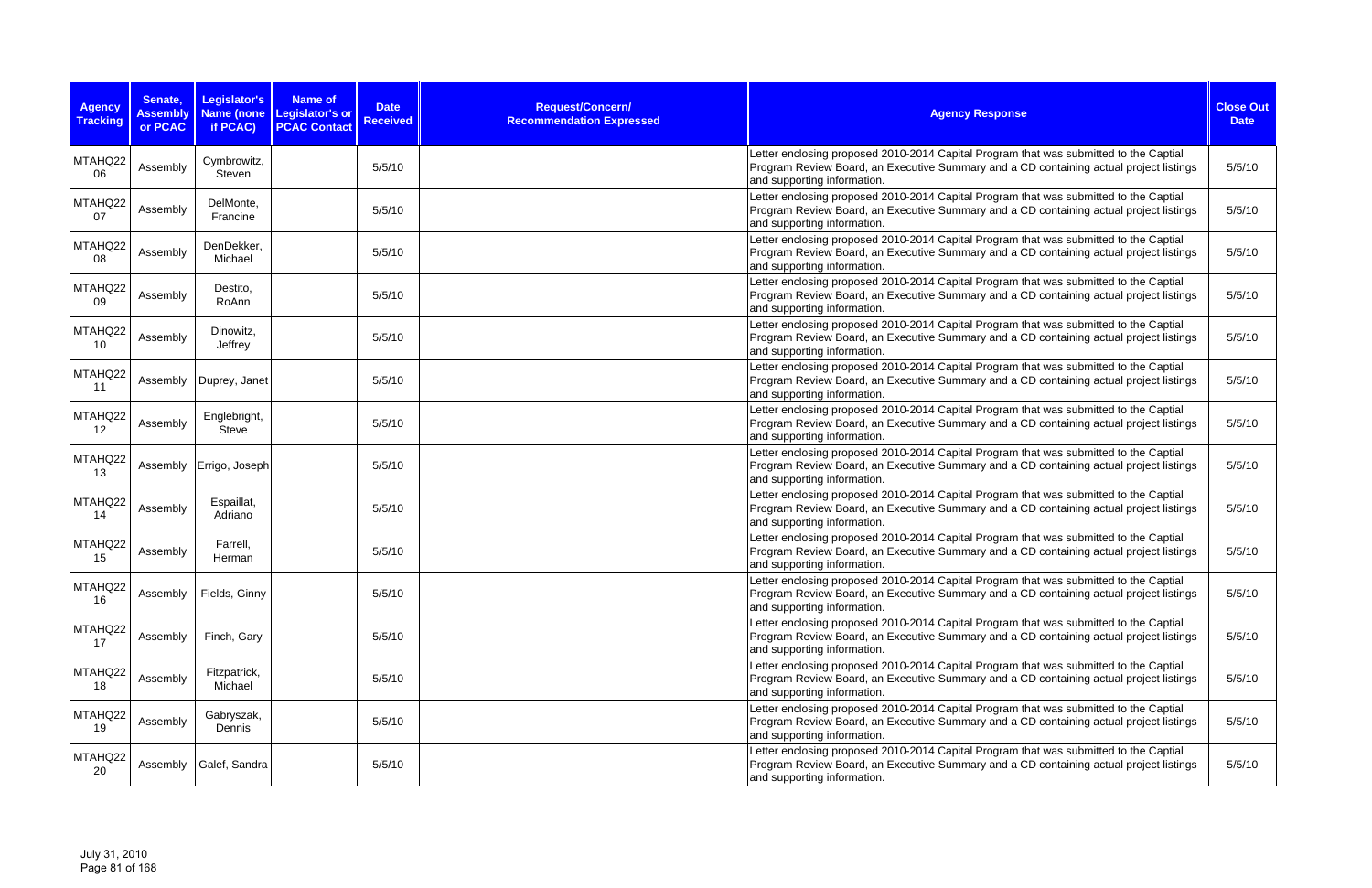| <b>Agency</b><br><b>Tracking</b> | Senate,<br><b>Assembly</b><br>or PCAC | Legislator's<br>Name (none<br>if PCAC) | Name of<br>Legislator's or<br><b>PCAC Contact</b> | <b>Date</b><br><b>Received</b> | Request/Concern/<br><b>Recommendation Expressed</b> | <b>Agency Response</b>                                                                                                                                                                                         | <b>Close Out</b><br><b>Date</b> |
|----------------------------------|---------------------------------------|----------------------------------------|---------------------------------------------------|--------------------------------|-----------------------------------------------------|----------------------------------------------------------------------------------------------------------------------------------------------------------------------------------------------------------------|---------------------------------|
| MTAHQ22<br>21                    | Assembly                              | Gantt, David                           |                                                   | 5/5/10                         |                                                     | Letter enclosing proposed 2010-2014 Capital Program that was submitted to the Captial<br>Program Review Board, an Executive Summary and a CD containing actual project listings<br>and supporting information. | 5/5/10                          |
| MTAHQ22<br>22                    | Assembly                              | Gianaris,<br>Michael                   |                                                   | 5/5/10                         |                                                     | Letter enclosing proposed 2010-2014 Capital Program that was submitted to the Captial<br>Program Review Board, an Executive Summary and a CD containing actual project listings<br>and supporting information. | 5/5/10                          |
| MTAHQ22<br>23                    | Assembly                              | Gibson,<br>Vanessa                     |                                                   | 5/5/10                         |                                                     | Letter enclosing proposed 2010-2014 Capital Program that was submitted to the Captial<br>Program Review Board, an Executive Summary and a CD containing actual project listings<br>and supporting information. | 5/5/10                          |
| MTAHQ22<br>24                    |                                       | Assembly   Giglio, Joseph              |                                                   | 5/5/10                         |                                                     | Letter enclosing proposed 2010-2014 Capital Program that was submitted to the Captial<br>Program Review Board, an Executive Summary and a CD containing actual project listings<br>and supporting information. | 5/5/10                          |
| MTAHQ22<br>25                    | Assembly                              | Glick,<br>Deborah                      |                                                   | 5/5/10                         |                                                     | Letter enclosing proposed 2010-2014 Capital Program that was submitted to the Captial<br>Program Review Board, an Executive Summary and a CD containing actual project listings<br>and supporting information. | 5/5/10                          |
| MTAHQ22<br>26                    | Assembly                              | Gordon,<br>Timothy                     |                                                   | 5/5/10                         |                                                     | Letter enclosing proposed 2010-2014 Capital Program that was submitted to the Captial<br>Program Review Board, an Executive Summary and a CD containing actual project listings<br>and supporting information. | 5/5/10                          |
| MTAHQ22<br>27                    | Assembly                              | Gottfried,<br>Richard                  |                                                   | 5/5/10                         |                                                     | Letter enclosing proposed 2010-2014 Capital Program that was submitted to the Captial<br>Program Review Board, an Executive Summary and a CD containing actual project listings<br>and supporting information. | 5/5/10                          |
| MTAHQ22<br>28                    | Assembly                              | Gunther,<br>Aileen                     |                                                   | 5/5/10                         |                                                     | Letter enclosing proposed 2010-2014 Capital Program that was submitted to the Captial<br>Program Review Board, an Executive Summary and a CD containing actual project listings<br>and supporting information. | 5/5/10                          |
| MTAHQ22<br>29                    | Assembly                              | Hawley,<br>Stephen                     |                                                   | 5/5/10                         |                                                     | Letter enclosing proposed 2010-2014 Capital Program that was submitted to the Captial<br>Program Review Board, an Executive Summary and a CD containing actual project listings<br>and supporting information. | 5/5/10                          |
| MTAHQ22<br>30                    |                                       | Assembly   Hayes, James                |                                                   | 5/5/10                         |                                                     | Letter enclosing proposed 2010-2014 Capital Program that was submitted to the Captial<br>Program Review Board, an Executive Summary and a CD containing actual project listings<br>and supporting information. | 5/5/10                          |
| MTAHQ22<br>31                    | Assembly                              | Heastie, Carl                          |                                                   | 5/5/10                         |                                                     | Letter enclosing proposed 2010-2014 Capital Program that was submitted to the Captial<br>Program Review Board, an Executive Summary and a CD containing actual project listings<br>and supporting information. | 5/5/10                          |
| MTAHQ22<br>32                    | Assembly                              | Hevesi,<br>Andrew                      |                                                   | 5/5/10                         |                                                     | Letter enclosing proposed 2010-2014 Capital Program that was submitted to the Captial<br>Program Review Board, an Executive Summary and a CD containing actual project listings<br>and supporting information. | 5/5/10                          |
| MTAHQ22<br>33                    | Assembly                              | Hikind, Dov                            |                                                   | 5/5/10                         |                                                     | Letter enclosing proposed 2010-2014 Capital Program that was submitted to the Captial<br>Program Review Board, an Executive Summary and a CD containing actual project listings<br>and supporting information. | 5/5/10                          |
| MTAHQ22<br>34                    | Assembly                              | Hooper,<br>Earlene                     |                                                   | 5/5/10                         |                                                     | Letter enclosing proposed 2010-2014 Capital Program that was submitted to the Captial<br>Program Review Board, an Executive Summary and a CD containing actual project listings<br>and supporting information. | 5/5/10                          |
| MTAHQ22<br>35                    | Assembly                              | Hoyt, Sam                              |                                                   | 5/5/10                         |                                                     | Letter enclosing proposed 2010-2014 Capital Program that was submitted to the Captial<br>Program Review Board, an Executive Summary and a CD containing actual project listings<br>and supporting information. | 5/5/10                          |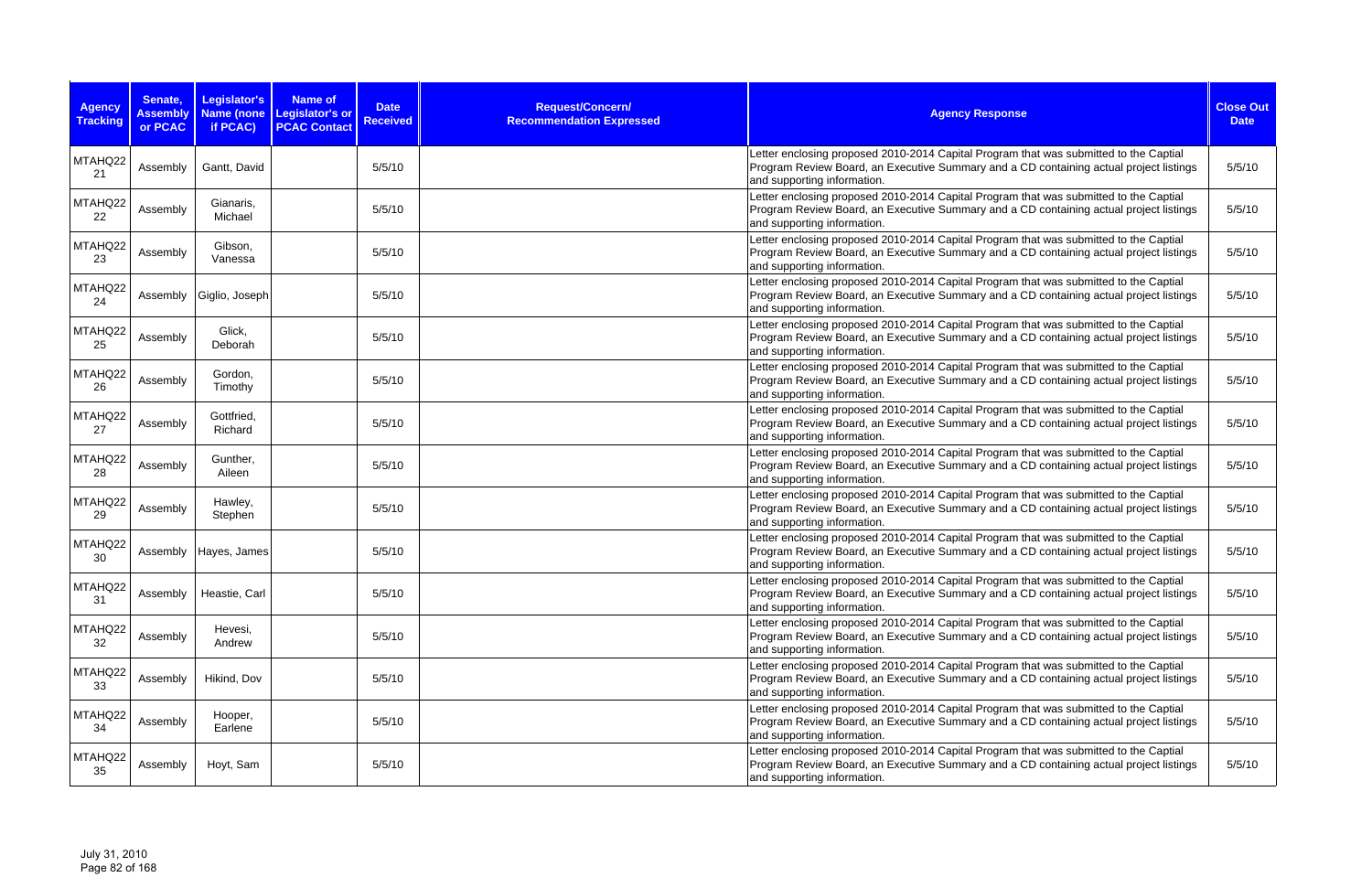| <b>Agency</b><br><b>Tracking</b> | Senate,<br><b>Assembly</b><br>or PCAC | Legislator's<br>Name (none<br>if PCAC) | Name of<br>Legislator's or<br><b>PCAC Contact</b> | <b>Date</b><br><b>Received</b> | Request/Concern/<br><b>Recommendation Expressed</b> | <b>Agency Response</b>                                                                                                                                                                                         | <b>Close Out</b><br><b>Date</b> |
|----------------------------------|---------------------------------------|----------------------------------------|---------------------------------------------------|--------------------------------|-----------------------------------------------------|----------------------------------------------------------------------------------------------------------------------------------------------------------------------------------------------------------------|---------------------------------|
| MTAHQ22<br>36                    | Assembly                              | Hyer-Spencer,<br>Janele                |                                                   | 5/5/10                         |                                                     | Letter enclosing proposed 2010-2014 Capital Program that was submitted to the Captial<br>Program Review Board, an Executive Summary and a CD containing actual project listings<br>and supporting information. | 5/5/10                          |
| MTAHQ22<br>37                    | Assembly                              | Jacobs,<br>Rhoda                       |                                                   | 5/5/10                         |                                                     | Letter enclosing proposed 2010-2014 Capital Program that was submitted to the Captial<br>Program Review Board, an Executive Summary and a CD containing actual project listings<br>and supporting information. | 5/5/10                          |
| MTAHQ22<br>38                    | Assembly                              | Jaffee, Ellen                          |                                                   | 5/5/10                         |                                                     | Letter enclosing proposed 2010-2014 Capital Program that was submitted to the Captial<br>Program Review Board, an Executive Summary and a CD containing actual project listings<br>and supporting information. | 5/5/10                          |
| MTAHQ22<br>39                    | Assembly                              | Jeffries,<br>Hakeem                    |                                                   | 5/5/10                         |                                                     | Letter enclosing proposed 2010-2014 Capital Program that was submitted to the Captial<br>Program Review Board, an Executive Summary and a CD containing actual project listings<br>and supporting information. | 5/5/10                          |
| MTAHQ22<br>40                    | Assembly                              | John, Susan                            |                                                   | 5/5/10                         |                                                     | Letter enclosing proposed 2010-2014 Capital Program that was submitted to the Captial<br>Program Review Board, an Executive Summary and a CD containing actual project listings<br>and supporting information. | 5/5/10                          |
| MTAHQ22<br>41                    | Assembly                              | Jordan, Tony                           |                                                   | 5/5/10                         |                                                     | Letter enclosing proposed 2010-2014 Capital Program that was submitted to the Captial<br>Program Review Board, an Executive Summary and a CD containing actual project listings<br>and supporting information. | 5/5/10                          |
| MTAHQ22<br>42                    | Assembly                              | Kavanagh,<br><b>Brian</b>              |                                                   | 5/5/10                         |                                                     | Letter enclosing proposed 2010-2014 Capital Program that was submitted to the Captial<br>Program Review Board, an Executive Summary and a CD containing actual project listings<br>and supporting information. | 5/5/10                          |
| MTAHQ22<br>43                    |                                       | Assembly   Kellner, Micah              |                                                   | 5/5/10                         |                                                     | Letter enclosing proposed 2010-2014 Capital Program that was submitted to the Captial<br>Program Review Board, an Executive Summary and a CD containing actual project listings<br>and supporting information. | 5/5/10                          |
| MTAHQ22<br>44                    | Assembly                              | Kolb, Brian                            |                                                   | 5/5/10                         |                                                     | Letter enclosing proposed 2010-2014 Capital Program that was submitted to the Captial<br>Program Review Board, an Executive Summary and a CD containing actual project listings<br>and supporting information. | 5/5/10                          |
| MTAHQ22<br>45                    | Assembly                              | Koon, David                            |                                                   | 5/5/10                         |                                                     | Letter enclosing proposed 2010-2014 Capital Program that was submitted to the Captial<br>Program Review Board, an Executive Summary and a CD containing actual project listings<br>and supporting information. | 5/5/10                          |
| MTAHQ22<br>46                    | Assembly                              | Lancman,<br>Rory                       |                                                   | 5/5/10                         |                                                     | Letter enclosing proposed 2010-2014 Capital Program that was submitted to the Captial<br>Program Review Board, an Executive Summary and a CD containing actual project listings<br>and supporting information. | 5/5/10                          |
| MTAHQ22<br>47                    | Assembly                              | Latimer,<br>George                     |                                                   | 5/5/10                         |                                                     | Letter enclosing proposed 2010-2014 Capital Program that was submitted to the Captial<br>Program Review Board, an Executive Summary and a CD containing actual project listings<br>and supporting information. | 5/5/10                          |
| MTAHQ22<br>48                    | Assembly                              | Lavine,<br>Charles                     |                                                   | 5/5/10                         |                                                     | Letter enclosing proposed 2010-2014 Capital Program that was submitted to the Captial<br>Program Review Board, an Executive Summary and a CD containing actual project listings<br>and supporting information. | 5/5/10                          |
| MTAHQ22<br>49                    |                                       | Assembly   Lentol, Joseph              |                                                   | 5/5/10                         |                                                     | Letter enclosing proposed 2010-2014 Capital Program that was submitted to the Captial<br>Program Review Board, an Executive Summary and a CD containing actual project listings<br>and supporting information. | 5/5/10                          |
| MTAHQ22<br>50                    | Assembly                              | Lifton,<br>Barbara                     |                                                   | 5/5/10                         |                                                     | Letter enclosing proposed 2010-2014 Capital Program that was submitted to the Captial<br>Program Review Board, an Executive Summary and a CD containing actual project listings<br>and supporting information. | 5/5/10                          |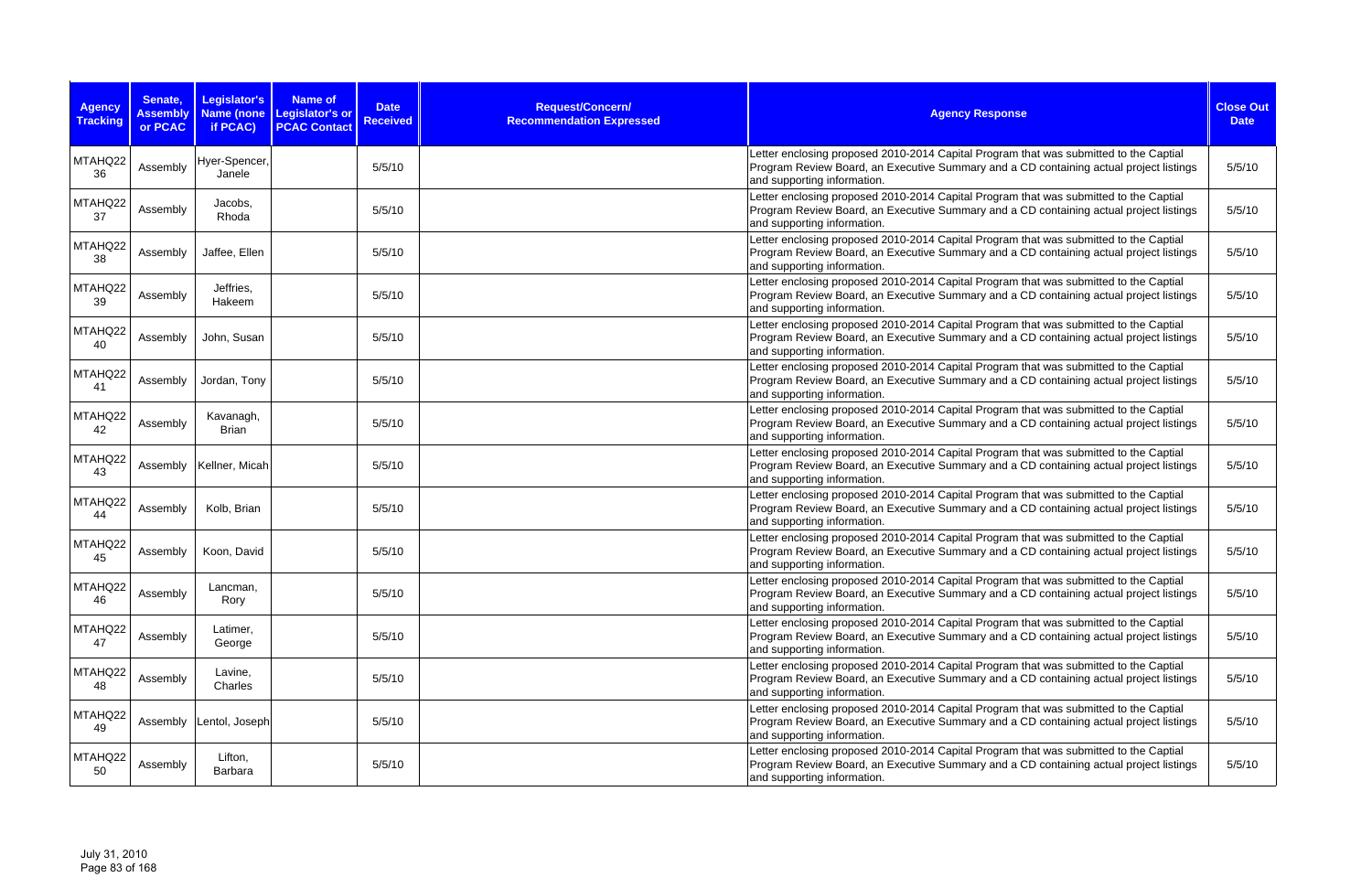| <b>Agency</b><br><b>Tracking</b> | Senate,<br><b>Assembly</b><br>or PCAC | Legislator's<br>Name (none<br>if PCAC) | Name of<br>Legislator's or<br><b>PCAC Contact</b> | <b>Date</b><br><b>Received</b> | Request/Concern/<br><b>Recommendation Expressed</b> | <b>Agency Response</b>                                                                                                                                                                                         | <b>Close Out</b><br><b>Date</b> |
|----------------------------------|---------------------------------------|----------------------------------------|---------------------------------------------------|--------------------------------|-----------------------------------------------------|----------------------------------------------------------------------------------------------------------------------------------------------------------------------------------------------------------------|---------------------------------|
| MTAHQ22<br>51                    | Assembly                              | Lopez, Peter                           |                                                   | 5/5/10                         |                                                     | Letter enclosing proposed 2010-2014 Capital Program that was submitted to the Captial<br>Program Review Board, an Executive Summary and a CD containing actual project listings<br>and supporting information. | 5/5/10                          |
| MTAHQ22<br>52                    | Assembly                              | Lopez, Vito                            |                                                   | 5/5/10                         |                                                     | Letter enclosing proposed 2010-2014 Capital Program that was submitted to the Captial<br>Program Review Board, an Executive Summary and a CD containing actual project listings<br>and supporting information. | 5/5/10                          |
| MTAHQ22<br>53                    | Assembly                              | Lupardo,<br>Donna                      |                                                   | 5/5/10                         |                                                     | Letter enclosing proposed 2010-2014 Capital Program that was submitted to the Captial<br>Program Review Board, an Executive Summary and a CD containing actual project listings<br>and supporting information. | 5/5/10                          |
| MTAHQ22<br>54                    | Assembly                              | Magee,<br>William                      |                                                   | 5/5/10                         |                                                     | Letter enclosing proposed 2010-2014 Capital Program that was submitted to the Captial<br>Program Review Board, an Executive Summary and a CD containing actual project listings<br>and supporting information. | 5/5/10                          |
| MTAHQ22<br>55                    | Assembly                              | Magnarelli,<br>William                 |                                                   | 5/5/10                         |                                                     | Letter enclosing proposed 2010-2014 Capital Program that was submitted to the Captial<br>Program Review Board, an Executive Summary and a CD containing actual project listings<br>and supporting information. | 5/5/10                          |
| MTAHQ22<br>56                    | Assembly                              | Maisel, Alan                           |                                                   | 5/5/10                         |                                                     | Letter enclosing proposed 2010-2014 Capital Program that was submitted to the Captial<br>Program Review Board, an Executive Summary and a CD containing actual project listings<br>and supporting information. | 5/5/10                          |
| MTAHQ22<br>57                    | Assembly                              | Markey,<br>Margaret                    |                                                   | 5/5/10                         |                                                     | Letter enclosing proposed 2010-2014 Capital Program that was submitted to the Captial<br>Program Review Board, an Executive Summary and a CD containing actual project listings<br>and supporting information. | 5/5/10                          |
| MTAHQ22<br>58                    | Assembly                              | Mayersohn,<br>Nettie                   |                                                   | 5/5/10                         |                                                     | Letter enclosing proposed 2010-2014 Capital Program that was submitted to the Captial<br>Program Review Board, an Executive Summary and a CD containing actual project listings<br>and supporting information. | 5/5/10                          |
| MTAHQ22<br>59                    | Assembly                              | McDonough,<br>David                    |                                                   | 5/5/10                         |                                                     | Letter enclosing proposed 2010-2014 Capital Program that was submitted to the Captial<br>Program Review Board, an Executive Summary and a CD containing actual project listings<br>and supporting information. | 5/5/10                          |
| MTAHQ22<br>60                    | Assembly                              | McEneny,<br>John                       |                                                   | 5/5/10                         |                                                     | Letter enclosing proposed 2010-2014 Capital Program that was submitted to the Captial<br>Program Review Board, an Executive Summary and a CD containing actual project listings<br>and supporting information. | 5/5/10                          |
| MTAHQ22<br>61                    | Assembly                              | McKevitt,<br>Thomas                    |                                                   | 5/5/10                         |                                                     | Letter enclosing proposed 2010-2014 Capital Program that was submitted to the Captial<br>Program Review Board, an Executive Summary and a CD containing actual project listings<br>and supporting information. | 5/5/10                          |
| MTAHQ22<br>62                    | Assembly                              | Meng, Grace                            |                                                   | 5/5/10                         |                                                     | Letter enclosing proposed 2010-2014 Capital Program that was submitted to the Captial<br>Program Review Board, an Executive Summary and a CD containing actual project listings<br>and supporting information. | 5/5/10                          |
| MTAHQ22<br>63                    | Assembly                              | Miller, Joel                           |                                                   | 5/5/10                         |                                                     | Letter enclosing proposed 2010-2014 Capital Program that was submitted to the Captial<br>Program Review Board, an Executive Summary and a CD containing actual project listings<br>and supporting information. | 5/5/10                          |
| MTAHQ22<br>64                    |                                       | Assembly   Miller, Michael             |                                                   | 5/5/10                         |                                                     | Letter enclosing proposed 2010-2014 Capital Program that was submitted to the Captial<br>Program Review Board, an Executive Summary and a CD containing actual project listings<br>and supporting information. | 5/5/10                          |
| MTAHQ22<br>65                    |                                       | Assembly   Millman, Joan               |                                                   | 5/5/10                         |                                                     | Letter enclosing proposed 2010-2014 Capital Program that was submitted to the Captial<br>Program Review Board, an Executive Summary and a CD containing actual project listings<br>and supporting information. | 5/5/10                          |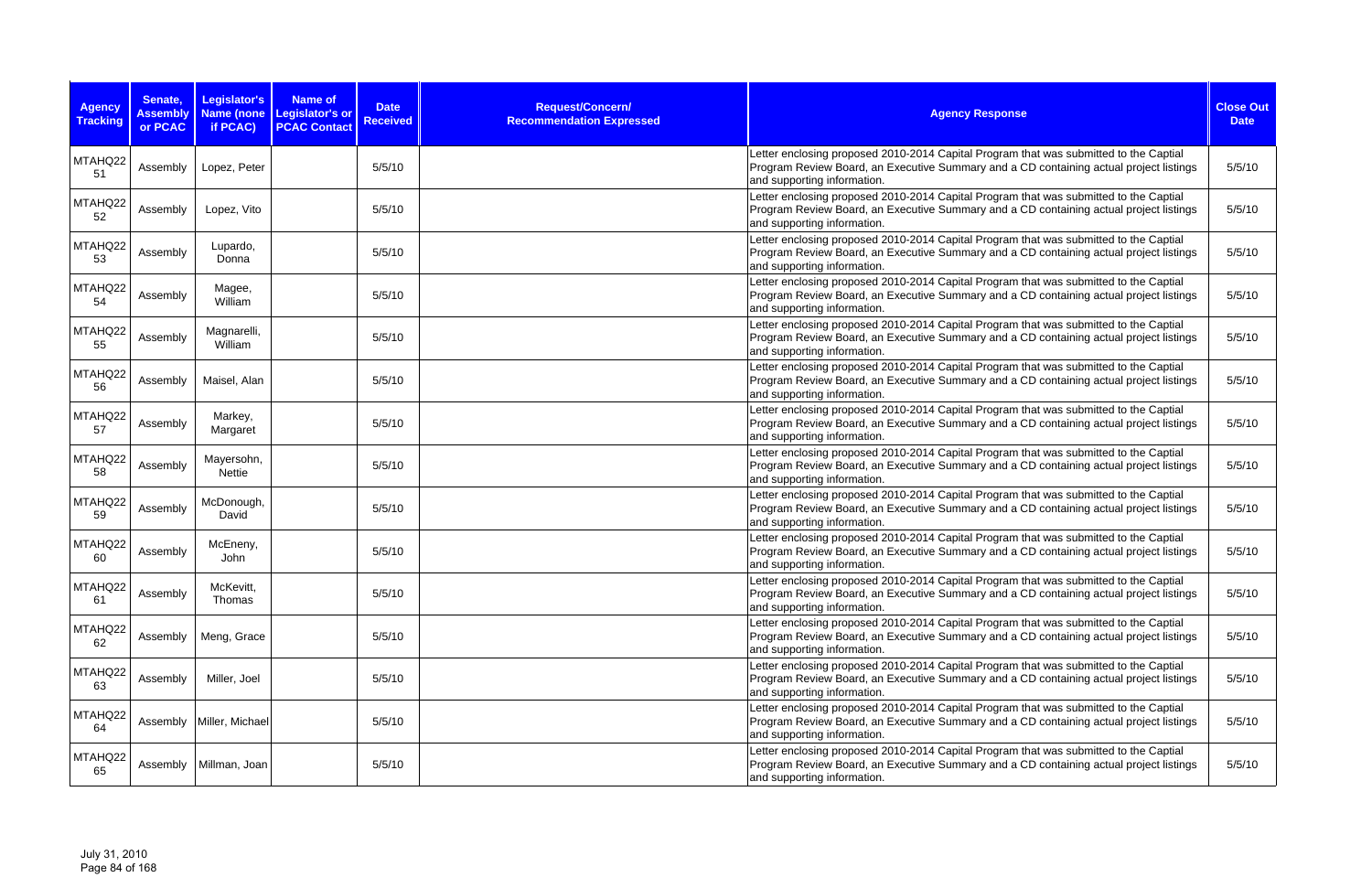| <b>Agency</b><br><b>Tracking</b> | Senate,<br><b>Assembly</b><br>or PCAC | Legislator's<br>Name (none<br>if PCAC) | Name of<br>Legislator's or<br><b>PCAC Contact</b> | <b>Date</b><br><b>Received</b> | Request/Concern/<br><b>Recommendation Expressed</b> | <b>Agency Response</b>                                                                                                                                                                                         | <b>Close Out</b><br><b>Date</b> |
|----------------------------------|---------------------------------------|----------------------------------------|---------------------------------------------------|--------------------------------|-----------------------------------------------------|----------------------------------------------------------------------------------------------------------------------------------------------------------------------------------------------------------------|---------------------------------|
| MTAHQ22<br>66                    | Assembly                              | Molinaro,<br><b>Marcus</b>             |                                                   | 5/5/10                         |                                                     | Letter enclosing proposed 2010-2014 Capital Program that was submitted to the Captial<br>Program Review Board, an Executive Summary and a CD containing actual project listings<br>and supporting information. | 5/5/10                          |
| MTAHQ22<br>67                    | Assembly                              | Montesano,<br>Michael                  |                                                   | 5/5/10                         |                                                     | Letter enclosing proposed 2010-2014 Capital Program that was submitted to the Captial<br>Program Review Board, an Executive Summary and a CD containing actual project listings<br>and supporting information. | 5/5/10                          |
| MTAHQ22<br>68                    | Assembly                              | Morelle,<br>Joseph                     |                                                   | 5/5/10                         |                                                     | Letter enclosing proposed 2010-2014 Capital Program that was submitted to the Captial<br>Program Review Board, an Executive Summary and a CD containing actual project listings<br>and supporting information. | 5/5/10                          |
| MTAHQ22<br>69                    | Assembly                              | Murray, Dean                           |                                                   | 5/5/10                         |                                                     | Letter enclosing proposed 2010-2014 Capital Program that was submitted to the Captial<br>Program Review Board, an Executive Summary and a CD containing actual project listings<br>and supporting information. | 5/5/10                          |
| MTAHQ22<br>70                    | Assembly                              | Nolan,<br>Catherine                    |                                                   | 5/5/10                         |                                                     | Letter enclosing proposed 2010-2014 Capital Program that was submitted to the Captial<br>Program Review Board, an Executive Summary and a CD containing actual project listings<br>and supporting information. | 5/5/10                          |
| MTAHQ22<br>71                    | Assembly                              | Oaks, Robert                           |                                                   | 5/5/10                         |                                                     | Letter enclosing proposed 2010-2014 Capital Program that was submitted to the Captial<br>Program Review Board, an Executive Summary and a CD containing actual project listings<br>and supporting information. | 5/5/10                          |
| MTAHQ22<br>72                    | Assembly                              | O'Donnell,<br>Daniel                   |                                                   | 5/5/10                         |                                                     | Letter enclosing proposed 2010-2014 Capital Program that was submitted to the Captial<br>Program Review Board, an Executive Summary and a CD containing actual project listings<br>and supporting information. | 5/5/10                          |
| MTAHQ22<br>73                    | Assembly                              | O'Mara,<br>Thomas                      |                                                   | 5/5/10                         |                                                     | Letter enclosing proposed 2010-2014 Capital Program that was submitted to the Captial<br>Program Review Board, an Executive Summary and a CD containing actual project listings<br>and supporting information. | 5/5/10                          |
| MTAHQ22<br>74                    | Assembly                              | Ortiz, Felix                           |                                                   | 5/5/10                         |                                                     | Letter enclosing proposed 2010-2014 Capital Program that was submitted to the Captial<br>Program Review Board, an Executive Summary and a CD containing actual project listings<br>and supporting information. | 5/5/10                          |
| MTAHQ22<br>75                    | Assembly                              | Parment,<br>William                    |                                                   | 5/5/10                         |                                                     | Letter enclosing proposed 2010-2014 Capital Program that was submitted to the Captial<br>Program Review Board, an Executive Summary and a CD containing actual project listings<br>and supporting information. | 5/5/10                          |
| MTAHQ22<br>76                    | Assembly                              | Paulin, Amy                            |                                                   | 5/5/10                         |                                                     | Letter enclosing proposed 2010-2014 Capital Program that was submitted to the Captial<br>Program Review Board, an Executive Summary and a CD containing actual project listings<br>and supporting information. | 5/5/10                          |
| MTAHQ22<br>77                    | Assembly                              | Peoples-<br>Stokes,<br>Crystal         |                                                   | 5/5/10                         |                                                     | Letter enclosing proposed 2010-2014 Capital Program that was submitted to the Captial<br>Program Review Board, an Executive Summary and a CD containing actual project listings<br>and supporting information. | 5/5/10                          |
| MTAHQ22<br>78                    |                                       | Assembly   Perry, N. Nick              |                                                   | 5/5/10                         |                                                     | Letter enclosing proposed 2010-2014 Capital Program that was submitted to the Captial<br>Program Review Board, an Executive Summary and a CD containing actual project listings<br>and supporting information. | 5/5/10                          |
| MTAHQ22<br>79                    | Assembly                              | Pheffer,<br>Audrey                     |                                                   | 5/5/10                         |                                                     | Letter enclosing proposed 2010-2014 Capital Program that was submitted to the Captial<br>Program Review Board, an Executive Summary and a CD containing actual project listings<br>and supporting information. | 5/5/10                          |
| MTAHQ22<br>80                    |                                       | Assembly   Powell, Adam                |                                                   | 5/5/10                         |                                                     | Letter enclosing proposed 2010-2014 Capital Program that was submitted to the Captial<br>Program Review Board, an Executive Summary and a CD containing actual project listings<br>and supporting information. | 5/5/10                          |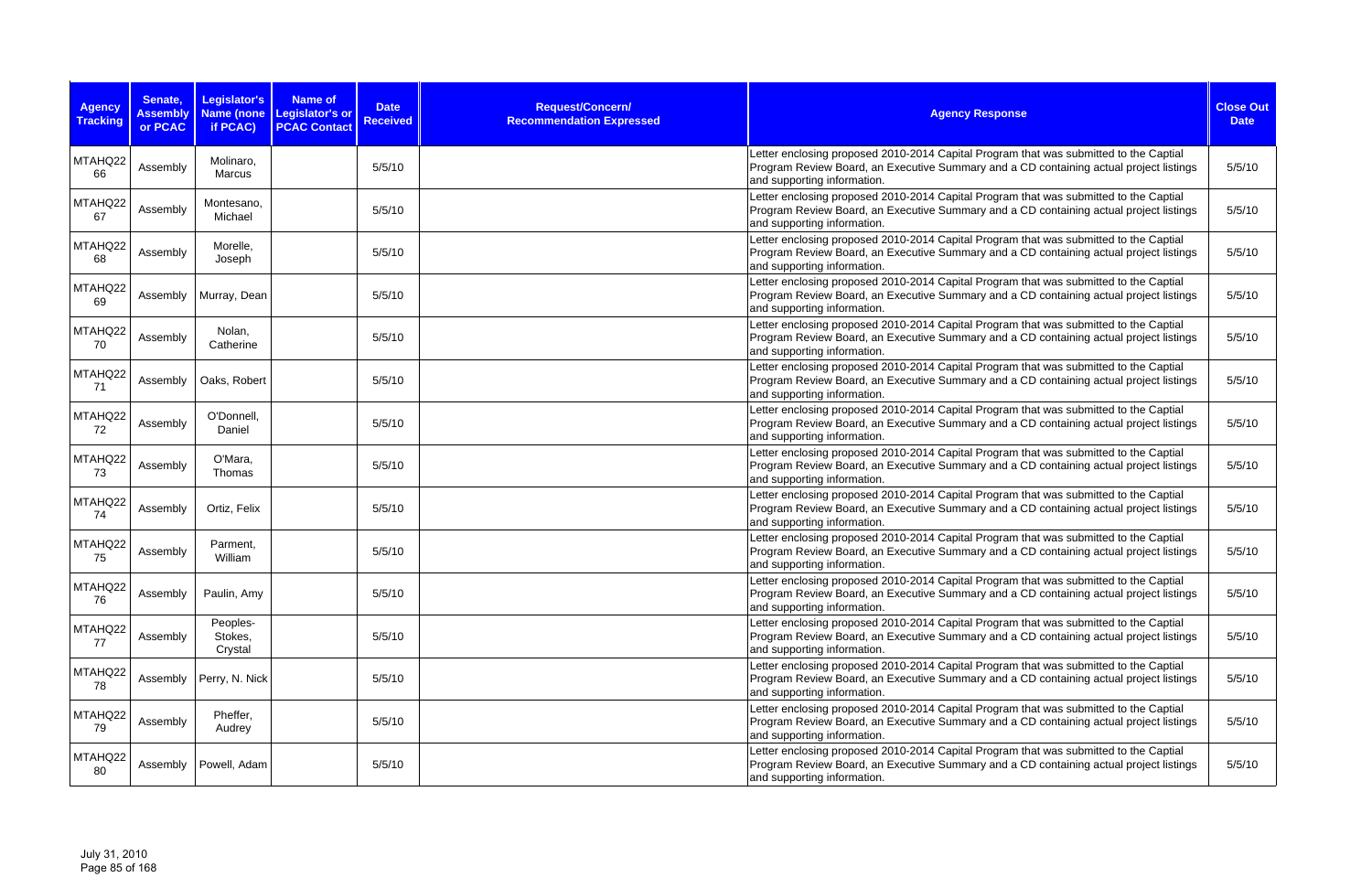| <b>Agency</b><br><b>Tracking</b> | Senate,<br><b>Assembly</b><br>or PCAC | Legislator's<br>Name (none<br>if PCAC) | Name of<br>Legislator's or<br><b>PCAC Contact</b> | <b>Date</b><br><b>Received</b> | Request/Concern/<br><b>Recommendation Expressed</b> | <b>Agency Response</b>                                                                                                                                                                                         | <b>Close Out</b><br><b>Date</b> |
|----------------------------------|---------------------------------------|----------------------------------------|---------------------------------------------------|--------------------------------|-----------------------------------------------------|----------------------------------------------------------------------------------------------------------------------------------------------------------------------------------------------------------------|---------------------------------|
| MTAHQ22<br>81                    | Assembly                              | Pretlow, J.<br>Gary                    |                                                   | 5/5/10                         |                                                     | Letter enclosing proposed 2010-2014 Capital Program that was submitted to the Captial<br>Program Review Board, an Executive Summary and a CD containing actual project listings<br>and supporting information. | 5/5/10                          |
| MTAHQ22<br>82                    | Assembly                              | Quinn, Jack                            |                                                   | 5/5/10                         |                                                     | Letter enclosing proposed 2010-2014 Capital Program that was submitted to the Captial<br>Program Review Board, an Executive Summary and a CD containing actual project listings<br>and supporting information. | 5/5/10                          |
| MTAHQ22<br>83                    | Assembly                              | Rabbitt, Ann                           |                                                   | 5/5/10                         |                                                     | Letter enclosing proposed 2010-2014 Capital Program that was submitted to the Captial<br>Program Review Board, an Executive Summary and a CD containing actual project listings<br>and supporting information. | 5/5/10                          |
| MTAHQ22<br>84                    | Assembly                              | Raia, Andrew                           |                                                   | 5/5/10                         |                                                     | Letter enclosing proposed 2010-2014 Capital Program that was submitted to the Captial<br>Program Review Board, an Executive Summary and a CD containing actual project listings<br>and supporting information. | 5/5/10                          |
| MTAHQ22<br>85                    |                                       | Assembly   Ramos, Philip               |                                                   | 5/5/10                         |                                                     | Letter enclosing proposed 2010-2014 Capital Program that was submitted to the Captial<br>Program Review Board, an Executive Summary and a CD containing actual project listings<br>and supporting information. | 5/5/10                          |
| MTAHQ22<br>86                    | Assembly                              | Reilich,<br>William                    |                                                   | 5/5/10                         |                                                     | Letter enclosing proposed 2010-2014 Capital Program that was submitted to the Captial<br>Program Review Board, an Executive Summary and a CD containing actual project listings<br>and supporting information. | 5/5/10                          |
| MTAHQ22<br>87                    | Assembly                              | Reilly, Robert                         |                                                   | 5/5/10                         |                                                     | Letter enclosing proposed 2010-2014 Capital Program that was submitted to the Captial<br>Program Review Board, an Executive Summary and a CD containing actual project listings<br>and supporting information. | 5/5/10                          |
| MTAHQ22<br>88                    | Assembly                              | Rivera, Jose                           |                                                   | 5/5/10                         |                                                     | Letter enclosing proposed 2010-2014 Capital Program that was submitted to the Captial<br>Program Review Board, an Executive Summary and a CD containing actual project listings<br>and supporting information. | 5/5/10                          |
| MTAHQ22<br>89                    |                                       | Assembly   Rivera, Naomi               |                                                   | 5/5/10                         |                                                     | Letter enclosing proposed 2010-2014 Capital Program that was submitted to the Captial<br>Program Review Board, an Executive Summary and a CD containing actual project listings<br>and supporting information. | 5/5/10                          |
| MTAHQ22<br>90                    | Assembly                              | Rivera, Peter                          |                                                   | 5/5/10                         |                                                     | Letter enclosing proposed 2010-2014 Capital Program that was submitted to the Captial<br>Program Review Board, an Executive Summary and a CD containing actual project listings<br>and supporting information. | 5/5/10                          |
| MTAHQ22<br>91                    | Assembly                              | Robinson,<br>Annette                   |                                                   | 5/5/10                         |                                                     | Letter enclosing proposed 2010-2014 Capital Program that was submitted to the Captial<br>Program Review Board, an Executive Summary and a CD containing actual project listings<br>and supporting information. | 5/5/10                          |
| MTAHQ22<br>92                    | Assembly                              | Rosenthal,<br>Linda                    |                                                   | 5/5/10                         |                                                     | Letter enclosing proposed 2010-2014 Capital Program that was submitted to the Captial<br>Program Review Board, an Executive Summary and a CD containing actual project listings<br>and supporting information. | 5/5/10                          |
| MTAHQ22<br>93                    |                                       | Assembly   Russell, Addie              |                                                   | 5/5/10                         |                                                     | Letter enclosing proposed 2010-2014 Capital Program that was submitted to the Captial<br>Program Review Board, an Executive Summary and a CD containing actual project listings<br>and supporting information. | 5/5/10                          |
| MTAHQ22<br>94                    | Assembly                              | Saladino,<br>Joseph                    |                                                   | 5/5/10                         |                                                     | Letter enclosing proposed 2010-2014 Capital Program that was submitted to the Captial<br>Program Review Board, an Executive Summary and a CD containing actual project listings<br>and supporting information. | 5/5/10                          |
| MTAHQ22<br>95                    | Assembly                              | Sayward,<br>Teresa                     |                                                   | 5/5/10                         |                                                     | Letter enclosing proposed 2010-2014 Capital Program that was submitted to the Captial<br>Program Review Board, an Executive Summary and a CD containing actual project listings<br>and supporting information. | 5/5/10                          |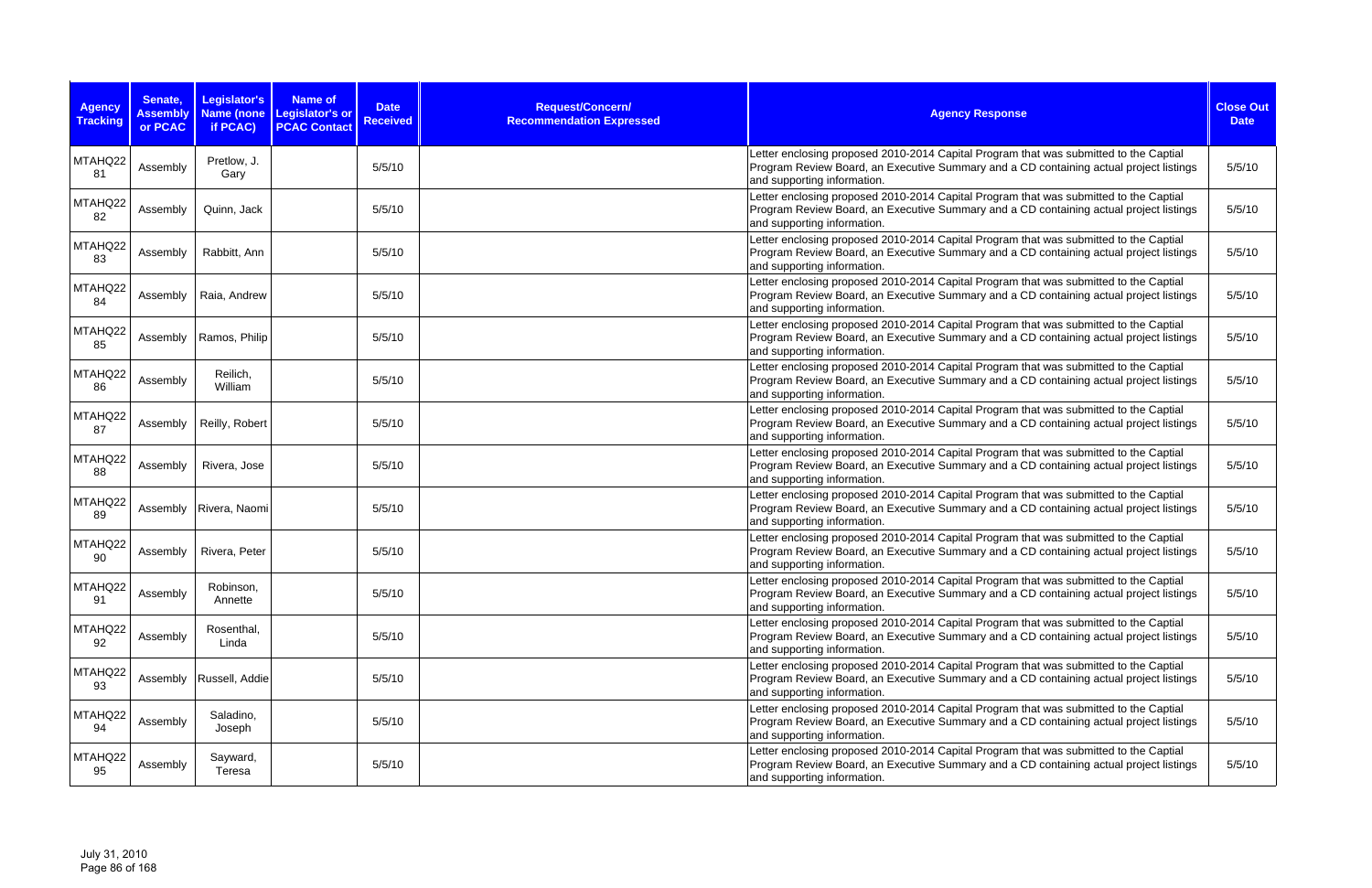| <b>Agency</b><br><b>Tracking</b> | Senate,<br><b>Assembly</b><br>or PCAC | Legislator's<br>Name (none<br>if PCAC) | Name of<br>Legislator's or<br><b>PCAC Contact</b> | <b>Date</b><br><b>Received</b> | Request/Concern/<br><b>Recommendation Expressed</b> | <b>Agency Response</b>                                                                                                                                                                                         | <b>Close Out</b><br><b>Date</b> |
|----------------------------------|---------------------------------------|----------------------------------------|---------------------------------------------------|--------------------------------|-----------------------------------------------------|----------------------------------------------------------------------------------------------------------------------------------------------------------------------------------------------------------------|---------------------------------|
| MTAHQ22<br>96                    | Assembly                              | Scarborough,<br>William                |                                                   | 5/5/10                         |                                                     | Letter enclosing proposed 2010-2014 Capital Program that was submitted to the Captial<br>Program Review Board, an Executive Summary and a CD containing actual project listings<br>and supporting information. | 5/5/10                          |
| MTAHQ22<br>97                    | Assembly                              | Schimel,<br>Michelle                   |                                                   | 5/5/10                         |                                                     | Letter enclosing proposed 2010-2014 Capital Program that was submitted to the Captial<br>Program Review Board, an Executive Summary and a CD containing actual project listings<br>and supporting information. | 5/5/10                          |
| MTAHQ22<br>98                    | Assembly                              | Schimminger,<br>Robin                  |                                                   | 5/5/10                         |                                                     | Letter enclosing proposed 2010-2014 Capital Program that was submitted to the Captial<br>Program Review Board, an Executive Summary and a CD containing actual project listings<br>and supporting information. | 5/5/10                          |
| MTAHQ22<br>99                    | Assembly                              | Schroeder,<br>Mark                     |                                                   | 5/5/10                         |                                                     | Letter enclosing proposed 2010-2014 Capital Program that was submitted to the Captial<br>Program Review Board, an Executive Summary and a CD containing actual project listings<br>and supporting information. | 5/5/10                          |
| MTAHQ23<br>00                    | Assembly                              | Scozzafava,<br>Dede                    |                                                   | 5/5/10                         |                                                     | Letter enclosing proposed 2010-2014 Capital Program that was submitted to the Captial<br>Program Review Board, an Executive Summary and a CD containing actual project listings<br>and supporting information. | 5/5/10                          |
| MTAHQ23<br>01                    | Assembly                              | Silver,<br>Sheldon                     |                                                   | 5/5/10                         |                                                     | Letter enclosing proposed 2010-2014 Capital Program that was submitted to the Captial<br>Program Review Board, an Executive Summary and a CD containing actual project listings<br>and supporting information. | 5/5/10                          |
| MTAHQ23<br>02                    | Assembly                              | Skartados,<br>Frank                    |                                                   | 5/5/10                         |                                                     | Letter enclosing proposed 2010-2014 Capital Program that was submitted to the Captial<br>Program Review Board, an Executive Summary and a CD containing actual project listings<br>and supporting information. | 5/5/10                          |
| MTAHQ23<br>03                    | Assembly                              | Spano,<br>Michael                      |                                                   | 5/5/10                         |                                                     | Letter enclosing proposed 2010-2014 Capital Program that was submitted to the Captial<br>Program Review Board, an Executive Summary and a CD containing actual project listings<br>and supporting information. | 5/5/10                          |
| MTAHQ23<br>04                    | Assembly                              | Stirpe, Albert                         |                                                   | 5/5/10                         |                                                     | Letter enclosing proposed 2010-2014 Capital Program that was submitted to the Captial<br>Program Review Board, an Executive Summary and a CD containing actual project listings<br>and supporting information. | 5/5/10                          |
| MTAHQ23<br>05                    | Assembly                              | Sweeney,<br>Robert                     |                                                   | 5/5/10                         |                                                     | Letter enclosing proposed 2010-2014 Capital Program that was submitted to the Captial<br>Program Review Board, an Executive Summary and a CD containing actual project listings<br>and supporting information. | 5/5/10                          |
| MTAHQ23<br>06                    | Assembly                              | Tedisco,<br>James                      |                                                   | 5/5/10                         |                                                     | Letter enclosing proposed 2010-2014 Capital Program that was submitted to the Captial<br>Program Review Board, an Executive Summary and a CD containing actual project listings<br>and supporting information. | 5/5/10                          |
| MTAHQ23<br>07                    | Assembly                              | Thiele, Fred                           |                                                   | 5/5/10                         |                                                     | Letter enclosing proposed 2010-2014 Capital Program that was submitted to the Captial<br>Program Review Board, an Executive Summary and a CD containing actual project listings<br>and supporting information. | 5/5/10                          |
| MTAHQ23<br>08                    | Assembly                              | Titone,<br>Matthew                     |                                                   | 5/5/10                         |                                                     | Letter enclosing proposed 2010-2014 Capital Program that was submitted to the Captial<br>Program Review Board, an Executive Summary and a CD containing actual project listings<br>and supporting information. | 5/5/10                          |
| MTAHQ23<br>09                    | Assembly                              | Titus, Michele                         |                                                   | 5/5/10                         |                                                     | Letter enclosing proposed 2010-2014 Capital Program that was submitted to the Captial<br>Program Review Board, an Executive Summary and a CD containing actual project listings<br>and supporting information. | 5/5/10                          |
| MTAHQ23<br>10                    | Assembly                              | Tobacco,<br>Louis                      |                                                   | 5/5/10                         |                                                     | Letter enclosing proposed 2010-2014 Capital Program that was submitted to the Captial<br>Program Review Board, an Executive Summary and a CD containing actual project listings<br>and supporting information. | 5/5/10                          |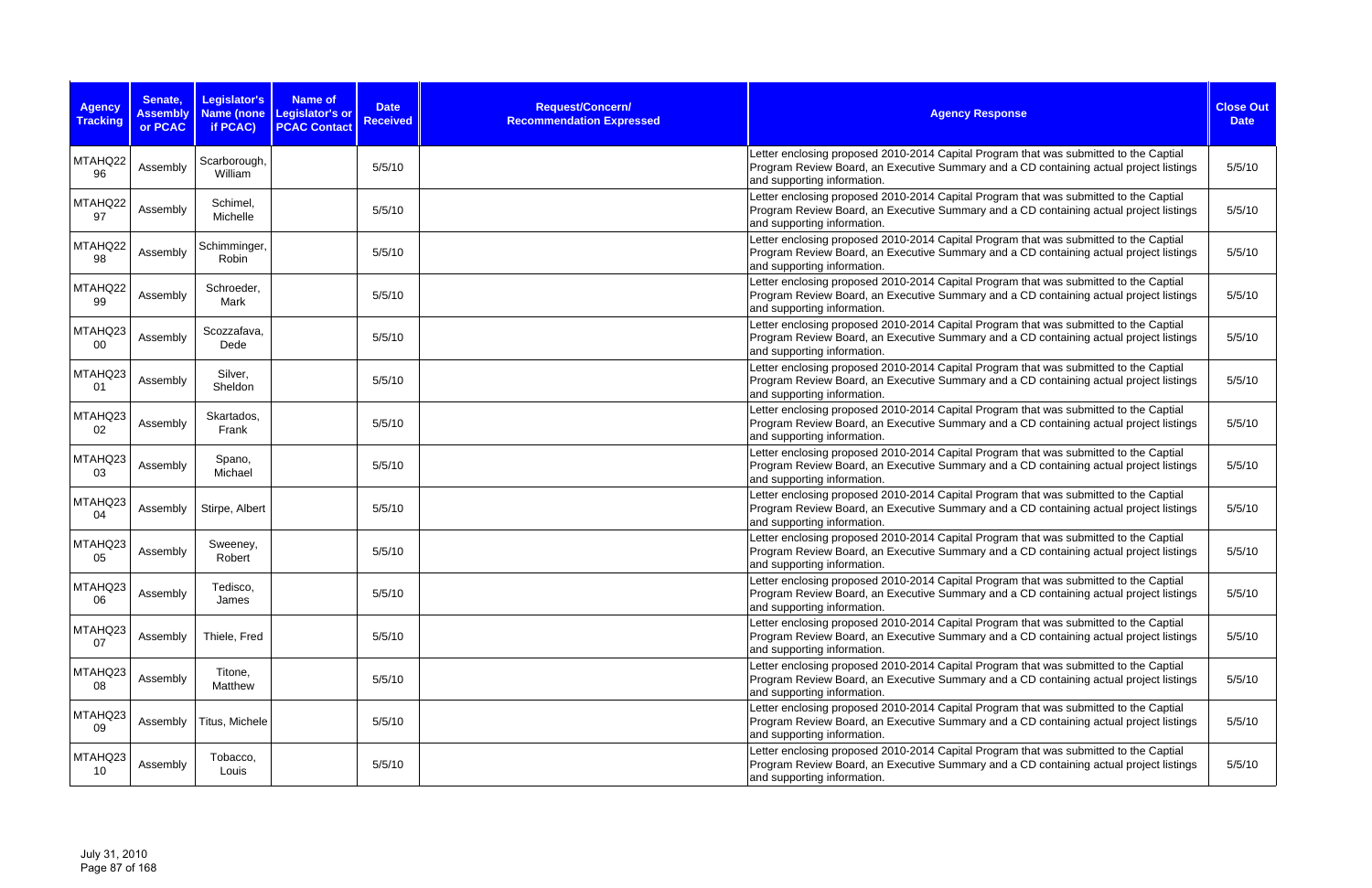| <b>Agency</b><br><b>Tracking</b> | Senate,<br><b>Assembly</b><br>or PCAC | Legislator's<br><b>Name (none</b><br>if PCAC) | <b>Name of</b><br>Legislator's or<br><b>PCAC Contact</b> | <b>Date</b><br><b>Received</b> | Request/Concern/<br><b>Recommendation Expressed</b>                                                                        | <b>Agency Response</b>                                                                                                                                                                                         | <b>Close Out</b><br><b>Date</b> |
|----------------------------------|---------------------------------------|-----------------------------------------------|----------------------------------------------------------|--------------------------------|----------------------------------------------------------------------------------------------------------------------------|----------------------------------------------------------------------------------------------------------------------------------------------------------------------------------------------------------------|---------------------------------|
| MTAHQ23<br>11                    | Assembly                              | Towns, Darryl                                 |                                                          | 5/5/10                         |                                                                                                                            | Letter enclosing proposed 2010-2014 Capital Program that was submitted to the Captial<br>Program Review Board, an Executive Summary and a CD containing actual project listings<br>and supporting information. | 5/5/10                          |
| MTAHQ23<br>12                    | Assembly                              | Townsend,<br>David                            |                                                          | 5/5/10                         |                                                                                                                            | Letter enclosing proposed 2010-2014 Capital Program that was submitted to the Captial<br>Program Review Board, an Executive Summary and a CD containing actual project listings<br>and supporting information. | 5/5/10                          |
| MTAHQ23<br>13                    | Assembly                              | Weinstein,<br>Helene                          |                                                          | 5/5/10                         |                                                                                                                            | Letter enclosing proposed 2010-2014 Capital Program that was submitted to the Captial<br>Program Review Board, an Executive Summary and a CD containing actual project listings<br>and supporting information. | 5/5/10                          |
| MTAHQ23<br>14                    | Assembly                              | Weisenberg,<br>Harvey                         |                                                          | 5/5/10                         |                                                                                                                            | Letter enclosing proposed 2010-2014 Capital Program that was submitted to the Captial<br>Program Review Board, an Executive Summary and a CD containing actual project listings<br>and supporting information. | 5/5/10                          |
| MTAHQ23<br>15                    | Assembly                              | Weprin, David                                 |                                                          | 5/5/10                         |                                                                                                                            | Letter enclosing proposed 2010-2014 Capital Program that was submitted to the Captial<br>Program Review Board, an Executive Summary and a CD containing actual project listings<br>and supporting information. | 5/5/10                          |
| MTAHQ23<br>16                    | Assembly                              | Wright, Keith                                 |                                                          | 5/5/10                         |                                                                                                                            | Letter enclosing proposed 2010-2014 Capital Program that was submitted to the Captial<br>Program Review Board, an Executive Summary and a CD containing actual project listings<br>and supporting information. | 5/5/10                          |
| MTAHQ23<br>17                    | Assembly                              | Zebrowski,<br>Kenneth                         |                                                          | 5/5/10                         |                                                                                                                            | Letter enclosing proposed 2010-2014 Capital Program that was submitted to the Captial<br>Program Review Board, an Executive Summary and a CD containing actual project listings<br>and supporting information. | 5/5/10                          |
| <b>MNR1465</b>                   | Senate                                | Leibell,<br>Vincent                           | <b>Tricia Simone</b>                                     | 5/6/10                         | Constituent complaint of a platform gap at Katonah Station.                                                                | Investigated and provided response that the gaps are not excessive.                                                                                                                                            | 5/19/10                         |
| NYCT6397                         | <b>SENATE</b>                         | Serrano, Jose<br>M.                           | Przybyla,<br>Yvonne                                      | 5/6/10                         | Metropolitan Hospital Town Hall                                                                                            | Attended Metropolitan Hospital Town Hall meeting regarding Second Avenue Subway<br>construction.                                                                                                               | 5/6/10                          |
| NYCT6271 ASSEMBLY                |                                       | Bing,<br>Jonathan                             |                                                          | 5/6/10                         | Oppose service reductions in Turtle Bay community                                                                          | Chairman response stated that service reductions follow principles: low ridership, high cost<br>of operation, and available service alternatives.                                                              | 6/4/10                          |
| <b>NYCT6272</b>                  | <b>SENATE</b>                         | Krueger, Liz                                  |                                                          | 5/6/10                         | Oppose service reductions in Turtle Bay community                                                                          | Chairman response stated that service reductions follow principles: low ridership, high cost<br>of operation, and available service alternatives.                                                              | 6/4/10                          |
| <b>LIRR850</b>                   | Assembly                              | Boyland,<br>William                           | Carver, Michael                                          | 5/6/10                         | Request for updated East New York station estmate                                                                          | Information provided.                                                                                                                                                                                          | 5/21/10                         |
| MTAHQ23<br>18                    | Senate                                | Smith,<br>Malcolm                             | Henderson,<br>Meredith                                   | 5/6/10                         | Questions regarding MTA policy for posting public service and<br>political advertising on buses and subway entrances.      | Clarified policy and provided information.                                                                                                                                                                     | 5/7/10                          |
| NYCT7045                         | <b>PCAC</b>                           |                                               | Henderson,<br>William A.                                 | 5/7/10                         | Requesting reason for cancellation of overnight work scheduled<br>on Queens-Bound F Line between Roosevelt Av and 71st Av. | Track cleaning work cancelled due to out of service vacuum train.                                                                                                                                              | 5/7/10                          |
| <b>LIRR851</b>                   | Senate                                | Fuschillo, Jr.,<br>Charles                    |                                                          | 5/7/10                         | Invitation to participate in Golden Gathering                                                                              | Letter accepting invitation                                                                                                                                                                                    | 5/21/10                         |
| <b>LIRR852</b>                   | Senate                                | Fuschillo, Jr.,<br>Charles                    | Holly, Sarah                                             | 5/7/10                         | Called regarding receipt of letter from constituent regarding<br><b>Babylon Service</b>                                    | Provided information regarding cancellation and combining trains on the May 17 timetable                                                                                                                       | 5/7/10                          |
| <b>LIRR853</b>                   | Senate                                | Johnson,<br>Craig                             | Lieber, Rafe                                             | 5/7/10                         | Email regarding on going conditions at Ellison Ave Bridge                                                                  | Engineering notified and inspected decking of Bridge and follow-up with phone call to<br>constituent.                                                                                                          | 5/12/10                         |
| MTAHQ23<br>19                    | Senate                                | Smith,<br>Malcolm                             | Henderson,<br>Meredith                                   | 5/7/10                         | Questions regarding advertising on exterior of buses.                                                                      | Provided information and contact information for advertising vendor.                                                                                                                                           | 5/7/10                          |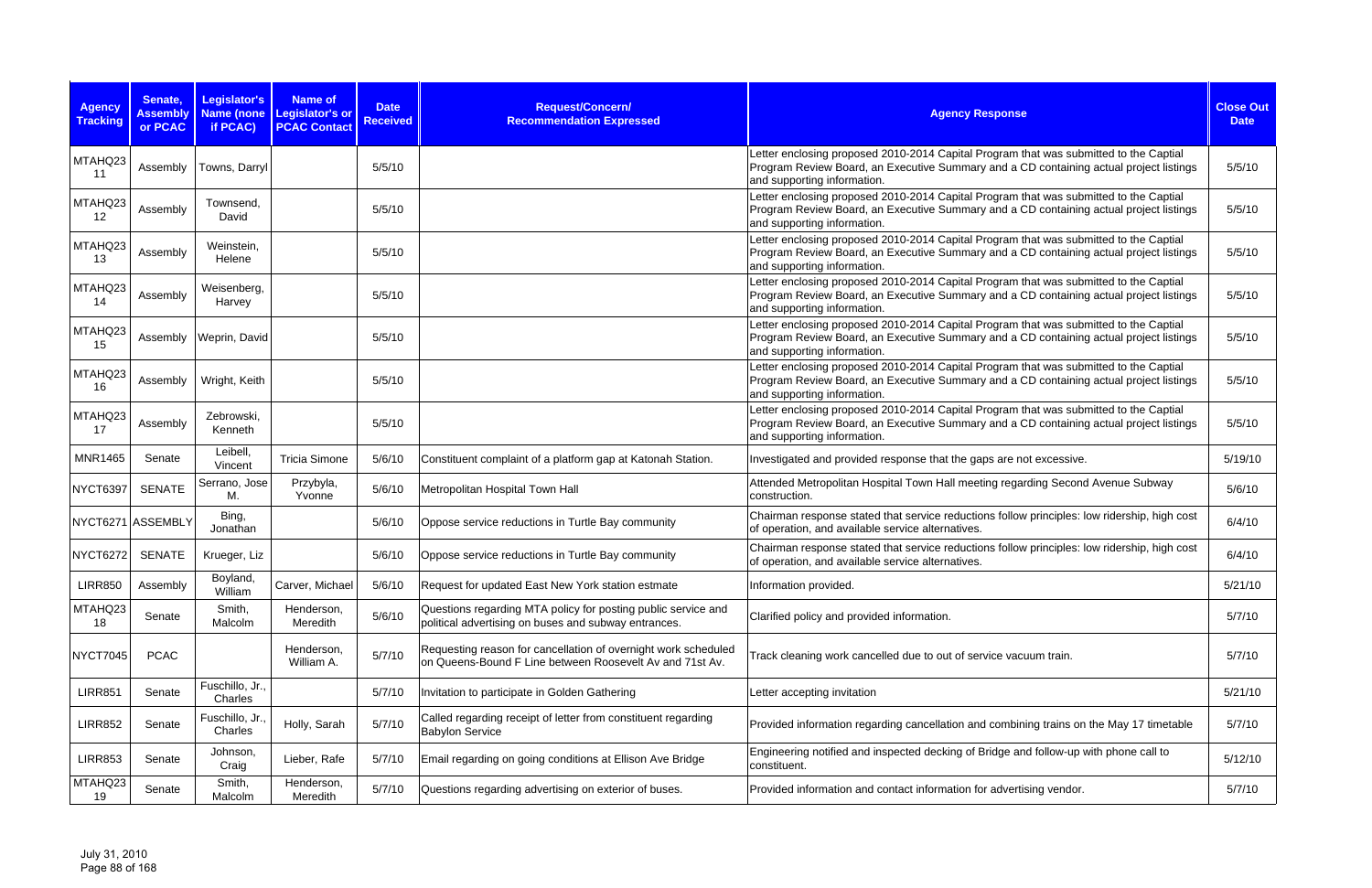| <b>Agency</b><br><b>Tracking</b> | Senate,<br><b>Assembly</b><br>or PCAC | Legislator's<br><b>Name</b> (none<br>if PCAC) | <b>Name of</b><br><b>Legislator's or</b><br><b>PCAC Contact</b> | <b>Date</b><br><b>Received</b> | Request/Concern/<br><b>Recommendation Expressed</b>                                                       | <b>Agency Response</b>                                                                                                               | <b>Close Out</b><br><b>Date</b> |
|----------------------------------|---------------------------------------|-----------------------------------------------|-----------------------------------------------------------------|--------------------------------|-----------------------------------------------------------------------------------------------------------|--------------------------------------------------------------------------------------------------------------------------------------|---------------------------------|
|                                  | NYCT6651 ASSEMBLY                     | Brennan,<br>James                             |                                                                 | 5/10/10                        | F line vibrations felt by Windsor Terrace residents                                                       | Track will be repaired with continuous welded rail during Culver Viaduct rehabilitation.<br>Repairs to be completed in 2013.         | 7/7/10                          |
|                                  | NYCT6623 ASSEMBLY                     | Colton,<br>William                            |                                                                 | 5/10/10                        | Report of unsanitary conditions at Avenue U - N Station                                                   | Supervisors inspected station and affected areas disinfected and sanitized. Supervisors will<br>continue to monitor these areas.     | 6/11/10                         |
| <b>LIRR856</b>                   | Senate                                | Fuschillo, Jr.,<br>Charles                    |                                                                 | 5/10/10                        | Decline in service on Babylon Branch                                                                      | Letter addressing concerns                                                                                                           | 5/26/10                         |
| <b>LIRR857</b>                   | Senate                                | Johnson,<br>Craig                             |                                                                 | 5/10/10                        | 2010 Service changes on the Port Washington Branch- opposed<br>to cancellation of 4:43 pm train from Penn | Letter addressing concerns                                                                                                           | 5/28/10                         |
| <b>LIRR858</b>                   | Senate                                | Johnson,<br>Craig                             | Lieber, Rafe                                                    | 5/10/10                        | Update on Ellison Ave Bridge                                                                              | Will assist in emergency repairs to deck                                                                                             | 5/10/10                         |
| <b>LIRR859</b>                   | Senate                                | Johnson,<br>Owen                              | Canary, Gordon                                                  | 5/10/10                        |                                                                                                           | Transit Oriented Development at Yaphank general discussion about possible development                                                | 5/10/10                         |
|                                  | NYCT6364 ASSEMBLY                     | Wright, Keith<br>L.T.                         |                                                                 | 5/11/10                        | Eligibility for an Access-A-Ride customer                                                                 | Explained that customer was eligible for trips between Queens and Manhattan                                                          | 5/13/10                         |
| NYCT5615 ASSEMBLY                |                                       | Silver,<br>Sheldon                            | Rosen, Debbie                                                   | 5/11/10                        | Why was the B39 eliminated and what alternative service is<br>available                                   | The B39 was eliminated due to low ridership and the M provides the same service                                                      | 5/11/10                         |
| MTAHQ23<br>20                    | Senate                                | Padavan,<br>Frank                             |                                                                 | 5/11/10                        | Requested service cuts be amended to restore Q79 route in<br>Queens.                                      | Due to budget gap caused by DRP cut, this budget cut could not be rescinded.                                                         | 5/27/10                         |
| MTAHQ23<br>21                    | Senate                                | Padavan,<br>Frank                             |                                                                 | 5/11/10                        | Concerned about Q79 bus cut.                                                                              | Meeting held to discuss reasons why the bus was cut.                                                                                 | 5/11/10                         |
| <b>MNR1466</b>                   | Assembly                              | Miller, Joel                                  |                                                                 | 5/12/10                        |                                                                                                           | Sent Mileposts (Customer Publication) highlighting capital projects and service initiatives to<br>elected officials in MNR territory | 5/12/10                         |
| <b>MNR1467</b>                   | Senate                                | Stewart-<br>Cousins,<br>Andrea                |                                                                 | 5/12/10                        |                                                                                                           | Sent Mileposts (Customer Publication) highlighting capital projects and service initiatives to<br>elected officials in MNR territory | 5/12/10                         |
| <b>MNR1468</b>                   | Assembly                              | Molinaro,<br>Marcus                           |                                                                 | 5/12/10                        |                                                                                                           | Sent Mileposts (Customer Publication) highlighting capital projects and service initiatives to<br>elected officials in MNR territory | 5/12/10                         |
| <b>MNR1469</b>                   | Assembly                              | Pretlow, Gary                                 |                                                                 | 5/12/10                        |                                                                                                           | Sent Mileposts (Customer Publication) highlighting capital projects and service initiatives to<br>elected officials in MNR territory | 5/12/10                         |
| <b>MNR1470</b>                   | Senate                                | Hassell-<br>Thompson,<br>Ruth                 |                                                                 | 5/12/10                        |                                                                                                           | Sent Mileposts (Customer Publication) highlighting capital projects and service initiatives to<br>elected officials in MNR territory | 5/12/10                         |
| <b>MNR1471</b>                   | Senate                                | Oppenheimer,<br>Suzi                          |                                                                 | 5/12/10                        |                                                                                                           | Sent Mileposts (Customer Publication) highlighting capital projects and service initiatives to<br>elected officials in MNR territory | 5/12/10                         |
| <b>MNR1472</b>                   | Assembly                              | Paulin, Amy                                   |                                                                 | 5/12/10                        |                                                                                                           | Sent Mileposts (Customer Publication) highlighting capital projects and service initiatives to<br>elected officials in MNR territory | 5/12/10                         |
| <b>MNR1473</b>                   | Senate                                | Leibell,<br>Vincent                           |                                                                 | 5/12/10                        |                                                                                                           | Sent Mileposts (Customer Publication) highlighting capital projects and service initiatives to<br>elected officials in MNR territory | 5/12/10                         |
| <b>MNR1474</b>                   |                                       | Assembly   Bradley, Adam                      |                                                                 | 5/12/10                        |                                                                                                           | Sent Mileposts (Customer Publication) highlighting capital projects and service initiatives to<br>elected officials in MNR territory | 5/12/10                         |
| <b>MNR1475</b>                   | Senate                                | Saland,<br>Stephen                            |                                                                 | 5/12/10                        |                                                                                                           | Sent Mileposts (Customer Publication) highlighting capital projects and service initiatives to<br>elected officials in MNR territory | 5/12/10                         |
| MNR1476                          |                                       | Assembly   Galef, Sandra                      |                                                                 | 5/12/10                        |                                                                                                           | Sent Mileposts (Customer Publication) highlighting capital projects and service initiatives to<br>elected officials in MNR territory | 5/12/10                         |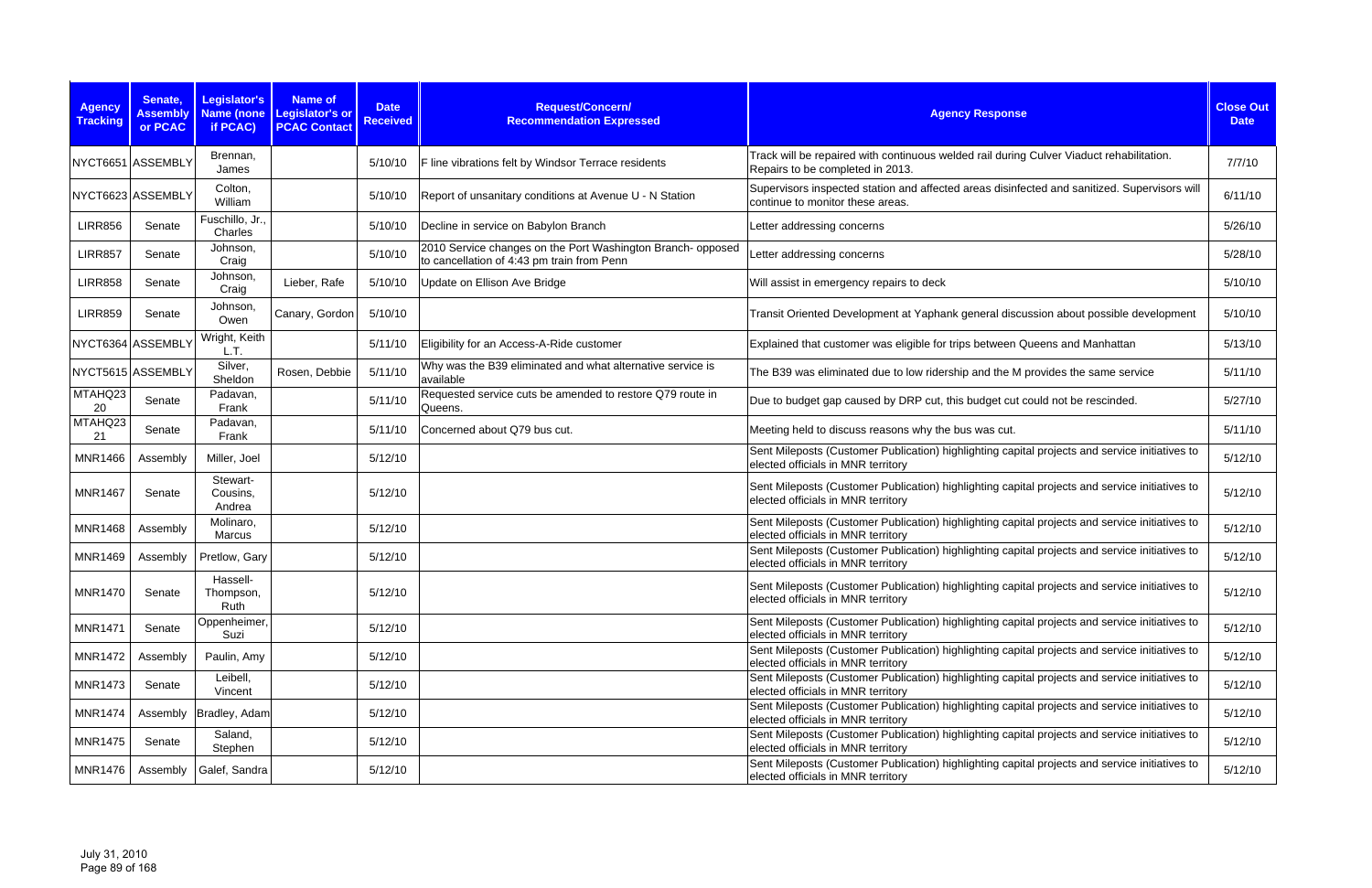| <b>Agency</b><br><b>Tracking</b> | Senate,<br><b>Assembly</b><br>or PCAC | <b>Legislator's</b><br>Name (none<br>if PCAC) | <b>Name of</b><br><b>Date</b><br>Legislator's or<br><b>Received</b><br><b>PCAC Contact</b> | Request/Concern/<br><b>Recommendation Expressed</b>      | <b>Agency Response</b>                                                                                                               | <b>Close Out</b><br><b>Date</b> |
|----------------------------------|---------------------------------------|-----------------------------------------------|--------------------------------------------------------------------------------------------|----------------------------------------------------------|--------------------------------------------------------------------------------------------------------------------------------------|---------------------------------|
| <b>MNR1477</b>                   | Assembly                              | Skartados,<br>Frank                           | 5/12/10                                                                                    |                                                          | Sent Mileposts (Customer Publication) highlighting capital projects and service initiatives to<br>elected officials in MNR territory | 5/12/10                         |
| <b>MNR1478</b>                   | Assembly                              | Latimer,<br>George                            | 5/12/10                                                                                    |                                                          | Sent Mileposts (Customer Publication) highlighting capital projects and service initiatives to<br>elected officials in MNR territory | 5/12/10                         |
| <b>MNR1479</b>                   | Assembly                              | Brodsky,<br>Richard                           | 5/12/10                                                                                    |                                                          | Sent Mileposts (Customer Publication) highlighting capital projects and service initiatives to<br>elected officials in MNR territory | 5/12/10                         |
| <b>MNR1480</b>                   | Assembly                              | Spano,<br>Michael                             | 5/12/10                                                                                    |                                                          | Sent Mileposts (Customer Publication) highlighting capital projects and service initiatives to<br>elected officials in MNR territory | 5/12/10                         |
| <b>MNR1481</b>                   | Assembly                              | Ball, Gregory                                 | 5/12/10                                                                                    |                                                          | Sent Mileposts (Customer Publication) highlighting capital projects and service initiatives to<br>elected officials in MNR territory | 5/12/10                         |
| <b>MNR1482</b>                   | Senate                                | Klein, Jeffrey                                | 5/12/10                                                                                    |                                                          | Sent Mileposts (Customer Publication) highlighting capital projects and service initiatives to<br>elected officials in MNR territory | 5/12/10                         |
| <b>MNR1483</b>                   | Assembly                              | Benjamin,<br>Michael A.                       | 5/12/10                                                                                    |                                                          | Sent Mileposts (Customer Publication) highlighting capital projects and service initiatives to<br>elected officials in MNR territory | 5/12/10                         |
| <b>MNR1484</b>                   | Assembly                              | Rivera, Jose                                  | 5/12/10                                                                                    |                                                          | Sent Mileposts (Customer Publication) highlighting capital projects and service initiatives to<br>elected officials in MNR territory | 5/12/10                         |
| <b>MNR1485</b>                   | Assembly                              | Rivera, Naomi                                 | 5/12/10                                                                                    |                                                          | Sent Mileposts (Customer Publication) highlighting capital projects and service initiatives to<br>elected officials in MNR territory | 5/12/10                         |
| <b>MNR1486</b>                   | Assembly                              | Crespo,<br><b>Marcus</b>                      | 5/12/10                                                                                    |                                                          | Sent Mileposts (Customer Publication) highlighting capital projects and service initiatives to<br>elected officials in MNR territory | 5/12/10                         |
| <b>MNR1487</b>                   | Assembly                              | Castro,<br>Nelson                             | 5/12/10                                                                                    |                                                          | Sent Mileposts (Customer Publication) highlighting capital projects and service initiatives to<br>elected officials in MNR territory | 5/12/10                         |
| <b>MNR1488</b>                   | Assembly                              | Arroyo,<br>Carmen                             | 5/12/10                                                                                    |                                                          | Sent Mileposts (Customer Publication) highlighting capital projects and service initiatives to<br>elected officials in MNR territory | 5/12/10                         |
| <b>MNR1489</b>                   | Senate                                | Ruben Diaz,<br>Sr.                            | 5/12/10                                                                                    |                                                          | Sent Mileposts (Customer Publication) highlighting capital projects and service initiatives to<br>elected officials in MNR territory | 5/12/10                         |
| <b>MNR1490</b>                   | Senate                                | Espada, Jr.,<br>Pedro                         | 5/12/10                                                                                    |                                                          | Sent Mileposts (Customer Publication) highlighting capital projects and service initiatives to<br>elected officials in MNR territory | 5/12/10                         |
| <b>MNR1491</b>                   | Assembly                              | Gibson,<br>Vanessa                            | 5/12/10                                                                                    |                                                          | Sent Mileposts (Customer Publication) highlighting capital projects and service initiatives to<br>elected officials in MNR territory | 5/12/10                         |
| <b>MNR1492</b>                   | Assembly                              | Benadetto,<br>Michael                         | 5/12/10                                                                                    |                                                          | Sent Mileposts (Customer Publication) highlighting capital projects and service initiatives to<br>elected officials in MNR territory | 5/12/10                         |
| <b>MNR1493</b>                   | Assembly                              | Rivera, Peter                                 | 5/12/10                                                                                    |                                                          | Sent Mileposts (Customer Publication) highlighting capital projects and service initiatives to<br>elected officials in MNR territory | 5/12/10                         |
| <b>MNR1494</b>                   | Assembly                              | Dinowitz,<br>Jeffrey                          | 5/12/10                                                                                    |                                                          | Sent Mileposts (Customer Publication) highlighting capital projects and service initiatives to<br>elected officials in MNR territory | 5/12/10                         |
| <b>MNR1495</b>                   | Assembly                              | Heastie, Carl                                 | 5/12/10                                                                                    |                                                          | Sent Mileposts (Customer Publication) highlighting capital projects and service initiatives to<br>elected officials in MNR territory | 5/12/10                         |
| <b>MNR1496</b>                   | Assembly                              | Espaillat,<br>Adriano                         | 5/12/10                                                                                    |                                                          | Sent Mileposts (Customer Publication) highlighting capital projects and service initiatives to<br>elected officials in MNR territory | 5/12/10                         |
| <b>LIRR860</b>                   | Assembly                              | Lancman,<br>Rory                              | 5/12/10                                                                                    | Request for fence repair                                 | Letter addressing concerns                                                                                                           | 5/27/10                         |
| <b>LIRR861</b>                   | Assembly                              | Thiele, Fred                                  | 5/12/10                                                                                    | Constituent complaints regarding idling trains in Speonk | Letter addressing concerns                                                                                                           | 5/28/10                         |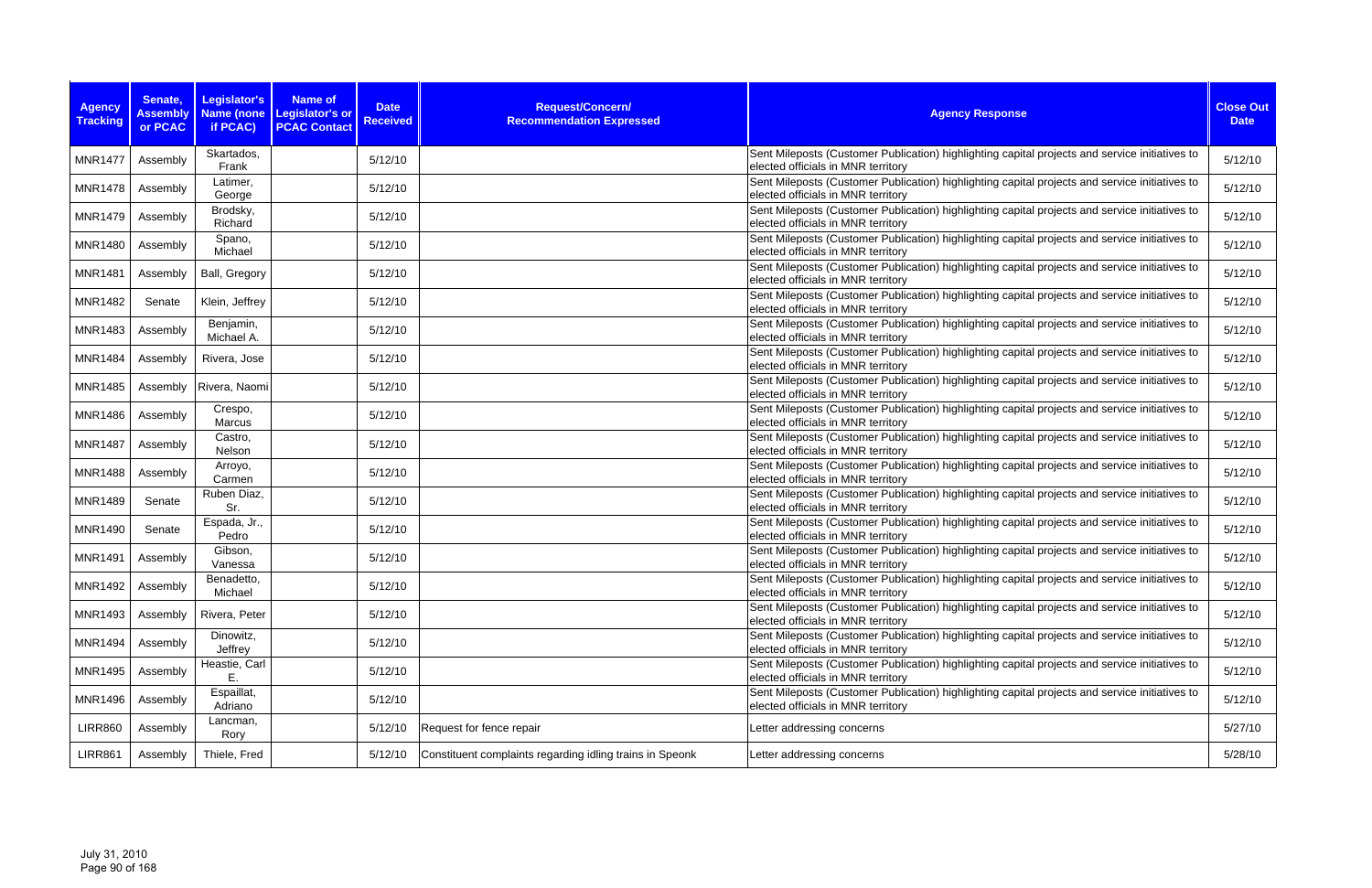| <b>Agency</b><br><b>Tracking</b> | Senate,<br><b>Assembly</b><br>or PCAC | Legislator's<br>if PCAC)         | <b>Name of</b><br>Name (none Legislator's or<br><b>PCAC Contact</b> | <b>Date</b><br><b>Received</b> | Request/Concern/<br><b>Recommendation Expressed</b>                                                                                           | <b>Agency Response</b>                                                                    | <b>Close Out</b><br><b>Date</b> |
|----------------------------------|---------------------------------------|----------------------------------|---------------------------------------------------------------------|--------------------------------|-----------------------------------------------------------------------------------------------------------------------------------------------|-------------------------------------------------------------------------------------------|---------------------------------|
| <b>LIRR862</b>                   | Assembly                              | Boyle, Phil                      | Van DeWeert,<br>Sarah                                               | 5/12/10                        | Discussed attendance at Babylon Car Wash ground breaking on<br>5/21/10 - Initial request and various follow-up calls confirming<br>attendance | Event held                                                                                | 5/21/20                         |
| <b>MNR1497</b>                   | Assembly                              | Brodsky,<br>Richard              | Mary Jane<br>Shimsky                                                | 5/13/10                        | Constituent inquiry regarding Access-A-Ride.                                                                                                  | Coordinated with NYCT on handling matter.                                                 | 5/14/10                         |
| <b>NYCT6653</b>                  | <b>SENATE</b>                         | Adams, Eric                      |                                                                     | 5/13/10                        | Request for restoration of B48 service south of Fulton Street                                                                                 | Due to current financial difficulties, B48 was one of many difficult cuts that were made. | 6/2/10                          |
|                                  | NYCT5620 ASSEMBLY                     | Hevesi,<br>Andrew                |                                                                     | 5/13/10                        |                                                                                                                                               | <b>Weekend Service Diversion Notice</b>                                                   | 5/13/10                         |
|                                  | NYCT5616 ASSEMBLY                     | Aubry, Jeffrion<br>D.            |                                                                     | 5/13/10                        |                                                                                                                                               | <b>Weekend Service Diversion Notice</b>                                                   | 5/13/10                         |
|                                  | NYCT5617 ASSEMBLY                     | Gianaris,<br>Michael             |                                                                     | 5/13/10                        |                                                                                                                                               | <b>Weekend Service Diversion Notice</b>                                                   | 5/13/10                         |
|                                  | NYCT5618 ASSEMBLY                     | Carrozza, Ann-<br>Margaret       |                                                                     | 5/13/10                        |                                                                                                                                               | <b>Weekend Service Diversion Notice</b>                                                   | 5/13/10                         |
|                                  | NYCT5619 ASSEMBLY                     | Clark, Barbara<br>M.             |                                                                     | 5/13/10                        |                                                                                                                                               | <b>Weekend Service Diversion Notice</b>                                                   | 5/13/10                         |
|                                  | NYCT5621 ASSEMBLY                     | Cook, Vivian                     |                                                                     | 5/13/10                        |                                                                                                                                               | <b>Weekend Service Diversion Notice</b>                                                   | 5/13/10                         |
|                                  | NYCT5622 ASSEMBLY                     | Lancman,<br>Rory I.              |                                                                     | 5/13/10                        |                                                                                                                                               | <b>Weekend Service Diversion Notice</b>                                                   | 5/13/10                         |
|                                  |                                       | NYCT5623 ASSEMBLY Titus, Michele |                                                                     | 5/13/10                        |                                                                                                                                               | <b>Weekend Service Diversion Notice</b>                                                   | 5/13/10                         |
|                                  | NYCT5624 ASSEMBLY                     | DenDekker,<br>Michael G.         |                                                                     | 5/13/10                        |                                                                                                                                               | <b>Weekend Service Diversion Notice</b>                                                   | 5/13/10                         |
|                                  |                                       | NYCT5625 ASSEMBLY Meng, Grace    |                                                                     | 5/13/10                        |                                                                                                                                               | <b>Weekend Service Diversion Notice</b>                                                   | 5/13/10                         |
|                                  | NYCT5626 ASSEMBLY                     | Markey,<br>Margaret              |                                                                     | 5/13/10                        |                                                                                                                                               | <b>Weekend Service Diversion Notice</b>                                                   | 5/13/10                         |
|                                  | NYCT5627 ASSEMBLY                     | Mayersohn,<br>Nettie             |                                                                     | 5/13/10                        |                                                                                                                                               | <b>Weekend Service Diversion Notice</b>                                                   | 5/13/10                         |
|                                  | NYCT5628 ASSEMBLY                     | Nolan,<br>Catherine T.           |                                                                     | 5/13/10                        |                                                                                                                                               | <b>Weekend Service Diversion Notice</b>                                                   | 5/13/10                         |
| <b>NYCT5629</b>                  | <b>SENATE</b>                         | Onorato,<br>George               |                                                                     | 5/13/10                        |                                                                                                                                               | <b>Weekend Service Diversion Notice</b>                                                   | 5/13/10                         |
| <b>NYCT5630</b>                  | <b>SENATE</b>                         | Padavan,<br>Frank                |                                                                     | 5/13/10                        |                                                                                                                                               | <b>Weekend Service Diversion Notice</b>                                                   | 5/13/10                         |
|                                  | NYCT5631 ASSEMBLY                     | Peralta, Jose<br>R.              |                                                                     | 5/13/10                        |                                                                                                                                               | <b>Weekend Service Diversion Notice</b>                                                   | 5/13/10                         |
|                                  | NYCT5632 ASSEMBLY                     | Pheffer,<br>Audrey I.            |                                                                     | 5/13/10                        |                                                                                                                                               | <b>Weekend Service Diversion Notice</b>                                                   | 5/13/10                         |
| <b>NYCT5633</b>                  | <b>SENATE</b>                         | Monserrate,<br>Hiram             |                                                                     | 5/13/10                        |                                                                                                                                               | <b>Weekend Service Diversion Notice</b>                                                   | 5/13/10                         |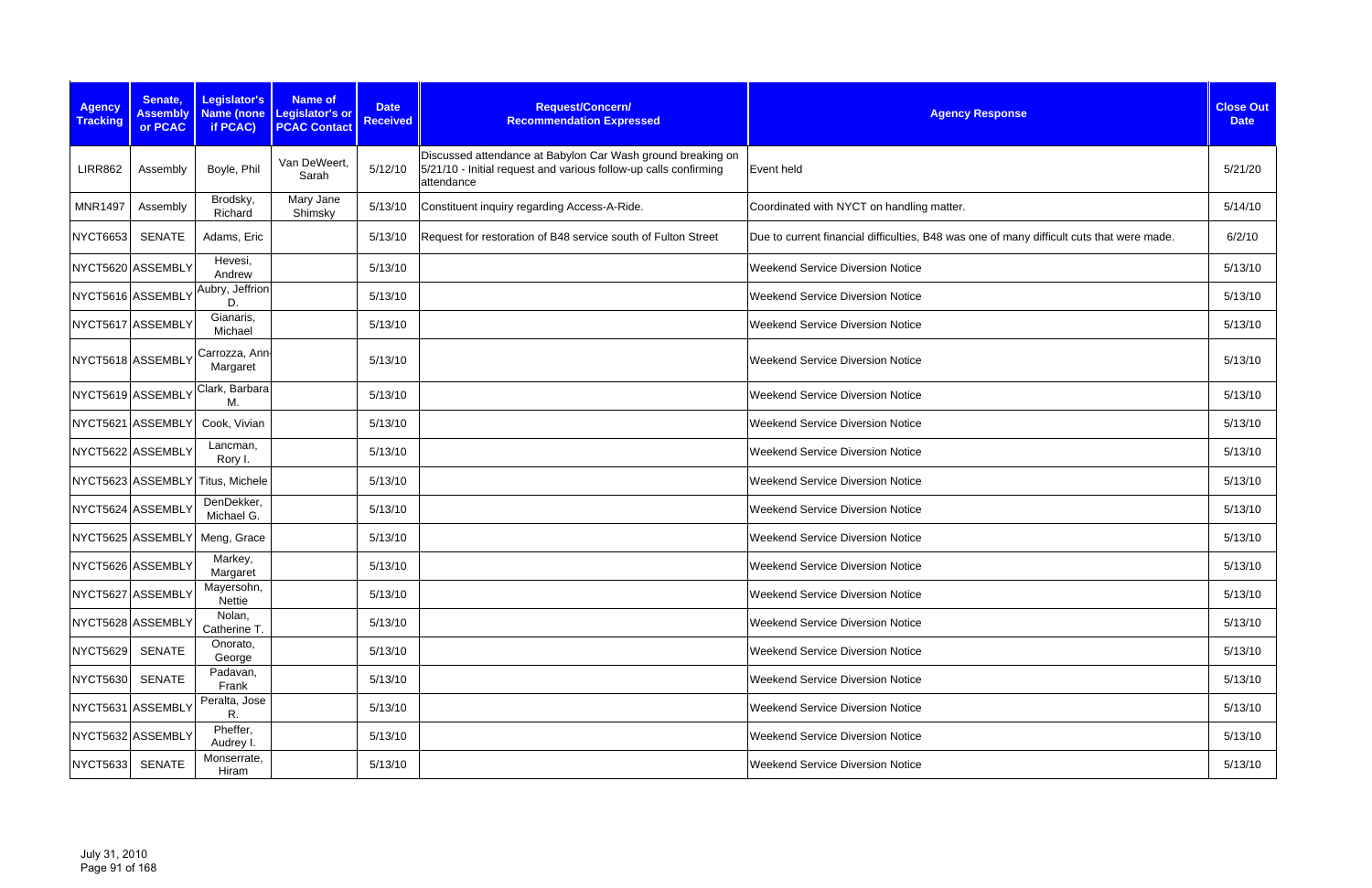| <b>Agency</b><br><b>Tracking</b> | Senate,<br><b>Assembly</b><br>or PCAC | Legislator's<br>if PCAC)        | <b>Name of</b><br>Name (none Legislator's or<br><b>PCAC Contact</b> | <b>Date</b><br><b>Received</b> | Request/Concern/<br><b>Recommendation Expressed</b> | <b>Agency Response</b>                  | <b>Close Out</b><br><b>Date</b> |
|----------------------------------|---------------------------------------|---------------------------------|---------------------------------------------------------------------|--------------------------------|-----------------------------------------------------|-----------------------------------------|---------------------------------|
|                                  | NYCT5634 ASSEMBLY                     | Scarborough,<br>William         |                                                                     | 5/13/10                        |                                                     | <b>Weekend Service Diversion Notice</b> | 5/13/10                         |
| <b>NYCT5635</b>                  | <b>SENATE</b>                         | Huntley,<br>Shirley L.          |                                                                     | 5/13/10                        |                                                     | <b>Weekend Service Diversion Notice</b> | 5/13/10                         |
| <b>NYCT5636</b>                  | <b>SENATE</b>                         | Addabbo,<br>Joseph P.           |                                                                     | 5/13/10                        |                                                     | <b>Weekend Service Diversion Notice</b> | 5/13/10                         |
| <b>NYCT5637</b>                  | SENATE                                | Stavisky, Toby<br>Ann           |                                                                     | 5/13/10                        |                                                     | Weekend Service Diversion Notice        | 5/13/10                         |
| <b>NYCT5638</b>                  | SENATE                                | Smith,<br>Malcolm A.            |                                                                     | 5/13/10                        |                                                     | <b>Weekend Service Diversion Notice</b> | 5/13/10                         |
|                                  | NYCT5639 ASSEMBLY                     | Arroyo,<br>Carmen               |                                                                     | 5/13/10                        |                                                     | Weekend Service Diversion Notice        | 5/13/10                         |
|                                  | NYCT5640 ASSEMBLY                     | Heastie, Carl<br>Ε.             |                                                                     | 5/13/10                        |                                                     | <b>Weekend Service Diversion Notice</b> | 5/13/10                         |
|                                  | NYCT5641 ASSEMBLY                     | Rivera, Jose                    |                                                                     | 5/13/10                        |                                                     | <b>Weekend Service Diversion Notice</b> | 5/13/10                         |
|                                  | NYCT5642 ASSEMBLY                     | Benedetto,<br>Michael R.        |                                                                     | 5/13/10                        |                                                     | <b>Weekend Service Diversion Notice</b> | 5/13/10                         |
|                                  | NYCT5643 ASSEMBLY                     | Gibson,<br>Vanessa              |                                                                     | 5/13/10                        |                                                     | <b>Weekend Service Diversion Notice</b> | 5/13/10                         |
|                                  | NYCT5644 ASSEMBLY                     | Crespo,<br>Marcos               |                                                                     | 5/13/10                        |                                                     | Weekend Service Diversion Notice        | 5/13/10                         |
|                                  | NYCT5645 ASSEMBLY                     | Castro,<br>Nelson L             |                                                                     | 5/13/10                        |                                                     | <b>Weekend Service Diversion Notice</b> | 5/13/10                         |
| <b>NYCT5646</b>                  | SENATE                                | Diaz, Sr.,<br>Ruben             |                                                                     | 5/13/10                        |                                                     | Weekend Service Diversion Notice        | 5/13/10                         |
|                                  | NYCT5647 ASSEMBLY                     | Benjamin,<br>Michael A.         |                                                                     | 5/13/10                        |                                                     | <b>Weekend Service Diversion Notice</b> | 5/13/10                         |
|                                  | NYCT5648 ASSEMBLY                     | Dinowitz,<br>Jeffrey            |                                                                     | 5/13/10                        |                                                     | <b>Weekend Service Diversion Notice</b> | 5/13/10                         |
| <b>NYCT5649</b>                  | SENATE                                | Espada, Jr.,<br>Pedro           |                                                                     | 5/13/10                        |                                                     | <b>Weekend Service Diversion Notice</b> | 5/13/10                         |
| <b>NYCT5650</b>                  | SENATE                                | Klein, Jeffrey                  |                                                                     | 5/13/10                        |                                                     | <b>Weekend Service Diversion Notice</b> | 5/13/10                         |
|                                  | NYCT5651 ASSEMBLY                     | Rivera, Peter<br>M.             |                                                                     | 5/13/10                        |                                                     | <b>Weekend Service Diversion Notice</b> | 5/13/10                         |
|                                  |                                       | NYCT5652 ASSEMBLY Rivera, Naomi |                                                                     | 5/13/10                        |                                                     | <b>Weekend Service Diversion Notice</b> | 5/13/10                         |
| <b>NYCT5653</b>                  | <b>SENATE</b>                         | Hassell-<br>Thompson,<br>Ruth   |                                                                     | 5/13/10                        |                                                     | <b>Weekend Service Diversion Notice</b> | 5/13/10                         |
| <b>NYCT5654</b>                  | <b>SENATE</b>                         | Serrano, Jose<br>М.             |                                                                     | 5/13/10                        |                                                     | <b>Weekend Service Diversion Notice</b> | 5/13/10                         |
|                                  | NYCT5655 ASSEMBLY                     | Abbate, Peter                   |                                                                     | 5/13/10                        |                                                     | <b>Weekend Service Diversion Notice</b> | 5/13/10                         |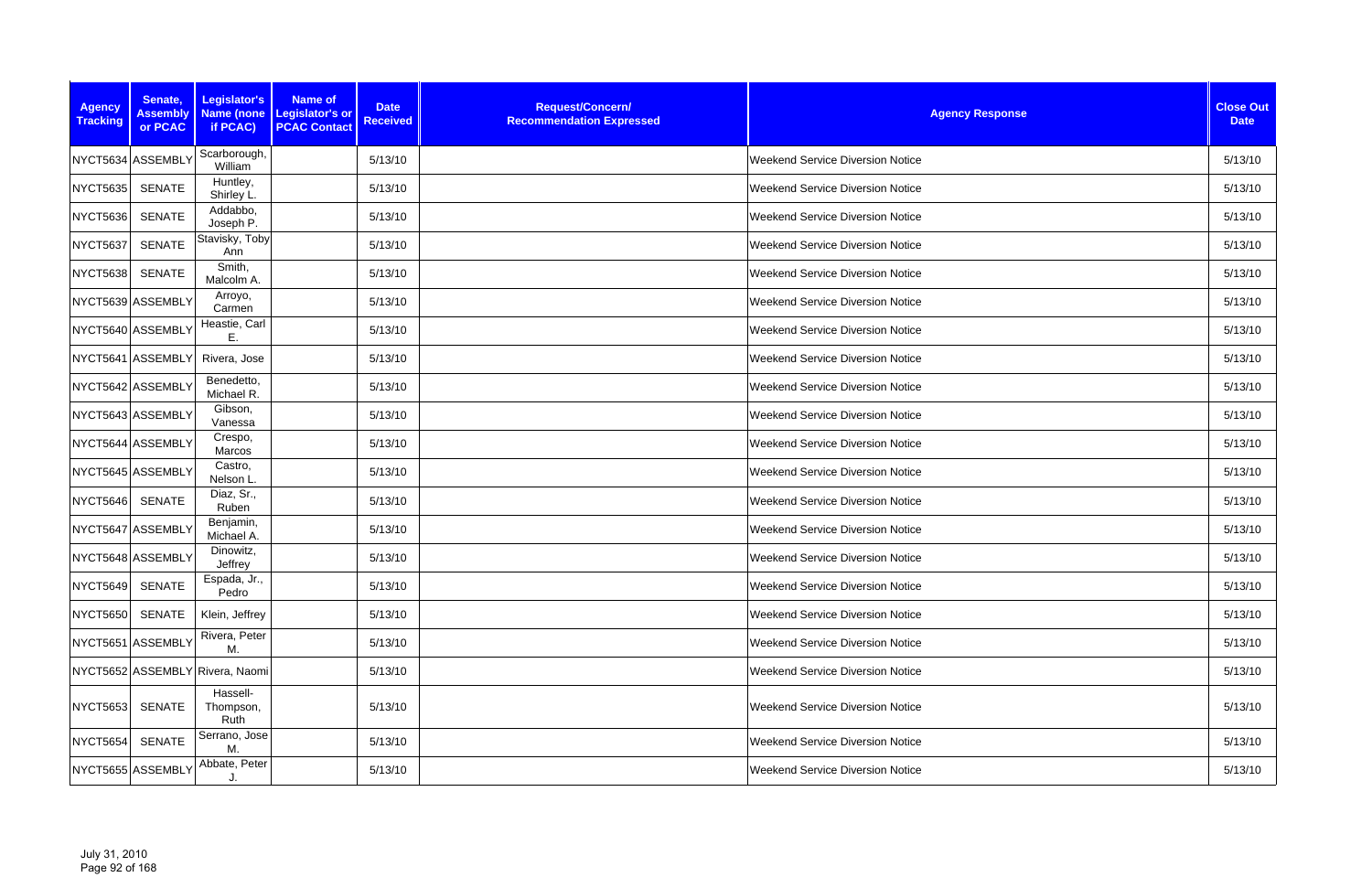| <b>Agency</b><br><b>Tracking</b> | Senate,<br><b>Assembly</b><br>or PCAC | Legislator's<br>Name (none<br>if PCAC) | <b>Name of</b><br><b>Date</b><br><b>Legislator's or</b><br><b>Received</b><br><b>PCAC Contact</b> | Request/Concern/<br><b>Recommendation Expressed</b> | <b>Agency Response</b>                  | <b>Close Out</b><br><b>Date</b> |
|----------------------------------|---------------------------------------|----------------------------------------|---------------------------------------------------------------------------------------------------|-----------------------------------------------------|-----------------------------------------|---------------------------------|
|                                  | NYCT5656 ASSEMBLY                     | Boyland,<br>William                    | 5/13/10                                                                                           |                                                     | <b>Weekend Service Diversion Notice</b> | 5/13/10                         |
| <b>NYCT5657</b>                  | SENATE                                | Adams, Eric                            | 5/13/10                                                                                           |                                                     | <b>Weekend Service Diversion Notice</b> | 5/13/10                         |
|                                  | NYCT5658 ASSEMBLY                     | Brennan,<br>James                      | 5/13/10                                                                                           |                                                     | <b>Weekend Service Diversion Notice</b> | 5/13/10                         |
|                                  | NYCT5659 ASSEMBLY                     | Colton,<br>William                     | 5/13/10                                                                                           |                                                     | <b>Weekend Service Diversion Notice</b> | 5/13/10                         |
|                                  | NYCT5660 ASSEMBLY                     | Cymbrowitz,<br>Steven H.               | 5/13/10                                                                                           |                                                     | <b>Weekend Service Diversion Notice</b> | 5/13/10                         |
|                                  | NYCT5661 ASSEMBLY                     | Brook-Krasny,<br>Alec                  | 5/13/10                                                                                           |                                                     | <b>Weekend Service Diversion Notice</b> | 5/13/10                         |
| <b>NYCT5662</b>                  | SENATE                                | Golden, Martin                         | 5/13/10                                                                                           |                                                     | <b>Weekend Service Diversion Notice</b> | 5/13/10                         |
|                                  | NYCT5663 ASSEMBLY                     | Jeffries,<br>Hakeem                    | 5/13/10                                                                                           |                                                     | <b>Weekend Service Diversion Notice</b> | 5/13/10                         |
|                                  | NYCT5664 ASSEMBLY                     | Barron, Inez                           | 5/13/10                                                                                           |                                                     | <b>Weekend Service Diversion Notice</b> | 5/13/10                         |
|                                  | NYCT5665 ASSEMBLY                     | Hikind, Dov                            | 5/13/10                                                                                           |                                                     | <b>Weekend Service Diversion Notice</b> | 5/13/10                         |
|                                  | NYCT5666 ASSEMBLY                     | Jacobs,<br>Rhoda S.                    | 5/13/10                                                                                           |                                                     | <b>Weekend Service Diversion Notice</b> | 5/13/10                         |
| <b>NYCT5667</b>                  | SENATE                                | Kruger, Carl                           | 5/13/10                                                                                           |                                                     | <b>Weekend Service Diversion Notice</b> | 5/13/10                         |
|                                  | NYCT5668 ASSEMBLY                     | Robinson,<br>Annette                   | 5/13/10                                                                                           |                                                     | <b>Weekend Service Diversion Notice</b> | 5/13/10                         |
|                                  | NYCT5669 ASSEMBLY                     | entol, Joseph<br>R.                    | 5/13/10                                                                                           |                                                     | Weekend Service Diversion Notice        | 5/13/10                         |
|                                  | NYCT5670 ASSEMBLY                     | Lopez, Vito                            | 5/13/10                                                                                           |                                                     | <b>Weekend Service Diversion Notice</b> | 5/13/10                         |
|                                  | NYCT5671 ASSEMBLY                     | Maisel, Alan                           | 5/13/10                                                                                           |                                                     | <b>Weekend Service Diversion Notice</b> | 5/13/10                         |
| NYCT5672                         | <b>SENATE</b>                         | Dilan, Martin<br>М.                    | 5/13/10                                                                                           |                                                     | <b>Weekend Service Diversion Notice</b> | 5/13/10                         |
|                                  |                                       | NYCT5673 ASSEMBLY Millman, Joan        | 5/13/10                                                                                           |                                                     | <b>Weekend Service Diversion Notice</b> | 5/13/10                         |
| <b>NYCT5674</b>                  | SENATE                                | Montgomery,<br>Velmanette              | 5/13/10                                                                                           |                                                     | <b>Weekend Service Diversion Notice</b> | 5/13/10                         |
|                                  | NYCT5675 ASSEMBLY                     | Camara,<br>Karim                       | 5/13/10                                                                                           |                                                     | <b>Weekend Service Diversion Notice</b> | 5/13/10                         |
|                                  | NYCT5676 ASSEMBLY                     | Ortiz, Felix                           | 5/13/10                                                                                           |                                                     | <b>Weekend Service Diversion Notice</b> | 5/13/10                         |
|                                  | NYCT5677 ASSEMBLY                     | Perry, Nick                            | 5/13/10                                                                                           |                                                     | <b>Weekend Service Diversion Notice</b> | 5/13/10                         |
| <b>NYCT5678</b>                  | <b>SENATE</b>                         | Parker, Kevin<br>S.                    | 5/13/10                                                                                           |                                                     | <b>Weekend Service Diversion Notice</b> | 5/13/10                         |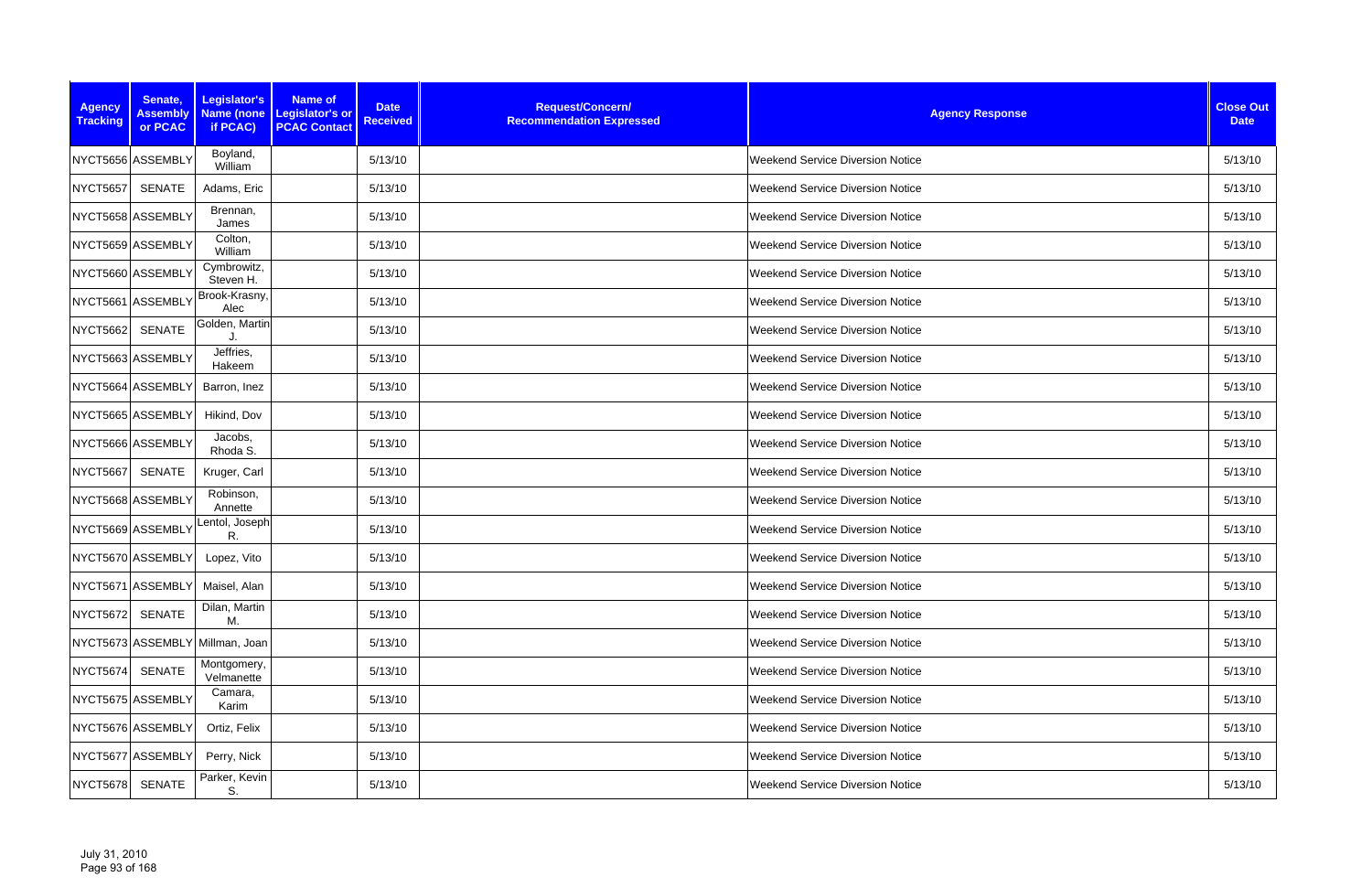| <b>Agency</b><br><b>Tracking</b> | Senate,<br><b>Assembly</b><br>or PCAC | Legislator's<br>if PCAC)         | <b>Name of</b><br>Name (none Legislator's or<br><b>PCAC Contact</b> | <b>Date</b><br><b>Received</b> | Request/Concern/<br><b>Recommendation Expressed</b> | <b>Agency Response</b>                  | <b>Close Out</b><br><b>Date</b> |
|----------------------------------|---------------------------------------|----------------------------------|---------------------------------------------------------------------|--------------------------------|-----------------------------------------------------|-----------------------------------------|---------------------------------|
|                                  | NYCT5679 ASSEMBLY                     | Towns, Darryl<br>C.              |                                                                     | 5/13/10                        |                                                     | <b>Weekend Service Diversion Notice</b> | 5/13/10                         |
|                                  | NYCT5680 ASSEMBLY                     | Weinstein,<br>Helene E.          |                                                                     | 5/13/10                        |                                                     | <b>Weekend Service Diversion Notice</b> | 5/13/10                         |
| <b>NYCT5681</b>                  | <b>SENATE</b>                         | Sampson,<br>John                 |                                                                     | 5/13/10                        |                                                     | <b>Weekend Service Diversion Notice</b> | 5/13/10                         |
| <b>NYCT5682</b>                  | <b>SENATE</b>                         | Squadron,<br>Daniel              |                                                                     | 5/13/10                        |                                                     | Weekend Service Diversion Notice        | 5/13/10                         |
|                                  | NYCT5683 ASSEMBLY                     | Clayton<br>Powell, Jr.,<br>Adam  |                                                                     | 5/13/10                        |                                                     | <b>Weekend Service Diversion Notice</b> | 5/13/10                         |
| <b>NYCT5684</b>                  | <b>SENATE</b>                         | Duane,<br>Thomas K.              |                                                                     | 5/13/10                        |                                                     | <b>Weekend Service Diversion Notice</b> | 5/13/10                         |
|                                  | NYCT5685 ASSEMBLY                     | Bing,<br>Jonathan                |                                                                     | 5/13/10                        |                                                     | <b>Weekend Service Diversion Notice</b> | 5/13/10                         |
|                                  | NYCT5686 ASSEMBLY                     | Espaillat,<br>Adriano            |                                                                     | 5/13/10                        |                                                     | Weekend Service Diversion Notice        | 5/13/10                         |
|                                  | NYCT5687 ASSEMBLY                     | Farrell,<br>Herman D.            |                                                                     | 5/13/10                        |                                                     | <b>Weekend Service Diversion Notice</b> | 5/13/10                         |
|                                  | NYCT5688 ASSEMBLY                     | Kavanagh,<br>Brian P.            |                                                                     | 5/13/10                        |                                                     | <b>Weekend Service Diversion Notice</b> | 5/13/10                         |
|                                  | NYCT5689 ASSEMBLY                     | Rosenthal,<br>Linda B.           |                                                                     | 5/13/10                        |                                                     | <b>Weekend Service Diversion Notice</b> | 5/13/10                         |
|                                  | NYCT5690 ASSEMBLY                     | Glick,<br>Deborah                |                                                                     | 5/13/10                        |                                                     | <b>Weekend Service Diversion Notice</b> | 5/13/10                         |
| <b>NYCT5691</b>                  | <b>SENATE</b>                         | Krueger, Liz                     |                                                                     | 5/13/10                        |                                                     | <b>Weekend Service Diversion Notice</b> | 5/13/10                         |
|                                  |                                       | NYCT5692 ASSEMBLY Kellner, Micah |                                                                     | 5/13/10                        |                                                     | <b>Weekend Service Diversion Notice</b> | 5/13/10                         |
|                                  | NYCT5693 SENATE                       | Schneiderman<br>, Eric           |                                                                     | 5/13/10                        |                                                     | <b>Weekend Service Diversion Notice</b> | 5/13/10                         |
| NYCT5694                         | <b>SENATE</b>                         | Perkins,<br>William              |                                                                     | 5/13/10                        |                                                     | <b>Weekend Service Diversion Notice</b> | 5/13/10                         |
|                                  | NYCT5695 ASSEMBLY                     | O'Donnell,<br>Daniel J.          |                                                                     | 5/13/10                        |                                                     | <b>Weekend Service Diversion Notice</b> | 5/13/10                         |
|                                  | NYCT5696 ASSEMBLY                     | Silver,<br>Sheldon               |                                                                     | 5/13/10                        |                                                     | <b>Weekend Service Diversion Notice</b> | 5/13/10                         |
|                                  | NYCT5697 ASSEMBLY                     | Wright, Keith<br>L.T.            |                                                                     | 5/13/10                        |                                                     | <b>Weekend Service Diversion Notice</b> | 5/13/10                         |
|                                  | NYCT5698 ASSEMBLY                     | Gottfried,<br>Richard            |                                                                     | 5/13/10                        |                                                     | <b>Weekend Service Diversion Notice</b> | 5/13/10                         |
|                                  | NYCT5699 ASSEMBLY                     | Cusick,<br>Michael J.            |                                                                     | 5/13/10                        |                                                     | <b>Weekend Service Diversion Notice</b> | 5/13/10                         |
|                                  | NYCT5700 ASSEMBLY                     | Titone,<br>Matthew               |                                                                     | 5/13/10                        |                                                     | <b>Weekend Service Diversion Notice</b> | 5/13/10                         |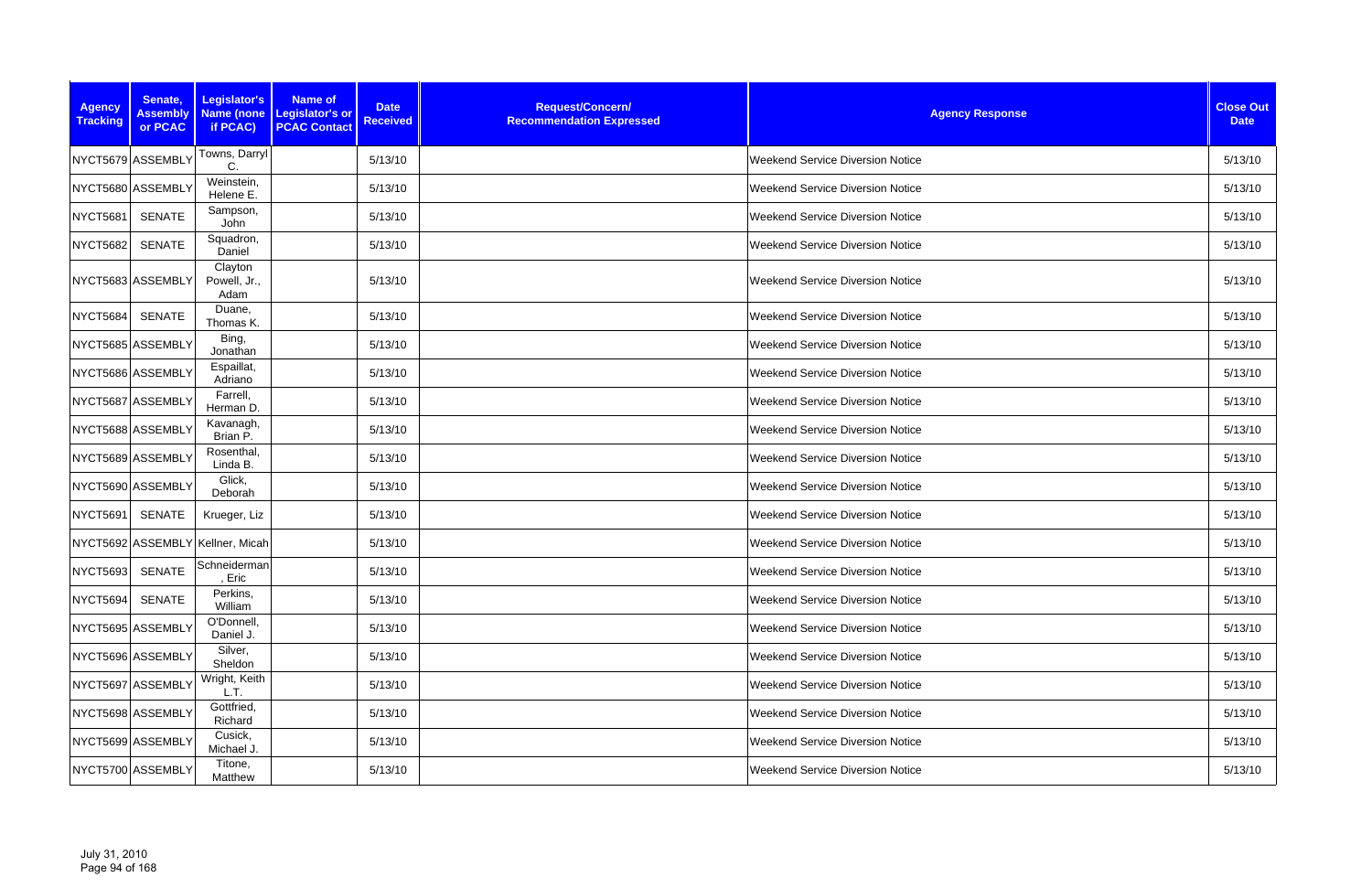| <b>Agency</b><br><b>Tracking</b> | Senate,<br><b>Assembly</b><br>or PCAC | Legislator's<br>if PCAC) | <b>Name of</b><br>Name (none Legislator's or<br><b>PCAC Contact</b> | <b>Date</b><br><b>Received</b> | Request/Concern/<br><b>Recommendation Expressed</b>                                                                | <b>Agency Response</b>                                                                                                                                                                                       | <b>Close Out</b><br><b>Date</b> |
|----------------------------------|---------------------------------------|--------------------------|---------------------------------------------------------------------|--------------------------------|--------------------------------------------------------------------------------------------------------------------|--------------------------------------------------------------------------------------------------------------------------------------------------------------------------------------------------------------|---------------------------------|
|                                  | NYCT5701 ASSEMBLY                     | Tobacco,<br>Louis R.     |                                                                     | 5/13/10                        |                                                                                                                    | <b>Weekend Service Diversion Notice</b>                                                                                                                                                                      | 5/13/10                         |
| <b>NYCT5702</b>                  | <b>SENATE</b>                         | Lanza,<br>Andrew J.      |                                                                     | 5/13/10                        |                                                                                                                    | <b>Weekend Service Diversion Notice</b>                                                                                                                                                                      | 5/13/10                         |
|                                  | NYCT5703 ASSEMBLY                     | Hyer-Spencer,<br>Janele  |                                                                     | 5/13/10                        |                                                                                                                    | <b>Weekend Service Diversion Notice</b>                                                                                                                                                                      | 5/13/10                         |
| <b>NYCT5704</b>                  | <b>SENATE</b>                         | Savino, Diane            |                                                                     | 5/13/10                        |                                                                                                                    | <b>Weekend Service Diversion Notice</b>                                                                                                                                                                      | 5/13/10                         |
| <b>LIRR863</b>                   | Assembly                              | Thiele, Fred             | Molinaro, Becky                                                     | 5/13/10                        |                                                                                                                    | Meeting in Montauk station regarding flooding discussed possible options                                                                                                                                     | 5/13/10                         |
| MTAHQ23<br>22                    | Senate                                | Johnson,<br>Craig        | Lieber, Rafe                                                        | 5/13/10                        | Requested informaiton on status of repair to Ellison Avenue<br>Bridge.                                             | Informed Senator Johnson's office that once the 2010-14 Capital Plan was approved,<br>funding would be available to repair Ellison Avenue Bridge.                                                            | 5/13/10                         |
| <b>B&amp;T 1016</b>              | Assembly                              | Lavine,<br>Charles       | Butler, Tara                                                        | 5/14/10                        | Phone call asking when Throgs Neck Bridge construction will<br>come to an end--constituents complaining of delays. | Explained about Throgs Neck Bridge major construction fire and reason behind right lane<br>partial closure--safety and accident reduction. Told them the work will end before 4th of July.                   | 5/14/10                         |
|                                  | NYCT5707 ASSEMBLY                     | Abbate, Peter            |                                                                     | 5/14/10                        |                                                                                                                    | Letter to affected elected about proposed B82 limited service                                                                                                                                                | 5/14/10                         |
|                                  | NYCT5708 ASSEMBLY                     | Colton,<br>William       |                                                                     | 5/14/10                        |                                                                                                                    | Letter to affected elected about proposed B82 limited service                                                                                                                                                | 5/14/10                         |
|                                  | NYCT5709 ASSEMBLY                     | Cymbrowitz,<br>Steven H. |                                                                     | 5/14/10                        |                                                                                                                    | Letter to affected elected about proposed B82 limited service                                                                                                                                                | 5/14/10                         |
|                                  | NYCT5710 ASSEMBLY                     | Brook-Krasny,<br>Alec    |                                                                     | 5/14/10                        |                                                                                                                    | Letter to affected elected about proposed B82 limited service                                                                                                                                                | 5/14/10                         |
| <b>NYCT5711</b>                  | <b>SENATE</b>                         | Golden, Martin           |                                                                     | 5/14/10                        |                                                                                                                    | Letter to affected elected about proposed B82 limited service                                                                                                                                                | 5/14/10                         |
| <b>NYCT5712</b>                  | <b>SENATE</b>                         | Kruger, Carl             |                                                                     | 5/14/10                        |                                                                                                                    | Letter to affected elected about proposed B82 limited service                                                                                                                                                | 5/14/10                         |
|                                  | NYCT5713 ASSEMBLY                     | Maisel, Alan             |                                                                     | 5/14/10                        |                                                                                                                    | Letter to affected elected about proposed B82 limited service                                                                                                                                                | 5/14/10                         |
|                                  | NYCT5714 ASSEMBLY                     | Weinstein,<br>Helene E.  |                                                                     | 5/14/10                        |                                                                                                                    | Letter to affected elected about proposed B82 limited service                                                                                                                                                | 5/14/10                         |
| <b>NYCT5715</b>                  | <b>SENATE</b>                         | Sampson,<br>John         |                                                                     | 5/14/10                        |                                                                                                                    | Letter to affected elected about proposed B82 limited service                                                                                                                                                | 5/14/10                         |
| <b>LIRR865</b>                   | Senate                                | Johnson,<br>Craig        | Lieber, Rafe                                                        | 5/14/10                        | Status of construction of new elevators at Great Neck                                                              | Work will begin in two weeks                                                                                                                                                                                 | 5/14/10                         |
| <b>LIRR866</b>                   | Assembly                              | Schimel,<br>Michelle     |                                                                     | 5/14/10                        | Status of construction of new elevators at Great Neck                                                              | Work will begin in two weeks                                                                                                                                                                                 | 5/14/10                         |
| MTAHQ23<br>23                    | Senate                                | Krueger, Liz             | Krinsky, Jenn                                                       | 5/14/10                        |                                                                                                                    | Tour of Second Avenue Subway and demonstration of tunnel boring machine.                                                                                                                                     | 5/14/10                         |
| MTAHQ23<br>24                    | Senate                                | Squadron,<br>Daniel      |                                                                     | 5/14/10                        | Expressed concern about pending service cuts                                                                       | Due to budget gap caused by DRP cut, budget cuts would be moving ahead as scheduled.                                                                                                                         | 5/14/10                         |
| MTAHQ23<br>25                    | Assembly                              | Rosenthal,<br>Linda      |                                                                     | 5/14/10                        | Requested information on MTA's use of consultants                                                                  | MTA requested that the Assembly member refine her request so that there was more clarity<br>regarding the type of consultant information she was requesting. Awaiting follow up from the<br>Assembly member. | 5/25/10                         |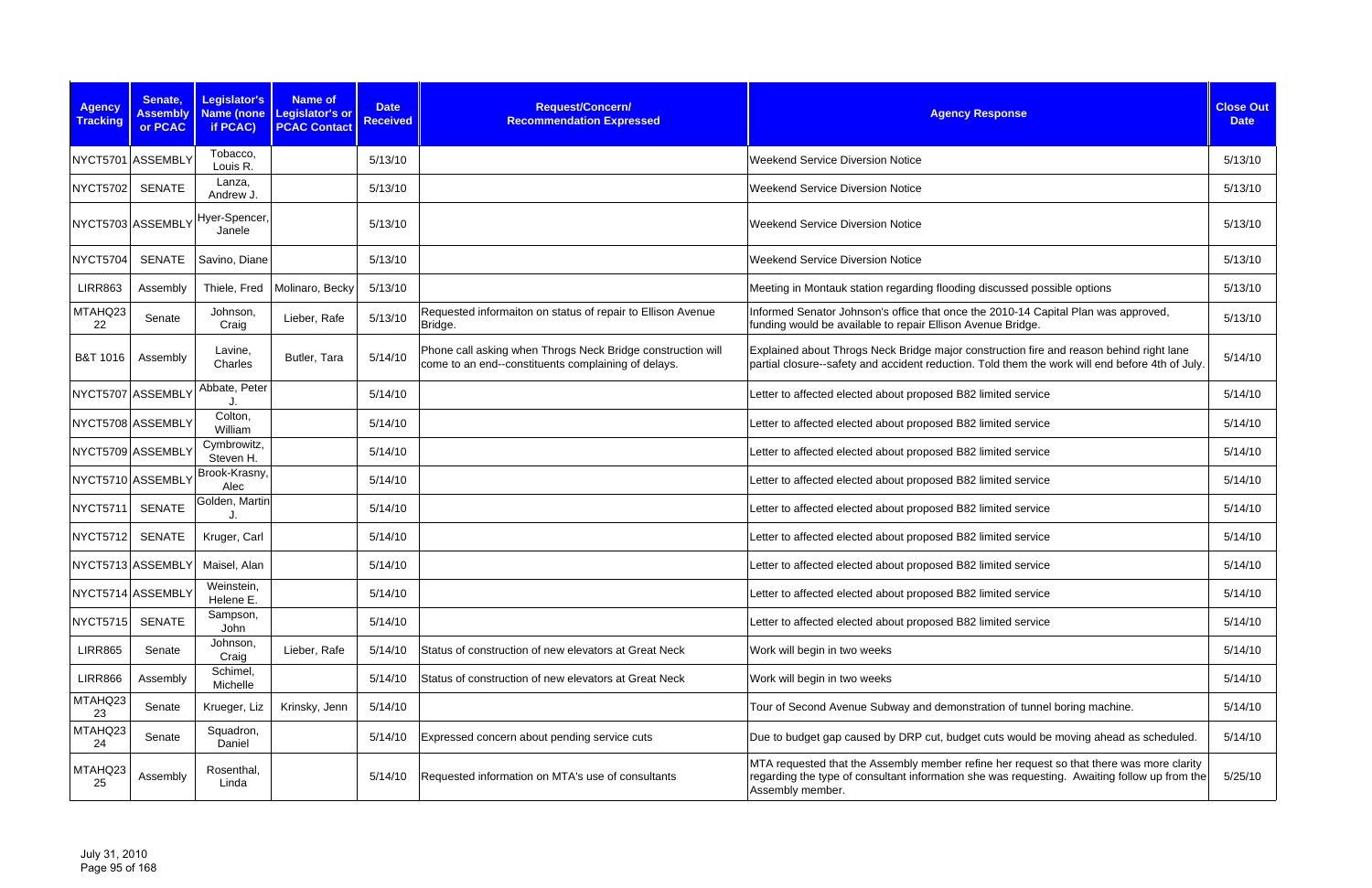| <b>Agency</b><br><b>Tracking</b> | Senate,<br><b>Assembly</b><br>or PCAC | Legislator's<br><b>Name (none</b><br>if PCAC) | <b>Name of</b><br>Legislator's or<br><b>PCAC Contact</b> | <b>Date</b><br><b>Received</b> | Request/Concern/<br><b>Recommendation Expressed</b>                                                                                                      | <b>Agency Response</b>                                                                                                                                                                                              | <b>Close Out</b><br><b>Date</b> |
|----------------------------------|---------------------------------------|-----------------------------------------------|----------------------------------------------------------|--------------------------------|----------------------------------------------------------------------------------------------------------------------------------------------------------|---------------------------------------------------------------------------------------------------------------------------------------------------------------------------------------------------------------------|---------------------------------|
| Bus Co<br>967                    | Senator                               | Padavan,<br>Frank                             |                                                          | 5/17/10                        | Recommendation for Bus Operators to receive comendation.                                                                                                 | Advised that Bus Operators are scheduled for a meeting with the General Superintendent of<br>Transportation. At this meeting the Operators will be made aware of the circumstances and<br>be awarded a commendation | 5/28/10                         |
| <b>MNR1498</b>                   | Assembly                              | Galef, Sandra                                 | Dana<br>Levenberg                                        | 5/17/10                        | Constituent inquiry regarding late night work at Ossining Station.                                                                                       | Responded with specifics as to why contractor work had to be done at night.                                                                                                                                         | 5/17/10                         |
| NYCT7046                         | <b>PCAC</b>                           |                                               | Shannon, Ellyn                                           | 5/17/10                        | Request for change of map name from Map for Customers with<br>Disabilities to Accessibility Map                                                          | Proposed name change approved by MTA and NYCT Marketing Departments                                                                                                                                                 | 5/19/10                         |
| <b>LIRR867</b>                   | Assembly                              | Barra, Bob                                    | DeGrace,<br>Barbara                                      | 5/17/10                        | Constituent complaint regarding West Hempstead service<br>reduction                                                                                      | Information provided                                                                                                                                                                                                | 5/17/10                         |
| MTAHQ23<br>26                    | Senate                                | Program and<br>Counsel                        | Rooney, Frank                                            | 5/17/10                        | Inquiry regarding the applicability of using MTA funds to finance<br>improvements at Brooklyn Navy Yard.                                                 | Provided information that MTA financing had to be used for projects for which MTA had<br>beneficial use. Since there was no beneficial use at Brooklyn Navy Yard, such financing<br>would not be feasible.          | 5/17/10                         |
| MTAHQ23<br>27                    | Assembly                              | Boyland,<br>William                           | Carver, William                                          | 5/17/10                        | Inquiry regarding whether improvements to LIRR East New York<br>station would be included in the 2010 Capital Program.                                   | Informed Mr. Carver that the LIRR 2010-14 Capital Program does not contemplate<br>improvements to East NY station.                                                                                                  | 5/17/10                         |
| MTAHQ23<br>28                    | Assembly                              | Farrell,<br>Herman D.                         |                                                          | 5/17/10                        | Due to NYS closure of state parks, buses are no longer able to<br>turn around at Riverbank State Park and thus the route is not<br>operating as planned. | Informed the Assemblyman that bus drivers were informed of the new route necessitated by<br>the park's closure, and after some initial confusion the route seemed to be operating well.                             | 5/17/10                         |
| NYCT6586 ASSEMBLY                |                                       | Lancman,<br>Rory I.                           |                                                          | 5/18/10                        | Access-A-Ride customer requested only sedans for trips                                                                                                   | Access-A-Ride staff explained that Access-A-Ride is unable to do so; would send a letter<br>detailing policy.                                                                                                       | 5/21/10                         |
| NYCT7047                         | <b>PCAC</b>                           |                                               | Wells, Jan                                               | 5/18/10                        | Customer complaint about stench of urine in E. Broadway F<br>Station each morning                                                                        | Complaint forwarded to Line Manager for investigation and action                                                                                                                                                    | 5/19/10                         |
| NYCT6365 ASSEMBLY                |                                       | Brennan,<br>James                             |                                                          | 5/18/10                        | Question about taxi reimbursement request Access-A-Ride<br>customer                                                                                      | Informed office that the reimbursement had been processed                                                                                                                                                           | 5/19/10                         |
| NYCT6395                         | <b>SENATE</b>                         | Krueger, Liz                                  | Krinsky,<br>Jennifer                                     | 5/18/10                        | Question on bus service on the East Side of Manhattan                                                                                                    | Provided requested information.                                                                                                                                                                                     | 5/18/10                         |
| MTAHQ23<br>29                    | Assembly                              | Ways and<br>Means<br>Majority                 | Fields, Phillip                                          |                                | 5/18/10 Questions regarding MTA collections of Payroll Mobility Tax                                                                                      | Briefing provided on collections of Payroll Mobilty Tax and basis for projecting receipts.                                                                                                                          | 5/18/10                         |
| NYCT6584                         | Assembly                              | Weprin, David                                 |                                                          | 5/19/10                        | Access-A-Ride customer left wallet on professional vehicle.                                                                                              | The wallet was returned to the customer.                                                                                                                                                                            | 5/21/10                         |
|                                  | NYCT5722 ASSEMBLY                     | Hevesi,<br>Andrew                             |                                                          | 5/19/10                        |                                                                                                                                                          | <b>Weekend Service Diversion Notice</b>                                                                                                                                                                             | 5/19/10                         |
|                                  | NYCT5718 ASSEMBLY                     | Aubry, Jeffrion<br>D.                         |                                                          | 5/19/10                        |                                                                                                                                                          | <b>Weekend Service Diversion Notice</b>                                                                                                                                                                             | 5/19/10                         |
|                                  | NYCT5719 ASSEMBLY                     | Gianaris,<br>Michael                          |                                                          | 5/19/10                        |                                                                                                                                                          | <b>Weekend Service Diversion Notice</b>                                                                                                                                                                             | 5/19/10                         |
|                                  | NYCT5720 ASSEMBLY                     | Carrozza, Ann-<br>Margaret                    |                                                          | 5/19/10                        |                                                                                                                                                          | <b>Weekend Service Diversion Notice</b>                                                                                                                                                                             | 5/19/10                         |
|                                  | NYCT5721 ASSEMBLY                     | Clark, Barbara<br>М.                          |                                                          | 5/19/10                        |                                                                                                                                                          | <b>Weekend Service Diversion Notice</b>                                                                                                                                                                             | 5/19/10                         |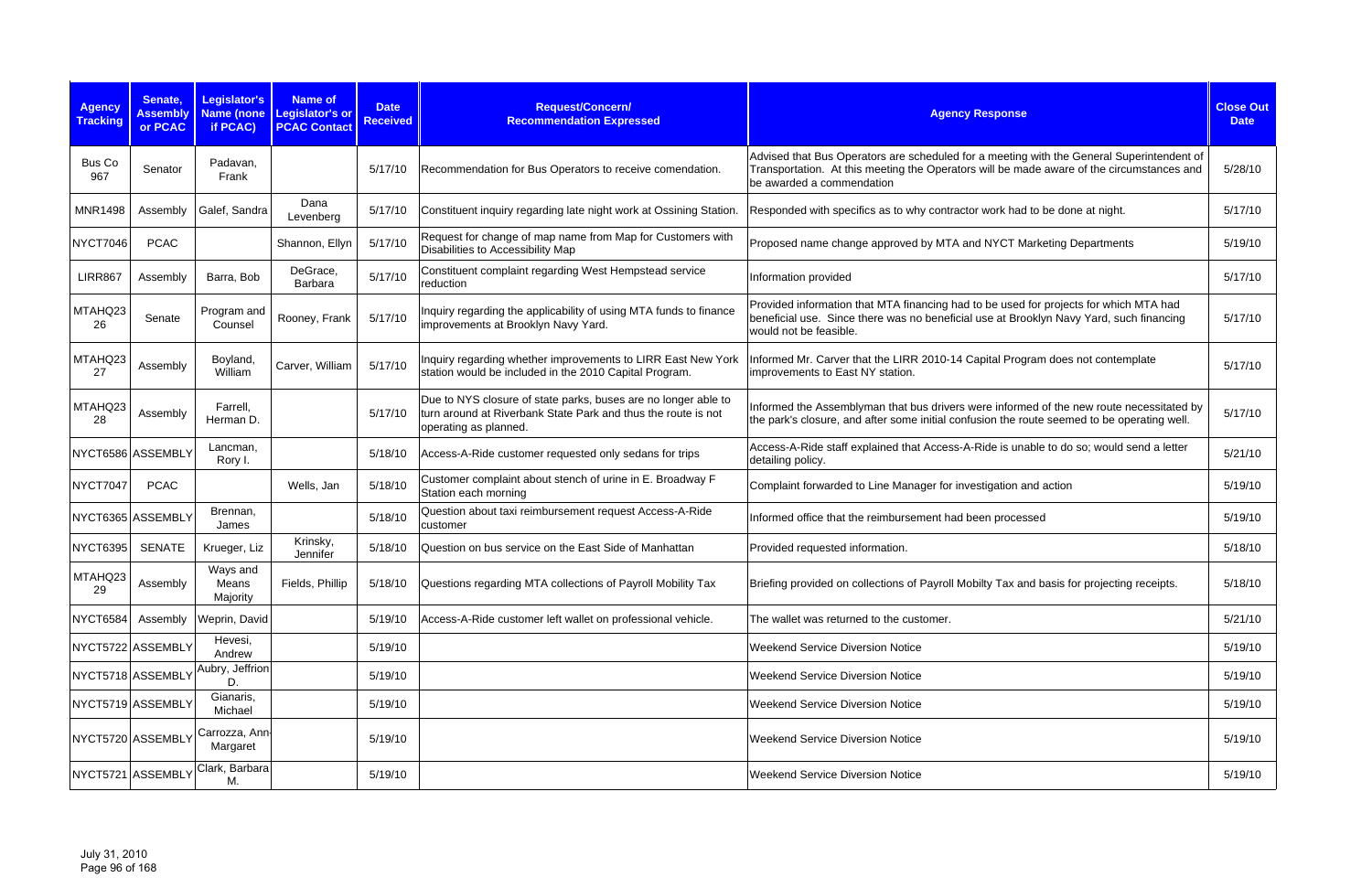| <b>Agency</b><br><b>Tracking</b> | Senate,<br><b>Assembly</b><br>or PCAC | Legislator's<br>if PCAC)         | Name of<br><b>Date</b><br>Name (none Legislator's or<br><b>Received</b><br><b>PCAC Contact</b> | Request/Concern/<br><b>Recommendation Expressed</b> | <b>Agency Response</b>                  | <b>Close Out</b><br><b>Date</b> |
|----------------------------------|---------------------------------------|----------------------------------|------------------------------------------------------------------------------------------------|-----------------------------------------------------|-----------------------------------------|---------------------------------|
|                                  | NYCT5723 ASSEMBLY                     | Cook, Vivian                     | 5/19/10                                                                                        |                                                     | <b>Weekend Service Diversion Notice</b> | 5/19/10                         |
|                                  | NYCT5724 ASSEMBLY                     | Lancman,<br>Rory I.              | 5/19/10                                                                                        |                                                     | Weekend Service Diversion Notice        | 5/19/10                         |
|                                  |                                       | NYCT5725 ASSEMBLY Titus, Michele | 5/19/10                                                                                        |                                                     | <b>Weekend Service Diversion Notice</b> | 5/19/10                         |
|                                  | NYCT5726 ASSEMBLY                     | DenDekker,<br>Michael G.         | 5/19/10                                                                                        |                                                     | <b>Weekend Service Diversion Notice</b> | 5/19/10                         |
|                                  | NYCT5727 ASSEMBLY                     | Meng, Grace                      | 5/19/10                                                                                        |                                                     | <b>Weekend Service Diversion Notice</b> | 5/19/10                         |
|                                  | NYCT5728 ASSEMBLY                     | Markey,<br>Margaret              | 5/19/10                                                                                        |                                                     | <b>Weekend Service Diversion Notice</b> | 5/19/10                         |
|                                  | NYCT5729 ASSEMBLY                     | Mayersohn,<br>Nettie             | 5/19/10                                                                                        |                                                     | <b>Weekend Service Diversion Notice</b> | 5/19/10                         |
|                                  | NYCT5730 ASSEMBLY                     | Nolan,<br>Catherine T.           | 5/19/10                                                                                        |                                                     | <b>Weekend Service Diversion Notice</b> | 5/19/10                         |
| NYCT5731                         | <b>SENATE</b>                         | Onorato,<br>George               | 5/19/10                                                                                        |                                                     | <b>Weekend Service Diversion Notice</b> | 5/19/10                         |
| <b>NYCT5732</b>                  | <b>SENATE</b>                         | Padavan,<br>Frank                | 5/19/10                                                                                        |                                                     | <b>Weekend Service Diversion Notice</b> | 5/19/10                         |
|                                  | NYCT5733 ASSEMBLY                     | Peralta, Jose<br>R.              | 5/19/10                                                                                        |                                                     | <b>Weekend Service Diversion Notice</b> | 5/19/10                         |
|                                  | NYCT5734 ASSEMBLY                     | Pheffer,<br>Audrey I.            | 5/19/10                                                                                        |                                                     | <b>Weekend Service Diversion Notice</b> | 5/19/10                         |
| <b>NYCT5735</b>                  | <b>SENATE</b>                         | Monserrate,<br>Hiram             | 5/19/10                                                                                        |                                                     | Weekend Service Diversion Notice        | 5/19/10                         |
|                                  | NYCT5736 ASSEMBLY                     | Scarborough,<br>William          | 5/19/10                                                                                        |                                                     | Weekend Service Diversion Notice        | 5/19/10                         |
| NYCT5737                         | <b>SENATE</b>                         | Huntley,<br>Shirley L.           | 5/19/10                                                                                        |                                                     | <b>Weekend Service Diversion Notice</b> | 5/19/10                         |
| NYCT5738                         | SENATE                                | Addabbo,<br>Joseph P.            | 5/19/10                                                                                        |                                                     | Weekend Service Diversion Notice        | 5/19/10                         |
| NYCT5739                         | <b>SENATE</b>                         | Stavisky, Toby<br>Ann            | 5/19/10                                                                                        |                                                     | <b>Weekend Service Diversion Notice</b> | 5/19/10                         |
| <b>NYCT5740</b>                  | <b>SENATE</b>                         | Smith,<br>Malcolm A.             | 5/19/10                                                                                        |                                                     | <b>Weekend Service Diversion Notice</b> | 5/19/10                         |
|                                  | NYCT5741 ASSEMBLY                     | Arroyo,<br>Carmen                | 5/19/10                                                                                        |                                                     | <b>Weekend Service Diversion Notice</b> | 5/19/10                         |
|                                  | NYCT5742 ASSEMBLY                     | Heastie, Carl<br>Е.              | 5/19/10                                                                                        |                                                     | <b>Weekend Service Diversion Notice</b> | 5/19/10                         |
|                                  | NYCT5743 ASSEMBLY                     | Rivera, Jose                     | 5/19/10                                                                                        |                                                     | <b>Weekend Service Diversion Notice</b> | 5/19/10                         |
|                                  | NYCT5744 ASSEMBLY                     | Benedetto,<br>Michael R.         | 5/19/10                                                                                        |                                                     | <b>Weekend Service Diversion Notice</b> | 5/19/10                         |
|                                  | NYCT5745 ASSEMBLY                     | Gibson,<br>Vanessa               | 5/19/10                                                                                        |                                                     | <b>Weekend Service Diversion Notice</b> | 5/19/10                         |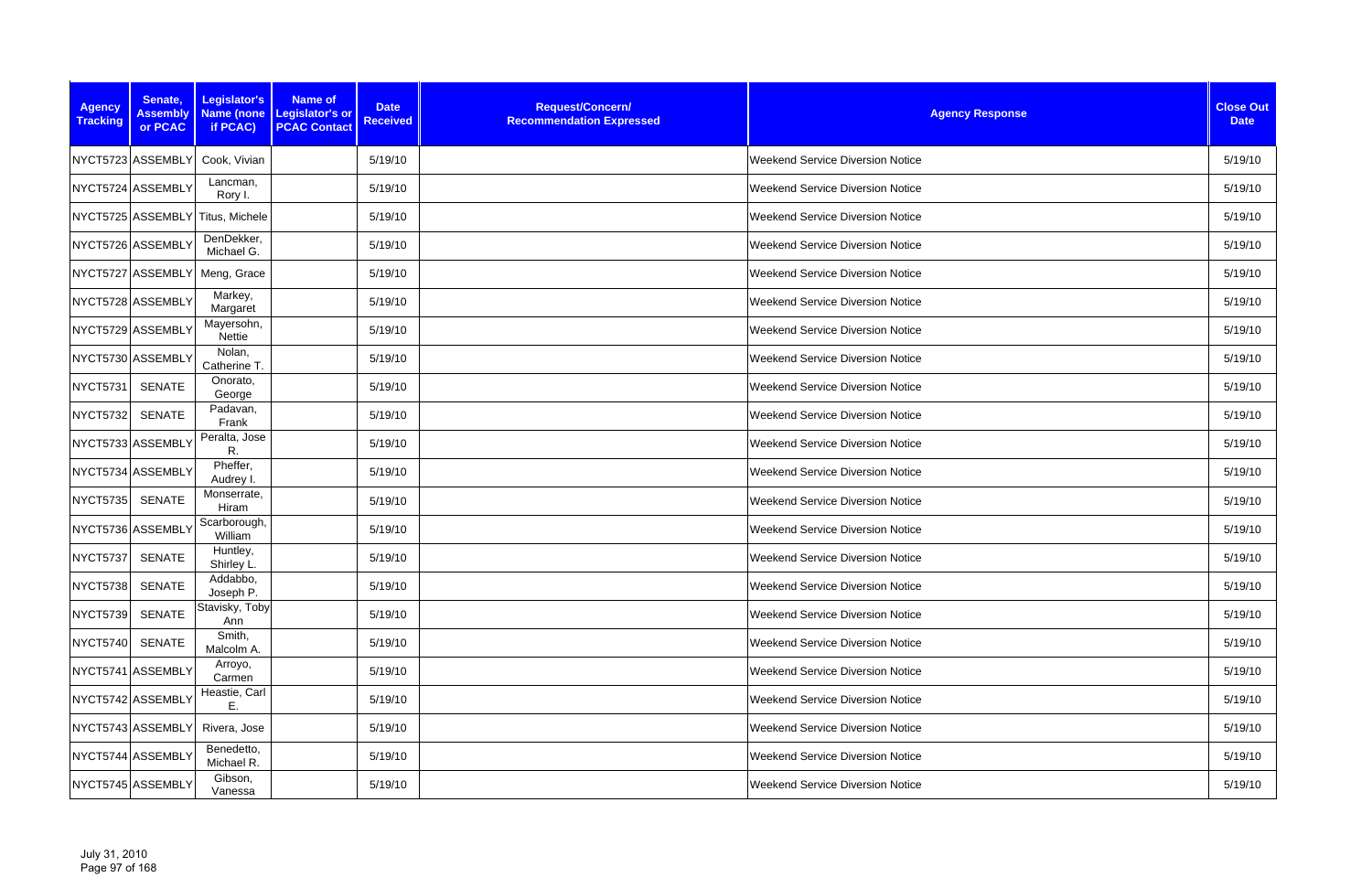| <b>Agency</b><br><b>Tracking</b> | Senate,<br><b>Assembly</b><br>or PCAC | Legislator's<br>if PCAC)        | <b>Name of</b><br>Name (none Legislator's or<br><b>PCAC Contact</b> | <b>Date</b><br><b>Received</b> | Request/Concern/<br><b>Recommendation Expressed</b> | <b>Agency Response</b>                  | <b>Close Out</b><br><b>Date</b> |
|----------------------------------|---------------------------------------|---------------------------------|---------------------------------------------------------------------|--------------------------------|-----------------------------------------------------|-----------------------------------------|---------------------------------|
|                                  | NYCT5746 ASSEMBLY                     | Crespo,<br>Marcos               |                                                                     | 5/19/10                        |                                                     | <b>Weekend Service Diversion Notice</b> | 5/19/10                         |
|                                  | NYCT5747 ASSEMBLY                     | Castro,<br>Nelson L.            |                                                                     | 5/19/10                        |                                                     | <b>Weekend Service Diversion Notice</b> | 5/19/10                         |
| <b>NYCT5748</b>                  | <b>SENATE</b>                         | Diaz, Sr.,<br>Ruben             |                                                                     | 5/19/10                        |                                                     | <b>Weekend Service Diversion Notice</b> | 5/19/10                         |
|                                  | NYCT5749 ASSEMBLY                     | Benjamin,<br>Michael A.         |                                                                     | 5/19/10                        |                                                     | Weekend Service Diversion Notice        | 5/19/10                         |
|                                  | NYCT5750 ASSEMBLY                     | Dinowitz,<br>Jeffrey            |                                                                     | 5/19/10                        |                                                     | <b>Weekend Service Diversion Notice</b> | 5/19/10                         |
| <b>NYCT5751</b>                  | <b>SENATE</b>                         | Espada, Jr.,<br>Pedro           |                                                                     | 5/19/10                        |                                                     | <b>Weekend Service Diversion Notice</b> | 5/19/10                         |
| <b>NYCT5752</b>                  | <b>SENATE</b>                         | Klein, Jeffrey                  |                                                                     | 5/19/10                        |                                                     | <b>Weekend Service Diversion Notice</b> | 5/19/10                         |
|                                  | NYCT5753 ASSEMBLY                     | Rivera, Peter<br>М.             |                                                                     | 5/19/10                        |                                                     | <b>Weekend Service Diversion Notice</b> | 5/19/10                         |
|                                  |                                       | NYCT5754 ASSEMBLY Rivera, Naomi |                                                                     | 5/19/10                        |                                                     | <b>Weekend Service Diversion Notice</b> | 5/19/10                         |
| <b>NYCT5755</b>                  | <b>SENATE</b>                         | Hassell-<br>Thompson,<br>Ruth   |                                                                     | 5/19/10                        |                                                     | <b>Weekend Service Diversion Notice</b> | 5/19/10                         |
| <b>NYCT5756</b>                  | <b>SENATE</b>                         | Serrano, Jose<br>M.             |                                                                     | 5/19/10                        |                                                     | <b>Weekend Service Diversion Notice</b> | 5/19/10                         |
|                                  | NYCT5757 ASSEMBLY                     | Abbate, Peter                   |                                                                     | 5/19/10                        |                                                     | <b>Weekend Service Diversion Notice</b> | 5/19/10                         |
|                                  | NYCT5758 ASSEMBLY                     | Boyland,<br>William             |                                                                     | 5/19/10                        |                                                     | <b>Weekend Service Diversion Notice</b> | 5/19/10                         |
| NYCT5759                         | SENATE                                | Adams, Eric                     |                                                                     | 5/19/10                        |                                                     | <b>Weekend Service Diversion Notice</b> | 5/19/10                         |
|                                  | NYCT5760 ASSEMBLY                     | Brennan,<br>James               |                                                                     | 5/19/10                        |                                                     | <b>Weekend Service Diversion Notice</b> | 5/19/10                         |
|                                  | NYCT5761 ASSEMBLY                     | Colton,<br>William              |                                                                     | 5/19/10                        |                                                     | Weekend Service Diversion Notice        | 5/19/10                         |
|                                  | NYCT5762 ASSEMBLY                     | Cymbrowitz,<br>Steven H.        |                                                                     | 5/19/10                        |                                                     | <b>Weekend Service Diversion Notice</b> | 5/19/10                         |
|                                  | NYCT5763 ASSEMBLY                     | Brook-Krasny,<br>Alec           |                                                                     | 5/19/10                        |                                                     | <b>Weekend Service Diversion Notice</b> | 5/19/10                         |
| NYCT5764                         | <b>SENATE</b>                         | Golden, Martin                  |                                                                     | 5/19/10                        |                                                     | <b>Weekend Service Diversion Notice</b> | 5/19/10                         |
|                                  | NYCT5765 ASSEMBLY                     | Jeffries,<br>Hakeem             |                                                                     | 5/19/10                        |                                                     | <b>Weekend Service Diversion Notice</b> | 5/19/10                         |
|                                  | NYCT5766 ASSEMBLY                     | Barron, Inez                    |                                                                     | 5/19/10                        |                                                     | <b>Weekend Service Diversion Notice</b> | 5/19/10                         |
|                                  | NYCT5767 ASSEMBLY                     | Hikind, Dov                     |                                                                     | 5/19/10                        |                                                     | <b>Weekend Service Diversion Notice</b> | 5/19/10                         |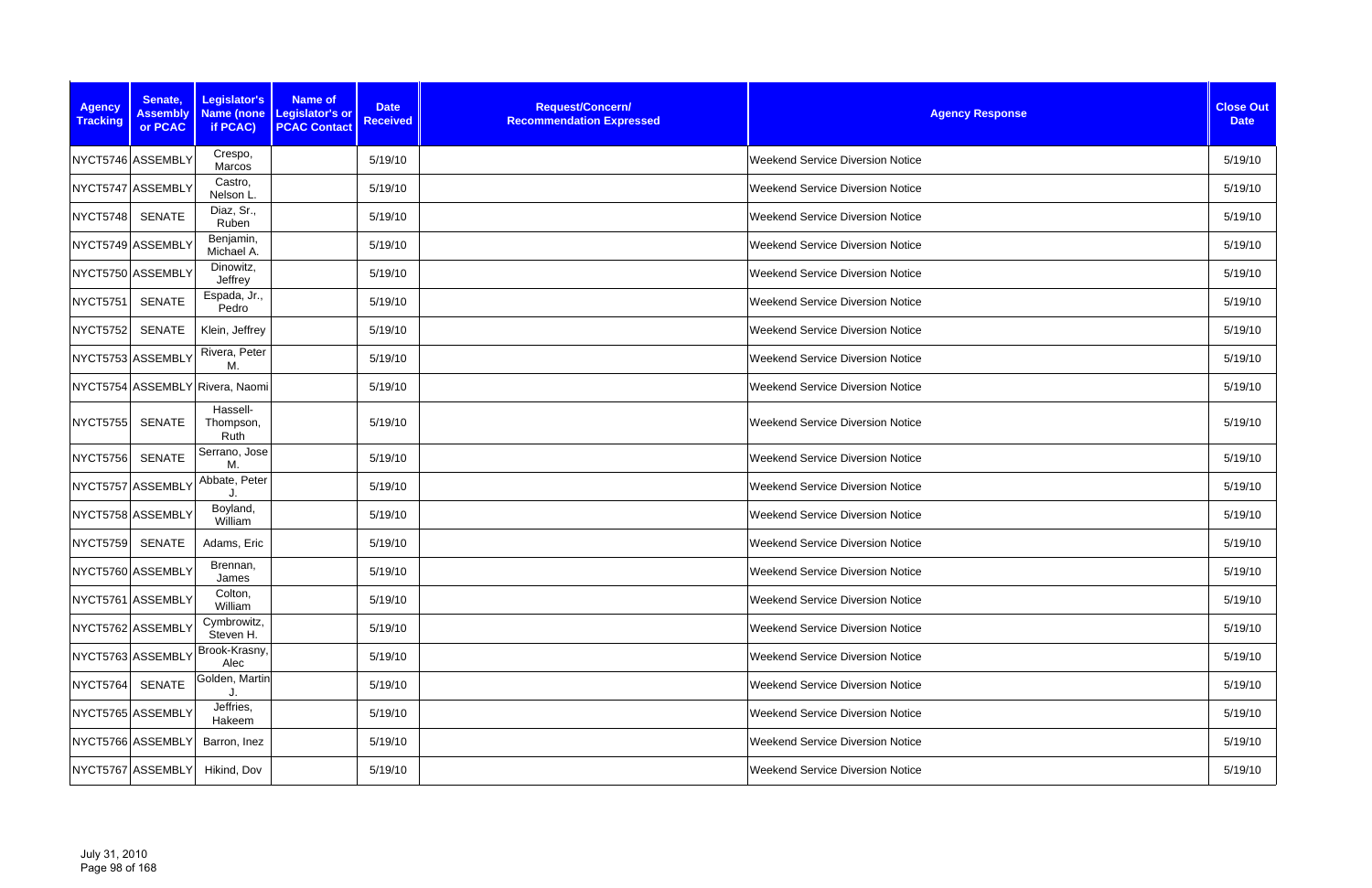| <b>Agency</b><br><b>Tracking</b> | Senate,<br><b>Assembly</b><br>or PCAC | Legislator's<br>if PCAC)        | <b>Name of</b><br>Name (none   Legislator's or<br><b>PCAC Contact</b> | <b>Date</b><br><b>Received</b> | Request/Concern/<br><b>Recommendation Expressed</b> | <b>Agency Response</b>                  | <b>Close Out</b><br><b>Date</b> |
|----------------------------------|---------------------------------------|---------------------------------|-----------------------------------------------------------------------|--------------------------------|-----------------------------------------------------|-----------------------------------------|---------------------------------|
|                                  | NYCT5768 ASSEMBLY                     | Jacobs,<br>Rhoda S.             |                                                                       | 5/19/10                        |                                                     | <b>Weekend Service Diversion Notice</b> | 5/19/10                         |
| <b>NYCT5769</b>                  | SENATE                                | Kruger, Carl                    |                                                                       | 5/19/10                        |                                                     | <b>Weekend Service Diversion Notice</b> | 5/19/10                         |
|                                  | NYCT5770 ASSEMBLY                     | Robinson,<br>Annette            |                                                                       | 5/19/10                        |                                                     | <b>Weekend Service Diversion Notice</b> | 5/19/10                         |
|                                  | NYCT5771 ASSEMBLY                     | Lentol, Joseph<br>R.            |                                                                       | 5/19/10                        |                                                     | Weekend Service Diversion Notice        | 5/19/10                         |
|                                  | NYCT5772 ASSEMBLY                     | Lopez, Vito                     |                                                                       | 5/19/10                        |                                                     | <b>Weekend Service Diversion Notice</b> | 5/19/10                         |
|                                  | NYCT5773 ASSEMBLY                     | Maisel, Alan                    |                                                                       | 5/19/10                        |                                                     | <b>Weekend Service Diversion Notice</b> | 5/19/10                         |
| <b>NYCT5774</b>                  | <b>SENATE</b>                         | Dilan, Martin<br>M.             |                                                                       | 5/19/10                        |                                                     | <b>Weekend Service Diversion Notice</b> | 5/19/10                         |
|                                  | NYCT5775 ASSEMBLY                     | Millman, Joan                   |                                                                       | 5/19/10                        |                                                     | <b>Weekend Service Diversion Notice</b> | 5/19/10                         |
| <b>NYCT5776</b>                  | <b>SENATE</b>                         | Montgomery,<br>Velmanette       |                                                                       | 5/19/10                        |                                                     | <b>Weekend Service Diversion Notice</b> | 5/19/10                         |
|                                  | NYCT5777 ASSEMBLY                     | Camara,<br>Karim                |                                                                       | 5/19/10                        |                                                     | <b>Weekend Service Diversion Notice</b> | 5/19/10                         |
|                                  | NYCT5778 ASSEMBLY                     | Ortiz, Felix                    |                                                                       | 5/19/10                        |                                                     | Weekend Service Diversion Notice        | 5/19/10                         |
|                                  | NYCT5779 ASSEMBLY                     | Perry, Nick                     |                                                                       | 5/19/10                        |                                                     | <b>Weekend Service Diversion Notice</b> | 5/19/10                         |
| <b>NYCT5780</b>                  | <b>SENATE</b>                         | Parker, Kevin<br>S.             |                                                                       | 5/19/10                        |                                                     | Weekend Service Diversion Notice        | 5/19/10                         |
|                                  | NYCT5781 ASSEMBLY                     | Towns, Darryl<br>С.             |                                                                       | 5/19/10                        |                                                     | <b>Weekend Service Diversion Notice</b> | 5/19/10                         |
|                                  | NYCT5782 ASSEMBLY                     | Weinstein,<br>Helene E.         |                                                                       | 5/19/10                        |                                                     | <b>Weekend Service Diversion Notice</b> | 5/19/10                         |
| <b>NYCT5783</b>                  | SENATE                                | Sampson,<br>John                |                                                                       | 5/19/10                        |                                                     | <b>Weekend Service Diversion Notice</b> | 5/19/10                         |
| <b>NYCT5784</b>                  | <b>SENATE</b>                         | Squadron,<br>Daniel             |                                                                       | 5/19/10                        |                                                     | <b>Weekend Service Diversion Notice</b> | 5/19/10                         |
|                                  | NYCT5785 ASSEMBLY                     | Clayton<br>Powell, Jr.,<br>Adam |                                                                       | 5/19/10                        |                                                     | <b>Weekend Service Diversion Notice</b> | 5/19/10                         |
| <b>NYCT5786</b>                  | SENATE                                | Duane,<br>Thomas K.             |                                                                       | 5/19/10                        |                                                     | <b>Weekend Service Diversion Notice</b> | 5/19/10                         |
|                                  | NYCT5787 ASSEMBLY                     | Bing,<br>Jonathan               |                                                                       | 5/19/10                        |                                                     | <b>Weekend Service Diversion Notice</b> | 5/19/10                         |
|                                  | NYCT5788 ASSEMBLY                     | Espaillat,<br>Adriano           |                                                                       | 5/19/10                        |                                                     | <b>Weekend Service Diversion Notice</b> | 5/19/10                         |
|                                  | NYCT5789 ASSEMBLY                     | Farrell,<br>Herman D.           |                                                                       | 5/19/10                        |                                                     | <b>Weekend Service Diversion Notice</b> | 5/19/10                         |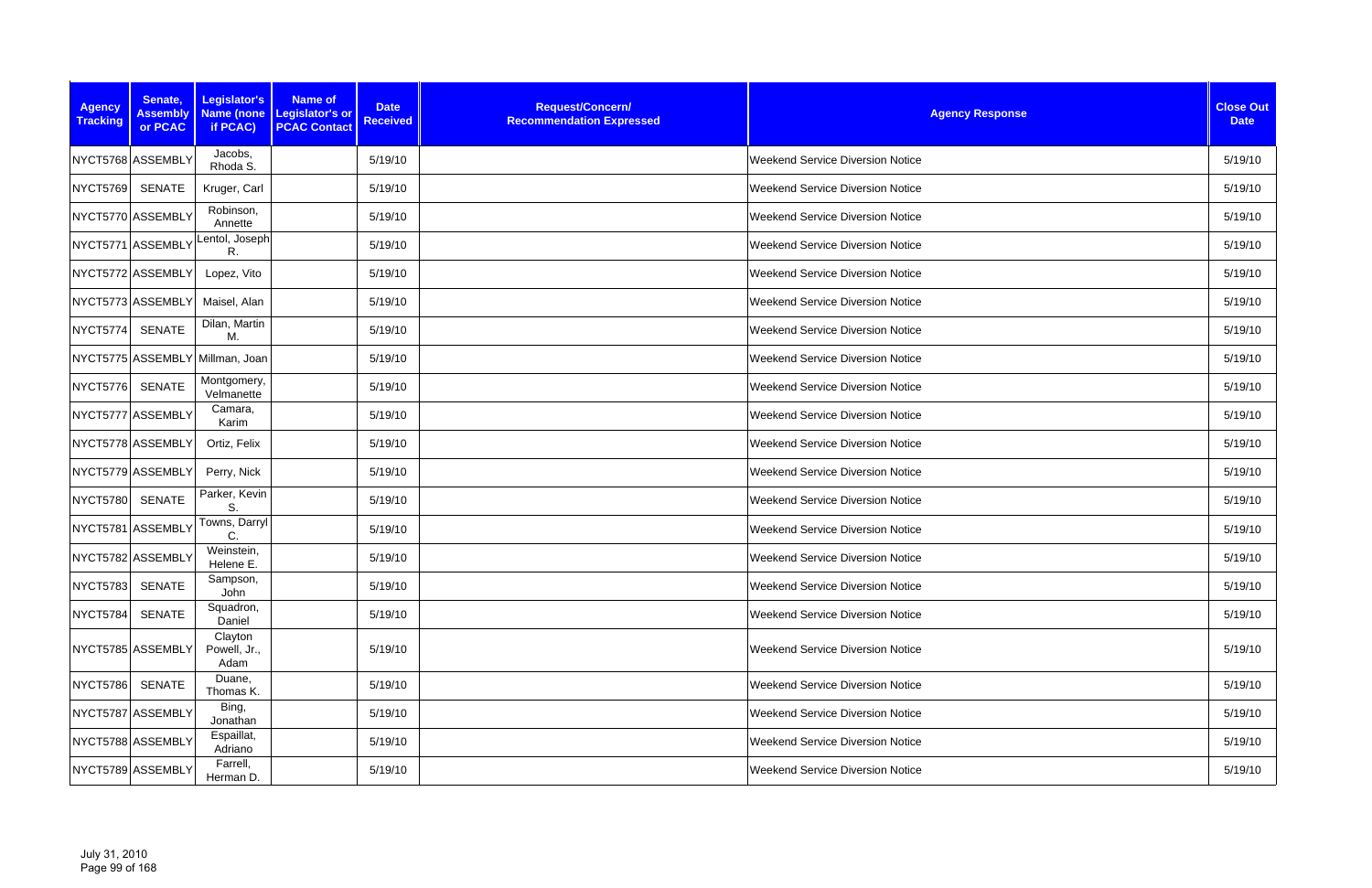| <b>Agency</b><br><b>Tracking</b> | Senate,<br><b>Assembly</b><br>or PCAC | Legislator's<br>if PCAC)         | Name of<br>Name (none   Legislator's or<br><b>PCAC Contact</b> | <b>Date</b><br><b>Received</b> | Request/Concern/<br><b>Recommendation Expressed</b>                                                        | <b>Agency Response</b>                                                                                                | <b>Close Out</b><br><b>Date</b> |
|----------------------------------|---------------------------------------|----------------------------------|----------------------------------------------------------------|--------------------------------|------------------------------------------------------------------------------------------------------------|-----------------------------------------------------------------------------------------------------------------------|---------------------------------|
|                                  | NYCT5790 ASSEMBLY                     | Kavanagh,<br>Brian P.            |                                                                | 5/19/10                        |                                                                                                            | <b>Weekend Service Diversion Notice</b>                                                                               | 5/19/10                         |
|                                  | NYCT5791 ASSEMBLY                     | Rosenthal,<br>Linda B.           |                                                                | 5/19/10                        |                                                                                                            | <b>Weekend Service Diversion Notice</b>                                                                               | 5/19/10                         |
|                                  | NYCT5792 ASSEMBLY                     | Glick,<br>Deborah                |                                                                | 5/19/10                        |                                                                                                            | <b>Weekend Service Diversion Notice</b>                                                                               | 5/19/10                         |
| <b>NYCT5793</b>                  | SENATE                                | Krueger, Liz                     |                                                                | 5/19/10                        |                                                                                                            | <b>Weekend Service Diversion Notice</b>                                                                               | 5/19/10                         |
|                                  |                                       | NYCT5794 ASSEMBLY Kellner, Micah |                                                                | 5/19/10                        |                                                                                                            | <b>Weekend Service Diversion Notice</b>                                                                               | 5/19/10                         |
| <b>NYCT5795</b>                  | <b>SENATE</b>                         | Schneiderman<br>, Eric           |                                                                | 5/19/10                        |                                                                                                            | <b>Weekend Service Diversion Notice</b>                                                                               | 5/19/10                         |
| <b>NYCT5796</b>                  | SENATE                                | Perkins,<br>William              |                                                                | 5/19/10                        |                                                                                                            | <b>Weekend Service Diversion Notice</b>                                                                               | 5/19/10                         |
|                                  | NYCT5797 ASSEMBLY                     | O'Donnell,<br>Daniel J.          |                                                                | 5/19/10                        |                                                                                                            | <b>Weekend Service Diversion Notice</b>                                                                               | 5/19/10                         |
|                                  | NYCT5798 ASSEMBLY                     | Silver,<br>Sheldon               |                                                                | 5/19/10                        |                                                                                                            | <b>Weekend Service Diversion Notice</b>                                                                               | 5/19/10                         |
|                                  | NYCT5799 ASSEMBLY                     | Wright, Keith<br>L.T.            |                                                                | 5/19/10                        |                                                                                                            | <b>Weekend Service Diversion Notice</b>                                                                               | 5/19/10                         |
|                                  | NYCT5800 ASSEMBLY                     | Gottfried,<br>Richard            |                                                                | 5/19/10                        |                                                                                                            | <b>Weekend Service Diversion Notice</b>                                                                               | 5/19/10                         |
|                                  | NYCT5801 ASSEMBLY                     | Cusick,<br>Michael J.            |                                                                | 5/19/10                        |                                                                                                            | <b>Weekend Service Diversion Notice</b>                                                                               | 5/19/10                         |
|                                  | NYCT5802 ASSEMBLY                     | Titone,<br>Matthew               |                                                                | 5/19/10                        |                                                                                                            | <b>Weekend Service Diversion Notice</b>                                                                               | 5/19/10                         |
|                                  | NYCT5803 ASSEMBLY                     | Tobacco,<br>Louis R.             |                                                                | 5/19/10                        |                                                                                                            | <b>Weekend Service Diversion Notice</b>                                                                               | 5/19/10                         |
| <b>NYCT5804</b>                  | <b>SENATE</b>                         | Lanza,<br>Andrew J.              |                                                                | 5/19/10                        |                                                                                                            | <b>Weekend Service Diversion Notice</b>                                                                               | 5/19/10                         |
|                                  | NYCT5805 ASSEMBLY                     | Hyer-Spencer,<br>Janele          |                                                                | 5/19/10                        |                                                                                                            | <b>Weekend Service Diversion Notice</b>                                                                               | 5/19/10                         |
| <b>NYCT5806</b>                  | <b>SENATE</b>                         | Savino, Diane                    |                                                                | 5/19/10                        |                                                                                                            | <b>Weekend Service Diversion Notice</b>                                                                               | 5/19/10                         |
| <b>LIRR869</b>                   | <b>PCAC</b>                           |                                  | Henderson, Bill                                                | 5/19/10                        |                                                                                                            | Informed office - notification for Great Neck Elevator project                                                        | 5/19/10                         |
| <b>LIRR870</b>                   | <b>PCAC</b>                           |                                  | Carpender,<br>Sheila                                           | 5/19/10                        | Notification on upcoming Great Neck elevator project                                                       | Discussed ADA outreach for Great Neck elevator project                                                                | 5/19/10                         |
|                                  | NYCT6585 ASSEMBLY                     | Gianaris,<br>Michael             |                                                                | 5/20/10                        | Possible transportation to Great Neck for Access-A-Ride<br>customer                                        | Requested address to check if it was within three-quarters of a mile from NYC/Nassau<br>border. No response received. | 5/20/10                         |
|                                  | NYCT7066 ASSEMBLY                     | Rosenthal,<br>Linda B.           |                                                                | 5/20/10                        | Requested additional warnings to passengers regarding train<br>tracks                                      | Reviewed the many materials in subway warning of track dangers.                                                       | 6/11/10                         |
| NYCT5991                         | SENATE                                | Addabbo,<br>Joseph P.            | Gottlieb, Marian                                               | 5/20/10                        | Senator Addabbo's office called to notify us about the sighting of<br>vermin in the Myrtle/Wyckoff Station | Station baited on May 25th and June 8th.                                                                              | 6/10/10                         |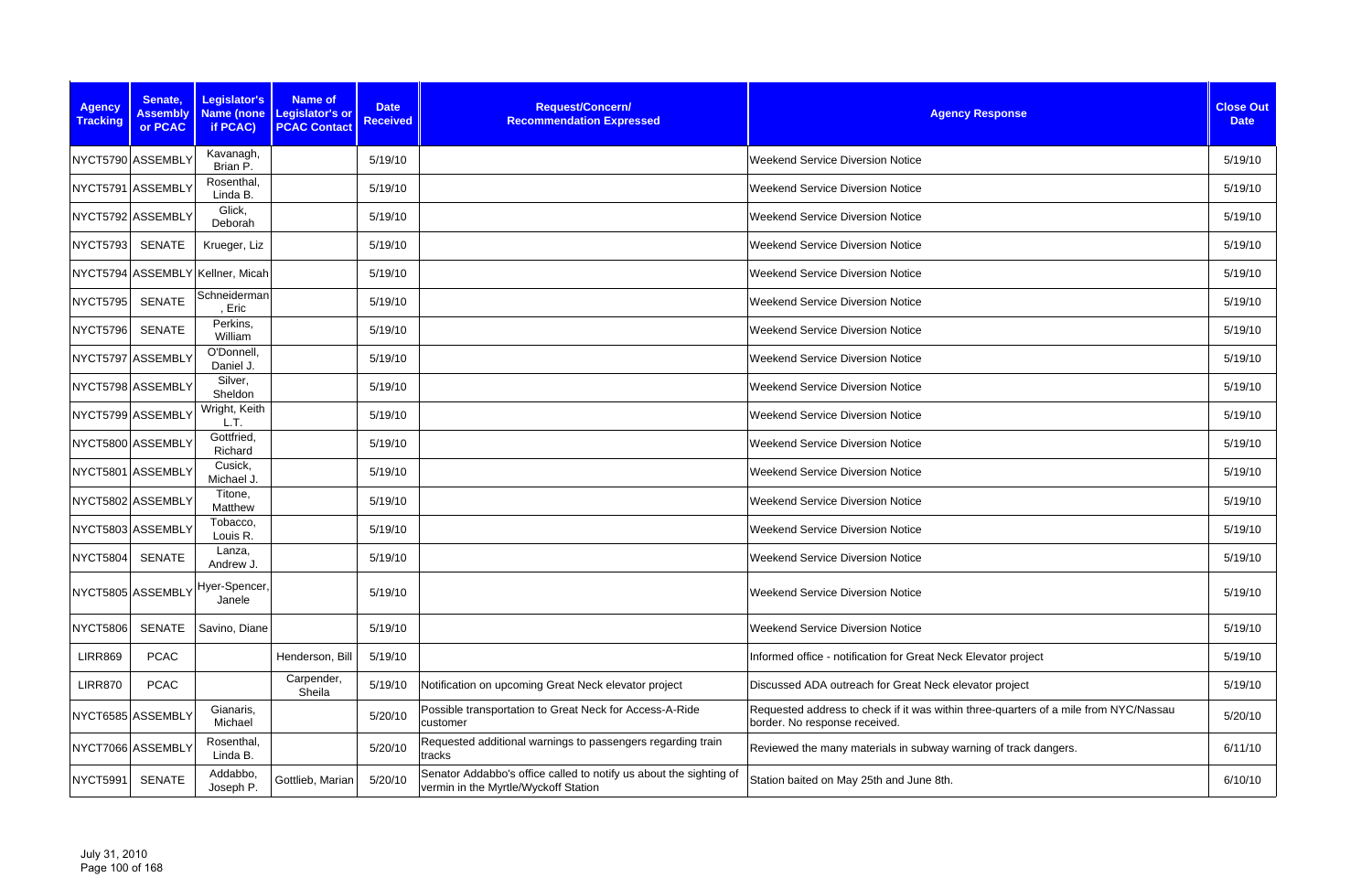| <b>Agency</b><br><b>Tracking</b> | Senate,<br><b>Assembly</b><br>or PCAC | <b>Legislator's</b><br>Name (none<br>if PCAC) | <b>Name of</b><br><b>Legislator's or</b><br><b>PCAC Contact</b> | <b>Date</b><br><b>Received</b> | Request/Concern/<br><b>Recommendation Expressed</b>                                                                                                                                  | <b>Agency Response</b>                                                                                                                                                                                                | <b>Close Out</b><br><b>Date</b> |
|----------------------------------|---------------------------------------|-----------------------------------------------|-----------------------------------------------------------------|--------------------------------|--------------------------------------------------------------------------------------------------------------------------------------------------------------------------------------|-----------------------------------------------------------------------------------------------------------------------------------------------------------------------------------------------------------------------|---------------------------------|
| <b>LIRR871</b>                   | <b>PCAC</b>                           |                                               | Michaels,<br>Maureen                                            | 5/20/10                        | Follow up regarding update on posting short car message                                                                                                                              | Information provided                                                                                                                                                                                                  | 5/20/10                         |
| MTAHQ23<br>30                    | Senate                                | Foley, Brian                                  | Christina                                                       | 5/20/10                        | Would like to set up meeting to discuss MTA issues of concern to<br>Senator.                                                                                                         | Meeting arranged and held.                                                                                                                                                                                            | 5/27/10                         |
| MTAHQ23<br>31                    | Assembly                              | Kolb, Brian                                   | Marie                                                           | 5/20/10                        |                                                                                                                                                                                      | Set up meeting to discuss MTA issues of concern to Assemblyman. Meeting arranged and<br>held.                                                                                                                         | 5/27/10                         |
| <b>LIRR874</b>                   | Senate                                | Skelos, Dean                                  | Smith, Sandy                                                    | 5/23/10                        | Constituent complaint regarding cleanliness of Lynbrook station                                                                                                                      | Information provided cleaning schedule of Lynbrook station                                                                                                                                                            | 5/23/10                         |
| B&T 1021                         | Assembly                              | Lavine,<br>Charles                            | Butler, Tara                                                    | 5/24/10                        | Constituent complained about Throgs Neck Bridge right lane<br>southbound being closed with no work going on.                                                                         | Explained that we keep the right lane closed during construction at the Queens approach<br>because drivers were cutting across from left in front of middle lane trucks at the last minute<br>and causing collisions. | 5/24/10                         |
| <b>NYCT6657</b>                  | <b>SENATE</b>                         | Golden, Martin                                | Byrnes, Joan                                                    | 5/24/10                        | B4 service cuts negatively impact many constituents                                                                                                                                  | Based on public comments, we will retain B4 service during morning and evening rush<br>hours.                                                                                                                         | 5/25/10                         |
| <b>LIRR875</b>                   | Senate                                | Smith,<br>Malcom                              |                                                                 | 5/24/10                        |                                                                                                                                                                                      | Informed office - notification for vegetation management                                                                                                                                                              | 5/24/10                         |
| <b>LIRR876</b>                   | Assembly                              | Scarborough,<br>William                       |                                                                 | 5/24/10                        |                                                                                                                                                                                      | Informed office - notification for vegetation management                                                                                                                                                              | 5/24/10                         |
| <b>LIRR877</b>                   | Assembly                              | Clark, Barbara                                |                                                                 | 5/24/10                        |                                                                                                                                                                                      | Informed office - notification for vegetation management                                                                                                                                                              | 5/24/10                         |
| <b>LIRR878</b>                   | Senate                                | Huntley,<br>Shirley                           |                                                                 | 5/24/10                        |                                                                                                                                                                                      | Informed office - notification for vegetation management                                                                                                                                                              | 5/24/10                         |
| <b>LIRR879</b>                   | Assembly                              | Mayersohn,<br>Nettie                          |                                                                 | 5/24/10                        |                                                                                                                                                                                      | Informed office - notification for vegetation management                                                                                                                                                              | 5/24/10                         |
| <b>LIRR880</b>                   | <b>PCAC</b>                           |                                               | Michaels,<br>Maureen                                            | 5/24/10                        | Reported loose railing at Cold Spring Harbor Station and<br>complaint about location of bike rack.                                                                                   | Site visit conducted; railing repaired and investigating removal/relocation of bike rack.                                                                                                                             | 5/24/10                         |
| MTAHQ23<br>32                    | Senate                                | Valesky,<br>David                             |                                                                 | 5/24/10                        |                                                                                                                                                                                      | Meeting set up for MTA Director of Government Affairs to brief Senator on MTA Capital<br>Plan. Meeting held.                                                                                                          | 5/25/10                         |
|                                  | NYCT6581 ASSEMBLY                     | Crespo,<br>Marcos                             |                                                                 | 5/25/10                        | Access-A-Ride customer eligibility appeal date                                                                                                                                       | Informed Assemblyman's office of customer appeal date.                                                                                                                                                                | 6/1/10                          |
|                                  | NYCT6644 ASSEMBLY                     | Lentol, Joseph<br>R.                          |                                                                 | 5/25/10                        | Constituent complaint about L line vibrations                                                                                                                                        | Corrective actions to defective track will start in early July 2010 and be completed within one<br>to two months                                                                                                      | 6/8/10                          |
|                                  | NYCT6389 ASSEMBLY                     | Bing,<br>Jonathan                             | Brickman,<br>Adam                                               | 5/25/10                        | SBS implementation schedule                                                                                                                                                          | Provided NYCDOT SBS contact information for complete schedule.                                                                                                                                                        | 5/25/10                         |
| <b>LIRR881</b>                   | Senate                                | Fuschillo, Jr.,<br>Charles                    | Holly, Sarah                                                    | 5/25/10                        | Calls regarding the eliminaiton of the 4:57pm Babylon train                                                                                                                          | Customers accommodated on the 5:03 pm train                                                                                                                                                                           | 5/25/10                         |
| MTAHQ23<br>33                    | Senate                                | Perkins,<br>William                           | Pettaway, Frank                                                 | 5/25/10                        | What is needed to put bus stop benches for 157 and St. Nicholas<br>Ave bus stop on both sides of the street after M17 discontinued,<br>as seniors and others will have longer waits? | NYCT called Mr. Pettaway and explained that this is a NYCDOT issue and provided name<br>and number of NYCDOT contact.                                                                                                 | 5/25/10                         |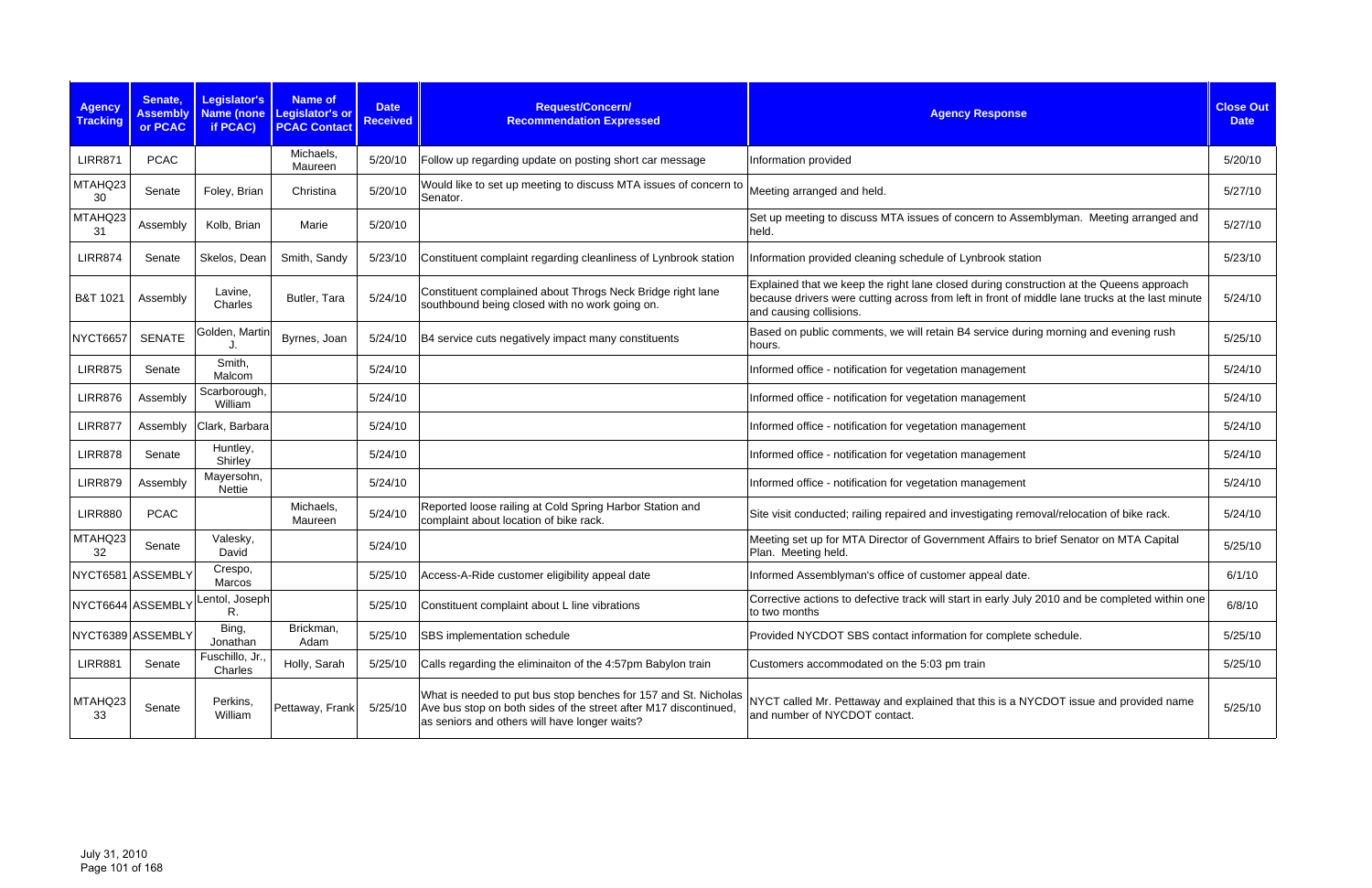| <b>Agency</b><br><b>Tracking</b> | Senate,<br><b>Assembly</b><br>or PCAC | Legislator's<br>if PCAC)         | <b>Name of</b><br>Name (none Legislator's or<br><b>PCAC Contact</b> | <b>Date</b><br><b>Received</b> | Request/Concern/<br><b>Recommendation Expressed</b>                                                                                                  | <b>Agency Response</b>                                                                                                                                                                                                                                                                                                                                                                                             | <b>Close Out</b><br><b>Date</b> |
|----------------------------------|---------------------------------------|----------------------------------|---------------------------------------------------------------------|--------------------------------|------------------------------------------------------------------------------------------------------------------------------------------------------|--------------------------------------------------------------------------------------------------------------------------------------------------------------------------------------------------------------------------------------------------------------------------------------------------------------------------------------------------------------------------------------------------------------------|---------------------------------|
| <b>Bus Co</b><br>968             | Assemblym<br>an                       | Dinowitz,<br>Jeffrey             | Holoszyc-<br>Pimentel, Raffi                                        | 5/26/10                        | A consituent is questioning if the bus stop at 63rd Street and<br>Broadway is still a bus stop for the BxM2. There is no sign or<br>schedule posted. | Advised Mr. Holoszyc-Pimentel that a work order was submitted to NYCDOT on June 2,<br>2010 to re-install the route and destination panel at this stop. Broadway and 63rd Street is a<br>stop for the BxM2. The sign/stop was removed during sidewalk reconstruction that has now<br>been completed. Operators have been instructed to stop at this stop even though the signs<br>have not been replaced as of yet. | 6/23/10                         |
| NYCT7048                         | <b>PCAC</b>                           |                                  | Wells, Jan                                                          | 5/26/10                        | Escalator to and from platform of Lexington Ave. Line at Grand<br>Central Station out of service for a week                                          | Machine out of service due to a defective drive motor; scheduled to be returned to service<br>on May 29, 2010                                                                                                                                                                                                                                                                                                      | 5/26/10                         |
|                                  | NYCT5817 ASSEMBLY                     | Hevesi,<br>Andrew                |                                                                     | 5/26/10                        |                                                                                                                                                      | <b>Weekend Service Diversion Notice</b>                                                                                                                                                                                                                                                                                                                                                                            | 5/26/10                         |
|                                  | NYCT5813 ASSEMBLY                     | Aubry, Jeffrion<br>D.            |                                                                     | 5/26/10                        |                                                                                                                                                      | Weekend Service Diversion Notice                                                                                                                                                                                                                                                                                                                                                                                   | 5/26/10                         |
|                                  | NYCT5814 ASSEMBLY                     | Gianaris,<br>Michael             |                                                                     | 5/26/10                        |                                                                                                                                                      | <b>Weekend Service Diversion Notice</b>                                                                                                                                                                                                                                                                                                                                                                            | 5/26/10                         |
|                                  | NYCT5815 ASSEMBLY                     | Carrozza, Ann<br>Margaret        |                                                                     | 5/26/10                        |                                                                                                                                                      | <b>Weekend Service Diversion Notice</b>                                                                                                                                                                                                                                                                                                                                                                            | 5/26/10                         |
|                                  | NYCT5816 ASSEMBLY                     | Clark, Barbara<br>М.             |                                                                     | 5/26/10                        |                                                                                                                                                      | <b>Weekend Service Diversion Notice</b>                                                                                                                                                                                                                                                                                                                                                                            | 5/26/10                         |
|                                  | NYCT5818 ASSEMBLY                     | Cook, Vivian                     |                                                                     | 5/26/10                        |                                                                                                                                                      | <b>Weekend Service Diversion Notice</b>                                                                                                                                                                                                                                                                                                                                                                            | 5/26/10                         |
|                                  | NYCT5819 ASSEMBLY                     | Lancman,<br>Rory I.              |                                                                     | 5/26/10                        |                                                                                                                                                      | <b>Weekend Service Diversion Notice</b>                                                                                                                                                                                                                                                                                                                                                                            | 5/26/10                         |
|                                  |                                       | NYCT5820 ASSEMBLY Titus, Michele |                                                                     | 5/26/10                        |                                                                                                                                                      | <b>Weekend Service Diversion Notice</b>                                                                                                                                                                                                                                                                                                                                                                            | 5/26/10                         |
|                                  | NYCT5821 ASSEMBLY                     | DenDekker,<br>Michael G.         |                                                                     | 5/26/10                        |                                                                                                                                                      | <b>Weekend Service Diversion Notice</b>                                                                                                                                                                                                                                                                                                                                                                            | 5/26/10                         |
|                                  | NYCT5822 ASSEMBLY                     | Meng, Grace                      |                                                                     | 5/26/10                        |                                                                                                                                                      | <b>Weekend Service Diversion Notice</b>                                                                                                                                                                                                                                                                                                                                                                            | 5/26/10                         |
|                                  | NYCT5823 ASSEMBLY                     | Markey,<br>Margaret              |                                                                     | 5/26/10                        |                                                                                                                                                      | <b>Weekend Service Diversion Notice</b>                                                                                                                                                                                                                                                                                                                                                                            | 5/26/10                         |
|                                  | NYCT5824 ASSEMBLY                     | Mayersohn,<br>Nettie             |                                                                     | 5/26/10                        |                                                                                                                                                      | <b>Weekend Service Diversion Notice</b>                                                                                                                                                                                                                                                                                                                                                                            | 5/26/10                         |
|                                  | NYCT5825 ASSEMBLY                     | Nolan,<br>Catherine T.           |                                                                     | 5/26/10                        |                                                                                                                                                      | <b>Weekend Service Diversion Notice</b>                                                                                                                                                                                                                                                                                                                                                                            | 5/26/10                         |
| <b>NYCT5826</b>                  | <b>SENATE</b>                         | Onorato,<br>George               |                                                                     | 5/26/10                        |                                                                                                                                                      | <b>Weekend Service Diversion Notice</b>                                                                                                                                                                                                                                                                                                                                                                            | 5/26/10                         |
| <b>NYCT5827</b>                  | <b>SENATE</b>                         | Padavan,<br>Frank                |                                                                     | 5/26/10                        |                                                                                                                                                      | <b>Weekend Service Diversion Notice</b>                                                                                                                                                                                                                                                                                                                                                                            | 5/26/10                         |
|                                  | NYCT5828 ASSEMBLY                     | Peralta, Jose<br>R.              |                                                                     | 5/26/10                        |                                                                                                                                                      | <b>Weekend Service Diversion Notice</b>                                                                                                                                                                                                                                                                                                                                                                            | 5/26/10                         |
|                                  | NYCT5829 ASSEMBLY                     | Pheffer,<br>Audrey I.            |                                                                     | 5/26/10                        |                                                                                                                                                      | <b>Weekend Service Diversion Notice</b>                                                                                                                                                                                                                                                                                                                                                                            | 5/26/10                         |
| NYCT5830                         | SENATE                                | Monserrate,<br>Hiram             |                                                                     | 5/26/10                        |                                                                                                                                                      | <b>Weekend Service Diversion Notice</b>                                                                                                                                                                                                                                                                                                                                                                            | 5/26/10                         |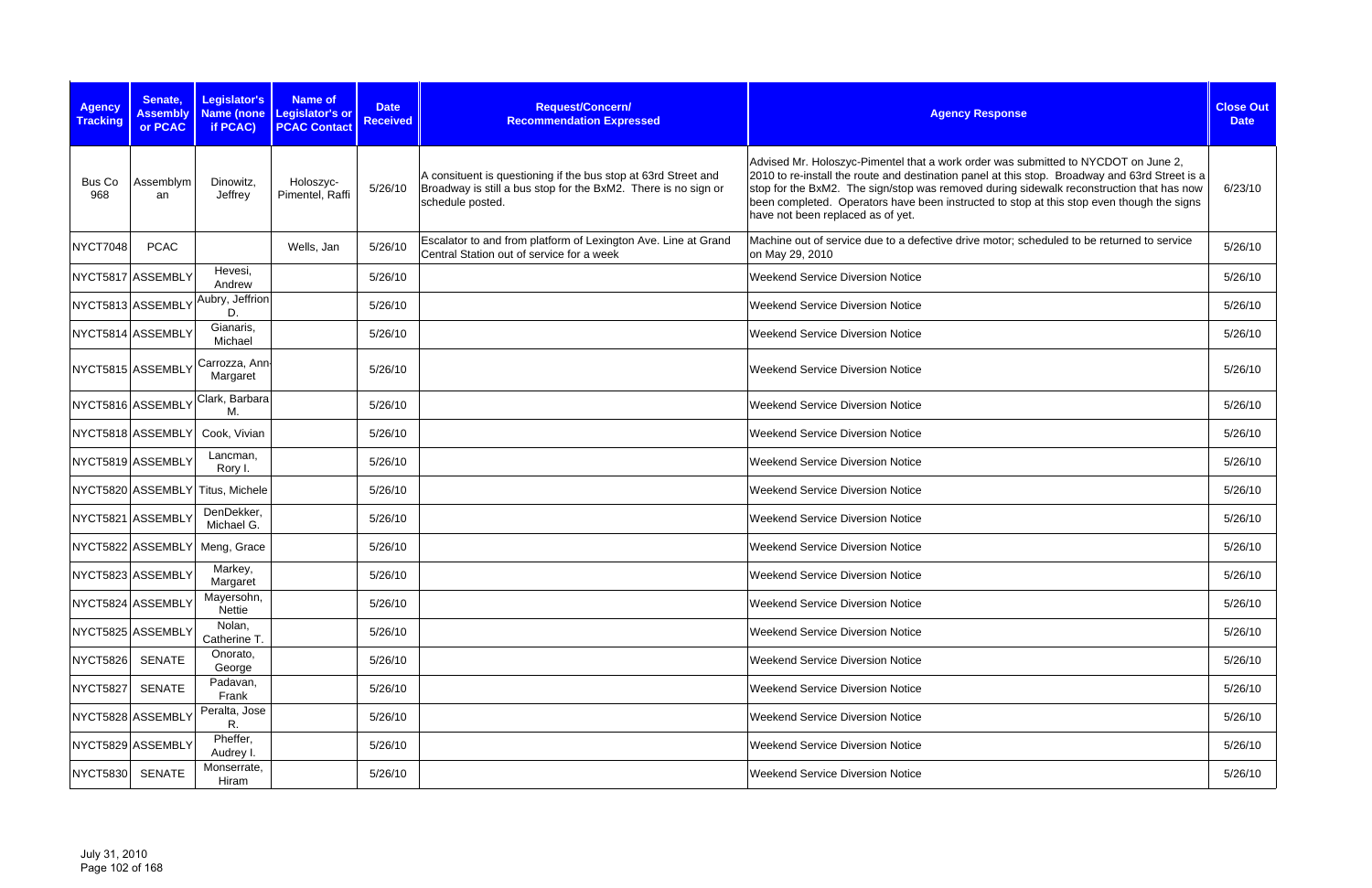| <b>Agency</b><br><b>Tracking</b> | Senate,<br><b>Assembly</b><br>or PCAC | Legislator's<br>if PCAC)        | <b>Name of</b><br>Name (none Legislator's or<br><b>PCAC Contact</b> | <b>Date</b><br><b>Received</b> | Request/Concern/<br><b>Recommendation Expressed</b> | <b>Agency Response</b>                  | <b>Close Out</b><br><b>Date</b> |
|----------------------------------|---------------------------------------|---------------------------------|---------------------------------------------------------------------|--------------------------------|-----------------------------------------------------|-----------------------------------------|---------------------------------|
|                                  | NYCT5831 ASSEMBLY                     | Scarborough,<br>William         |                                                                     | 5/26/10                        |                                                     | <b>Weekend Service Diversion Notice</b> | 5/26/10                         |
| <b>NYCT5832</b>                  | <b>SENATE</b>                         | Huntley,<br>Shirley L.          |                                                                     | 5/26/10                        |                                                     | <b>Weekend Service Diversion Notice</b> | 5/26/10                         |
| <b>NYCT5833</b>                  | <b>SENATE</b>                         | Addabbo,<br>Joseph P.           |                                                                     | 5/26/10                        |                                                     | <b>Weekend Service Diversion Notice</b> | 5/26/10                         |
| <b>NYCT5834</b>                  | <b>SENATE</b>                         | Stavisky, Toby<br>Ann           |                                                                     | 5/26/10                        |                                                     | <b>Weekend Service Diversion Notice</b> | 5/26/10                         |
| <b>NYCT5835</b>                  | <b>SENATE</b>                         | Smith,<br>Malcolm A.            |                                                                     | 5/26/10                        |                                                     | <b>Weekend Service Diversion Notice</b> | 5/26/10                         |
|                                  | NYCT5836 ASSEMBLY                     | Arroyo,<br>Carmen               |                                                                     | 5/26/10                        |                                                     | <b>Weekend Service Diversion Notice</b> | 5/26/10                         |
|                                  | NYCT5837 ASSEMBLY                     | Heastie, Carl<br>Ε.             |                                                                     | 5/26/10                        |                                                     | <b>Weekend Service Diversion Notice</b> | 5/26/10                         |
|                                  | NYCT5838 ASSEMBLY                     | Rivera, Jose                    |                                                                     | 5/26/10                        |                                                     | <b>Weekend Service Diversion Notice</b> | 5/26/10                         |
|                                  | NYCT5839 ASSEMBLY                     | Benedetto,<br>Michael R.        |                                                                     | 5/26/10                        |                                                     | <b>Weekend Service Diversion Notice</b> | 5/26/10                         |
|                                  | NYCT5840 ASSEMBLY                     | Gibson,<br>Vanessa              |                                                                     | 5/26/10                        |                                                     | <b>Weekend Service Diversion Notice</b> | 5/26/10                         |
|                                  | NYCT5841 ASSEMBLY                     | Crespo,<br>Marcos               |                                                                     | 5/26/10                        |                                                     | <b>Weekend Service Diversion Notice</b> | 5/26/10                         |
|                                  | NYCT5842 ASSEMBLY                     | Castro,<br>Nelson L.            |                                                                     | 5/26/10                        |                                                     | <b>Weekend Service Diversion Notice</b> | 5/26/10                         |
| <b>NYCT5843</b>                  | <b>SENATE</b>                         | Diaz, Sr.,<br>Ruben             |                                                                     | 5/26/10                        |                                                     | <b>Weekend Service Diversion Notice</b> | 5/26/10                         |
|                                  | NYCT5844 ASSEMBLY                     | Benjamin,<br>Michael A.         |                                                                     | 5/26/10                        |                                                     | <b>Weekend Service Diversion Notice</b> | 5/26/10                         |
|                                  | NYCT5845 ASSEMBLY                     | Dinowitz,<br>Jeffrey            |                                                                     | 5/26/10                        |                                                     | <b>Weekend Service Diversion Notice</b> | 5/26/10                         |
| <b>NYCT5846</b>                  | SENATE                                | Espada, Jr.,<br>Pedro           |                                                                     | 5/26/10                        |                                                     | Weekend Service Diversion Notice        | 5/26/10                         |
| <b>NYCT5847</b>                  | SENATE                                | Klein, Jeffrey                  |                                                                     | 5/26/10                        |                                                     | Weekend Service Diversion Notice        | 5/26/10                         |
|                                  | NYCT5848 ASSEMBLY                     | Rivera, Peter<br>M.             |                                                                     | 5/26/10                        |                                                     | Weekend Service Diversion Notice        | 5/26/10                         |
|                                  |                                       | NYCT5849 ASSEMBLY Rivera, Naomi |                                                                     | 5/26/10                        |                                                     | <b>Weekend Service Diversion Notice</b> | 5/26/10                         |
| NYCT5850 SENATE                  |                                       | Hassell-<br>Thompson,<br>Ruth   |                                                                     | 5/26/10                        |                                                     | <b>Weekend Service Diversion Notice</b> | 5/26/10                         |
| <b>NYCT5851</b>                  | <b>SENATE</b>                         | Serrano, Jose<br>M.             |                                                                     | 5/26/10                        |                                                     | <b>Weekend Service Diversion Notice</b> | 5/26/10                         |
|                                  | NYCT5852 ASSEMBLY                     | Abbate, Peter                   |                                                                     | 5/26/10                        |                                                     | <b>Weekend Service Diversion Notice</b> | 5/26/10                         |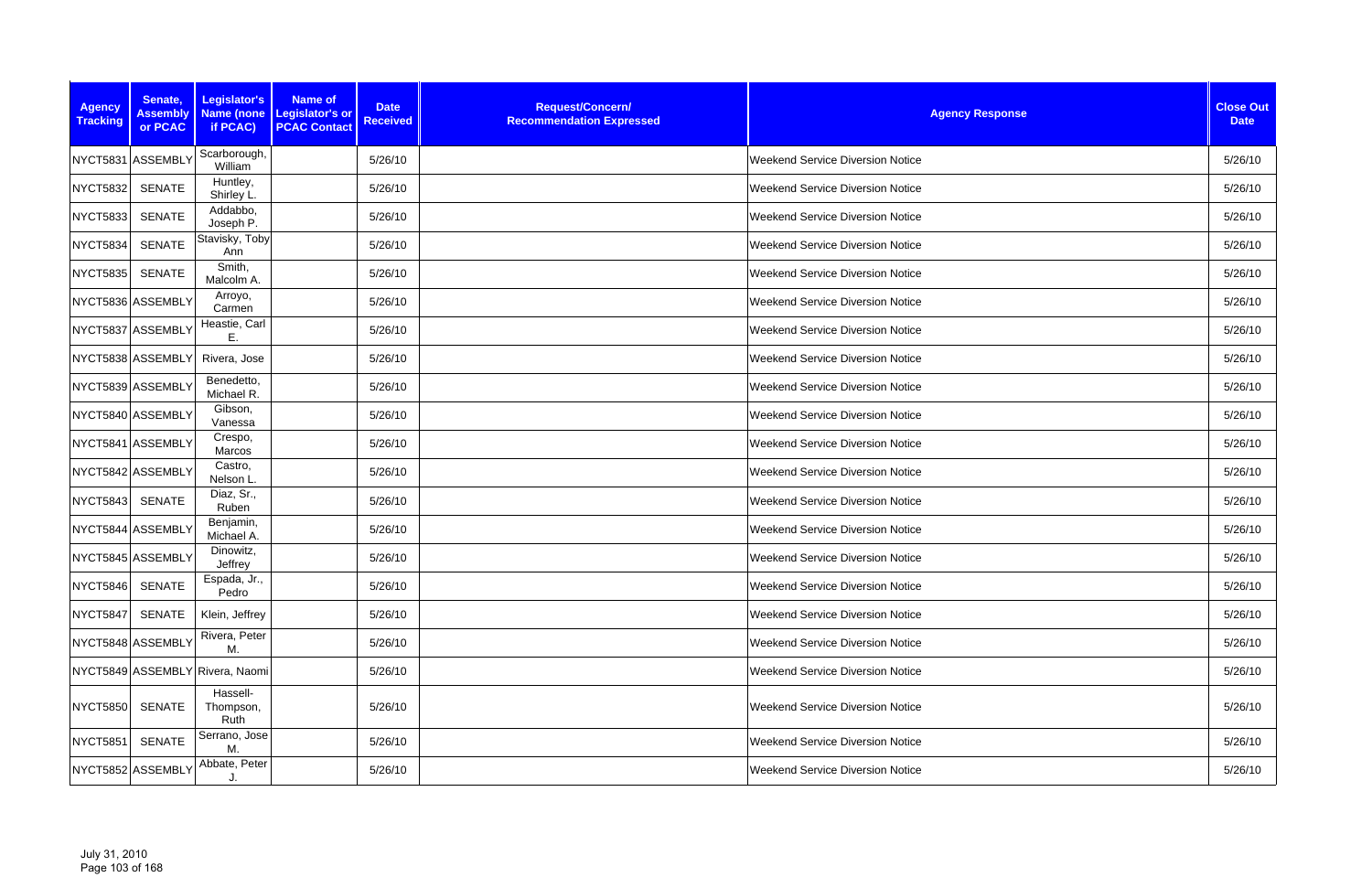| <b>Agency</b><br><b>Tracking</b> | Senate,<br><b>Assembly</b><br>or PCAC | Legislator's<br>if PCAC)        | <b>Name of</b><br>Name (none   Legislator's or<br><b>PCAC Contact</b> | <b>Date</b><br><b>Received</b> | Request/Concern/<br><b>Recommendation Expressed</b> | <b>Agency Response</b>                  | <b>Close Out</b><br><b>Date</b> |
|----------------------------------|---------------------------------------|---------------------------------|-----------------------------------------------------------------------|--------------------------------|-----------------------------------------------------|-----------------------------------------|---------------------------------|
|                                  | NYCT5853 ASSEMBLY                     | Boyland,<br>William             |                                                                       | 5/26/10                        |                                                     | <b>Weekend Service Diversion Notice</b> | 5/26/10                         |
| <b>NYCT5854</b>                  | SENATE                                | Adams, Eric                     |                                                                       | 5/26/10                        |                                                     | <b>Weekend Service Diversion Notice</b> | 5/26/10                         |
|                                  | NYCT5855 ASSEMBLY                     | Brennan,<br>James               |                                                                       | 5/26/10                        |                                                     | <b>Weekend Service Diversion Notice</b> | 5/26/10                         |
|                                  | NYCT5856 ASSEMBLY                     | Colton,<br>William              |                                                                       | 5/26/10                        |                                                     | <b>Weekend Service Diversion Notice</b> | 5/26/10                         |
|                                  | NYCT5857 ASSEMBLY                     | Cymbrowitz,<br>Steven H.        |                                                                       | 5/26/10                        |                                                     | <b>Weekend Service Diversion Notice</b> | 5/26/10                         |
|                                  | NYCT5858 ASSEMBLY                     | Brook-Krasny,<br>Alec           |                                                                       | 5/26/10                        |                                                     | <b>Weekend Service Diversion Notice</b> | 5/26/10                         |
| <b>NYCT5859</b>                  | <b>SENATE</b>                         | Golden, Martin                  |                                                                       | 5/26/10                        |                                                     | <b>Weekend Service Diversion Notice</b> | 5/26/10                         |
|                                  | NYCT5860 ASSEMBLY                     | Jeffries,<br>Hakeem             |                                                                       | 5/26/10                        |                                                     | <b>Weekend Service Diversion Notice</b> | 5/26/10                         |
|                                  | NYCT5861 ASSEMBLY                     | Barron, Inez                    |                                                                       | 5/26/10                        |                                                     | <b>Weekend Service Diversion Notice</b> | 5/26/10                         |
|                                  | NYCT5862 ASSEMBLY                     | Hikind, Dov                     |                                                                       | 5/26/10                        |                                                     | <b>Weekend Service Diversion Notice</b> | 5/26/10                         |
|                                  | NYCT5863 ASSEMBLY                     | Jacobs,<br>Rhoda S.             |                                                                       | 5/26/10                        |                                                     | <b>Weekend Service Diversion Notice</b> | 5/26/10                         |
| <b>NYCT5864</b>                  | <b>SENATE</b>                         | Kruger, Carl                    |                                                                       | 5/26/10                        |                                                     | <b>Weekend Service Diversion Notice</b> | 5/26/10                         |
|                                  | NYCT5865 ASSEMBLY                     | Robinson,<br>Annette            |                                                                       | 5/26/10                        |                                                     | <b>Weekend Service Diversion Notice</b> | 5/26/10                         |
|                                  | NYCT5866 ASSEMBLY                     | Lentol, Joseph<br>R.            |                                                                       | 5/26/10                        |                                                     | <b>Weekend Service Diversion Notice</b> | 5/26/10                         |
|                                  | NYCT5867 ASSEMBLY                     | Lopez, Vito                     |                                                                       | 5/26/10                        |                                                     | <b>Weekend Service Diversion Notice</b> | 5/26/10                         |
|                                  | NYCT5868 ASSEMBLY                     | Maisel, Alan                    |                                                                       | 5/26/10                        |                                                     | <b>Weekend Service Diversion Notice</b> | 5/26/10                         |
| <b>NYCT5869</b>                  | <b>SENATE</b>                         | Dilan, Martin<br>М.             |                                                                       | 5/26/10                        |                                                     | <b>Weekend Service Diversion Notice</b> | 5/26/10                         |
|                                  |                                       | NYCT5870 ASSEMBLY Millman, Joan |                                                                       | 5/26/10                        |                                                     | <b>Weekend Service Diversion Notice</b> | 5/26/10                         |
| <b>NYCT5871</b>                  | <b>SENATE</b>                         | Montgomery,<br>Velmanette       |                                                                       | 5/26/10                        |                                                     | <b>Weekend Service Diversion Notice</b> | 5/26/10                         |
|                                  | NYCT5872 ASSEMBLY                     | Camara,<br>Karim                |                                                                       | 5/26/10                        |                                                     | <b>Weekend Service Diversion Notice</b> | 5/26/10                         |
|                                  | NYCT5873 ASSEMBLY                     | Ortiz, Felix                    |                                                                       | 5/26/10                        |                                                     | <b>Weekend Service Diversion Notice</b> | 5/26/10                         |
|                                  | NYCT5874 ASSEMBLY                     | Perry, Nick                     |                                                                       | 5/26/10                        |                                                     | <b>Weekend Service Diversion Notice</b> | 5/26/10                         |
| <b>NYCT5875</b>                  | <b>SENATE</b>                         | Parker, Kevin<br>S.             |                                                                       | 5/26/10                        |                                                     | <b>Weekend Service Diversion Notice</b> | 5/26/10                         |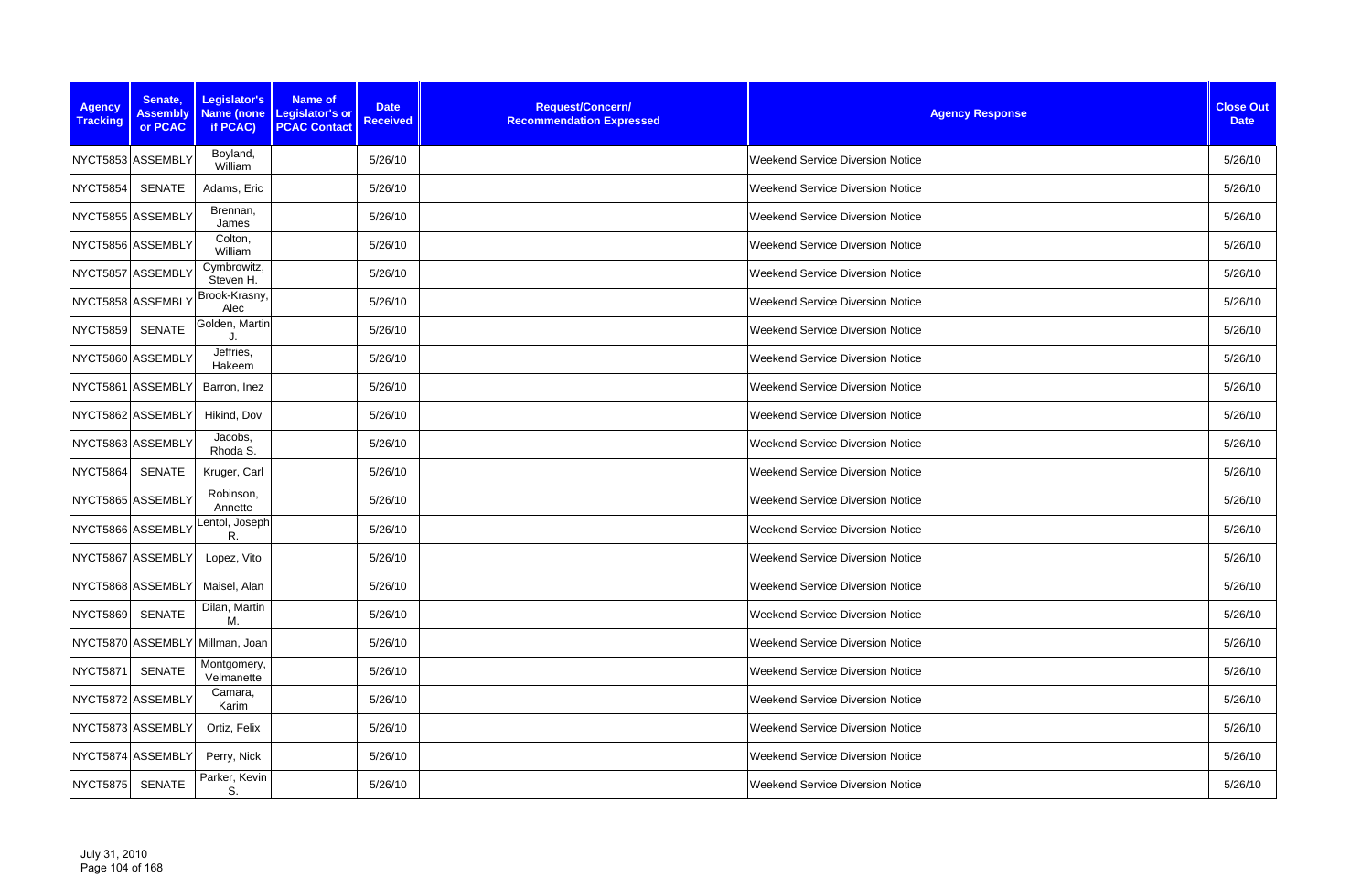| <b>Agency</b><br><b>Tracking</b> | Senate,<br><b>Assembly</b><br>or PCAC | Legislator's<br>if PCAC)         | <b>Name of</b><br>Name (none Legislator's or<br><b>PCAC Contact</b> | <b>Date</b><br><b>Received</b> | Request/Concern/<br><b>Recommendation Expressed</b> | <b>Agency Response</b>                  | <b>Close Out</b><br><b>Date</b> |
|----------------------------------|---------------------------------------|----------------------------------|---------------------------------------------------------------------|--------------------------------|-----------------------------------------------------|-----------------------------------------|---------------------------------|
|                                  | NYCT5876 ASSEMBLY                     | Towns, Darryl<br>C.              |                                                                     | 5/26/10                        |                                                     | <b>Weekend Service Diversion Notice</b> | 5/26/10                         |
|                                  | NYCT5877 ASSEMBLY                     | Weinstein,<br>Helene E.          |                                                                     | 5/26/10                        |                                                     | <b>Weekend Service Diversion Notice</b> | 5/26/10                         |
| <b>NYCT5878</b>                  | <b>SENATE</b>                         | Sampson,<br>John                 |                                                                     | 5/26/10                        |                                                     | <b>Weekend Service Diversion Notice</b> | 5/26/10                         |
| <b>NYCT5879</b>                  | <b>SENATE</b>                         | Squadron,<br>Daniel              |                                                                     | 5/26/10                        |                                                     | <b>Weekend Service Diversion Notice</b> | 5/26/10                         |
|                                  | NYCT5880 ASSEMBLY                     | Clayton<br>Powell, Jr.,<br>Adam  |                                                                     | 5/26/10                        |                                                     | <b>Weekend Service Diversion Notice</b> | 5/26/10                         |
| <b>NYCT5881</b>                  | <b>SENATE</b>                         | Duane,<br>Thomas K.              |                                                                     | 5/26/10                        |                                                     | <b>Weekend Service Diversion Notice</b> | 5/26/10                         |
|                                  | NYCT5882 ASSEMBLY                     | Bing,<br>Jonathan                |                                                                     | 5/26/10                        |                                                     | <b>Weekend Service Diversion Notice</b> | 5/26/10                         |
|                                  | NYCT5883 ASSEMBLY                     | Espaillat,<br>Adriano            |                                                                     | 5/26/10                        |                                                     | <b>Weekend Service Diversion Notice</b> | 5/26/10                         |
|                                  | NYCT5884 ASSEMBLY                     | Farrell,<br>Herman D.            |                                                                     | 5/26/10                        |                                                     | <b>Weekend Service Diversion Notice</b> | 5/26/10                         |
|                                  | NYCT5885 ASSEMBLY                     | Kavanagh,<br>Brian P.            |                                                                     | 5/26/10                        |                                                     | <b>Weekend Service Diversion Notice</b> | 5/26/10                         |
|                                  | NYCT5886 ASSEMBLY                     | Rosenthal,<br>Linda B.           |                                                                     | 5/26/10                        |                                                     | <b>Weekend Service Diversion Notice</b> | 5/26/10                         |
|                                  | NYCT5887 ASSEMBLY                     | Glick,<br>Deborah                |                                                                     | 5/26/10                        |                                                     | <b>Weekend Service Diversion Notice</b> | 5/26/10                         |
| <b>NYCT5888</b>                  | <b>SENATE</b>                         | Krueger, Liz                     |                                                                     | 5/26/10                        |                                                     | <b>Weekend Service Diversion Notice</b> | 5/26/10                         |
|                                  |                                       | NYCT5889 ASSEMBLY Kellner, Micah |                                                                     | 5/26/10                        |                                                     | <b>Weekend Service Diversion Notice</b> | 5/26/10                         |
| NYCT5890 SENATE                  |                                       | Schneiderman<br>, Eric           |                                                                     | 5/26/10                        |                                                     | <b>Weekend Service Diversion Notice</b> | 5/26/10                         |
| <b>NYCT5891</b>                  | <b>SENATE</b>                         | Perkins,<br>William              |                                                                     | 5/26/10                        |                                                     | <b>Weekend Service Diversion Notice</b> | 5/26/10                         |
|                                  | NYCT5892 ASSEMBLY                     | O'Donnell,<br>Daniel J.          |                                                                     | 5/26/10                        |                                                     | <b>Weekend Service Diversion Notice</b> | 5/26/10                         |
|                                  | NYCT5893 ASSEMBLY                     | Silver,<br>Sheldon               |                                                                     | 5/26/10                        |                                                     | <b>Weekend Service Diversion Notice</b> | 5/26/10                         |
|                                  | NYCT5894 ASSEMBLY                     | Wright, Keith<br>L.T.            |                                                                     | 5/26/10                        |                                                     | <b>Weekend Service Diversion Notice</b> | 5/26/10                         |
|                                  | NYCT5895 ASSEMBLY                     | Gottfried,<br>Richard            |                                                                     | 5/26/10                        |                                                     | <b>Weekend Service Diversion Notice</b> | 5/26/10                         |
|                                  | NYCT5896 ASSEMBLY                     | Cusick,<br>Michael J.            |                                                                     | 5/26/10                        |                                                     | <b>Weekend Service Diversion Notice</b> | 5/26/10                         |
|                                  | NYCT5897 ASSEMBLY                     | Titone,<br>Matthew               |                                                                     | 5/26/10                        |                                                     | <b>Weekend Service Diversion Notice</b> | 5/26/10                         |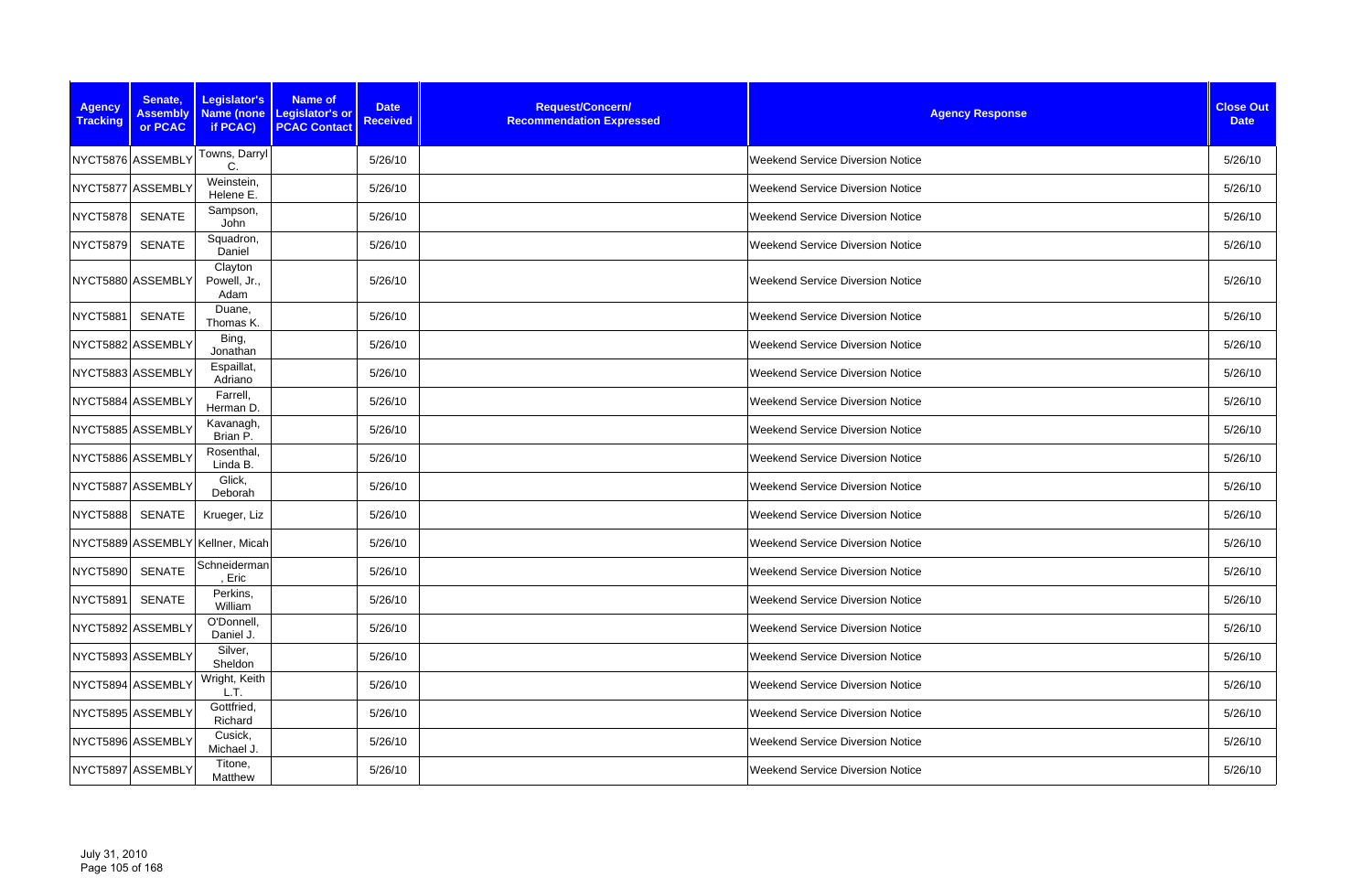| <b>Agency</b><br><b>Tracking</b> | Senate,<br><b>Assembly</b><br>or PCAC | <b>Legislator's</b><br><b>Name (none</b><br>if PCAC) | <b>Name of</b><br>Legislator's or<br><b>PCAC Contact</b> | <b>Date</b><br><b>Received</b> | <b>Request/Concern/</b><br><b>Recommendation Expressed</b>                                                                                             | <b>Agency Response</b>                                                                                                                                                                                             | <b>Close Out</b><br><b>Date</b> |
|----------------------------------|---------------------------------------|------------------------------------------------------|----------------------------------------------------------|--------------------------------|--------------------------------------------------------------------------------------------------------------------------------------------------------|--------------------------------------------------------------------------------------------------------------------------------------------------------------------------------------------------------------------|---------------------------------|
|                                  | NYCT5898 ASSEMBLY                     | Tobacco,<br>Louis R.                                 |                                                          | 5/26/10                        |                                                                                                                                                        | <b>Weekend Service Diversion Notice</b>                                                                                                                                                                            | 5/26/10                         |
| <b>NYCT5899</b>                  | <b>SENATE</b>                         | Lanza,<br>Andrew J.                                  |                                                          | 5/26/10                        |                                                                                                                                                        | <b>Weekend Service Diversion Notice</b>                                                                                                                                                                            | 5/26/10                         |
|                                  | NYCT5900 ASSEMBLY                     | Hyer-Spencer,<br>Janele                              |                                                          | 5/26/10                        |                                                                                                                                                        | <b>Weekend Service Diversion Notice</b>                                                                                                                                                                            | 5/26/10                         |
| <b>NYCT5901</b>                  | <b>SENATE</b>                         | Savino, Diane                                        |                                                          | 5/26/10                        |                                                                                                                                                        | <b>Weekend Service Diversion Notice</b>                                                                                                                                                                            | 5/26/10                         |
| <b>LIRR882</b>                   | Senate                                | LaValle, Ken                                         | Scalia, Joann                                            | 5/26/10                        | Called regarding September timetable change that will<br>accommodate jurors to Riverhead                                                               | Information confirmed and provided                                                                                                                                                                                 | 5/26/10                         |
| <b>LIRR883</b>                   | Assembly                              | Carrozza, Ann-<br>Margaret                           | McSweeny,<br>Gene                                        | 5/26/10                        | Called with questions on capital improvements at LIRR stations.                                                                                        | Will provide information on requested station during upcoming months.                                                                                                                                              |                                 |
| <b>LIRR884</b>                   | Senate                                | Fuschillo, Jr.<br>Charles                            | Holly, Sarah                                             | 5/26/10                        | Called regarding general Babylon train schedule                                                                                                        | Information provided                                                                                                                                                                                               | 5/27/10                         |
| MTAHQ23<br>34                    | Senate                                | Johnson,<br>Craig                                    |                                                          | 5/26/10                        | Requested information on implementation schedule of service<br>reductions.                                                                             | Implementation schedule of service reductions provided.                                                                                                                                                            | 5/26/10                         |
| <b>LIRR885</b>                   | Assembly                              | Thiele, Fred                                         | Molinaro, Becky                                          | 5/27/10                        | Emailed regarding new summer schedule                                                                                                                  | Provided general information                                                                                                                                                                                       | 5/27/10                         |
| MTAHQ23<br>35                    | Senate                                | Squadron,<br>Daniel                                  |                                                          | 5/27/10                        | Concerned about potential eviction of 3 Legged Dog theater in<br>Lower Manhattan                                                                       | Negotiations to allow 3 Legged Dog to continue to occupy space in the Battery Parking<br>Garage ongoing                                                                                                            |                                 |
| MTAHQ23<br>36                    | Assembly                              | Gibson,<br>Vanessa                                   |                                                          | 5/27/10                        | Inquired about status of NYC school transit passes. Expressed<br>concern about the impact that not having school passes would<br>have on NYC students. | Provided information regarding status of school passes.                                                                                                                                                            | 5/27/10                         |
| <b>LIRR886</b>                   | Senate                                | Johnson,<br>Owen                                     | Canary, Gordon                                           | 5/28/10                        | Emailed regarding track noise in Deer Park                                                                                                             | Referred to Engineering for inspection / Inspection revealed no problems with track                                                                                                                                | 6/10/10                         |
| LI Bus 939                       | Senate                                | Hannon,<br>Kemp                                      | Russo, Nicole                                            |                                | 6/1/10 Questions regarding Able-Ride.                                                                                                                  | Briefed the Senator's transportation aide on the Able-Ride lawsuit, gave her New York<br>Metropolitan Transportation Council (NYMTC) information on alterative transit<br>services.Responded to all her questions. | 6/1/10                          |
| LI Bus 940                       | Senate                                | Marcellino,<br>Carl                                  | Charlotte                                                | 6/1/10                         | Spoke to her regarding Able-Ride information on a customer in<br>Hicksville area. Explained new non-ADA rules to her.                                  | Responded to all her questions.                                                                                                                                                                                    | 6/1/10                          |
| <b>NYCT6582</b>                  | Assembly                              | Miller, Michael                                      |                                                          | 6/1/10                         | Access-A-Ride customer inquired about eligibility status.                                                                                              | Customer's eligibility will be made within a 21-day time frame.                                                                                                                                                    | 6/3/10                          |
| <b>NYCT6642</b>                  | <b>SENATE</b>                         | Squadron,<br>Daniel                                  |                                                          | 6/1/10                         | Request for additional public transportation to Brooklyn Bridge<br>Park                                                                                | We will continue to monitor existing routes, but additional means are not possible at this time<br>due to financial difficulties.                                                                                  | 7/9/10                          |
| <b>LIRR887</b>                   | <b>PCAC</b>                           |                                                      | Michaels,<br>Maureen                                     | 6/1/10                         |                                                                                                                                                        | Report of Penn Station ticket machines not accepting debit cards. Complaint investigated of Transportation Services; information provided.                                                                         | 6/1/10                          |
| <b>MNR1499</b>                   | Senate                                | Klein, Jeffrey                                       | Michael Frittola                                         | 6/2/10                         | Requested that debris be removed from Metro-North property.                                                                                            | Once a fence is removed by property owner, the stump will be removed by MNR.                                                                                                                                       | 7/1/10                          |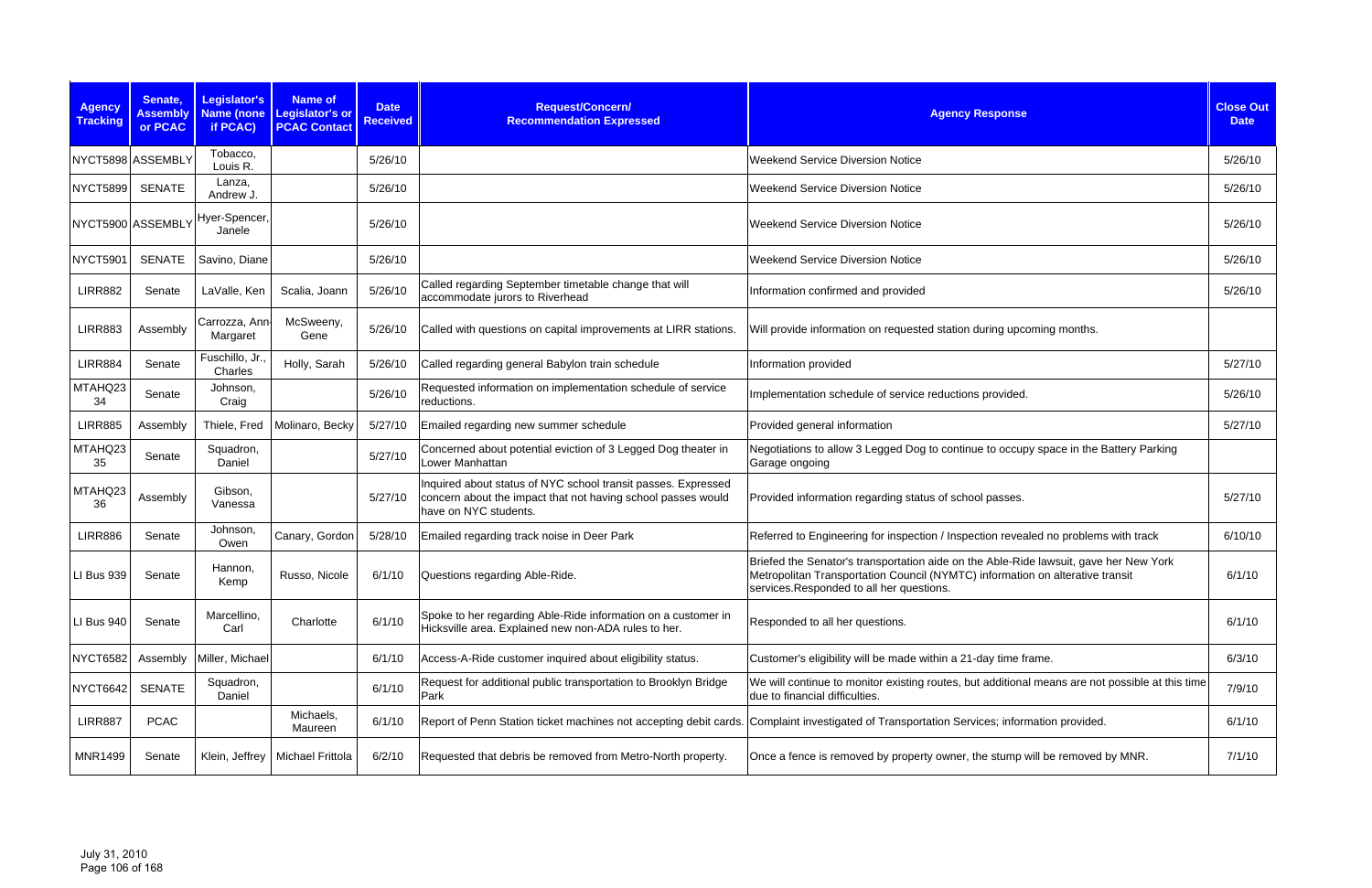| <b>Agency</b><br><b>Tracking</b> | Senate,<br><b>Assembly</b><br>or PCAC | Legislator's<br>if PCAC)         | <b>Name of</b><br>Name (none Legislator's or<br><b>PCAC Contact</b> | <b>Date</b><br><b>Received</b> | Request/Concern/<br><b>Recommendation Expressed</b>                     | <b>Agency Response</b>                                                             | <b>Close Out</b><br><b>Date</b> |
|----------------------------------|---------------------------------------|----------------------------------|---------------------------------------------------------------------|--------------------------------|-------------------------------------------------------------------------|------------------------------------------------------------------------------------|---------------------------------|
| <b>NYCT6583</b>                  | <b>SENATE</b>                         | Diaz, Sr.,<br>Ruben              |                                                                     | 6/2/10                         | Call on behalf of Access-A-Ride customer who was denied<br>eligibility. | Access-A-Ride staff informed senator's office that customer could appeal decision. | 6/2/10                          |
|                                  | NYCT5906 ASSEMBLY                     | Hevesi,<br>Andrew                |                                                                     | 6/2/10                         |                                                                         | <b>Weekend Service Diversion Notice</b>                                            | 6/2/10                          |
|                                  | NYCT5902 ASSEMBLY                     | Aubry, Jeffrion<br>D.            |                                                                     | 6/2/10                         |                                                                         | <b>Weekend Service Diversion Notice</b>                                            | 6/2/10                          |
|                                  | NYCT5903 ASSEMBLY                     | Gianaris,<br>Michael             |                                                                     | 6/2/10                         |                                                                         | <b>Weekend Service Diversion Notice</b>                                            | 6/2/10                          |
|                                  | NYCT5904 ASSEMBLY                     | Carrozza, Ann-<br>Margaret       |                                                                     | 6/2/10                         |                                                                         | <b>Weekend Service Diversion Notice</b>                                            | 6/2/10                          |
|                                  | NYCT5905 ASSEMBLY                     | Clark, Barbara<br>М.             |                                                                     | 6/2/10                         |                                                                         | <b>Weekend Service Diversion Notice</b>                                            | 6/2/10                          |
|                                  | NYCT5907 ASSEMBLY                     | Cook, Vivian                     |                                                                     | 6/2/10                         |                                                                         | <b>Weekend Service Diversion Notice</b>                                            | 6/2/10                          |
|                                  | NYCT5908 ASSEMBLY                     | Lancman,<br>Rory I.              |                                                                     | 6/2/10                         |                                                                         | <b>Weekend Service Diversion Notice</b>                                            | 6/2/10                          |
|                                  |                                       | NYCT5909 ASSEMBLY Titus, Michele |                                                                     | 6/2/10                         |                                                                         | <b>Weekend Service Diversion Notice</b>                                            | 6/2/10                          |
|                                  | NYCT5910 ASSEMBLY                     | DenDekker,<br>Michael G.         |                                                                     | 6/2/10                         |                                                                         | <b>Weekend Service Diversion Notice</b>                                            | 6/2/10                          |
|                                  |                                       | NYCT5911 ASSEMBLY Meng, Grace    |                                                                     | 6/2/10                         |                                                                         | <b>Weekend Service Diversion Notice</b>                                            | 6/2/10                          |
|                                  | NYCT5912 ASSEMBLY                     | Markey,<br>Margaret              |                                                                     | 6/2/10                         |                                                                         | <b>Weekend Service Diversion Notice</b>                                            | 6/2/10                          |
|                                  | NYCT5913 ASSEMBLY                     | Mayersohn,<br>Nettie             |                                                                     | 6/2/10                         |                                                                         | <b>Weekend Service Diversion Notice</b>                                            | 6/2/10                          |
|                                  | NYCT5914 ASSEMBLY                     | Nolan,<br>Catherine T.           |                                                                     | 6/2/10                         |                                                                         | <b>Weekend Service Diversion Notice</b>                                            | 6/2/10                          |
| NYCT5915 SENATE                  |                                       | Onorato,<br>George               |                                                                     | 6/2/10                         |                                                                         | <b>Weekend Service Diversion Notice</b>                                            | 6/2/10                          |
| NYCT5916 SENATE                  |                                       | Padavan,<br>Frank                |                                                                     | 6/2/10                         |                                                                         | <b>Weekend Service Diversion Notice</b>                                            | 6/2/10                          |
|                                  | NYCT5917 ASSEMBLY                     | Peralta, Jose<br>R.              |                                                                     | 6/2/10                         |                                                                         | <b>Weekend Service Diversion Notice</b>                                            | 6/2/10                          |
|                                  | NYCT5918 ASSEMBLY                     | Pheffer,<br>Audrey I.            |                                                                     | 6/2/10                         |                                                                         | <b>Weekend Service Diversion Notice</b>                                            | 6/2/10                          |
| NYCT5919 SENATE                  |                                       | Monserrate,<br>Hiram             |                                                                     | 6/2/10                         |                                                                         | <b>Weekend Service Diversion Notice</b>                                            | 6/2/10                          |
|                                  | NYCT5920 ASSEMBLY                     | Scarborough,<br>William          |                                                                     | 6/2/10                         |                                                                         | <b>Weekend Service Diversion Notice</b>                                            | 6/2/10                          |
| NYCT5921                         | SENATE                                | Huntley,<br>Shirley L.           |                                                                     | 6/2/10                         |                                                                         | <b>Weekend Service Diversion Notice</b>                                            | 6/2/10                          |
| NYCT5922                         | SENATE                                | Addabbo,<br>Joseph P.            |                                                                     | 6/2/10                         |                                                                         | <b>Weekend Service Diversion Notice</b>                                            | 6/2/10                          |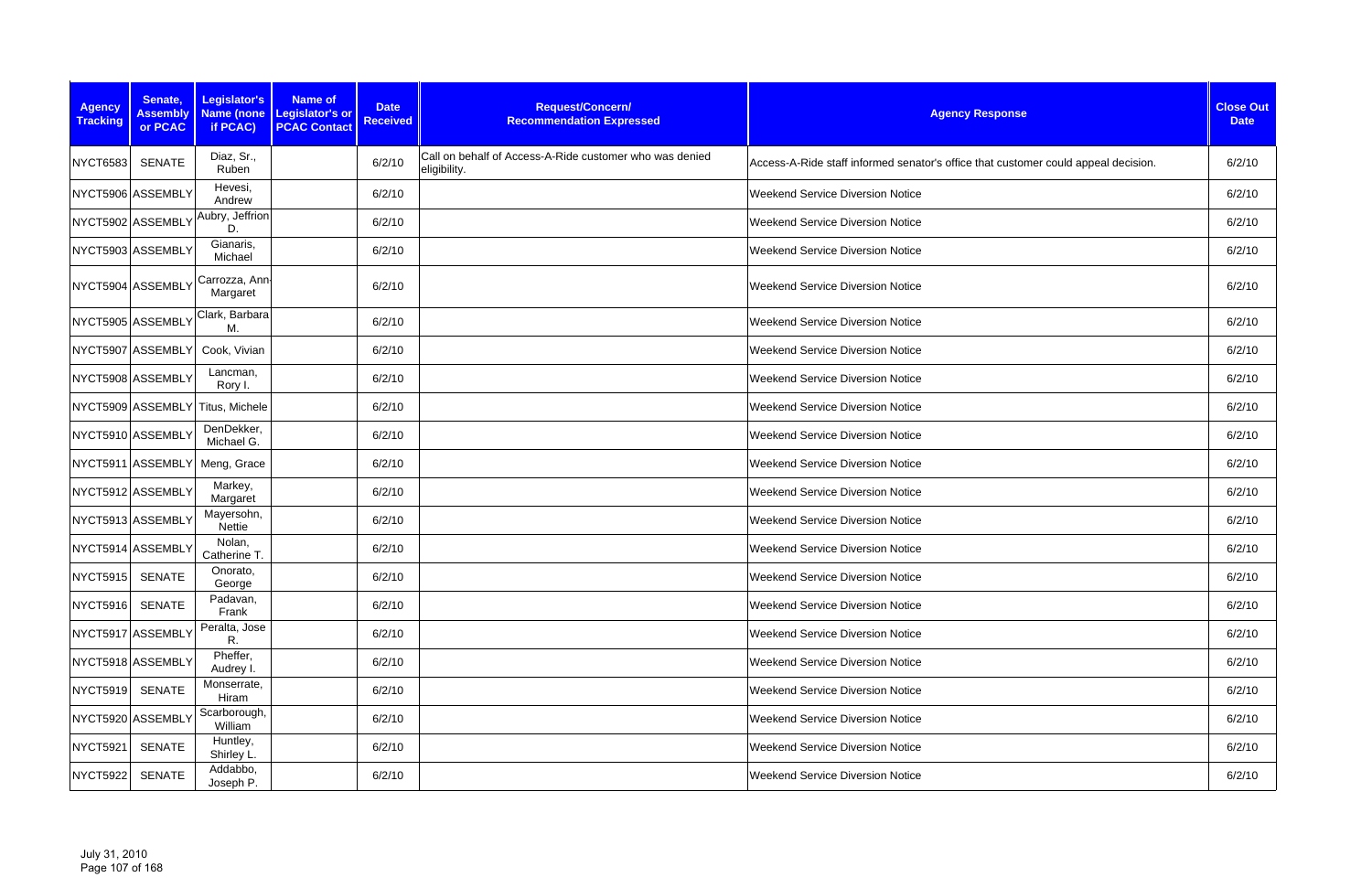| <b>Agency</b><br><b>Tracking</b> | Senate,<br><b>Assembly</b><br>or PCAC | Legislator's<br><b>Name (none)</b><br>if PCAC) | <b>Name of</b><br>Legislator's or<br><b>PCAC Contact</b> | <b>Date</b><br><b>Received</b> | Request/Concern/<br><b>Recommendation Expressed</b> | <b>Agency Response</b>                  | <b>Close Out</b><br><b>Date</b> |
|----------------------------------|---------------------------------------|------------------------------------------------|----------------------------------------------------------|--------------------------------|-----------------------------------------------------|-----------------------------------------|---------------------------------|
| NYCT5923                         | <b>SENATE</b>                         | Stavisky, Toby<br>Ann                          |                                                          | 6/2/10                         |                                                     | <b>Weekend Service Diversion Notice</b> | 6/2/10                          |
| NYCT5924                         | <b>SENATE</b>                         | Smith,<br>Malcolm A.                           |                                                          | 6/2/10                         |                                                     | <b>Weekend Service Diversion Notice</b> | 6/2/10                          |
|                                  | NYCT5925 ASSEMBLY                     | Arroyo,<br>Carmen                              |                                                          | 6/2/10                         |                                                     | <b>Weekend Service Diversion Notice</b> | 6/2/10                          |
| NYCT5926 ASSEMBLY                |                                       | Heastie, Carl<br>Ε.                            |                                                          | 6/2/10                         |                                                     | <b>Weekend Service Diversion Notice</b> | 6/2/10                          |
|                                  | NYCT5927 ASSEMBLY                     | Rivera, Jose                                   |                                                          | 6/2/10                         |                                                     | <b>Weekend Service Diversion Notice</b> | 6/2/10                          |
| NYCT5928 ASSEMBLY                |                                       | Benedetto,<br>Michael R.                       |                                                          | 6/2/10                         |                                                     | <b>Weekend Service Diversion Notice</b> | 6/2/10                          |
|                                  | NYCT5929 ASSEMBLY                     | Gibson,<br>Vanessa                             |                                                          | 6/2/10                         |                                                     | <b>Weekend Service Diversion Notice</b> | 6/2/10                          |
|                                  | NYCT5930 ASSEMBLY                     | Crespo,<br>Marcos                              |                                                          | 6/2/10                         |                                                     | <b>Weekend Service Diversion Notice</b> | 6/2/10                          |
|                                  | NYCT5931 ASSEMBLY                     | Castro,<br>Nelson L.                           |                                                          | 6/2/10                         |                                                     | <b>Weekend Service Diversion Notice</b> | 6/2/10                          |
| <b>NYCT5932</b>                  | <b>SENATE</b>                         | Diaz, Sr.,<br>Ruben                            |                                                          | 6/2/10                         |                                                     | <b>Weekend Service Diversion Notice</b> | 6/2/10                          |
|                                  | NYCT5933 ASSEMBLY                     | Benjamin,<br>Michael A.                        |                                                          | 6/2/10                         |                                                     | <b>Weekend Service Diversion Notice</b> | 6/2/10                          |
|                                  | NYCT5934 ASSEMBLY                     | Dinowitz,<br>Jeffrey                           |                                                          | 6/2/10                         |                                                     | <b>Weekend Service Diversion Notice</b> | 6/2/10                          |
| <b>NYCT5935</b>                  | <b>SENATE</b>                         | Espada, Jr.,<br>Pedro                          |                                                          | 6/2/10                         |                                                     | <b>Weekend Service Diversion Notice</b> | 6/2/10                          |
| <b>NYCT5936</b>                  | <b>SENATE</b>                         | Klein, Jeffrey                                 |                                                          | 6/2/10                         |                                                     | <b>Weekend Service Diversion Notice</b> | 6/2/10                          |
| NYCT5937 ASSEMBLY                |                                       | Rivera, Peter<br>М.                            |                                                          | 6/2/10                         |                                                     | <b>Weekend Service Diversion Notice</b> | 6/2/10                          |
|                                  |                                       | NYCT5938 ASSEMBLY Rivera, Naomi                |                                                          | 6/2/10                         |                                                     | <b>Weekend Service Diversion Notice</b> | 6/2/10                          |
| NYCT5939                         | SENATE                                | Hassell-<br>Thompson,<br>Ruth                  |                                                          | 6/2/10                         |                                                     | <b>Weekend Service Diversion Notice</b> | 6/2/10                          |
| NYCT5940                         | <b>SENATE</b>                         | Serrano, Jose<br>М.                            |                                                          | 6/2/10                         |                                                     | <b>Weekend Service Diversion Notice</b> | 6/2/10                          |
|                                  | NYCT5941 ASSEMBLY                     | Abbate, Peter                                  |                                                          | 6/2/10                         |                                                     | <b>Weekend Service Diversion Notice</b> | 6/2/10                          |
|                                  | NYCT5942 ASSEMBLY                     | Boyland,<br>William                            |                                                          | 6/2/10                         |                                                     | <b>Weekend Service Diversion Notice</b> | 6/2/10                          |
| NYCT5943                         | SENATE                                | Adams, Eric                                    |                                                          | 6/2/10                         |                                                     | <b>Weekend Service Diversion Notice</b> | 6/2/10                          |
|                                  | NYCT5944 ASSEMBLY                     | Brennan,<br>James                              |                                                          | 6/2/10                         |                                                     | <b>Weekend Service Diversion Notice</b> | 6/2/10                          |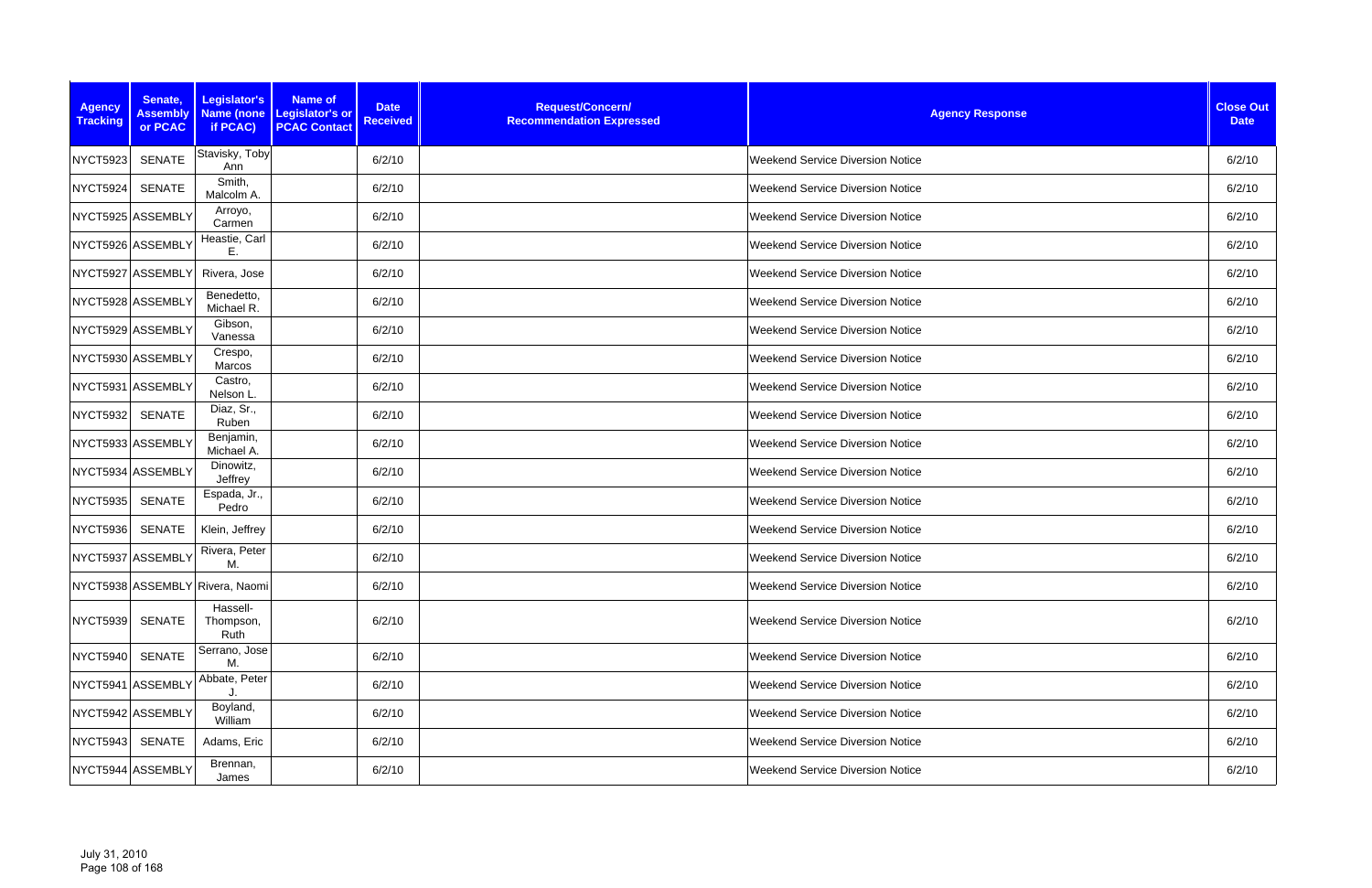| <b>Agency</b><br><b>Tracking</b> | Senate,<br><b>Assembly</b><br>or PCAC | Legislator's<br>Name (none<br>if PCAC) | <b>Name of</b><br>Legislator's or<br><b>PCAC Contact</b> | <b>Date</b><br><b>Received</b> | Request/Concern/<br><b>Recommendation Expressed</b> | <b>Agency Response</b>                  | <b>Close Out</b><br><b>Date</b> |
|----------------------------------|---------------------------------------|----------------------------------------|----------------------------------------------------------|--------------------------------|-----------------------------------------------------|-----------------------------------------|---------------------------------|
| NYCT5945 ASSEMBLY                |                                       | Colton,<br>William                     |                                                          | 6/2/10                         |                                                     | <b>Weekend Service Diversion Notice</b> | 6/2/10                          |
| NYCT5946 ASSEMBLY                |                                       | Cymbrowitz,<br>Steven H.               |                                                          | 6/2/10                         |                                                     | <b>Weekend Service Diversion Notice</b> | 6/2/10                          |
| NYCT5947 ASSEMBLY                |                                       | Brook-Krasny,<br>Alec                  |                                                          | 6/2/10                         |                                                     | <b>Weekend Service Diversion Notice</b> | 6/2/10                          |
| NYCT5948                         | <b>SENATE</b>                         | Golden, Martin                         |                                                          | 6/2/10                         |                                                     | <b>Weekend Service Diversion Notice</b> | 6/2/10                          |
| NYCT5949 ASSEMBLY                |                                       | Jeffries,<br>Hakeem                    |                                                          | 6/2/10                         |                                                     | <b>Weekend Service Diversion Notice</b> | 6/2/10                          |
| NYCT5950 ASSEMBLY                |                                       | Barron, Inez                           |                                                          | 6/2/10                         |                                                     | <b>Weekend Service Diversion Notice</b> | 6/2/10                          |
| NYCT5951 ASSEMBLY                |                                       | Hikind, Dov                            |                                                          | 6/2/10                         |                                                     | <b>Weekend Service Diversion Notice</b> | 6/2/10                          |
| NYCT5952 ASSEMBLY                |                                       | Jacobs,<br>Rhoda S.                    |                                                          | 6/2/10                         |                                                     | <b>Weekend Service Diversion Notice</b> | 6/2/10                          |
| <b>NYCT5953</b>                  | SENATE                                | Kruger, Carl                           |                                                          | 6/2/10                         |                                                     | <b>Weekend Service Diversion Notice</b> | 6/2/10                          |
| NYCT5954 ASSEMBLY                |                                       | Robinson,<br>Annette                   |                                                          | 6/2/10                         |                                                     | <b>Weekend Service Diversion Notice</b> | 6/2/10                          |
| NYCT5955 ASSEMBLY                |                                       | Lentol, Joseph<br>R.                   |                                                          | 6/2/10                         |                                                     | <b>Weekend Service Diversion Notice</b> | 6/2/10                          |
| NYCT5956 ASSEMBLY                |                                       | Lopez, Vito                            |                                                          | 6/2/10                         |                                                     | <b>Weekend Service Diversion Notice</b> | 6/2/10                          |
| NYCT5957 ASSEMBLY                |                                       | Maisel, Alan                           |                                                          | 6/2/10                         |                                                     | <b>Weekend Service Diversion Notice</b> | 6/2/10                          |
| <b>NYCT5958</b>                  | <b>SENATE</b>                         | Dilan, Martin<br>M.                    |                                                          | 6/2/10                         |                                                     | <b>Weekend Service Diversion Notice</b> | 6/2/10                          |
|                                  |                                       | NYCT5959 ASSEMBLY Millman, Joan        |                                                          | 6/2/10                         |                                                     | <b>Weekend Service Diversion Notice</b> | 6/2/10                          |
| NYCT5960                         | SENATE                                | Montgomery,<br>Velmanette              |                                                          | 6/2/10                         |                                                     | <b>Weekend Service Diversion Notice</b> | 6/2/10                          |
| NYCT5961 ASSEMBLY                |                                       | Camara,<br>Karim                       |                                                          | 6/2/10                         |                                                     | <b>Weekend Service Diversion Notice</b> | 6/2/10                          |
| NYCT5962 ASSEMBLY                |                                       | Ortiz, Felix                           |                                                          | 6/2/10                         |                                                     | <b>Weekend Service Diversion Notice</b> | 6/2/10                          |
| NYCT5963 ASSEMBLY                |                                       | Perry, Nick                            |                                                          | 6/2/10                         |                                                     | <b>Weekend Service Diversion Notice</b> | 6/2/10                          |
| <b>NYCT5964</b>                  | SENATE                                | Parker, Kevin<br>S.                    |                                                          | 6/2/10                         |                                                     | <b>Weekend Service Diversion Notice</b> | 6/2/10                          |
| NYCT5965 ASSEMBLY                |                                       | Towns, Darryl<br>C.                    |                                                          | 6/2/10                         |                                                     | <b>Weekend Service Diversion Notice</b> | 6/2/10                          |
| NYCT5966 ASSEMBLY                |                                       | Weinstein,<br>Helene E.                |                                                          | 6/2/10                         |                                                     | <b>Weekend Service Diversion Notice</b> | 6/2/10                          |
| NYCT5967                         | SENATE                                | Sampson,<br>John                       |                                                          | 6/2/10                         |                                                     | <b>Weekend Service Diversion Notice</b> | 6/2/10                          |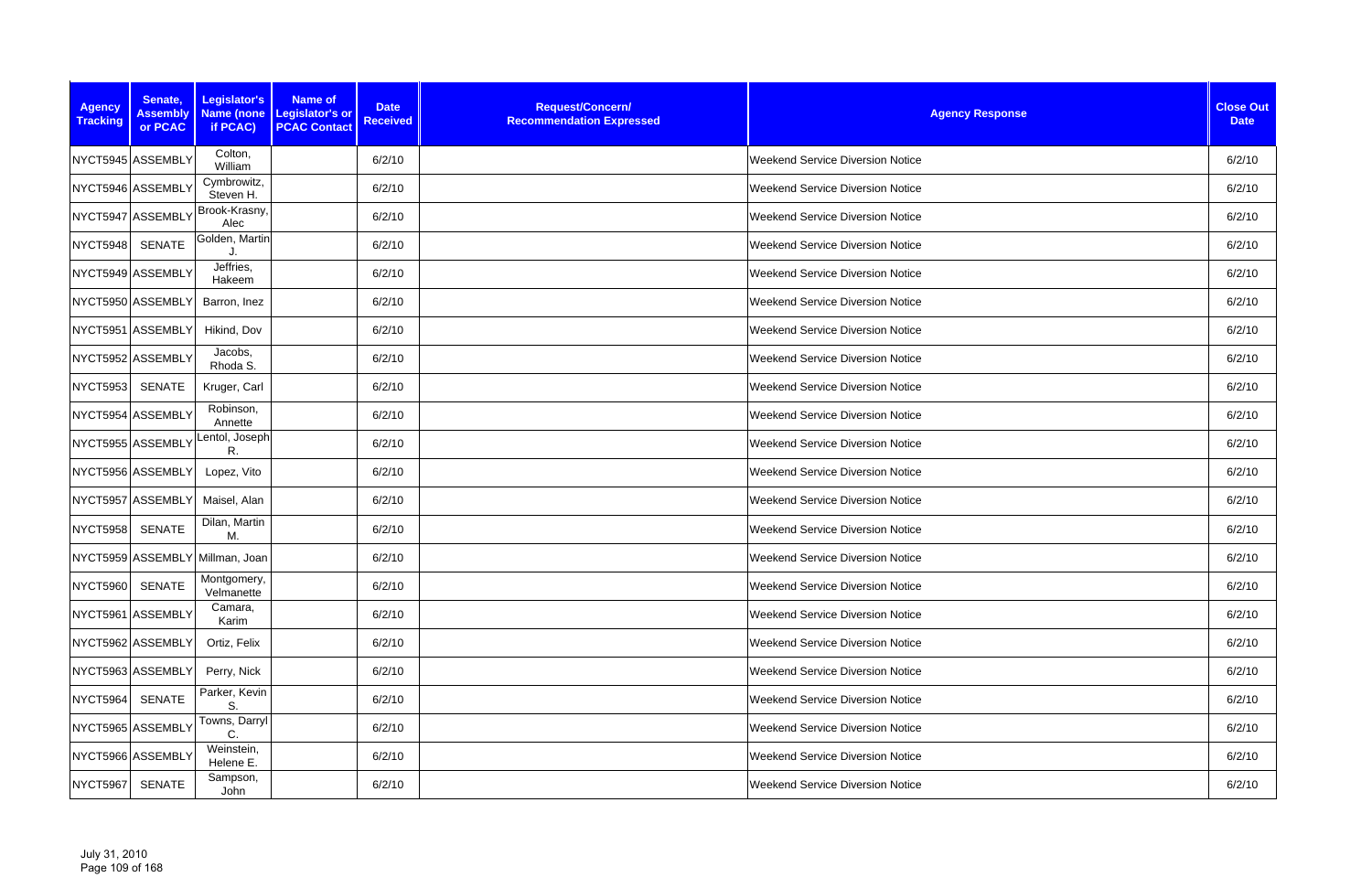| <b>Agency</b><br><b>Tracking</b> | Senate,<br><b>Assembly</b><br>or PCAC | Legislator's<br><b>Name (none</b><br>if PCAC) | Name of<br>Legislator's or<br><b>PCAC Contact</b> | <b>Date</b><br><b>Received</b> | Request/Concern/<br><b>Recommendation Expressed</b> | <b>Agency Response</b>                  | <b>Close Out</b><br><b>Date</b> |
|----------------------------------|---------------------------------------|-----------------------------------------------|---------------------------------------------------|--------------------------------|-----------------------------------------------------|-----------------------------------------|---------------------------------|
| NYCT5968                         | <b>SENATE</b>                         | Squadron,<br>Daniel                           |                                                   | 6/2/10                         |                                                     | <b>Weekend Service Diversion Notice</b> | 6/2/10                          |
|                                  | NYCT5969 ASSEMBLY                     | Clayton<br>Powell, Jr.,<br>Adam               |                                                   | 6/2/10                         |                                                     | <b>Weekend Service Diversion Notice</b> | 6/2/10                          |
| <b>NYCT5970</b>                  | <b>SENATE</b>                         | Duane,<br>Thomas K.                           |                                                   | 6/2/10                         |                                                     | <b>Weekend Service Diversion Notice</b> | 6/2/10                          |
|                                  | NYCT5971 ASSEMBLY                     | Bing,<br>Jonathan                             |                                                   | 6/2/10                         |                                                     | <b>Weekend Service Diversion Notice</b> | 6/2/10                          |
| NYCT5972 ASSEMBLY                |                                       | Espaillat,<br>Adriano                         |                                                   | 6/2/10                         |                                                     | <b>Weekend Service Diversion Notice</b> | 6/2/10                          |
|                                  | NYCT5973 ASSEMBLY                     | Farrell,<br>Herman D.                         |                                                   | 6/2/10                         |                                                     | <b>Weekend Service Diversion Notice</b> | 6/2/10                          |
|                                  | NYCT5974 ASSEMBLY                     | Kavanagh,<br>Brian P.                         |                                                   | 6/2/10                         |                                                     | <b>Weekend Service Diversion Notice</b> | 6/2/10                          |
| NYCT5975 ASSEMBLY                |                                       | Rosenthal,<br>Linda B.                        |                                                   | 6/2/10                         |                                                     | <b>Weekend Service Diversion Notice</b> | 6/2/10                          |
|                                  | NYCT5976 ASSEMBLY                     | Glick,<br>Deborah                             |                                                   | 6/2/10                         |                                                     | <b>Weekend Service Diversion Notice</b> | 6/2/10                          |
| NYCT5977                         | SENATE                                | Krueger, Liz                                  |                                                   | 6/2/10                         |                                                     | <b>Weekend Service Diversion Notice</b> | 6/2/10                          |
|                                  |                                       | NYCT5978 ASSEMBLY Kellner, Micah              |                                                   | 6/2/10                         |                                                     | <b>Weekend Service Diversion Notice</b> | 6/2/10                          |
| NYCT5979                         | <b>SENATE</b>                         | Schneiderman<br>Eric                          |                                                   | 6/2/10                         |                                                     | <b>Weekend Service Diversion Notice</b> | 6/2/10                          |
| NYCT5980                         | <b>SENATE</b>                         | Perkins,<br>William                           |                                                   | 6/2/10                         |                                                     | <b>Weekend Service Diversion Notice</b> | 6/2/10                          |
| NYCT5981 ASSEMBLY                |                                       | O'Donnell,<br>Daniel J.                       |                                                   | 6/2/10                         |                                                     | <b>Weekend Service Diversion Notice</b> | 6/2/10                          |
|                                  | NYCT5982 ASSEMBLY                     | Silver,<br>Sheldon                            |                                                   | 6/2/10                         |                                                     | <b>Weekend Service Diversion Notice</b> | 6/2/10                          |
|                                  | NYCT5983 ASSEMBLY                     | Wright, Keith<br>L.T.                         |                                                   | 6/2/10                         |                                                     | <b>Weekend Service Diversion Notice</b> | 6/2/10                          |
|                                  | NYCT5984 ASSEMBLY                     | Gottfried,<br>Richard                         |                                                   | 6/2/10                         |                                                     | <b>Weekend Service Diversion Notice</b> | 6/2/10                          |
|                                  | NYCT5985 ASSEMBLY                     | Cusick,<br>Michael J.                         |                                                   | 6/2/10                         |                                                     | <b>Weekend Service Diversion Notice</b> | 6/2/10                          |
|                                  | NYCT5986 ASSEMBLY                     | Titone,<br>Matthew                            |                                                   | 6/2/10                         |                                                     | <b>Weekend Service Diversion Notice</b> | 6/2/10                          |
|                                  | NYCT5987 ASSEMBLY                     | Tobacco,<br>Louis R.                          |                                                   | 6/2/10                         |                                                     | <b>Weekend Service Diversion Notice</b> | 6/2/10                          |
| <b>NYCT5988</b>                  | SENATE                                | Lanza,<br>Andrew J.                           |                                                   | 6/2/10                         |                                                     | <b>Weekend Service Diversion Notice</b> | 6/2/10                          |
|                                  |                                       | NYCT5989 ASSEMBLY Hyer-Spencer,<br>Janele     |                                                   | 6/2/10                         |                                                     | <b>Weekend Service Diversion Notice</b> | 6/2/10                          |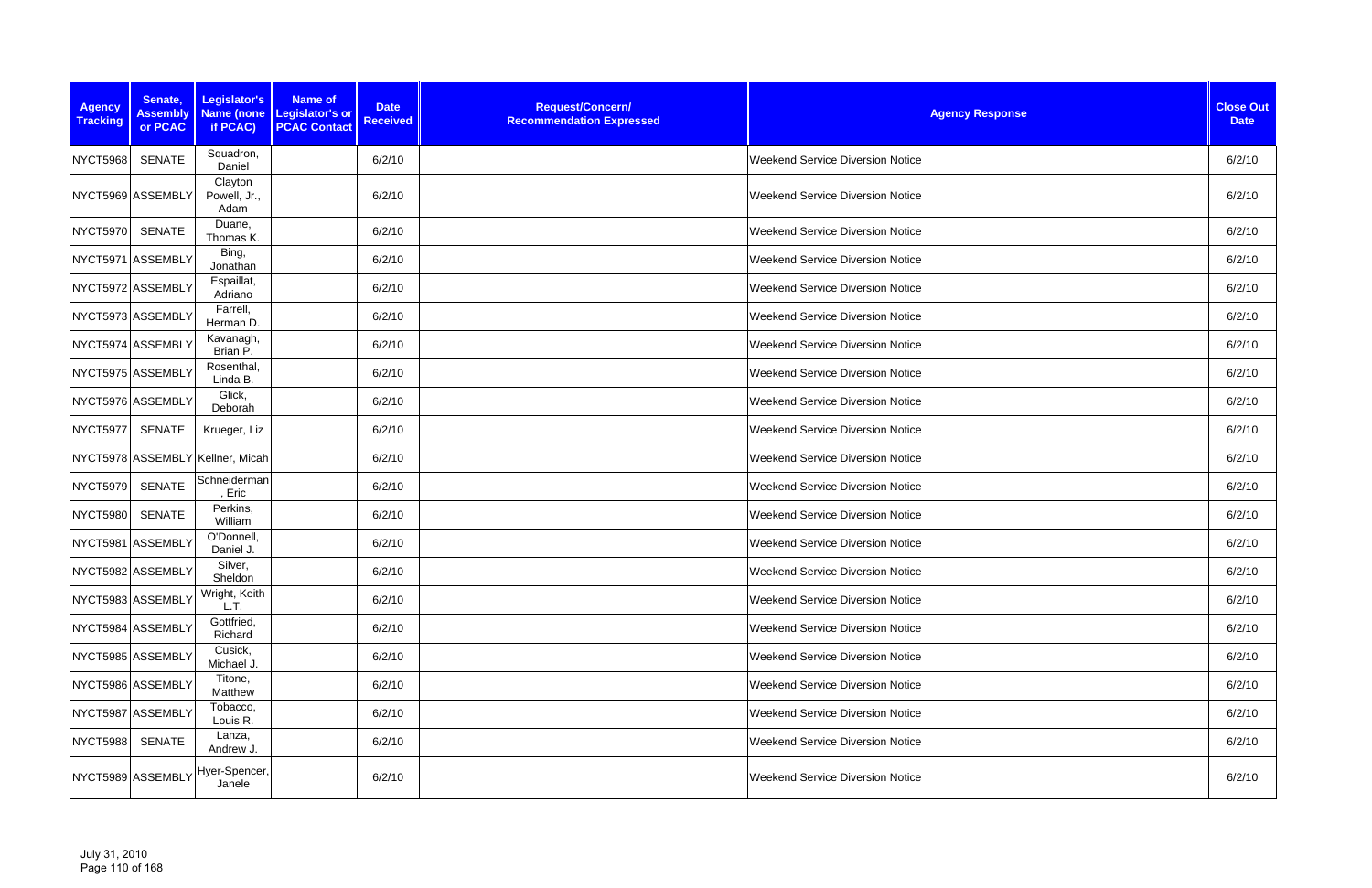| <b>Agency</b><br><b>Tracking</b> | Senate,<br><b>Assembly</b><br>or PCAC | Legislator's<br><b>Name (none</b><br>if PCAC) | <b>Name of</b><br>Legislator's or<br><b>PCAC Contact</b> | <b>Date</b><br><b>Received</b> | Request/Concern/<br><b>Recommendation Expressed</b>                                                                                                                                                                      | <b>Agency Response</b>                                                                                                                                                                                                                         | <b>Close Out</b><br><b>Date</b> |
|----------------------------------|---------------------------------------|-----------------------------------------------|----------------------------------------------------------|--------------------------------|--------------------------------------------------------------------------------------------------------------------------------------------------------------------------------------------------------------------------|------------------------------------------------------------------------------------------------------------------------------------------------------------------------------------------------------------------------------------------------|---------------------------------|
| <b>NYCT5990</b>                  | <b>SENATE</b>                         | Savino, Diane                                 |                                                          | 6/2/10                         |                                                                                                                                                                                                                          | <b>Weekend Service Diversion Notice</b>                                                                                                                                                                                                        | 6/2/10                          |
| <b>LIRR888</b>                   | <b>PCAC</b>                           |                                               | Shannon, Ellyn                                           | 6/2/10                         | Request for information on parking capacity and utilization                                                                                                                                                              | Information provided                                                                                                                                                                                                                           | 6/2/10                          |
| <b>LIRR889</b>                   | Senate                                | Johnson,<br>Craig                             | Lieber, Rafe                                             | 6/2/10                         | Email regarding letter sent to Chariman on Ellision Ave. Bridge                                                                                                                                                          | Acknowledged receipt. No further action required.                                                                                                                                                                                              | 6/2/10                          |
| <b>LIRR890</b>                   | Senate                                | Skelos, Dean                                  | Locasio, Tom                                             | 6/2/10                         | Possible meeting in Long Beach concerning track work                                                                                                                                                                     | Discussed and determined that Senator's office would contact again.                                                                                                                                                                            | 6/2/10                          |
| <b>LIRR891</b>                   | Senate                                | Johnson,<br>Owen                              | Canary, Gordon                                           | 6/3/10                         | Various calls to set up/confirm Bay Shore ribbon cutting for July 9<br>at 10:30 AM                                                                                                                                       | Ribbon Cutting held.                                                                                                                                                                                                                           | 7/9/10                          |
| <b>LIRR892</b>                   | Senate                                | Johnson,<br>Craig                             | Malesardi, Dan                                           | 6/3/10                         | Call regarding update on Great Neck elevator work                                                                                                                                                                        | Gave update                                                                                                                                                                                                                                    | 6/3/10                          |
| <b>LIRR893</b>                   | Assembly                              | Englebright,<br>Steven                        | Hoffman,<br>Marica                                       | 6/3/10                         | Grafitti on Nichols Rd Bridge                                                                                                                                                                                            | Referred to Engineering for clean up. Grafitti removed.                                                                                                                                                                                        | 6/10/10                         |
| <b>LIRR894</b>                   | Senate                                | Marcellino,<br>Carl                           | Wilson, Cathy                                            | 6/3/10                         | Call regarding upcoming Town Hall meeting for LIRR to attend on<br>06/10 in Syosset; follow-up calls to confirm                                                                                                          | Attended meeting                                                                                                                                                                                                                               | 6/10/10                         |
| MTAHQ23<br>37                    | Senate                                | Klein, Jeffrey                                | Doyle, John                                              | 6/3/10                         | Would like to follow-up on conversation the Senator had with<br>MTA Chairman last week regarding restructing Bronx bus route.                                                                                            | MTA will be unable to adjust Bronx bus routes as requested by the Senator due to budgetary<br>constraints.                                                                                                                                     | 6/24/10                         |
| <b>LIRR895</b>                   | Senate                                | Johnson,<br>Owen                              | Canary, Gordon                                           | 6/4/10                         | Call regarding NYAR shipments to Queens Ave in Lidenhurst                                                                                                                                                                | Confirmed shipments                                                                                                                                                                                                                            | 6/4/10                          |
| Bus Co<br>970                    | Senator                               | Golden, Martin                                | Byrnes, Joan                                             | 6/7/10                         | Complaint regarding service delays on the BM1                                                                                                                                                                            | Advised Ms. Byrnes that this line will be monitored by the Spring Creek Depot for schedule<br>adherence.                                                                                                                                       | 6/10/10                         |
| B&T 1022                         | Senate                                | Klein, Jeffrey                                | Doyle, John                                              | 6/7/10                         | Asking if there was any truth that Throgs Neck Queens approach<br>construction that required partial closure of southbound Cross<br>Island Parkway ramp would be extended.                                               | Explained that, no, there was no delay and construction requiring Cross Island Parkway<br>ramp closure was to end, as promised, before 4th of July or sooner.                                                                                  | 6/8/10                          |
| B&T 1023                         | Senate                                | Klein, Jeffrey                                | Doyle, John                                              | 6/7/10                         | Asking about Harding Ave. entrance weekend closures at Throgs<br>Neck Bridge, which community requested years ago; Senator<br>received request from catering hall to open it during limited<br>weekend hours for guests. | Explained that TBTA would need consensus from Community Board 10 and local<br>organizations approving limited weekend hours at Harding Ave. entrance, and then a formal<br>request made to our President for approval before we open entrance. | 6/8/10                          |
| <b>MNR1585</b>                   | Senate                                | Klein, Jeffrey                                |                                                          | 6/7/10                         | MNR forwarded previously requested ballast information to staff<br>and the mayor of Bronxville.                                                                                                                          | Senator's staff acknowledged recepit of the video.                                                                                                                                                                                             | 6/7/10                          |
| <b>NYCT6607</b>                  | SENATE                                | Kruger, Carl                                  |                                                          | 6/7/10                         | Access-A-Ride customer inquiry about taxi reimbursement                                                                                                                                                                  | Advised Senator's office that reimbursement check was mailed out.                                                                                                                                                                              | 6/15/10                         |
|                                  | NYCT5992 ASSEMBLY                     | Glick,<br>Deborah                             | Parson, Lisa                                             | 6/7/10                         | Inquiry on behalf of an Access-A-Ride customer regarding status<br>of a reimbursement that was submitted.                                                                                                                | The request was forwarded to Access-A-Ride for review and action.                                                                                                                                                                              | 6/7/10                          |
|                                  | NYCT7068 ASSEMBLY                     | Espaillat,<br>Adriano                         | Collins, Martin                                          | 6/7/10                         | Request presentation on upcoming Dyckman Street<br>Rehabilitation                                                                                                                                                        | Presentation provided on Tuesday, June 29, 2010                                                                                                                                                                                                | 6/29/10                         |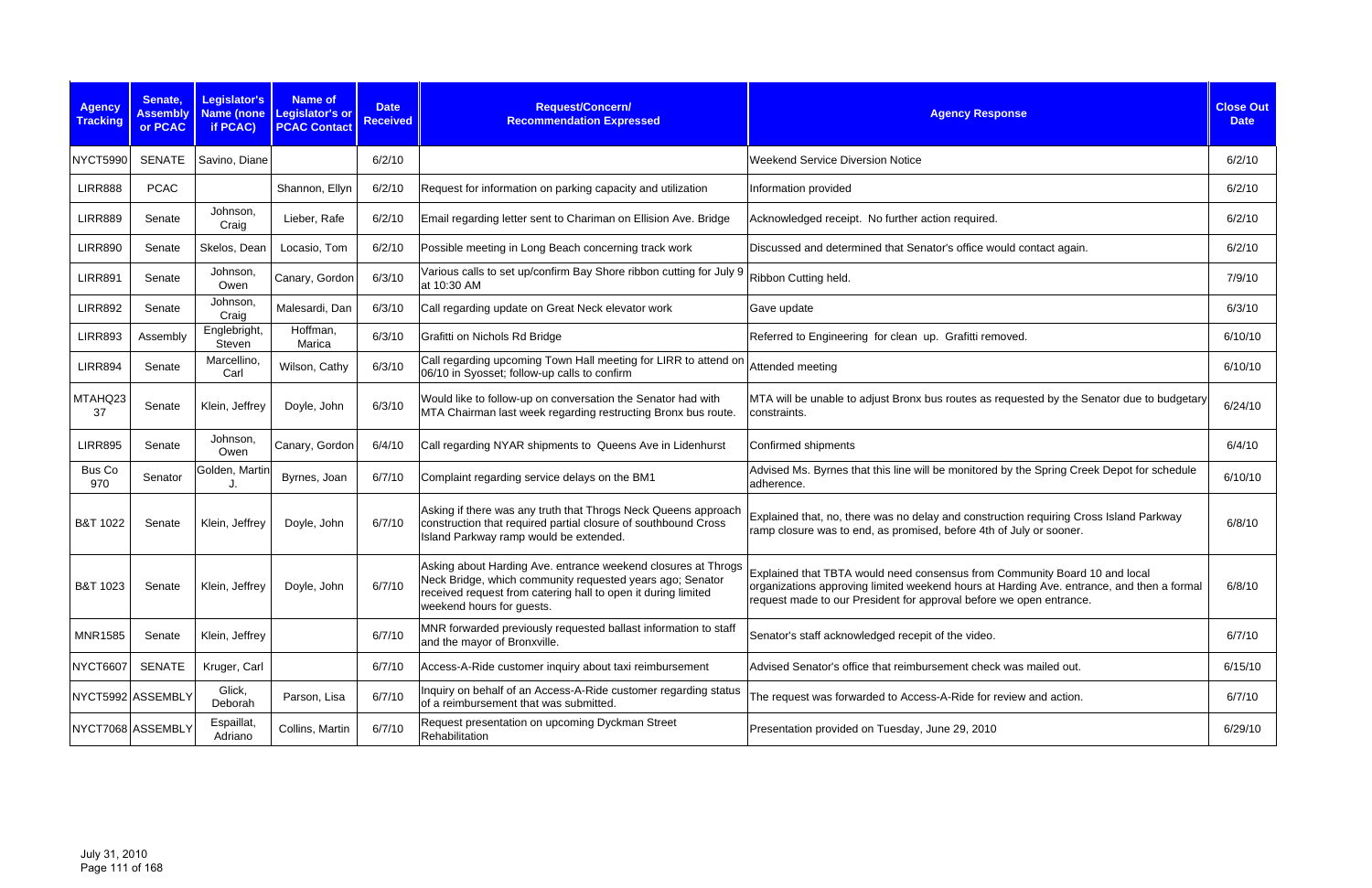| <b>Agency</b><br><b>Tracking</b> | Senate,<br><b>Assembly</b><br>or PCAC | Legislator's<br>if PCAC)    | <b>Name of</b><br>Name (none Legislator's or<br><b>PCAC Contact</b> | <b>Date</b><br><b>Received</b> | Request/Concern/<br><b>Recommendation Expressed</b>                                                                                                                                                                                                                | <b>Agency Response</b>                                                                                                                                                                                     | <b>Close Out</b><br><b>Date</b> |
|----------------------------------|---------------------------------------|-----------------------------|---------------------------------------------------------------------|--------------------------------|--------------------------------------------------------------------------------------------------------------------------------------------------------------------------------------------------------------------------------------------------------------------|------------------------------------------------------------------------------------------------------------------------------------------------------------------------------------------------------------|---------------------------------|
| B&T 1024                         | Senate                                | Klein, Jeffrey              | Doyle, John                                                         | 6/8/10                         | Informed us that Bronx Community Board 10 voted to approve<br>limited weekend hours open at Harding Ave. entrance, 10 pm to 2<br>am, and that a letter officially requesting this was sent to B&T<br>President, copied to Community Board and local organizations. | Response from B&T President approving request, on six-month trial basis starting 7/23/10.<br>Contigent upon not receiving complaints from local residents.                                                 | 7/22/10                         |
|                                  | NYCT6608 ASSEMBLY                     | Mayersohn,<br><b>Nettie</b> |                                                                     | 6/8/10                         | Access-A-Ride customer taxi reimbursement                                                                                                                                                                                                                          | Customer will be reimbursed for trips for which documentation was received.                                                                                                                                | 6/10/10                         |
| <b>LIRR896</b>                   | Senate                                | Huntley,<br>Shirley         | Mindy                                                               | 6/8/10                         |                                                                                                                                                                                                                                                                    | Informed office - notification for vegetation management                                                                                                                                                   | 6/8/10                          |
| <b>LIRR897</b>                   | Assembly                              | Mayersohn,<br><b>Nettie</b> | Lynn                                                                | 6/8/10                         |                                                                                                                                                                                                                                                                    | Informed office - notification for vegetation management                                                                                                                                                   | 6/8/10                          |
| <b>LIRR898</b>                   | <b>PCAC</b>                           |                             | Rubenstein,<br>Larry                                                | 6/8/10                         | Request for informtion on short car message                                                                                                                                                                                                                        | Information provided                                                                                                                                                                                       | 6/8/10                          |
| <b>LIRR899</b>                   | Senate                                | Fuschillo, Jr.,<br>Charles  |                                                                     | 6/8/10                         | 2010 Budget-restore 4:57 pm train from Penn to Babylon                                                                                                                                                                                                             | Letter addressing concerns                                                                                                                                                                                 | 6/25/10                         |
| Bus Co<br>969                    | Senator                               | Klein, Jeffrey              | Doyle, John C.                                                      | 6/9/10                         | A constituent reported service delays with the 5:33 am BxM9 bus<br>at the Cross Bronx Expway. They question if this bus is being<br>eliminated.                                                                                                                    | Advised Mr. Doyle that there are no plans to cut any of our early runs. They may make<br>some time adjustments after the rush hours.                                                                       | 6/17/10                         |
| B&T 1025                         | Assembly                              | DenDekker<br>Michael        | Rangone, Joan                                                       | 6/9/10                         | How long and when will 3rd Ave. ramp be closed for<br>construction?                                                                                                                                                                                                | Bronx-Whitestone Bridge Queens approach project starts in 2011 but 3rd Ave. exit won't be<br>closed until 2012, and for approx. one year, but we don't have definite dates yet as contract<br>not awarded. | 6/9/10                          |
| <b>LIRR900</b>                   | <b>PCAC</b>                           |                             | Greenberg, Ira                                                      | 6/9/10                         | Follow up regarding crew recognition proposal                                                                                                                                                                                                                      | Discussion on next steps                                                                                                                                                                                   | 6/9/10                          |
| LI Bus 941                       | Senate                                | Marcellino,<br>Carl         |                                                                     | 6/10/10                        |                                                                                                                                                                                                                                                                    | Attended and spoke at Senator Marcellino's Community Meeting on 6/10 6-9pm. Woodbury<br>and responded to constituent questions about Able-Ride, LI Bus and MTA issues.                                     | 6/10/10                         |
| LI Bus 942                       | Senate                                | Marcellino,<br>Carl         | Angel                                                               | 6/10/10                        |                                                                                                                                                                                                                                                                    | Answered questions about cuts amid concerns about excessive overtime and high LIRR<br>salaries as well as questions about the N94 elimination, etc.                                                        | 6/14/10                         |
|                                  | NYCT6606 ASSEMBLY                     | Mayersohn,<br>Nettie        |                                                                     | 6/10/10                        | Access-A-Ride customer did not receive reimbursement for taxis                                                                                                                                                                                                     | Informed Assemblyman's office that customers will be reimbursed for taxis for which<br>document has been received.                                                                                         | 6/10/10                         |
|                                  | NYCT6610 ASSEMBLY                     | Brennan,<br>James           |                                                                     | 6/10/10                        | Access-A-Ride customer inquire about carry-on package policy.                                                                                                                                                                                                      | Information given that customer should not board with more than two bags/parcels with a<br>total weight of 40 pounds.                                                                                      | 6/10/10                         |
|                                  | NYCT6611 ASSEMBLY                     | Mayersohn,<br><b>Nettie</b> |                                                                     | 6/10/10                        | Access-A-Ride eligible for trips within her borough.                                                                                                                                                                                                               | Customer had cold weather eligiblity condition status from Dec-March throughout NYC                                                                                                                        | 6/10/10                         |
|                                  | NYCT5993 ASSEMBLY                     | Dinowitz,<br>Jeffrey        | Martos, Randi                                                       | 6/10/10                        | Request for a bus shelter and travel information when the Bx20<br>bus no longer operating during off-peak and Saturdays.                                                                                                                                           | Government & Community Relations provided Ms. Martos with a NYC DOT contact<br>regarding the bus shelter request and alternative travel information when the Bx20 bus does<br>not operate.                 | 6/10/10                         |
| <b>NYCT6174</b>                  | <b>SENATE</b>                         | Duane,<br>Thomas K.         | Gold-Pond,<br>Crystal                                               | 6/10/10                        | Senator Duane's staff inquired about the 8th Avenue Line<br><b>Emergency Ventilation Facility Project</b>                                                                                                                                                          | Provided information.                                                                                                                                                                                      | 6/16/10                         |
|                                  | NYCT5998 ASSEMBLY                     | Hevesi,<br>Andrew           |                                                                     | 6/10/10                        |                                                                                                                                                                                                                                                                    | <b>Weekend Service Diversion Notice</b>                                                                                                                                                                    | 6/10/10                         |
|                                  | NYCT5994 ASSEMBLY                     | Aubry, Jeffrion<br>D.       |                                                                     | 6/10/10                        |                                                                                                                                                                                                                                                                    | <b>Weekend Service Diversion Notice</b>                                                                                                                                                                    | 6/10/10                         |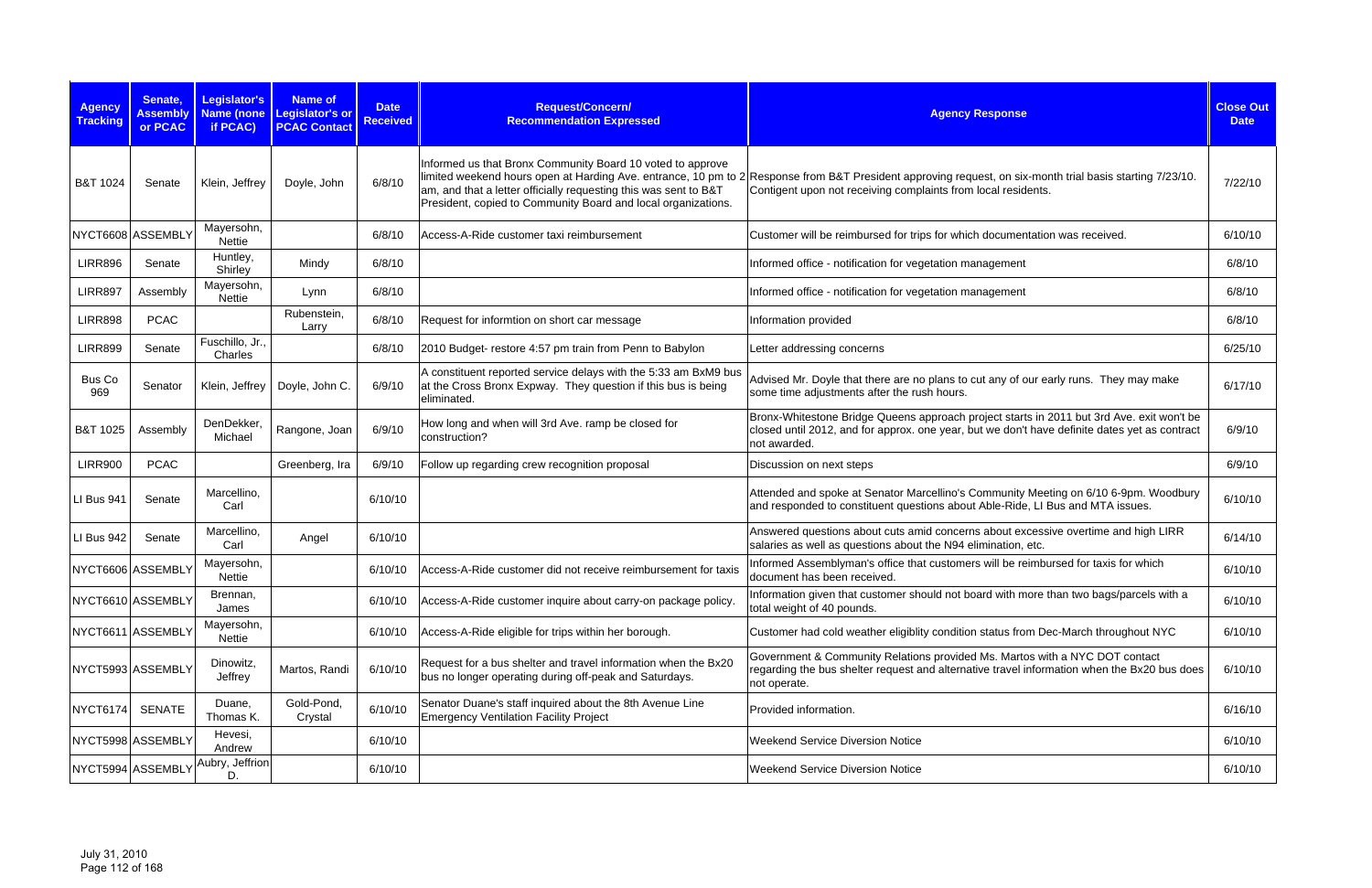| <b>Agency</b><br><b>Tracking</b> | Senate,<br><b>Assembly</b><br>or PCAC | Legislator's<br>if PCAC)         | <b>Name of</b><br><b>Date</b><br>Name (none Legislator's or<br><b>Received</b><br><b>PCAC Contact</b> | Request/Concern/<br><b>Recommendation Expressed</b> | <b>Agency Response</b>                  | <b>Close Out</b><br><b>Date</b> |
|----------------------------------|---------------------------------------|----------------------------------|-------------------------------------------------------------------------------------------------------|-----------------------------------------------------|-----------------------------------------|---------------------------------|
|                                  | NYCT5995 ASSEMBLY                     | Gianaris,<br>Michael             | 6/10/10                                                                                               |                                                     | <b>Weekend Service Diversion Notice</b> | 6/10/10                         |
|                                  | NYCT5996 ASSEMBLY                     | Carrozza, Ann<br>Margaret        | 6/10/10                                                                                               |                                                     | <b>Weekend Service Diversion Notice</b> | 6/10/10                         |
|                                  | NYCT5997 ASSEMBLY                     | Clark, Barbara<br>М.             | 6/10/10                                                                                               |                                                     | <b>Weekend Service Diversion Notice</b> | 6/10/10                         |
|                                  | NYCT5999 ASSEMBLY                     | Cook, Vivian                     | 6/10/10                                                                                               |                                                     | <b>Weekend Service Diversion Notice</b> | 6/10/10                         |
|                                  | NYCT6000 ASSEMBLY                     | Lancman,<br>Rory I.              | 6/10/10                                                                                               |                                                     | <b>Weekend Service Diversion Notice</b> | 6/10/10                         |
|                                  |                                       | NYCT6001 ASSEMBLY Titus, Michele | 6/10/10                                                                                               |                                                     | <b>Weekend Service Diversion Notice</b> | 6/10/10                         |
|                                  | NYCT6002 ASSEMBLY                     | DenDekker,<br>Michael G.         | 6/10/10                                                                                               |                                                     | <b>Weekend Service Diversion Notice</b> | 6/10/10                         |
|                                  | NYCT6003 ASSEMBLY                     | Meng, Grace                      | 6/10/10                                                                                               |                                                     | <b>Weekend Service Diversion Notice</b> | 6/10/10                         |
|                                  | NYCT6004 ASSEMBLY                     | Markey,<br>Margaret              | 6/10/10                                                                                               |                                                     | <b>Weekend Service Diversion Notice</b> | 6/10/10                         |
|                                  | NYCT6005 ASSEMBLY                     | Mayersohn,<br>Nettie             | 6/10/10                                                                                               |                                                     | <b>Weekend Service Diversion Notice</b> | 6/10/10                         |
|                                  | NYCT6006 ASSEMBLY                     | Nolan,<br>Catherine T.           | 6/10/10                                                                                               |                                                     | <b>Weekend Service Diversion Notice</b> | 6/10/10                         |
| NYCT6007                         | <b>SENATE</b>                         | Onorato,<br>George               | 6/10/10                                                                                               |                                                     | <b>Weekend Service Diversion Notice</b> | 6/10/10                         |
| NYCT6008                         | <b>SENATE</b>                         | Padavan,<br>Frank                | 6/10/10                                                                                               |                                                     | <b>Weekend Service Diversion Notice</b> | 6/10/10                         |
|                                  | NYCT6009 ASSEMBLY                     | Peralta, Jose<br>R.              | 6/10/10                                                                                               |                                                     | <b>Weekend Service Diversion Notice</b> | 6/10/10                         |
|                                  | NYCT6010 ASSEMBLY                     | Pheffer,<br>Audrey I.            | 6/10/10                                                                                               |                                                     | <b>Weekend Service Diversion Notice</b> | 6/10/10                         |
| NYCT6011                         | <b>SENATE</b>                         | Monserrate,<br>Hiram             | 6/10/10                                                                                               |                                                     | <b>Weekend Service Diversion Notice</b> | 6/10/10                         |
|                                  | NYCT6012 ASSEMBLY                     | Scarborough,<br>William          | 6/10/10                                                                                               |                                                     | <b>Weekend Service Diversion Notice</b> | 6/10/10                         |
| NYCT6013                         | <b>SENATE</b>                         | Huntley,<br>Shirley L.           | 6/10/10                                                                                               |                                                     | <b>Weekend Service Diversion Notice</b> | 6/10/10                         |
| NYCT6014                         | <b>SENATE</b>                         | Addabbo,<br>Joseph P.            | 6/10/10                                                                                               |                                                     | <b>Weekend Service Diversion Notice</b> | 6/10/10                         |
| NYCT6015                         | <b>SENATE</b>                         | Stavisky, Toby<br>Ann            | 6/10/10                                                                                               |                                                     | <b>Weekend Service Diversion Notice</b> | 6/10/10                         |
| NYCT6016                         | <b>SENATE</b>                         | Smith,<br>Malcolm A.             | 6/10/10                                                                                               |                                                     | <b>Weekend Service Diversion Notice</b> | 6/10/10                         |
|                                  | NYCT6017 ASSEMBLY                     | Arroyo,<br>Carmen                | 6/10/10                                                                                               |                                                     | <b>Weekend Service Diversion Notice</b> | 6/10/10                         |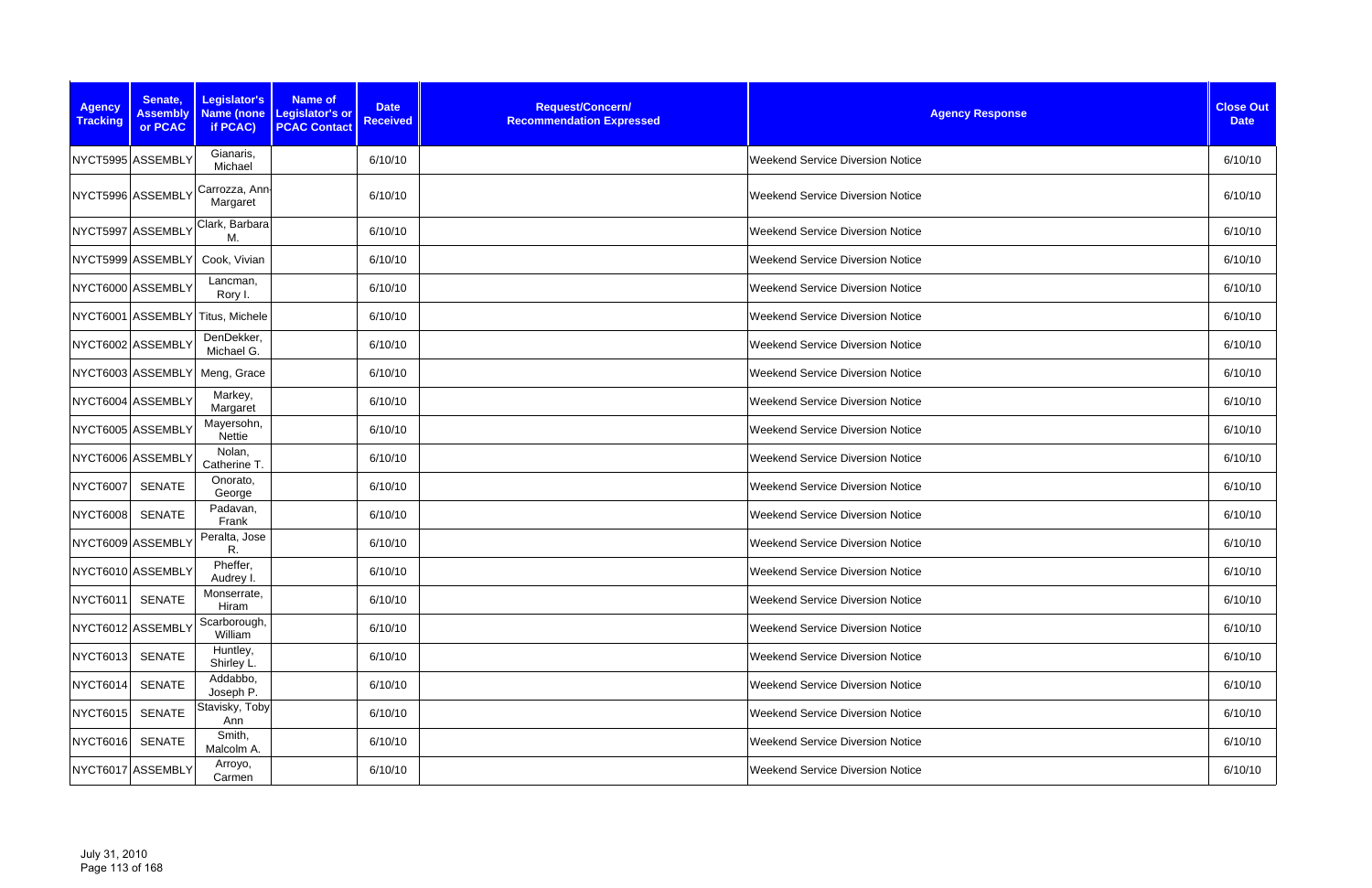| <b>Agency</b><br><b>Tracking</b> | Senate,<br><b>Assembly</b><br>or PCAC | Legislator's<br>Name (none<br>if PCAC) | <b>Name of</b><br><b>Date</b><br>Legislator's or<br><b>Received</b><br><b>PCAC Contact</b> | Request/Concern/<br><b>Recommendation Expressed</b> | <b>Agency Response</b>                  | <b>Close Out</b><br><b>Date</b> |
|----------------------------------|---------------------------------------|----------------------------------------|--------------------------------------------------------------------------------------------|-----------------------------------------------------|-----------------------------------------|---------------------------------|
|                                  | NYCT6018 ASSEMBLY                     | Heastie, Carl<br>Е.                    | 6/10/10                                                                                    |                                                     | <b>Weekend Service Diversion Notice</b> | 6/10/10                         |
|                                  | NYCT6019 ASSEMBLY                     | Rivera, Jose                           | 6/10/10                                                                                    |                                                     | <b>Weekend Service Diversion Notice</b> | 6/10/10                         |
|                                  | NYCT6020 ASSEMBLY                     | Benedetto,<br>Michael R.               | 6/10/10                                                                                    |                                                     | <b>Weekend Service Diversion Notice</b> | 6/10/10                         |
|                                  | NYCT6021 ASSEMBLY                     | Gibson,<br>Vanessa                     | 6/10/10                                                                                    |                                                     | <b>Weekend Service Diversion Notice</b> | 6/10/10                         |
|                                  | NYCT6022 ASSEMBLY                     | Crespo,<br>Marcos                      | 6/10/10                                                                                    |                                                     | <b>Weekend Service Diversion Notice</b> | 6/10/10                         |
|                                  | NYCT6023 ASSEMBLY                     | Castro,<br>Nelson L                    | 6/10/10                                                                                    |                                                     | <b>Weekend Service Diversion Notice</b> | 6/10/10                         |
| NYCT6024                         | <b>SENATE</b>                         | Diaz, Sr.,<br>Ruben                    | 6/10/10                                                                                    |                                                     | <b>Weekend Service Diversion Notice</b> | 6/10/10                         |
|                                  | NYCT6025 ASSEMBLY                     | Benjamin,<br>Michael A.                | 6/10/10                                                                                    |                                                     | <b>Weekend Service Diversion Notice</b> | 6/10/10                         |
|                                  | NYCT6026 ASSEMBLY                     | Dinowitz,<br>Jeffrey                   | 6/10/10                                                                                    |                                                     | <b>Weekend Service Diversion Notice</b> | 6/10/10                         |
| <b>NYCT6027</b>                  | SENATE                                | Espada, Jr.,<br>Pedro                  | 6/10/10                                                                                    |                                                     | <b>Weekend Service Diversion Notice</b> | 6/10/10                         |
| <b>NYCT6028</b>                  | SENATE                                | Klein, Jeffrey                         | 6/10/10                                                                                    |                                                     | <b>Weekend Service Diversion Notice</b> | 6/10/10                         |
|                                  | NYCT6029 ASSEMBLY                     | Rivera, Peter<br>M.                    | 6/10/10                                                                                    |                                                     | <b>Weekend Service Diversion Notice</b> | 6/10/10                         |
|                                  |                                       | NYCT6030 ASSEMBLY Rivera, Naomi        | 6/10/10                                                                                    |                                                     | <b>Weekend Service Diversion Notice</b> | 6/10/10                         |
| <b>NYCT6031</b>                  | SENATE                                | Hassell-<br>Thompson,<br>Ruth          | 6/10/10                                                                                    |                                                     | <b>Weekend Service Diversion Notice</b> | 6/10/10                         |
| NYCT6032                         | <b>SENATE</b>                         | Serrano, Jose<br>M.                    | 6/10/10                                                                                    |                                                     | <b>Weekend Service Diversion Notice</b> | 6/10/10                         |
|                                  | NYCT6033 ASSEMBLY                     | Abbate, Peter<br>J.                    | 6/10/10                                                                                    |                                                     | <b>Weekend Service Diversion Notice</b> | 6/10/10                         |
|                                  | NYCT6034 ASSEMBLY                     | Boyland,<br>William                    | 6/10/10                                                                                    |                                                     | <b>Weekend Service Diversion Notice</b> | 6/10/10                         |
| <b>NYCT6035</b>                  | SENATE                                | Adams, Eric                            | 6/10/10                                                                                    |                                                     | <b>Weekend Service Diversion Notice</b> | 6/10/10                         |
|                                  | NYCT6036 ASSEMBLY                     | Brennan,<br>James                      | 6/10/10                                                                                    |                                                     | <b>Weekend Service Diversion Notice</b> | 6/10/10                         |
|                                  | NYCT6037 ASSEMBLY                     | Colton,<br>William                     | 6/10/10                                                                                    |                                                     | <b>Weekend Service Diversion Notice</b> | 6/10/10                         |
|                                  | NYCT6038 ASSEMBLY                     | Cymbrowitz,<br>Steven H.               | 6/10/10                                                                                    |                                                     | <b>Weekend Service Diversion Notice</b> | 6/10/10                         |
|                                  | NYCT6039 ASSEMBLY                     | Brook-Krasny,<br>Alec                  | 6/10/10                                                                                    |                                                     | <b>Weekend Service Diversion Notice</b> | 6/10/10                         |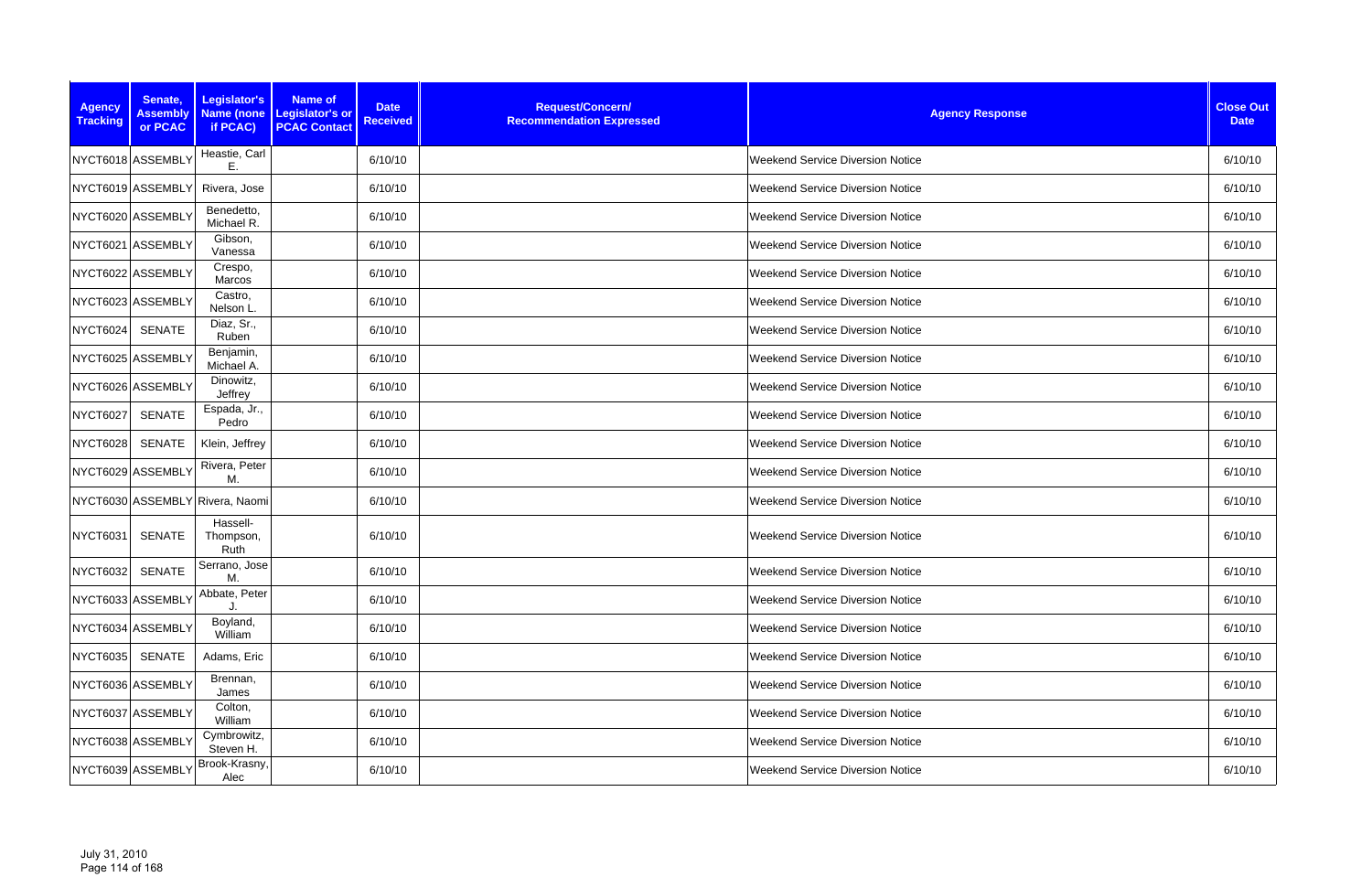| <b>Agency</b><br><b>Tracking</b> | Senate,<br><b>Assembly</b><br>or PCAC | Legislator's<br>if PCAC)        | <b>Name of</b><br>Name (none Legislator's or<br><b>PCAC Contact</b> | <b>Date</b><br><b>Received</b> | Request/Concern/<br><b>Recommendation Expressed</b> | <b>Agency Response</b>                  | <b>Close Out</b><br><b>Date</b> |
|----------------------------------|---------------------------------------|---------------------------------|---------------------------------------------------------------------|--------------------------------|-----------------------------------------------------|-----------------------------------------|---------------------------------|
| <b>NYCT6040</b>                  | <b>SENATE</b>                         | Golden, Martin                  |                                                                     | 6/10/10                        |                                                     | <b>Weekend Service Diversion Notice</b> | 6/10/10                         |
|                                  | NYCT6041 ASSEMBLY                     | Jeffries,<br>Hakeem             |                                                                     | 6/10/10                        |                                                     | <b>Weekend Service Diversion Notice</b> | 6/10/10                         |
|                                  | NYCT6042 ASSEMBLY                     | Barron, Inez                    |                                                                     | 6/10/10                        |                                                     | <b>Weekend Service Diversion Notice</b> | 6/10/10                         |
|                                  | NYCT6043 ASSEMBLY                     | Hikind, Dov                     |                                                                     | 6/10/10                        |                                                     | Weekend Service Diversion Notice        | 6/10/10                         |
|                                  | NYCT6044 ASSEMBLY                     | Jacobs,<br>Rhoda S.             |                                                                     | 6/10/10                        |                                                     | <b>Weekend Service Diversion Notice</b> | 6/10/10                         |
| <b>NYCT6045</b>                  | SENATE                                | Kruger, Carl                    |                                                                     | 6/10/10                        |                                                     | Weekend Service Diversion Notice        | 6/10/10                         |
|                                  | NYCT6046 ASSEMBLY                     | Robinson,<br>Annette            |                                                                     | 6/10/10                        |                                                     | <b>Weekend Service Diversion Notice</b> | 6/10/10                         |
|                                  | NYCT6047 ASSEMBLY                     | Lentol, Joseph<br>R.            |                                                                     | 6/10/10                        |                                                     | <b>Weekend Service Diversion Notice</b> | 6/10/10                         |
|                                  | NYCT6048 ASSEMBLY                     | Lopez, Vito                     |                                                                     | 6/10/10                        |                                                     | <b>Weekend Service Diversion Notice</b> | 6/10/10                         |
|                                  | NYCT6049 ASSEMBLY                     | Maisel, Alan                    |                                                                     | 6/10/10                        |                                                     | Weekend Service Diversion Notice        | 6/10/10                         |
| <b>NYCT6050</b>                  | <b>SENATE</b>                         | Dilan, Martin<br>M.             |                                                                     | 6/10/10                        |                                                     | Weekend Service Diversion Notice        | 6/10/10                         |
|                                  |                                       | NYCT6051 ASSEMBLY Millman, Joan |                                                                     | 6/10/10                        |                                                     | <b>Weekend Service Diversion Notice</b> | 6/10/10                         |
| <b>NYCT6052</b>                  | <b>SENATE</b>                         | Montgomery,<br>Velmanette       |                                                                     | 6/10/10                        |                                                     | Weekend Service Diversion Notice        | 6/10/10                         |
|                                  | NYCT6053 ASSEMBLY                     | Camara,<br>Karim                |                                                                     | 6/10/10                        |                                                     | <b>Weekend Service Diversion Notice</b> | 6/10/10                         |
|                                  | NYCT6054 ASSEMBLY                     | Ortiz, Felix                    |                                                                     | 6/10/10                        |                                                     | <b>Weekend Service Diversion Notice</b> | 6/10/10                         |
|                                  | NYCT6055 ASSEMBLY                     | Perry, Nick                     |                                                                     | 6/10/10                        |                                                     | <b>Weekend Service Diversion Notice</b> | 6/10/10                         |
| NYCT6056                         | <b>SENATE</b>                         | Parker, Kevin<br>S              |                                                                     | 6/10/10                        |                                                     | <b>Weekend Service Diversion Notice</b> | 6/10/10                         |
|                                  | NYCT6057 ASSEMBLY                     | Towns, Darryl<br>С              |                                                                     | 6/10/10                        |                                                     | <b>Weekend Service Diversion Notice</b> | 6/10/10                         |
|                                  | NYCT6058 ASSEMBLY                     | Weinstein,<br>Helene E.         |                                                                     | 6/10/10                        |                                                     | Weekend Service Diversion Notice        | 6/10/10                         |
| <b>NYCT6059</b>                  | <b>SENATE</b>                         | Sampson,<br>John                |                                                                     | 6/10/10                        |                                                     | <b>Weekend Service Diversion Notice</b> | 6/10/10                         |
| <b>NYCT6060</b>                  | <b>SENATE</b>                         | Squadron,<br>Daniel             |                                                                     | 6/10/10                        |                                                     | <b>Weekend Service Diversion Notice</b> | 6/10/10                         |
|                                  | NYCT6061 ASSEMBLY                     | Clayton<br>Powell, Jr.,<br>Adam |                                                                     | 6/10/10                        |                                                     | <b>Weekend Service Diversion Notice</b> | 6/10/10                         |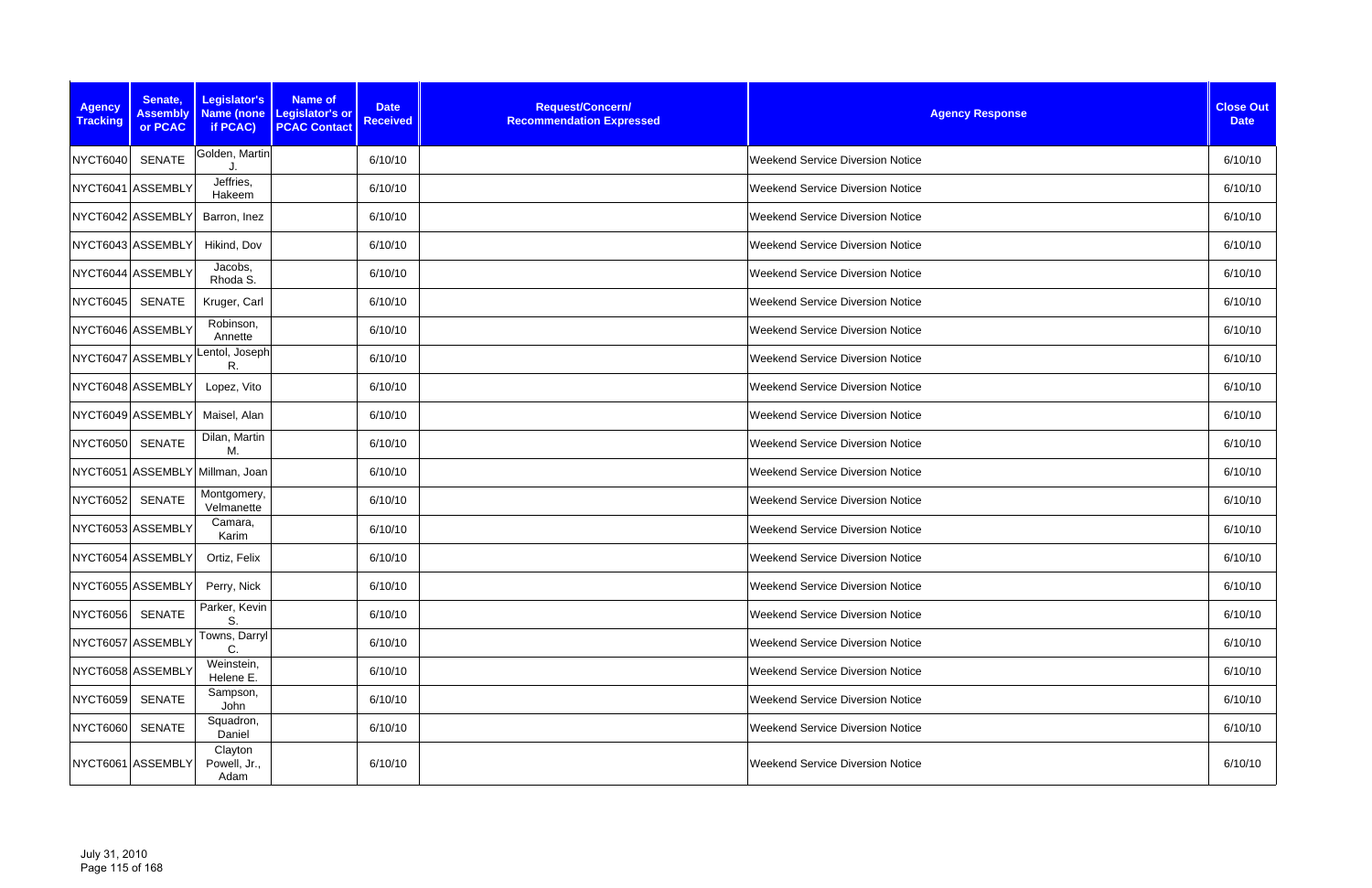| <b>Agency</b><br><b>Tracking</b> | Senate,<br><b>Assembly</b><br>or PCAC | Legislator's<br>if PCAC)         | <b>Name of</b><br>Name (none   Legislator's or<br><b>PCAC Contact</b> | <b>Date</b><br><b>Received</b> | Request/Concern/<br><b>Recommendation Expressed</b> | <b>Agency Response</b>                  | <b>Close Out</b><br><b>Date</b> |
|----------------------------------|---------------------------------------|----------------------------------|-----------------------------------------------------------------------|--------------------------------|-----------------------------------------------------|-----------------------------------------|---------------------------------|
| <b>NYCT6062</b>                  | SENATE                                | Duane,<br>Thomas K.              |                                                                       | 6/10/10                        |                                                     | <b>Weekend Service Diversion Notice</b> | 6/10/10                         |
|                                  | NYCT6063 ASSEMBLY                     | Bing,<br>Jonathan                |                                                                       | 6/10/10                        |                                                     | <b>Weekend Service Diversion Notice</b> | 6/10/10                         |
|                                  | NYCT6064 ASSEMBLY                     | Espaillat,<br>Adriano            |                                                                       | 6/10/10                        |                                                     | <b>Weekend Service Diversion Notice</b> | 6/10/10                         |
|                                  | NYCT6065 ASSEMBLY                     | Farrell,<br>Herman D.            |                                                                       | 6/10/10                        |                                                     | Weekend Service Diversion Notice        | 6/10/10                         |
|                                  | NYCT6066 ASSEMBLY                     | Kavanagh,<br>Brian P.            |                                                                       | 6/10/10                        |                                                     | <b>Weekend Service Diversion Notice</b> | 6/10/10                         |
|                                  | NYCT6067 ASSEMBLY                     | Rosenthal,<br>Linda B.           |                                                                       | 6/10/10                        |                                                     | Weekend Service Diversion Notice        | 6/10/10                         |
|                                  | NYCT6068 ASSEMBLY                     | Glick,<br>Deborah                |                                                                       | 6/10/10                        |                                                     | <b>Weekend Service Diversion Notice</b> | 6/10/10                         |
| <b>NYCT6069</b>                  | <b>SENATE</b>                         | Krueger, Liz                     |                                                                       | 6/10/10                        |                                                     | <b>Weekend Service Diversion Notice</b> | 6/10/10                         |
|                                  |                                       | NYCT6070 ASSEMBLY Kellner, Micah |                                                                       | 6/10/10                        |                                                     | <b>Weekend Service Diversion Notice</b> | 6/10/10                         |
| <b>NYCT6071</b>                  | <b>SENATE</b>                         | Schneiderman<br>, Eric           |                                                                       | 6/10/10                        |                                                     | <b>Weekend Service Diversion Notice</b> | 6/10/10                         |
| <b>NYCT6072</b>                  | <b>SENATE</b>                         | Perkins,<br>William              |                                                                       | 6/10/10                        |                                                     | Weekend Service Diversion Notice        | 6/10/10                         |
|                                  | NYCT6073 ASSEMBLY                     | O'Donnell,<br>Daniel J.          |                                                                       | 6/10/10                        |                                                     | <b>Weekend Service Diversion Notice</b> | 6/10/10                         |
|                                  | NYCT6074 ASSEMBLY                     | Silver,<br>Sheldon               |                                                                       | 6/10/10                        |                                                     | Weekend Service Diversion Notice        | 6/10/10                         |
|                                  | NYCT6075 ASSEMBLY                     | Wright, Keith<br>L.T.            |                                                                       | 6/10/10                        |                                                     | Weekend Service Diversion Notice        | 6/10/10                         |
|                                  | NYCT6076 ASSEMBLY                     | Gottfried,<br>Richard            |                                                                       | 6/10/10                        |                                                     | <b>Weekend Service Diversion Notice</b> | 6/10/10                         |
|                                  | NYCT6077 ASSEMBLY                     | Cusick,<br>Michael J.            |                                                                       | 6/10/10                        |                                                     | <b>Weekend Service Diversion Notice</b> | 6/10/10                         |
|                                  | NYCT6078 ASSEMBLY                     | Titone,<br>Matthew               |                                                                       | 6/10/10                        |                                                     | Weekend Service Diversion Notice        | 6/10/10                         |
|                                  | NYCT6079 ASSEMBLY                     | Tobacco,<br>Louis R.             |                                                                       | 6/10/10                        |                                                     | Weekend Service Diversion Notice        | 6/10/10                         |
| <b>NYCT6080</b>                  | SENATE                                | Lanza,<br>Andrew J.              |                                                                       | 6/10/10                        |                                                     | <b>Weekend Service Diversion Notice</b> | 6/10/10                         |
|                                  | NYCT6081 ASSEMBLY                     | Hyer-Spencer,<br>Janele          |                                                                       | 6/10/10                        |                                                     | <b>Weekend Service Diversion Notice</b> | 6/10/10                         |
| <b>NYCT6082</b>                  | SENATE                                | Savino, Diane                    |                                                                       | 6/10/10                        |                                                     | <b>Weekend Service Diversion Notice</b> | 6/10/10                         |
| <b>LIRR901</b>                   | Assembly                              | Thiele, Fred                     |                                                                       | 6/10/10                        | 2010 Budget- opposed to cancellation of train #2712 | Letter addressing concerns              | 6/25/10                         |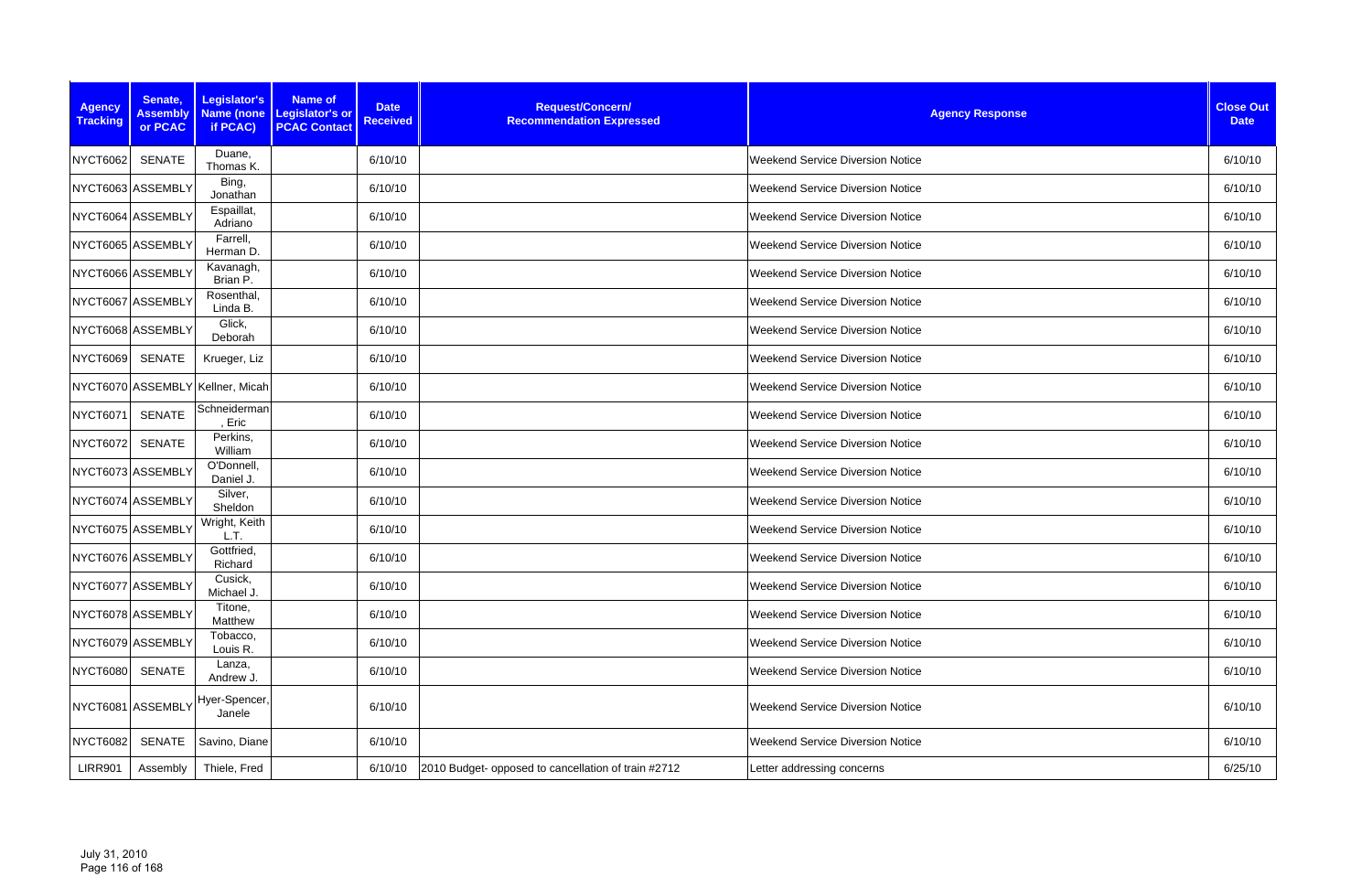| <b>Agency</b><br><b>Tracking</b> | Senate,<br><b>Assembly</b><br>or PCAC | <b>Legislator's</b><br>Name (none<br>if PCAC) | Name of<br>Legislator's or<br><b>PCAC Contact</b> | <b>Date</b><br><b>Received</b> | Request/Concern/<br><b>Recommendation Expressed</b>                                         | <b>Agency Response</b>                                                                                             | <b>Close Out</b><br><b>Date</b> |
|----------------------------------|---------------------------------------|-----------------------------------------------|---------------------------------------------------|--------------------------------|---------------------------------------------------------------------------------------------|--------------------------------------------------------------------------------------------------------------------|---------------------------------|
| <b>LIRR904</b>                   | <b>PCAC</b>                           |                                               | Henderson, Bill                                   | 6/11/10                        | Request for briefing on East Side Access construction community<br>and customer impact      | Information provided; briefing to be scheduled in August 2010                                                      |                                 |
| <b>MNR1500</b>                   | Assembly                              | Latimer,<br>George                            | Nancy Tunis                                       | 6/14/10                        | Constituent complaint regarding sunglare off ticket machines at<br><b>Larchmont Station</b> | New anti-glare film will be installed by end of June.                                                              | 6/15/10                         |
|                                  | NYCT6612 ASSEMBLY                     | Hikind, Dov                                   |                                                   | 6/14/10                        | Access-A-Ride customers inquires about taxi reimbursement and<br>eligibility status.        | Staff explained that original receipts need for reimbursement. Explanation given about<br>appeal process.          | 6/24/10                         |
|                                  | NYCT6658 ASSEMBLY                     | Aubry, Jeffrion<br>D.                         |                                                   | 6/14/10                        |                                                                                             | Forwarded copies of brochures to elected officials to inform and guide customers to<br>understand service changes. | 6/14/10                         |
|                                  | NYCT6659 ASSEMBLY                     | Gianaris,<br>Michael                          |                                                   | 6/14/10                        |                                                                                             | Forwarded copies of brochures to elected officials to inform and guide customers to<br>understand service changes. | 6/14/10                         |
|                                  | NYCT6660 ASSEMBLY                     | Carrozza, Ann-<br>Margaret                    |                                                   | 6/14/10                        |                                                                                             | Forwarded copies of brochures to elected officials to inform and guide customers to<br>understand service changes. | 6/14/10                         |
|                                  | NYCT6661 ASSEMBLY                     | Clark, Barbara<br>M.                          |                                                   | 6/14/10                        |                                                                                             | Forwarded copies of brochures to elected officials to inform and guide customers to<br>understand service changes. | 6/14/10                         |
|                                  | NYCT6663 ASSEMBLY                     | Cook, Vivian                                  |                                                   | 6/14/10                        |                                                                                             | Forwarded copies of brochures to elected officials to inform and guide customers to<br>understand service changes. | 6/14/10                         |
|                                  | NYCT6664 ASSEMBLY                     | Lancman,<br>Rory I.                           |                                                   | 6/14/10                        |                                                                                             | Forwarded copies of brochures to elected officials to inform and guide customers to<br>understand service changes. | 6/14/10                         |
|                                  |                                       | NYCT6665 ASSEMBLY Titus, Michele              |                                                   | 6/14/10                        |                                                                                             | Forwarded copies of brochures to elected officials to inform and guide customers to<br>understand service changes. | 6/14/10                         |
|                                  | NYCT6666 ASSEMBLY                     | DenDekker,<br>Michael G.                      |                                                   | 6/14/10                        |                                                                                             | Forwarded copies of brochures to elected officials to inform and guide customers to<br>understand service changes. | 6/14/10                         |
|                                  |                                       | NYCT6667 ASSEMBLY Meng, Grace                 |                                                   | 6/14/10                        |                                                                                             | Forwarded copies of brochures to elected officials to inform and guide customers to<br>understand service changes. | 6/14/10                         |
|                                  | NYCT6668 ASSEMBLY                     | Markey,<br>Margaret                           |                                                   | 6/14/10                        |                                                                                             | Forwarded copies of brochures to elected officials to inform and guide customers to<br>understand service changes. | 6/14/10                         |
|                                  | NYCT6669 ASSEMBLY                     | Mayersohn,<br>Nettie                          |                                                   | 6/14/10                        |                                                                                             | Forwarded copies of brochures to elected officials to inform and guide customers to<br>understand service changes. | 6/14/10                         |
|                                  | NYCT6670 ASSEMBLY                     | Nolan,<br>Catherine T.                        |                                                   | 6/14/10                        |                                                                                             | Forwarded copies of brochures to elected officials to inform and guide customers to<br>understand service changes. | 6/14/10                         |
| NYCT6671                         | <b>SENATE</b>                         | Onorato,<br>George                            |                                                   | 6/14/10                        |                                                                                             | Forwarded copies of brochures to elected officials to inform and guide customers to<br>understand service changes. | 6/14/10                         |
| NYCT6672                         | SENATE                                | Padavan,<br>Frank                             |                                                   | 6/14/10                        |                                                                                             | Forwarded copies of brochures to elected officials to inform and guide customers to<br>understand service changes. | 6/14/10                         |
|                                  | NYCT6673 ASSEMBLY                     | Peralta, Jose<br>R.                           |                                                   | 6/14/10                        |                                                                                             | Forwarded copies of brochures to elected officials to inform and guide customers to<br>understand service changes. | 6/14/10                         |
|                                  | NYCT6674 ASSEMBLY                     | Pheffer,<br>Audrey I.                         |                                                   | 6/14/10                        |                                                                                             | Forwarded copies of brochures to elected officials to inform and guide customers to<br>understand service changes. | 6/14/10                         |
| NYCT6675 SENATE                  |                                       | Monserrate,<br>Hiram                          |                                                   | 6/14/10                        |                                                                                             | Forwarded copies of brochures to elected officials to inform and guide customers to<br>understand service changes. | 6/14/10                         |
|                                  | NYCT6676 ASSEMBLY                     | Scarborough,<br>William                       |                                                   | 6/14/10                        |                                                                                             | Forwarded copies of brochures to elected officials to inform and guide customers to<br>understand service changes. | 6/14/10                         |
| NYCT6677                         | SENATE                                | Huntley,<br>Shirley L.                        |                                                   | 6/14/10                        |                                                                                             | Forwarded copies of brochures to elected officials to inform and guide customers to<br>understand service changes. | 6/14/10                         |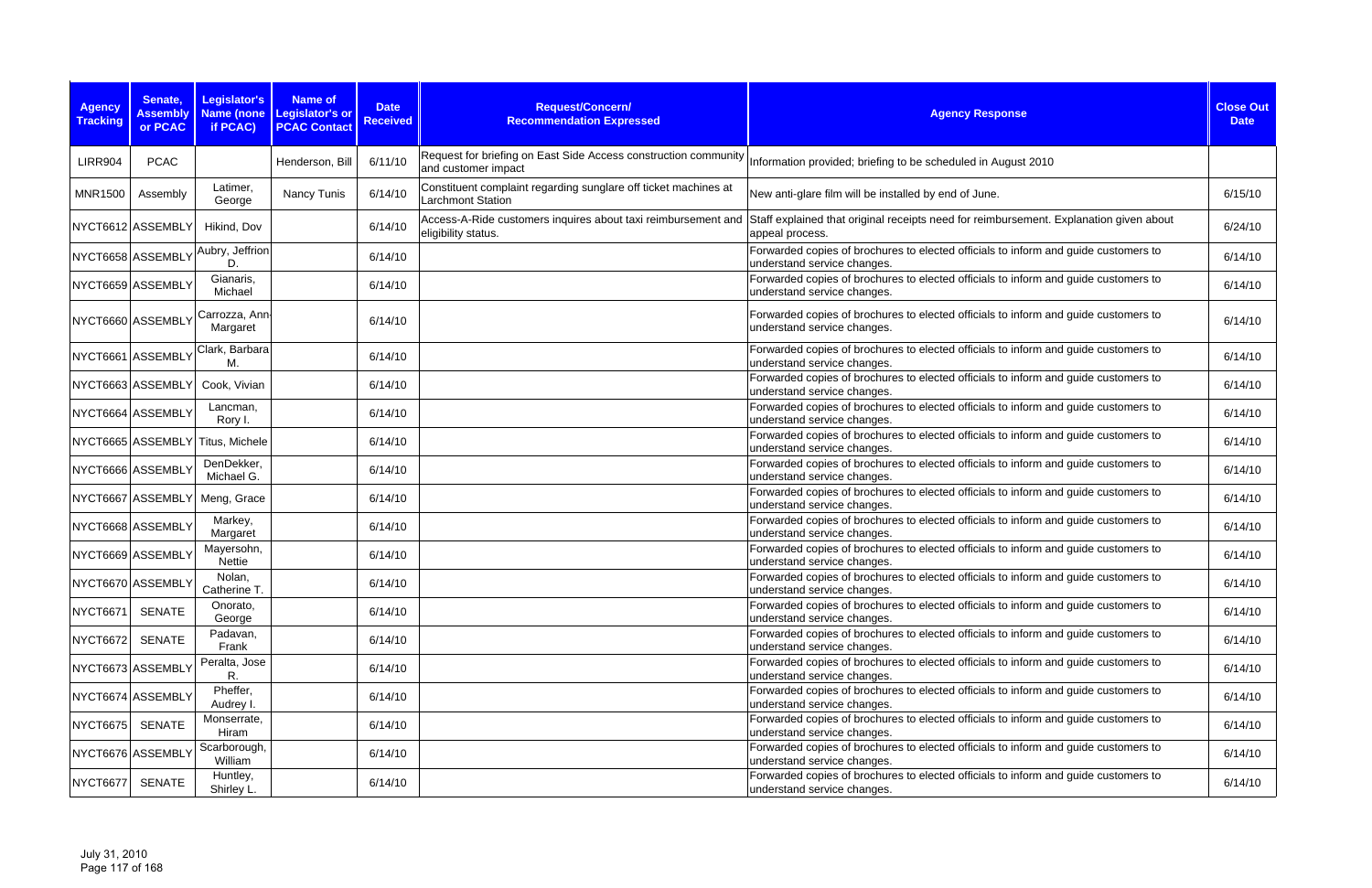| <b>Agency</b><br><b>Tracking</b> | Senate,<br><b>Assembly</b><br>or PCAC | Legislator's<br><b>Name (none</b><br>if PCAC) | Name of<br>Legislator's or<br><b>PCAC Contact</b> | <b>Date</b><br><b>Received</b> | Request/Concern/<br><b>Recommendation Expressed</b> | <b>Agency Response</b>                                                                                             | <b>Close Out</b><br><b>Date</b> |
|----------------------------------|---------------------------------------|-----------------------------------------------|---------------------------------------------------|--------------------------------|-----------------------------------------------------|--------------------------------------------------------------------------------------------------------------------|---------------------------------|
| <b>NYCT6678</b>                  | <b>SENATE</b>                         | Addabbo,<br>Joseph P.                         |                                                   | 6/14/10                        |                                                     | Forwarded copies of brochures to elected officials to inform and guide customers to<br>understand service changes. | 6/14/10                         |
| <b>NYCT6679</b>                  | <b>SENATE</b>                         | Stavisky, Toby<br>Ann                         |                                                   | 6/14/10                        |                                                     | Forwarded copies of brochures to elected officials to inform and guide customers to<br>understand service changes. | 6/14/10                         |
| <b>NYCT6680</b>                  | <b>SENATE</b>                         | Smith,<br>Malcolm A.                          |                                                   | 6/14/10                        |                                                     | Forwarded copies of brochures to elected officials to inform and guide customers to<br>understand service changes. | 6/14/10                         |
|                                  | NYCT6681 ASSEMBLY                     | Arroyo,<br>Carmen                             |                                                   | 6/14/10                        |                                                     | Forwarded copies of brochures to elected officials to inform and guide customers to<br>understand service changes. | 6/14/10                         |
|                                  | NYCT6682 ASSEMBLY                     | Heastie, Carl<br>Е.                           |                                                   | 6/14/10                        |                                                     | Forwarded copies of brochures to elected officials to inform and guide customers to<br>understand service changes. | 6/14/10                         |
|                                  | NYCT6683 ASSEMBLY                     | Rivera, Jose                                  |                                                   | 6/14/10                        |                                                     | Forwarded copies of brochures to elected officials to inform and guide customers to<br>understand service changes. | 6/14/10                         |
|                                  | NYCT6684 ASSEMBLY                     | Benedetto,<br>Michael R.                      |                                                   | 6/14/10                        |                                                     | Forwarded copies of brochures to elected officials to inform and guide customers to<br>understand service changes. | 6/14/10                         |
|                                  | NYCT6685 ASSEMBLY                     | Gibson,<br>Vanessa                            |                                                   | 6/14/10                        |                                                     | Forwarded copies of brochures to elected officials to inform and guide customers to<br>understand service changes. | 6/14/10                         |
|                                  | NYCT6686 ASSEMBLY                     | Crespo,<br>Marcos                             |                                                   | 6/14/10                        |                                                     | Forwarded copies of brochures to elected officials to inform and guide customers to<br>understand service changes. | 6/14/10                         |
| NYCT6687 ASSEMBLY                |                                       | Castro,<br>Nelson L.                          |                                                   | 6/14/10                        |                                                     | Forwarded copies of brochures to elected officials to inform and guide customers to<br>understand service changes. | 6/14/10                         |
| <b>NYCT6688</b>                  | <b>SENATE</b>                         | Diaz, Sr.,<br>Ruben                           |                                                   | 6/14/10                        |                                                     | Forwarded copies of brochures to elected officials to inform and guide customers to<br>understand service changes. | 6/14/10                         |
|                                  | NYCT6689 ASSEMBLY                     | Benjamin,<br>Michael A.                       |                                                   | 6/14/10                        |                                                     | Forwarded copies of brochures to elected officials to inform and guide customers to<br>understand service changes. | 6/14/10                         |
|                                  | NYCT6690 ASSEMBLY                     | Dinowitz,<br>Jeffrey                          |                                                   | 6/14/10                        |                                                     | Forwarded copies of brochures to elected officials to inform and guide customers to<br>understand service changes. | 6/14/10                         |
| <b>NYCT6691</b>                  | <b>SENATE</b>                         | Espada, Jr.,<br>Pedro                         |                                                   | 6/14/10                        |                                                     | Forwarded copies of brochures to elected officials to inform and guide customers to<br>understand service changes. | 6/14/10                         |
| NYCT6692                         | SENATE                                | Klein, Jeffrey                                |                                                   | 6/14/10                        |                                                     | Forwarded copies of brochures to elected officials to inform and guide customers to<br>understand service changes. | 6/14/10                         |
|                                  | NYCT6693 ASSEMBLY                     | Rivera, Peter<br>М.                           |                                                   | 6/14/10                        |                                                     | Forwarded copies of brochures to elected officials to inform and guide customers to<br>understand service changes. | 6/14/10                         |
|                                  |                                       | NYCT6694 ASSEMBLY Rivera, Naomi               |                                                   | 6/14/10                        |                                                     | Forwarded copies of brochures to elected officials to inform and guide customers to<br>understand service changes. | 6/14/10                         |
| NYCT6695                         | SENATE                                | Hassell-<br>Thompson,<br>Ruth                 |                                                   | 6/14/10                        |                                                     | Forwarded copies of brochures to elected officials to inform and guide customers to<br>understand service changes. | 6/14/10                         |
| <b>NYCT6696</b>                  | <b>SENATE</b>                         | Serrano, Jose<br>М.                           |                                                   | 6/14/10                        |                                                     | Forwarded copies of brochures to elected officials to inform and guide customers to<br>understand service changes. | 6/14/10                         |
|                                  | NYCT6697 ASSEMBLY                     | Abbate, Peter                                 |                                                   | 6/14/10                        |                                                     | Forwarded copies of brochures to elected officials to inform and guide customers to<br>understand service changes. | 6/14/10                         |
|                                  | NYCT6698 ASSEMBLY                     | Boyland,<br>William                           |                                                   | 6/14/10                        |                                                     | Forwarded copies of brochures to elected officials to inform and guide customers to<br>understand service changes. | 6/14/10                         |
| <b>NYCT6699</b>                  | SENATE                                | Adams, Eric                                   |                                                   | 6/14/10                        |                                                     | Forwarded copies of brochures to elected officials to inform and guide customers to<br>understand service changes. | 6/14/10                         |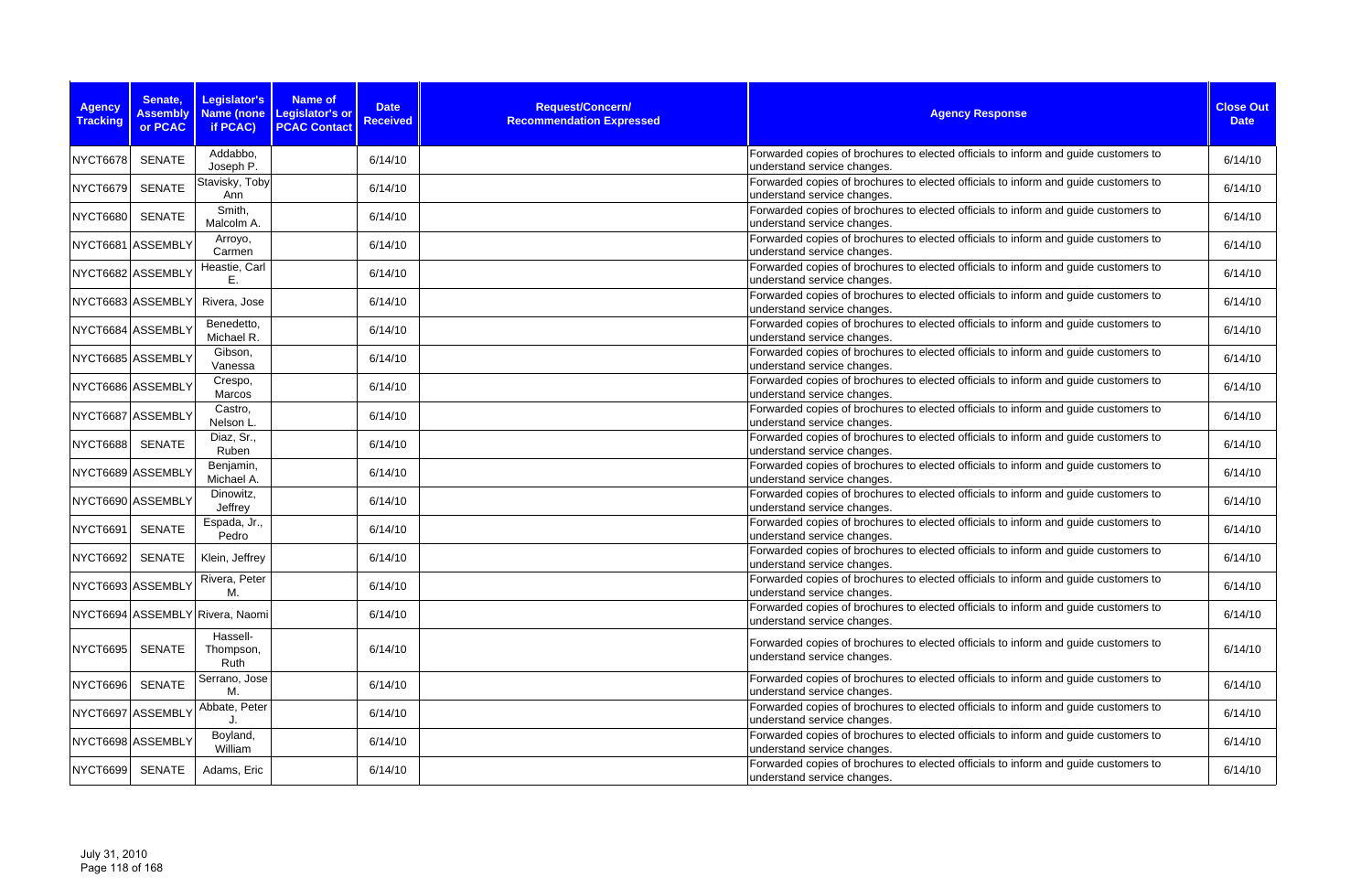| <b>Agency</b><br><b>Tracking</b> | Senate,<br><b>Assembly</b><br>or PCAC | Legislator's<br>if PCAC)        | Name of<br>Name (none Legislator's or<br><b>PCAC Contact</b> | <b>Date</b><br><b>Received</b> | Request/Concern/<br><b>Recommendation Expressed</b> | <b>Agency Response</b>                                                                                             | <b>Close Out</b><br><b>Date</b> |
|----------------------------------|---------------------------------------|---------------------------------|--------------------------------------------------------------|--------------------------------|-----------------------------------------------------|--------------------------------------------------------------------------------------------------------------------|---------------------------------|
|                                  | NYCT6700 ASSEMBLY                     | Brennan,<br>James               |                                                              | 6/14/10                        |                                                     | Forwarded copies of brochures to elected officials to inform and guide customers to<br>understand service changes. | 6/14/10                         |
|                                  | NYCT6701 ASSEMBLY                     | Colton,<br>William              |                                                              | 6/14/10                        |                                                     | Forwarded copies of brochures to elected officials to inform and guide customers to<br>understand service changes. | 6/14/10                         |
|                                  | NYCT6702 ASSEMBLY                     | Cymbrowitz,<br>Steven H.        |                                                              | 6/14/10                        |                                                     | Forwarded copies of brochures to elected officials to inform and guide customers to<br>understand service changes. | 6/14/10                         |
|                                  | NYCT6703 ASSEMBLY                     | Brook-Krasny,<br>Alec           |                                                              | 6/14/10                        |                                                     | Forwarded copies of brochures to elected officials to inform and guide customers to<br>understand service changes. | 6/14/10                         |
| <b>NYCT6704</b>                  | <b>SENATE</b>                         | Golden, Martin                  |                                                              | 6/14/10                        |                                                     | Forwarded copies of brochures to elected officials to inform and guide customers to<br>understand service changes. | 6/14/10                         |
|                                  | NYCT6705 ASSEMBLY                     | Jeffries,<br>Hakeem             |                                                              | 6/14/10                        |                                                     | Forwarded copies of brochures to elected officials to inform and guide customers to<br>understand service changes. | 6/14/10                         |
|                                  | NYCT6706 ASSEMBLY                     | Barron, Inez                    |                                                              | 6/14/10                        |                                                     | Forwarded copies of brochures to elected officials to inform and guide customers to<br>understand service changes. | 6/14/10                         |
|                                  | NYCT6707 ASSEMBLY                     | Hikind, Dov                     |                                                              | 6/14/10                        |                                                     | Forwarded copies of brochures to elected officials to inform and guide customers to<br>understand service changes. | 6/14/10                         |
|                                  | NYCT6708 ASSEMBLY                     | Jacobs,<br>Rhoda S.             |                                                              | 6/14/10                        |                                                     | Forwarded copies of brochures to elected officials to inform and guide customers to<br>understand service changes. | 6/14/10                         |
| <b>NYCT6709</b>                  | SENATE                                | Kruger, Carl                    |                                                              | 6/14/10                        |                                                     | Forwarded copies of brochures to elected officials to inform and guide customers to<br>understand service changes. | 6/14/10                         |
|                                  | NYCT6710 ASSEMBLY                     | Robinson,<br>Annette            |                                                              | 6/14/10                        |                                                     | Forwarded copies of brochures to elected officials to inform and guide customers to<br>understand service changes. | 6/14/10                         |
|                                  | NYCT6711 ASSEMBLY                     | Lentol, Joseph<br>R.            |                                                              | 6/14/10                        |                                                     | Forwarded copies of brochures to elected officials to inform and guide customers to<br>understand service changes. | 6/14/10                         |
|                                  | NYCT6712 ASSEMBLY                     | Lopez, Vito                     |                                                              | 6/14/10                        |                                                     | Forwarded copies of brochures to elected officials to inform and guide customers to<br>understand service changes. | 6/14/10                         |
|                                  | NYCT6713 ASSEMBLY                     | Maisel, Alan                    |                                                              | 6/14/10                        |                                                     | Forwarded copies of brochures to elected officials to inform and guide customers to<br>understand service changes. | 6/14/10                         |
| <b>NYCT6714</b>                  | SENATE                                | Dilan, Martin<br>М.             |                                                              | 6/14/10                        |                                                     | Forwarded copies of brochures to elected officials to inform and guide customers to<br>understand service changes. | 6/14/10                         |
|                                  |                                       | NYCT6715 ASSEMBLY Millman, Joan |                                                              | 6/14/10                        |                                                     | Forwarded copies of brochures to elected officials to inform and guide customers to<br>understand service changes. | 6/14/10                         |
| <b>NYCT6716</b>                  | <b>SENATE</b>                         | Montgomery,<br>Velmanette       |                                                              | 6/14/10                        |                                                     | Forwarded copies of brochures to elected officials to inform and guide customers to<br>understand service changes. | 6/14/10                         |
|                                  | NYCT6717 ASSEMBLY                     | Camara,<br>Karim                |                                                              | 6/14/10                        |                                                     | Forwarded copies of brochures to elected officials to inform and guide customers to<br>understand service changes. | 6/14/10                         |
|                                  | NYCT6718 ASSEMBLY                     | Ortiz, Felix                    |                                                              | 6/14/10                        |                                                     | Forwarded copies of brochures to elected officials to inform and guide customers to<br>understand service changes. | 6/14/10                         |
|                                  | NYCT6719 ASSEMBLY                     | Perry, Nick                     |                                                              | 6/14/10                        |                                                     | Forwarded copies of brochures to elected officials to inform and guide customers to<br>understand service changes. | 6/14/10                         |
| <b>NYCT6720</b>                  | <b>SENATE</b>                         | Parker, Kevin<br>S              |                                                              | 6/14/10                        |                                                     | Forwarded copies of brochures to elected officials to inform and guide customers to<br>understand service changes. | 6/14/10                         |
|                                  | NYCT6721 ASSEMBLY                     | Towns, Darryl                   |                                                              | 6/14/10                        |                                                     | Forwarded copies of brochures to elected officials to inform and guide customers to<br>understand service changes. | 6/14/10                         |
|                                  | NYCT6722 ASSEMBLY                     | Weinstein,<br>Helene E.         |                                                              | 6/14/10                        |                                                     | Forwarded copies of brochures to elected officials to inform and guide customers to<br>understand service changes. | 6/14/10                         |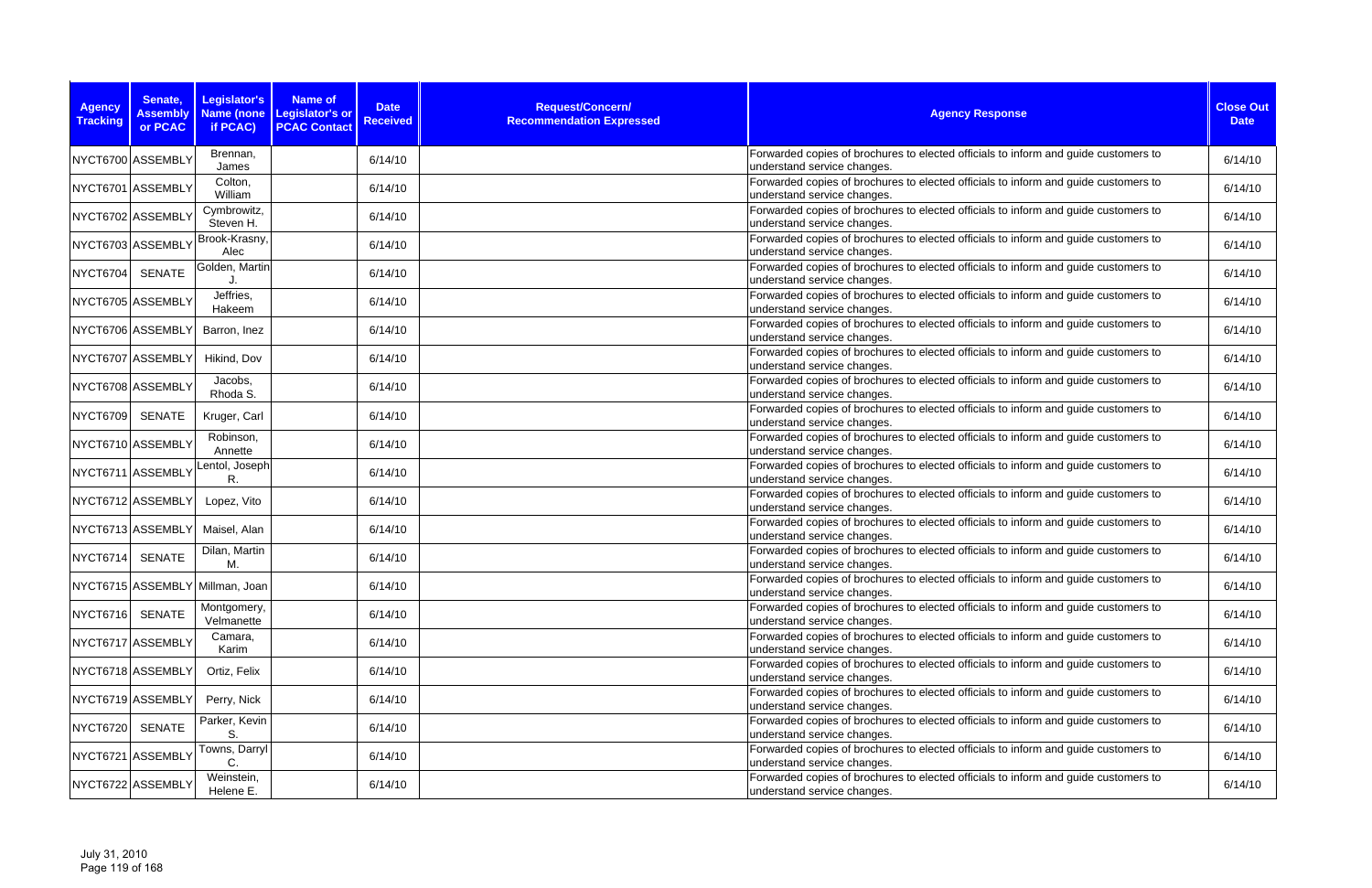| <b>Agency</b><br><b>Tracking</b> | Senate,<br><b>Assembly</b><br>or PCAC | Legislator's<br>if PCAC)         | <b>Name of</b><br>Name (none   Legislator's or<br><b>PCAC Contact</b> | <b>Date</b><br><b>Received</b> | Request/Concern/<br><b>Recommendation Expressed</b> | <b>Agency Response</b>                                                                                             | <b>Close Out</b><br><b>Date</b> |
|----------------------------------|---------------------------------------|----------------------------------|-----------------------------------------------------------------------|--------------------------------|-----------------------------------------------------|--------------------------------------------------------------------------------------------------------------------|---------------------------------|
| <b>NYCT6723</b>                  | <b>SENATE</b>                         | Sampson,<br>John                 |                                                                       | 6/14/10                        |                                                     | Forwarded copies of brochures to elected officials to inform and guide customers to<br>understand service changes. | 6/14/10                         |
| <b>NYCT6724</b>                  | <b>SENATE</b>                         | Squadron,<br>Daniel              |                                                                       | 6/14/10                        |                                                     | Forwarded copies of brochures to elected officials to inform and guide customers to<br>understand service changes. | 6/14/10                         |
|                                  | NYCT6725 ASSEMBLY                     | Clayton<br>Powell, Jr.,<br>Adam  |                                                                       | 6/14/10                        |                                                     | Forwarded copies of brochures to elected officials to inform and guide customers to<br>understand service changes. | 6/14/10                         |
| <b>NYCT6726</b>                  | <b>SENATE</b>                         | Duane,<br>Thomas K.              |                                                                       | 6/14/10                        |                                                     | Forwarded copies of brochures to elected officials to inform and guide customers to<br>understand service changes. | 6/14/10                         |
|                                  | NYCT6727 ASSEMBLY                     | Bing,<br>Jonathan                |                                                                       | 6/14/10                        |                                                     | Forwarded copies of brochures to elected officials to inform and guide customers to<br>understand service changes. | 6/14/10                         |
|                                  | NYCT6728 ASSEMBLY                     | Espaillat,<br>Adriano            |                                                                       | 6/14/10                        |                                                     | Forwarded copies of brochures to elected officials to inform and guide customers to<br>understand service changes. | 6/14/10                         |
|                                  | NYCT6729 ASSEMBLY                     | Farrell,<br>Herman D.            |                                                                       | 6/14/10                        |                                                     | Forwarded copies of brochures to elected officials to inform and guide customers to<br>understand service changes. | 6/14/10                         |
|                                  | NYCT6730 ASSEMBLY                     | Kavanagh,<br>Brian P.            |                                                                       | 6/14/10                        |                                                     | Forwarded copies of brochures to elected officials to inform and guide customers to<br>understand service changes. | 6/14/10                         |
|                                  | NYCT6731 ASSEMBLY                     | Rosenthal,<br>Linda B.           |                                                                       | 6/14/10                        |                                                     | Forwarded copies of brochures to elected officials to inform and guide customers to<br>understand service changes. | 6/14/10                         |
|                                  | NYCT6732 ASSEMBLY                     | Glick,<br>Deborah                |                                                                       | 6/14/10                        |                                                     | Forwarded copies of brochures to elected officials to inform and guide customers to<br>understand service changes. | 6/14/10                         |
| <b>NYCT6733</b>                  | SENATE                                | Krueger, Liz                     |                                                                       | 6/14/10                        |                                                     | Forwarded copies of brochures to elected officials to inform and guide customers to<br>understand service changes. | 6/14/10                         |
|                                  |                                       | NYCT6734 ASSEMBLY Kellner, Micah |                                                                       | 6/14/10                        |                                                     | Forwarded copies of brochures to elected officials to inform and guide customers to<br>understand service changes. | 6/14/10                         |
| <b>NYCT6735</b>                  | <b>SENATE</b>                         | Schneiderman<br>, Eric           |                                                                       | 6/14/10                        |                                                     | Forwarded copies of brochures to elected officials to inform and guide customers to<br>understand service changes. | 6/14/10                         |
| <b>NYCT6736</b>                  | <b>SENATE</b>                         | Perkins,<br>William              |                                                                       | 6/14/10                        |                                                     | Forwarded copies of brochures to elected officials to inform and guide customers to<br>understand service changes. | 6/14/10                         |
|                                  | NYCT6737 ASSEMBLY                     | O'Donnell,<br>Daniel J.          |                                                                       | 6/14/10                        |                                                     | Forwarded copies of brochures to elected officials to inform and guide customers to<br>understand service changes. | 6/14/10                         |
|                                  | NYCT6738 ASSEMBLY                     | Silver,<br>Sheldon               |                                                                       | 6/14/10                        |                                                     | Forwarded copies of brochures to elected officials to inform and guide customers to<br>understand service changes. | 6/14/10                         |
|                                  | NYCT6739 ASSEMBLY                     | Wright, Keith<br>L.T.            |                                                                       | 6/14/10                        |                                                     | Forwarded copies of brochures to elected officials to inform and guide customers to<br>understand service changes. | 6/14/10                         |
|                                  | NYCT6740 ASSEMBLY                     | Gottfried,<br>Richard            |                                                                       | 6/14/10                        |                                                     | Forwarded copies of brochures to elected officials to inform and guide customers to<br>understand service changes. | 6/14/10                         |
|                                  | NYCT6741 ASSEMBLY                     | Cusick,<br>Michael J.            |                                                                       | 6/14/10                        |                                                     | Forwarded copies of brochures to elected officials to inform and guide customers to<br>understand service changes. | 6/14/10                         |
|                                  | NYCT6742 ASSEMBLY                     | Titone,<br>Matthew               |                                                                       | 6/14/10                        |                                                     | Forwarded copies of brochures to elected officials to inform and guide customers to<br>understand service changes. | 6/14/10                         |
|                                  | NYCT6743 ASSEMBLY                     | Tobacco,<br>Louis R.             |                                                                       | 6/14/10                        |                                                     | Forwarded copies of brochures to elected officials to inform and guide customers to<br>understand service changes. | 6/14/10                         |
| <b>NYCT6744</b>                  | SENATE                                | Lanza,<br>Andrew J.              |                                                                       | 6/14/10                        |                                                     | Forwarded copies of brochures to elected officials to inform and guide customers to<br>understand service changes. | 6/14/10                         |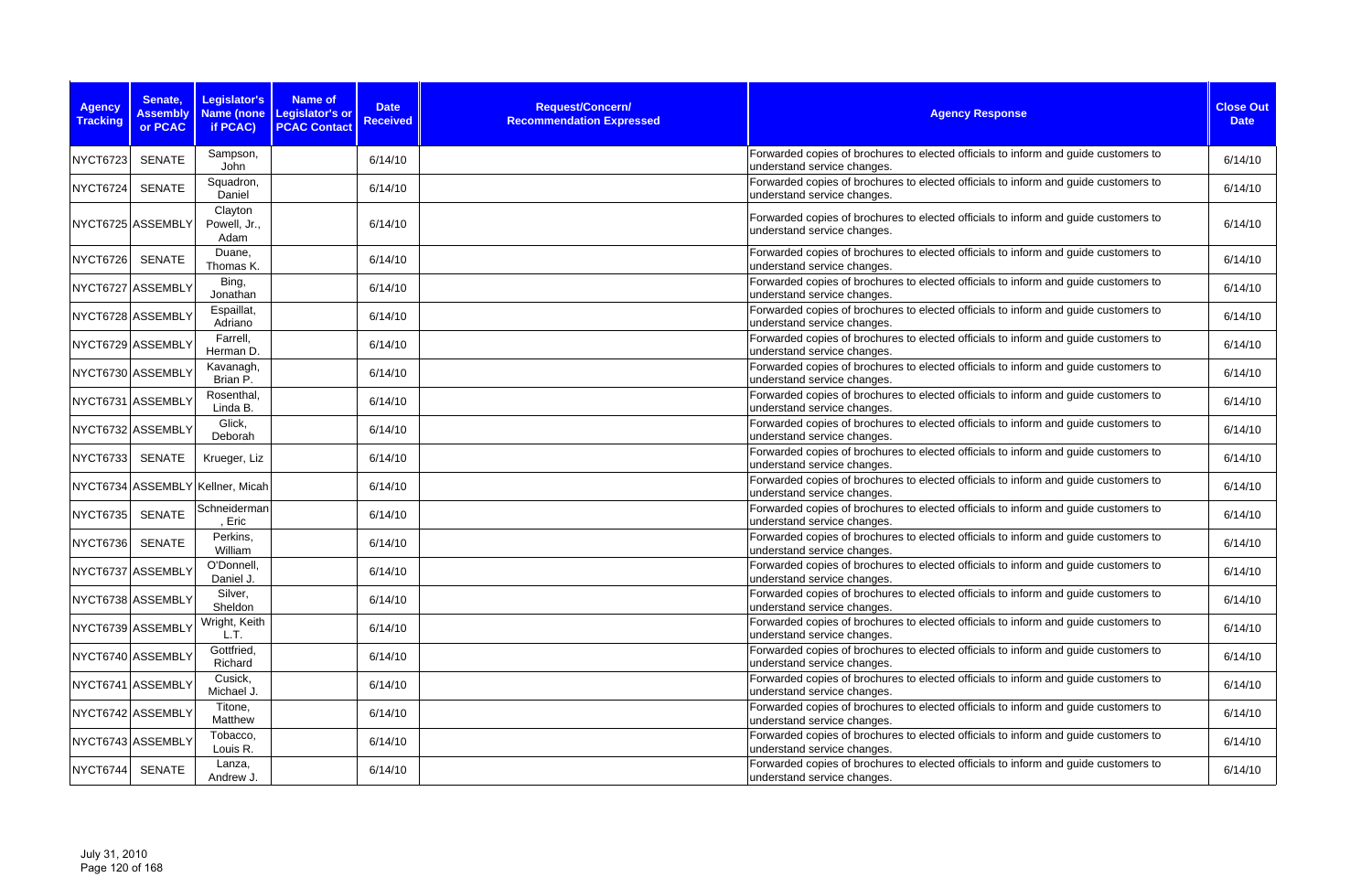| <b>Agency</b><br><b>Tracking</b> | Senate,<br><b>Assembly</b><br>or PCAC | Legislator's<br>if PCAC) | <b>Name of</b><br>Name (none Legislator's or<br><b>PCAC Contact</b> | <b>Date</b><br><b>Received</b> | Request/Concern/<br><b>Recommendation Expressed</b> | <b>Agency Response</b>                                                                                             | <b>Close Out</b><br><b>Date</b> |
|----------------------------------|---------------------------------------|--------------------------|---------------------------------------------------------------------|--------------------------------|-----------------------------------------------------|--------------------------------------------------------------------------------------------------------------------|---------------------------------|
|                                  | NYCT6745 ASSEMBLY                     | Hyer-Spencer,<br>Janele  |                                                                     | 6/14/10                        |                                                     | Forwarded copies of brochures to elected officials to inform and guide customers to<br>understand service changes. | 6/14/10                         |
| <b>NYCT6746</b>                  | SENATE                                | Savino, Diane            |                                                                     | 6/14/10                        |                                                     | Forwarded copies of brochures to elected officials to inform and guide customers to<br>understand service changes. | 6/14/10                         |
| NYCT6747                         | <b>PCAC</b>                           |                          | Albert, Andrew                                                      | 6/14/10                        |                                                     | Forwarded copies of brochures to elected officials to inform and guide customers to<br>understand service changes. | 6/14/10                         |
| NYCT6748                         | <b>PCAC</b>                           |                          | Sinansky,<br>Michael                                                | 6/14/10                        |                                                     | Forwarded copies of brochures to elected officials to inform and guide customers to<br>understand service changes. | 6/14/10                         |
| <b>NYCT6749</b>                  | <b>PCAC</b>                           |                          | Guild,<br>William K.                                                | 6/14/10                        |                                                     | Forwarded copies of brochures to elected officials to inform and guide customers to<br>understand service changes. | 6/14/10                         |
| <b>NYCT6750</b>                  | <b>PCAC</b>                           |                          | Halpern, Marisol                                                    | 6/14/10                        |                                                     | Forwarded copies of brochures to elected officials to inform and guide customers to<br>understand service changes. | 6/14/10                         |
| <b>NYCT6751</b>                  | <b>PCAC</b>                           |                          | Williford, Toya                                                     | 6/14/10                        |                                                     | Forwarded copies of brochures to elected officials to inform and guide customers to<br>understand service changes. | 6/14/10                         |
| <b>NYCT6752</b>                  | <b>PCAC</b>                           |                          | Genn, Shirley                                                       | 6/14/10                        |                                                     | Forwarded copies of brochures to elected officials to inform and guide customers to<br>understand service changes. | 6/14/10                         |
| <b>NYCT6753</b>                  | <b>PCAC</b>                           |                          | Mason, Trudy L                                                      | 6/14/10                        |                                                     | Forwarded copies of brochures to elected officials to inform and guide customers to<br>understand service changes. | 6/14/10                         |
| <b>NYCT6754</b>                  | <b>PCAC</b>                           |                          | Gonzalez,<br>Jessica Lila                                           | 6/14/10                        |                                                     | Forwarded copies of brochures to elected officials to inform and guide customers to<br>understand service changes. | 6/14/10                         |
| <b>NYCT6755</b>                  | <b>PCAC</b>                           |                          | Prentiss,<br>Edith M.                                               | 6/14/10                        |                                                     | Forwarded copies of brochures to elected officials to inform and guide customers to<br>understand service changes. | 6/14/10                         |
| <b>NYCT6756</b>                  | <b>PCAC</b>                           |                          | Hoge,<br>Sharon King                                                | 6/14/10                        |                                                     | Forwarded copies of brochures to elected officials to inform and guide customers to<br>understand service changes. | 6/14/10                         |
| NYCT6757                         | <b>PCAC</b>                           |                          | Maria,<br>Sharon Santa                                              | 6/14/10                        |                                                     | Forwarded copies of brochures to elected officials to inform and guide customers to<br>understand service changes. | 6/14/10                         |
| <b>NYCT6758</b>                  | <b>PCAC</b>                           |                          | Jost, Thomas C.                                                     | 6/14/10                        |                                                     | Forwarded copies of brochures to elected officials to inform and guide customers to<br>understand service changes. | 6/14/10                         |
| NYCT6759                         | <b>PCAC</b>                           |                          | Strauss, Jr.,<br>Burton M.                                          | 6/14/10                        |                                                     | Forwarded copies of brochures to elected officials to inform and guide customers to<br>understand service changes. | 6/14/10                         |
| <b>NYCT6760</b>                  | <b>PCAC</b>                           |                          | Henderson,<br>William A.                                            | 6/14/10                        |                                                     | Forwarded copies of brochures to elected officials to inform and guide customers to<br>understand service changes. | 6/14/10                         |
| NYCT6761                         | <b>PCAC</b>                           |                          | Wells, Jan S.                                                       | 6/14/10                        |                                                     | Forwarded copies of brochures to elected officials to inform and guide customers to<br>understand service changes. | 6/14/10                         |
| NYCT6762                         | <b>PCAC</b>                           |                          | Shannon, Ellyn                                                      | 6/14/10                        |                                                     | Forwarded copies of brochures to elected officials to inform and guide customers to<br>understand service changes. | 6/14/10                         |
| NYCT6763                         | <b>PCAC</b>                           |                          | Berger, Karyl                                                       | 6/14/10                        |                                                     | Forwarded copies of brochures to elected officials to inform and guide customers to<br>understand service changes. | 6/14/10                         |
| <b>NYCT6764</b>                  | Assembly                              | Miller, Michael          |                                                                     | 6/14/10                        |                                                     | Forwarded copies of brochures to elected officials to inform and guide customers to<br>understand service changes. | 6/14/10                         |
| <b>NYCT6765</b>                  | Assembly                              | Weprin, David            |                                                                     | 6/14/10                        |                                                     | Forwarded copies of brochures to elected officials to inform and guide customers to<br>understand service changes. | 6/14/10                         |
|                                  | NYCT6858 ASSEMBLY                     | Aubry, Jeffrion<br>D.    |                                                                     | 6/14/10                        |                                                     | Advises elected officials of bus schedule revisions NYCT planning to implement in<br>September 2010.               | 6/14/10                         |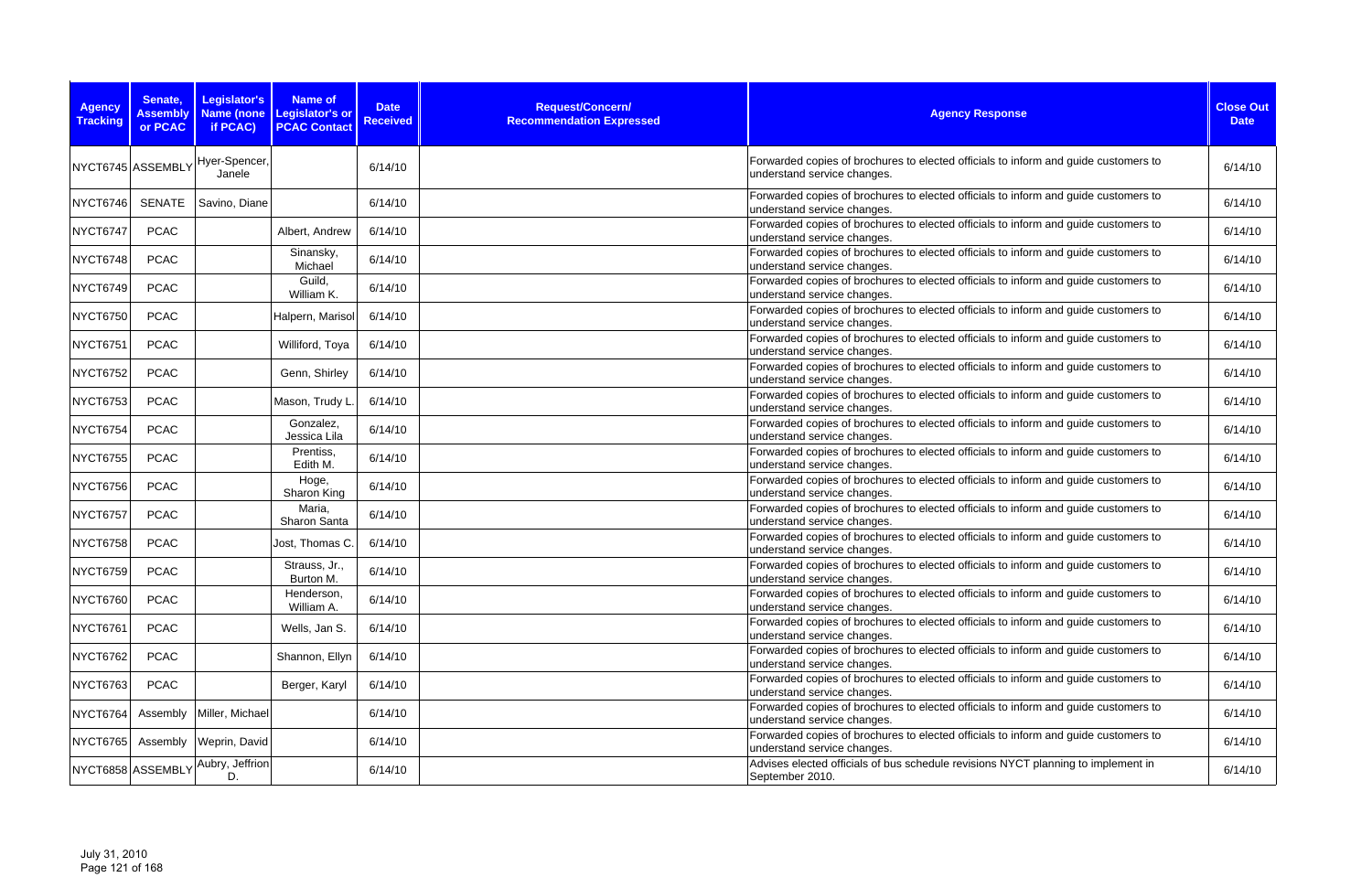| <b>Agency</b><br><b>Tracking</b> | Senate,<br><b>Assembly</b><br>or PCAC | Legislator's<br>if PCAC)         | <b>Name of</b><br>Name (none   Legislator's or<br><b>PCAC Contact</b> | <b>Date</b><br><b>Received</b> | Request/Concern/<br><b>Recommendation Expressed</b> | <b>Agency Response</b>                                                                               | <b>Close Out</b><br><b>Date</b> |
|----------------------------------|---------------------------------------|----------------------------------|-----------------------------------------------------------------------|--------------------------------|-----------------------------------------------------|------------------------------------------------------------------------------------------------------|---------------------------------|
|                                  | NYCT6859 ASSEMBLY                     | Gianaris,<br>Michael             |                                                                       | 6/14/10                        |                                                     | Advises elected officials of bus schedule revisions NYCT planning to implement in<br>September 2010. | 6/14/10                         |
|                                  | NYCT6860 ASSEMBLY                     | Carrozza, Ann<br>Margaret        |                                                                       | 6/14/10                        |                                                     | Advises elected officials of bus schedule revisions NYCT planning to implement in<br>September 2010. | 6/14/10                         |
|                                  | NYCT6861 ASSEMBLY                     | Clark, Barbara<br>M.             |                                                                       | 6/14/10                        |                                                     | Advises elected officials of bus schedule revisions NYCT planning to implement in<br>September 2010. | 6/14/10                         |
|                                  | NYCT6863 ASSEMBLY                     | Cook, Vivian                     |                                                                       | 6/14/10                        |                                                     | Advises elected officials of bus schedule revisions NYCT planning to implement in<br>September 2010. | 6/14/10                         |
|                                  | NYCT6864 ASSEMBLY                     | Lancman,<br>Rory I.              |                                                                       | 6/14/10                        |                                                     | Advises elected officials of bus schedule revisions NYCT planning to implement in<br>September 2010. | 6/14/10                         |
|                                  |                                       | NYCT6865 ASSEMBLY Titus, Michele |                                                                       | 6/14/10                        |                                                     | Advises elected officials of bus schedule revisions NYCT planning to implement in<br>September 2010. | 6/14/10                         |
|                                  | NYCT6866 ASSEMBLY                     | DenDekker,<br>Michael G.         |                                                                       | 6/14/10                        |                                                     | Advises elected officials of bus schedule revisions NYCT planning to implement in<br>September 2010. | 6/14/10                         |
|                                  | NYCT6867 ASSEMBLY                     | Meng, Grace                      |                                                                       | 6/14/10                        |                                                     | Advises elected officials of bus schedule revisions NYCT planning to implement in<br>September 2010. | 6/14/10                         |
|                                  | NYCT6868 ASSEMBLY                     | Markey,<br>Margaret              |                                                                       | 6/14/10                        |                                                     | Advises elected officials of bus schedule revisions NYCT planning to implement in<br>September 2010. | 6/14/10                         |
|                                  | NYCT6869 ASSEMBLY                     | Mayersohn,<br>Nettie             |                                                                       | 6/14/10                        |                                                     | Advises elected officials of bus schedule revisions NYCT planning to implement in<br>September 2010. | 6/14/10                         |
|                                  | NYCT6870 ASSEMBLY                     | Nolan,<br>Catherine T.           |                                                                       | 6/14/10                        |                                                     | Advises elected officials of bus schedule revisions NYCT planning to implement in<br>September 2010. | 6/14/10                         |
| <b>NYCT6871</b>                  | <b>SENATE</b>                         | Onorato,<br>George               |                                                                       | 6/14/10                        |                                                     | Advises elected officials of bus schedule revisions NYCT planning to implement in<br>September 2010. | 6/14/10                         |
| <b>NYCT6872</b>                  | <b>SENATE</b>                         | Padavan,<br>Frank                |                                                                       | 6/14/10                        |                                                     | Advises elected officials of bus schedule revisions NYCT planning to implement in<br>September 2010. | 6/14/10                         |
|                                  | NYCT6873 ASSEMBLY                     | Peralta, Jose<br>R.              |                                                                       | 6/14/10                        |                                                     | Advises elected officials of bus schedule revisions NYCT planning to implement in<br>September 2010. | 6/14/10                         |
|                                  | NYCT6874 ASSEMBLY                     | Pheffer,<br>Audrey I.            |                                                                       | 6/14/10                        |                                                     | Advises elected officials of bus schedule revisions NYCT planning to implement in<br>September 2010. | 6/14/10                         |
| <b>NYCT6875</b>                  | <b>SENATE</b>                         | Monserrate,<br>Hiram             |                                                                       | 6/14/10                        |                                                     | Advises elected officials of bus schedule revisions NYCT planning to implement in<br>September 2010. | 6/14/10                         |
|                                  | NYCT6876 ASSEMBLY                     | Scarborough,<br>William          |                                                                       | 6/14/10                        |                                                     | Advises elected officials of bus schedule revisions NYCT planning to implement in<br>September 2010. | 6/14/10                         |
| <b>NYCT6877</b>                  | SENATE                                | Huntley,<br>Shirley L.           |                                                                       | 6/14/10                        |                                                     | Advises elected officials of bus schedule revisions NYCT planning to implement in<br>September 2010. | 6/14/10                         |
| <b>NYCT6878</b>                  | <b>SENATE</b>                         | Addabbo,<br>Joseph P.            |                                                                       | 6/14/10                        |                                                     | Advises elected officials of bus schedule revisions NYCT planning to implement in<br>September 2010. | 6/14/10                         |
| <b>NYCT6879</b>                  | SENATE                                | Stavisky, Toby<br>Ann            |                                                                       | 6/14/10                        |                                                     | Advises elected officials of bus schedule revisions NYCT planning to implement in<br>September 2010. | 6/14/10                         |
| <b>NYCT6880</b>                  | SENATE                                | Smith,<br>Malcolm A.             |                                                                       | 6/14/10                        |                                                     | Advises elected officials of bus schedule revisions NYCT planning to implement in<br>September 2010. | 6/14/10                         |
|                                  | NYCT6881 ASSEMBLY                     | Arroyo,<br>Carmen                |                                                                       | 6/14/10                        |                                                     | Advises elected officials of bus schedule revisions NYCT planning to implement in<br>September 2010. | 6/14/10                         |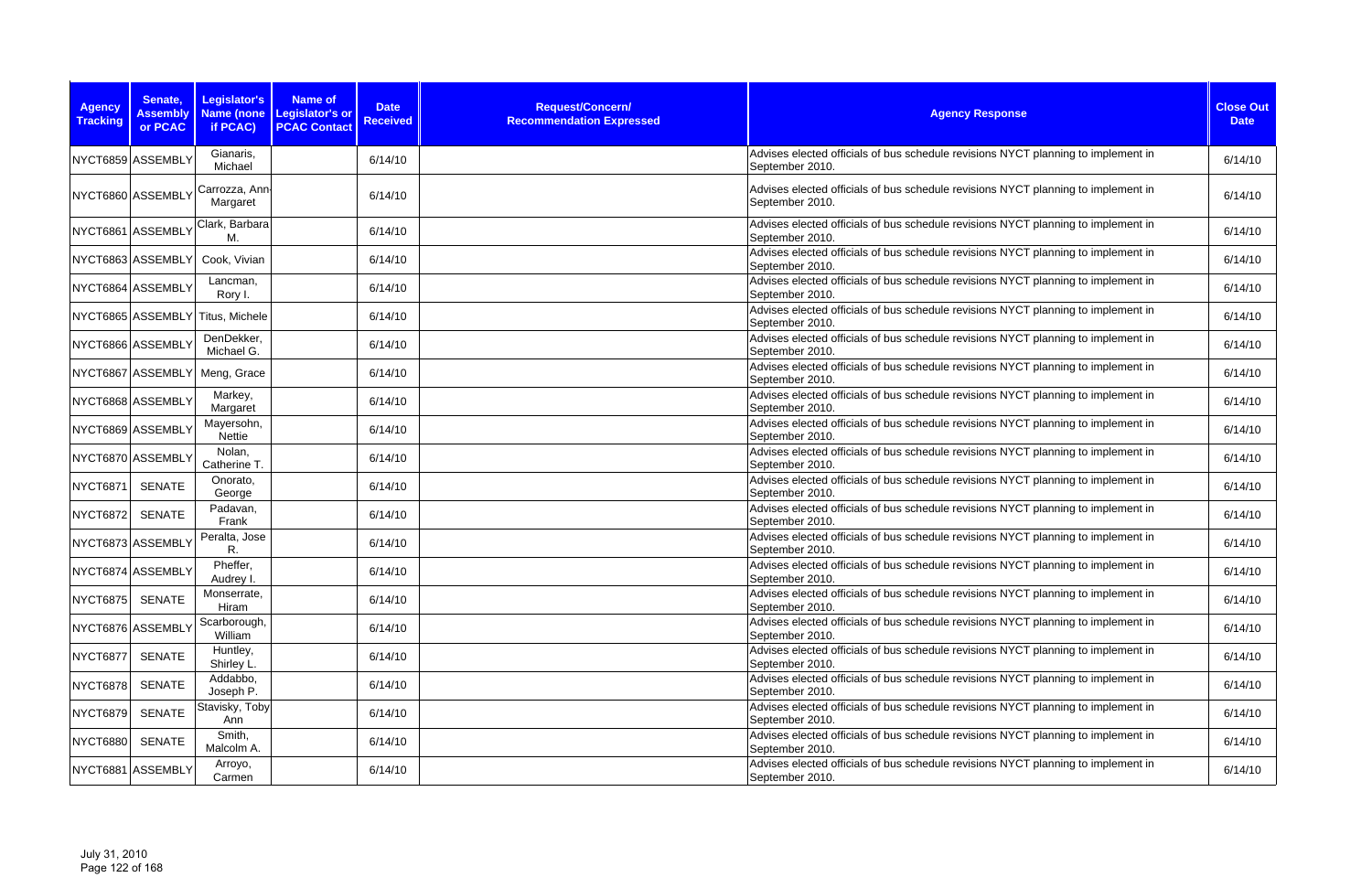| <b>Agency</b><br><b>Tracking</b> | Senate,<br><b>Assembly</b><br>or PCAC | <b>Legislator's</b><br><b>Name (none</b><br>if PCAC) | <b>Name of</b><br>Legislator's or<br><b>PCAC Contact</b> | <b>Date</b><br><b>Received</b> | Request/Concern/<br><b>Recommendation Expressed</b> | <b>Agency Response</b>                                                                               | <b>Close Out</b><br><b>Date</b> |
|----------------------------------|---------------------------------------|------------------------------------------------------|----------------------------------------------------------|--------------------------------|-----------------------------------------------------|------------------------------------------------------------------------------------------------------|---------------------------------|
| NYCT6882 ASSEMBLY                |                                       | Heastie, Carl<br>Е.                                  |                                                          | 6/14/10                        |                                                     | Advises elected officials of bus schedule revisions NYCT planning to implement in<br>September 2010. | 6/14/10                         |
|                                  | NYCT6883 ASSEMBLY                     | Rivera, Jose                                         |                                                          | 6/14/10                        |                                                     | Advises elected officials of bus schedule revisions NYCT planning to implement in<br>September 2010. | 6/14/10                         |
|                                  | NYCT6884 ASSEMBLY                     | Benedetto,<br>Michael R.                             |                                                          | 6/14/10                        |                                                     | Advises elected officials of bus schedule revisions NYCT planning to implement in<br>September 2010. | 6/14/10                         |
|                                  | NYCT6885 ASSEMBLY                     | Gibson,<br>Vanessa                                   |                                                          | 6/14/10                        |                                                     | Advises elected officials of bus schedule revisions NYCT planning to implement in<br>September 2010. | 6/14/10                         |
|                                  | NYCT6886 ASSEMBLY                     | Crespo,<br>Marcos                                    |                                                          | 6/14/10                        |                                                     | Advises elected officials of bus schedule revisions NYCT planning to implement in<br>September 2010. | 6/14/10                         |
|                                  | NYCT6887 ASSEMBLY                     | Castro,<br>Nelson L.                                 |                                                          | 6/14/10                        |                                                     | Advises elected officials of bus schedule revisions NYCT planning to implement in<br>September 2010. | 6/14/10                         |
| <b>NYCT6888</b>                  | SENATE                                | Diaz, Sr.,<br>Ruben                                  |                                                          | 6/14/10                        |                                                     | Advises elected officials of bus schedule revisions NYCT planning to implement in<br>September 2010. | 6/14/10                         |
|                                  | NYCT6889 ASSEMBLY                     | Benjamin,<br>Michael A.                              |                                                          | 6/14/10                        |                                                     | Advises elected officials of bus schedule revisions NYCT planning to implement in<br>September 2010. | 6/14/10                         |
|                                  | NYCT6890 ASSEMBLY                     | Dinowitz,<br>Jeffrey                                 |                                                          | 6/14/10                        |                                                     | Advises elected officials of bus schedule revisions NYCT planning to implement in<br>September 2010. | 6/14/10                         |
| NYCT6891                         | <b>SENATE</b>                         | Espada, Jr.,<br>Pedro                                |                                                          | 6/14/10                        |                                                     | Advises elected officials of bus schedule revisions NYCT planning to implement in<br>September 2010. | 6/14/10                         |
| <b>NYCT6892</b>                  | SENATE                                | Klein, Jeffrey                                       |                                                          | 6/14/10                        |                                                     | Advises elected officials of bus schedule revisions NYCT planning to implement in<br>September 2010. | 6/14/10                         |
| NYCT6893 ASSEMBLY                |                                       | Rivera, Peter<br>М.                                  |                                                          | 6/14/10                        |                                                     | Advises elected officials of bus schedule revisions NYCT planning to implement in<br>September 2010. | 6/14/10                         |
|                                  |                                       | NYCT6894 ASSEMBLY Rivera, Naomi                      |                                                          | 6/14/10                        |                                                     | Advises elected officials of bus schedule revisions NYCT planning to implement in<br>September 2010. | 6/14/10                         |
| <b>NYCT6895</b>                  | <b>SENATE</b>                         | Hassell-<br>Thompson,<br>Ruth                        |                                                          | 6/14/10                        |                                                     | Advises elected officials of bus schedule revisions NYCT planning to implement in<br>September 2010. | 6/14/10                         |
| <b>NYCT6896</b>                  | SENATE                                | Serrano, Jose<br>М.                                  |                                                          | 6/14/10                        |                                                     | Advises elected officials of bus schedule revisions NYCT planning to implement in<br>September 2010. | 6/14/10                         |
|                                  | NYCT6897 ASSEMBLY                     | Abbate, Peter                                        |                                                          | 6/14/10                        |                                                     | Advises elected officials of bus schedule revisions NYCT planning to implement in<br>September 2010. | 6/14/10                         |
|                                  | NYCT6898 ASSEMBLY                     | Boyland,<br>William                                  |                                                          | 6/14/10                        |                                                     | Advises elected officials of bus schedule revisions NYCT planning to implement in<br>September 2010. | 6/14/10                         |
| <b>NYCT6899</b>                  | SENATE                                | Adams, Eric                                          |                                                          | 6/14/10                        |                                                     | Advises elected officials of bus schedule revisions NYCT planning to implement in<br>September 2010. | 6/14/10                         |
|                                  | NYCT6900 ASSEMBLY                     | Brennan,<br>James                                    |                                                          | 6/14/10                        |                                                     | Advises elected officials of bus schedule revisions NYCT planning to implement in<br>September 2010. | 6/14/10                         |
|                                  | NYCT6901 ASSEMBLY                     | Colton,<br>William                                   |                                                          | 6/14/10                        |                                                     | Advises elected officials of bus schedule revisions NYCT planning to implement in<br>September 2010. | 6/14/10                         |
|                                  | NYCT6902 ASSEMBLY                     | Cymbrowitz,<br>Steven H.                             |                                                          | 6/14/10                        |                                                     | Advises elected officials of bus schedule revisions NYCT planning to implement in<br>September 2010. | 6/14/10                         |
|                                  | NYCT6903 ASSEMBLY                     | Brook-Krasny,<br>Alec                                |                                                          | 6/14/10                        |                                                     | Advises elected officials of bus schedule revisions NYCT planning to implement in<br>September 2010. | 6/14/10                         |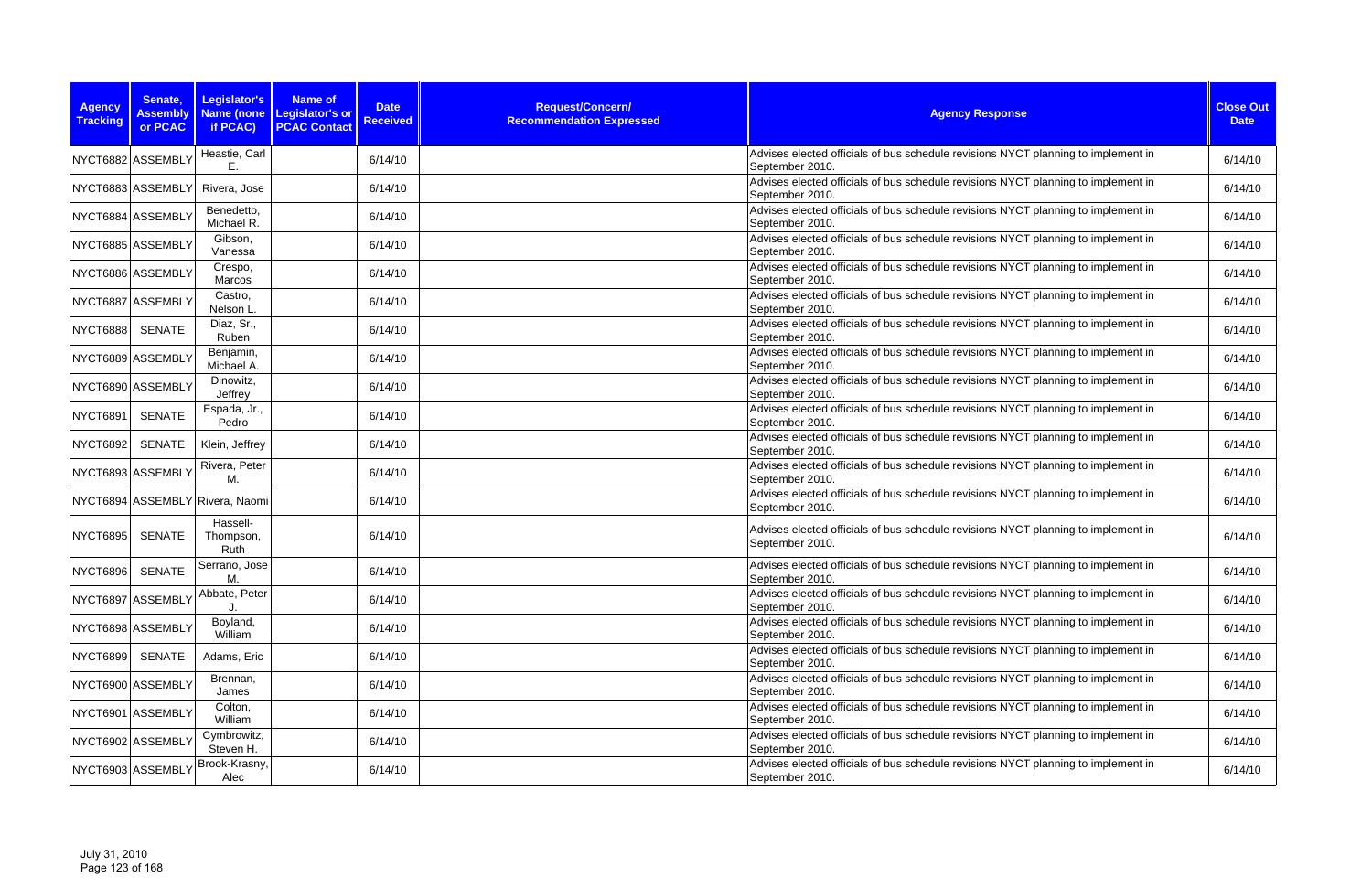| <b>Agency</b><br><b>Tracking</b> | Senate,<br><b>Assembly</b><br>or PCAC | <b>Legislator's</b><br><b>Name (none</b><br>if PCAC) | <b>Name of</b><br>Legislator's or<br><b>PCAC Contact</b> | <b>Date</b><br><b>Received</b> | Request/Concern/<br><b>Recommendation Expressed</b> | <b>Agency Response</b>                                                                               | <b>Close Out</b><br><b>Date</b> |
|----------------------------------|---------------------------------------|------------------------------------------------------|----------------------------------------------------------|--------------------------------|-----------------------------------------------------|------------------------------------------------------------------------------------------------------|---------------------------------|
| <b>NYCT6904</b>                  | <b>SENATE</b>                         | Golden, Martin                                       |                                                          | 6/14/10                        |                                                     | Advises elected officials of bus schedule revisions NYCT planning to implement in<br>September 2010. | 6/14/10                         |
|                                  | NYCT6905 ASSEMBLY                     | Jeffries,<br>Hakeem                                  |                                                          | 6/14/10                        |                                                     | Advises elected officials of bus schedule revisions NYCT planning to implement in<br>September 2010. | 6/14/10                         |
|                                  | NYCT6906 ASSEMBLY                     | Barron, Inez                                         |                                                          | 6/14/10                        |                                                     | Advises elected officials of bus schedule revisions NYCT planning to implement in<br>September 2010. | 6/14/10                         |
|                                  | NYCT6907 ASSEMBLY                     | Hikind, Dov                                          |                                                          | 6/14/10                        |                                                     | Advises elected officials of bus schedule revisions NYCT planning to implement in<br>September 2010. | 6/14/10                         |
|                                  | NYCT6908 ASSEMBLY                     | Jacobs,<br>Rhoda S.                                  |                                                          | 6/14/10                        |                                                     | Advises elected officials of bus schedule revisions NYCT planning to implement in<br>September 2010. | 6/14/10                         |
| <b>NYCT6909</b>                  | SENATE                                | Kruger, Carl                                         |                                                          | 6/14/10                        |                                                     | Advises elected officials of bus schedule revisions NYCT planning to implement in<br>September 2010. | 6/14/10                         |
|                                  | NYCT6910 ASSEMBLY                     | Robinson,<br>Annette                                 |                                                          | 6/14/10                        |                                                     | Advises elected officials of bus schedule revisions NYCT planning to implement in<br>September 2010. | 6/14/10                         |
| NYCT6911 ASSEMBL\                |                                       | Lentol, Joseph<br>R.                                 |                                                          | 6/14/10                        |                                                     | Advises elected officials of bus schedule revisions NYCT planning to implement in<br>September 2010. | 6/14/10                         |
|                                  | NYCT6912 ASSEMBLY                     | Lopez, Vito                                          |                                                          | 6/14/10                        |                                                     | Advises elected officials of bus schedule revisions NYCT planning to implement in<br>September 2010. | 6/14/10                         |
|                                  | NYCT6913 ASSEMBLY                     | Maisel, Alan                                         |                                                          | 6/14/10                        |                                                     | Advises elected officials of bus schedule revisions NYCT planning to implement in<br>September 2010. | 6/14/10                         |
| NYCT6914                         | <b>SENATE</b>                         | Dilan, Martin<br>М.                                  |                                                          | 6/14/10                        |                                                     | Advises elected officials of bus schedule revisions NYCT planning to implement in<br>September 2010. | 6/14/10                         |
|                                  |                                       | NYCT6915 ASSEMBLY Millman, Joan                      |                                                          | 6/14/10                        |                                                     | Advises elected officials of bus schedule revisions NYCT planning to implement in<br>September 2010. | 6/14/10                         |
| <b>NYCT6916</b>                  | <b>SENATE</b>                         | Montgomery,<br>Velmanette                            |                                                          | 6/14/10                        |                                                     | Advises elected officials of bus schedule revisions NYCT planning to implement in<br>September 2010. | 6/14/10                         |
|                                  | NYCT6917 ASSEMBLY                     | Camara,<br>Karim                                     |                                                          | 6/14/10                        |                                                     | Advises elected officials of bus schedule revisions NYCT planning to implement in<br>September 2010. | 6/14/10                         |
|                                  | NYCT6918 ASSEMBLY                     | Ortiz, Felix                                         |                                                          | 6/14/10                        |                                                     | Advises elected officials of bus schedule revisions NYCT planning to implement in<br>September 2010. | 6/14/10                         |
|                                  | NYCT6919 ASSEMBLY                     | Perry, Nick                                          |                                                          | 6/14/10                        |                                                     | Advises elected officials of bus schedule revisions NYCT planning to implement in<br>September 2010. | 6/14/10                         |
| <b>NYCT6920</b>                  | <b>SENATE</b>                         | Parker, Kevin<br>S.                                  |                                                          | 6/14/10                        |                                                     | Advises elected officials of bus schedule revisions NYCT planning to implement in<br>September 2010. | 6/14/10                         |
|                                  | NYCT6921 ASSEMBLY                     | Towns, Darryl<br>C.                                  |                                                          | 6/14/10                        |                                                     | Advises elected officials of bus schedule revisions NYCT planning to implement in<br>September 2010. | 6/14/10                         |
|                                  | NYCT6922 ASSEMBLY                     | Weinstein,<br>Helene E.                              |                                                          | 6/14/10                        |                                                     | Advises elected officials of bus schedule revisions NYCT planning to implement in<br>September 2010. | 6/14/10                         |
| NYCT6923                         | <b>SENATE</b>                         | Sampson,<br>John                                     |                                                          | 6/14/10                        |                                                     | Advises elected officials of bus schedule revisions NYCT planning to implement in<br>September 2010. | 6/14/10                         |
| NYCT6924                         | SENATE                                | Squadron,<br>Daniel                                  |                                                          | 6/14/10                        |                                                     | Advises elected officials of bus schedule revisions NYCT planning to implement in<br>September 2010. | 6/14/10                         |
|                                  | NYCT6925 ASSEMBLY                     | Clayton<br>Powell, Jr.,<br>Adam                      |                                                          | 6/14/10                        |                                                     | Advises elected officials of bus schedule revisions NYCT planning to implement in<br>September 2010. | 6/14/10                         |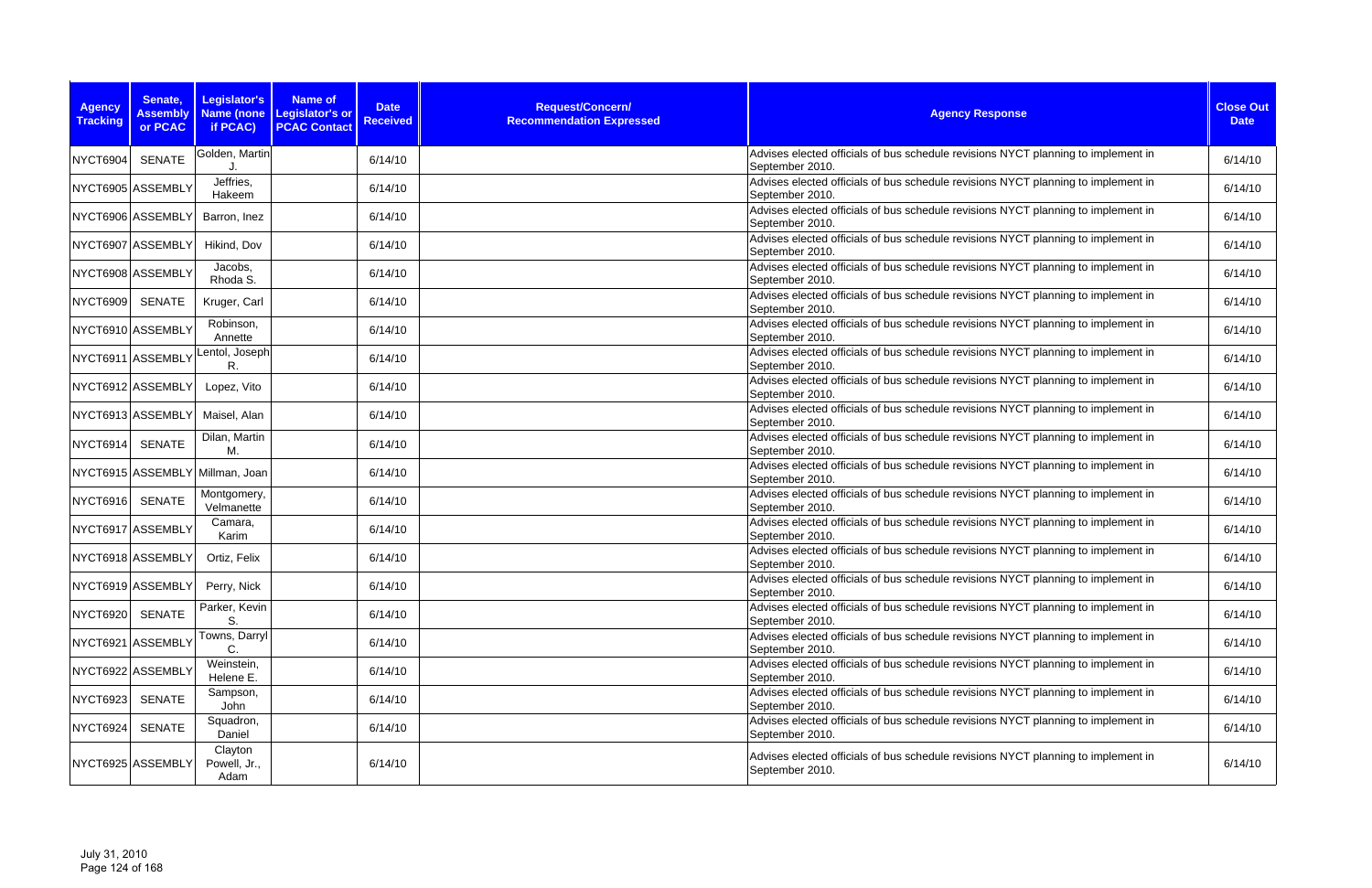| <b>Agency</b><br><b>Tracking</b> | Senate,<br><b>Assembly</b><br>or PCAC | Legislator's<br><b>Name (none</b><br>if PCAC) | <b>Name of</b><br>Legislator's or<br><b>PCAC Contact</b> | <b>Date</b><br><b>Received</b> | Request/Concern/<br><b>Recommendation Expressed</b> | <b>Agency Response</b>                                                                               | <b>Close Out</b><br><b>Date</b> |
|----------------------------------|---------------------------------------|-----------------------------------------------|----------------------------------------------------------|--------------------------------|-----------------------------------------------------|------------------------------------------------------------------------------------------------------|---------------------------------|
| <b>NYCT6926</b>                  | <b>SENATE</b>                         | Duane,<br>Thomas K.                           |                                                          | 6/14/10                        |                                                     | Advises elected officials of bus schedule revisions NYCT planning to implement in<br>September 2010. | 6/14/10                         |
|                                  | NYCT6927 ASSEMBLY                     | Bing,<br>Jonathan                             |                                                          | 6/14/10                        |                                                     | Advises elected officials of bus schedule revisions NYCT planning to implement in<br>September 2010. | 6/14/10                         |
|                                  | NYCT6928 ASSEMBLY                     | Espaillat,<br>Adriano                         |                                                          | 6/14/10                        |                                                     | Advises elected officials of bus schedule revisions NYCT planning to implement in<br>September 2010. | 6/14/10                         |
|                                  | NYCT6929 ASSEMBLY                     | Farrell,<br>Herman D.                         |                                                          | 6/14/10                        |                                                     | Advises elected officials of bus schedule revisions NYCT planning to implement in<br>September 2010. | 6/14/10                         |
|                                  | NYCT6930 ASSEMBLY                     | Kavanagh,<br>Brian P.                         |                                                          | 6/14/10                        |                                                     | Advises elected officials of bus schedule revisions NYCT planning to implement in<br>September 2010. | 6/14/10                         |
| NYCT6931 ASSEMBLY                |                                       | Rosenthal,<br>Linda B.                        |                                                          | 6/14/10                        |                                                     | Advises elected officials of bus schedule revisions NYCT planning to implement in<br>September 2010. | 6/14/10                         |
|                                  | NYCT6932 ASSEMBLY                     | Glick,<br>Deborah                             |                                                          | 6/14/10                        |                                                     | Advises elected officials of bus schedule revisions NYCT planning to implement in<br>September 2010. | 6/14/10                         |
| <b>NYCT6933</b>                  | <b>SENATE</b>                         | Krueger, Liz                                  |                                                          | 6/14/10                        |                                                     | Advises elected officials of bus schedule revisions NYCT planning to implement in<br>September 2010. | 6/14/10                         |
|                                  |                                       | NYCT6934 ASSEMBLY Kellner, Micah              |                                                          | 6/14/10                        |                                                     | Advises elected officials of bus schedule revisions NYCT planning to implement in<br>September 2010. | 6/14/10                         |
| <b>NYCT6935</b>                  | <b>SENATE</b>                         | Schneiderman<br>, Eric                        |                                                          | 6/14/10                        |                                                     | Advises elected officials of bus schedule revisions NYCT planning to implement in<br>September 2010. | 6/14/10                         |
| NYCT6936                         | <b>SENATE</b>                         | Perkins,<br>William                           |                                                          | 6/14/10                        |                                                     | Advises elected officials of bus schedule revisions NYCT planning to implement in<br>September 2010. | 6/14/10                         |
| NYCT6937 ASSEMBLY                |                                       | O'Donnell,<br>Daniel J.                       |                                                          | 6/14/10                        |                                                     | Advises elected officials of bus schedule revisions NYCT planning to implement in<br>September 2010. | 6/14/10                         |
|                                  | NYCT6938 ASSEMBLY                     | Silver,<br>Sheldon                            |                                                          | 6/14/10                        |                                                     | Advises elected officials of bus schedule revisions NYCT planning to implement in<br>September 2010. | 6/14/10                         |
| NYCT6939 ASSEMBLY                |                                       | Wright, Keith<br>L.T.                         |                                                          | 6/14/10                        |                                                     | Advises elected officials of bus schedule revisions NYCT planning to implement in<br>September 2010. | 6/14/10                         |
| NYCT6940 ASSEMBL\                |                                       | Gottfried,<br>Richard                         |                                                          | 6/14/10                        |                                                     | Advises elected officials of bus schedule revisions NYCT planning to implement in<br>September 2010. | 6/14/10                         |
|                                  | NYCT6941 ASSEMBLY                     | Cusick,<br>Michael J.                         |                                                          | 6/14/10                        |                                                     | Advises elected officials of bus schedule revisions NYCT planning to implement in<br>September 2010. | 6/14/10                         |
|                                  | NYCT6942 ASSEMBLY                     | Titone,<br>Matthew                            |                                                          | 6/14/10                        |                                                     | Advises elected officials of bus schedule revisions NYCT planning to implement in<br>September 2010. | 6/14/10                         |
|                                  | NYCT6943 ASSEMBLY                     | Tobacco,<br>Louis R.                          |                                                          | 6/14/10                        |                                                     | Advises elected officials of bus schedule revisions NYCT planning to implement in<br>September 2010. | 6/14/10                         |
| NYCT6944                         | SENATE                                | Lanza,<br>Andrew J.                           |                                                          | 6/14/10                        |                                                     | Advises elected officials of bus schedule revisions NYCT planning to implement in<br>September 2010. | 6/14/10                         |
|                                  |                                       | NYCT6945 ASSEMBLY Hyer-Spencer,<br>Janele     |                                                          | 6/14/10                        |                                                     | Advises elected officials of bus schedule revisions NYCT planning to implement in<br>September 2010. | 6/14/10                         |
| NYCT6946                         |                                       | SENATE   Savino, Diane                        |                                                          | 6/14/10                        |                                                     | Advises elected officials of bus schedule revisions NYCT planning to implement in<br>September 2010. | 6/14/10                         |
| NYCT6947                         | <b>PCAC</b>                           |                                               | Henderson,<br>William A.                                 | 6/14/10                        |                                                     | Advises elected officials of bus schedule revisions NYCT planning to implement in<br>September 2010. | 6/14/10                         |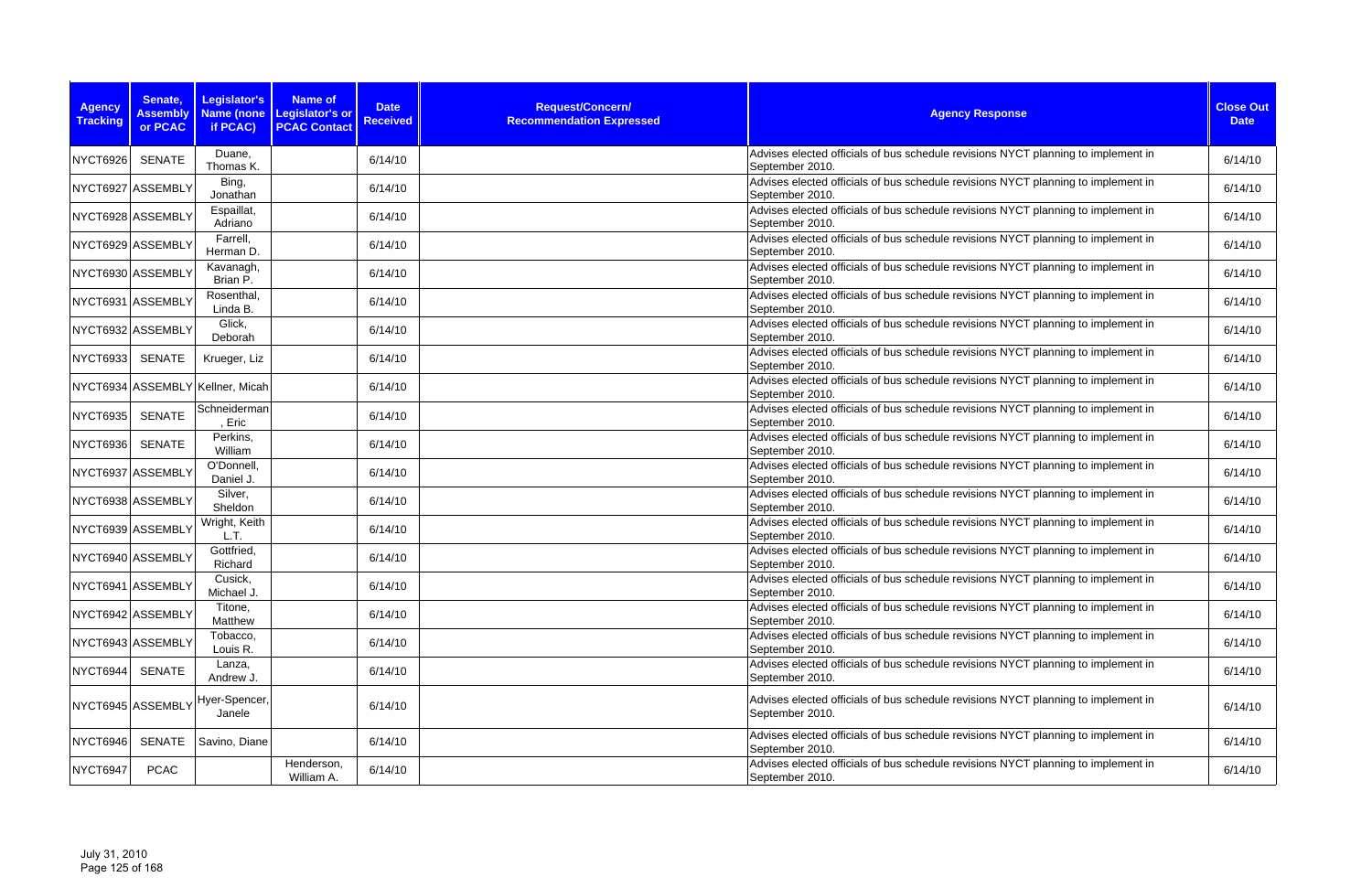| <b>Agency</b><br><b>Tracking</b> | Senate,<br><b>Assembly</b><br>or PCAC | Legislator's<br>Name (none<br>if PCAC) | <b>Name of</b><br>Legislator's or<br><b>PCAC Contact</b> | <b>Date</b><br><b>Received</b> | Request/Concern/<br><b>Recommendation Expressed</b> | <b>Agency Response</b>                                                                                  | <b>Close Out</b><br><b>Date</b> |
|----------------------------------|---------------------------------------|----------------------------------------|----------------------------------------------------------|--------------------------------|-----------------------------------------------------|---------------------------------------------------------------------------------------------------------|---------------------------------|
| NYCT6948                         |                                       | Assembly   Miller, Michael             |                                                          | 6/14/10                        |                                                     | Advises elected officials of bus schedule revisions NYCT planning to implement in<br>September 2010.    | 6/14/10                         |
| <b>NYCT6949</b>                  |                                       | Assembly   Weprin, David               |                                                          | 6/14/10                        |                                                     | Advises elected officials of bus schedule revisions NYCT planning to implement in<br>September 2010.    | 6/14/10                         |
|                                  | NYCT6766 ASSEMBLY                     | Aubry, Jeffrion<br>D.                  |                                                          | 6/14/10                        |                                                     | Advised elected officials of subway schedule revisions that NYCT is planning to implement<br>this year. | 6/14/10                         |
|                                  | NYCT6767 ASSEMBLY                     | Gianaris,<br>Michael                   |                                                          | 6/14/10                        |                                                     | Advised elected officials of subway schedule revisions that NYCT is planning to implement<br>this year. | 6/14/10                         |
|                                  | NYCT6768 ASSEMBLY                     | Carrozza, Ann-<br>Margaret             |                                                          | 6/14/10                        |                                                     | Advised elected officials of subway schedule revisions that NYCT is planning to implement<br>this year. | 6/14/10                         |
| NYCT6769 ASSEMBLY                |                                       | Clark, Barbara<br>М.                   |                                                          | 6/14/10                        |                                                     | Advised elected officials of subway schedule revisions that NYCT is planning to implement<br>this year. | 6/14/10                         |
|                                  | NYCT6771 ASSEMBLY                     | Cook, Vivian                           |                                                          | 6/14/10                        |                                                     | Advised elected officials of subway schedule revisions that NYCT is planning to implement<br>this year. | 6/14/10                         |
|                                  | NYCT6772 ASSEMBLY                     | Lancman,<br>Rory I.                    |                                                          | 6/14/10                        |                                                     | Advised elected officials of subway schedule revisions that NYCT is planning to implement<br>this year. | 6/14/10                         |
|                                  |                                       | NYCT6773 ASSEMBLY Titus, Michele       |                                                          | 6/14/10                        |                                                     | Advised elected officials of subway schedule revisions that NYCT is planning to implement<br>this year. | 6/14/10                         |
|                                  | NYCT6774 ASSEMBLY                     | DenDekker,<br>Michael G.               |                                                          | 6/14/10                        |                                                     | Advised elected officials of subway schedule revisions that NYCT is planning to implement<br>this year. | 6/14/10                         |
|                                  |                                       | NYCT6775 ASSEMBLY Meng, Grace          |                                                          | 6/14/10                        |                                                     | Advised elected officials of subway schedule revisions that NYCT is planning to implement<br>this year. | 6/14/10                         |
|                                  | NYCT6776 ASSEMBLY                     | Markey,<br>Margaret                    |                                                          | 6/14/10                        |                                                     | Advised elected officials of subway schedule revisions that NYCT is planning to implement<br>this year. | 6/14/10                         |
|                                  | NYCT6777 ASSEMBLY                     | Mayersohn,<br>Nettie                   |                                                          | 6/14/10                        |                                                     | Advised elected officials of subway schedule revisions that NYCT is planning to implement<br>this year. | 6/14/10                         |
| NYCT6778 ASSEMBLY                |                                       | Nolan,<br>Catherine T.                 |                                                          | 6/14/10                        |                                                     | Advised elected officials of subway schedule revisions that NYCT is planning to implement<br>this year. | 6/14/10                         |
| NYCT6779 SENATE                  |                                       | Onorato,<br>George                     |                                                          | 6/14/10                        |                                                     | Advised elected officials of subway schedule revisions that NYCT is planning to implement<br>this year. | 6/14/10                         |
| <b>NYCT6780</b>                  | <b>SENATE</b>                         | Padavan,<br>Frank                      |                                                          | 6/14/10                        |                                                     | Advised elected officials of subway schedule revisions that NYCT is planning to implement<br>this year. | 6/14/10                         |
|                                  | NYCT6781 ASSEMBLY                     | Peralta, Jose<br>R.                    |                                                          | 6/14/10                        |                                                     | Advised elected officials of subway schedule revisions that NYCT is planning to implement<br>this year. | 6/14/10                         |
|                                  | NYCT6782 ASSEMBLY                     | Pheffer,<br>Audrey I.                  |                                                          | 6/14/10                        |                                                     | Advised elected officials of subway schedule revisions that NYCT is planning to implement<br>this year. | 6/14/10                         |
| <b>NYCT6783</b>                  | SENATE                                | Monserrate,<br>Hiram                   |                                                          | 6/14/10                        |                                                     | Advised elected officials of subway schedule revisions that NYCT is planning to implement<br>this year. | 6/14/10                         |
|                                  | NYCT6784 ASSEMBLY                     | Scarborough,<br>William                |                                                          | 6/14/10                        |                                                     | Advised elected officials of subway schedule revisions that NYCT is planning to implement<br>this year. | 6/14/10                         |
| <b>NYCT6785</b>                  | <b>SENATE</b>                         | Huntley,<br>Shirley L.                 |                                                          | 6/14/10                        |                                                     | Advised elected officials of subway schedule revisions that NYCT is planning to implement<br>this year. | 6/14/10                         |
| NYCT6786                         | <b>SENATE</b>                         | Addabbo,<br>Joseph P.                  |                                                          | 6/14/10                        |                                                     | Advised elected officials of subway schedule revisions that NYCT is planning to implement<br>this year. | 6/14/10                         |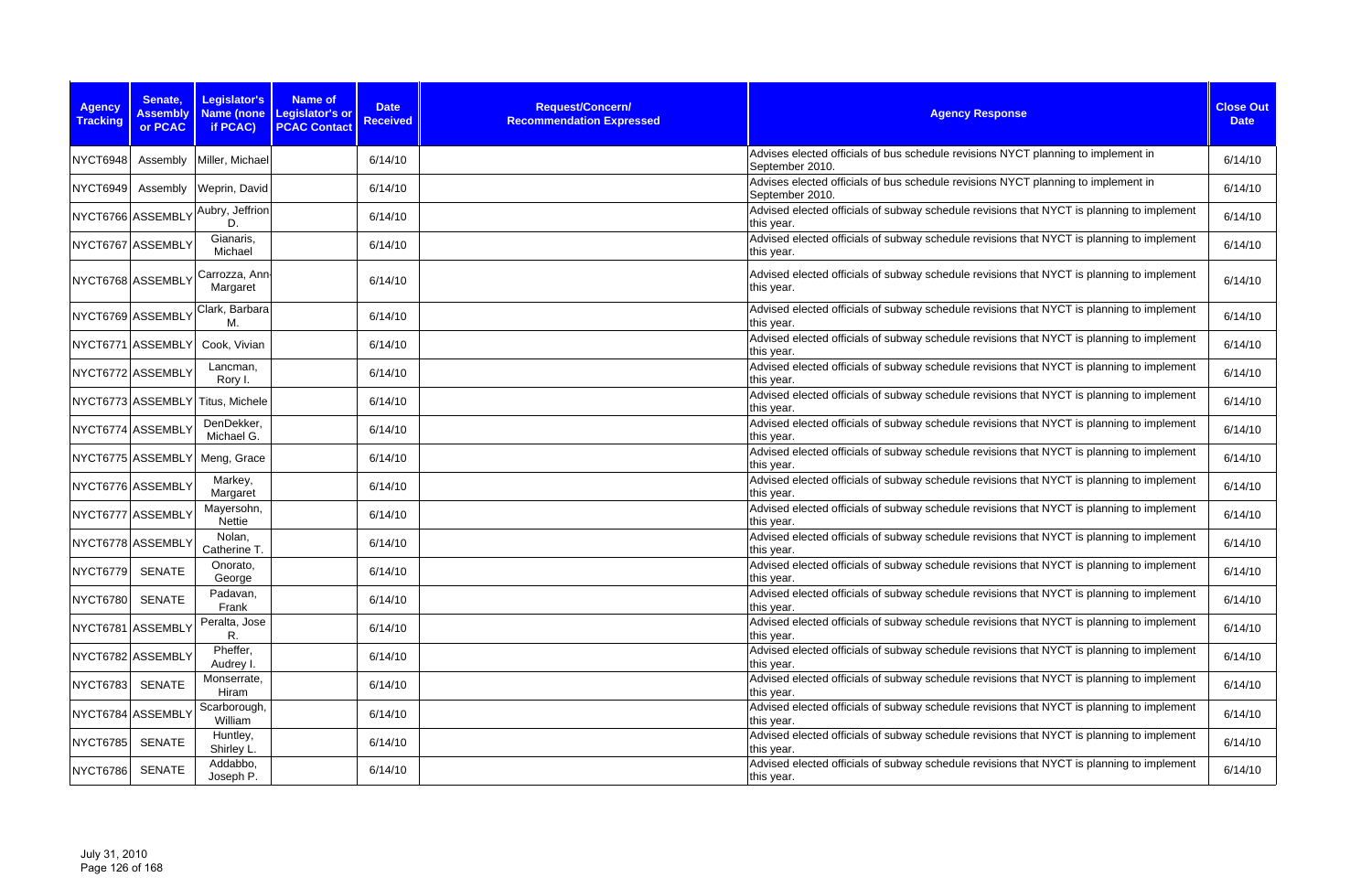| <b>Agency</b><br><b>Tracking</b> | Senate,<br><b>Assembly</b><br>or PCAC | Legislator's<br>if PCAC)        | <b>Name of</b><br>Name (none Legislator's or<br><b>PCAC Contact</b> | <b>Date</b><br><b>Received</b> | Request/Concern/<br><b>Recommendation Expressed</b> | <b>Agency Response</b>                                                                                  | <b>Close Out</b><br><b>Date</b> |
|----------------------------------|---------------------------------------|---------------------------------|---------------------------------------------------------------------|--------------------------------|-----------------------------------------------------|---------------------------------------------------------------------------------------------------------|---------------------------------|
| NYCT6787                         | <b>SENATE</b>                         | Stavisky, Toby<br>Ann           |                                                                     | 6/14/10                        |                                                     | Advised elected officials of subway schedule revisions that NYCT is planning to implement<br>this year. | 6/14/10                         |
| <b>NYCT6788</b>                  | <b>SENATE</b>                         | Smith,<br>Malcolm A.            |                                                                     | 6/14/10                        |                                                     | Advised elected officials of subway schedule revisions that NYCT is planning to implement<br>this year. | 6/14/10                         |
|                                  | NYCT6789 ASSEMBLY                     | Arroyo,<br>Carmen               |                                                                     | 6/14/10                        |                                                     | Advised elected officials of subway schedule revisions that NYCT is planning to implement<br>this year. | 6/14/10                         |
|                                  | NYCT6790 ASSEMBLY                     | Heastie, Carl<br>Ε.             |                                                                     | 6/14/10                        |                                                     | Advised elected officials of subway schedule revisions that NYCT is planning to implement<br>this year. | 6/14/10                         |
|                                  | NYCT6791 ASSEMBLY                     | Rivera, Jose                    |                                                                     | 6/14/10                        |                                                     | Advised elected officials of subway schedule revisions that NYCT is planning to implement<br>this year. | 6/14/10                         |
|                                  | NYCT6792 ASSEMBLY                     | Benedetto,<br>Michael R.        |                                                                     | 6/14/10                        |                                                     | Advised elected officials of subway schedule revisions that NYCT is planning to implement<br>this year. | 6/14/10                         |
|                                  | NYCT6793 ASSEMBLY                     | Gibson,<br>Vanessa              |                                                                     | 6/14/10                        |                                                     | Advised elected officials of subway schedule revisions that NYCT is planning to implement<br>this year. | 6/14/10                         |
|                                  | NYCT6794 ASSEMBLY                     | Crespo,<br>Marcos               |                                                                     | 6/14/10                        |                                                     | Advised elected officials of subway schedule revisions that NYCT is planning to implement<br>this year. | 6/14/10                         |
|                                  | NYCT6795 ASSEMBLY                     | Castro,<br>Nelson L.            |                                                                     | 6/14/10                        |                                                     | Advised elected officials of subway schedule revisions that NYCT is planning to implement<br>this year. | 6/14/10                         |
| <b>NYCT6796</b>                  | <b>SENATE</b>                         | Diaz, Sr.,<br>Ruben             |                                                                     | 6/14/10                        |                                                     | Advised elected officials of subway schedule revisions that NYCT is planning to implement<br>this year. | 6/14/10                         |
|                                  | NYCT6797 ASSEMBLY                     | Benjamin,<br>Michael A.         |                                                                     | 6/14/10                        |                                                     | Advised elected officials of subway schedule revisions that NYCT is planning to implement<br>this year. | 6/14/10                         |
|                                  | NYCT6798 ASSEMBLY                     | Dinowitz,<br>Jeffrey            |                                                                     | 6/14/10                        |                                                     | Advised elected officials of subway schedule revisions that NYCT is planning to implement<br>this year. | 6/14/10                         |
| <b>NYCT6799</b>                  | <b>SENATE</b>                         | Espada, Jr.,<br>Pedro           |                                                                     | 6/14/10                        |                                                     | Advised elected officials of subway schedule revisions that NYCT is planning to implement<br>this year. | 6/14/10                         |
| <b>NYCT6800</b>                  | SENATE                                | Klein, Jeffrey                  |                                                                     | 6/14/10                        |                                                     | Advised elected officials of subway schedule revisions that NYCT is planning to implement<br>this year. | 6/14/10                         |
|                                  | NYCT6801 ASSEMBLY                     | Rivera, Peter<br>M.             |                                                                     | 6/14/10                        |                                                     | Advised elected officials of subway schedule revisions that NYCT is planning to implement<br>this year. | 6/14/10                         |
|                                  |                                       | NYCT6802 ASSEMBLY Rivera, Naomi |                                                                     | 6/14/10                        |                                                     | Advised elected officials of subway schedule revisions that NYCT is planning to implement<br>this year. | 6/14/10                         |
| <b>NYCT6803</b>                  | SENATE                                | Hassell-<br>Thompson,<br>Ruth   |                                                                     | 6/14/10                        |                                                     | Advised elected officials of subway schedule revisions that NYCT is planning to implement<br>this year. | 6/14/10                         |
| <b>NYCT6804</b>                  | <b>SENATE</b>                         | Serrano, Jose<br>M.             |                                                                     | 6/14/10                        |                                                     | Advised elected officials of subway schedule revisions that NYCT is planning to implement<br>this year. | 6/14/10                         |
|                                  | NYCT6805 ASSEMBLY                     | Abbate, Peter                   |                                                                     | 6/14/10                        |                                                     | Advised elected officials of subway schedule revisions that NYCT is planning to implement<br>this year. | 6/14/10                         |
|                                  | NYCT6806 ASSEMBLY                     | Boyland,<br>William             |                                                                     | 6/14/10                        |                                                     | Advised elected officials of subway schedule revisions that NYCT is planning to implement<br>this year. | 6/14/10                         |
| <b>NYCT6807</b>                  | <b>SENATE</b>                         | Adams, Eric                     |                                                                     | 6/14/10                        |                                                     | Advised elected officials of subway schedule revisions that NYCT is planning to implement<br>this year. | 6/14/10                         |
|                                  | NYCT6808 ASSEMBLY                     | Brennan,<br>James               |                                                                     | 6/14/10                        |                                                     | Advised elected officials of subway schedule revisions that NYCT is planning to implement<br>this year. | 6/14/10                         |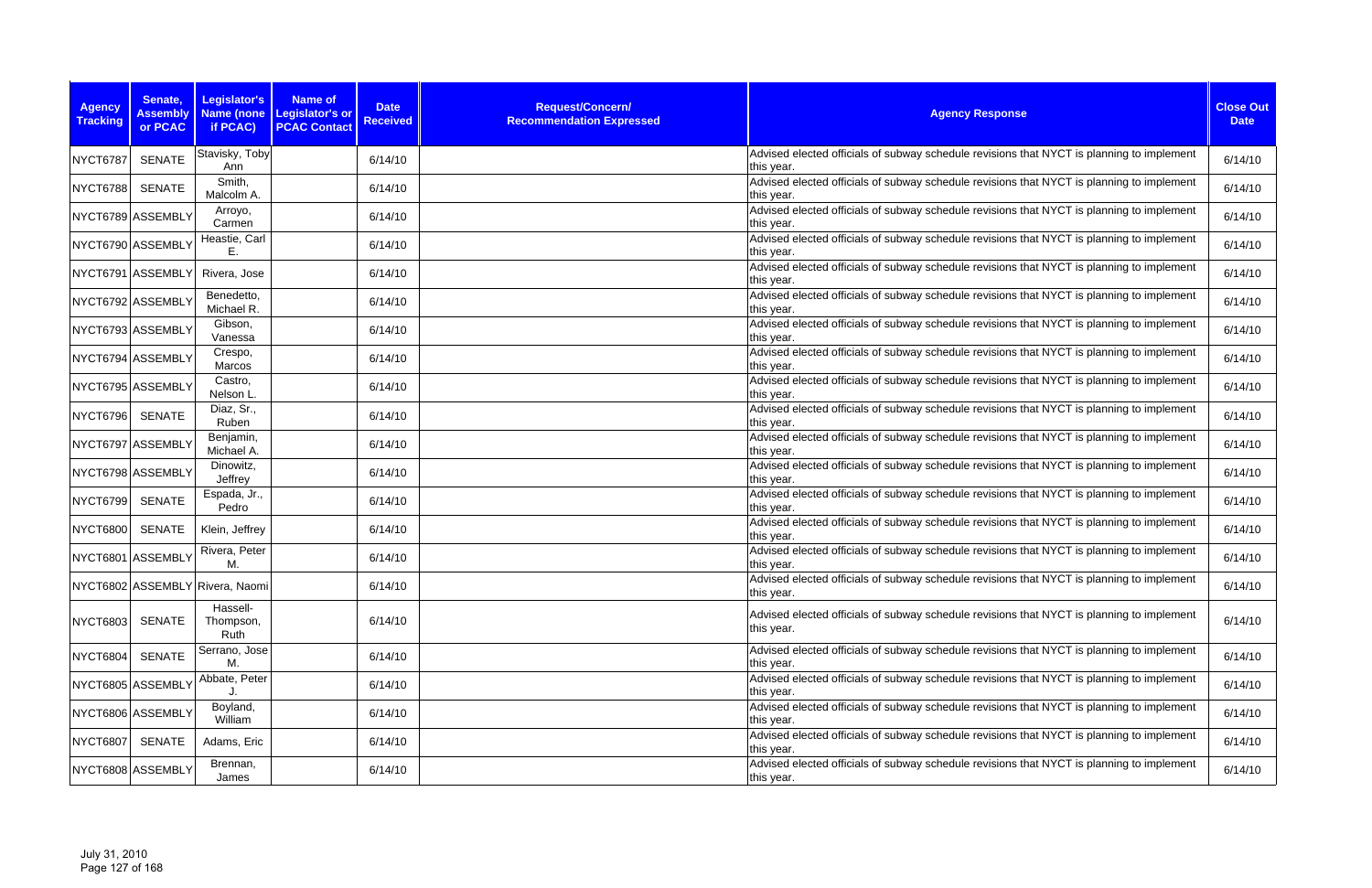| <b>Agency</b><br><b>Tracking</b> | Senate,<br><b>Assembly</b><br>or PCAC | <b>Legislator's</b><br>if PCAC) | <b>Name of</b><br>Name (none Legislator's or<br><b>PCAC Contact</b> | <b>Date</b><br><b>Received</b> | Request/Concern/<br><b>Recommendation Expressed</b> | <b>Agency Response</b>                                                                                  | <b>Close Out</b><br><b>Date</b> |
|----------------------------------|---------------------------------------|---------------------------------|---------------------------------------------------------------------|--------------------------------|-----------------------------------------------------|---------------------------------------------------------------------------------------------------------|---------------------------------|
|                                  | NYCT6809 ASSEMBLY                     | Colton,<br>William              |                                                                     | 6/14/10                        |                                                     | Advised elected officials of subway schedule revisions that NYCT is planning to implement<br>this year. | 6/14/10                         |
|                                  | NYCT6810 ASSEMBLY                     | Cymbrowitz,<br>Steven H.        |                                                                     | 6/14/10                        |                                                     | Advised elected officials of subway schedule revisions that NYCT is planning to implement<br>this year. | 6/14/10                         |
|                                  | NYCT6811 ASSEMBLY                     | Brook-Krasny,<br>Alec           |                                                                     | 6/14/10                        |                                                     | Advised elected officials of subway schedule revisions that NYCT is planning to implement<br>this year. | 6/14/10                         |
| NYCT6812                         | <b>SENATE</b>                         | Golden, Martin                  |                                                                     | 6/14/10                        |                                                     | Advised elected officials of subway schedule revisions that NYCT is planning to implement<br>this year. | 6/14/10                         |
|                                  | NYCT6813 ASSEMBLY                     | Jeffries,<br>Hakeem             |                                                                     | 6/14/10                        |                                                     | Advised elected officials of subway schedule revisions that NYCT is planning to implement<br>this year. | 6/14/10                         |
|                                  | NYCT6814 ASSEMBLY                     | Barron, Inez                    |                                                                     | 6/14/10                        |                                                     | Advised elected officials of subway schedule revisions that NYCT is planning to implement<br>this year. | 6/14/10                         |
|                                  | NYCT6815 ASSEMBLY                     | Hikind, Dov                     |                                                                     | 6/14/10                        |                                                     | Advised elected officials of subway schedule revisions that NYCT is planning to implement<br>this year. | 6/14/10                         |
|                                  | NYCT6816 ASSEMBLY                     | Jacobs,<br>Rhoda S.             |                                                                     | 6/14/10                        |                                                     | Advised elected officials of subway schedule revisions that NYCT is planning to implement<br>this year. | 6/14/10                         |
| <b>NYCT6817</b>                  | <b>SENATE</b>                         | Kruger, Carl                    |                                                                     | 6/14/10                        |                                                     | Advised elected officials of subway schedule revisions that NYCT is planning to implement<br>this year. | 6/14/10                         |
|                                  | NYCT6818 ASSEMBLY                     | Robinson,<br>Annette            |                                                                     | 6/14/10                        |                                                     | Advised elected officials of subway schedule revisions that NYCT is planning to implement<br>this year. | 6/14/10                         |
|                                  | NYCT6819 ASSEMBLY                     | Lentol, Joseph<br>R.            |                                                                     | 6/14/10                        |                                                     | Advised elected officials of subway schedule revisions that NYCT is planning to implement<br>this year. | 6/14/10                         |
|                                  | NYCT6820 ASSEMBLY                     | Lopez, Vito                     |                                                                     | 6/14/10                        |                                                     | Advised elected officials of subway schedule revisions that NYCT is planning to implement<br>this year. | 6/14/10                         |
|                                  | NYCT6821 ASSEMBLY                     | Maisel, Alan                    |                                                                     | 6/14/10                        |                                                     | Advised elected officials of subway schedule revisions that NYCT is planning to implement<br>this year. | 6/14/10                         |
| <b>NYCT6822</b>                  | <b>SENATE</b>                         | Dilan, Martin<br>M.             |                                                                     | 6/14/10                        |                                                     | Advised elected officials of subway schedule revisions that NYCT is planning to implement<br>this year. | 6/14/10                         |
|                                  |                                       | NYCT6823 ASSEMBLY Millman, Joan |                                                                     | 6/14/10                        |                                                     | Advised elected officials of subway schedule revisions that NYCT is planning to implement<br>this year. | 6/14/10                         |
| <b>NYCT6824</b>                  | <b>SENATE</b>                         | Montgomery,<br>Velmanette       |                                                                     | 6/14/10                        |                                                     | Advised elected officials of subway schedule revisions that NYCT is planning to implement<br>this year. | 6/14/10                         |
|                                  | NYCT6825 ASSEMBLY                     | Camara,<br>Karim                |                                                                     | 6/14/10                        |                                                     | Advised elected officials of subway schedule revisions that NYCT is planning to implement<br>this year. | 6/14/10                         |
|                                  | NYCT6826 ASSEMBLY                     | Ortiz, Felix                    |                                                                     | 6/14/10                        |                                                     | Advised elected officials of subway schedule revisions that NYCT is planning to implement<br>this year. | 6/14/10                         |
|                                  | NYCT6827 ASSEMBLY                     | Perry, Nick                     |                                                                     | 6/14/10                        |                                                     | Advised elected officials of subway schedule revisions that NYCT is planning to implement<br>this year. | 6/14/10                         |
| <b>NYCT6828</b>                  | <b>SENATE</b>                         | Parker, Kevin<br>S.             |                                                                     | 6/14/10                        |                                                     | Advised elected officials of subway schedule revisions that NYCT is planning to implement<br>this year. | 6/14/10                         |
|                                  | NYCT6829 ASSEMBLY                     | Towns, Darryl<br>C.             |                                                                     | 6/14/10                        |                                                     | Advised elected officials of subway schedule revisions that NYCT is planning to implement<br>this year. | 6/14/10                         |
|                                  | NYCT6830 ASSEMBLY                     | Weinstein,<br>Helene E.         |                                                                     | 6/14/10                        |                                                     | Advised elected officials of subway schedule revisions that NYCT is planning to implement<br>this year. | 6/14/10                         |
| <b>NYCT6831</b>                  | <b>SENATE</b>                         | Sampson,<br>John                |                                                                     | 6/14/10                        |                                                     | Advised elected officials of subway schedule revisions that NYCT is planning to implement<br>this year. | 6/14/10                         |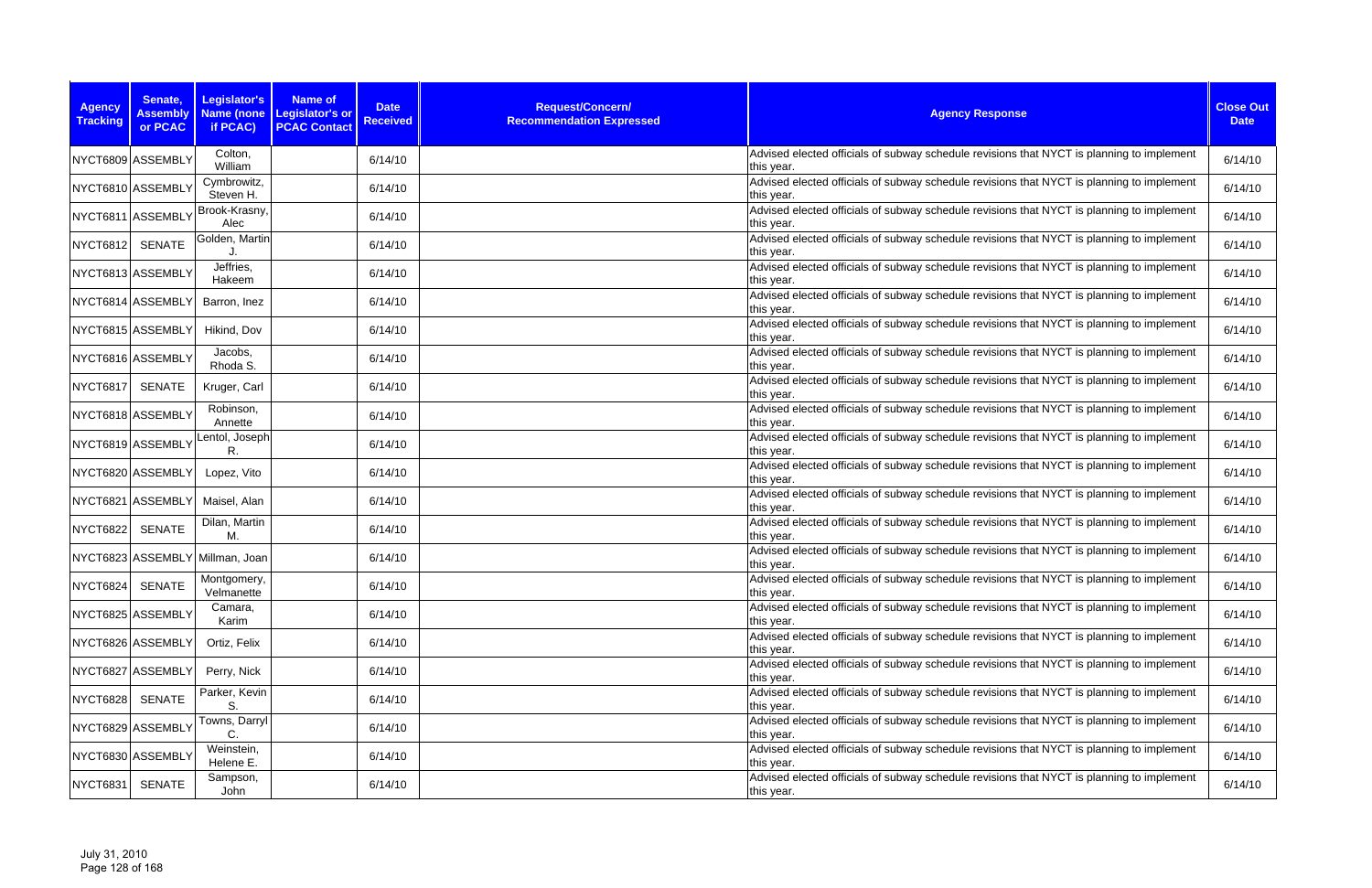| <b>Agency</b><br><b>Tracking</b> | Senate,<br><b>Assembly</b><br>or PCAC | Legislator's<br>Name (none<br>if PCAC) | <b>Name of</b><br>Legislator's or<br><b>PCAC Contact</b> | <b>Date</b><br><b>Received</b> | Request/Concern/<br><b>Recommendation Expressed</b> | <b>Agency Response</b>                                                                                  | <b>Close Out</b><br><b>Date</b> |
|----------------------------------|---------------------------------------|----------------------------------------|----------------------------------------------------------|--------------------------------|-----------------------------------------------------|---------------------------------------------------------------------------------------------------------|---------------------------------|
| <b>NYCT6832</b>                  | <b>SENATE</b>                         | Squadron,<br>Daniel                    |                                                          | 6/14/10                        |                                                     | Advised elected officials of subway schedule revisions that NYCT is planning to implement<br>this year. | 6/14/10                         |
|                                  | NYCT6833 ASSEMBLY                     | Clayton<br>Powell, Jr.,<br>Adam        |                                                          | 6/14/10                        |                                                     | Advised elected officials of subway schedule revisions that NYCT is planning to implement<br>this year. | 6/14/10                         |
| <b>NYCT6834</b>                  | SENATE                                | Duane,<br>Thomas K.                    |                                                          | 6/14/10                        |                                                     | Advised elected officials of subway schedule revisions that NYCT is planning to implement<br>this year. | 6/14/10                         |
|                                  | NYCT6835 ASSEMBLY                     | Bing,<br>Jonathan                      |                                                          | 6/14/10                        |                                                     | Advised elected officials of subway schedule revisions that NYCT is planning to implement<br>this year. | 6/14/10                         |
|                                  | NYCT6836 ASSEMBLY                     | Espaillat,<br>Adriano                  |                                                          | 6/14/10                        |                                                     | Advised elected officials of subway schedule revisions that NYCT is planning to implement<br>this year. | 6/14/10                         |
|                                  | NYCT6837 ASSEMBLY                     | Farrell,<br>Herman D.                  |                                                          | 6/14/10                        |                                                     | Advised elected officials of subway schedule revisions that NYCT is planning to implement<br>this year. | 6/14/10                         |
|                                  | NYCT6838 ASSEMBLY                     | Kavanagh,<br>Brian P.                  |                                                          | 6/14/10                        |                                                     | Advised elected officials of subway schedule revisions that NYCT is planning to implement<br>this year. | 6/14/10                         |
|                                  | NYCT6839 ASSEMBLY                     | Rosenthal,<br>Linda B.                 |                                                          | 6/14/10                        |                                                     | Advised elected officials of subway schedule revisions that NYCT is planning to implement<br>this year. | 6/14/10                         |
|                                  | NYCT6840 ASSEMBLY                     | Glick,<br>Deborah                      |                                                          | 6/14/10                        |                                                     | Advised elected officials of subway schedule revisions that NYCT is planning to implement<br>this year. | 6/14/10                         |
| <b>NYCT6841</b>                  | SENATE                                | Krueger, Liz                           |                                                          | 6/14/10                        |                                                     | Advised elected officials of subway schedule revisions that NYCT is planning to implement<br>this year. | 6/14/10                         |
|                                  |                                       | NYCT6842 ASSEMBLY Kellner, Micah       |                                                          | 6/14/10                        |                                                     | Advised elected officials of subway schedule revisions that NYCT is planning to implement<br>this year. | 6/14/10                         |
| <b>NYCT6843</b>                  | <b>SENATE</b>                         | Schneiderman<br>, Eric                 |                                                          | 6/14/10                        |                                                     | Advised elected officials of subway schedule revisions that NYCT is planning to implement<br>this year. | 6/14/10                         |
| NYCT6844                         | <b>SENATE</b>                         | Perkins,<br>William                    |                                                          | 6/14/10                        |                                                     | Advised elected officials of subway schedule revisions that NYCT is planning to implement<br>this year. | 6/14/10                         |
|                                  | NYCT6845 ASSEMBLY                     | O'Donnell,<br>Daniel J.                |                                                          | 6/14/10                        |                                                     | Advised elected officials of subway schedule revisions that NYCT is planning to implement<br>this year. | 6/14/10                         |
|                                  | NYCT6846 ASSEMBLY                     | Silver,<br>Sheldon                     |                                                          | 6/14/10                        |                                                     | Advised elected officials of subway schedule revisions that NYCT is planning to implement<br>this vear. | 6/14/10                         |
|                                  | NYCT6847 ASSEMBLY                     | Wright, Keith<br>L.T.                  |                                                          | 6/14/10                        |                                                     | Advised elected officials of subway schedule revisions that NYCT is planning to implement<br>this year. | 6/14/10                         |
|                                  | NYCT6848 ASSEMBLY                     | Gottfried,<br>Richard                  |                                                          | 6/14/10                        |                                                     | Advised elected officials of subway schedule revisions that NYCT is planning to implement<br>this year. | 6/14/10                         |
|                                  | NYCT6849 ASSEMBLY                     | Cusick,<br>Michael J.                  |                                                          | 6/14/10                        |                                                     | Advised elected officials of subway schedule revisions that NYCT is planning to implement<br>this year. | 6/14/10                         |
|                                  | NYCT6850 ASSEMBLY                     | Titone,<br>Matthew                     |                                                          | 6/14/10                        |                                                     | Advised elected officials of subway schedule revisions that NYCT is planning to implement<br>this year. | 6/14/10                         |
|                                  | NYCT6851 ASSEMBLY                     | Tobacco,<br>Louis R.                   |                                                          | 6/14/10                        |                                                     | Advised elected officials of subway schedule revisions that NYCT is planning to implement<br>this year. | 6/14/10                         |
| <b>NYCT6852</b>                  | SENATE                                | Lanza,<br>Andrew J.                    |                                                          | 6/14/10                        |                                                     | Advised elected officials of subway schedule revisions that NYCT is planning to implement<br>this year. | 6/14/10                         |
|                                  | NYCT6853 ASSEMBLY                     | Hyer-Spencer,<br>Janele                |                                                          | 6/14/10                        |                                                     | Advised elected officials of subway schedule revisions that NYCT is planning to implement<br>this year. | 6/14/10                         |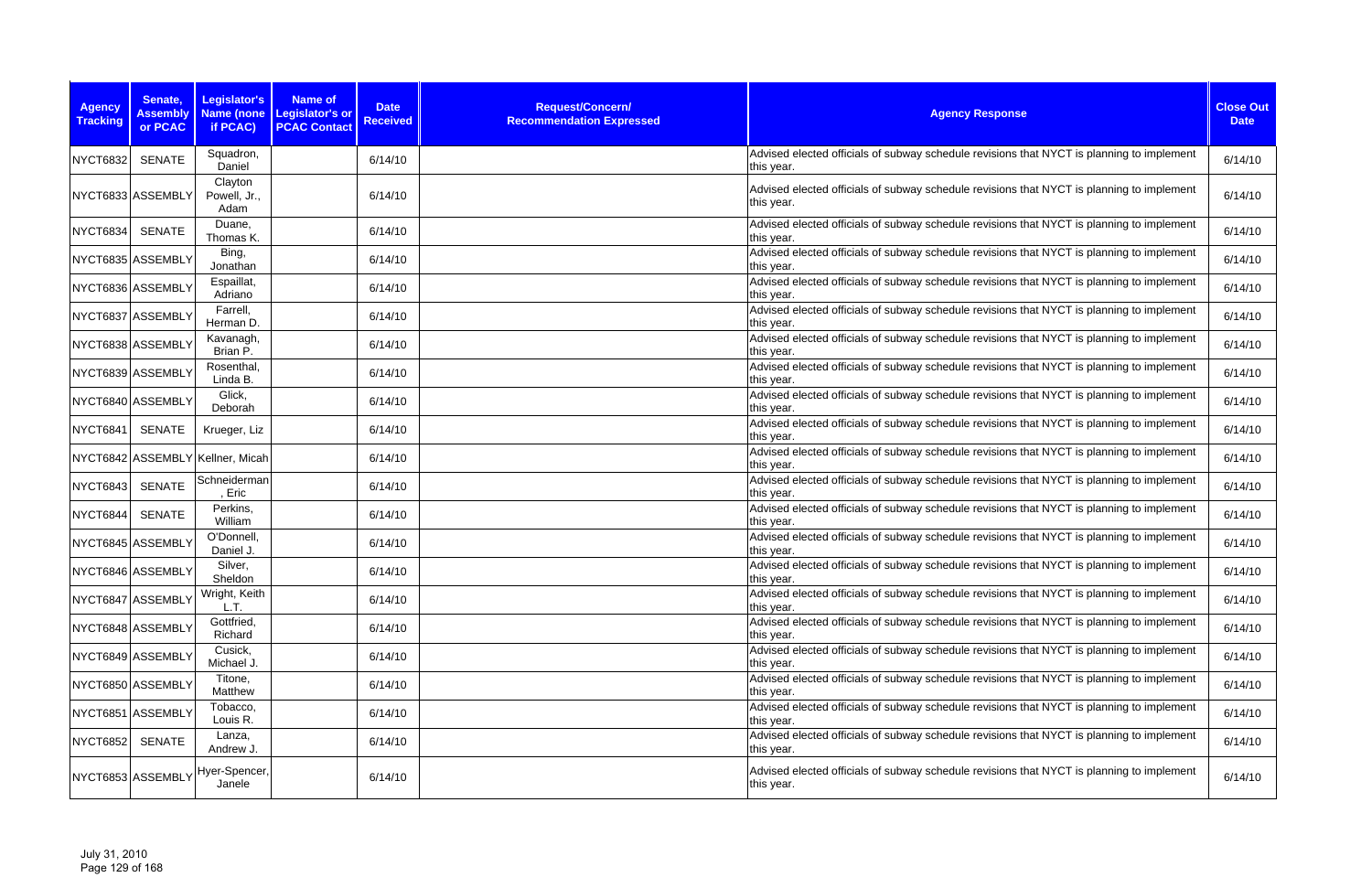| <b>Agency</b><br><b>Tracking</b> | Senate,<br><b>Assembly</b><br>or PCAC | <b>Legislator's</b><br>if PCAC) | Name of<br>Name (none Legislator's or<br><b>PCAC Contact</b>                            | <b>Date</b><br><b>Received</b> | Request/Concern/<br><b>Recommendation Expressed</b>                                                                                                                              | <b>Agency Response</b>                                                                                                                                                                                                                                                             | <b>Close Out</b><br><b>Date</b> |
|----------------------------------|---------------------------------------|---------------------------------|-----------------------------------------------------------------------------------------|--------------------------------|----------------------------------------------------------------------------------------------------------------------------------------------------------------------------------|------------------------------------------------------------------------------------------------------------------------------------------------------------------------------------------------------------------------------------------------------------------------------------|---------------------------------|
| NYCT6854                         | <b>SENATE</b>                         | Savino, Diane                   |                                                                                         | 6/14/10                        |                                                                                                                                                                                  | Advised elected officials of subway schedule revisions that NYCT is planning to implement<br>this year.                                                                                                                                                                            | 6/14/10                         |
| <b>NYCT6855</b>                  | <b>PCAC</b>                           |                                 | Henderson,<br>William A.                                                                | 6/14/10                        |                                                                                                                                                                                  | Advised elected officials of subway schedule revisions that NYCT is planning to implement<br>this year.                                                                                                                                                                            | 6/14/10                         |
| <b>NYCT6856</b>                  | Assembly                              | Miller, Michael                 |                                                                                         | 6/14/10                        |                                                                                                                                                                                  | Advised elected officials of subway schedule revisions that NYCT is planning to implement<br>this year.                                                                                                                                                                            | 6/14/10                         |
| NYCT6857                         | Assembly                              | Weprin, David                   |                                                                                         | 6/14/10                        |                                                                                                                                                                                  | Advised elected officials of subway schedule revisions that NYCT is planning to implement<br>this year.                                                                                                                                                                            | 6/14/10                         |
| NYCT6662 ASSEMBLY                |                                       | Hevesi,<br>Andrew               |                                                                                         | 6/14/10                        |                                                                                                                                                                                  | Forwarded copies of brochures to elected officials to inform and guide customers to<br>understand service changes.                                                                                                                                                                 | 6/14/10                         |
| NYCT6862 ASSEMBLY                |                                       | Hevesi,<br>Andrew               |                                                                                         | 6/14/10                        |                                                                                                                                                                                  | Advises elected officials of bus schedule revisions NYCT planning to implement in<br>September 2010.                                                                                                                                                                               | 6/14/10                         |
| NYCT6770 ASSEMBLY                |                                       | Hevesi,<br>Andrew               |                                                                                         | 6/14/10                        |                                                                                                                                                                                  | Advised elected officials of subway schedule revisions that NYCT is planning to implement<br>this year.                                                                                                                                                                            | 6/14/10                         |
| MTAHQ23<br>38                    | Assembly                              | Alessi, Marc                    |                                                                                         | 6/14/10                        | Requested copies of deeds along LIRR Greenport Branch that<br>contained clauses that reverted property back to original owner if<br>LIRR ceased to provide service along Branch. | Determined that information request is too broad and would require staff to research<br>hundreds of deeds looking for reverter language. Proposed to the Assemblyman that the<br>request be narrowed to certain specific properties, the deeds of which could then be<br>searched. | 6/23/10                         |
| MTAHQ23<br>39                    | Assembly                              | Ways and<br>Means<br>Majority   | Threatte,<br>Lonnie;<br>Pleydele,<br>Stephen;<br>Johnson,<br>Michael; Wilder,<br>Katlyn | 6/14/10                        | Requested information on MTA debt affordability analysis,<br>information on Build America Bonds, and progress in closing<br>2009-10 budget gap                                   | Information provided.                                                                                                                                                                                                                                                              | 6/23/10                         |
| NYCT6613 ASSEMBLY                |                                       | Maisel, Alan                    |                                                                                         | 6/15/10                        | Access-A-Ride customer taxi reimbursement                                                                                                                                        | Reimbursement was processed on June 10, check mailed June 16.                                                                                                                                                                                                                      | 6/17/10                         |
| NYCT6649 ASSEMBLY                |                                       | Cymbrowitz,<br>Steven H.        |                                                                                         | 6/15/10                        | Constituent complaint about paratransit service incident                                                                                                                         | We spoke to customer and expressed our regrets about incident; Access-A-Ride operator<br>involved will be monitored                                                                                                                                                                | 7/13/10                         |
| NYCT6083 ASSEMBLY                |                                       | Carrozza, Ann-<br>Margaret      | Fischer, Dave                                                                           | 6/15/10                        | Request for information on the upcoming Q14/Q15/Q15A service<br>change.                                                                                                          | Information provided.                                                                                                                                                                                                                                                              | 6/15/10                         |
| <b>NYCT6268</b>                  | <b>SENATE</b>                         | Klein, Jeffrey                  |                                                                                         | 6/15/10                        | Senator Klein proposed the restructuring for the Bx31 bus route<br>to substitute the elimination of weekend Bx34 service.                                                        | Chairman Walder's letter dated June 25, 2010 to Senator Klein addressed his proposal.                                                                                                                                                                                              | 6/29/10                         |
| MTAHQ23<br>40                    | Senate                                | Squadron,<br>Daniel             | Raskin, John                                                                            | 6/15/10                        | The 3 Legged Dog theater must file court response today unless<br>MTA gives extension. Requested an urgent return call to the<br>Senator.                                        | Call returned and issue discussed                                                                                                                                                                                                                                                  | 6/15/10                         |
| B&T 1026                         | Senate                                | Smith,<br>Malcolm               | Pichardo,<br>Katharine                                                                  | 6/16/10                        | When will the modification to Rockaway Resident Rebate<br>program at Cross Bay Bridge go into effect?                                                                            | Change goes into effect at 12:01 am Friday, July 23, 2010.                                                                                                                                                                                                                         | 6/16/10                         |
| NYCT6616 ASSEMBLY                |                                       | Bing,<br>Jonathan               | Brickman,<br>Adam                                                                       | 6/16/10                        | Requested information regarding service reductions                                                                                                                               | Emailed link to the MTA web page                                                                                                                                                                                                                                                   | 6/16/10                         |
| NYCT6089 ASSEMBLY                |                                       | Hevesi,<br>Andrew               |                                                                                         | 6/16/10                        |                                                                                                                                                                                  | <b>Weekend Service Diversion Notice</b>                                                                                                                                                                                                                                            | 6/16/10                         |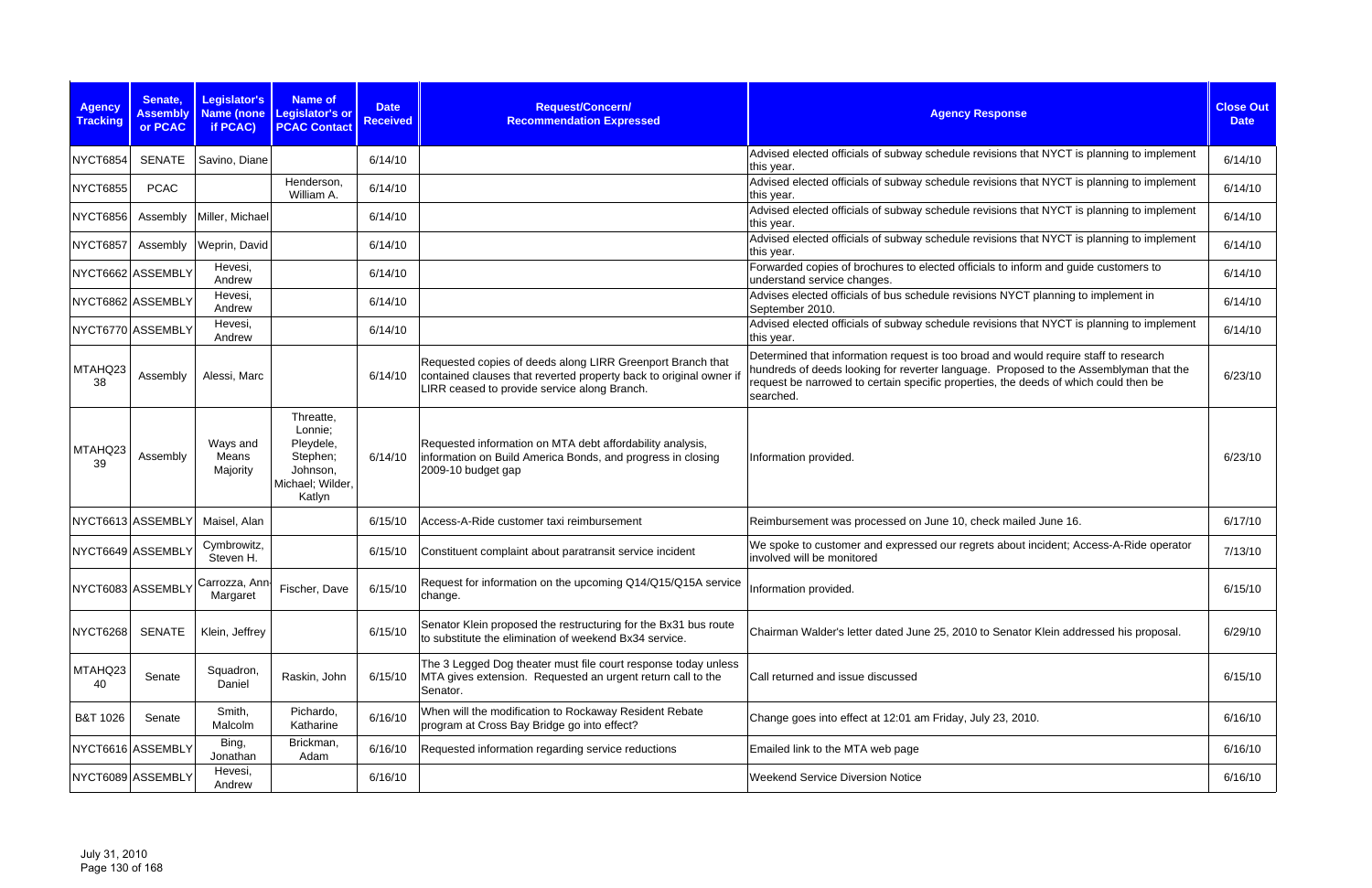| <b>Agency</b><br><b>Tracking</b> | Senate,<br><b>Assembly</b><br>or PCAC | Legislator's<br>if PCAC)         | <b>Name of</b><br>Name (none Legislator's or<br><b>PCAC Contact</b> | <b>Date</b><br><b>Received</b> | Request/Concern/<br><b>Recommendation Expressed</b> | <b>Agency Response</b>                  | <b>Close Out</b><br><b>Date</b> |
|----------------------------------|---------------------------------------|----------------------------------|---------------------------------------------------------------------|--------------------------------|-----------------------------------------------------|-----------------------------------------|---------------------------------|
|                                  | NYCT6085 ASSEMBLY                     | Aubry, Jeffrion<br>D.            |                                                                     | 6/16/10                        |                                                     | <b>Weekend Service Diversion Notice</b> | 6/16/10                         |
|                                  | NYCT6086 ASSEMBLY                     | Gianaris,<br>Michael             |                                                                     | 6/16/10                        |                                                     | <b>Weekend Service Diversion Notice</b> | 6/16/10                         |
|                                  | NYCT6087 ASSEMBLY                     | Carrozza, Ann-<br>Margaret       |                                                                     | 6/16/10                        |                                                     | <b>Weekend Service Diversion Notice</b> | 6/16/10                         |
|                                  | NYCT6088 ASSEMBLY                     | Clark, Barbara<br>M.             |                                                                     | 6/16/10                        |                                                     | <b>Weekend Service Diversion Notice</b> | 6/16/10                         |
|                                  | NYCT6090 ASSEMBLY                     | Cook, Vivian                     |                                                                     | 6/16/10                        |                                                     | <b>Weekend Service Diversion Notice</b> | 6/16/10                         |
|                                  | NYCT6091 ASSEMBLY                     | Lancman,<br>Rory I.              |                                                                     | 6/16/10                        |                                                     | <b>Weekend Service Diversion Notice</b> | 6/16/10                         |
|                                  |                                       | NYCT6092 ASSEMBLY Titus, Michele |                                                                     | 6/16/10                        |                                                     | <b>Weekend Service Diversion Notice</b> | 6/16/10                         |
|                                  | NYCT6093 ASSEMBLY                     | DenDekker,<br>Michael G.         |                                                                     | 6/16/10                        |                                                     | <b>Weekend Service Diversion Notice</b> | 6/16/10                         |
|                                  | NYCT6094 ASSEMBLY                     | Meng, Grace                      |                                                                     | 6/16/10                        |                                                     | <b>Weekend Service Diversion Notice</b> | 6/16/10                         |
|                                  | NYCT6095 ASSEMBLY                     | Markey,<br>Margaret              |                                                                     | 6/16/10                        |                                                     | <b>Weekend Service Diversion Notice</b> | 6/16/10                         |
|                                  | NYCT6096 ASSEMBLY                     | Mayersohn,<br><b>Nettie</b>      |                                                                     | 6/16/10                        |                                                     | <b>Weekend Service Diversion Notice</b> | 6/16/10                         |
|                                  | NYCT6097 ASSEMBLY                     | Nolan,<br>Catherine T.           |                                                                     | 6/16/10                        |                                                     | <b>Weekend Service Diversion Notice</b> | 6/16/10                         |
| <b>NYCT6098</b>                  | <b>SENATE</b>                         | Onorato,<br>George               |                                                                     | 6/16/10                        |                                                     | <b>Weekend Service Diversion Notice</b> | 6/16/10                         |
| <b>NYCT6099</b>                  | <b>SENATE</b>                         | Padavan,<br>Frank                |                                                                     | 6/16/10                        |                                                     | <b>Weekend Service Diversion Notice</b> | 6/16/10                         |
|                                  | NYCT6100 ASSEMBLY                     | Peralta, Jose<br>R.              |                                                                     | 6/16/10                        |                                                     | <b>Weekend Service Diversion Notice</b> | 6/16/10                         |
|                                  | NYCT6101 ASSEMBLY                     | Pheffer,<br>Audrey I.            |                                                                     | 6/16/10                        |                                                     | <b>Weekend Service Diversion Notice</b> | 6/16/10                         |
| <b>NYCT6102</b>                  | <b>SENATE</b>                         | Monserrate,<br>Hiram             |                                                                     | 6/16/10                        |                                                     | <b>Weekend Service Diversion Notice</b> | 6/16/10                         |
|                                  | NYCT6103 ASSEMBLY                     | Scarborough,<br>William          |                                                                     | 6/16/10                        |                                                     | <b>Weekend Service Diversion Notice</b> | 6/16/10                         |
| <b>NYCT6104</b>                  | <b>SENATE</b>                         | Huntley,<br>Shirley L.           |                                                                     | 6/16/10                        |                                                     | <b>Weekend Service Diversion Notice</b> | 6/16/10                         |
| <b>NYCT6105</b>                  | <b>SENATE</b>                         | Addabbo,<br>Joseph P.            |                                                                     | 6/16/10                        |                                                     | <b>Weekend Service Diversion Notice</b> | 6/16/10                         |
| <b>NYCT6106</b>                  | SENATE                                | Stavisky, Toby<br>Ann            |                                                                     | 6/16/10                        |                                                     | <b>Weekend Service Diversion Notice</b> | 6/16/10                         |
| <b>NYCT6107</b>                  | SENATE                                | Smith,<br>Malcolm A.             |                                                                     | 6/16/10                        |                                                     | <b>Weekend Service Diversion Notice</b> | 6/16/10                         |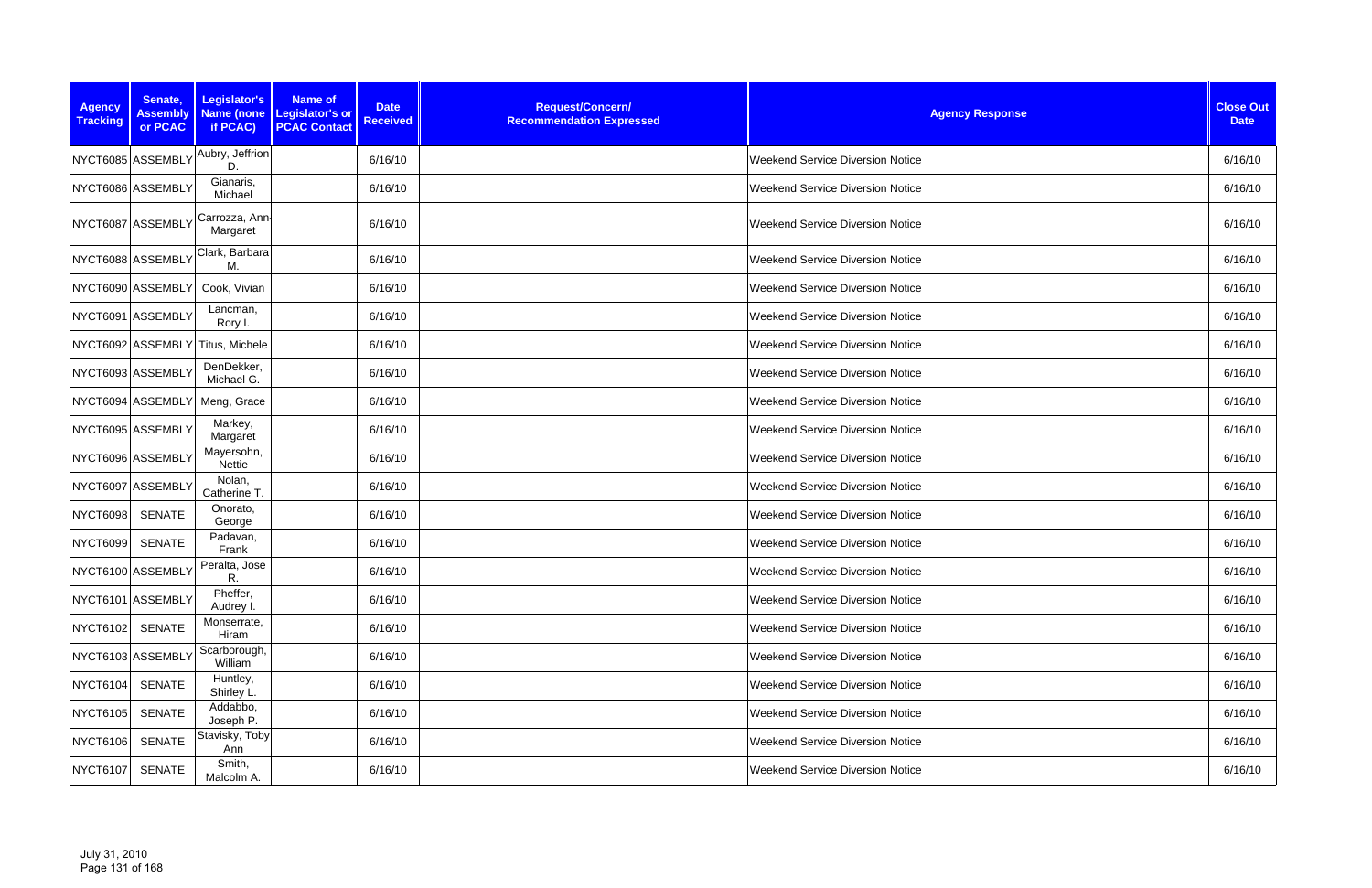| <b>Agency</b><br><b>Tracking</b> | Senate,<br><b>Assembly</b><br>or PCAC | Legislator's<br>if PCAC)        | <b>Name of</b><br>Name (none   Legislator's or<br><b>PCAC Contact</b> | <b>Date</b><br><b>Received</b> | Request/Concern/<br><b>Recommendation Expressed</b> | <b>Agency Response</b>                  | <b>Close Out</b><br><b>Date</b> |
|----------------------------------|---------------------------------------|---------------------------------|-----------------------------------------------------------------------|--------------------------------|-----------------------------------------------------|-----------------------------------------|---------------------------------|
|                                  | NYCT6108 ASSEMBLY                     | Arroyo,<br>Carmen               |                                                                       | 6/16/10                        |                                                     | <b>Weekend Service Diversion Notice</b> | 6/16/10                         |
|                                  | NYCT6109 ASSEMBLY                     | Heastie, Carl<br>Ε.             |                                                                       | 6/16/10                        |                                                     | <b>Weekend Service Diversion Notice</b> | 6/16/10                         |
|                                  | NYCT6110 ASSEMBLY                     | Rivera, Jose                    |                                                                       | 6/16/10                        |                                                     | <b>Weekend Service Diversion Notice</b> | 6/16/10                         |
|                                  | NYCT6111 ASSEMBLY                     | Benedetto,<br>Michael R.        |                                                                       | 6/16/10                        |                                                     | <b>Weekend Service Diversion Notice</b> | 6/16/10                         |
|                                  | NYCT6112 ASSEMBLY                     | Gibson,<br>Vanessa              |                                                                       | 6/16/10                        |                                                     | <b>Weekend Service Diversion Notice</b> | 6/16/10                         |
|                                  | NYCT6113 ASSEMBLY                     | Crespo,<br>Marcos               |                                                                       | 6/16/10                        |                                                     | <b>Weekend Service Diversion Notice</b> | 6/16/10                         |
|                                  | NYCT6114 ASSEMBLY                     | Castro,<br>Nelson L             |                                                                       | 6/16/10                        |                                                     | <b>Weekend Service Diversion Notice</b> | 6/16/10                         |
| <b>NYCT6115</b>                  | <b>SENATE</b>                         | Diaz, Sr.,<br>Ruben             |                                                                       | 6/16/10                        |                                                     | <b>Weekend Service Diversion Notice</b> | 6/16/10                         |
|                                  | NYCT6116 ASSEMBLY                     | Benjamin,<br>Michael A.         |                                                                       | 6/16/10                        |                                                     | <b>Weekend Service Diversion Notice</b> | 6/16/10                         |
|                                  | NYCT6117 ASSEMBLY                     | Dinowitz,<br>Jeffrey            |                                                                       | 6/16/10                        |                                                     | <b>Weekend Service Diversion Notice</b> | 6/16/10                         |
| <b>NYCT6118</b>                  | <b>SENATE</b>                         | Espada, Jr.,<br>Pedro           |                                                                       | 6/16/10                        |                                                     | <b>Weekend Service Diversion Notice</b> | 6/16/10                         |
| <b>NYCT6119</b>                  | <b>SENATE</b>                         | Klein, Jeffrey                  |                                                                       | 6/16/10                        |                                                     | <b>Weekend Service Diversion Notice</b> | 6/16/10                         |
|                                  | NYCT6120 ASSEMBLY                     | Rivera, Peter<br>M.             |                                                                       | 6/16/10                        |                                                     | <b>Weekend Service Diversion Notice</b> | 6/16/10                         |
|                                  |                                       | NYCT6121 ASSEMBLY Rivera, Naomi |                                                                       | 6/16/10                        |                                                     | <b>Weekend Service Diversion Notice</b> | 6/16/10                         |
| NYCT6122                         | SENATE                                | Hassell-<br>Thompson,<br>Ruth   |                                                                       | 6/16/10                        |                                                     | <b>Weekend Service Diversion Notice</b> | 6/16/10                         |
| <b>NYCT6123</b>                  | <b>SENATE</b>                         | Serrano, Jose<br>М.             |                                                                       | 6/16/10                        |                                                     | <b>Weekend Service Diversion Notice</b> | 6/16/10                         |
|                                  | NYCT6124 ASSEMBLY                     | Abbate, Peter                   |                                                                       | 6/16/10                        |                                                     | <b>Weekend Service Diversion Notice</b> | 6/16/10                         |
|                                  | NYCT6125 ASSEMBLY                     | Boyland,<br>William             |                                                                       | 6/16/10                        |                                                     | <b>Weekend Service Diversion Notice</b> | 6/16/10                         |
|                                  | NYCT6126 SENATE                       | Adams, Eric                     |                                                                       | 6/16/10                        |                                                     | <b>Weekend Service Diversion Notice</b> | 6/16/10                         |
|                                  | NYCT6127 ASSEMBLY                     | Brennan,<br>James               |                                                                       | 6/16/10                        |                                                     | <b>Weekend Service Diversion Notice</b> | 6/16/10                         |
|                                  | NYCT6128 ASSEMBLY                     | Colton,<br>William              |                                                                       | 6/16/10                        |                                                     | <b>Weekend Service Diversion Notice</b> | 6/16/10                         |
|                                  | NYCT6129 ASSEMBLY                     | Cymbrowitz,<br>Steven H.        |                                                                       | 6/16/10                        |                                                     | <b>Weekend Service Diversion Notice</b> | 6/16/10                         |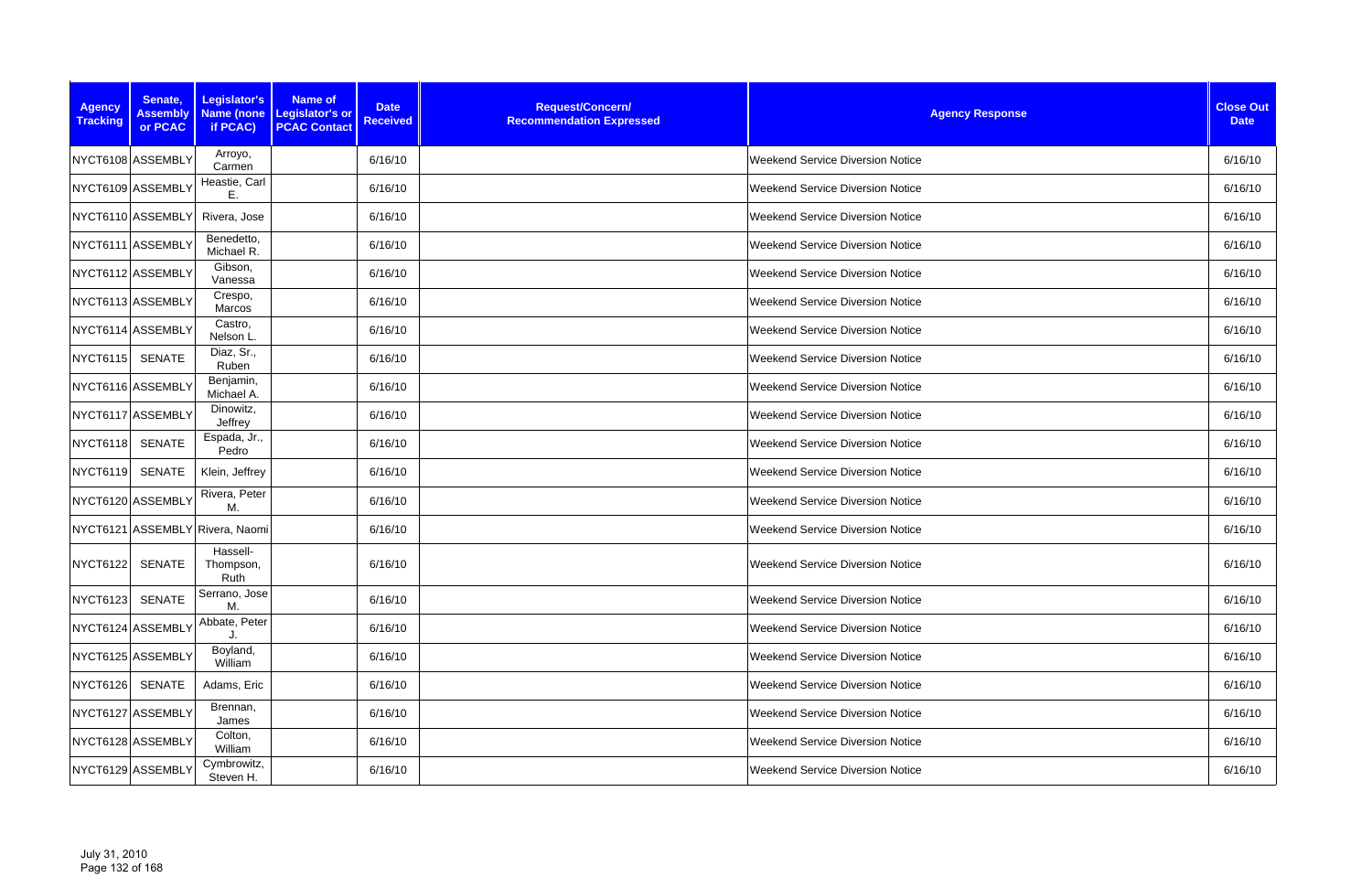| <b>Agency</b><br><b>Tracking</b> | Senate,<br><b>Assembly</b><br>or PCAC | Legislator's<br>if PCAC)  | <b>Name of</b><br>Name (none   Legislator's or<br><b>PCAC Contact</b> | <b>Date</b><br><b>Received</b> | Request/Concern/<br><b>Recommendation Expressed</b> | <b>Agency Response</b>                  | <b>Close Out</b><br><b>Date</b> |
|----------------------------------|---------------------------------------|---------------------------|-----------------------------------------------------------------------|--------------------------------|-----------------------------------------------------|-----------------------------------------|---------------------------------|
|                                  | NYCT6130 ASSEMBLY                     | Brook-Krasny,<br>Alec     |                                                                       | 6/16/10                        |                                                     | <b>Weekend Service Diversion Notice</b> | 6/16/10                         |
| <b>NYCT6131</b>                  | <b>SENATE</b>                         | Golden, Martin            |                                                                       | 6/16/10                        |                                                     | <b>Weekend Service Diversion Notice</b> | 6/16/10                         |
|                                  | NYCT6132 ASSEMBLY                     | Jeffries,<br>Hakeem       |                                                                       | 6/16/10                        |                                                     | <b>Weekend Service Diversion Notice</b> | 6/16/10                         |
|                                  | NYCT6133 ASSEMBLY                     | Barron, Inez              |                                                                       | 6/16/10                        |                                                     | <b>Weekend Service Diversion Notice</b> | 6/16/10                         |
|                                  | NYCT6134 ASSEMBLY                     | Hikind, Dov               |                                                                       | 6/16/10                        |                                                     | <b>Weekend Service Diversion Notice</b> | 6/16/10                         |
|                                  | NYCT6135 ASSEMBLY                     | Jacobs,<br>Rhoda S.       |                                                                       | 6/16/10                        |                                                     | <b>Weekend Service Diversion Notice</b> | 6/16/10                         |
| <b>NYCT6136</b>                  | SENATE                                | Kruger, Carl              |                                                                       | 6/16/10                        |                                                     | <b>Weekend Service Diversion Notice</b> | 6/16/10                         |
|                                  | NYCT6137 ASSEMBLY                     | Robinson,<br>Annette      |                                                                       | 6/16/10                        |                                                     | <b>Weekend Service Diversion Notice</b> | 6/16/10                         |
|                                  | NYCT6138 ASSEMBLY                     | Lentol, Joseph<br>R.      |                                                                       | 6/16/10                        |                                                     | <b>Weekend Service Diversion Notice</b> | 6/16/10                         |
|                                  | NYCT6139 ASSEMBLY                     | Lopez, Vito               |                                                                       | 6/16/10                        |                                                     | <b>Weekend Service Diversion Notice</b> | 6/16/10                         |
|                                  | NYCT6140 ASSEMBLY                     | Maisel, Alan              |                                                                       | 6/16/10                        |                                                     | <b>Weekend Service Diversion Notice</b> | 6/16/10                         |
| <b>NYCT6141</b>                  | <b>SENATE</b>                         | Dilan, Martin<br>M.       |                                                                       | 6/16/10                        |                                                     | <b>Weekend Service Diversion Notice</b> | 6/16/10                         |
|                                  | NYCT6142 ASSEMBLY                     | Millman, Joan             |                                                                       | 6/16/10                        |                                                     | <b>Weekend Service Diversion Notice</b> | 6/16/10                         |
| <b>NYCT6143</b>                  | <b>SENATE</b>                         | Montgomery,<br>Velmanette |                                                                       | 6/16/10                        |                                                     | <b>Weekend Service Diversion Notice</b> | 6/16/10                         |
|                                  | NYCT6144 ASSEMBLY                     | Camara,<br>Karim          |                                                                       | 6/16/10                        |                                                     | <b>Weekend Service Diversion Notice</b> | 6/16/10                         |
|                                  | NYCT6145 ASSEMBLY                     | Ortiz, Felix              |                                                                       | 6/16/10                        |                                                     | <b>Weekend Service Diversion Notice</b> | 6/16/10                         |
|                                  | NYCT6146 ASSEMBLY                     | Perry, Nick               |                                                                       | 6/16/10                        |                                                     | <b>Weekend Service Diversion Notice</b> | 6/16/10                         |
| <b>NYCT6147</b>                  | <b>SENATE</b>                         | Parker, Kevin<br>S.       |                                                                       | 6/16/10                        |                                                     | <b>Weekend Service Diversion Notice</b> | 6/16/10                         |
|                                  | NYCT6148 ASSEMBLY                     | Towns, Darryl<br>C.       |                                                                       | 6/16/10                        |                                                     | <b>Weekend Service Diversion Notice</b> | 6/16/10                         |
|                                  | NYCT6149 ASSEMBLY                     | Weinstein,<br>Helene E.   |                                                                       | 6/16/10                        |                                                     | <b>Weekend Service Diversion Notice</b> | 6/16/10                         |
| <b>NYCT6150</b>                  | <b>SENATE</b>                         | Sampson,<br>John          |                                                                       | 6/16/10                        |                                                     | <b>Weekend Service Diversion Notice</b> | 6/16/10                         |
| <b>NYCT6151</b>                  | <b>SENATE</b>                         | Squadron,<br>Daniel       |                                                                       | 6/16/10                        |                                                     | <b>Weekend Service Diversion Notice</b> | 6/16/10                         |
|                                  |                                       |                           |                                                                       |                                |                                                     |                                         |                                 |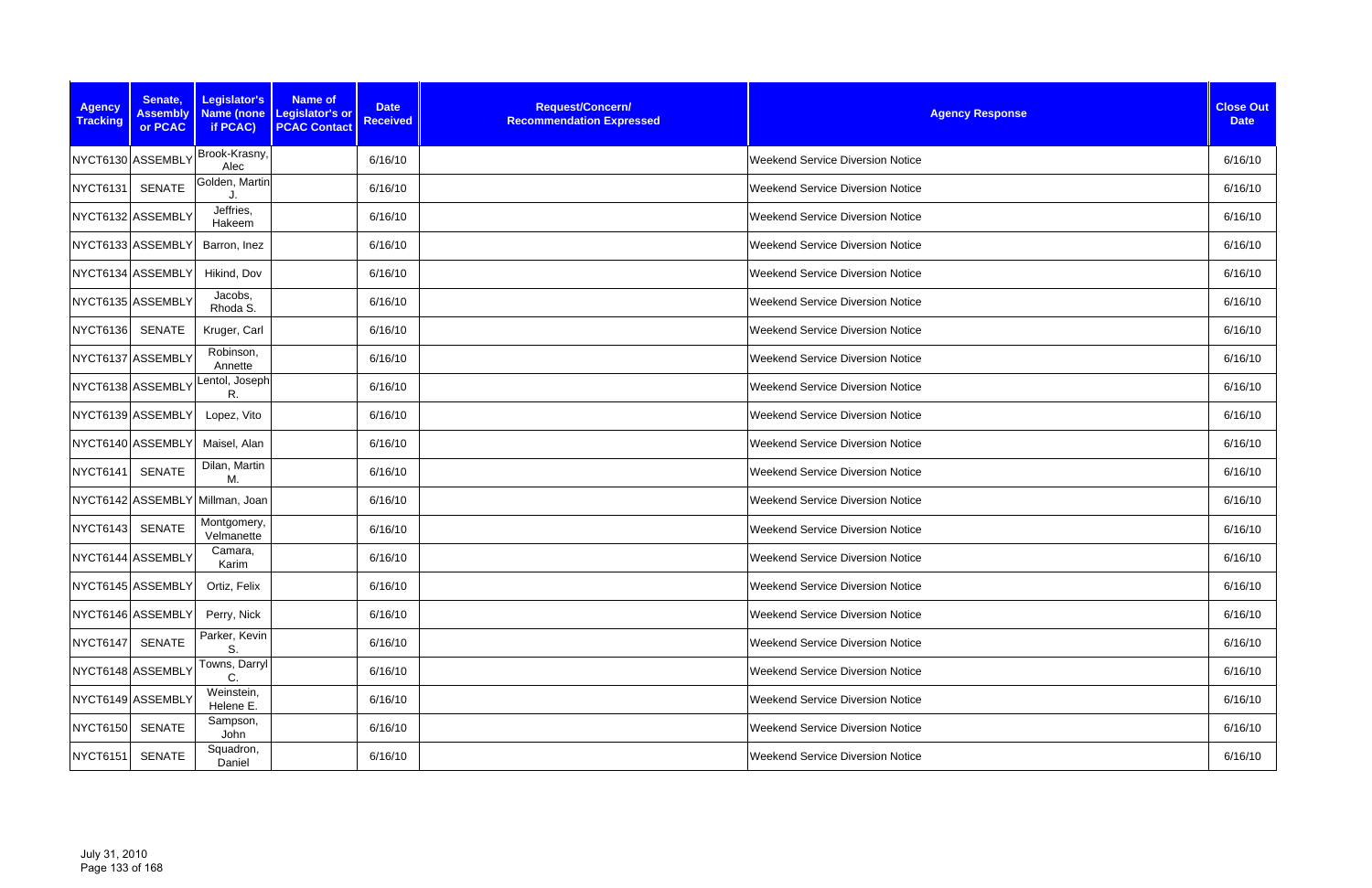| <b>Agency</b><br><b>Tracking</b> | Senate,<br><b>Assembly</b><br>or PCAC | Legislator's<br>if PCAC)         | Name of<br><b>Date</b><br>Name (none Legislator's or<br><b>Received</b><br><b>PCAC Contact</b> | Request/Concern/<br><b>Recommendation Expressed</b> | <b>Agency Response</b>                  | <b>Close Out</b><br><b>Date</b> |
|----------------------------------|---------------------------------------|----------------------------------|------------------------------------------------------------------------------------------------|-----------------------------------------------------|-----------------------------------------|---------------------------------|
|                                  | NYCT6152 ASSEMBLY                     | Clayton<br>Powell, Jr.,<br>Adam  | 6/16/10                                                                                        |                                                     | <b>Weekend Service Diversion Notice</b> | 6/16/10                         |
| <b>NYCT6153</b>                  | SENATE                                | Duane,<br>Thomas K.              | 6/16/10                                                                                        |                                                     | <b>Weekend Service Diversion Notice</b> | 6/16/10                         |
|                                  | NYCT6154 ASSEMBLY                     | Bing,<br>Jonathan                | 6/16/10                                                                                        |                                                     | <b>Weekend Service Diversion Notice</b> | 6/16/10                         |
|                                  | NYCT6155 ASSEMBLY                     | Espaillat,<br>Adriano            | 6/16/10                                                                                        |                                                     | <b>Weekend Service Diversion Notice</b> | 6/16/10                         |
|                                  | NYCT6156 ASSEMBLY                     | Farrell,<br>Herman D.            | 6/16/10                                                                                        |                                                     | <b>Weekend Service Diversion Notice</b> | 6/16/10                         |
|                                  | NYCT6157 ASSEMBLY                     | Kavanagh,<br>Brian P.            | 6/16/10                                                                                        |                                                     | <b>Weekend Service Diversion Notice</b> | 6/16/10                         |
|                                  | NYCT6158 ASSEMBLY                     | Rosenthal,<br>Linda B.           | 6/16/10                                                                                        |                                                     | <b>Weekend Service Diversion Notice</b> | 6/16/10                         |
|                                  | NYCT6159 ASSEMBLY                     | Glick,<br>Deborah                | 6/16/10                                                                                        |                                                     | <b>Weekend Service Diversion Notice</b> | 6/16/10                         |
| <b>NYCT6160</b>                  | SENATE                                | Krueger, Liz                     | 6/16/10                                                                                        |                                                     | <b>Weekend Service Diversion Notice</b> | 6/16/10                         |
|                                  |                                       | NYCT6161 ASSEMBLY Kellner, Micah | 6/16/10                                                                                        |                                                     | <b>Weekend Service Diversion Notice</b> | 6/16/10                         |
| <b>NYCT6162</b>                  | <b>SENATE</b>                         | Schneiderman<br>, Eric           | 6/16/10                                                                                        |                                                     | <b>Weekend Service Diversion Notice</b> | 6/16/10                         |
| <b>NYCT6163</b>                  | <b>SENATE</b>                         | Perkins,<br>William              | 6/16/10                                                                                        |                                                     | <b>Weekend Service Diversion Notice</b> | 6/16/10                         |
|                                  | NYCT6164 ASSEMBLY                     | O'Donnell,<br>Daniel J.          | 6/16/10                                                                                        |                                                     | <b>Weekend Service Diversion Notice</b> | 6/16/10                         |
|                                  | NYCT6165 ASSEMBLY                     | Silver,<br>Sheldon               | 6/16/10                                                                                        |                                                     | <b>Weekend Service Diversion Notice</b> | 6/16/10                         |
|                                  | NYCT6166 ASSEMBLY                     | Wright, Keith<br>L.T.            | 6/16/10                                                                                        |                                                     | <b>Weekend Service Diversion Notice</b> | 6/16/10                         |
|                                  | NYCT6167 ASSEMBLY                     | Gottfried,<br>Richard            | 6/16/10                                                                                        |                                                     | <b>Weekend Service Diversion Notice</b> | 6/16/10                         |
|                                  | NYCT6168 ASSEMBLY                     | Cusick,<br>Michael J.            | 6/16/10                                                                                        |                                                     | Weekend Service Diversion Notice        | 6/16/10                         |
|                                  | NYCT6169 ASSEMBLY                     | Titone,<br>Matthew               | 6/16/10                                                                                        |                                                     | <b>Weekend Service Diversion Notice</b> | 6/16/10                         |
|                                  | NYCT6170 ASSEMBLY                     | Tobacco,<br>Louis R.             | 6/16/10                                                                                        |                                                     | <b>Weekend Service Diversion Notice</b> | 6/16/10                         |
| NYCT6171                         | SENATE                                | Lanza,<br>Andrew J.              | 6/16/10                                                                                        |                                                     | <b>Weekend Service Diversion Notice</b> | 6/16/10                         |
|                                  | NYCT6172 ASSEMBLY                     | Hyer-Spencer,<br>Janele          | 6/16/10                                                                                        |                                                     | <b>Weekend Service Diversion Notice</b> | 6/16/10                         |
| NYCT6173                         | SENATE                                | Savino, Diane                    | 6/16/10                                                                                        |                                                     | <b>Weekend Service Diversion Notice</b> | 6/16/10                         |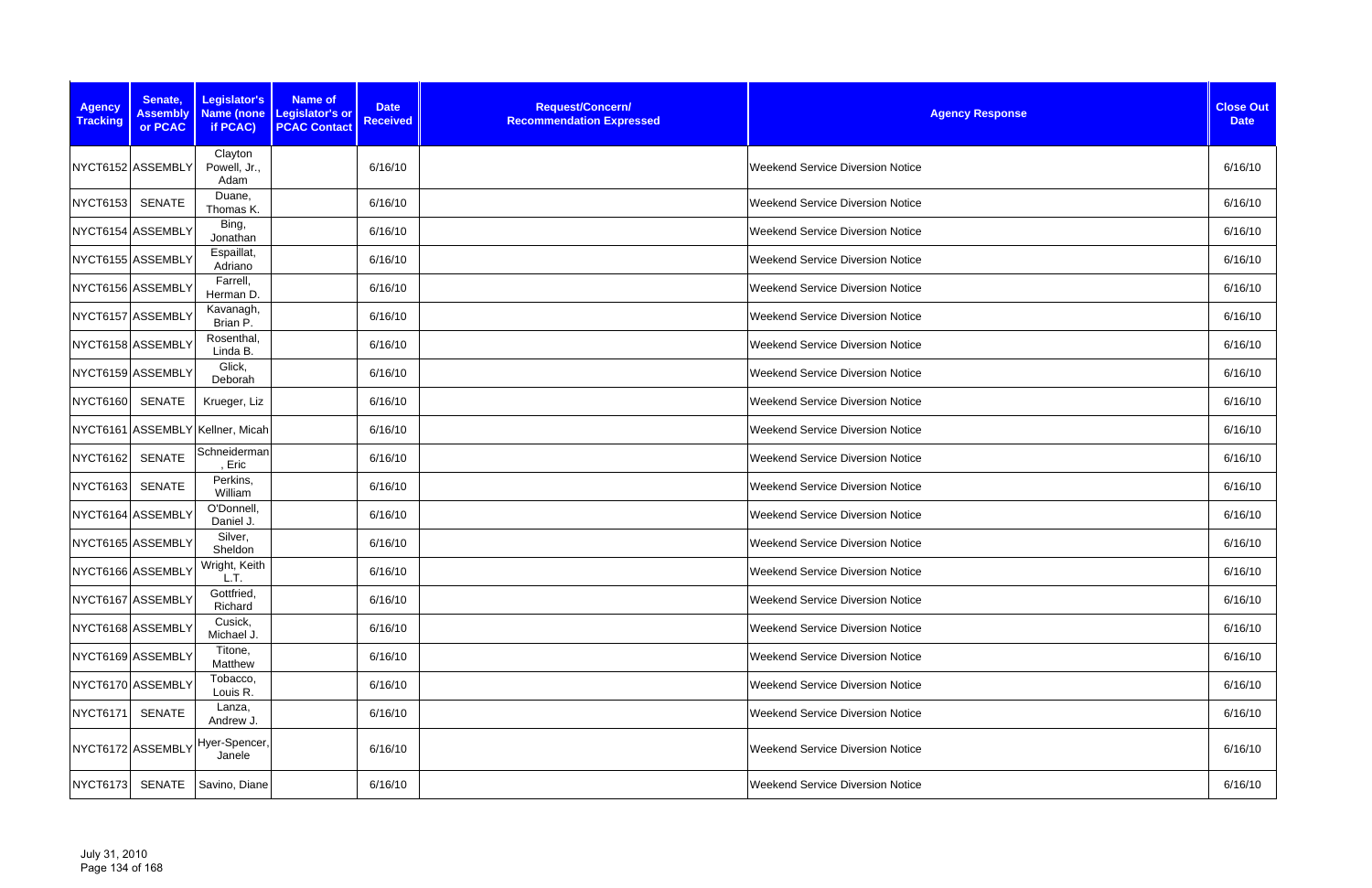| <b>Agency</b><br><b>Tracking</b> | Senate,<br><b>Assembly</b><br>or PCAC | Legislator's<br><b>Name (none</b><br>if PCAC) | <b>Name of</b><br>Legislator's or<br><b>PCAC Contact</b> | <b>Date</b><br><b>Received</b> | Request/Concern/<br><b>Recommendation Expressed</b>                                                                                                 | <b>Agency Response</b>                                                                                                               | <b>Close Out</b><br><b>Date</b> |
|----------------------------------|---------------------------------------|-----------------------------------------------|----------------------------------------------------------|--------------------------------|-----------------------------------------------------------------------------------------------------------------------------------------------------|--------------------------------------------------------------------------------------------------------------------------------------|---------------------------------|
| <b>LIRR905</b>                   | Senate                                | Huntley,<br>Shirley                           |                                                          | 6/16/10                        |                                                                                                                                                     | Informed office - notification for vegetation management                                                                             | 6/16/10                         |
| <b>LIRR906</b>                   | Assembly                              | Scarborough,<br>William                       |                                                          | 6/16/10                        |                                                                                                                                                     | Informed office - notification for vegetation management                                                                             | 6/16/10                         |
| <b>LIRR907</b>                   | Assembly                              | Clark, Barbara                                |                                                          | 6/16/10                        |                                                                                                                                                     | Informed office - notification for vegetation management                                                                             | 6/16/10                         |
| <b>LIRR908</b>                   | Senate                                | Fuschillo, Jr.,<br>Charles                    |                                                          | 6/16/10                        | Constituent complaint regarding on-board restroom                                                                                                   | Letter addressing concerns                                                                                                           | 6/30/10                         |
| <b>LIRR909</b>                   | Assembly                              | Thiele, Fred                                  | Molinar, Becky<br>and<br>McRedmond,<br>Denise            | 6/16/10                        | Call on date for a meeting at Speonk Yard regarding noise and<br>vibration complaints; various follow-up calls setting up and<br>confirming meeting | Meeting and site visit held                                                                                                          | 7/13/10                         |
| <b>LIRR910</b>                   | Senate                                | Fuschillo, Jr.<br>Charles                     | Holly, Sarah                                             | 6/16/10                        |                                                                                                                                                     | Called Senator to provide schedule regarding upcoming construction work at the Merrick<br>Police facility                            | 6/16/10                         |
| B&T 1027                         | Senate                                | Klein, Jeffrey                                | Doyle, John                                              | 6/17/10                        | What is scope and timeframe of construction work at exit near<br><b>Throgs Neck Bridge?</b>                                                         | The area referred to near this exit ramp is operated by NYS DOT, not MTA B&T.                                                        | 6/21/10                         |
| <b>MNR1501</b>                   | Assembly                              | Miller, Joel                                  |                                                          | 6/17/10                        |                                                                                                                                                     | Sent Mileposts (Customer Publication) highlighting capital projects and service initiatives to<br>elected officials in MNR territory | 6/17/10                         |
| <b>MNR1502</b>                   | Senate                                | Stewart-<br>Cousins,<br>Andrea                |                                                          | 6/17/10                        |                                                                                                                                                     | Sent Mileposts (Customer Publication) highlighting capital projects and service initiatives to<br>elected officials in MNR territory | 6/17/10                         |
| <b>MNR1503</b>                   | Assembly                              | Molinaro,<br>Marcus                           |                                                          | 6/17/10                        |                                                                                                                                                     | Sent Mileposts (Customer Publication) highlighting capital projects and service initiatives to<br>elected officials in MNR territory | 6/17/10                         |
| <b>MNR1504</b>                   | Assembly                              | Pretlow, Gary                                 |                                                          | 6/17/10                        |                                                                                                                                                     | Sent Mileposts (Customer Publication) highlighting capital projects and service initiatives to<br>elected officials in MNR territory | 6/17/10                         |
| <b>MNR1505</b>                   | Senate                                | Hassell-<br>Thompson,<br>Ruth                 |                                                          | 6/17/10                        |                                                                                                                                                     | Sent Mileposts (Customer Publication) highlighting capital projects and service initiatives to<br>elected officials in MNR territory | 6/17/10                         |
| <b>MNR1506</b>                   | Senate                                | Oppenheimer,<br>Suzi                          |                                                          | 6/17/10                        |                                                                                                                                                     | Sent Mileposts (Customer Publication) highlighting capital projects and service initiatives to<br>elected officials in MNR territory | 6/17/10                         |
| <b>MNR1507</b>                   | Assembly                              | Paulin, Amy                                   |                                                          | 6/17/10                        |                                                                                                                                                     | Sent Mileposts (Customer Publication) highlighting capital projects and service initiatives to<br>elected officials in MNR territory | 6/17/10                         |
| <b>MNR1508</b>                   | Senate                                | Leibell,<br>Vincent                           |                                                          | 6/17/10                        |                                                                                                                                                     | Sent Mileposts (Customer Publication) highlighting capital projects and service initiatives to<br>elected officials in MNR territory | 6/17/10                         |
| <b>MNR1509</b>                   |                                       | Assembly   Bradley, Adam                      |                                                          | 6/17/10                        |                                                                                                                                                     | Sent Mileposts (Customer Publication) highlighting capital projects and service initiatives to<br>elected officials in MNR territory | 6/17/10                         |
| <b>MNR1510</b>                   | Senate                                | Saland,<br>Stephen                            |                                                          | 6/17/10                        |                                                                                                                                                     | Sent Mileposts (Customer Publication) highlighting capital projects and service initiatives to<br>elected officials in MNR territory | 6/17/10                         |
| <b>MNR1511</b>                   | Assembly                              | Galef, Sandra                                 |                                                          | 6/17/10                        |                                                                                                                                                     | Sent Mileposts (Customer Publication) highlighting capital projects and service initiatives to<br>elected officials in MNR territory | 6/17/10                         |
| MNR1512                          | Assembly                              | Skartados,<br>Frank                           |                                                          | 6/17/10                        |                                                                                                                                                     | Sent Mileposts (Customer Publication) highlighting capital projects and service initiatives to<br>elected officials in MNR territory | 6/17/10                         |
| MNR1513                          | Assembly                              | Latimer,<br>George                            |                                                          | 6/17/10                        |                                                                                                                                                     | Sent Mileposts (Customer Publication) highlighting capital projects and service initiatives to<br>elected officials in MNR territory | 6/17/10                         |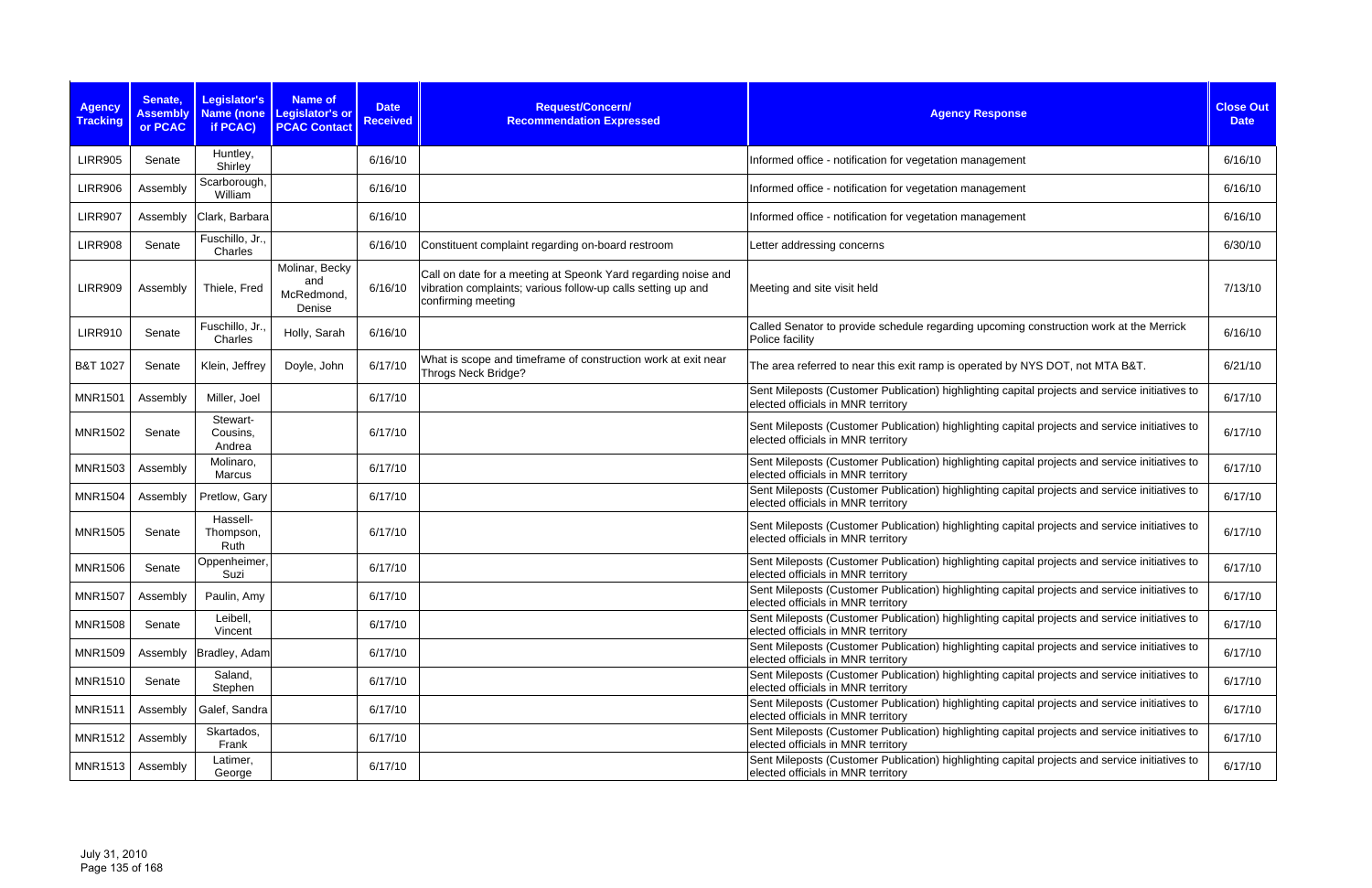| <b>Agency</b><br><b>Tracking</b> | Senate,<br><b>Assembly</b><br>or PCAC | Legislator's<br>if PCAC) | <b>Name of</b><br>Name (none Legislator's or<br><b>PCAC Contact</b> | <b>Date</b><br><b>Received</b> | Request/Concern/<br><b>Recommendation Expressed</b> | <b>Agency Response</b>                                                                                                                    | <b>Close Out</b><br><b>Date</b> |
|----------------------------------|---------------------------------------|--------------------------|---------------------------------------------------------------------|--------------------------------|-----------------------------------------------------|-------------------------------------------------------------------------------------------------------------------------------------------|---------------------------------|
| <b>MNR1514</b>                   | Assembly                              | Brodsky,<br>Richard      |                                                                     | 6/17/10                        |                                                     | Sent Mileposts (Customer Publication) highlighting capital projects and service initiatives to<br>elected officials in MNR territory      | 6/17/10                         |
| <b>MNR1515</b>                   | Assembly                              | Spano,<br>Michael        |                                                                     | 6/17/10                        |                                                     | Sent Mileposts (Customer Publication) highlighting capital projects and service initiatives to<br>elected officials in MNR territory      | 6/17/10                         |
| <b>MNR1516</b>                   | Assembly                              | Ball, Gregory            |                                                                     | 6/17/10                        |                                                     | Sent Mileposts (Customer Publication) highlighting capital projects and service initiatives to<br>elected officials in MNR territory      | 6/17/10                         |
| <b>MNR1517</b>                   | Senate                                | Klein, Jeffrey           |                                                                     | 6/17/10                        |                                                     | Sent Mileposts (Customer Publication) highlighting capital projects and service initiatives to<br>elected officials in MNR territory      | 6/17/10                         |
| <b>MNR1518</b>                   | Assembly                              | Benjamin,<br>Michael A.  |                                                                     | 6/17/10                        |                                                     | Sent Mileposts (Customer Publication) highlighting capital projects and service initiatives to<br>elected officials in MNR territory      | 6/17/10                         |
| <b>MNR1519</b>                   | Assembly                              | Rivera, Jose             |                                                                     | 6/17/10                        |                                                     | Sent Mileposts (Customer Publication) highlighting capital projects and service initiatives to<br>elected officials in MNR territory      | 6/17/10                         |
| <b>MNR1520</b>                   | Assembly                              | Rivera, Naomi            |                                                                     | 6/17/10                        |                                                     | Sent Mileposts (Customer Publication) highlighting capital projects and service initiatives to<br>elected officials in MNR territory      | 6/17/10                         |
| <b>MNR1521</b>                   | Assembly                              | Crespo,<br>Marcus        |                                                                     | 6/17/10                        |                                                     | Sent Mileposts (Customer Publication) highlighting capital projects and service initiatives to<br>elected officials in MNR territory      | 6/17/10                         |
| <b>MNR1522</b>                   | Assembly                              | Castro,<br>Nelson        |                                                                     | 6/17/10                        |                                                     | Sent Mileposts (Customer Publication) highlighting capital projects and service initiatives to<br>elected officials in MNR territory      | 6/17/10                         |
| <b>MNR1523</b>                   | Assembly                              | Arroyo,<br>Carmen        |                                                                     | 6/17/10                        |                                                     | Sent Mileposts (Customer Publication) highlighting capital projects and service initiatives to<br>elected officials in MNR territory      | 6/17/10                         |
| <b>MNR1524</b>                   | Senate                                | Ruben Diaz,<br>Sr.       |                                                                     | 6/17/10                        |                                                     | Sent Mileposts (Customer Publication) highlighting capital projects and service initiatives to<br>elected officials in MNR territory      | 6/17/10                         |
| <b>MNR1525</b>                   | Senate                                | Espada, Jr.,<br>Pedro    |                                                                     | 6/17/10                        |                                                     | Sent Mileposts (Customer Publication) highlighting capital projects and service initiatives to<br>elected officials in MNR territory      | 6/17/10                         |
| <b>MNR1526</b>                   | Assembly                              | Gibson,<br>Vanessa       |                                                                     | 6/17/10                        |                                                     | Sent Mileposts (Customer Publication) highlighting capital projects and service initiatives to<br>elected officials in MNR territory      | 6/17/10                         |
| <b>MNR1527</b>                   | Assembly                              | Benadetto,<br>Michael    |                                                                     | 6/17/10                        |                                                     | Sent Mileposts (Customer Publication) highlighting capital projects and service initiatives to<br>elected officials in MNR territory      | 6/17/10                         |
| <b>MNR1528</b>                   | Assembly                              | Rivera, Peter            |                                                                     | 6/17/10                        |                                                     | Sent Mileposts (Customer Publication) highlighting capital projects and service initiatives to<br>elected officials in MNR territory      | 6/17/10                         |
| <b>MNR1529</b>                   | Assembly                              | Dinowitz,<br>Jeffrey     |                                                                     | 6/17/10                        |                                                     | Sent Mileposts (Customer Publication) highlighting capital projects and service initiatives to<br>elected officials in MNR territory      | 6/17/10                         |
| <b>MNR1530</b>                   | Assembly                              | Heastie, Carl<br>E.      |                                                                     | 6/17/10                        |                                                     | Sent Mileposts (Customer Publication) highlighting capital projects and service initiatives to<br>elected officials in MNR territory      | 6/17/10                         |
| <b>MNR1531</b>                   | Assembly                              | Espaillat,<br>Adriano    |                                                                     | 6/17/10                        |                                                     | Sent Mileposts (Customer Publication) highlighting capital projects and service initiatives to<br>elected officials in MNR territory      | 6/17/10                         |
| <b>MNR1532</b>                   | Assembly                              | Jaffee, Ellen            |                                                                     | 6/17/10                        |                                                     | Sent Mileposts West (Customer Publication) highlighting capital projects and service<br>initiatives to elected officials in MNR territory | 6/17/10                         |
| <b>MNR1533</b>                   | Assembly                              | Calhoun,<br>Nancy        |                                                                     | 6/17/10                        |                                                     | Sent Mileposts West (Customer Publication) highlighting capital projects and service<br>initiatives to elected officials in MNR territory | 6/17/10                         |
| <b>MNR1534</b>                   | Assembly                              | Rabbitt, Ann             |                                                                     | 6/17/10                        |                                                     | Sent Mileposts West (Customer Publication) highlighting capital projects and service<br>initiatives to elected officials in MNR territory | 6/17/10                         |
| <b>MNR1535</b>                   | Assembly                              | Gunther,<br>Aileen       |                                                                     | 6/17/10                        |                                                     | Sent Mileposts West (Customer Publication) highlighting capital projects and service<br>initiatives to elected officials in MNR territory | 6/17/10                         |
| <b>MNR1536</b>                   | Senate                                | Morahan,<br>Thomas       |                                                                     | 6/17/10                        |                                                     | Sent Mileposts West (Customer Publication) highlighting capital projects and service<br>initiatives to elected officials in MNR territory | 6/17/10                         |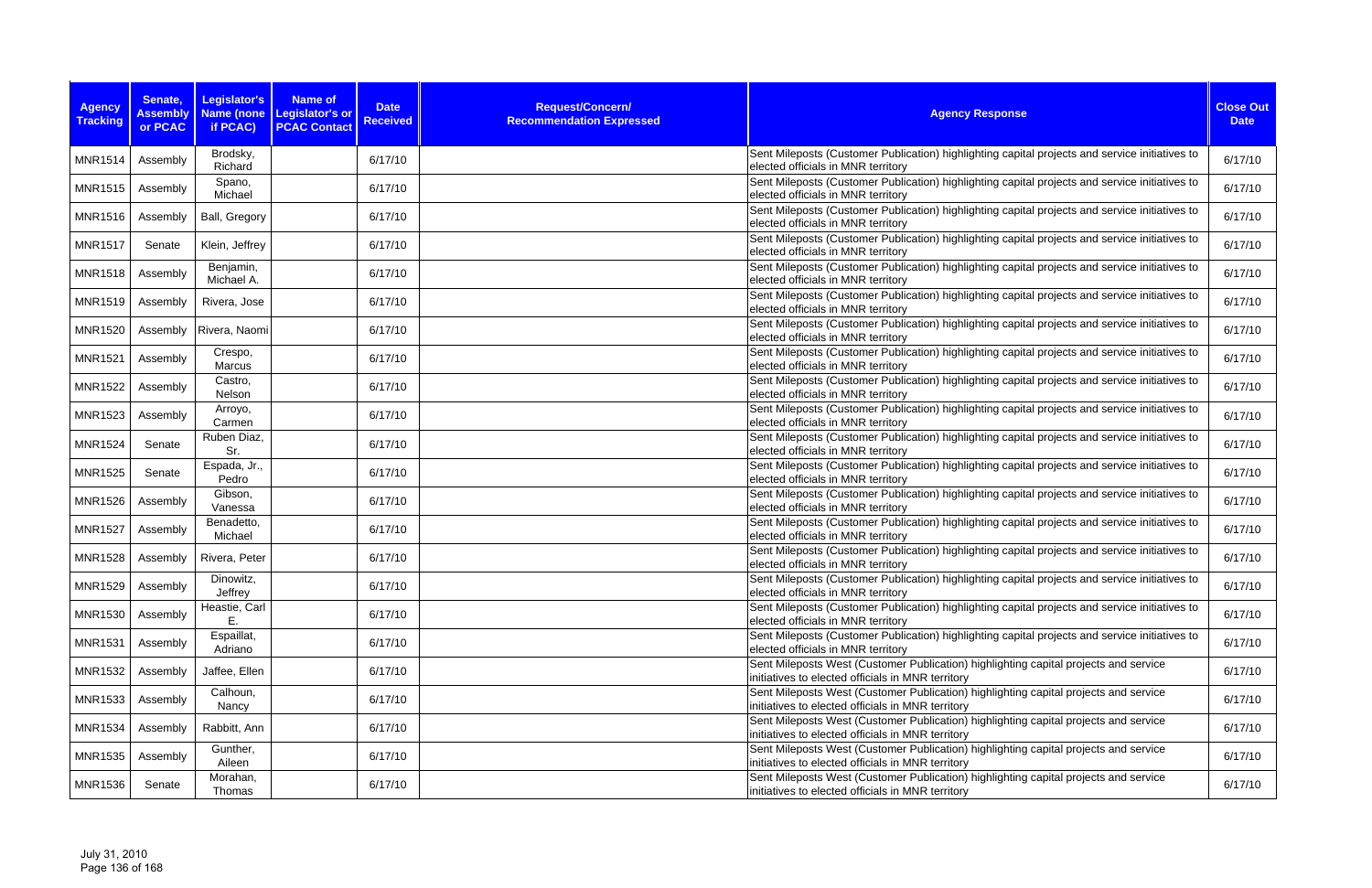| <b>Agency</b><br><b>Tracking</b> | Senate,<br><b>Assembly</b><br>or PCAC | Legislator's<br><b>Name (none</b><br>if PCAC) | <b>Name of</b><br><b>Legislator's or</b><br><b>PCAC Contact</b> | <b>Date</b><br><b>Received</b> | Request/Concern/<br><b>Recommendation Expressed</b>                                                 | <b>Agency Response</b>                                                                                                                                                                                                                                                                                                                                                     | <b>Close Out</b><br><b>Date</b> |
|----------------------------------|---------------------------------------|-----------------------------------------------|-----------------------------------------------------------------|--------------------------------|-----------------------------------------------------------------------------------------------------|----------------------------------------------------------------------------------------------------------------------------------------------------------------------------------------------------------------------------------------------------------------------------------------------------------------------------------------------------------------------------|---------------------------------|
| <b>MNR1537</b>                   | Senate                                | Larkin,<br>William                            |                                                                 | 6/17/10                        |                                                                                                     | Sent Mileposts West (Customer Publication) highlighting capital projects and service<br>initiatives to elected officials in MNR territory                                                                                                                                                                                                                                  | 6/17/10                         |
| <b>MNR1538</b>                   | Senate                                | Bonacic, John                                 |                                                                 | 6/17/10                        |                                                                                                     | Sent Mileposts West (Customer Publication) highlighting capital projects and service<br>initiatives to elected officials in MNR territory                                                                                                                                                                                                                                  | 6/17/10                         |
| <b>MNR1539</b>                   | Assembly                              | Zebrowski,<br>Kenneth P.                      |                                                                 | 6/17/10                        |                                                                                                     | Sent Mileposts West (Customer Publication) highlighting capital projects and service<br>initiatives to elected officials in MNR territory                                                                                                                                                                                                                                  | 6/17/10                         |
| <b>NYCT7056</b>                  | <b>SENATE</b>                         | Addabbo,<br>Joseph P.                         |                                                                 | 6/17/10                        | Access-A-Ride applicant application was denied, appeal was also<br>denied.                          | Advised that applicant can submit a new application.                                                                                                                                                                                                                                                                                                                       | 6/17/10                         |
| <b>NYCT7057</b>                  | <b>SENATE</b>                         | Addabbo,<br>Joseph P.                         |                                                                 | 6/17/10                        | Access-A-Ride customer did not receive a recertification<br>package.                                | Advised that customer should call the main Access-A-Ride number to start a new<br>application.                                                                                                                                                                                                                                                                             | 6/17/10                         |
| NYCT6175                         | Assembly                              |                                               | Weprin, David Hoffman, Sam                                      | 6/17/10                        | Inquiry as to status of proposal to eliminate the Q79 bus route.                                    | Assembly Member Weprin's office was advised that the plan to end service on the Q79 on<br>June 27th has not been changed.                                                                                                                                                                                                                                                  | 6/17/10                         |
| <b>NYCT6176</b>                  | SENATE                                | Klein, Jeffrey                                | Doyle, John                                                     | 6/17/10                        | Mr. Doyle called regarding the Senator's concerns of the Bx8 and<br>Bx34 bus routes.                | Responded to Senator's concerns regarding the Bx8 and Bx34 bus routes.                                                                                                                                                                                                                                                                                                     | 6/17/10                         |
| <b>LIRR911</b>                   | <b>PCAC</b>                           |                                               | Shannon, Ellyn                                                  | 6/17/10                        | Request for feedback on proposed passenger based statistics<br>report                               | Deferred to MTA to provide information                                                                                                                                                                                                                                                                                                                                     | 6/17/10                         |
| LI Bus 943                       | Senate                                | Fuschillo,<br>Charles, Jr.                    | Ellis, Tim                                                      | 6/18/10                        | Questions regarding Able-Ride.                                                                      | Responded to his questions regarding Able-Ride funding issues. Briefed him on the issue's<br>background, provided finance information and the MTA's position on this program.                                                                                                                                                                                              | 6/18/10                         |
| <b>NYCT6396</b>                  | <b>SENATE</b>                         | Krueger, Liz                                  | Krinsky,<br>Jennifer                                            | 6/18/10                        | Forwarded constituent complaint against bus driver                                                  | Informed Ms. Krinsky that complaint was forwarded to the depot for investigation and any<br>necessary action.                                                                                                                                                                                                                                                              | 6/22/10                         |
| <b>LIRR913</b>                   | Senate                                | Fuschillo, Jr.<br>Charles                     | Holly, Sarah                                                    | 6/18/10                        | Call regarding dirty bathroom at Bellmore                                                           | Condition corrected                                                                                                                                                                                                                                                                                                                                                        | 6/18/10                         |
| B&T 1030                         | Senate                                | Padavan,<br>Frank                             |                                                                 | 6/21/10                        | under Bronx-Whitestone.                                                                             | Responded that we have taken all necessary precautions to protect and clean up the<br>Asking about alleged debris and paint chips in Francis Lewis Park playground area when paint chips fall from bridge during expand-contract seasonal<br>movement on the bridge. Constituent's findings also were not shared with us so we can't<br>comment.                           | 7/14/10                         |
|                                  | NYCT7062 ASSEMBLY                     | Mayersohn,<br><b>Nettie</b>                   |                                                                 | 6/21/10                        | Access-A-Ride customer asserted they never received<br>reimbursement check.                         | Access-A-Ride staff faxed cancelled checking showing checks were cashed.                                                                                                                                                                                                                                                                                                   | 6/22/10                         |
|                                  | NYCT7060 ASSEMBLY                     | Mayersohn,<br>Nettie                          |                                                                 | 6/21/10                        | Questions about letter mailed about weather-related Access-A-<br>Ride conditional eligibility.      | Faxed copy of categories of conditional eligibility                                                                                                                                                                                                                                                                                                                        | 6/22/10                         |
| <b>NYCT6580</b>                  | SENATE                                | Padavan,<br>Frank                             | Renaldi, Alice                                                  | 6/21/10                        | Questions regarding MetroCard fare deductions                                                       | It was explained to Ms. Renaldi that the MetroCard customer who was concerned that her<br>card malfunctioned and deducted extra fare from the card was informed that the only time a<br>fare was deducted from the card was when she used the card to travel. No extra fare was<br>deducted when her card malfunctioned. A letter of explanation was sent to the customer. | 7/2/10                          |
|                                  | NYCT7058 ASSEMBLY                     | Hevesi,<br>Andrew                             |                                                                 | 6/21/10                        | Request for Access-A-Ride customer to be granted eligibility to<br>use service within home borough. | Customer appeal period expired, must reapply for service without restrictions.                                                                                                                                                                                                                                                                                             | 7/2/10                          |
| <b>LIRR914</b>                   | Senate                                | Johnson,<br>Craig                             | Lieber, Rafe                                                    | 6/21/10                        | Call regarding track equipment                                                                      | Explained use of the equipment                                                                                                                                                                                                                                                                                                                                             | 6/21/10                         |
| <b>LIRR915</b>                   | Assembly                              | Weisenberg,<br>Harvey                         | Roseingrave,<br>Mike                                            | 6/21/10                        | Call regarding general question about Long Beach station                                            | Provided information requested                                                                                                                                                                                                                                                                                                                                             | 6/21/10                         |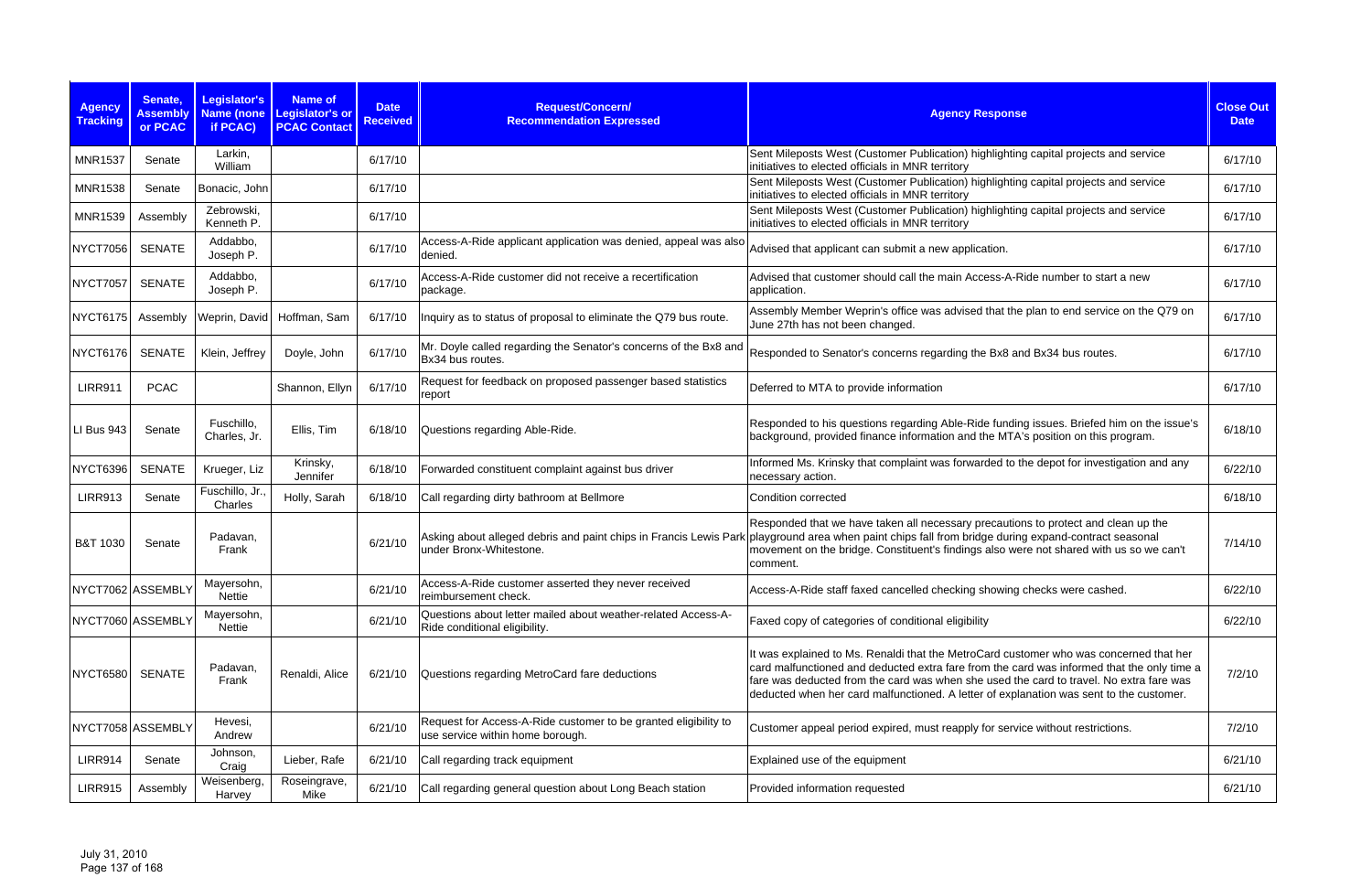| <b>Agency</b><br><b>Tracking</b> | Senate,<br><b>Assembly</b><br>or PCAC | Legislator's<br><b>Name (none</b><br>if PCAC) | <b>Name of</b><br>Legislator's or<br><b>PCAC Contact</b> | <b>Date</b><br><b>Received</b> | Request/Concern/<br><b>Recommendation Expressed</b>                                                                                                                                                | <b>Agency Response</b>                                                                                                                                                                                                                                                                                                                            | <b>Close Out</b><br><b>Date</b> |
|----------------------------------|---------------------------------------|-----------------------------------------------|----------------------------------------------------------|--------------------------------|----------------------------------------------------------------------------------------------------------------------------------------------------------------------------------------------------|---------------------------------------------------------------------------------------------------------------------------------------------------------------------------------------------------------------------------------------------------------------------------------------------------------------------------------------------------|---------------------------------|
| LI Bus 944                       | Assembly                              | Lavine, Charle                                | Butler, Tara                                             | 6/22/10                        | Questions regarding the N28.                                                                                                                                                                       | Discussed alternatives to N28 and provided information on the cuts to Ms. Butler. She was<br>grateful for the assistance and contact information we gave her.                                                                                                                                                                                     | 6/22/10                         |
| NYCT6267 ASSEMBLY                |                                       | Rosenthal,<br>Linda B.                        |                                                          | 6/22/10                        | Concerns about restructuring of M104 route                                                                                                                                                         | Chairman response describes financial necessity for reduction in subway and bus service<br>including M104.                                                                                                                                                                                                                                        | 6/25/10                         |
| NYCT6177 ASSEMBLY                |                                       | Nolan,<br>Catherine T.                        |                                                          | 6/22/10                        | Request on behalf of the Myrtle Avenue Business Improvement<br>District (BID) to display a vintage bus at the Myrtle Avenue BID<br><b>Fall Festival</b>                                            | Arrangements for a vintage bus for the Myrtle Avenue Business Improvement District Fall<br>Festival have been made.                                                                                                                                                                                                                               | 6/22/10                         |
| NYCT6617                         | <b>SENATE</b>                         | Adams, Eric                                   | Trotman,<br>Shanna                                       | 6/22/10                        | Requested iformation concerning service reductions in the<br>Senator's district                                                                                                                    | Emailed breakdown of bus service reductions in Senator Adams' district.                                                                                                                                                                                                                                                                           | 6/22/10                         |
|                                  | NYCT6390 ASSEMBLY                     | Bing,<br>Jonathan                             | Brickman,<br>Adam                                        | 6/22/10                        | Second Avenue Subway information request regarding Lex/63rd<br>Street station                                                                                                                      | Directed Mr. Brickman to plans on website and provided schedule.                                                                                                                                                                                                                                                                                  | 6/22/10                         |
| <b>LIRR916</b>                   | <b>PCAC</b>                           |                                               | Greenberg, Ira                                           | 6/22/10                        | Request for conversation regarding idling dielsels in Long Island<br>City yard                                                                                                                     | Information provided that a conference call will be scheduled. Conference scheduled and<br>held.                                                                                                                                                                                                                                                  |                                 |
| MTAHQ23<br>41                    | Assembly                              | Abbate, Peter                                 | Brady, Joe                                               | 6/22/10                        | Called regarding constituent who previously worked at NYCT but<br>now works at MTA Bus Company and was facing lay off and<br>wanted to see if a position were available at NYCT.                   | No positions were available at NYCT.                                                                                                                                                                                                                                                                                                              | 6/23/10                         |
| <b>MNR1540</b>                   | Assembly                              | Paulin, Amy                                   | Nancy Fischer                                            | 6/23/10                        | Inquiry/questions regarding the schedule change and service<br>reductions.                                                                                                                         | Provided copy of May Committee Memo outlining schedule change and reductions.                                                                                                                                                                                                                                                                     | 6/23/10                         |
| <b>NYCT7065</b>                  | <b>SENATE</b>                         | Kruger, Carl                                  |                                                          | 6/23/10                        | Access-A-Ride customer submitted letter appealing service<br>suspension.                                                                                                                           | Access-A-Ride office informed customer that letter was received outside of the appeal<br>window.                                                                                                                                                                                                                                                  | 6/23/10                         |
| <b>LIRR918</b>                   | Senate                                | Skelos, Dean                                  | Locasio, Tom                                             | 6/23/10                        | Complaint about condition of Rockville Centre stairs.                                                                                                                                              | Complaint investigated; information provided.                                                                                                                                                                                                                                                                                                     | 6/23/10                         |
| <b>LIRR919</b>                   | <b>PCAC</b>                           |                                               | Michaels,<br>Maureen                                     | 6/23/10                        | Request for information on proposed Greenport service changes.                                                                                                                                     | Information provided                                                                                                                                                                                                                                                                                                                              | 6/23/10                         |
| <b>LIRR920</b>                   | <b>PCAC</b>                           |                                               | Michaels,<br>Maureen                                     | 6/23/10                        | Complaint about cleanliness of Penn Station restrooms.                                                                                                                                             | Complaint investigated; information provided.                                                                                                                                                                                                                                                                                                     | 6/23/10                         |
| B&T 1028                         | Senate                                | Klein, Jeffrey                                | Fleming, Ed                                              | 6/24/10                        | Bronx Community Board 10 reported to Senator Klein's office that<br>Ring Road under and around the Bronx-Whitestone in Bronx had<br>been resurfaced, and wanted to know which agency did the work. | Our Bronx-Whitestone project contractor resurfaced 400 feet of the road at our request<br>because it had deteriorated badly as a result of flooding. We did this in our ongoing effort to<br>be good neighbors to Ferry Point Park area residents. We contacted Parks Dept. to let them<br>know we were voluntarily doing this and paying for it. | 6/24/10                         |
| LI Bus 945                       | Senate                                | Skelos, Dean                                  | Locascio, Tom                                            | 6/24/10                        | Questions regarding Able-Ride.                                                                                                                                                                     | Tom was fully debriefed on the situation regarding LI Bus funding issue. Responded to his<br>questions regarding Able-Ride funding issues. Briefed him on the issue's background,<br>provided finance information and the MTA's position on this program.                                                                                         | 6/24/10                         |
| <b>MNR1541</b>                   | Assembly                              | Paulin, Amy                                   | Nancy Fischer                                            | 6/24/10                        | Inquiry on how much money Metro-North saves by reducing car<br>consist.                                                                                                                            | Provided service reduction information on the cost savings.                                                                                                                                                                                                                                                                                       | 6/28/10                         |
| <b>MNR1589</b>                   | <b>PCAC</b>                           |                                               | Jim Blair and<br>PCAC staff                              | 6/24/10                        | Provided topics of concern raised by city of Peekskill regarding<br>MNR's operations, station facilities and building.                                                                             | Provided information on MNR's operations, start of the station project and leasing of the<br>station building. Meeting was scheduled with City soon after.                                                                                                                                                                                        | 7/13/10                         |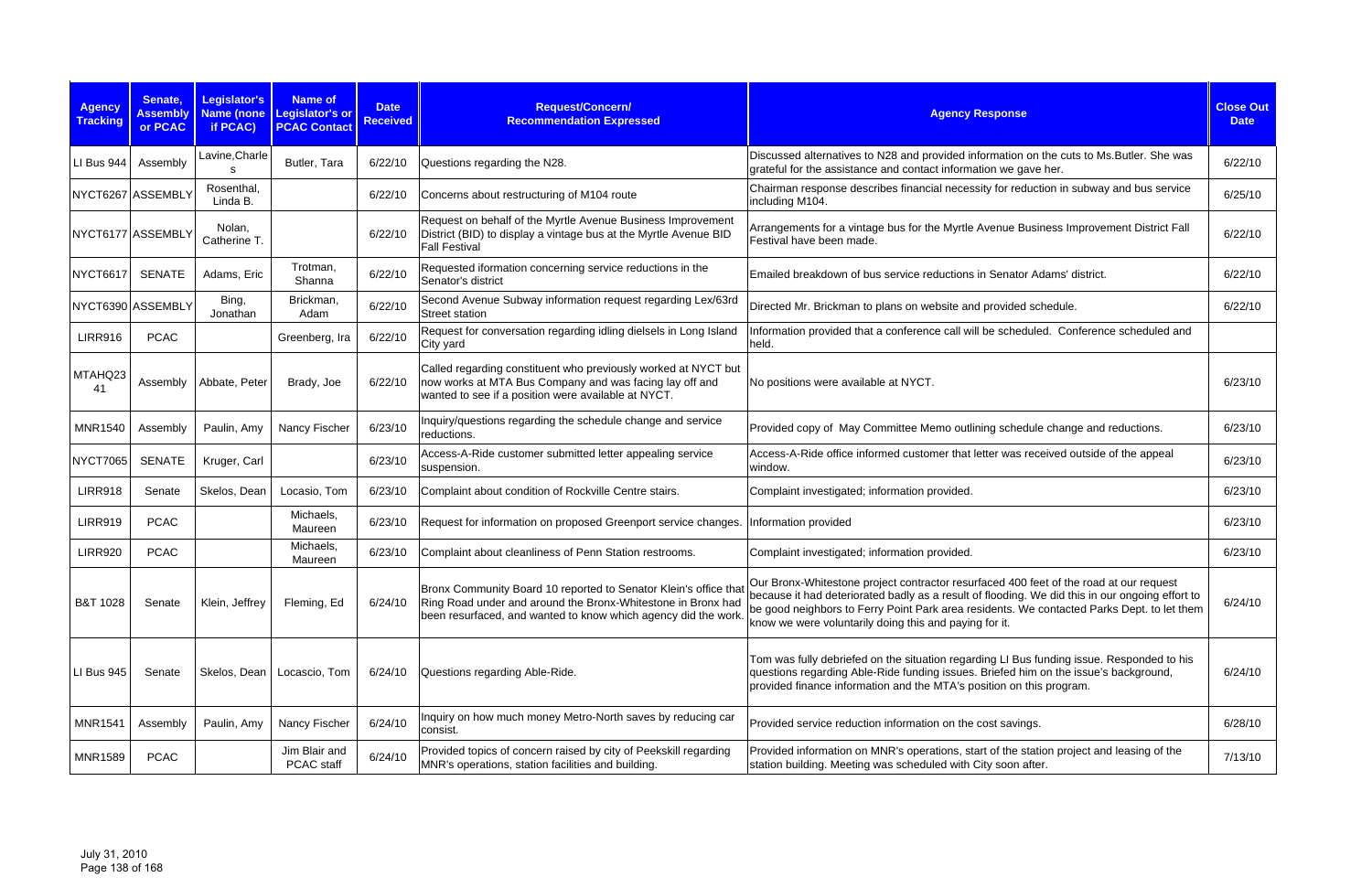| <b>Agency</b><br><b>Tracking</b> | Senate,<br><b>Assembly</b><br>or PCAC | Legislator's<br>if PCAC)         | <b>Name of</b><br>Name (none Legislator's or<br><b>PCAC Contact</b> | <b>Date</b><br><b>Received</b> | Request/Concern/<br><b>Recommendation Expressed</b>                   | <b>Agency Response</b>                  | <b>Close Out</b><br><b>Date</b> |
|----------------------------------|---------------------------------------|----------------------------------|---------------------------------------------------------------------|--------------------------------|-----------------------------------------------------------------------|-----------------------------------------|---------------------------------|
|                                  | NYCT6368 ASSEMBLY                     | Bing,<br>Jonathan                |                                                                     | 6/24/10                        | Meeting request with NYDOB regarding buildings along Second<br>Avenue | Meeting held on July 19                 | 7/19/10                         |
|                                  |                                       | NYCT6369 ASSEMBLY Kellner, Micah |                                                                     | 6/24/10                        | Meeting request with NYDOB regarding buildings along Second<br>Avenue | Meeting held on July 19                 | 7/19/10                         |
| <b>NYCT6370</b>                  | <b>SENATE</b>                         | Krueger, Liz                     |                                                                     | 6/24/10                        | Meeting request with NYDOB regarding buildings along Second<br>Avenue | Meeting held on July 19                 | 7/19/10                         |
| <b>NYCT6371</b>                  | <b>SENATE</b>                         | Serrano, Jose<br>М.              |                                                                     | 6/24/10                        | Meeting request with NYDOB regarding buildings along Second<br>Avenue | Meeting held on July 19                 | 7/19/10                         |
|                                  | NYCT6178 ASSEMBLY                     | Aubry, Jeffrion<br>D.            |                                                                     | 6/24/10                        |                                                                       | <b>Weekend Service Diversion Notice</b> | 6/24/10                         |
|                                  | NYCT6179 ASSEMBLY                     | Gianaris,<br>Michael             |                                                                     | 6/24/10                        |                                                                       | <b>Weekend Service Diversion Notice</b> | 6/24/10                         |
|                                  | NYCT6180 ASSEMBLY                     | Carrozza, Ann-<br>Margaret       |                                                                     | 6/24/10                        |                                                                       | <b>Weekend Service Diversion Notice</b> | 6/24/10                         |
|                                  | NYCT6181 ASSEMBLY                     | Clark, Barbara<br>М.             |                                                                     | 6/24/10                        |                                                                       | <b>Weekend Service Diversion Notice</b> | 6/24/10                         |
|                                  | NYCT6182 ASSEMBLY                     | Hevesi,<br>Andrew                |                                                                     | 6/24/10                        |                                                                       | <b>Weekend Service Diversion Notice</b> | 6/24/10                         |
|                                  | NYCT6183 ASSEMBLY                     | Cook, Vivian                     |                                                                     | 6/24/10                        |                                                                       | <b>Weekend Service Diversion Notice</b> | 6/24/10                         |
|                                  | NYCT6184 ASSEMBLY                     | Lancman,<br>Rory I.              |                                                                     | 6/24/10                        |                                                                       | <b>Weekend Service Diversion Notice</b> | 6/24/10                         |
|                                  |                                       | NYCT6185 ASSEMBLY Titus, Michele |                                                                     | 6/24/10                        |                                                                       | <b>Weekend Service Diversion Notice</b> | 6/24/10                         |
|                                  | NYCT6186 ASSEMBLY                     | DenDekker,<br>Michael G.         |                                                                     | 6/24/10                        |                                                                       | <b>Weekend Service Diversion Notice</b> | 6/24/10                         |
|                                  | NYCT6187 ASSEMBLY                     | Meng, Grace                      |                                                                     | 6/24/10                        |                                                                       | <b>Weekend Service Diversion Notice</b> | 6/24/10                         |
|                                  | NYCT6188 ASSEMBLY                     | Markey,<br>Margaret              |                                                                     | 6/24/10                        |                                                                       | <b>Weekend Service Diversion Notice</b> | 6/24/10                         |
|                                  | NYCT6189 ASSEMBLY                     | Mayersohn,<br>Nettie             |                                                                     | 6/24/10                        |                                                                       | <b>Weekend Service Diversion Notice</b> | 6/24/10                         |
|                                  | NYCT6190 ASSEMBLY                     | Nolan,<br>Catherine T.           |                                                                     | 6/24/10                        |                                                                       | <b>Weekend Service Diversion Notice</b> | 6/24/10                         |
| NYCT6191                         | <b>SENATE</b>                         | Onorato,<br>George               |                                                                     | 6/24/10                        |                                                                       | <b>Weekend Service Diversion Notice</b> | 6/24/10                         |
| NYCT6192                         | <b>SENATE</b>                         | Padavan,<br>Frank                |                                                                     | 6/24/10                        |                                                                       | <b>Weekend Service Diversion Notice</b> | 6/24/10                         |
|                                  | NYCT6193 ASSEMBLY                     | Peralta, Jose<br>R.              |                                                                     | 6/24/10                        |                                                                       | <b>Weekend Service Diversion Notice</b> | 6/24/10                         |
|                                  | NYCT6194 ASSEMBLY                     | Pheffer,<br>Audrey I.            |                                                                     | 6/24/10                        |                                                                       | <b>Weekend Service Diversion Notice</b> | 6/24/10                         |
| NYCT6195                         | <b>SENATE</b>                         | Monserrate,<br>Hiram             |                                                                     | 6/24/10                        |                                                                       | <b>Weekend Service Diversion Notice</b> | 6/24/10                         |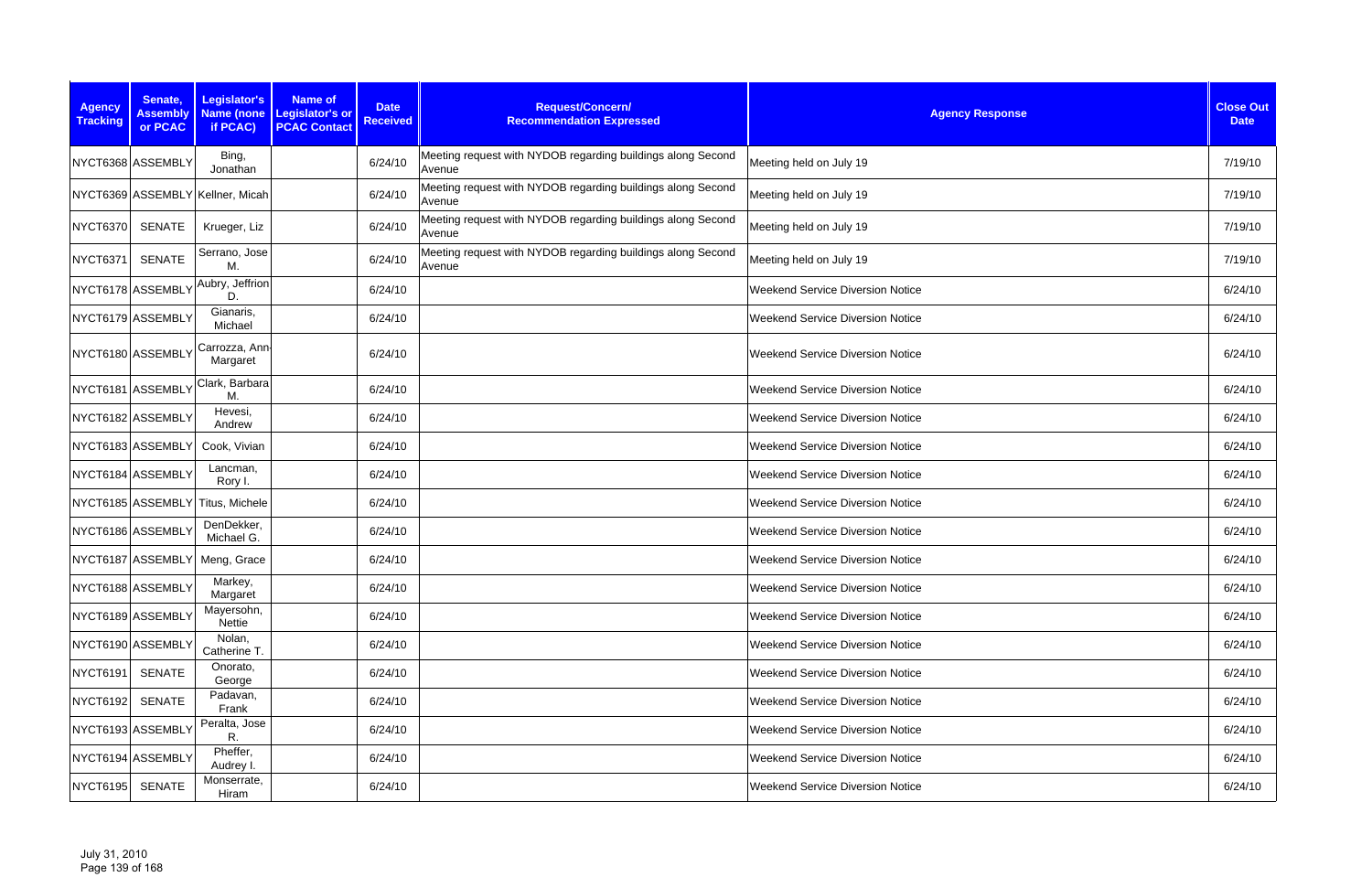| <b>Agency</b><br><b>Tracking</b> | Senate,<br><b>Assembly</b><br>or PCAC | Legislator's<br>if PCAC)        | <b>Name of</b><br>Name (none Legislator's or<br><b>PCAC Contact</b> | <b>Date</b><br><b>Received</b> | Request/Concern/<br><b>Recommendation Expressed</b> | <b>Agency Response</b>                  | <b>Close Out</b><br><b>Date</b> |
|----------------------------------|---------------------------------------|---------------------------------|---------------------------------------------------------------------|--------------------------------|-----------------------------------------------------|-----------------------------------------|---------------------------------|
|                                  | NYCT6196 ASSEMBLY                     | Scarborough,<br>William         |                                                                     | 6/24/10                        |                                                     | <b>Weekend Service Diversion Notice</b> | 6/24/10                         |
| <b>NYCT6197</b>                  | <b>SENATE</b>                         | Huntley,<br>Shirley L.          |                                                                     | 6/24/10                        |                                                     | <b>Weekend Service Diversion Notice</b> | 6/24/10                         |
| NYCT6198                         | <b>SENATE</b>                         | Addabbo,<br>Joseph P.           |                                                                     | 6/24/10                        |                                                     | <b>Weekend Service Diversion Notice</b> | 6/24/10                         |
| NYCT6199                         | <b>SENATE</b>                         | Stavisky, Toby<br>Ann           |                                                                     | 6/24/10                        |                                                     | <b>Weekend Service Diversion Notice</b> | 6/24/10                         |
| <b>NYCT6200</b>                  | <b>SENATE</b>                         | Smith,<br>Malcolm A.            |                                                                     | 6/24/10                        |                                                     | <b>Weekend Service Diversion Notice</b> | 6/24/10                         |
|                                  | NYCT6201 ASSEMBLY                     | Arroyo,<br>Carmen               |                                                                     | 6/24/10                        |                                                     | <b>Weekend Service Diversion Notice</b> | 6/24/10                         |
|                                  | NYCT6202 ASSEMBLY                     | Heastie, Carl<br>Ε.             |                                                                     | 6/24/10                        |                                                     | <b>Weekend Service Diversion Notice</b> | 6/24/10                         |
|                                  | NYCT6203 ASSEMBLY                     | Rivera, Jose                    |                                                                     | 6/24/10                        |                                                     | <b>Weekend Service Diversion Notice</b> | 6/24/10                         |
|                                  | NYCT6204 ASSEMBLY                     | Benedetto,<br>Michael R.        |                                                                     | 6/24/10                        |                                                     | <b>Weekend Service Diversion Notice</b> | 6/24/10                         |
|                                  | NYCT6205 ASSEMBLY                     | Gibson,<br>Vanessa              |                                                                     | 6/24/10                        |                                                     | <b>Weekend Service Diversion Notice</b> | 6/24/10                         |
|                                  | NYCT6206 ASSEMBLY                     | Crespo,<br>Marcos               |                                                                     | 6/24/10                        |                                                     | <b>Weekend Service Diversion Notice</b> | 6/24/10                         |
|                                  | NYCT6207 ASSEMBLY                     | Castro,<br>Nelson L             |                                                                     | 6/24/10                        |                                                     | <b>Weekend Service Diversion Notice</b> | 6/24/10                         |
| <b>NYCT6208</b>                  | <b>SENATE</b>                         | Diaz, Sr.,<br>Ruben             |                                                                     | 6/24/10                        |                                                     | <b>Weekend Service Diversion Notice</b> | 6/24/10                         |
|                                  | NYCT6209 ASSEMBLY                     | Benjamin,<br>Michael A.         |                                                                     | 6/24/10                        |                                                     | <b>Weekend Service Diversion Notice</b> | 6/24/10                         |
|                                  | NYCT6210 ASSEMBLY                     | Dinowitz,<br>Jeffrey            |                                                                     | 6/24/10                        |                                                     | <b>Weekend Service Diversion Notice</b> | 6/24/10                         |
| NYCT6211                         | SENATE                                | Espada, Jr.,<br>Pedro           |                                                                     | 6/24/10                        |                                                     | Weekend Service Diversion Notice        | 6/24/10                         |
| NYCT6212                         | SENATE                                | Klein, Jeffrey                  |                                                                     | 6/24/10                        |                                                     | <b>Weekend Service Diversion Notice</b> | 6/24/10                         |
|                                  | NYCT6213 ASSEMBLY                     | Rivera, Peter<br>M.             |                                                                     | 6/24/10                        |                                                     | Weekend Service Diversion Notice        | 6/24/10                         |
|                                  |                                       | NYCT6214 ASSEMBLY Rivera, Naomi |                                                                     | 6/24/10                        |                                                     | <b>Weekend Service Diversion Notice</b> | 6/24/10                         |
| NYCT6215                         | <b>SENATE</b>                         | Hassell-<br>Thompson,<br>Ruth   |                                                                     | 6/24/10                        |                                                     | <b>Weekend Service Diversion Notice</b> | 6/24/10                         |
| NYCT6216                         | <b>SENATE</b>                         | Serrano, Jose<br>M.             |                                                                     | 6/24/10                        |                                                     | <b>Weekend Service Diversion Notice</b> | 6/24/10                         |
|                                  | NYCT6217 ASSEMBLY                     | Abbate, Peter                   |                                                                     | 6/24/10                        |                                                     | <b>Weekend Service Diversion Notice</b> | 6/24/10                         |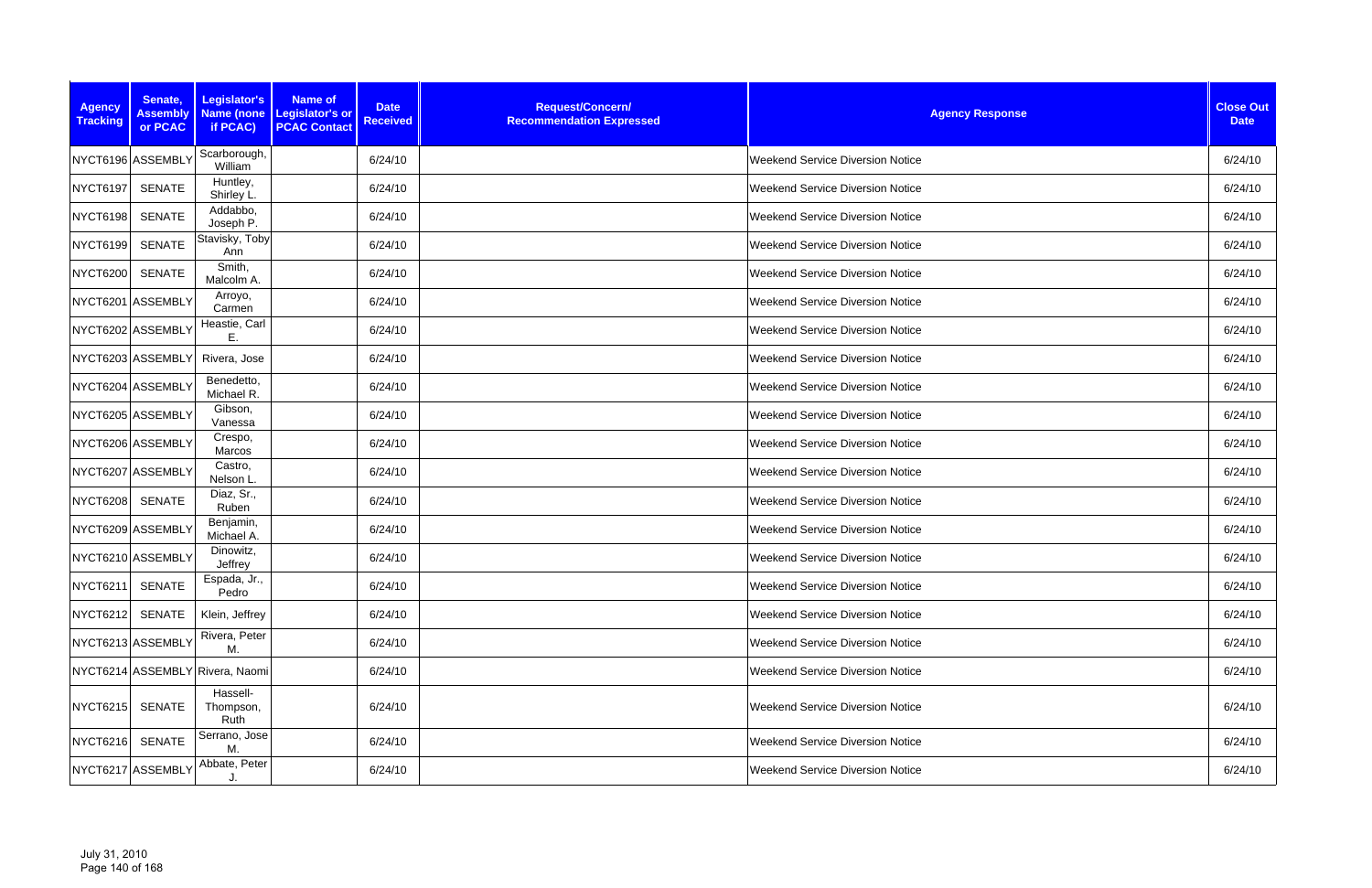| <b>Agency</b><br><b>Tracking</b> | Senate,<br><b>Assembly</b><br>or PCAC | Legislator's<br>if PCAC)        | <b>Name of</b><br>Name (none Legislator's or<br><b>PCAC Contact</b> | <b>Date</b><br><b>Received</b> | Request/Concern/<br><b>Recommendation Expressed</b> | <b>Agency Response</b>                  | <b>Close Out</b><br><b>Date</b> |
|----------------------------------|---------------------------------------|---------------------------------|---------------------------------------------------------------------|--------------------------------|-----------------------------------------------------|-----------------------------------------|---------------------------------|
|                                  | NYCT6218 ASSEMBLY                     | Boyland,<br>William             |                                                                     | 6/24/10                        |                                                     | <b>Weekend Service Diversion Notice</b> | 6/24/10                         |
| <b>NYCT6219</b>                  | <b>SENATE</b>                         | Adams, Eric                     |                                                                     | 6/24/10                        |                                                     | <b>Weekend Service Diversion Notice</b> | 6/24/10                         |
|                                  | NYCT6220 ASSEMBLY                     | Brennan,<br>James               |                                                                     | 6/24/10                        |                                                     | <b>Weekend Service Diversion Notice</b> | 6/24/10                         |
|                                  | NYCT6221 ASSEMBLY                     | Colton,<br>William              |                                                                     | 6/24/10                        |                                                     | <b>Weekend Service Diversion Notice</b> | 6/24/10                         |
|                                  | NYCT6222 ASSEMBLY                     | Cymbrowitz,<br>Steven H.        |                                                                     | 6/24/10                        |                                                     | <b>Weekend Service Diversion Notice</b> | 6/24/10                         |
|                                  | NYCT6223 ASSEMBLY                     | Brook-Krasny,<br>Alec           |                                                                     | 6/24/10                        |                                                     | <b>Weekend Service Diversion Notice</b> | 6/24/10                         |
| NYCT6224                         | <b>SENATE</b>                         | Golden, Martin                  |                                                                     | 6/24/10                        |                                                     | <b>Weekend Service Diversion Notice</b> | 6/24/10                         |
|                                  | NYCT6225 ASSEMBLY                     | Jeffries,<br>Hakeem             |                                                                     | 6/24/10                        |                                                     | <b>Weekend Service Diversion Notice</b> | 6/24/10                         |
|                                  | NYCT6226 ASSEMBLY                     | Barron, Inez                    |                                                                     | 6/24/10                        |                                                     | <b>Weekend Service Diversion Notice</b> | 6/24/10                         |
|                                  | NYCT6227 ASSEMBLY                     | Hikind, Dov                     |                                                                     | 6/24/10                        |                                                     | <b>Weekend Service Diversion Notice</b> | 6/24/10                         |
|                                  | NYCT6228 ASSEMBLY                     | Jacobs,<br>Rhoda S.             |                                                                     | 6/24/10                        |                                                     | <b>Weekend Service Diversion Notice</b> | 6/24/10                         |
| <b>NYCT6229</b>                  | <b>SENATE</b>                         | Kruger, Carl                    |                                                                     | 6/24/10                        |                                                     | <b>Weekend Service Diversion Notice</b> | 6/24/10                         |
|                                  | NYCT6230 ASSEMBLY                     | Robinson,<br>Annette            |                                                                     | 6/24/10                        |                                                     | <b>Weekend Service Diversion Notice</b> | 6/24/10                         |
|                                  | NYCT6231 ASSEMBLY                     | Lentol, Joseph<br>R.            |                                                                     | 6/24/10                        |                                                     | <b>Weekend Service Diversion Notice</b> | 6/24/10                         |
|                                  | NYCT6232 ASSEMBLY                     | Lopez, Vito                     |                                                                     | 6/24/10                        |                                                     | <b>Weekend Service Diversion Notice</b> | 6/24/10                         |
|                                  | NYCT6233 ASSEMBLY                     | Maisel, Alan                    |                                                                     | 6/24/10                        |                                                     | Weekend Service Diversion Notice        | 6/24/10                         |
| <b>NYCT6234</b>                  | <b>SENATE</b>                         | Dilan, Martin<br>M.             |                                                                     | 6/24/10                        |                                                     | Weekend Service Diversion Notice        | 6/24/10                         |
|                                  |                                       | NYCT6235 ASSEMBLY Millman, Joan |                                                                     | 6/24/10                        |                                                     | Weekend Service Diversion Notice        | 6/24/10                         |
| NYCT6236                         | <b>SENATE</b>                         | Montgomery,<br>Velmanette       |                                                                     | 6/24/10                        |                                                     | Weekend Service Diversion Notice        | 6/24/10                         |
|                                  | NYCT6237 ASSEMBLY                     | Camara,<br>Karim                |                                                                     | 6/24/10                        |                                                     | <b>Weekend Service Diversion Notice</b> | 6/24/10                         |
|                                  | NYCT6238 ASSEMBLY                     | Ortiz, Felix                    |                                                                     | 6/24/10                        |                                                     | <b>Weekend Service Diversion Notice</b> | 6/24/10                         |
|                                  | NYCT6239 ASSEMBLY                     | Perry, Nick                     |                                                                     | 6/24/10                        |                                                     | <b>Weekend Service Diversion Notice</b> | 6/24/10                         |
| <b>NYCT6240</b>                  | <b>SENATE</b>                         | Parker, Kevin<br>S.             |                                                                     | 6/24/10                        |                                                     | Weekend Service Diversion Notice        | 6/24/10                         |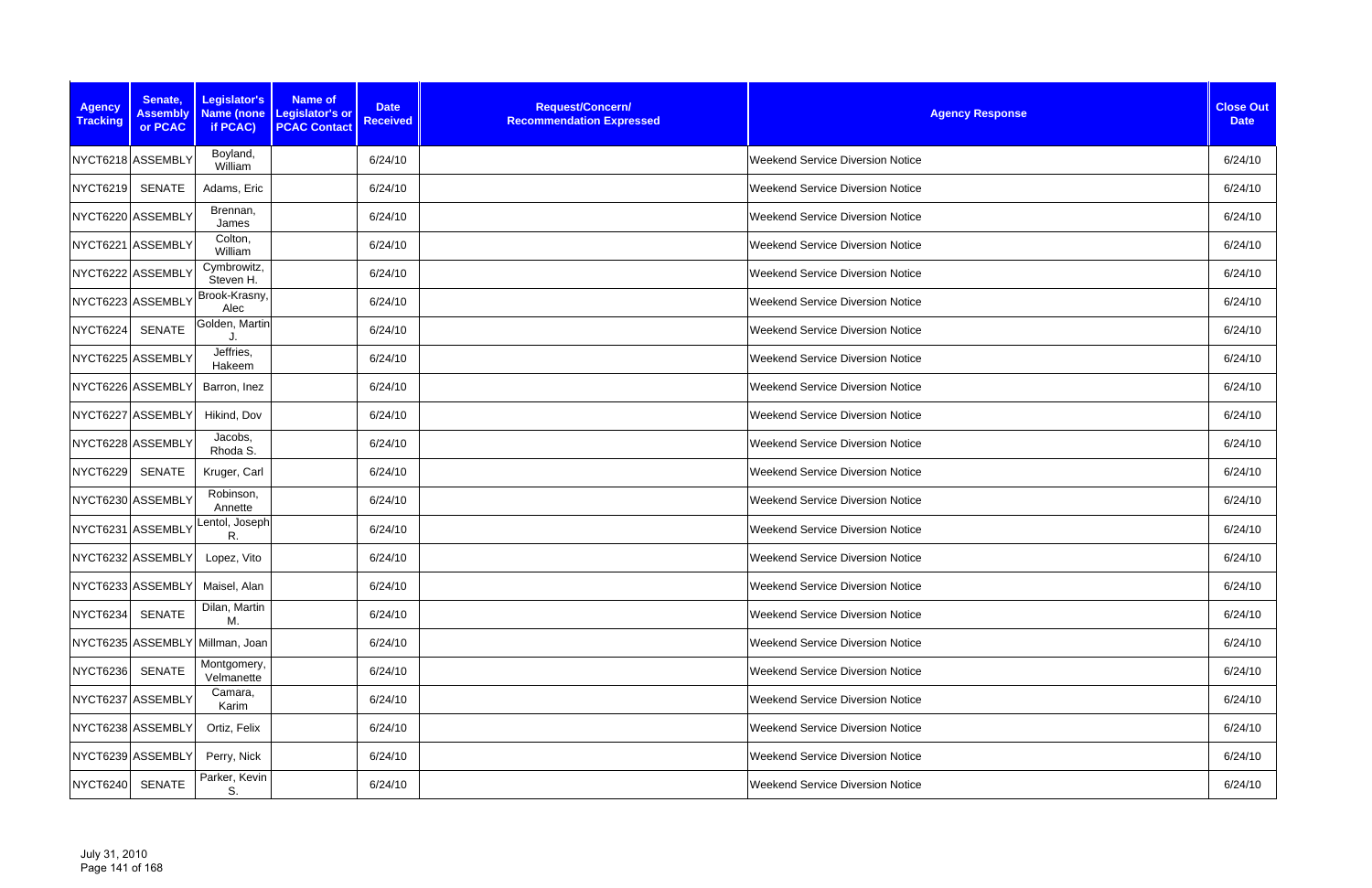| <b>Agency</b><br><b>Tracking</b> | Senate,<br><b>Assembly</b><br>or PCAC | Legislator's<br>if PCAC)         | <b>Name of</b><br><b>Date</b><br>Name (none Legislator's or<br><b>Received</b><br><b>PCAC Contact</b> | Request/Concern/<br><b>Recommendation Expressed</b> | <b>Agency Response</b>                  | <b>Close Out</b><br><b>Date</b> |
|----------------------------------|---------------------------------------|----------------------------------|-------------------------------------------------------------------------------------------------------|-----------------------------------------------------|-----------------------------------------|---------------------------------|
|                                  | NYCT6241 ASSEMBLY                     | Towns, Darryl<br>C.              | 6/24/10                                                                                               |                                                     | <b>Weekend Service Diversion Notice</b> | 6/24/10                         |
|                                  | NYCT6242 ASSEMBLY                     | Weinstein,<br>Helene E.          | 6/24/10                                                                                               |                                                     | <b>Weekend Service Diversion Notice</b> | 6/24/10                         |
| <b>NYCT6243</b>                  | SENATE                                | Sampson,<br>John                 | 6/24/10                                                                                               |                                                     | <b>Weekend Service Diversion Notice</b> | 6/24/10                         |
| NYCT6244                         | <b>SENATE</b>                         | Squadron,<br>Daniel              | 6/24/10                                                                                               |                                                     | <b>Weekend Service Diversion Notice</b> | 6/24/10                         |
|                                  | NYCT6245 ASSEMBLY                     | Clayton<br>Powell, Jr.,<br>Adam  | 6/24/10                                                                                               |                                                     | <b>Weekend Service Diversion Notice</b> | 6/24/10                         |
| <b>NYCT6246</b>                  | <b>SENATE</b>                         | Duane,<br>Thomas K.              | 6/24/10                                                                                               |                                                     | <b>Weekend Service Diversion Notice</b> | 6/24/10                         |
|                                  | NYCT6247 ASSEMBLY                     | Bing,<br>Jonathan                | 6/24/10                                                                                               |                                                     | <b>Weekend Service Diversion Notice</b> | 6/24/10                         |
|                                  | NYCT6248 ASSEMBLY                     | Espaillat,<br>Adriano            | 6/24/10                                                                                               |                                                     | <b>Weekend Service Diversion Notice</b> | 6/24/10                         |
|                                  | NYCT6249 ASSEMBLY                     | Farrell,<br>Herman D.            | 6/24/10                                                                                               |                                                     | <b>Weekend Service Diversion Notice</b> | 6/24/10                         |
|                                  | NYCT6250 ASSEMBLY                     | Kavanagh,<br>Brian P.            | 6/24/10                                                                                               |                                                     | <b>Weekend Service Diversion Notice</b> | 6/24/10                         |
|                                  | NYCT6251 ASSEMBLY                     | Rosenthal,<br>Linda B.           | 6/24/10                                                                                               |                                                     | <b>Weekend Service Diversion Notice</b> | 6/24/10                         |
|                                  | NYCT6252 ASSEMBLY                     | Glick,<br>Deborah                | 6/24/10                                                                                               |                                                     | <b>Weekend Service Diversion Notice</b> | 6/24/10                         |
| <b>NYCT6253</b>                  | <b>SENATE</b>                         | Krueger, Liz                     | 6/24/10                                                                                               |                                                     | <b>Weekend Service Diversion Notice</b> | 6/24/10                         |
|                                  |                                       | NYCT6254 ASSEMBLY Kellner, Micah | 6/24/10                                                                                               |                                                     | <b>Weekend Service Diversion Notice</b> | 6/24/10                         |
| NYCT6255 SENATE                  |                                       | Schneiderman<br>, Eric           | 6/24/10                                                                                               |                                                     | <b>Weekend Service Diversion Notice</b> | 6/24/10                         |
| <b>NYCT6256</b>                  | <b>SENATE</b>                         | Perkins,<br>William              | 6/24/10                                                                                               |                                                     | <b>Weekend Service Diversion Notice</b> | 6/24/10                         |
|                                  | NYCT6257 ASSEMBLY                     | O'Donnell<br>Daniel J.           | 6/24/10                                                                                               |                                                     | Weekend Service Diversion Notice        | 6/24/10                         |
|                                  | NYCT6258 ASSEMBLY                     | Silver,<br>Sheldon               | 6/24/10                                                                                               |                                                     | <b>Weekend Service Diversion Notice</b> | 6/24/10                         |
|                                  | NYCT6259 ASSEMBLY                     | Wright, Keith<br>L.T.            | 6/24/10                                                                                               |                                                     | <b>Weekend Service Diversion Notice</b> | 6/24/10                         |
|                                  | NYCT6260 ASSEMBLY                     | Gottfried,<br>Richard            | 6/24/10                                                                                               |                                                     | <b>Weekend Service Diversion Notice</b> | 6/24/10                         |
|                                  | NYCT6261 ASSEMBLY                     | Cusick,<br>Michael J.            | 6/24/10                                                                                               |                                                     | <b>Weekend Service Diversion Notice</b> | 6/24/10                         |
|                                  | NYCT6262 ASSEMBLY                     | Titone,<br>Matthew               | 6/24/10                                                                                               |                                                     | <b>Weekend Service Diversion Notice</b> | 6/24/10                         |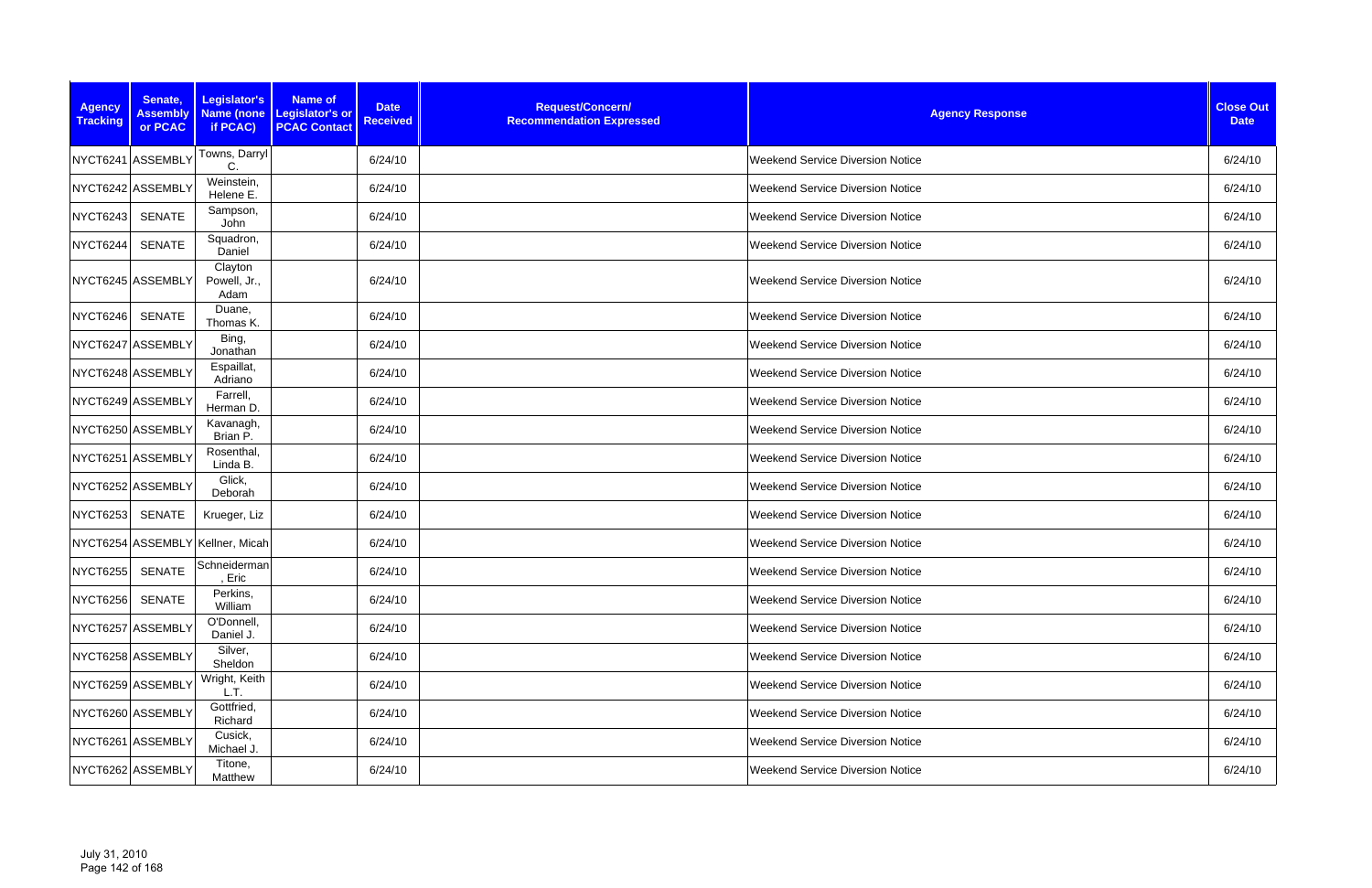| <b>Agency</b><br><b>Tracking</b> | Senate,<br><b>Assembly</b><br>or PCAC | Legislator's<br><b>Name (none</b><br>if PCAC) | <b>Name of</b><br>Legislator's or<br><b>PCAC Contact</b> | <b>Date</b><br><b>Received</b> | Request/Concern/<br><b>Recommendation Expressed</b>                                                           | <b>Agency Response</b>                                                                                                                                                                | <b>Close Out</b><br><b>Date</b> |
|----------------------------------|---------------------------------------|-----------------------------------------------|----------------------------------------------------------|--------------------------------|---------------------------------------------------------------------------------------------------------------|---------------------------------------------------------------------------------------------------------------------------------------------------------------------------------------|---------------------------------|
| NYCT6263 ASSEMBLY                |                                       | Tobacco,<br>Louis R.                          |                                                          | 6/24/10                        |                                                                                                               | <b>Weekend Service Diversion Notice</b>                                                                                                                                               | 6/24/10                         |
| NYCT6264                         | <b>SENATE</b>                         | Lanza,<br>Andrew J.                           |                                                          | 6/24/10                        |                                                                                                               | <b>Weekend Service Diversion Notice</b>                                                                                                                                               | 6/24/10                         |
| NYCT6265 ASSEMBLY                |                                       | Hyer-Spencer,<br>Janele                       |                                                          | 6/24/10                        |                                                                                                               | <b>Weekend Service Diversion Notice</b>                                                                                                                                               | 6/24/10                         |
| NYCT6266                         | <b>SENATE</b>                         | Savino, Diane                                 |                                                          | 6/24/10                        |                                                                                                               | <b>Weekend Service Diversion Notice</b>                                                                                                                                               | 6/24/10                         |
| <b>LIRR921</b>                   | <b>PCAC</b>                           |                                               | Michaels,<br>Maureen                                     | 6/24/10                        | Complaint about June 23 evening delays.                                                                       | Complaint investigated; information provided.                                                                                                                                         | 6/23/10                         |
| NYCT6618 ASSEMBLY                |                                       | Bing,<br>Jonathan                             | Powers, Keith                                            | 6/25/10                        | Requested a contact for an EZ Pass issue                                                                      | Referred to contact at MTA Bridges and Tunnels                                                                                                                                        | 6/25/10                         |
| <b>LIRR923</b>                   | <b>PCAC</b>                           |                                               | Henderson, Bill                                          | 6/25/10                        | Request for tour of diesel shop in August                                                                     | Information provided that tour of Hillside can be arranged. Date to be determined.                                                                                                    |                                 |
| MTAHQ23<br>42                    | Senate                                | Perkins,<br>William                           | Pettaway, Frank                                          | 6/25/10                        | Looking for a report on rats in the subways.                                                                  | Provided power point presentation that the Dept. of Health had given to NYC Board of<br>Health.                                                                                       | 6/28/10                         |
| B&T 1029                         | Assembly                              | Bing,<br>Jonathan                             | Postlewait, Kelly                                        | 6/28/10                        | Constituent came to them looking to resolve E-Zpass tag<br>violations, and lessen violations amount of \$250. | All the violations occurred at the George Washington Bridge, and customer's E-Zpass<br>account is through the Port Authority; referred them to appropriate contact at Port Authority. | 6/28/10                         |
| NYCT7049                         | <b>SENATE</b>                         | Kruger, Carl                                  |                                                          | 6/28/10                        | Access-A-Ride customer inquiry about eligibility.                                                             | Access-A-Ride staff explained eligibility is based on assessment center evaluation.                                                                                                   | 6/28/10                         |
| <b>LIRR924</b>                   | Assembly                              | Fields, Ginny                                 |                                                          | 6/28/10                        | Call to discuss contituent's concerns                                                                         | Matter discussed and concerns addressed                                                                                                                                               | 6/29/10                         |
| MTAHQ23<br>43                    | Senate                                | Dilan, Martin<br>Malave                       |                                                          | 6/28/10                        |                                                                                                               | Requested meeting with the Senator for 6/29 to discuss MTA Financial Plan/Capital plan.<br>Meeting held.                                                                              | 6/29/10                         |
| MTAHQ23<br>44                    | Senate                                | Fuschillo, Jr.,<br>Charles                    |                                                          | 6/28/10                        |                                                                                                               | Requested meeting with the Senator for 6/29. Meeting held.                                                                                                                            | 6/29/10                         |
| MTAHQ23<br>45                    | Senate                                | Johnson,<br>Craig                             |                                                          | 6/28/10                        |                                                                                                               | Requested meeting with the Senator for 6/29 to discuss MTA Financial Plan/Capital plan and<br>labor. Meeting held.                                                                    | 6/29/10                         |
| MTAHQ23<br>46                    | Senate                                | Sampson,<br>John                              |                                                          | 6/28/10                        |                                                                                                               | Requested meeting with the Senator. MTA Chairman met with the Senator to discuss MTA<br>Financial Plan/Capital plan and labor                                                         | 6/29/10                         |
| MTAHQ23<br>47                    | Senate                                | Skelos, Dean                                  |                                                          | 6/28/10                        |                                                                                                               | Requested meeting with the Senator for 6/29 to discuss MTA Financial Plan/Capital plan and<br>labor. Meeting held.                                                                    | 6/29/10                         |
| MTAHQ23<br>48                    | Assembly                              | Brennan,<br>James                             |                                                          | 6/28/10                        |                                                                                                               | Requested meeting with the Assemblyman for 6/29 to discuss MTA Financial Plan/Capital<br>plan and labor. Meeting held.                                                                | 6/29/10                         |
| MTAHQ23<br>49                    | Assembly                              | Brodsky,<br>Richard                           |                                                          | 6/28/10                        |                                                                                                               | Requested meeting with the Assemblyman for 6/29 to discuss MTA Financial Plan/Capital<br>plan and labor. Meeting held.                                                                | 6/29/10                         |
| MTAHQ23<br>50                    | Assembly                              | Silver,<br>Sheldon                            | Pat                                                      | 6/28/10                        |                                                                                                               | Requested meeting with Speaker Silver for 6/29 to discuss MTA Financial Plan/Capital plan.<br>Meeting held.                                                                           | 6/29/10                         |
| NYCT7051                         | <b>SENATE</b>                         | Addabbo,<br>Joseph P.                         |                                                          | 6/29/10                        | Discussed Access-A-Ride eligibility.                                                                          | Access-A-Ride staff will send the customer an appeal application.                                                                                                                     | 6/29/10                         |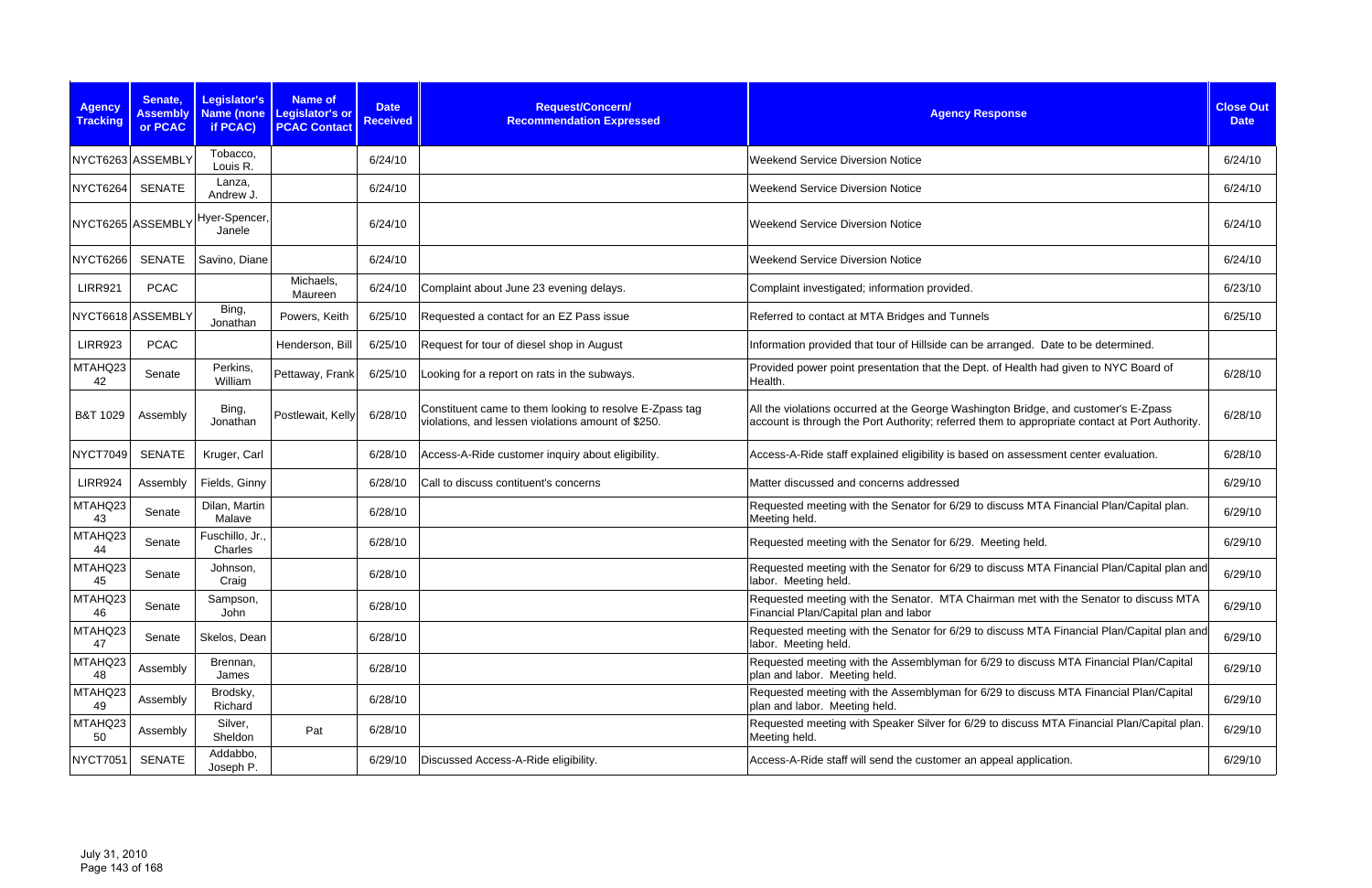| <b>Agency</b><br><b>Tracking</b> | Senate,<br><b>Assembly</b><br>or PCAC | Legislator's<br><b>Name (none</b><br>if PCAC) | <b>Name of</b><br><b>Legislator's or</b><br><b>PCAC Contact</b> | <b>Date</b><br><b>Received</b> | Request/Concern/<br><b>Recommendation Expressed</b>                                                                         | <b>Agency Response</b>                                                                                                                                                                                                                                                                                                 | <b>Close Out</b><br><b>Date</b> |
|----------------------------------|---------------------------------------|-----------------------------------------------|-----------------------------------------------------------------|--------------------------------|-----------------------------------------------------------------------------------------------------------------------------|------------------------------------------------------------------------------------------------------------------------------------------------------------------------------------------------------------------------------------------------------------------------------------------------------------------------|---------------------------------|
|                                  | NYCT6619 ASSEMBLY                     | Jacobs,<br>Rhoda S.                           |                                                                 | 6/29/10                        | Assemblywoman Jacobs requested specific information<br>concerning bus service reductions.                                   | Emailed Assemblywoman Jacobs a breakdown of bus service reductions in her district.                                                                                                                                                                                                                                    | 6/29/10                         |
| NYCT7067 ASSEMBLY                |                                       | Dinowitz,<br>Jeffrey                          |                                                                 | 6/29/10                        | Bx20 and Bx34 Service Reductions                                                                                            | Explained why service reductions necessary to balance the budget.                                                                                                                                                                                                                                                      | 7/16/10                         |
| NYCT6270                         | <b>SENATE</b>                         | Addabbo,<br>Joseph P.                         | McCabe, Pat                                                     | 6/29/10                        | Notification as to major hole in fence along the right of way of the<br>Rockaway line.                                      | Explained that this section of fence is the responsibility of the Parks Department.                                                                                                                                                                                                                                    | 7/28/10                         |
|                                  | NYCT6269 ASSEMBLY                     | Pheffer,<br>Audrey I.                         | Earlene                                                         | 6/29/10                        | Request for a contact number at MTA Bridges and Tunnels                                                                     | Phone number provided.                                                                                                                                                                                                                                                                                                 | 6/29/10                         |
| <b>NYCT7050</b>                  | <b>PCAC</b>                           |                                               | Henderson.<br>William A.                                        | 6/29/10                        | Request for speakers for the July and August Transit Riders<br><b>Council Meetings</b>                                      | Operations Planning speaker at 7/22 meeting to discuss planning access for stations and<br>Capital Program Management Environmental Chief at 8/26 meeting to conduct a Tour of the<br>'Green" Corona maintenance facility                                                                                              | 6/30/10                         |
| <b>LIRR925</b>                   | <b>PCAC</b>                           |                                               | Henderson, Bill                                                 | 6/29/10                        | Report of missing handrail at Wyandanch station                                                                             | Informed that handrail to be replaired as part of planned station rehabilitation                                                                                                                                                                                                                                       | 6/29/10                         |
| <b>LIRR926</b>                   | Senate                                | Johnson,<br>Craig                             |                                                                 | 6/29/10                        |                                                                                                                             | Informed office - notification for vegetation management                                                                                                                                                                                                                                                               | 6/29/10                         |
| <b>LIRR927</b>                   | Senate                                | Johnson,<br>Craig                             |                                                                 | 6/29/10                        |                                                                                                                             | Informed office - notification for vegetation management                                                                                                                                                                                                                                                               | 6/29/10                         |
| <b>LIRR928</b>                   | Assembly                              | Schimel,<br>Michelle                          |                                                                 | 6/29/10                        |                                                                                                                             | Informed office - notification for vegetation management                                                                                                                                                                                                                                                               | 6/29/10                         |
| <b>LIRR929</b>                   | Senate                                | Foley, Brian                                  | Hernandez<br>Johana                                             | 6/29/10                        | Constituent concern regarding Web Ticket issue                                                                              | Ticket issue investigated and resolved                                                                                                                                                                                                                                                                                 | 6/29/10                         |
| <b>LIRR930</b>                   | <b>PCAC</b>                           |                                               | Greenberg, Ira                                                  | 6/29/10                        | Follow up regarding customer incident                                                                                       | Information provided that issue is under MTA PD investigation                                                                                                                                                                                                                                                          | 6/29/10                         |
| <b>LIRR931</b>                   | Senate                                | Fuschillo, Jr.<br>Charles                     | Holly, Sarah                                                    | 6/29/10                        | Call regarding graffiti on signal boxes west of Seaford Station                                                             | Notified Engineering painted this week                                                                                                                                                                                                                                                                                 | 7/7/10                          |
| <b>LIRR934</b>                   | Senate                                | Skelos, Dean                                  | Locasio, Tom                                                    | 6/29/10                        | Call regarding possible ribbon cutting for Malverne and Valley<br>Stream                                                    | Event discussed and determined that Tom LoCasio will call us with possible dates                                                                                                                                                                                                                                       | 6/29/10                         |
| MTAHQ23<br>51                    | Senate                                | Sampson,<br>John                              |                                                                 | 6/29/10                        | Requested information on implementation schedule of service<br>reductions.                                                  | Implementation schedule of service reductions provided.                                                                                                                                                                                                                                                                | 6/29/10                         |
| <b>B&amp;T 1019</b>              | Senate                                | Skelos, Dean                                  | Smith, Sandy                                                    | 6/30/10                        | Senator's office asking why northbound Cross Island Parkway<br>ramp at Throgs Neck Bridge was reduced to one lane from two. | Explained that we permanently reconfigured the ramp to one lane when construction closure<br>revealed dramatic decrease in accidents after merge with Clearview was eliminated. Trying<br>to mitigate delays with DOT via signage, etc. but we can't go back to what we now know is a<br>high-risk lane configuration. | 6/30/10                         |
| <b>NYCT7053</b>                  | Assembly                              | Weprin, David                                 |                                                                 | 6/30/10                        | Medical Center.                                                                                                             | Access-A-Ride customer requested transportation to North Shore Explained that Access-A-Ride no longer transports customer to this center, which is outside<br>the 3/4 mile coverage area mandated by ADA.                                                                                                              | 6/30/10                         |
| <b>NYCT7055</b>                  | <b>SENATE</b>                         | Huntley,<br>Shirley L.                        |                                                                 | 6/30/10                        | Access-A-Ride customers' inquiries about taxi reimbursement<br>and eligibility.                                             | Access-A-Ride customer sneed to submit taxi receipts and an applicant can appeal<br>decision.                                                                                                                                                                                                                          | 7/1/10                          |
|                                  | NYCT6391 ASSEMBLY                     | Bing,<br>Jonathan                             | Brickman,<br>Adam                                               | 6/30/10                        | SBS bus information requested                                                                                               | Provided information on SBS buses.                                                                                                                                                                                                                                                                                     | 7/28/10                         |
| <b>NYCT6366</b>                  | <b>SENATE</b>                         | Duane,<br>Thomas K.                           | Gold-Pond,<br>Crystal                                           | 6/30/10                        | Senator Duane's staff inquired about the status of the 8th Avenue<br>Line Emergency Ventilation Facility project.           | Provided information.                                                                                                                                                                                                                                                                                                  | 7/1/10                          |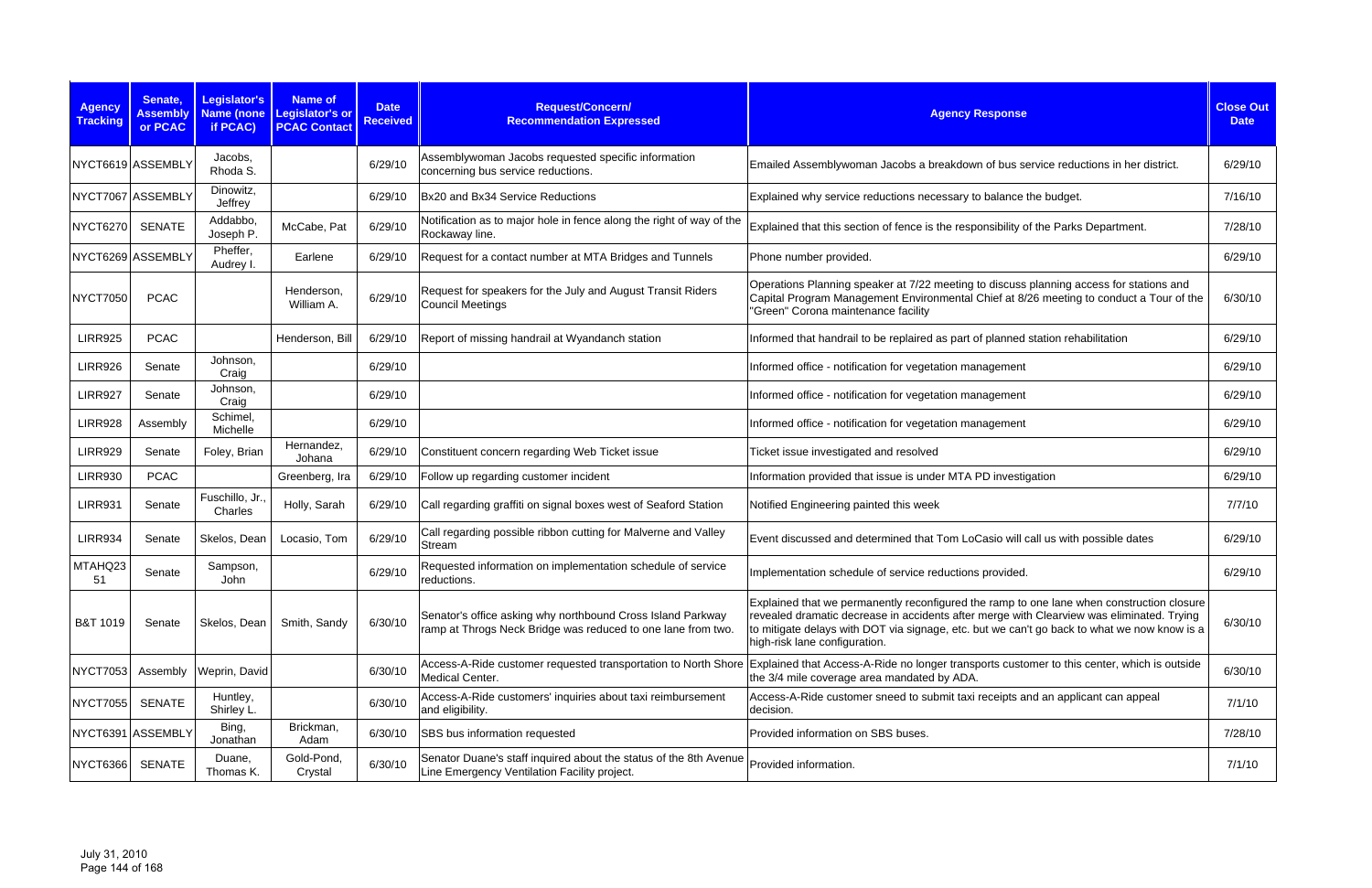| <b>Agency</b><br><b>Tracking</b> | Senate,<br><b>Assembly</b><br>or PCAC | Legislator's<br>if PCAC)         | <b>Name of</b><br>Name (none Legislator's or<br><b>PCAC Contact</b> | <b>Date</b><br><b>Received</b> | Request/Concern/<br><b>Recommendation Expressed</b> | <b>Agency Response</b>                  | <b>Close Out</b><br><b>Date</b> |
|----------------------------------|---------------------------------------|----------------------------------|---------------------------------------------------------------------|--------------------------------|-----------------------------------------------------|-----------------------------------------|---------------------------------|
|                                  | NYCT6273 ASSEMBLY                     | Aubry, Jeffrion<br>D.            |                                                                     | 6/30/10                        |                                                     | <b>Weekend Service Diversion Notice</b> | 6/30/10                         |
|                                  | NYCT6274 ASSEMBLY                     | Gianaris,<br>Michael             |                                                                     | 6/30/10                        |                                                     | <b>Weekend Service Diversion Notice</b> | 6/30/10                         |
|                                  | NYCT6275 ASSEMBLY                     | Carrozza, Ann<br>Margaret        |                                                                     | 6/30/10                        |                                                     | <b>Weekend Service Diversion Notice</b> | 6/30/10                         |
|                                  | NYCT6276 ASSEMBLY                     | Clark, Barbara<br>M.             |                                                                     | 6/30/10                        |                                                     | <b>Weekend Service Diversion Notice</b> | 6/30/10                         |
|                                  | NYCT6277 ASSEMBLY                     | Hevesi,<br>Andrew                |                                                                     | 6/30/10                        |                                                     | <b>Weekend Service Diversion Notice</b> | 6/30/10                         |
|                                  | NYCT6278 ASSEMBLY                     | Cook, Vivian                     |                                                                     | 6/30/10                        |                                                     | <b>Weekend Service Diversion Notice</b> | 6/30/10                         |
|                                  | NYCT6279 ASSEMBLY                     | Lancman,<br>Rory I.              |                                                                     | 6/30/10                        |                                                     | <b>Weekend Service Diversion Notice</b> | 6/30/10                         |
|                                  |                                       | NYCT6280 ASSEMBLY Titus, Michele |                                                                     | 6/30/10                        |                                                     | Weekend Service Diversion Notice        | 6/30/10                         |
|                                  | NYCT6281 ASSEMBLY                     | DenDekker,<br>Michael G.         |                                                                     | 6/30/10                        |                                                     | <b>Weekend Service Diversion Notice</b> | 6/30/10                         |
|                                  | NYCT6282 ASSEMBLY                     | Meng, Grace                      |                                                                     | 6/30/10                        |                                                     | Weekend Service Diversion Notice        | 6/30/10                         |
|                                  | NYCT6283 ASSEMBLY                     | Markey,<br>Margaret              |                                                                     | 6/30/10                        |                                                     | <b>Weekend Service Diversion Notice</b> | 6/30/10                         |
|                                  | NYCT6284 ASSEMBLY                     | Mayersohn,<br>Nettie             |                                                                     | 6/30/10                        |                                                     | <b>Weekend Service Diversion Notice</b> | 6/30/10                         |
|                                  | NYCT6285 ASSEMBLY                     | Nolan,<br>Catherine T            |                                                                     | 6/30/10                        |                                                     | <b>Weekend Service Diversion Notice</b> | 6/30/10                         |
| <b>NYCT6286</b>                  | <b>SENATE</b>                         | Onorato,<br>George               |                                                                     | 6/30/10                        |                                                     | <b>Weekend Service Diversion Notice</b> | 6/30/10                         |
| NYCT6287 SENATE                  |                                       | Padavan,<br>Frank                |                                                                     | 6/30/10                        |                                                     | <b>Weekend Service Diversion Notice</b> | 6/30/10                         |
|                                  | NYCT6288 ASSEMBLY                     | Peralta, Jose<br>R.              |                                                                     | 6/30/10                        |                                                     | Weekend Service Diversion Notice        | 6/30/10                         |
|                                  | NYCT6289 ASSEMBLY                     | Pheffer,<br>Audrey I.            |                                                                     | 6/30/10                        |                                                     | Weekend Service Diversion Notice        | 6/30/10                         |
| <b>NYCT6290</b>                  | <b>SENATE</b>                         | Monserrate,<br>Hiram             |                                                                     | 6/30/10                        |                                                     | <b>Weekend Service Diversion Notice</b> | 6/30/10                         |
|                                  | NYCT6291 ASSEMBLY                     | Scarborough,<br>William          |                                                                     | 6/30/10                        |                                                     | <b>Weekend Service Diversion Notice</b> | 6/30/10                         |
| <b>NYCT6292</b>                  | <b>SENATE</b>                         | Huntley,<br>Shirley L.           |                                                                     | 6/30/10                        |                                                     | <b>Weekend Service Diversion Notice</b> | 6/30/10                         |
| NYCT6293                         | <b>SENATE</b>                         | Addabbo,<br>Joseph P.            |                                                                     | 6/30/10                        |                                                     | <b>Weekend Service Diversion Notice</b> | 6/30/10                         |
| NYCT6294                         | <b>SENATE</b>                         | Stavisky, Toby<br>Ann            |                                                                     | 6/30/10                        |                                                     | <b>Weekend Service Diversion Notice</b> | 6/30/10                         |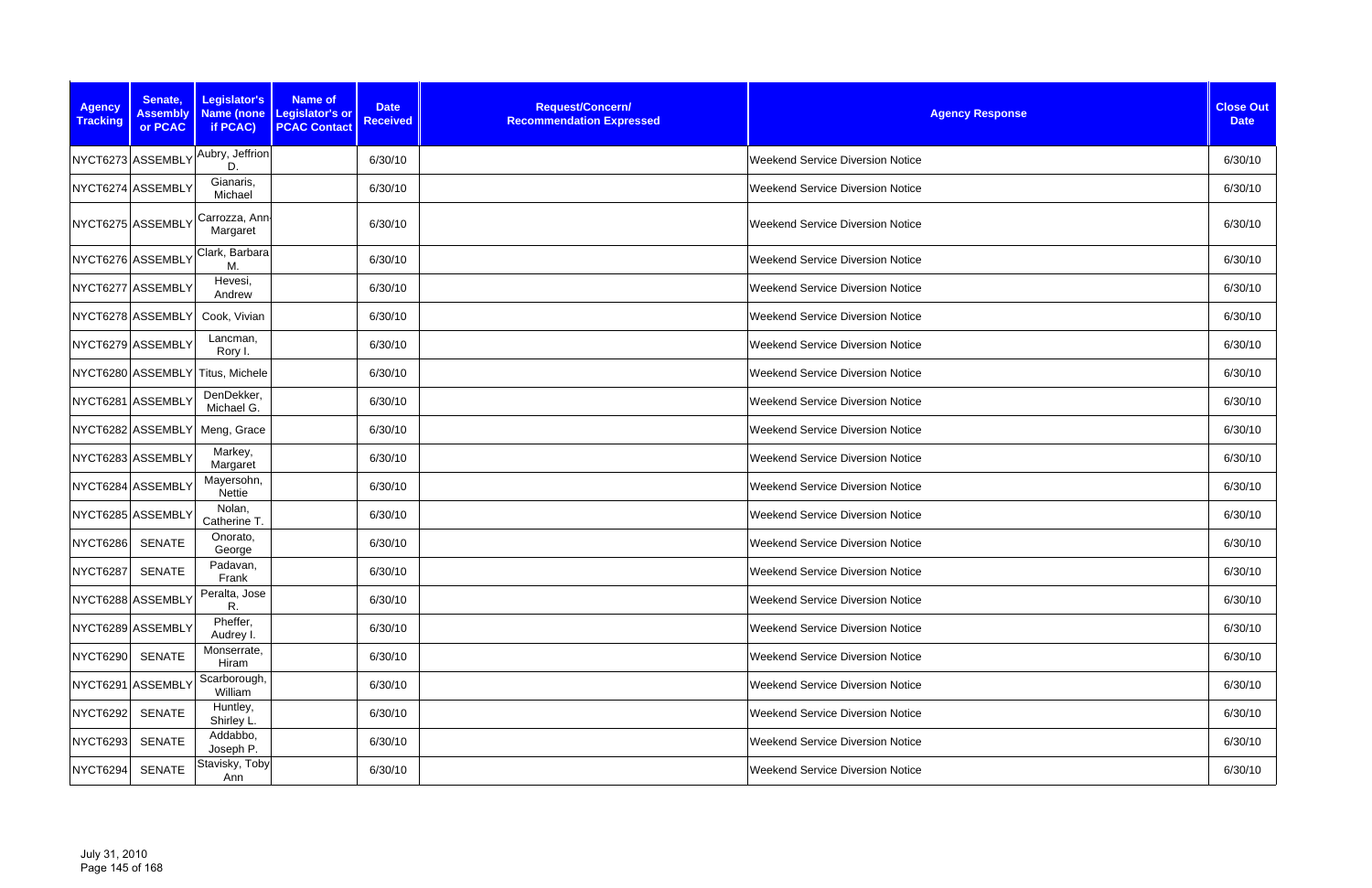| <b>Agency</b><br><b>Tracking</b> | Senate,<br><b>Assembly</b><br>or PCAC | Legislator's<br>if PCAC)        | <b>Name of</b><br>Name (none   Legislator's or<br><b>PCAC Contact</b> | <b>Date</b><br><b>Received</b> | Request/Concern/<br><b>Recommendation Expressed</b> | <b>Agency Response</b>                  | <b>Close Out</b><br><b>Date</b> |
|----------------------------------|---------------------------------------|---------------------------------|-----------------------------------------------------------------------|--------------------------------|-----------------------------------------------------|-----------------------------------------|---------------------------------|
| <b>NYCT6295</b>                  | SENATE                                | Smith,<br>Malcolm A.            |                                                                       | 6/30/10                        |                                                     | <b>Weekend Service Diversion Notice</b> | 6/30/10                         |
|                                  | NYCT6296 ASSEMBLY                     | Arroyo,<br>Carmen               |                                                                       | 6/30/10                        |                                                     | <b>Weekend Service Diversion Notice</b> | 6/30/10                         |
|                                  | NYCT6297 ASSEMBLY                     | Heastie, Carl<br>Ε.             |                                                                       | 6/30/10                        |                                                     | <b>Weekend Service Diversion Notice</b> | 6/30/10                         |
|                                  | NYCT6298 ASSEMBLY                     | Rivera, Jose                    |                                                                       | 6/30/10                        |                                                     | <b>Weekend Service Diversion Notice</b> | 6/30/10                         |
|                                  | NYCT6299 ASSEMBLY                     | Benedetto,<br>Michael R.        |                                                                       | 6/30/10                        |                                                     | <b>Weekend Service Diversion Notice</b> | 6/30/10                         |
|                                  | NYCT6300 ASSEMBLY                     | Gibson,<br>Vanessa              |                                                                       | 6/30/10                        |                                                     | <b>Weekend Service Diversion Notice</b> | 6/30/10                         |
|                                  | NYCT6301 ASSEMBLY                     | Crespo,<br>Marcos               |                                                                       | 6/30/10                        |                                                     | <b>Weekend Service Diversion Notice</b> | 6/30/10                         |
|                                  | NYCT6302 ASSEMBLY                     | Castro,<br>Nelson L             |                                                                       | 6/30/10                        |                                                     | <b>Weekend Service Diversion Notice</b> | 6/30/10                         |
| <b>NYCT6303</b>                  | <b>SENATE</b>                         | Diaz, Sr.,<br>Ruben             |                                                                       | 6/30/10                        |                                                     | <b>Weekend Service Diversion Notice</b> | 6/30/10                         |
|                                  | NYCT6304 ASSEMBLY                     | Benjamin,<br>Michael A.         |                                                                       | 6/30/10                        |                                                     | <b>Weekend Service Diversion Notice</b> | 6/30/10                         |
|                                  | NYCT6305 ASSEMBLY                     | Dinowitz,<br>Jeffrey            |                                                                       | 6/30/10                        |                                                     | <b>Weekend Service Diversion Notice</b> | 6/30/10                         |
| <b>NYCT6306</b>                  | <b>SENATE</b>                         | Espada, Jr.,<br>Pedro           |                                                                       | 6/30/10                        |                                                     | <b>Weekend Service Diversion Notice</b> | 6/30/10                         |
| <b>NYCT6307</b>                  | <b>SENATE</b>                         | Klein, Jeffrey                  |                                                                       | 6/30/10                        |                                                     | <b>Weekend Service Diversion Notice</b> | 6/30/10                         |
|                                  | NYCT6308 ASSEMBLY                     | Rivera, Peter<br>M.             |                                                                       | 6/30/10                        |                                                     | <b>Weekend Service Diversion Notice</b> | 6/30/10                         |
|                                  |                                       | NYCT6309 ASSEMBLY Rivera, Naomi |                                                                       | 6/30/10                        |                                                     | <b>Weekend Service Diversion Notice</b> | 6/30/10                         |
| <b>NYCT6310</b>                  | SENATE                                | Hassell-<br>Thompson,<br>Ruth   |                                                                       | 6/30/10                        |                                                     | <b>Weekend Service Diversion Notice</b> | 6/30/10                         |
| <b>NYCT6311</b>                  | <b>SENATE</b>                         | Serrano, Jose<br>М.             |                                                                       | 6/30/10                        |                                                     | <b>Weekend Service Diversion Notice</b> | 6/30/10                         |
|                                  | NYCT6312 ASSEMBLY                     | Abbate, Peter                   |                                                                       | 6/30/10                        |                                                     | <b>Weekend Service Diversion Notice</b> | 6/30/10                         |
|                                  | NYCT6313 ASSEMBLY                     | Boyland,<br>William             |                                                                       | 6/30/10                        |                                                     | <b>Weekend Service Diversion Notice</b> | 6/30/10                         |
| NYCT6314                         | SENATE                                | Adams, Eric                     |                                                                       | 6/30/10                        |                                                     | <b>Weekend Service Diversion Notice</b> | 6/30/10                         |
|                                  | NYCT6315 ASSEMBLY                     | Brennan,<br>James               |                                                                       | 6/30/10                        |                                                     | <b>Weekend Service Diversion Notice</b> | 6/30/10                         |
|                                  | NYCT6316 ASSEMBLY                     | Colton,<br>William              |                                                                       | 6/30/10                        |                                                     | <b>Weekend Service Diversion Notice</b> | 6/30/10                         |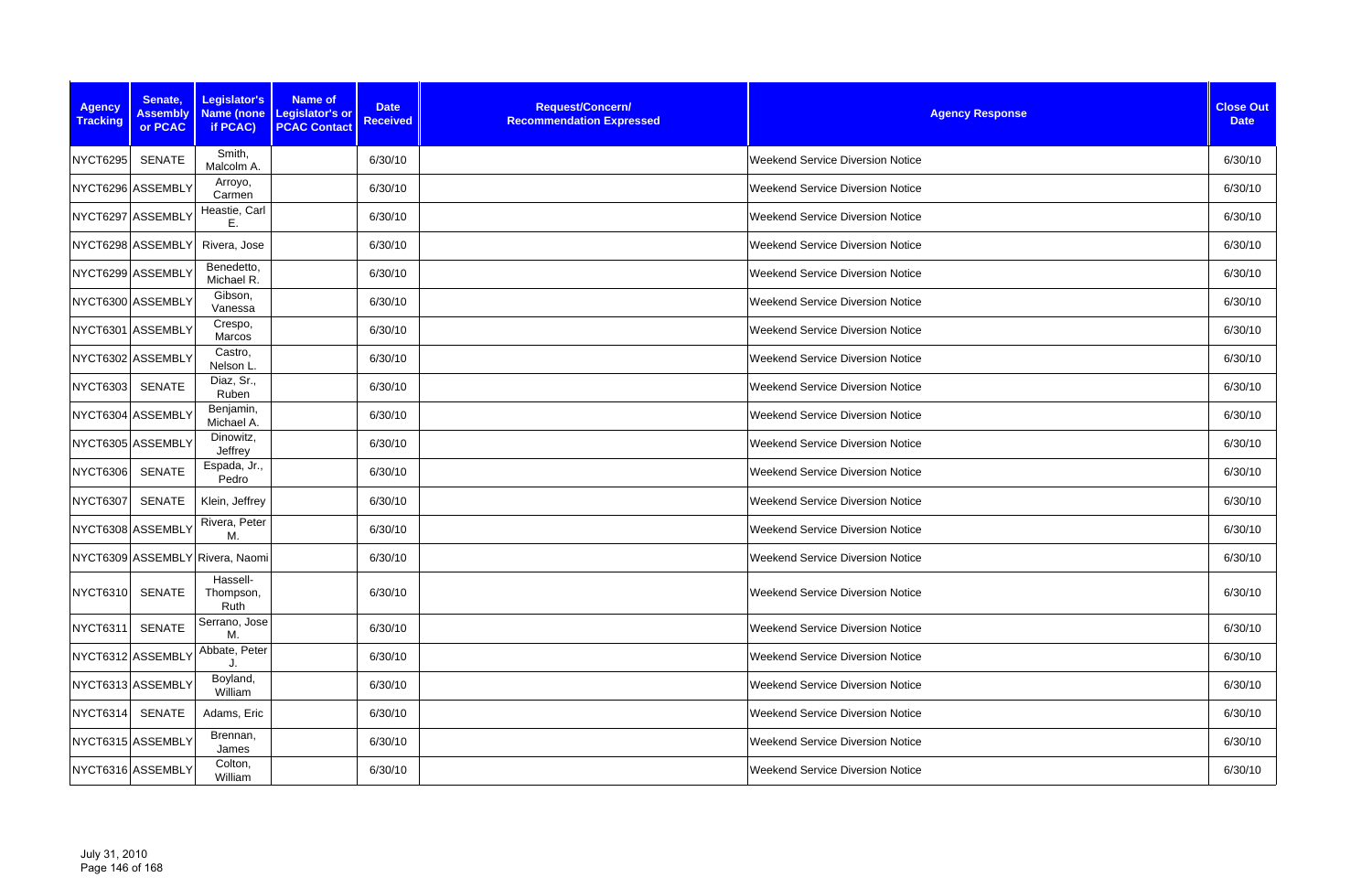| <b>Agency</b><br><b>Tracking</b> | Senate,<br><b>Assembly</b><br>or PCAC | Legislator's<br>Name (none<br>if PCAC) | <b>Name of</b><br><b>Date</b><br><b>Legislator's or</b><br><b>Received</b><br><b>PCAC Contact</b> | Request/Concern/<br><b>Recommendation Expressed</b> | <b>Agency Response</b>                  | <b>Close Out</b><br><b>Date</b> |
|----------------------------------|---------------------------------------|----------------------------------------|---------------------------------------------------------------------------------------------------|-----------------------------------------------------|-----------------------------------------|---------------------------------|
|                                  | NYCT6317 ASSEMBLY                     | Cymbrowitz,<br>Steven H.               | 6/30/10                                                                                           |                                                     | <b>Weekend Service Diversion Notice</b> | 6/30/10                         |
|                                  | NYCT6318 ASSEMBLY                     | Brook-Krasny,<br>Alec                  | 6/30/10                                                                                           |                                                     | <b>Weekend Service Diversion Notice</b> | 6/30/10                         |
| <b>NYCT6319</b>                  | <b>SENATE</b>                         | Golden, Martin                         | 6/30/10                                                                                           |                                                     | <b>Weekend Service Diversion Notice</b> | 6/30/10                         |
|                                  | NYCT6320 ASSEMBLY                     | Jeffries,<br>Hakeem                    | 6/30/10                                                                                           |                                                     | <b>Weekend Service Diversion Notice</b> | 6/30/10                         |
|                                  | NYCT6321 ASSEMBLY                     | Barron, Inez                           | 6/30/10                                                                                           |                                                     | <b>Weekend Service Diversion Notice</b> | 6/30/10                         |
|                                  | NYCT6322 ASSEMBLY                     | Hikind, Dov                            | 6/30/10                                                                                           |                                                     | <b>Weekend Service Diversion Notice</b> | 6/30/10                         |
|                                  | NYCT6323 ASSEMBLY                     | Jacobs,<br>Rhoda S.                    | 6/30/10                                                                                           |                                                     | <b>Weekend Service Diversion Notice</b> | 6/30/10                         |
| NYCT6324                         | SENATE                                | Kruger, Carl                           | 6/30/10                                                                                           |                                                     | <b>Weekend Service Diversion Notice</b> | 6/30/10                         |
|                                  | NYCT6325 ASSEMBLY                     | Robinson,<br>Annette                   | 6/30/10                                                                                           |                                                     | <b>Weekend Service Diversion Notice</b> | 6/30/10                         |
|                                  | NYCT6326 ASSEMBLY                     | Lentol, Joseph<br>R.                   | 6/30/10                                                                                           |                                                     | <b>Weekend Service Diversion Notice</b> | 6/30/10                         |
|                                  | NYCT6327 ASSEMBLY                     | Lopez, Vito                            | 6/30/10                                                                                           |                                                     | <b>Weekend Service Diversion Notice</b> | 6/30/10                         |
|                                  | NYCT6328 ASSEMBLY                     | Maisel, Alan                           | 6/30/10                                                                                           |                                                     | <b>Weekend Service Diversion Notice</b> | 6/30/10                         |
| NYCT6329                         | <b>SENATE</b>                         | Dilan, Martin<br>М.                    | 6/30/10                                                                                           |                                                     | <b>Weekend Service Diversion Notice</b> | 6/30/10                         |
|                                  |                                       | NYCT6330 ASSEMBLY Millman, Joan        | 6/30/10                                                                                           |                                                     | Weekend Service Diversion Notice        | 6/30/10                         |
| NYCT6331                         | SENATE                                | Montgomery,<br>Velmanette              | 6/30/10                                                                                           |                                                     | <b>Weekend Service Diversion Notice</b> | 6/30/10                         |
|                                  | NYCT6332 ASSEMBLY                     | Camara,<br>Karim                       | 6/30/10                                                                                           |                                                     | <b>Weekend Service Diversion Notice</b> | 6/30/10                         |
|                                  | NYCT6333 ASSEMBLY                     | Ortiz, Felix                           | 6/30/10                                                                                           |                                                     | <b>Weekend Service Diversion Notice</b> | 6/30/10                         |
|                                  | NYCT6334 ASSEMBLY                     | Perry, Nick                            | 6/30/10                                                                                           |                                                     | <b>Weekend Service Diversion Notice</b> | 6/30/10                         |
| <b>NYCT6335</b>                  | SENATE                                | Parker, Kevin<br>S.                    | 6/30/10                                                                                           |                                                     | <b>Weekend Service Diversion Notice</b> | 6/30/10                         |
|                                  | NYCT6336 ASSEMBLY                     | Towns, Darryl<br>C.                    | 6/30/10                                                                                           |                                                     | <b>Weekend Service Diversion Notice</b> | 6/30/10                         |
|                                  | NYCT6337 ASSEMBLY                     | Weinstein,<br>Helene E.                | 6/30/10                                                                                           |                                                     | <b>Weekend Service Diversion Notice</b> | 6/30/10                         |
| <b>NYCT6338</b>                  | SENATE                                | Sampson,<br>John                       | 6/30/10                                                                                           |                                                     | <b>Weekend Service Diversion Notice</b> | 6/30/10                         |
| <b>NYCT6339</b>                  | SENATE                                | Squadron,<br>Daniel                    | 6/30/10                                                                                           |                                                     | <b>Weekend Service Diversion Notice</b> | 6/30/10                         |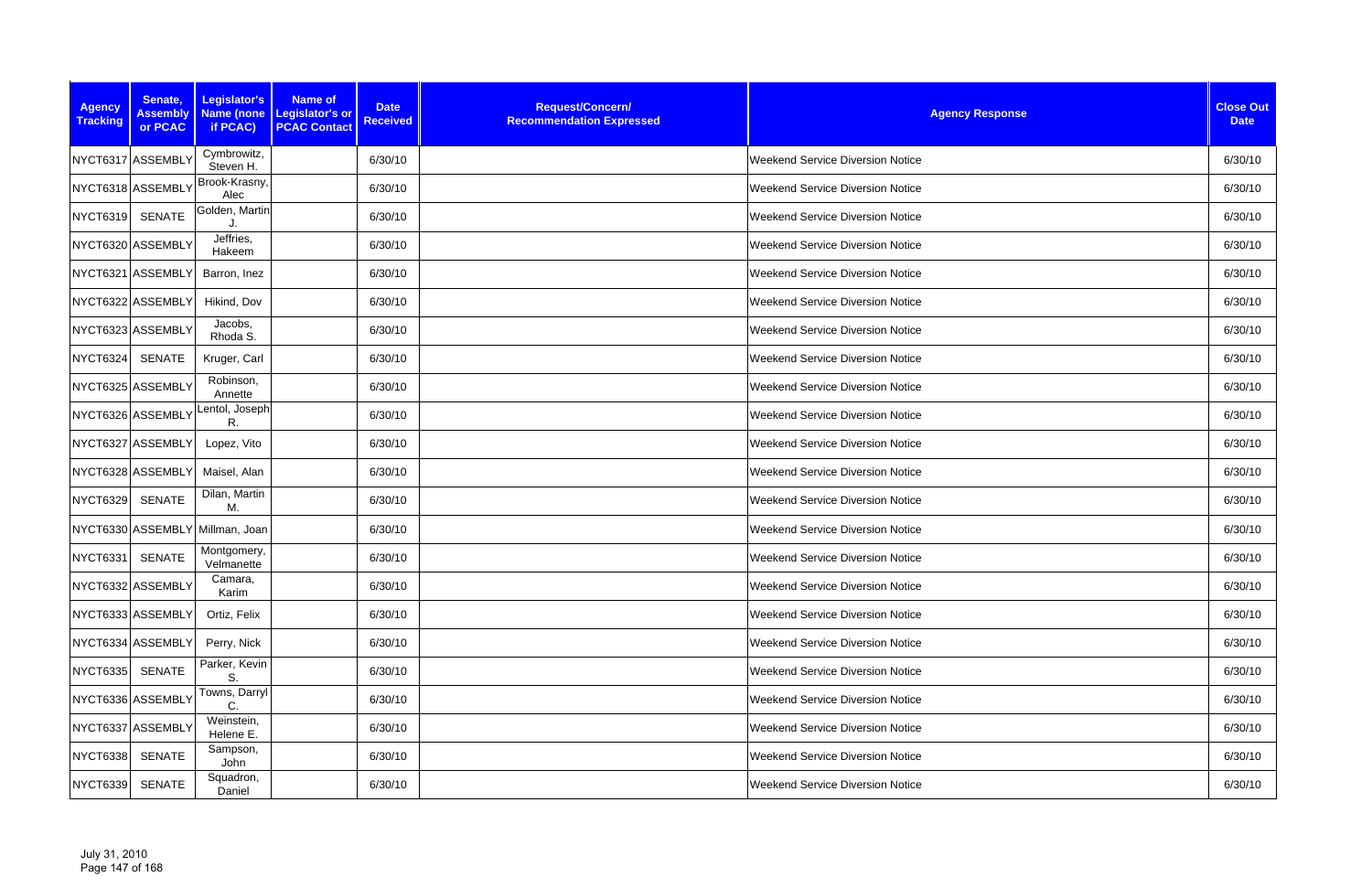| <b>Agency</b><br><b>Tracking</b> | Senate,<br><b>Assembly</b><br>or PCAC | Legislator's<br>if PCAC)         | <b>Name of</b><br>Name (none Legislator's or<br><b>PCAC Contact</b> | <b>Date</b><br><b>Received</b> | Request/Concern/<br><b>Recommendation Expressed</b> | <b>Agency Response</b>                  | <b>Close Out</b><br><b>Date</b> |
|----------------------------------|---------------------------------------|----------------------------------|---------------------------------------------------------------------|--------------------------------|-----------------------------------------------------|-----------------------------------------|---------------------------------|
|                                  | NYCT6340 ASSEMBLY                     | Clayton<br>Powell, Jr.,<br>Adam  |                                                                     | 6/30/10                        |                                                     | <b>Weekend Service Diversion Notice</b> | 6/30/10                         |
| <b>NYCT6341</b>                  | <b>SENATE</b>                         | Duane,<br>Thomas K.              |                                                                     | 6/30/10                        |                                                     | <b>Weekend Service Diversion Notice</b> | 6/30/10                         |
|                                  | NYCT6342 ASSEMBLY                     | Bing,<br>Jonathan                |                                                                     | 6/30/10                        |                                                     | <b>Weekend Service Diversion Notice</b> | 6/30/10                         |
|                                  | NYCT6343 ASSEMBLY                     | Espaillat,<br>Adriano            |                                                                     | 6/30/10                        |                                                     | <b>Weekend Service Diversion Notice</b> | 6/30/10                         |
|                                  | NYCT6344 ASSEMBLY                     | Farrell,<br>Herman D.            |                                                                     | 6/30/10                        |                                                     | <b>Weekend Service Diversion Notice</b> | 6/30/10                         |
|                                  | NYCT6345 ASSEMBLY                     | Kavanagh,<br>Brian P.            |                                                                     | 6/30/10                        |                                                     | <b>Weekend Service Diversion Notice</b> | 6/30/10                         |
|                                  | NYCT6346 ASSEMBLY                     | Rosenthal,<br>Linda B.           |                                                                     | 6/30/10                        |                                                     | <b>Weekend Service Diversion Notice</b> | 6/30/10                         |
|                                  | NYCT6347 ASSEMBLY                     | Glick,<br>Deborah                |                                                                     | 6/30/10                        |                                                     | <b>Weekend Service Diversion Notice</b> | 6/30/10                         |
| <b>NYCT6348</b>                  | <b>SENATE</b>                         | Krueger, Liz                     |                                                                     | 6/30/10                        |                                                     | <b>Weekend Service Diversion Notice</b> | 6/30/10                         |
|                                  |                                       | NYCT6349 ASSEMBLY Kellner, Micah |                                                                     | 6/30/10                        |                                                     | <b>Weekend Service Diversion Notice</b> | 6/30/10                         |
| <b>NYCT6350</b>                  | <b>SENATE</b>                         | Schneiderman<br>Eric             |                                                                     | 6/30/10                        |                                                     | <b>Weekend Service Diversion Notice</b> | 6/30/10                         |
| <b>NYCT6351</b>                  | <b>SENATE</b>                         | Perkins,<br>William              |                                                                     | 6/30/10                        |                                                     | <b>Weekend Service Diversion Notice</b> | 6/30/10                         |
|                                  | NYCT6352 ASSEMBLY                     | O'Donnell,<br>Daniel J.          |                                                                     | 6/30/10                        |                                                     | <b>Weekend Service Diversion Notice</b> | 6/30/10                         |
|                                  | NYCT6353 ASSEMBLY                     | Silver,<br>Sheldon               |                                                                     | 6/30/10                        |                                                     | <b>Weekend Service Diversion Notice</b> | 6/30/10                         |
|                                  | NYCT6354 ASSEMBLY                     | Wright, Keith<br>L.T.            |                                                                     | 6/30/10                        |                                                     | <b>Weekend Service Diversion Notice</b> | 6/30/10                         |
|                                  | NYCT6355 ASSEMBLY                     | Gottfried,<br>Richard            |                                                                     | 6/30/10                        |                                                     | <b>Weekend Service Diversion Notice</b> | 6/30/10                         |
|                                  | NYCT6356 ASSEMBLY                     | Cusick,<br>Michael J.            |                                                                     | 6/30/10                        |                                                     | Weekend Service Diversion Notice        | 6/30/10                         |
|                                  | NYCT6357 ASSEMBLY                     | Titone,<br>Matthew               |                                                                     | 6/30/10                        |                                                     | <b>Weekend Service Diversion Notice</b> | 6/30/10                         |
|                                  | NYCT6358 ASSEMBLY                     | Tobacco,<br>Louis R.             |                                                                     | 6/30/10                        |                                                     | <b>Weekend Service Diversion Notice</b> | 6/30/10                         |
| <b>NYCT6359</b>                  | <b>SENATE</b>                         | Lanza,<br>Andrew J.              |                                                                     | 6/30/10                        |                                                     | <b>Weekend Service Diversion Notice</b> | 6/30/10                         |
|                                  | NYCT6360 ASSEMBLY                     | Hyer-Spencer,<br>Janele          |                                                                     | 6/30/10                        |                                                     | <b>Weekend Service Diversion Notice</b> | 6/30/10                         |
| NYCT6361                         | SENATE                                | Savino, Diane                    |                                                                     | 6/30/10                        |                                                     | <b>Weekend Service Diversion Notice</b> | 6/30/10                         |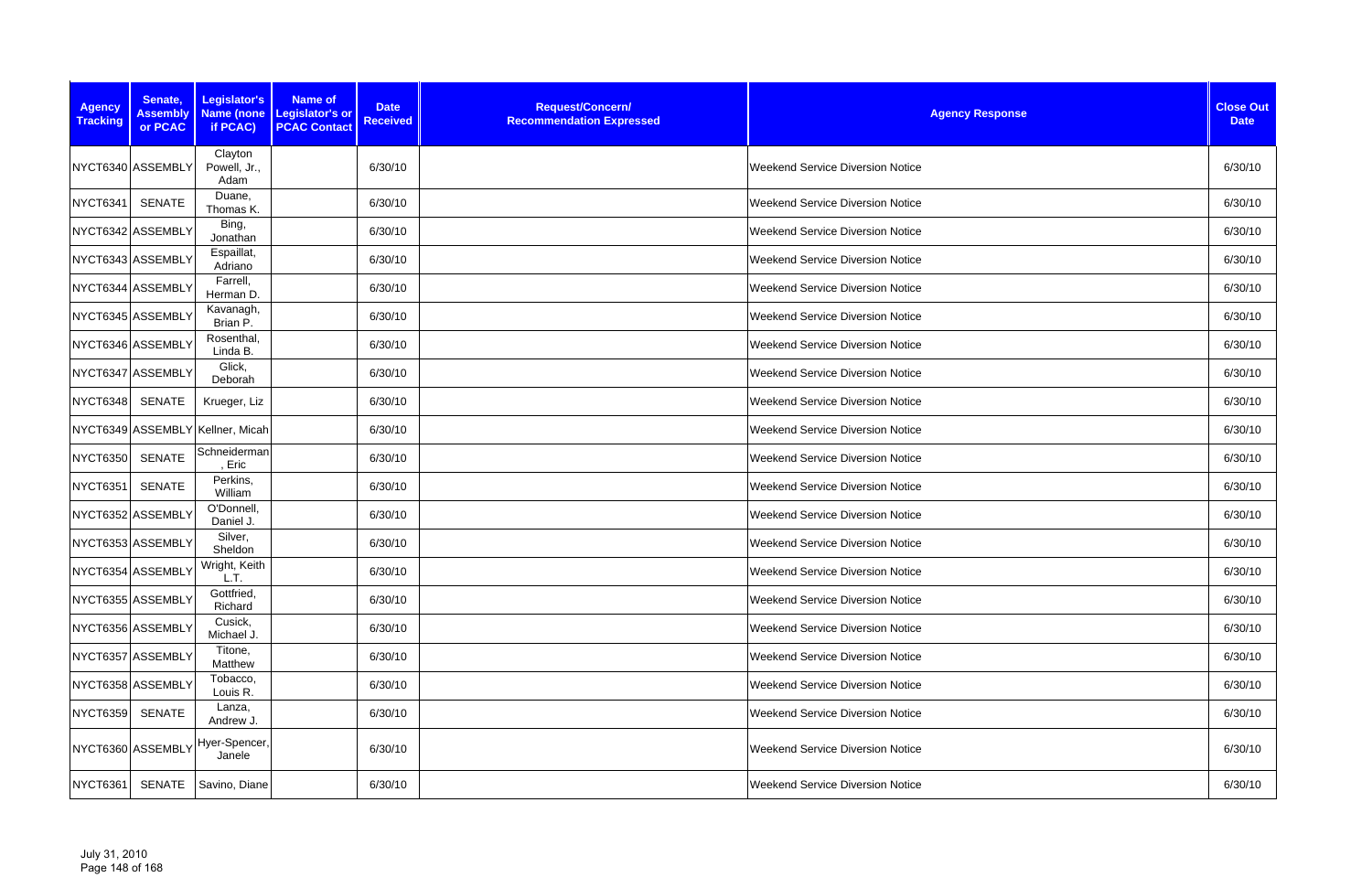| <b>Agency</b><br><b>Tracking</b> | Senate,<br><b>Assembly</b><br>or PCAC | <b>Legislator's</b><br><b>Name (none</b><br>if PCAC) | <b>Name of</b><br>Legislator's or<br><b>PCAC Contact</b> | <b>Date</b><br><b>Received</b> | Request/Concern/<br><b>Recommendation Expressed</b>                            | <b>Agency Response</b>                                                                                                                                                               | <b>Close Out</b><br><b>Date</b> |
|----------------------------------|---------------------------------------|------------------------------------------------------|----------------------------------------------------------|--------------------------------|--------------------------------------------------------------------------------|--------------------------------------------------------------------------------------------------------------------------------------------------------------------------------------|---------------------------------|
| <b>LIRR935</b>                   | Senate                                | Skelos, Dean                                         | Ligouri, Liz                                             | 6/30/10                        | Constituent complaint regarding overnight work in Island Park.                 | Complaint investigated; information provided.                                                                                                                                        | 6/30/10                         |
| <b>LIRR936</b>                   | <b>PCAC</b>                           |                                                      | Michaels,<br>Maureen                                     | 6/30/10                        | Complaint about right of way clean up in vicinity of Jamaica<br>station        | Information provided; Enginneering gave presentation at LIRRCC meeting                                                                                                               |                                 |
| <b>MNR1542</b>                   | Assembly                              | Spano,<br>Michael                                    | Denise Egiziaco                                          | 7/1/10                         | Sent e-mail concerning the Yonkers Ticket window closing.                      | Provided response that closing was due to budget reductions and low customer utilization.                                                                                            | 7/2/10                          |
| <b>MNR1543</b>                   | Assembly                              | Spano,<br>Michael                                    |                                                          | 7/1/10                         | Wrote to oppose the closing of the Yonkers ticket window.                      | Provided response that closing was due to budget reductions and low customer utilization.                                                                                            | 7/21/10                         |
| <b>MNR1544</b>                   | Assembly                              | Pretlow, Gary                                        |                                                          | 7/1/10                         | Wrote to oppose the closing of the Yonkers ticket window.                      | Provided response that closing was due to budget reductions and low customer utilization.                                                                                            | 7/21/10                         |
| <b>NYCT7054</b>                  | <b>PCAC</b>                           |                                                      | Shannon, Ellyn                                           | 7/1/10                         | Request for a few copies of the Conductor Announcement<br>Handbooks            | Advised that we forwarded copies of the handbook via inter-office mail                                                                                                               | 7/26/10                         |
|                                  | NYCT6367 ASSEMBLY                     | Silver,<br>Sheldon                                   | Goldstein, Paul                                          | 7/1/10                         | Request for new bus and subway maps                                            | Provided a case of each map                                                                                                                                                          | 7/2/10                          |
| <b>MNR1545</b>                   | Assembly                              | Paulin, Amy                                          |                                                          | 7/2/10                         | Sent letter concerning consist reductions and requesting a<br>meeting on same. | Meeting has been scheduled for August 11.                                                                                                                                            | 7/14/10                         |
| MTAHQ23<br>52                    | Senate                                | Dilan, Martin<br>Malave                              | Benware, Tom;<br>Trapasso, Matt                          | 7/3/10                         |                                                                                | Invited legislative staff to attend a briefing of the MTA Financial Plan on 7/23/10. Various<br>subsequent contacts accepting/declining and reminding about the event. Meeting held. | 7/23/10                         |
| MTAHQ23<br>53                    | Senate                                | Finance                                              | Ho, Janet;<br>Mujica, Robert;<br>Nachbar, Mark           | 7/3/10                         |                                                                                | Invited legislative staff to attend a briefing of the MTA Financial Plan on 7/23/10. Various<br>subsequent contacts accepting/declining and reminding about the event. Meeting held. | 7/23/10                         |
| MTAHQ23<br>54                    | Senate                                | Fuschillo, Jr.,<br>Charles                           | Arens, Mike;<br>Ellis, Tim                               | 7/3/10                         |                                                                                | Invited legislative staff to attend a briefing of the MTA Financial Plan on 7/23/10. Various<br>subsequent contacts accepting/declining and reminding about the event. Meeting held. | 7/23/10                         |
| MTAHQ23<br>55                    | Senate                                | Johnson,<br>Craig                                    | Cassidy, Mike;<br>Lieber, Rafe;<br>Sopris, Kent          | 7/3/10                         |                                                                                | Invited legislative staff to attend a briefing of the MTA Financial Plan on 7/23/10. Various<br>subsequent contacts accepting/declining and reminding about the event. Meeting held. | 7/23/10                         |
| MTAHQ23<br>56                    | Senate                                | Perkins,<br>William                                  | Briggs, Tom;<br>Pettaway, Frank                          | 7/3/10                         |                                                                                | Invited legislative staff to attend a briefing of the MTA Financial Plan on 7/23/10. Various<br>subsequent contacts accepting/declining and reminding about the event. Meeting held. | 7/23/10                         |
| MTAHQ23<br>57                    | Senate                                | Program &<br>Counsel                                 | Ennis, Graham;<br>Rappaport, Joe                         | 7/3/10                         |                                                                                | Invited legislative staff to attend a briefing of the MTA Financial Plan on 7/23/10. Various<br>subsequent contacts accepting/declining and reminding about the event. Meeting held. | 7/23/10                         |
| MTAHQ23<br>58                    | Assembly                              | Brodsky,<br>Richard                                  | Guillot, Jeff;<br>Valens, Chris                          | 7/3/10                         |                                                                                | Invited legislative staff to attend a briefing of the MTA Financial Plan on 7/23/10. Various<br>subsequent contacts accepting/declining and reminding about the event. Meeting held. | 7/23/10                         |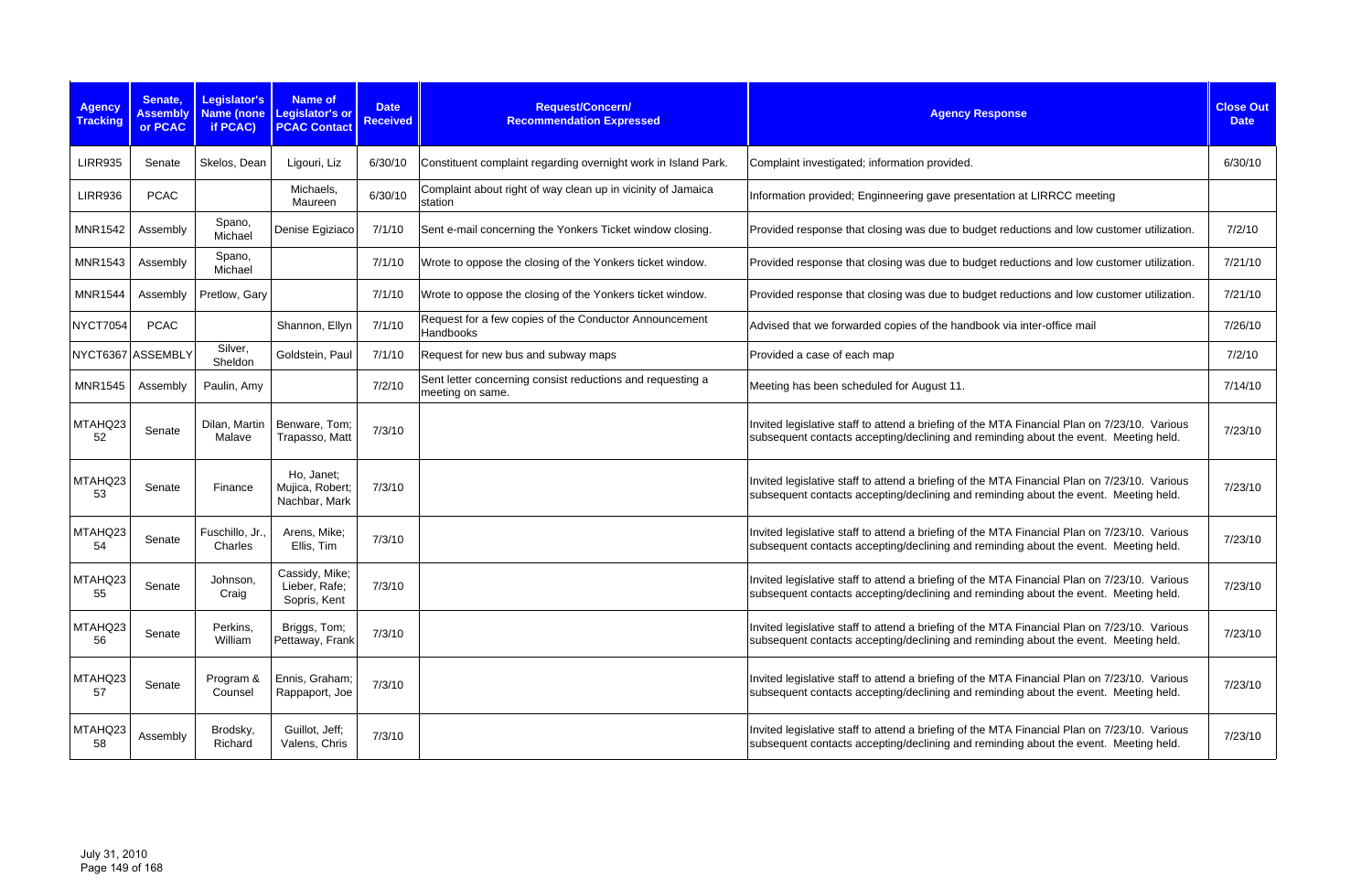| <b>Agency</b><br><b>Tracking</b> | Senate,<br><b>Assembly</b><br>or PCAC | Legislator's<br><b>Name (none</b><br>if PCAC) | <b>Name of</b><br>Legislator's or<br><b>PCAC Contact</b>                                                                        | <b>Date</b><br><b>Received</b> | Request/Concern/<br><b>Recommendation Expressed</b>                                                  | <b>Agency Response</b>                                                                                                                                                               | <b>Close Out</b><br><b>Date</b> |
|----------------------------------|---------------------------------------|-----------------------------------------------|---------------------------------------------------------------------------------------------------------------------------------|--------------------------------|------------------------------------------------------------------------------------------------------|--------------------------------------------------------------------------------------------------------------------------------------------------------------------------------------|---------------------------------|
| MTAHQ23<br>59                    | Assembly                              | Program &<br>Counsel                          | Casellini, Mark;<br>Monticello,<br>Alexander;<br>Owolabi,<br>Funsho                                                             | 7/3/10                         |                                                                                                      | Invited legislative staff to attend a briefing of the MTA Financial Plan on 7/23/10. Various<br>subsequent contacts accepting/declining and reminding about the event. Meeting held. | 7/23/10                         |
| MTAHQ23<br>60                    | Assembly                              | Tobacco,<br>Louis                             | Coppotelli,<br>Michael                                                                                                          | 7/3/10                         |                                                                                                      | Invited legislative staff to attend a briefing of the MTA Financial Plan on 7/23/10. Various<br>subsequent contacts accepting/declining and reminding about the event. Meeting held. | 7/23/10                         |
| MTAHQ23<br>61                    | Assembly                              | Ways &<br>Means<br>Majority                   | Hedges,<br>Roman;<br>Johnson,<br>Michael,<br>Threatte,<br>Lonnie; Tuttle,<br>Elizabeth;<br>Kincaid,<br>Patricia; Ryan,<br>Karen | 7/3/10                         |                                                                                                      | Invited legislative staff to attend a briefing of the MTA Financial Plan on 7/23/10. Various<br>subsequent contacts accepting/declining and reminding about the event. Meeting held. | 7/23/10                         |
| MTAHQ23<br>62                    | Assembly                              | Ways &<br>Means<br>Minority                   | Wilder, Katelyn;<br>Young, David                                                                                                | 7/3/10                         |                                                                                                      | Invited legislative staff to attend a briefing of the MTA Financial Plan on 7/23/10. Various<br>subsequent contacts accepting/declining and reminding about the event. Meeting held. | 7/23/10                         |
| MTAHQ23<br>63                    | Assembly                              | Wright, Keith                                 | Johnson,<br>Jeanine                                                                                                             | 7/3/10                         |                                                                                                      | Invited legislative staff to attend a briefing of the MTA Financial Plan on 7/23/10. Various<br>subsequent contacts accepting/declining and reminding about the event. Meeting held. | 7/23/10                         |
| <b>MNR1546</b>                   | Assembly                              | Brodsky,<br>Richard                           | Mary Jane<br>Shimsky                                                                                                            | 7/6/10                         | Constituent inquiry regarding Access-A-Ride eligibility guidelines.                                  | Coordinated response NYCT explained eligibility.                                                                                                                                     | 7/7/10                          |
| NYCT6643 ASSEMBLY                |                                       | Lentol, Joseph<br>R.                          |                                                                                                                                 | 7/6/10                         | Request to restore B39 bus route                                                                     | Current financial situation forced many difficult choices, unfortunately B39 was eliminated                                                                                          | 7/19/10                         |
| <b>LIRR940</b>                   | <b>PCAC</b>                           |                                               | Henderson, Bill                                                                                                                 | 7/6/10                         | Request for tour of Penn Station Central Control for August<br>meeting                               | Information provided; tour of Penn Station Central Control confirmed                                                                                                                 |                                 |
| <b>LIRR941</b>                   | Senate                                | Skelos, Dean                                  | Smith, Sandy                                                                                                                    | 7/6/10                         | Constituent complaint regarding Island Park yard noise                                               | Information provided                                                                                                                                                                 | 7/6/10                          |
| <b>MNR1547</b>                   | Senate                                | Morahan,<br>Thomas                            | Ken Sincerbox                                                                                                                   | 7/7/10                         | Asked about the Reduced-Fare Metro Card Program for People<br>with Disabilities.                     | Coordinated response with NYCT and provided contact information.                                                                                                                     | 7/8/10                          |
| <b>LIRR943</b>                   | <b>PCAC</b>                           |                                               | Henderson, Bill                                                                                                                 | 7/7/10                         | List of new LIRRCC committees                                                                        | Information provided                                                                                                                                                                 | 7/7/10                          |
| LIRR944                          | Senate                                | LaValle, Ken                                  | Scalia, Joann                                                                                                                   | 7/7/10                         | Call regarding the new September Timetable                                                           | Confirm that we added train for jurors for Riverhead court                                                                                                                           | 7/7/10                          |
| <b>LIRR945</b>                   | Senate                                | Johnson,<br>Owen                              | Canary, Gordon                                                                                                                  | 7/7/10                         | Call regarding track noise in Deer Park                                                              | Engineering will inspect                                                                                                                                                             | 7/9/10                          |
| <b>MNR1548</b>                   | Assembly                              | Dinowitz,<br>Jeffrey                          | Raffi                                                                                                                           | 7/8/10                         | Constituent inquiry regarding status of track work between<br>Spuyten Duyvil and Riverdale stations. | Informed that work would be done by the end of July.                                                                                                                                 | 7/9/10                          |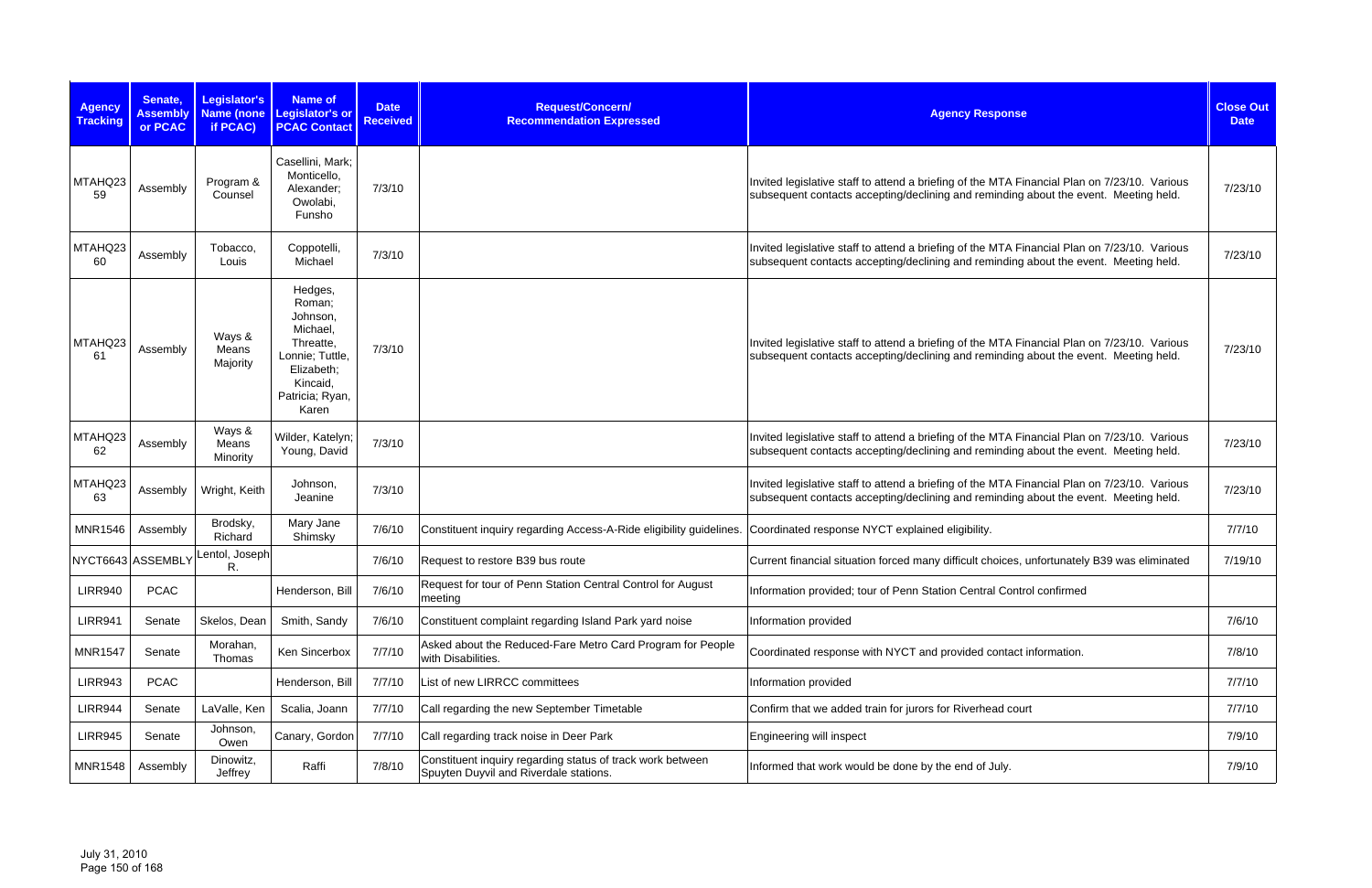| <b>Agency</b><br><b>Tracking</b> | Senate,<br><b>Assembly</b><br>or PCAC | Legislator's<br>Name (none<br>if PCAC) | Name of<br>Legislator's or<br><b>PCAC Contact</b> | <b>Date</b><br><b>Received</b> | Request/Concern/<br><b>Recommendation Expressed</b> | <b>Agency Response</b>                  | <b>Close Out</b><br><b>Date</b> |
|----------------------------------|---------------------------------------|----------------------------------------|---------------------------------------------------|--------------------------------|-----------------------------------------------------|-----------------------------------------|---------------------------------|
| NYCT6402 ASSEMBLY                |                                       | Aubry, Jeffrion<br>D.                  |                                                   | 7/8/10                         |                                                     | <b>Weekend Service Diversion Notice</b> | 7/8/10                          |
| NYCT6403 ASSEMBLY                |                                       | Gianaris,<br>Michael                   |                                                   | 7/8/10                         |                                                     | <b>Weekend Service Diversion Notice</b> | 7/8/10                          |
| NYCT6404 ASSEMBLY                |                                       | Carrozza, Ann-<br>Margaret             |                                                   | 7/8/10                         |                                                     | <b>Weekend Service Diversion Notice</b> | 7/8/10                          |
| NYCT6405 ASSEMBLY                |                                       | Clark, Barbara<br>M.                   |                                                   | 7/8/10                         |                                                     | <b>Weekend Service Diversion Notice</b> | 7/8/10                          |
| NYCT6406 ASSEMBLY                |                                       | Hevesi,<br>Andrew                      |                                                   | 7/8/10                         |                                                     | <b>Weekend Service Diversion Notice</b> | 7/8/10                          |
|                                  | NYCT6407 ASSEMBLY                     | Cook, Vivian                           |                                                   | 7/8/10                         |                                                     | <b>Weekend Service Diversion Notice</b> | 7/8/10                          |
|                                  | NYCT6408 ASSEMBLY                     | Lancman,<br>Rory I.                    |                                                   | 7/8/10                         |                                                     | <b>Weekend Service Diversion Notice</b> | 7/8/10                          |
|                                  |                                       | NYCT6409 ASSEMBLY Titus, Michele       |                                                   | 7/8/10                         |                                                     | <b>Weekend Service Diversion Notice</b> | 7/8/10                          |
| NYCT6410 ASSEMBLY                |                                       | DenDekker,<br>Michael G.               |                                                   | 7/8/10                         |                                                     | <b>Weekend Service Diversion Notice</b> | 7/8/10                          |
|                                  | NYCT6411 ASSEMBLY                     | Meng, Grace                            |                                                   | 7/8/10                         |                                                     | <b>Weekend Service Diversion Notice</b> | 7/8/10                          |
|                                  | NYCT6412 ASSEMBLY                     | Markey,<br>Margaret                    |                                                   | 7/8/10                         |                                                     | <b>Weekend Service Diversion Notice</b> | 7/8/10                          |
| NYCT6413 ASSEMBLY                |                                       | Mayersohn,<br>Nettie                   |                                                   | 7/8/10                         |                                                     | <b>Weekend Service Diversion Notice</b> | 7/8/10                          |
|                                  | NYCT6414 ASSEMBLY                     | Nolan,<br>Catherine T.                 |                                                   | 7/8/10                         |                                                     | <b>Weekend Service Diversion Notice</b> | 7/8/10                          |
| <b>NYCT6415</b>                  | <b>SENATE</b>                         | Onorato,<br>George                     |                                                   | 7/8/10                         |                                                     | <b>Weekend Service Diversion Notice</b> | 7/8/10                          |
| NYCT6416 SENATE                  |                                       | Padavan,<br>Frank                      |                                                   | 7/8/10                         |                                                     | <b>Weekend Service Diversion Notice</b> | 7/8/10                          |
| NYCT6417 ASSEMBLY                |                                       | Peralta, Jose<br>R.                    |                                                   | 7/8/10                         |                                                     | <b>Weekend Service Diversion Notice</b> | 7/8/10                          |
| NYCT6418 ASSEMBLY                |                                       | Pheffer,<br>Audrey I.                  |                                                   | 7/8/10                         |                                                     | <b>Weekend Service Diversion Notice</b> | 7/8/10                          |
| <b>NYCT6419</b>                  | SENATE                                | Monserrate,<br>Hiram                   |                                                   | 7/8/10                         |                                                     | <b>Weekend Service Diversion Notice</b> | 7/8/10                          |
| NYCT6420 ASSEMBLY                |                                       | Scarborough,<br>William                |                                                   | 7/8/10                         |                                                     | <b>Weekend Service Diversion Notice</b> | 7/8/10                          |
| <b>NYCT6421</b>                  | SENATE                                | Huntley,<br>Shirley L.                 |                                                   | 7/8/10                         |                                                     | <b>Weekend Service Diversion Notice</b> | 7/8/10                          |
| NYCT6422                         | SENATE                                | Addabbo,<br>Joseph P.                  |                                                   | 7/8/10                         |                                                     | <b>Weekend Service Diversion Notice</b> | 7/8/10                          |
| NYCT6423                         | <b>SENATE</b>                         | Stavisky, Toby<br>Ann                  |                                                   | 7/8/10                         |                                                     | <b>Weekend Service Diversion Notice</b> | 7/8/10                          |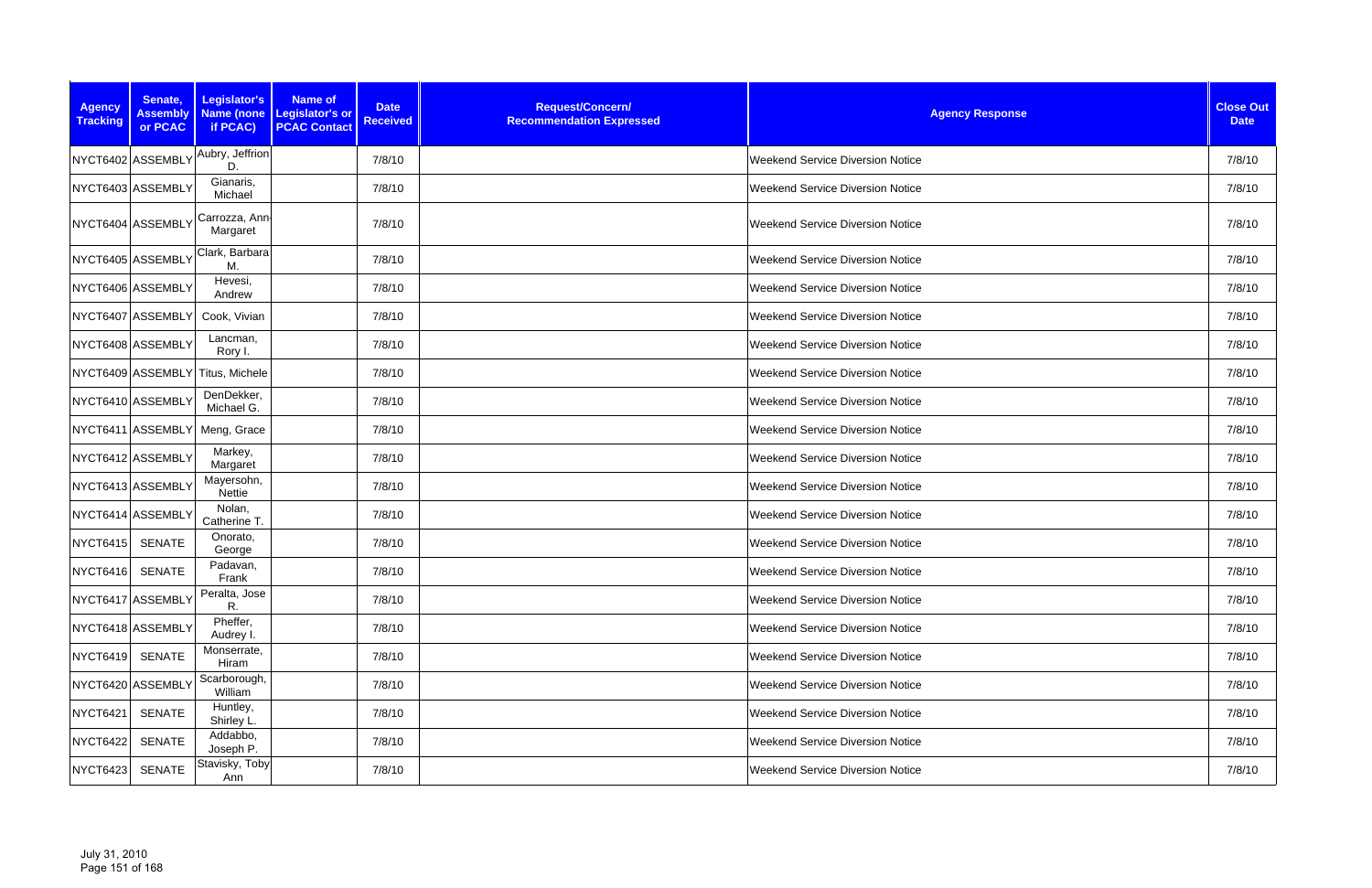| <b>Agency</b><br><b>Tracking</b> | Senate,<br><b>Assembly</b><br>or PCAC | Legislator's<br>Name (none<br>if PCAC) | <b>Name of</b><br>Legislator's or<br><b>PCAC Contact</b> | <b>Date</b><br><b>Received</b> | Request/Concern/<br><b>Recommendation Expressed</b> | <b>Agency Response</b>                  | <b>Close Out</b><br><b>Date</b> |
|----------------------------------|---------------------------------------|----------------------------------------|----------------------------------------------------------|--------------------------------|-----------------------------------------------------|-----------------------------------------|---------------------------------|
| NYCT6424                         | <b>SENATE</b>                         | Smith,<br>Malcolm A.                   |                                                          | 7/8/10                         |                                                     | <b>Weekend Service Diversion Notice</b> | 7/8/10                          |
| NYCT6425 ASSEMBLY                |                                       | Arroyo,<br>Carmen                      |                                                          | 7/8/10                         |                                                     | <b>Weekend Service Diversion Notice</b> | 7/8/10                          |
| NYCT6426 ASSEMBLY                |                                       | Heastie, Carl<br>Ε.                    |                                                          | 7/8/10                         |                                                     | <b>Weekend Service Diversion Notice</b> | 7/8/10                          |
|                                  | NYCT6427 ASSEMBLY                     | Rivera, Jose                           |                                                          | 7/8/10                         |                                                     | <b>Weekend Service Diversion Notice</b> | 7/8/10                          |
| NYCT6428 ASSEMBLY                |                                       | Benedetto,<br>Michael R.               |                                                          | 7/8/10                         |                                                     | <b>Weekend Service Diversion Notice</b> | 7/8/10                          |
| NYCT6429 ASSEMBLY                |                                       | Gibson,<br>Vanessa                     |                                                          | 7/8/10                         |                                                     | <b>Weekend Service Diversion Notice</b> | 7/8/10                          |
| NYCT6430 ASSEMBLY                |                                       | Crespo,<br>Marcos                      |                                                          | 7/8/10                         |                                                     | <b>Weekend Service Diversion Notice</b> | 7/8/10                          |
| NYCT6431 ASSEMBLY                |                                       | Castro,<br>Nelson L.                   |                                                          | 7/8/10                         |                                                     | <b>Weekend Service Diversion Notice</b> | 7/8/10                          |
| <b>NYCT6432</b>                  | <b>SENATE</b>                         | Diaz, Sr.,<br>Ruben                    |                                                          | 7/8/10                         |                                                     | <b>Weekend Service Diversion Notice</b> | 7/8/10                          |
| NYCT6433 ASSEMBLY                |                                       | Benjamin,<br>Michael A.                |                                                          | 7/8/10                         |                                                     | <b>Weekend Service Diversion Notice</b> | 7/8/10                          |
| NYCT6434 ASSEMBLY                |                                       | Dinowitz,<br>Jeffrey                   |                                                          | 7/8/10                         |                                                     | <b>Weekend Service Diversion Notice</b> | 7/8/10                          |
| NYCT6435                         | <b>SENATE</b>                         | Espada, Jr.,<br>Pedro                  |                                                          | 7/8/10                         |                                                     | <b>Weekend Service Diversion Notice</b> | 7/8/10                          |
| <b>NYCT6436</b>                  | SENATE                                | Klein, Jeffrey                         |                                                          | 7/8/10                         |                                                     | <b>Weekend Service Diversion Notice</b> | 7/8/10                          |
| NYCT6437 ASSEMBLY                |                                       | Rivera, Peter<br>М.                    |                                                          | 7/8/10                         |                                                     | <b>Weekend Service Diversion Notice</b> | 7/8/10                          |
|                                  |                                       | NYCT6438 ASSEMBLY Rivera, Naomi        |                                                          | 7/8/10                         |                                                     | <b>Weekend Service Diversion Notice</b> | 7/8/10                          |
| <b>NYCT6439</b>                  | SENATE                                | Hassell-<br>Thompson,<br>Ruth          |                                                          | 7/8/10                         |                                                     | <b>Weekend Service Diversion Notice</b> | 7/8/10                          |
| NYCT6440                         | <b>SENATE</b>                         | Serrano, Jose<br>М.                    |                                                          | 7/8/10                         |                                                     | <b>Weekend Service Diversion Notice</b> | 7/8/10                          |
|                                  | NYCT6441 ASSEMBLY                     | Abbate, Peter                          |                                                          | 7/8/10                         |                                                     | <b>Weekend Service Diversion Notice</b> | 7/8/10                          |
| NYCT6442 ASSEMBLY                |                                       | Boyland,<br>William                    |                                                          | 7/8/10                         |                                                     | <b>Weekend Service Diversion Notice</b> | 7/8/10                          |
| NYCT6443 SENATE                  |                                       | Adams, Eric                            |                                                          | 7/8/10                         |                                                     | <b>Weekend Service Diversion Notice</b> | 7/8/10                          |
| NYCT6444 ASSEMBLY                |                                       | Brennan,<br>James                      |                                                          | 7/8/10                         |                                                     | <b>Weekend Service Diversion Notice</b> | 7/8/10                          |
| NYCT6445 ASSEMBLY                |                                       | Colton,<br>William                     |                                                          | 7/8/10                         |                                                     | <b>Weekend Service Diversion Notice</b> | 7/8/10                          |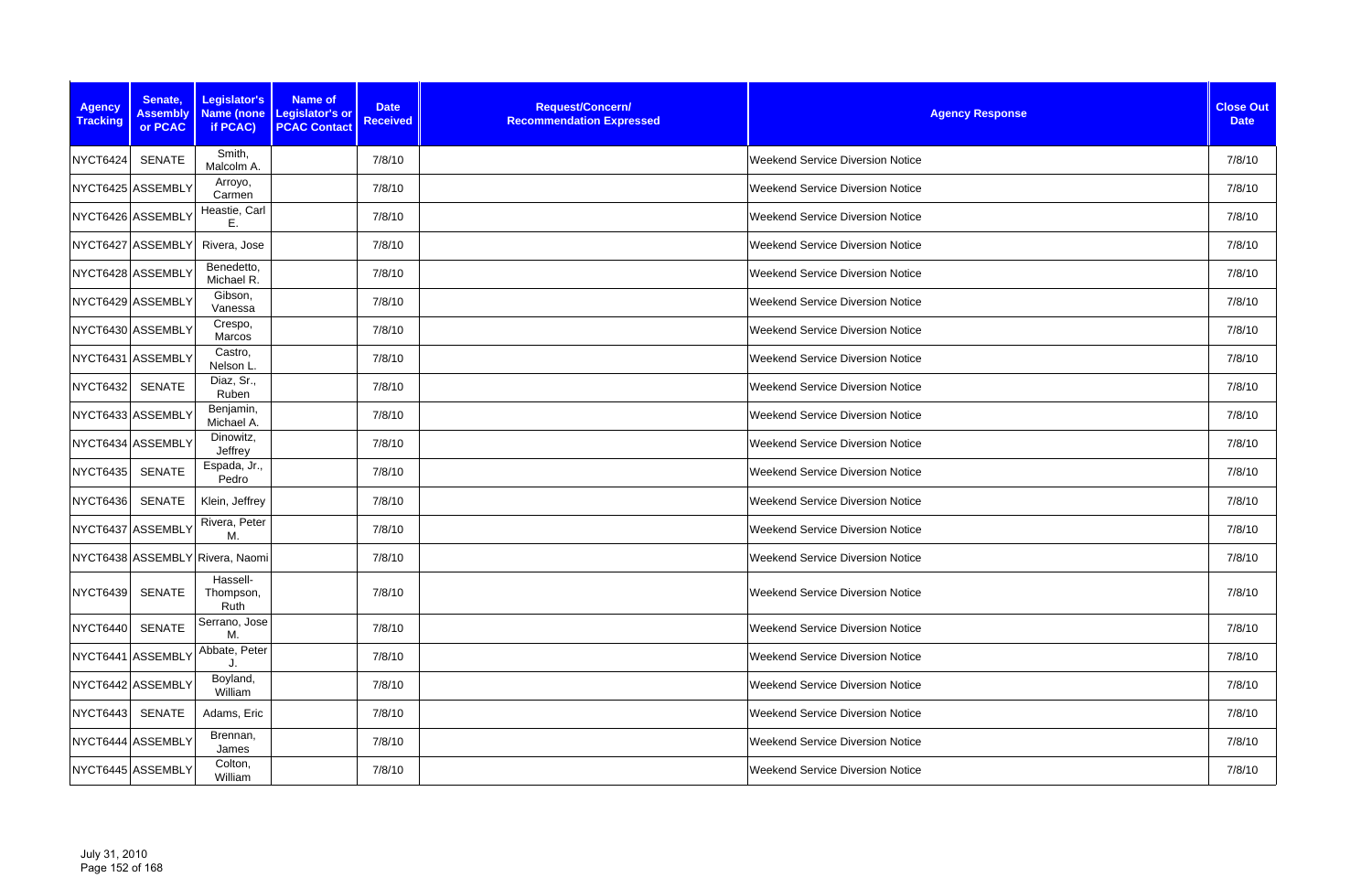| <b>Agency</b><br><b>Tracking</b> | Senate,<br><b>Assembly</b><br>or PCAC | Legislator's<br><b>Name (none)</b><br>if PCAC) | <b>Name of</b><br>Legislator's or<br><b>PCAC Contact</b> | <b>Date</b><br><b>Received</b> | Request/Concern/<br><b>Recommendation Expressed</b> | <b>Agency Response</b>                  | <b>Close Out</b><br><b>Date</b> |
|----------------------------------|---------------------------------------|------------------------------------------------|----------------------------------------------------------|--------------------------------|-----------------------------------------------------|-----------------------------------------|---------------------------------|
| NYCT6446 ASSEMBLY                |                                       | Cymbrowitz,<br>Steven H.                       |                                                          | 7/8/10                         |                                                     | <b>Weekend Service Diversion Notice</b> | 7/8/10                          |
| NYCT6447 ASSEMBLY                |                                       | Brook-Krasny,<br>Alec                          |                                                          | 7/8/10                         |                                                     | <b>Weekend Service Diversion Notice</b> | 7/8/10                          |
| NYCT6448                         | <b>SENATE</b>                         | Golden, Martin                                 |                                                          | 7/8/10                         |                                                     | <b>Weekend Service Diversion Notice</b> | 7/8/10                          |
| NYCT6449 ASSEMBLY                |                                       | Jeffries,<br>Hakeem                            |                                                          | 7/8/10                         |                                                     | <b>Weekend Service Diversion Notice</b> | 7/8/10                          |
| NYCT6450 ASSEMBLY                |                                       | Barron, Inez                                   |                                                          | 7/8/10                         |                                                     | <b>Weekend Service Diversion Notice</b> | 7/8/10                          |
| NYCT6451 ASSEMBLY                |                                       | Hikind, Dov                                    |                                                          | 7/8/10                         |                                                     | <b>Weekend Service Diversion Notice</b> | 7/8/10                          |
| NYCT6452 ASSEMBLY                |                                       | Jacobs,<br>Rhoda S.                            |                                                          | 7/8/10                         |                                                     | <b>Weekend Service Diversion Notice</b> | 7/8/10                          |
| NYCT6453                         | SENATE                                | Kruger, Carl                                   |                                                          | 7/8/10                         |                                                     | <b>Weekend Service Diversion Notice</b> | 7/8/10                          |
| NYCT6454 ASSEMBLY                |                                       | Robinson,<br>Annette                           |                                                          | 7/8/10                         |                                                     | <b>Weekend Service Diversion Notice</b> | 7/8/10                          |
| NYCT6455 ASSEMBLY                |                                       | Lentol, Joseph<br>R.                           |                                                          | 7/8/10                         |                                                     | <b>Weekend Service Diversion Notice</b> | 7/8/10                          |
| NYCT6456 ASSEMBLY                |                                       | Lopez, Vito                                    |                                                          | 7/8/10                         |                                                     | <b>Weekend Service Diversion Notice</b> | 7/8/10                          |
| NYCT6457 ASSEMBLY                |                                       | Maisel, Alan                                   |                                                          | 7/8/10                         |                                                     | <b>Weekend Service Diversion Notice</b> | 7/8/10                          |
| <b>NYCT6458</b>                  | <b>SENATE</b>                         | Dilan, Martin<br>M.                            |                                                          | 7/8/10                         |                                                     | <b>Weekend Service Diversion Notice</b> | 7/8/10                          |
|                                  |                                       | NYCT6459 ASSEMBLY Millman, Joan                |                                                          | 7/8/10                         |                                                     | <b>Weekend Service Diversion Notice</b> | 7/8/10                          |
| <b>NYCT6460</b>                  | <b>SENATE</b>                         | Montgomery,<br>Velmanette                      |                                                          | 7/8/10                         |                                                     | <b>Weekend Service Diversion Notice</b> | 7/8/10                          |
| NYCT6461 ASSEMBLY                |                                       | Camara,<br>Karim                               |                                                          | 7/8/10                         |                                                     | <b>Weekend Service Diversion Notice</b> | 7/8/10                          |
| NYCT6462 ASSEMBLY                |                                       | Ortiz, Felix                                   |                                                          | 7/8/10                         |                                                     | <b>Weekend Service Diversion Notice</b> | 7/8/10                          |
| NYCT6463 ASSEMBLY                |                                       | Perry, Nick                                    |                                                          | 7/8/10                         |                                                     | <b>Weekend Service Diversion Notice</b> | 7/8/10                          |
| <b>NYCT6464</b>                  | <b>SENATE</b>                         | Parker, Kevin<br>S.                            |                                                          | 7/8/10                         |                                                     | <b>Weekend Service Diversion Notice</b> | 7/8/10                          |
| NYCT6465 ASSEMBLY                |                                       | Towns, Darryl<br>C.                            |                                                          | 7/8/10                         |                                                     | <b>Weekend Service Diversion Notice</b> | 7/8/10                          |
| NYCT6466 ASSEMBLY                |                                       | Weinstein,<br>Helene E.                        |                                                          | 7/8/10                         |                                                     | <b>Weekend Service Diversion Notice</b> | 7/8/10                          |
| <b>NYCT6467</b>                  | SENATE                                | Sampson,<br>John                               |                                                          | 7/8/10                         |                                                     | <b>Weekend Service Diversion Notice</b> | 7/8/10                          |
| NYCT6468                         | <b>SENATE</b>                         | Squadron,<br>Daniel                            |                                                          | 7/8/10                         |                                                     | <b>Weekend Service Diversion Notice</b> | 7/8/10                          |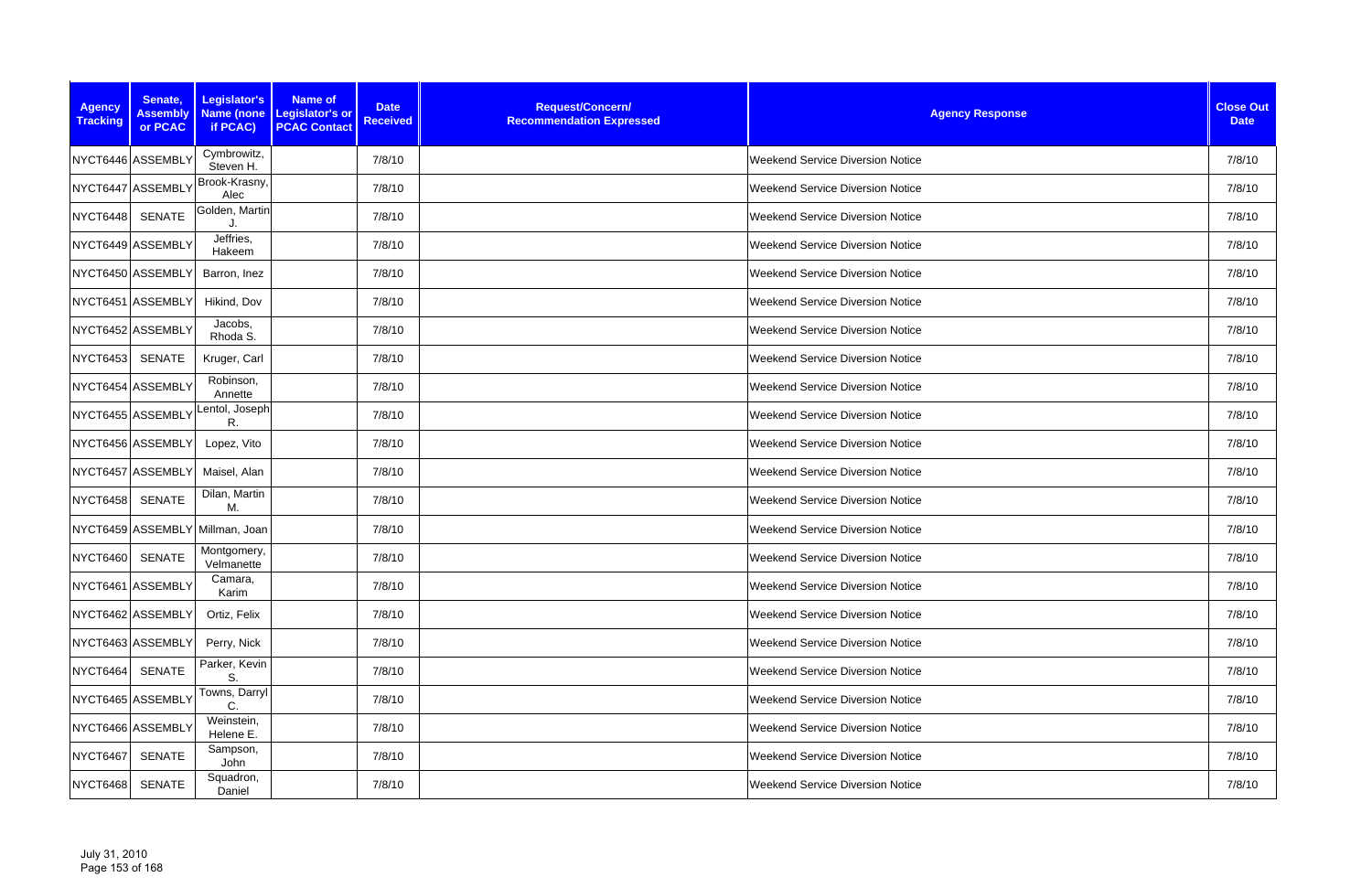| <b>Agency</b><br><b>Tracking</b> | Senate,<br><b>Assembly</b><br>or PCAC | Legislator's<br>Name (none<br>if PCAC) | <b>Name of</b><br>Legislator's or<br><b>PCAC Contact</b> | <b>Date</b><br><b>Received</b> | Request/Concern/<br><b>Recommendation Expressed</b> | <b>Agency Response</b>                  | <b>Close Out</b><br><b>Date</b> |
|----------------------------------|---------------------------------------|----------------------------------------|----------------------------------------------------------|--------------------------------|-----------------------------------------------------|-----------------------------------------|---------------------------------|
| NYCT6469 ASSEMBLY                |                                       | Clayton<br>Powell, Jr.,<br>Adam        |                                                          | 7/8/10                         |                                                     | <b>Weekend Service Diversion Notice</b> | 7/8/10                          |
| <b>NYCT6470</b>                  | SENATE                                | Duane,<br>Thomas K.                    |                                                          | 7/8/10                         |                                                     | <b>Weekend Service Diversion Notice</b> | 7/8/10                          |
| NYCT6471 ASSEMBLY                |                                       | Bing,<br>Jonathan                      |                                                          | 7/8/10                         |                                                     | <b>Weekend Service Diversion Notice</b> | 7/8/10                          |
| NYCT6472 ASSEMBLY                |                                       | Espaillat,<br>Adriano                  |                                                          | 7/8/10                         |                                                     | <b>Weekend Service Diversion Notice</b> | 7/8/10                          |
| NYCT6473 ASSEMBLY                |                                       | Farrell,<br>Herman D.                  |                                                          | 7/8/10                         |                                                     | <b>Weekend Service Diversion Notice</b> | 7/8/10                          |
| NYCT6474 ASSEMBLY                |                                       | Kavanagh,<br>Brian P.                  |                                                          | 7/8/10                         |                                                     | <b>Weekend Service Diversion Notice</b> | 7/8/10                          |
| NYCT6475 ASSEMBLY                |                                       | Rosenthal,<br>Linda B.                 |                                                          | 7/8/10                         |                                                     | <b>Weekend Service Diversion Notice</b> | 7/8/10                          |
| NYCT6476 ASSEMBLY                |                                       | Glick,<br>Deborah                      |                                                          | 7/8/10                         |                                                     | <b>Weekend Service Diversion Notice</b> | 7/8/10                          |
| NYCT6477                         | <b>SENATE</b>                         | Krueger, Liz                           |                                                          | 7/8/10                         |                                                     | <b>Weekend Service Diversion Notice</b> | 7/8/10                          |
|                                  |                                       | NYCT6478 ASSEMBLY Kellner, Micah       |                                                          | 7/8/10                         |                                                     | <b>Weekend Service Diversion Notice</b> | 7/8/10                          |
| <b>NYCT6479</b>                  | <b>SENATE</b>                         | Schneiderman<br>, Eric                 |                                                          | 7/8/10                         |                                                     | <b>Weekend Service Diversion Notice</b> | 7/8/10                          |
| <b>NYCT6480</b>                  | <b>SENATE</b>                         | Perkins,<br>William                    |                                                          | 7/8/10                         |                                                     | <b>Weekend Service Diversion Notice</b> | 7/8/10                          |
| NYCT6481 ASSEMBLY                |                                       | O'Donnell,<br>Daniel J.                |                                                          | 7/8/10                         |                                                     | <b>Weekend Service Diversion Notice</b> | 7/8/10                          |
| NYCT6482 ASSEMBLY                |                                       | Silver,<br>Sheldon                     |                                                          | 7/8/10                         |                                                     | <b>Weekend Service Diversion Notice</b> | 7/8/10                          |
| NYCT6483 ASSEMBLY                |                                       | Wright, Keith<br>L.T.                  |                                                          | 7/8/10                         |                                                     | <b>Weekend Service Diversion Notice</b> | 7/8/10                          |
| NYCT6484 ASSEMBLY                |                                       | Gottfried,<br>Richard                  |                                                          | 7/8/10                         |                                                     | Weekend Service Diversion Notice        | 7/8/10                          |
| NYCT6485 ASSEMBLY                |                                       | Cusick,<br>Michael J.                  |                                                          | 7/8/10                         |                                                     | <b>Weekend Service Diversion Notice</b> | 7/8/10                          |
| NYCT6486 ASSEMBLY                |                                       | Titone,<br>Matthew                     |                                                          | 7/8/10                         |                                                     | <b>Weekend Service Diversion Notice</b> | 7/8/10                          |
| NYCT6487 ASSEMBLY                |                                       | Tobacco,<br>Louis R.                   |                                                          | 7/8/10                         |                                                     | Weekend Service Diversion Notice        | 7/8/10                          |
| <b>NYCT6488</b>                  | SENATE                                | Lanza,<br>Andrew J.                    |                                                          | 7/8/10                         |                                                     | <b>Weekend Service Diversion Notice</b> | 7/8/10                          |
| NYCT6489 ASSEMBLY                |                                       | Hyer-Spencer,<br>Janele                |                                                          | 7/8/10                         |                                                     | <b>Weekend Service Diversion Notice</b> | 7/8/10                          |
| <b>NYCT6490</b>                  | SENATE                                | Savino, Diane                          |                                                          | 7/8/10                         |                                                     | <b>Weekend Service Diversion Notice</b> | 7/8/10                          |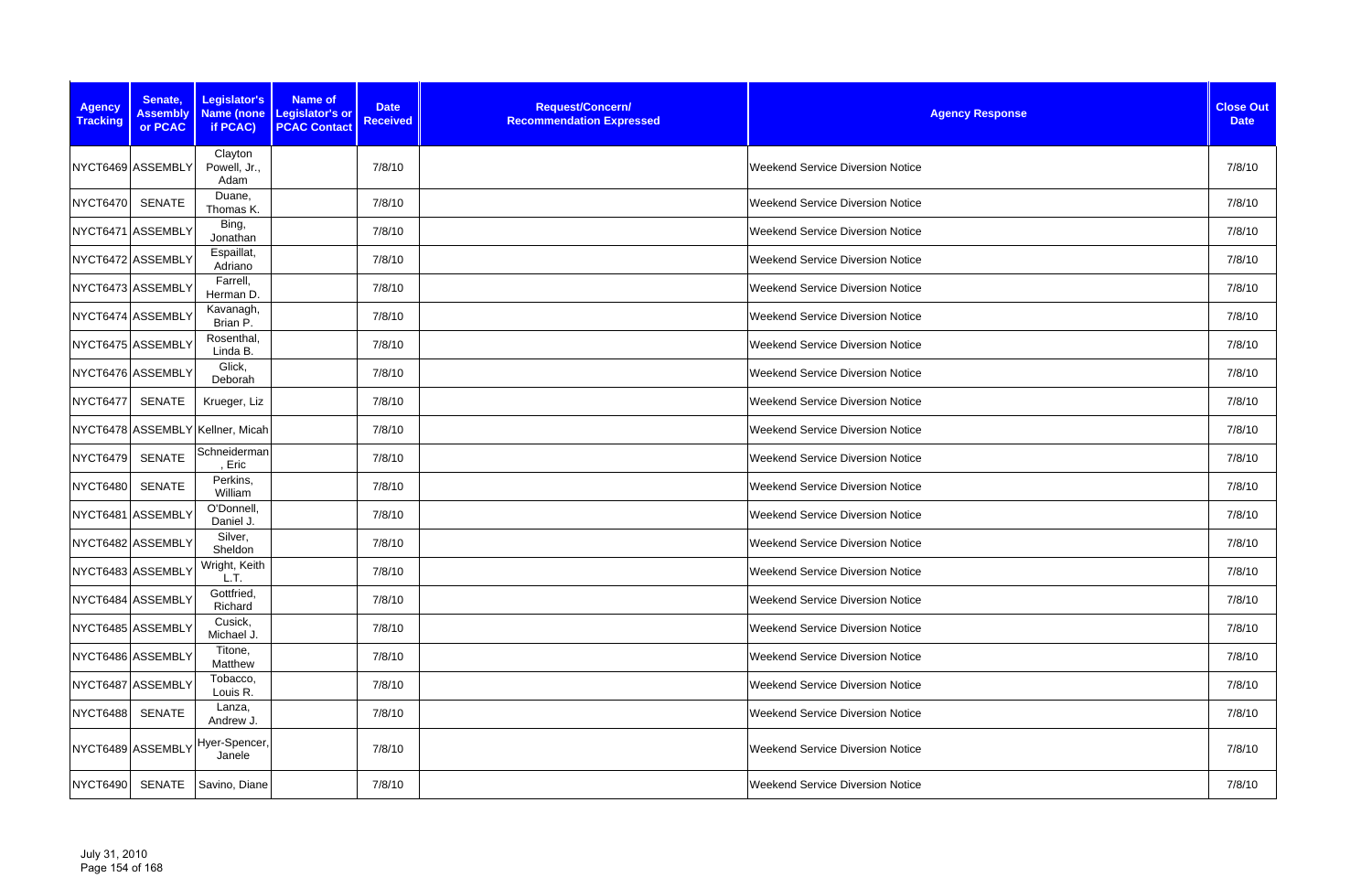| <b>Agency</b><br><b>Tracking</b> | Senate,<br><b>Assembly</b><br>or PCAC | Legislator's<br><b>Name (none)</b><br>if PCAC) | Name of<br>Legislator's or<br><b>PCAC Contact</b> | <b>Date</b><br><b>Received</b> | Request/Concern/<br><b>Recommendation Expressed</b>                                                                                      | <b>Agency Response</b>                                                                                                                                                                                                                                                                                                                    | <b>Close Out</b><br><b>Date</b> |
|----------------------------------|---------------------------------------|------------------------------------------------|---------------------------------------------------|--------------------------------|------------------------------------------------------------------------------------------------------------------------------------------|-------------------------------------------------------------------------------------------------------------------------------------------------------------------------------------------------------------------------------------------------------------------------------------------------------------------------------------------|---------------------------------|
| <b>LIRR946</b>                   | Assembly                              | Mayersohn,<br>Nettie                           | Simanowitz,<br>Michael                            | 7/8/10                         | Request to re-send Kew Gardens station estimate                                                                                          | Information provided                                                                                                                                                                                                                                                                                                                      | 7/8/10                          |
| MTAHQ23<br>64                    | <b>PCAC</b>                           |                                                | Henderson,<br>William;<br>Shannon, Ellyn          | 7/8/10                         | Briefing on performance measurement project                                                                                              | MTA Chief Operating Officer briefed PCAC staff on performance measurement project                                                                                                                                                                                                                                                         | 7/8/10                          |
| B&T 1031                         | Senate                                | Padavan,<br>Frank                              |                                                   | 7/9/10                         | Asking about supposedly promised noise barrier walls installed<br>near Queens approach of Bronx-Whitestone.                              | Senator must be thinking of our expressed need to put noise monitor devices on property in<br>Malba to measure pre-construction noise as baseline for BW-89c future project. We never<br>promised or expressed intention to consider noise walls.                                                                                         | 7/9/10                          |
| <b>LIRR949</b>                   | Assembly                              | Ramos, Philip                                  |                                                   | 7/9/10                         |                                                                                                                                          | Ribbon Cutting at Bay Shore Station                                                                                                                                                                                                                                                                                                       | 7/9/10                          |
| MTAHQ23<br>65                    | Senate                                | Savino, Diane                                  |                                                   | 7/9/10                         | Concern regarding process used to select tenant for Grand<br>Central Terminal.                                                           | Informed Senator about the process that was used to solicit tenants and select winning<br>bidder for concession space.                                                                                                                                                                                                                    | 7/12/10                         |
| <b>MNR1549</b>                   | Senate                                | Saland,<br>Stephen                             | Susan Maguire                                     | 7/12/10                        | Sent correspondence regarding constituent's application for<br>disability                                                                | Matter is being handled by MTA Pension.                                                                                                                                                                                                                                                                                                   | 7/15/10                         |
| <b>NYCT6398</b>                  | <b>SENATE</b>                         | Duane,<br>Thomas K.                            | Gold-Pond,<br>Crystal                             | 7/12/10                        | 8th Avenue Line Emergency Ventilation Facility                                                                                           | Senator Duane's staff forwarded suggestions submitted by Manhattan Community Board 2<br>regarding the facility building for this project.                                                                                                                                                                                                 | 7/13/10                         |
| <b>LIRR950</b>                   | <b>PCAC</b>                           |                                                | Henderson, Bill                                   | 7/12/10                        | Request for information on Willets Point gating                                                                                          | Information provided                                                                                                                                                                                                                                                                                                                      | 7/12/10                         |
|                                  | NYCT7164 ASSEMBLY                     | Benedetto,<br>Michael R.                       | Fiorio, Elaine                                    | 7/13/10                        | Assemblyman expressed concerns of the efficiency of the QBx1<br>Bx28 and the new Bx38 bus schedules in Co-op City.                       | Government & Community Relations informed Ms. Fiorio that the current Bx28 and Bx38<br>bus schedules will improve in September with Bellamy and Dreiser Loops having 24 hour<br>service. The response for the QBx1 was handled by MTA Bus Company.                                                                                        | 7/23/10                         |
| <b>LIRR952</b>                   | Senate                                | Skelos, Dean                                   | Smith, Sandy                                      | 7/13/10                        | Follow up regarding Constituent complaint regarding overnight<br>work in Island Park.                                                    | Information provided                                                                                                                                                                                                                                                                                                                      | 7/13/10                         |
| <b>NYCT6399</b>                  | <b>SENATE</b>                         | Duane,<br>Thomas K.                            | Meier-Zimbler,<br>Sara                            | 7/14/10                        | Senator Duane's staff contacted us to report a constituent who<br>did not receive Reduced Fare MetroCard.                                | Following an investigation of the report, a replacement card was delivered to the constituent.                                                                                                                                                                                                                                            | 7/14/10                         |
|                                  | NYCT6401 ASSEMBLY                     | O'Donnell,<br>Daniel J.                        | O'Neil, Nick                                      | 7/14/10                        | Assembly Member O'Donnell's staff called for clarification of the<br>usage rules for an Unlimited Ride MetroCard.                        | Information provided.                                                                                                                                                                                                                                                                                                                     | 7/14/10                         |
| <b>LIRR954</b>                   | Senate                                | Johnson,<br>Craig                              | Malesardi, Dan                                    | 7/14/10                        | Call regarding track noise in New Hyde Park station                                                                                      | Supplied explanation                                                                                                                                                                                                                                                                                                                      | 7/14/10                         |
| <b>LIRR955</b>                   | Senate                                | Johnson,<br>Craig                              | Malesardi, Dan                                    | 7/14/10                        | Call regarding an upcoming presentation and meeting on Colonial<br>Rd. Improvements Project on 07/20                                     | meeting held                                                                                                                                                                                                                                                                                                                              | 7/20/10                         |
| <b>LIRR956</b>                   | Assembly                              | Schimel,<br>Michelle                           | Frankel, Emily<br>and Portnoy,<br>Sandy           | 7/14/10                        | Call regarding an upcoming presentation and meeting on Colonial<br>Rd. Improvements Project on 07/20 and follow-up call to<br>reschedule | Various contacts to reschedule. Meeting held.                                                                                                                                                                                                                                                                                             | 8/12/10                         |
| MTAHQ23<br>66                    | Senate                                |                                                | Peralta, Jose   Pezenik, Steve                    | 7/14/10                        |                                                                                                                                          | Set up meeting for general introduction and to discuss MTA issues of concern to<br>Assemblyman. Per Mr. Pezenik's request, biography of MTA Government Affairs Director<br>provided. Meeting arranged but postponed a few times. Scheduled for 9/15/10 but Senator<br>Peralta was unable to attend due tornado damage. Being rescheduled. | 9/15/10                         |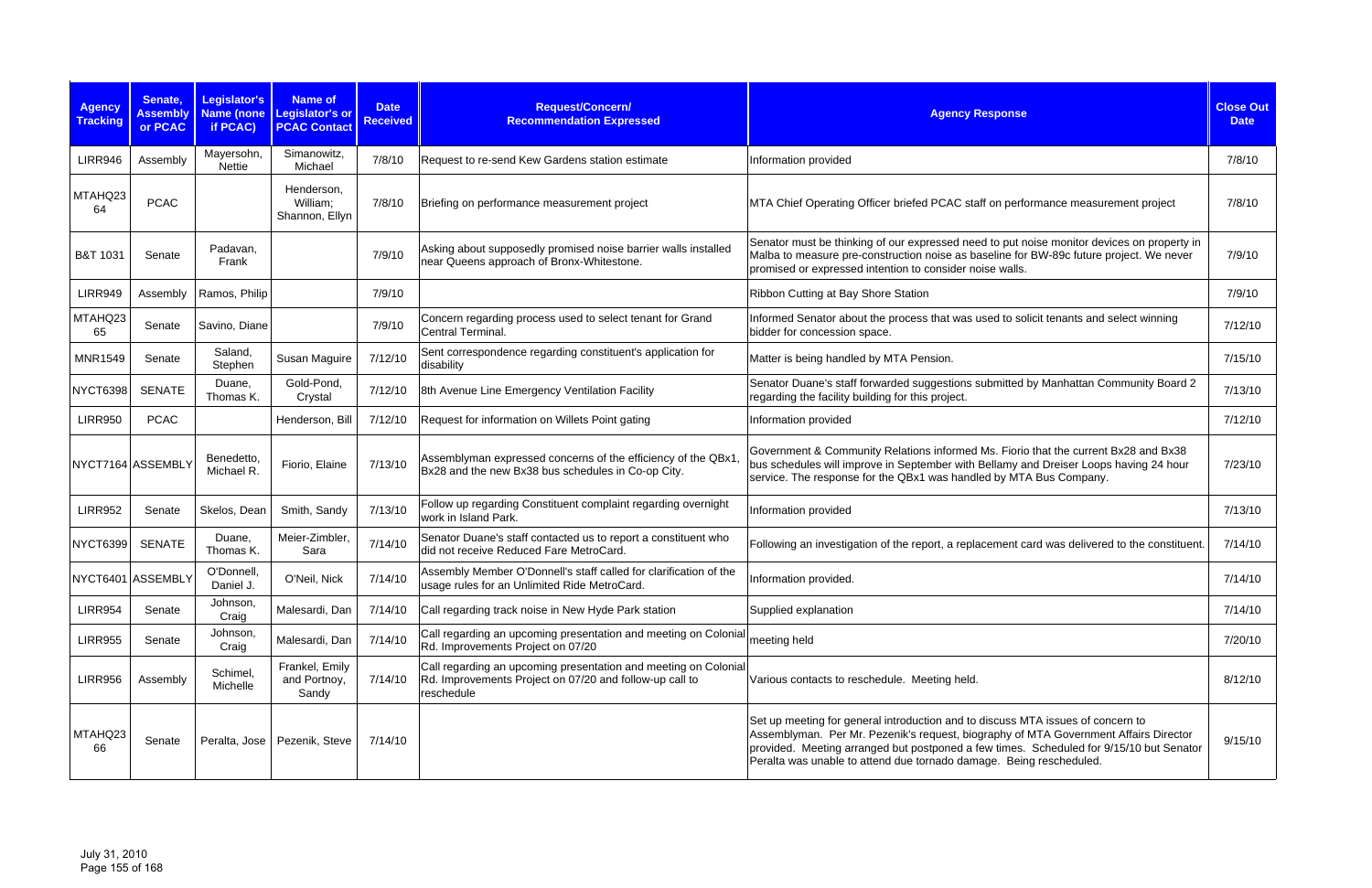| <b>Agency</b><br><b>Tracking</b> | Senate,<br><b>Assembly</b> | Legislator's<br><b>Name (none</b> | <b>Name of</b><br>Legislator's or | <b>Date</b><br><b>Received</b> | Request/Concern/<br><b>Recommendation Expressed</b>                                                                                             | <b>Agency Response</b>                                                                                                                                      | <b>Close Out</b><br><b>Date</b> |
|----------------------------------|----------------------------|-----------------------------------|-----------------------------------|--------------------------------|-------------------------------------------------------------------------------------------------------------------------------------------------|-------------------------------------------------------------------------------------------------------------------------------------------------------------|---------------------------------|
|                                  | or PCAC                    | if PCAC)                          | <b>PCAC Contact</b>               |                                |                                                                                                                                                 |                                                                                                                                                             |                                 |
| MTAHQ23<br>67                    | Assembly                   | DenDekker,<br>Michael             | Allen, Maureen                    | 7/14/10                        |                                                                                                                                                 | Set up meeting for general introduction and to discuss MTA issues of concern to<br>Assemblyman. Meeting arranged for August 3 but cancelled by Assemblyman. | 7/30/10                         |
| MTAHQ23<br>68                    | Assembly                   | Program &<br>Counsel              | Owolabi,<br>Funsho                | 7/14/10                        | Looking for information on MTA Police's authority outside NYC<br>regarding MTA police ticketing people for seatbelt violations in<br>Mamaroneck | Call was returned by Director of Government Affairs and authority of MTA police explained.                                                                  | 7/15/10                         |
|                                  | NYCT7163 ASSEMBLY          | Benedetto,<br>Michael R.          | Reyes, Sylvia                     | 7/15/10                        | Constituent lost a Reduced Fare MetroCard.                                                                                                      | Government & Community Relations informed Ms. Reyes that a new card was issued and<br>was sent to the constituent.                                          | 7/15/10                         |
|                                  | NYCT6491 ASSEMBLY          | Aubry, Jeffrion<br>D              |                                   | 7/15/10                        |                                                                                                                                                 | <b>Weekend Service Diversion Notice</b>                                                                                                                     | 7/15/10                         |
|                                  | NYCT6492 ASSEMBLY          | Gianaris,<br>Michael              |                                   | 7/15/10                        |                                                                                                                                                 | <b>Weekend Service Diversion Notice</b>                                                                                                                     | 7/15/10                         |
|                                  | NYCT6493 ASSEMBLY          | Carrozza, Ann<br>Margaret         |                                   | 7/15/10                        |                                                                                                                                                 | <b>Weekend Service Diversion Notice</b>                                                                                                                     | 7/15/10                         |
|                                  | NYCT6494 ASSEMBLY          | Clark, Barbara<br>М               |                                   | 7/15/10                        |                                                                                                                                                 | <b>Weekend Service Diversion Notice</b>                                                                                                                     | 7/15/10                         |
|                                  | NYCT6495 ASSEMBLY          | Hevesi,<br>Andrew                 |                                   | 7/15/10                        |                                                                                                                                                 | <b>Weekend Service Diversion Notice</b>                                                                                                                     | 7/15/10                         |
|                                  | NYCT6496 ASSEMBLY          | Cook, Vivian                      |                                   | 7/15/10                        |                                                                                                                                                 | <b>Weekend Service Diversion Notice</b>                                                                                                                     | 7/15/10                         |
|                                  | NYCT6497 ASSEMBLY          | Lancman,<br>Rory I.               |                                   | 7/15/10                        |                                                                                                                                                 | <b>Weekend Service Diversion Notice</b>                                                                                                                     | 7/15/10                         |
|                                  | NYCT6498 ASSEMBLY          | Titus, Michele                    |                                   | 7/15/10                        |                                                                                                                                                 | <b>Weekend Service Diversion Notice</b>                                                                                                                     | 7/15/10                         |
|                                  | NYCT6499 ASSEMBLY          | DenDekker,<br>Michael G.          |                                   | 7/15/10                        |                                                                                                                                                 | <b>Weekend Service Diversion Notice</b>                                                                                                                     | 7/15/10                         |
|                                  | NYCT6500 ASSEMBLY          | Meng, Grace                       |                                   | 7/15/10                        |                                                                                                                                                 | <b>Weekend Service Diversion Notice</b>                                                                                                                     | 7/15/10                         |
|                                  | NYCT6501 ASSEMBLY          | Markey,<br>Margaret               |                                   | 7/15/10                        |                                                                                                                                                 | <b>Weekend Service Diversion Notice</b>                                                                                                                     | 7/15/10                         |
|                                  | NYCT6502 ASSEMBLY          | Mayersohn,<br>Nettie              |                                   | 7/15/10                        |                                                                                                                                                 | <b>Weekend Service Diversion Notice</b>                                                                                                                     | 7/15/10                         |
|                                  | NYCT6503 ASSEMBLY          | Nolan,<br>Catherine T.            |                                   | 7/15/10                        |                                                                                                                                                 | <b>Weekend Service Diversion Notice</b>                                                                                                                     | 7/15/10                         |
| <b>NYCT6504</b>                  | <b>SENATE</b>              | Onorato,<br>George                |                                   | 7/15/10                        |                                                                                                                                                 | <b>Weekend Service Diversion Notice</b>                                                                                                                     | 7/15/10                         |
| <b>NYCT6505</b>                  | <b>SENATE</b>              | Padavan,<br>Frank                 |                                   | 7/15/10                        |                                                                                                                                                 | <b>Weekend Service Diversion Notice</b>                                                                                                                     | 7/15/10                         |
|                                  | NYCT6506 ASSEMBLY          | Peralta, Jose<br>R.               |                                   | 7/15/10                        |                                                                                                                                                 | <b>Weekend Service Diversion Notice</b>                                                                                                                     | 7/15/10                         |
|                                  | NYCT6507 ASSEMBLY          | Pheffer,<br>Audrey I.             |                                   | 7/15/10                        |                                                                                                                                                 | <b>Weekend Service Diversion Notice</b>                                                                                                                     | 7/15/10                         |
| <b>NYCT6508</b>                  | SENATE                     | Monserrate,<br>Hiram              |                                   | 7/15/10                        |                                                                                                                                                 | <b>Weekend Service Diversion Notice</b>                                                                                                                     | 7/15/10                         |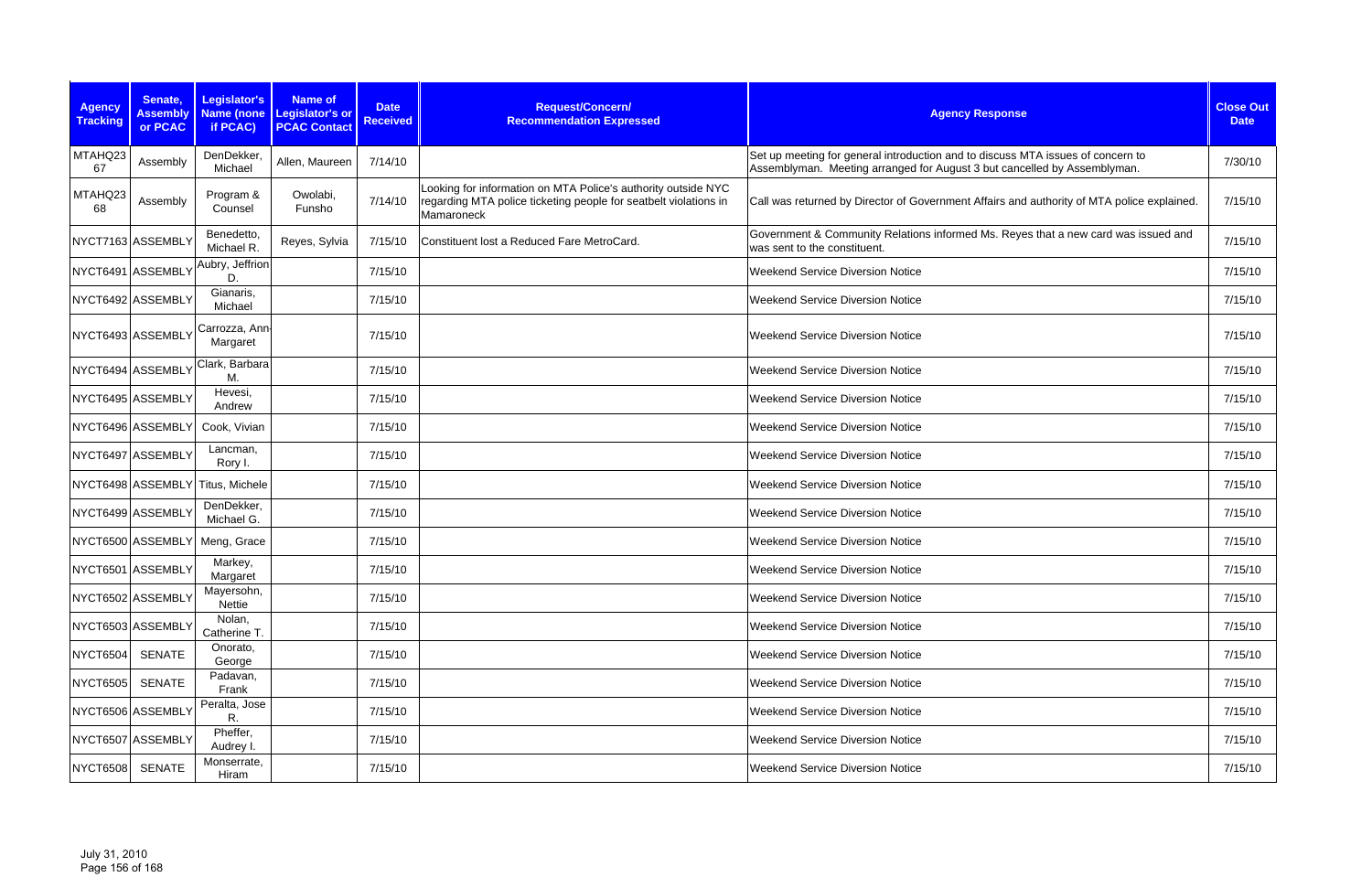| <b>Agency</b><br><b>Tracking</b> | Senate,<br><b>Assembly</b><br>or PCAC | Legislator's<br>Name (none<br>if PCAC) | <b>Name of</b><br><b>Date</b><br><b>Legislator's or</b><br><b>Received</b><br><b>PCAC Contact</b> | Request/Concern/<br><b>Recommendation Expressed</b> | <b>Agency Response</b>                  | <b>Close Out</b><br><b>Date</b> |
|----------------------------------|---------------------------------------|----------------------------------------|---------------------------------------------------------------------------------------------------|-----------------------------------------------------|-----------------------------------------|---------------------------------|
|                                  | NYCT6509 ASSEMBLY                     | Scarborough,<br>William                | 7/15/10                                                                                           |                                                     | <b>Weekend Service Diversion Notice</b> | 7/15/10                         |
| <b>NYCT6510</b>                  | <b>SENATE</b>                         | Huntley,<br>Shirley L.                 | 7/15/10                                                                                           |                                                     | <b>Weekend Service Diversion Notice</b> | 7/15/10                         |
| <b>NYCT6511</b>                  | <b>SENATE</b>                         | Addabbo,<br>Joseph P.                  | 7/15/10                                                                                           |                                                     | <b>Weekend Service Diversion Notice</b> | 7/15/10                         |
| NYCT6512                         | <b>SENATE</b>                         | Stavisky, Toby<br>Ann                  | 7/15/10                                                                                           |                                                     | <b>Weekend Service Diversion Notice</b> | 7/15/10                         |
| NYCT6513                         | SENATE                                | Smith,<br>Malcolm A.                   | 7/15/10                                                                                           |                                                     | <b>Weekend Service Diversion Notice</b> | 7/15/10                         |
|                                  | NYCT6514 ASSEMBLY                     | Arroyo,<br>Carmen                      | 7/15/10                                                                                           |                                                     | <b>Weekend Service Diversion Notice</b> | 7/15/10                         |
|                                  | NYCT6515 ASSEMBLY                     | Heastie, Carl<br>Ε.                    | 7/15/10                                                                                           |                                                     | <b>Weekend Service Diversion Notice</b> | 7/15/10                         |
|                                  | NYCT6516 ASSEMBLY                     | Rivera, Jose                           | 7/15/10                                                                                           |                                                     | <b>Weekend Service Diversion Notice</b> | 7/15/10                         |
|                                  | NYCT6517 ASSEMBLY                     | Benedetto,<br>Michael R.               | 7/15/10                                                                                           |                                                     | <b>Weekend Service Diversion Notice</b> | 7/15/10                         |
|                                  | NYCT6518 ASSEMBLY                     | Gibson,<br>Vanessa                     | 7/15/10                                                                                           |                                                     | <b>Weekend Service Diversion Notice</b> | 7/15/10                         |
|                                  | NYCT6519 ASSEMBLY                     | Crespo,<br>Marcos                      | 7/15/10                                                                                           |                                                     | <b>Weekend Service Diversion Notice</b> | 7/15/10                         |
|                                  | NYCT6520 ASSEMBLY                     | Castro,<br>Nelson L.                   | 7/15/10                                                                                           |                                                     | <b>Weekend Service Diversion Notice</b> | 7/15/10                         |
| NYCT6521                         | <b>SENATE</b>                         | Diaz, Sr.,<br>Ruben                    | 7/15/10                                                                                           |                                                     | <b>Weekend Service Diversion Notice</b> | 7/15/10                         |
|                                  | NYCT6522 ASSEMBLY                     | Benjamin,<br>Michael A.                | 7/15/10                                                                                           |                                                     | Weekend Service Diversion Notice        | 7/15/10                         |
|                                  | NYCT6523 ASSEMBLY                     | Dinowitz,<br>Jeffrey                   | 7/15/10                                                                                           |                                                     | <b>Weekend Service Diversion Notice</b> | 7/15/10                         |
| NYCT6524                         | <b>SENATE</b>                         | Espada, Jr.,<br>Pedro                  | 7/15/10                                                                                           |                                                     | <b>Weekend Service Diversion Notice</b> | 7/15/10                         |
| <b>NYCT6525</b>                  | SENATE                                | Klein, Jeffrey                         | 7/15/10                                                                                           |                                                     | <b>Weekend Service Diversion Notice</b> | 7/15/10                         |
|                                  | NYCT6526 ASSEMBLY                     | Rivera, Peter<br>M.                    | 7/15/10                                                                                           |                                                     | <b>Weekend Service Diversion Notice</b> | 7/15/10                         |
|                                  |                                       | NYCT6527 ASSEMBLY Rivera, Naomi        | 7/15/10                                                                                           |                                                     | <b>Weekend Service Diversion Notice</b> | 7/15/10                         |
| <b>NYCT6528</b>                  | SENATE                                | Hassell-<br>Thompson,<br>Ruth          | 7/15/10                                                                                           |                                                     | <b>Weekend Service Diversion Notice</b> | 7/15/10                         |
| NYCT6529                         | <b>SENATE</b>                         | Serrano, Jose<br>М.                    | 7/15/10                                                                                           |                                                     | <b>Weekend Service Diversion Notice</b> | 7/15/10                         |
|                                  | NYCT6530 ASSEMBLY                     | Abbate, Peter<br>J.                    | 7/15/10                                                                                           |                                                     | <b>Weekend Service Diversion Notice</b> | 7/15/10                         |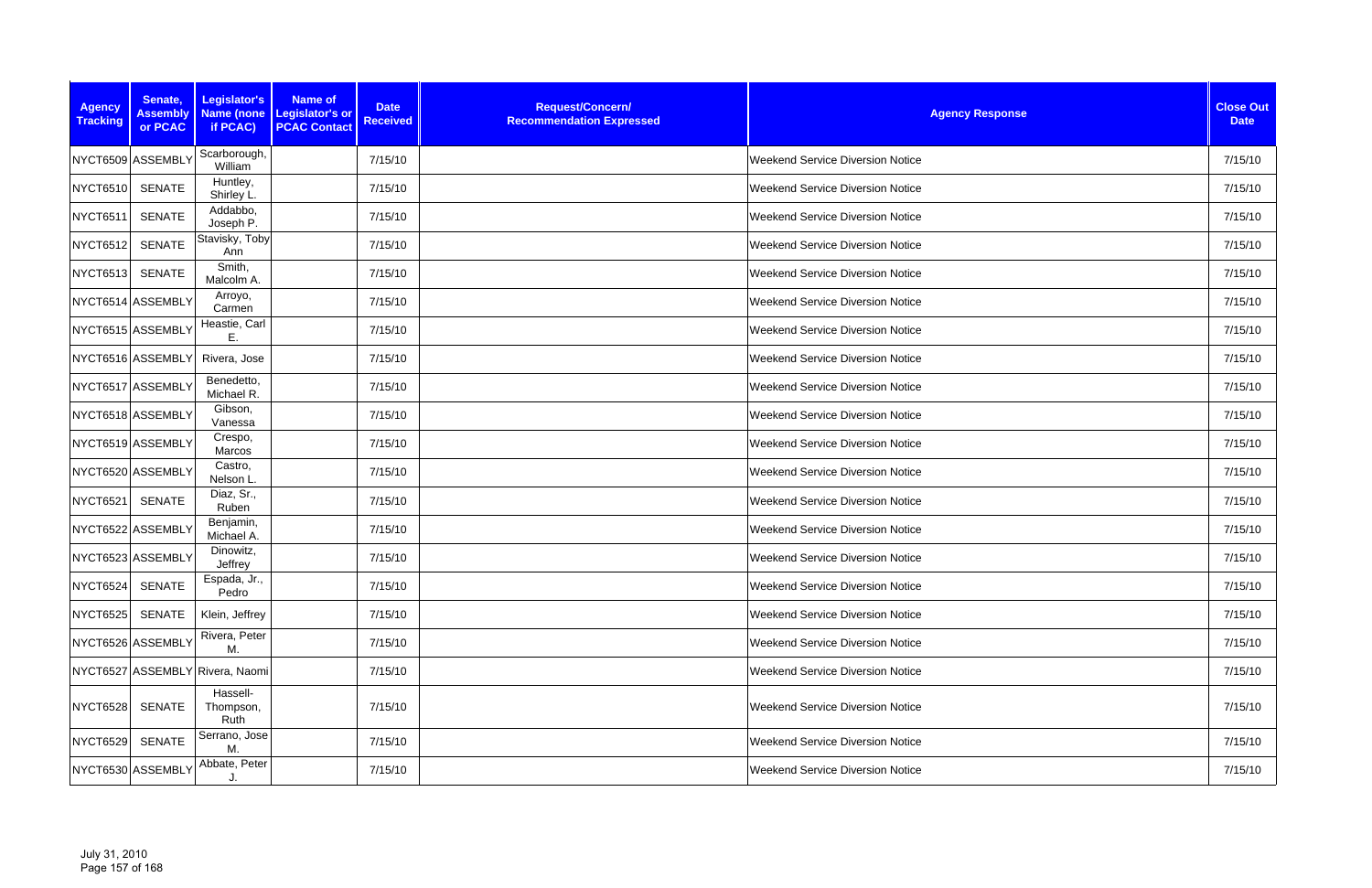| <b>Agency</b><br><b>Tracking</b> | Senate,<br><b>Assembly</b> | Legislator's                    | <b>Name of</b><br>Name (none   Legislator's or | <b>Date</b><br><b>Received</b> | Request/Concern/<br><b>Recommendation Expressed</b> | <b>Agency Response</b>                  | <b>Close Out</b><br><b>Date</b> |
|----------------------------------|----------------------------|---------------------------------|------------------------------------------------|--------------------------------|-----------------------------------------------------|-----------------------------------------|---------------------------------|
|                                  | or PCAC                    | if PCAC)                        | <b>PCAC Contact</b>                            |                                |                                                     |                                         |                                 |
|                                  | NYCT6531 ASSEMBLY          | Boyland,<br>William             |                                                | 7/15/10                        |                                                     | <b>Weekend Service Diversion Notice</b> | 7/15/10                         |
| <b>NYCT6532</b>                  | SENATE                     | Adams, Eric                     |                                                | 7/15/10                        |                                                     | <b>Weekend Service Diversion Notice</b> | 7/15/10                         |
|                                  | NYCT6533 ASSEMBLY          | Brennan,<br>James               |                                                | 7/15/10                        |                                                     | <b>Weekend Service Diversion Notice</b> | 7/15/10                         |
|                                  | NYCT6534 ASSEMBLY          | Colton,<br>William              |                                                | 7/15/10                        |                                                     | <b>Weekend Service Diversion Notice</b> | 7/15/10                         |
|                                  | NYCT6535 ASSEMBLY          | Cymbrowitz,<br>Steven H.        |                                                | 7/15/10                        |                                                     | <b>Weekend Service Diversion Notice</b> | 7/15/10                         |
|                                  | NYCT6536 ASSEMBLY          | Brook-Krasny,<br>Alec           |                                                | 7/15/10                        |                                                     | <b>Weekend Service Diversion Notice</b> | 7/15/10                         |
| <b>NYCT6537</b>                  | <b>SENATE</b>              | Golden, Martin                  |                                                | 7/15/10                        |                                                     | <b>Weekend Service Diversion Notice</b> | 7/15/10                         |
|                                  | NYCT6538 ASSEMBLY          | Jeffries,<br>Hakeem             |                                                | 7/15/10                        |                                                     | <b>Weekend Service Diversion Notice</b> | 7/15/10                         |
|                                  | NYCT6539 ASSEMBLY          | Barron, Inez                    |                                                | 7/15/10                        |                                                     | <b>Weekend Service Diversion Notice</b> | 7/15/10                         |
|                                  | NYCT6540 ASSEMBLY          | Hikind, Dov                     |                                                | 7/15/10                        |                                                     | <b>Weekend Service Diversion Notice</b> | 7/15/10                         |
|                                  | NYCT6541 ASSEMBLY          | Jacobs,<br>Rhoda S.             |                                                | 7/15/10                        |                                                     | <b>Weekend Service Diversion Notice</b> | 7/15/10                         |
| <b>NYCT6542</b>                  | <b>SENATE</b>              | Kruger, Carl                    |                                                | 7/15/10                        |                                                     | <b>Weekend Service Diversion Notice</b> | 7/15/10                         |
|                                  | NYCT6543 ASSEMBLY          | Robinson,<br>Annette            |                                                | 7/15/10                        |                                                     | <b>Weekend Service Diversion Notice</b> | 7/15/10                         |
|                                  | NYCT6544 ASSEMBLY          | Lentol, Joseph<br>R.            |                                                | 7/15/10                        |                                                     | <b>Weekend Service Diversion Notice</b> | 7/15/10                         |
|                                  | NYCT6545 ASSEMBLY          | Lopez, Vito                     |                                                | 7/15/10                        |                                                     | <b>Weekend Service Diversion Notice</b> | 7/15/10                         |
|                                  | NYCT6546 ASSEMBLY          | Maisel, Alan                    |                                                | 7/15/10                        |                                                     | <b>Weekend Service Diversion Notice</b> | 7/15/10                         |
| <b>NYCT6547</b>                  | <b>SENATE</b>              | Dilan, Martin<br>М.             |                                                | 7/15/10                        |                                                     | <b>Weekend Service Diversion Notice</b> | 7/15/10                         |
|                                  |                            | NYCT6548 ASSEMBLY Millman, Joan |                                                | 7/15/10                        |                                                     | <b>Weekend Service Diversion Notice</b> | 7/15/10                         |
| <b>NYCT6549</b>                  | SENATE                     | Montgomery,<br>Velmanette       |                                                | 7/15/10                        |                                                     | <b>Weekend Service Diversion Notice</b> | 7/15/10                         |
|                                  | NYCT6550 ASSEMBLY          | Camara,<br>Karim                |                                                | 7/15/10                        |                                                     | <b>Weekend Service Diversion Notice</b> | 7/15/10                         |
|                                  | NYCT6551 ASSEMBLY          | Ortiz, Felix                    |                                                | 7/15/10                        |                                                     | <b>Weekend Service Diversion Notice</b> | 7/15/10                         |
|                                  | NYCT6552 ASSEMBLY          | Perry, Nick                     |                                                | 7/15/10                        |                                                     | <b>Weekend Service Diversion Notice</b> | 7/15/10                         |
| <b>NYCT6553</b>                  | <b>SENATE</b>              | Parker, Kevin<br>S.             |                                                | 7/15/10                        |                                                     | <b>Weekend Service Diversion Notice</b> | 7/15/10                         |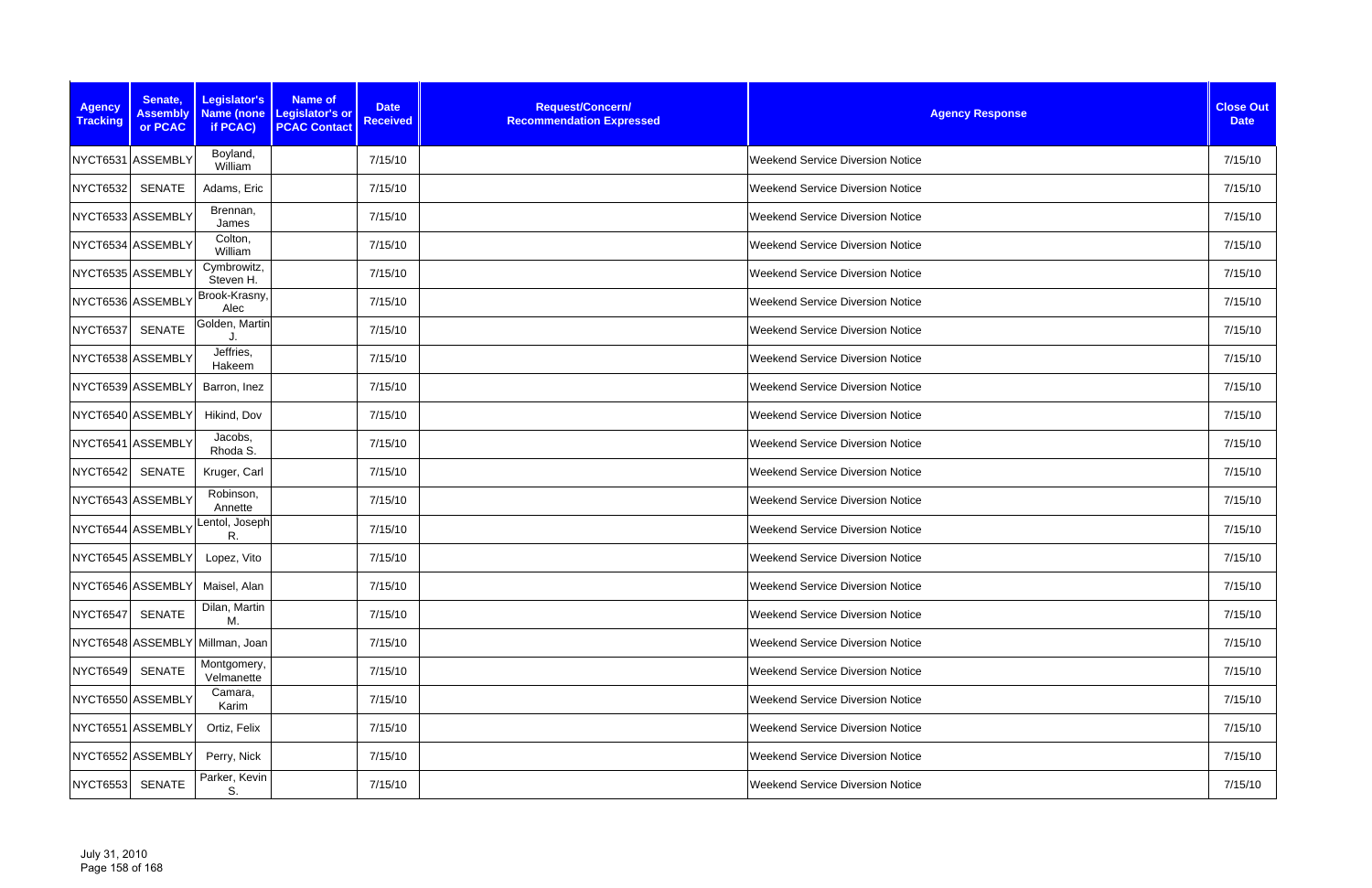| <b>Agency</b><br><b>Tracking</b> | Senate,<br><b>Assembly</b><br>or PCAC | Legislator's<br>if PCAC)         | <b>Name of</b><br>Name (none Legislator's or<br><b>PCAC Contact</b> | <b>Date</b><br><b>Received</b> | Request/Concern/<br><b>Recommendation Expressed</b> | <b>Agency Response</b>                  | <b>Close Out</b><br><b>Date</b> |
|----------------------------------|---------------------------------------|----------------------------------|---------------------------------------------------------------------|--------------------------------|-----------------------------------------------------|-----------------------------------------|---------------------------------|
|                                  | NYCT6554 ASSEMBLY                     | Towns, Darryl<br>C.              |                                                                     | 7/15/10                        |                                                     | <b>Weekend Service Diversion Notice</b> | 7/15/10                         |
|                                  | NYCT6555 ASSEMBLY                     | Weinstein,<br>Helene E.          |                                                                     | 7/15/10                        |                                                     | <b>Weekend Service Diversion Notice</b> | 7/15/10                         |
| <b>NYCT6556</b>                  | <b>SENATE</b>                         | Sampson,<br>John                 |                                                                     | 7/15/10                        |                                                     | <b>Weekend Service Diversion Notice</b> | 7/15/10                         |
| <b>NYCT6557</b>                  | <b>SENATE</b>                         | Squadron,<br>Daniel              |                                                                     | 7/15/10                        |                                                     | <b>Weekend Service Diversion Notice</b> | 7/15/10                         |
|                                  | NYCT6558 ASSEMBLY                     | Clayton<br>Powell, Jr.,<br>Adam  |                                                                     | 7/15/10                        |                                                     | <b>Weekend Service Diversion Notice</b> | 7/15/10                         |
| <b>NYCT6559</b>                  | <b>SENATE</b>                         | Duane,<br>Thomas K.              |                                                                     | 7/15/10                        |                                                     | <b>Weekend Service Diversion Notice</b> | 7/15/10                         |
|                                  | NYCT6560 ASSEMBLY                     | Bing,<br>Jonathan                |                                                                     | 7/15/10                        |                                                     | <b>Weekend Service Diversion Notice</b> | 7/15/10                         |
|                                  | NYCT6561 ASSEMBLY                     | Espaillat,<br>Adriano            |                                                                     | 7/15/10                        |                                                     | <b>Weekend Service Diversion Notice</b> | 7/15/10                         |
|                                  | NYCT6562 ASSEMBLY                     | Farrell,<br>Herman D.            |                                                                     | 7/15/10                        |                                                     | <b>Weekend Service Diversion Notice</b> | 7/15/10                         |
|                                  | NYCT6563 ASSEMBLY                     | Kavanagh,<br>Brian P.            |                                                                     | 7/15/10                        |                                                     | <b>Weekend Service Diversion Notice</b> | 7/15/10                         |
|                                  | NYCT6564 ASSEMBLY                     | Rosenthal,<br>Linda B.           |                                                                     | 7/15/10                        |                                                     | <b>Weekend Service Diversion Notice</b> | 7/15/10                         |
|                                  | NYCT6565 ASSEMBLY                     | Glick,<br>Deborah                |                                                                     | 7/15/10                        |                                                     | <b>Weekend Service Diversion Notice</b> | 7/15/10                         |
| <b>NYCT6566</b>                  | <b>SENATE</b>                         | Krueger, Liz                     |                                                                     | 7/15/10                        |                                                     | <b>Weekend Service Diversion Notice</b> | 7/15/10                         |
|                                  |                                       | NYCT6567 ASSEMBLY Kellner, Micah |                                                                     | 7/15/10                        |                                                     | <b>Weekend Service Diversion Notice</b> | 7/15/10                         |
| NYCT6568 SENATE                  |                                       | Schneiderman<br>, Eric           |                                                                     | 7/15/10                        |                                                     | <b>Weekend Service Diversion Notice</b> | 7/15/10                         |
| <b>NYCT6569</b>                  | <b>SENATE</b>                         | Perkins,<br>William              |                                                                     | 7/15/10                        |                                                     | <b>Weekend Service Diversion Notice</b> | 7/15/10                         |
|                                  | NYCT6570 ASSEMBLY                     | O'Donnell,<br>Daniel J.          |                                                                     | 7/15/10                        |                                                     | Weekend Service Diversion Notice        | 7/15/10                         |
|                                  | NYCT6571 ASSEMBLY                     | Silver,<br>Sheldon               |                                                                     | 7/15/10                        |                                                     | <b>Weekend Service Diversion Notice</b> | 7/15/10                         |
|                                  | NYCT6572 ASSEMBLY                     | Wright, Keith<br>L.T.            |                                                                     | 7/15/10                        |                                                     | <b>Weekend Service Diversion Notice</b> | 7/15/10                         |
|                                  | NYCT6573 ASSEMBLY                     | Gottfried,<br>Richard            |                                                                     | 7/15/10                        |                                                     | <b>Weekend Service Diversion Notice</b> | 7/15/10                         |
|                                  | NYCT6574 ASSEMBLY                     | Cusick,<br>Michael J.            |                                                                     | 7/15/10                        |                                                     | <b>Weekend Service Diversion Notice</b> | 7/15/10                         |
|                                  | NYCT6575 ASSEMBLY                     | Titone,<br>Matthew               |                                                                     | 7/15/10                        |                                                     | <b>Weekend Service Diversion Notice</b> | 7/15/10                         |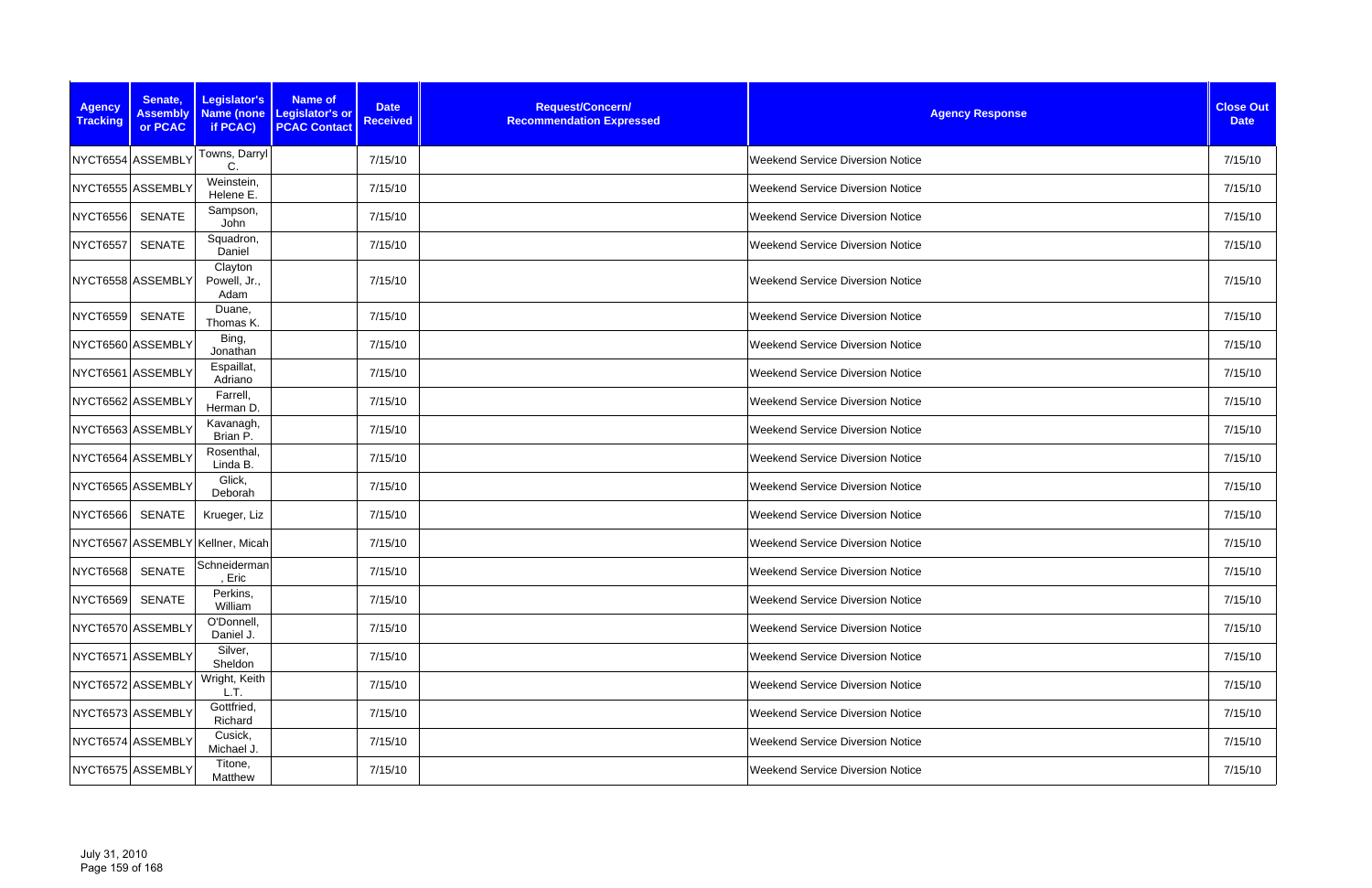| <b>Agency</b><br><b>Tracking</b> | Senate,<br><b>Assembly</b><br>or PCAC | Legislator's<br>if PCAC)         | <b>Name of</b><br>Name (none Legislator's or<br><b>PCAC Contact</b> | <b>Date</b><br><b>Received</b> | Request/Concern/<br><b>Recommendation Expressed</b>                         | <b>Agency Response</b>                                                                                                                      | <b>Close Out</b><br><b>Date</b> |
|----------------------------------|---------------------------------------|----------------------------------|---------------------------------------------------------------------|--------------------------------|-----------------------------------------------------------------------------|---------------------------------------------------------------------------------------------------------------------------------------------|---------------------------------|
|                                  | NYCT6576 ASSEMBLY                     | Tobacco,<br>Louis R.             |                                                                     | 7/15/10                        |                                                                             | <b>Weekend Service Diversion Notice</b>                                                                                                     | 7/15/10                         |
| <b>NYCT6577</b>                  | <b>SENATE</b>                         | Lanza,<br>Andrew J.              |                                                                     | 7/15/10                        |                                                                             | <b>Weekend Service Diversion Notice</b>                                                                                                     | 7/15/10                         |
|                                  | NYCT6578 ASSEMBLY                     | Hyer-Spencer,<br>Janele          |                                                                     | 7/15/10                        |                                                                             | <b>Weekend Service Diversion Notice</b>                                                                                                     | 7/15/10                         |
| <b>NYCT6579</b>                  | <b>SENATE</b>                         | Savino, Diane                    |                                                                     | 7/15/10                        |                                                                             | <b>Weekend Service Diversion Notice</b>                                                                                                     | 7/15/10                         |
|                                  | NYCT6604 ASSEMBLY                     | Bing,<br>Jonathan                | Brickman,<br>Adam                                                   | 7/16/10                        | Questions on Second Avenue Subway buildings                                 | Provided requested information.                                                                                                             | 7/21/10                         |
| <b>LIRR957</b>                   | Assembly                              | Weisenberg,<br>Harvey            | Roseingrave,<br>Mike                                                | 7/16/10                        | Call about general question regarding Long Beach Station                    | Information provided                                                                                                                        | 7/16/10                         |
| <b>LIRR958</b>                   | <b>PCAC</b>                           |                                  | Henderson, Bill                                                     | 7/19/10                        | Customer complaint regarding on-board ticket punch issue                    | Information provided. If further information desired, more details required for investigation                                               | 7/23/10                         |
| <b>LIRR959</b>                   | Assembly                              | McKevitt, Tom                    | Scharfering,<br>Lynn                                                | 7/19/10                        | Call regarding fencing by the Garden City School                            | Informed office that not LIRR property                                                                                                      | 7/19/10                         |
| MTAHQ23<br>69                    | Senate                                | Oppenheimer,<br>Suzi             | Otis, Steve                                                         | 7/20/10                        | Requested information on MTAPD issuing tickets in Village of<br>Mamaroneck. | Provided information that police activity was at MTA railroad bridge on Mamaroneck Avenue<br>and was part of NYS-sponsored STEP initiative. | 7/2/10                          |
|                                  | NYCT7071 ASSEMBLY                     | Aubry, Jeffrion<br>D.            |                                                                     | 7/21/10                        |                                                                             | <b>Weekend Service Diversion Notice</b>                                                                                                     | 7/21/10                         |
|                                  | NYCT7072 ASSEMBLY                     | Gianaris,<br>Michael             |                                                                     | 7/21/10                        |                                                                             | <b>Weekend Service Diversion Notice</b>                                                                                                     | 7/21/10                         |
|                                  | NYCT7073 ASSEMBLY                     | Carrozza, Ann-<br>Margaret       |                                                                     | 7/21/10                        |                                                                             | <b>Weekend Service Diversion Notice</b>                                                                                                     | 7/21/10                         |
|                                  | NYCT7074 ASSEMBLY                     | Clark, Barbara<br>М.             |                                                                     | 7/21/10                        |                                                                             | <b>Weekend Service Diversion Notice</b>                                                                                                     | 7/21/10                         |
|                                  | NYCT7075 ASSEMBLY                     | Hevesi,<br>Andrew                |                                                                     | 7/21/10                        |                                                                             | <b>Weekend Service Diversion Notice</b>                                                                                                     | 7/21/10                         |
|                                  | NYCT7076 ASSEMBLY                     | Cook, Vivian                     |                                                                     | 7/21/10                        |                                                                             | <b>Weekend Service Diversion Notice</b>                                                                                                     | 7/21/10                         |
|                                  | NYCT7077 ASSEMBLY                     | Lancman,<br>Rory I.              |                                                                     | 7/21/10                        |                                                                             | <b>Weekend Service Diversion Notice</b>                                                                                                     | 7/21/10                         |
|                                  |                                       | NYCT7078 ASSEMBLY Titus, Michele |                                                                     | 7/21/10                        |                                                                             | <b>Weekend Service Diversion Notice</b>                                                                                                     | 7/21/10                         |
|                                  | NYCT7079 ASSEMBLY                     | DenDekker,<br>Michael G.         |                                                                     | 7/21/10                        |                                                                             | <b>Weekend Service Diversion Notice</b>                                                                                                     | 7/21/10                         |
|                                  | NYCT7080 ASSEMBLY                     | Meng, Grace                      |                                                                     | 7/21/10                        |                                                                             | <b>Weekend Service Diversion Notice</b>                                                                                                     | 7/21/10                         |
|                                  | NYCT7081 ASSEMBLY                     | Markey,<br>Margaret              |                                                                     | 7/21/10                        |                                                                             | <b>Weekend Service Diversion Notice</b>                                                                                                     | 7/21/10                         |
|                                  | NYCT7082 ASSEMBLY                     | Mayersohn,<br>Nettie             |                                                                     | 7/21/10                        |                                                                             | <b>Weekend Service Diversion Notice</b>                                                                                                     | 7/21/10                         |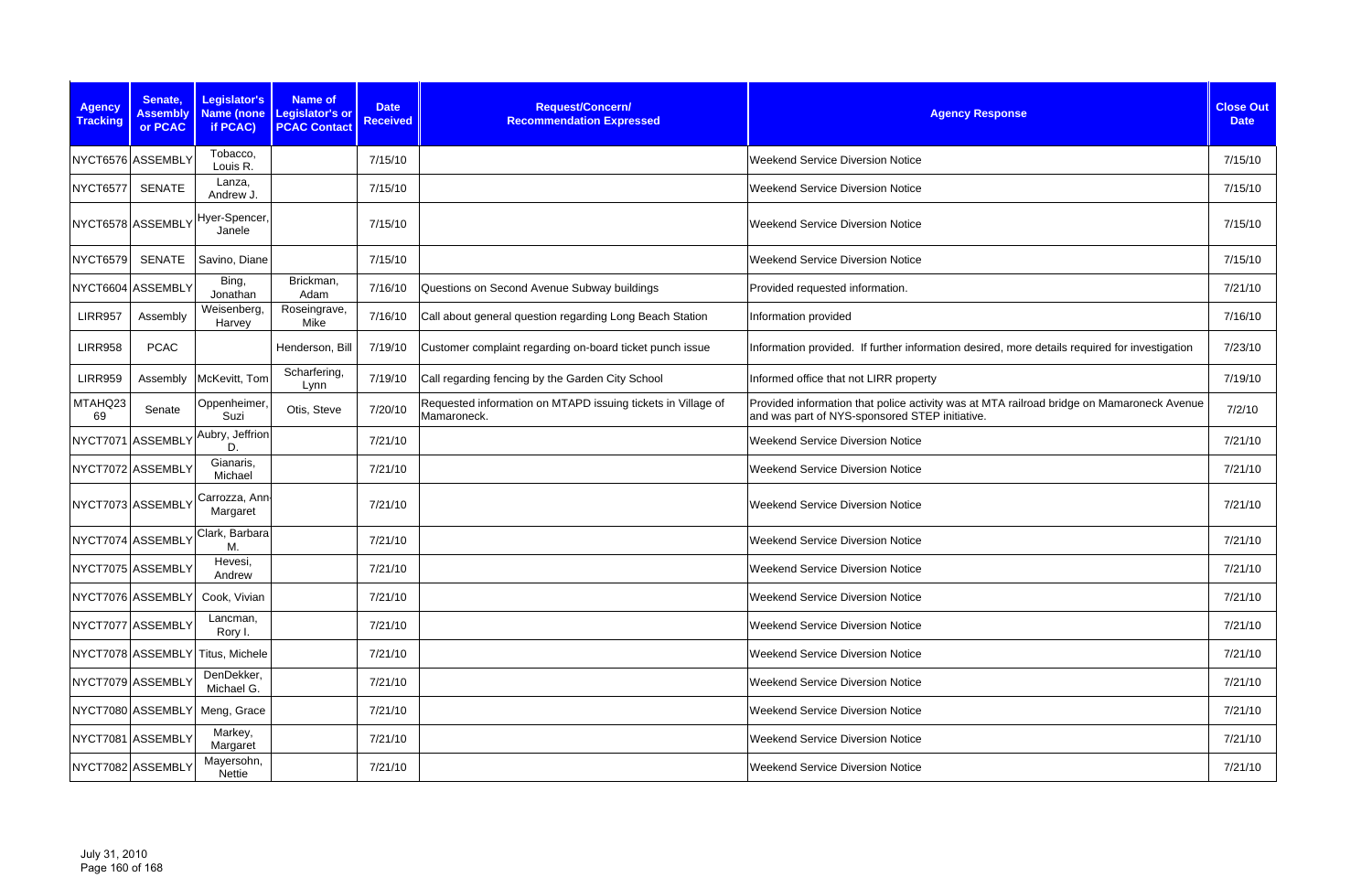| <b>Agency</b><br><b>Tracking</b> | Senate,<br><b>Assembly</b><br>or PCAC | Legislator's<br>Name (none<br>if PCAC) | <b>Name of</b><br><b>Date</b><br><b>Legislator's or</b><br><b>Received</b><br><b>PCAC Contact</b> | Request/Concern/<br><b>Recommendation Expressed</b> | <b>Agency Response</b>                  | <b>Close Out</b><br><b>Date</b> |
|----------------------------------|---------------------------------------|----------------------------------------|---------------------------------------------------------------------------------------------------|-----------------------------------------------------|-----------------------------------------|---------------------------------|
|                                  | NYCT7083 ASSEMBLY                     | Nolan,<br>Catherine T.                 | 7/21/10                                                                                           |                                                     | <b>Weekend Service Diversion Notice</b> | 7/21/10                         |
| <b>NYCT7084</b>                  | <b>SENATE</b>                         | Onorato,<br>George                     | 7/21/10                                                                                           |                                                     | <b>Weekend Service Diversion Notice</b> | 7/21/10                         |
| <b>NYCT7085</b>                  | <b>SENATE</b>                         | Padavan,<br>Frank                      | 7/21/10                                                                                           |                                                     | <b>Weekend Service Diversion Notice</b> | 7/21/10                         |
|                                  | NYCT7086 ASSEMBLY                     | Peralta, Jose<br>R.                    | 7/21/10                                                                                           |                                                     | <b>Weekend Service Diversion Notice</b> | 7/21/10                         |
|                                  | NYCT7087 ASSEMBLY                     | Pheffer,<br>Audrey I.                  | 7/21/10                                                                                           |                                                     | <b>Weekend Service Diversion Notice</b> | 7/21/10                         |
| <b>NYCT7088</b>                  | SENATE                                | Monserrate,<br>Hiram                   | 7/21/10                                                                                           |                                                     | <b>Weekend Service Diversion Notice</b> | 7/21/10                         |
|                                  | NYCT7089 ASSEMBLY                     | Scarborough,<br>William                | 7/21/10                                                                                           |                                                     | <b>Weekend Service Diversion Notice</b> | 7/21/10                         |
| NYCT7090                         | <b>SENATE</b>                         | Huntley,<br>Shirley L.                 | 7/21/10                                                                                           |                                                     | <b>Weekend Service Diversion Notice</b> | 7/21/10                         |
| NYCT7091                         | <b>SENATE</b>                         | Addabbo,<br>Joseph P.                  | 7/21/10                                                                                           |                                                     | <b>Weekend Service Diversion Notice</b> | 7/21/10                         |
| <b>NYCT7092</b>                  | <b>SENATE</b>                         | Stavisky, Toby<br>Ann                  | 7/21/10                                                                                           |                                                     | <b>Weekend Service Diversion Notice</b> | 7/21/10                         |
| <b>NYCT7093</b>                  | SENATE                                | Smith,<br>Malcolm A.                   | 7/21/10                                                                                           |                                                     | <b>Weekend Service Diversion Notice</b> | 7/21/10                         |
|                                  | NYCT7094 ASSEMBLY                     | Arroyo,<br>Carmen                      | 7/21/10                                                                                           |                                                     | <b>Weekend Service Diversion Notice</b> | 7/21/10                         |
|                                  | NYCT7095 ASSEMBLY                     | Heastie, Carl<br>Е.                    | 7/21/10                                                                                           |                                                     | <b>Weekend Service Diversion Notice</b> | 7/21/10                         |
|                                  | NYCT7096 ASSEMBLY                     | Rivera, Jose                           | 7/21/10                                                                                           |                                                     | Weekend Service Diversion Notice        | 7/21/10                         |
|                                  | NYCT7097 ASSEMBLY                     | Benedetto,<br>Michael R.               | 7/21/10                                                                                           |                                                     | <b>Weekend Service Diversion Notice</b> | 7/21/10                         |
|                                  | NYCT7098 ASSEMBLY                     | Gibson,<br>Vanessa                     | 7/21/10                                                                                           |                                                     | <b>Weekend Service Diversion Notice</b> | 7/21/10                         |
|                                  | NYCT7099 ASSEMBLY                     | Crespo,<br>Marcos                      | 7/21/10                                                                                           |                                                     | <b>Weekend Service Diversion Notice</b> | 7/21/10                         |
|                                  | NYCT7100 ASSEMBLY                     | Castro,<br>Nelson L.                   | 7/21/10                                                                                           |                                                     | <b>Weekend Service Diversion Notice</b> | 7/21/10                         |
| <b>NYCT7101</b>                  | SENATE                                | Diaz, Sr.,<br>Ruben                    | 7/21/10                                                                                           |                                                     | <b>Weekend Service Diversion Notice</b> | 7/21/10                         |
|                                  | NYCT7102 ASSEMBLY                     | Benjamin,<br>Michael A.                | 7/21/10                                                                                           |                                                     | <b>Weekend Service Diversion Notice</b> | 7/21/10                         |
|                                  | NYCT7103 ASSEMBLY                     | Dinowitz,<br>Jeffrey                   | 7/21/10                                                                                           |                                                     | <b>Weekend Service Diversion Notice</b> | 7/21/10                         |
| NYCT7104                         | SENATE                                | Espada, Jr.,<br>Pedro                  | 7/21/10                                                                                           |                                                     | <b>Weekend Service Diversion Notice</b> | 7/21/10                         |
| NYCT7105                         | SENATE                                | Klein, Jeffrey                         | 7/21/10                                                                                           |                                                     | Weekend Service Diversion Notice        | 7/21/10                         |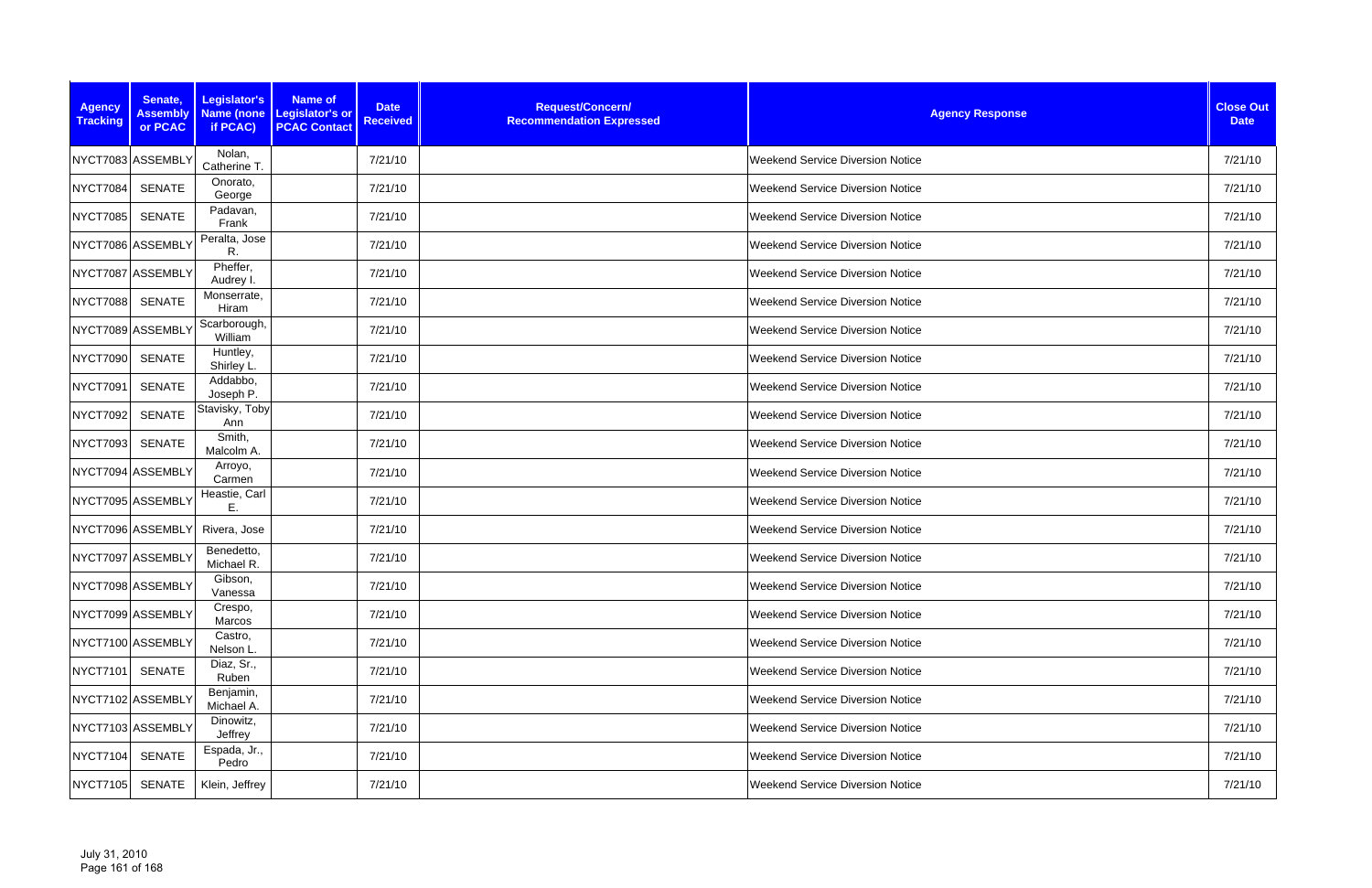| <b>Agency</b><br><b>Tracking</b> | Senate,<br><b>Assembly</b><br>or PCAC | Legislator's<br>if PCAC)        | <b>Name of</b><br><b>Date</b><br>Name (none Legislator's or<br><b>Received</b><br><b>PCAC Contact</b> | Request/Concern/<br><b>Recommendation Expressed</b> | <b>Agency Response</b>                  | <b>Close Out</b><br><b>Date</b> |
|----------------------------------|---------------------------------------|---------------------------------|-------------------------------------------------------------------------------------------------------|-----------------------------------------------------|-----------------------------------------|---------------------------------|
|                                  | NYCT7106 ASSEMBLY                     | Rivera, Peter<br>M.             | 7/21/10                                                                                               |                                                     | Weekend Service Diversion Notice        | 7/21/10                         |
|                                  |                                       | NYCT7107 ASSEMBLY Rivera, Naomi | 7/21/10                                                                                               |                                                     | <b>Weekend Service Diversion Notice</b> | 7/21/10                         |
| <b>NYCT7108</b>                  | <b>SENATE</b>                         | Hassell-<br>Thompson,<br>Ruth   | 7/21/10                                                                                               |                                                     | <b>Weekend Service Diversion Notice</b> | 7/21/10                         |
| <b>NYCT7109</b>                  | <b>SENATE</b>                         | Serrano, Jose<br>М.             | 7/21/10                                                                                               |                                                     | <b>Weekend Service Diversion Notice</b> | 7/21/10                         |
|                                  | NYCT7110 ASSEMBLY                     | Abbate, Peter                   | 7/21/10                                                                                               |                                                     | <b>Weekend Service Diversion Notice</b> | 7/21/10                         |
|                                  | NYCT7111 ASSEMBLY                     | Boyland,<br>William             | 7/21/10                                                                                               |                                                     | <b>Weekend Service Diversion Notice</b> | 7/21/10                         |
| NYCT7112                         | SENATE                                | Adams, Eric                     | 7/21/10                                                                                               |                                                     | <b>Weekend Service Diversion Notice</b> | 7/21/10                         |
|                                  | NYCT7113 ASSEMBLY                     | Brennan,<br>James               | 7/21/10                                                                                               |                                                     | <b>Weekend Service Diversion Notice</b> | 7/21/10                         |
|                                  | NYCT7114 ASSEMBLY                     | Colton,<br>William              | 7/21/10                                                                                               |                                                     | <b>Weekend Service Diversion Notice</b> | 7/21/10                         |
|                                  | NYCT7115 ASSEMBLY                     | Cymbrowitz,<br>Steven H.        | 7/21/10                                                                                               |                                                     | <b>Weekend Service Diversion Notice</b> | 7/21/10                         |
|                                  | NYCT7116 ASSEMBLY                     | Brook-Krasny,<br>Alec           | 7/21/10                                                                                               |                                                     | <b>Weekend Service Diversion Notice</b> | 7/21/10                         |
| <b>NYCT7117</b>                  | <b>SENATE</b>                         | Golden, Martin<br>J.            | 7/21/10                                                                                               |                                                     | <b>Weekend Service Diversion Notice</b> | 7/21/10                         |
|                                  | NYCT7118 ASSEMBLY                     | Jeffries,<br>Hakeem             | 7/21/10                                                                                               |                                                     | Weekend Service Diversion Notice        | 7/21/10                         |
|                                  | NYCT7119 ASSEMBLY                     | Barron, Inez                    | 7/21/10                                                                                               |                                                     | Weekend Service Diversion Notice        | 7/21/10                         |
|                                  |                                       | NYCT7120 ASSEMBLY Hikind, Dov   | 7/21/10                                                                                               |                                                     | <b>Weekend Service Diversion Notice</b> | 7/21/10                         |
|                                  | NYCT7121 ASSEMBLY                     | Jacobs,<br>Rhoda S.             | 7/21/10                                                                                               |                                                     | <b>Weekend Service Diversion Notice</b> | 7/21/10                         |
| <b>NYCT7122</b>                  | <b>SENATE</b>                         | Kruger, Carl                    | 7/21/10                                                                                               |                                                     | Weekend Service Diversion Notice        | 7/21/10                         |
|                                  | NYCT7123 ASSEMBLY                     | Robinson,<br>Annette            | 7/21/10                                                                                               |                                                     | <b>Weekend Service Diversion Notice</b> | 7/21/10                         |
|                                  | NYCT7124 ASSEMBLY                     | entol, Joseph<br>R.             | 7/21/10                                                                                               |                                                     | <b>Weekend Service Diversion Notice</b> | 7/21/10                         |
|                                  | NYCT7125 ASSEMBLY                     | Lopez, Vito                     | 7/21/10                                                                                               |                                                     | <b>Weekend Service Diversion Notice</b> | 7/21/10                         |
|                                  | NYCT7126 ASSEMBLY                     | Maisel, Alan                    | 7/21/10                                                                                               |                                                     | <b>Weekend Service Diversion Notice</b> | 7/21/10                         |
| NYCT7127                         | <b>SENATE</b>                         | Dilan, Martin<br>M.             | 7/21/10                                                                                               |                                                     | <b>Weekend Service Diversion Notice</b> | 7/21/10                         |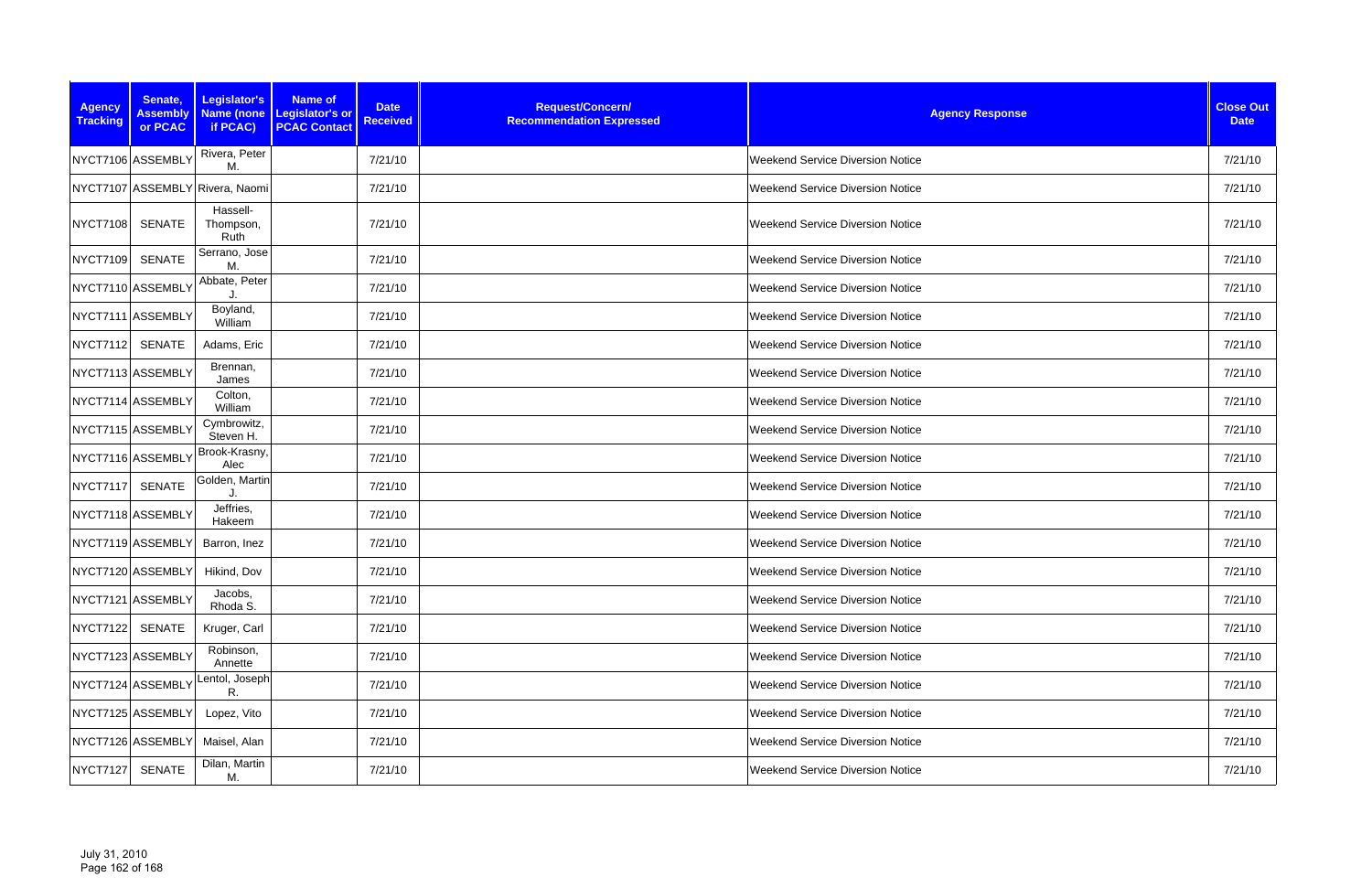| <b>Agency</b><br><b>Tracking</b> | Senate,<br><b>Assembly</b><br>or PCAC | Legislator's<br>if PCAC)         | <b>Name of</b><br>Name (none Legislator's or<br><b>PCAC Contact</b> | <b>Date</b><br><b>Received</b> | Request/Concern/<br><b>Recommendation Expressed</b> | <b>Agency Response</b>                  | <b>Close Out</b><br><b>Date</b> |
|----------------------------------|---------------------------------------|----------------------------------|---------------------------------------------------------------------|--------------------------------|-----------------------------------------------------|-----------------------------------------|---------------------------------|
|                                  |                                       | NYCT7128 ASSEMBLY Millman, Joan  |                                                                     | 7/21/10                        |                                                     | <b>Weekend Service Diversion Notice</b> | 7/21/10                         |
| <b>NYCT7129</b>                  | <b>SENATE</b>                         | Montgomery,<br>Velmanette        |                                                                     | 7/21/10                        |                                                     | <b>Weekend Service Diversion Notice</b> | 7/21/10                         |
|                                  | NYCT7130 ASSEMBLY                     | Camara,<br>Karim                 |                                                                     | 7/21/10                        |                                                     | <b>Weekend Service Diversion Notice</b> | 7/21/10                         |
|                                  | NYCT7131 ASSEMBLY                     | Ortiz, Felix                     |                                                                     | 7/21/10                        |                                                     | <b>Weekend Service Diversion Notice</b> | 7/21/10                         |
|                                  | NYCT7132 ASSEMBLY                     | Perry, Nick                      |                                                                     | 7/21/10                        |                                                     | <b>Weekend Service Diversion Notice</b> | 7/21/10                         |
| <b>NYCT7133</b>                  | <b>SENATE</b>                         | Parker, Kevin<br>S               |                                                                     | 7/21/10                        |                                                     | <b>Weekend Service Diversion Notice</b> | 7/21/10                         |
|                                  | NYCT7134 ASSEMBLY                     | Towns, Darryl<br>С               |                                                                     | 7/21/10                        |                                                     | <b>Weekend Service Diversion Notice</b> | 7/21/10                         |
|                                  | NYCT7135 ASSEMBLY                     | Weinstein,<br>Helene E.          |                                                                     | 7/21/10                        |                                                     | <b>Weekend Service Diversion Notice</b> | 7/21/10                         |
| <b>NYCT7136</b>                  | <b>SENATE</b>                         | Sampson,<br>John                 |                                                                     | 7/21/10                        |                                                     | <b>Weekend Service Diversion Notice</b> | 7/21/10                         |
| <b>NYCT7137</b>                  | <b>SENATE</b>                         | Squadron,<br>Daniel              |                                                                     | 7/21/10                        |                                                     | <b>Weekend Service Diversion Notice</b> | 7/21/10                         |
|                                  | NYCT7138 ASSEMBLY                     | Clayton<br>Powell, Jr.,<br>Adam  |                                                                     | 7/21/10                        |                                                     | <b>Weekend Service Diversion Notice</b> | 7/21/10                         |
| <b>NYCT7139</b>                  | <b>SENATE</b>                         | Duane,<br>Thomas K.              |                                                                     | 7/21/10                        |                                                     | <b>Weekend Service Diversion Notice</b> | 7/21/10                         |
|                                  | NYCT7140 ASSEMBLY                     | Bing,<br>Jonathan                |                                                                     | 7/21/10                        |                                                     | <b>Weekend Service Diversion Notice</b> | 7/21/10                         |
|                                  | NYCT7141 ASSEMBLY                     | Espaillat,<br>Adriano            |                                                                     | 7/21/10                        |                                                     | <b>Weekend Service Diversion Notice</b> | 7/21/10                         |
|                                  | NYCT7142 ASSEMBLY                     | Farrell,<br>Herman D.            |                                                                     | 7/21/10                        |                                                     | <b>Weekend Service Diversion Notice</b> | 7/21/10                         |
|                                  | NYCT7143 ASSEMBLY                     | Kavanagh,<br>Brian P.            |                                                                     | 7/21/10                        |                                                     | <b>Weekend Service Diversion Notice</b> | 7/21/10                         |
|                                  | NYCT7144 ASSEMBLY                     | Rosenthal,<br>Linda B.           |                                                                     | 7/21/10                        |                                                     | <b>Weekend Service Diversion Notice</b> | 7/21/10                         |
|                                  | NYCT7145 ASSEMBLY                     | Glick,<br>Deborah                |                                                                     | 7/21/10                        |                                                     | <b>Weekend Service Diversion Notice</b> | 7/21/10                         |
| <b>NYCT7146</b>                  | SENATE                                | Krueger, Liz                     |                                                                     | 7/21/10                        |                                                     | <b>Weekend Service Diversion Notice</b> | 7/21/10                         |
|                                  |                                       | NYCT7147 ASSEMBLY Kellner, Micah |                                                                     | 7/21/10                        |                                                     | <b>Weekend Service Diversion Notice</b> | 7/21/10                         |
| <b>NYCT7148</b>                  | <b>SENATE</b>                         | Schneiderman<br>, Eric           |                                                                     | 7/21/10                        |                                                     | <b>Weekend Service Diversion Notice</b> | 7/21/10                         |
| <b>NYCT7149</b>                  | <b>SENATE</b>                         | Perkins,<br>William              |                                                                     | 7/21/10                        |                                                     | <b>Weekend Service Diversion Notice</b> | 7/21/10                         |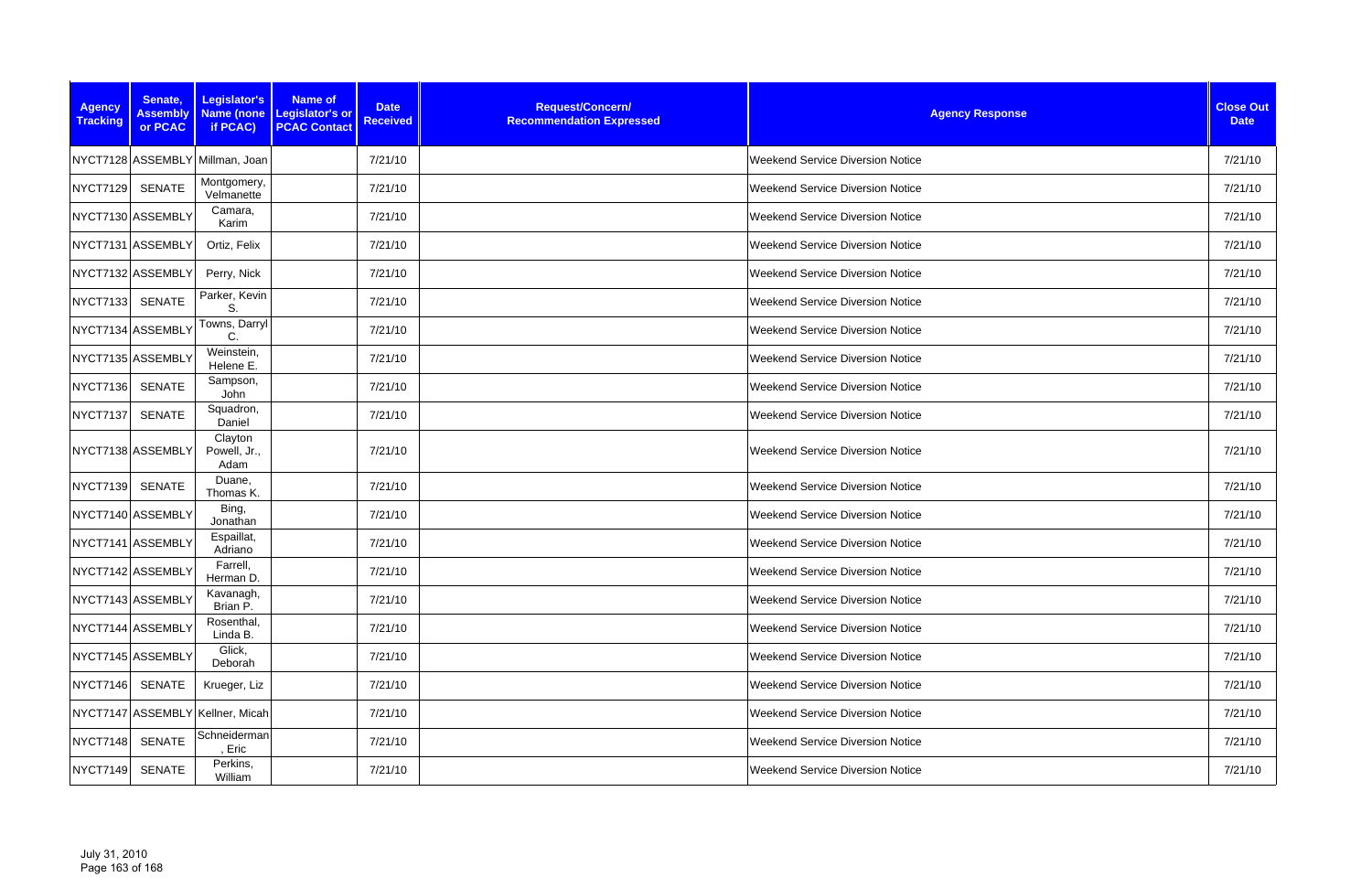| <b>Agency</b><br><b>Tracking</b> | Senate,<br><b>Assembly</b><br>or PCAC | Legislator's<br><b>Name (none</b><br>if PCAC) | <b>Name of</b><br><b>Legislator's or</b><br><b>PCAC Contact</b> | <b>Date</b><br><b>Received</b> | Request/Concern/<br><b>Recommendation Expressed</b>                       | <b>Agency Response</b>                                                                                                               | <b>Close Out</b><br><b>Date</b> |
|----------------------------------|---------------------------------------|-----------------------------------------------|-----------------------------------------------------------------|--------------------------------|---------------------------------------------------------------------------|--------------------------------------------------------------------------------------------------------------------------------------|---------------------------------|
|                                  | NYCT7150 ASSEMBLY                     | O'Donnell,<br>Daniel J.                       |                                                                 | 7/21/10                        |                                                                           | <b>Weekend Service Diversion Notice</b>                                                                                              | 7/21/10                         |
|                                  | NYCT7151 ASSEMBLY                     | Silver,<br>Sheldon                            |                                                                 | 7/21/10                        |                                                                           | <b>Weekend Service Diversion Notice</b>                                                                                              | 7/21/10                         |
|                                  | NYCT7152 ASSEMBLY                     | Wright, Keith<br>L.T.                         |                                                                 | 7/21/10                        |                                                                           | <b>Weekend Service Diversion Notice</b>                                                                                              | 7/21/10                         |
|                                  | NYCT7153 ASSEMBLY                     | Gottfried,<br>Richard                         |                                                                 | 7/21/10                        |                                                                           | <b>Weekend Service Diversion Notice</b>                                                                                              | 7/21/10                         |
|                                  | NYCT7154 ASSEMBLY                     | Cusick,<br>Michael J.                         |                                                                 | 7/21/10                        |                                                                           | <b>Weekend Service Diversion Notice</b>                                                                                              | 7/21/10                         |
|                                  | NYCT7155 ASSEMBLY                     | Titone,<br>Matthew                            |                                                                 | 7/21/10                        |                                                                           | <b>Weekend Service Diversion Notice</b>                                                                                              | 7/21/10                         |
|                                  | NYCT7156 ASSEMBLY                     | Tobacco,<br>Louis R.                          |                                                                 | 7/21/10                        |                                                                           | <b>Weekend Service Diversion Notice</b>                                                                                              | 7/21/10                         |
| NYCT7157                         | <b>SENATE</b>                         | Lanza,<br>Andrew J.                           |                                                                 | 7/21/10                        |                                                                           | <b>Weekend Service Diversion Notice</b>                                                                                              | 7/21/10                         |
|                                  | NYCT7158 ASSEMBLY                     | Hyer-Spencer,<br>Janele                       |                                                                 | 7/21/10                        |                                                                           | <b>Weekend Service Diversion Notice</b>                                                                                              | 7/21/10                         |
| <b>NYCT7159</b>                  | <b>SENATE</b>                         | Savino, Diane                                 |                                                                 | 7/21/10                        |                                                                           | <b>Weekend Service Diversion Notice</b>                                                                                              | 7/21/10                         |
| <b>LIRR961</b>                   | Senate                                | Skelos, Dean                                  |                                                                 | 7/21/10                        |                                                                           | Informed office - notification for vegetation management                                                                             | 7/21/10                         |
| <b>LIRR962</b>                   | Assembly                              | Barra, Bob                                    |                                                                 | 7/21/10                        |                                                                           | Informed office - notification for vegetation management                                                                             | 7/21/10                         |
| <b>LIRR963</b>                   | Senate                                | Foley, Brian                                  |                                                                 | 7/21/10                        |                                                                           | Informed office - notification for vegetation management                                                                             | 7/21/10                         |
| <b>LIRR964</b>                   | Assembly                              | Thiele, Fred                                  |                                                                 | 7/21/10                        |                                                                           | Informed office - notification for vegetation management                                                                             | 7/21/10                         |
| <b>LIRR965</b>                   | Senate                                | Johnson,<br>Owen                              | Canary, Gordon                                                  | 7/21/10                        | Email regarding photos from Bay Shore ribbon cutting; follow-up<br>emalis | Information provided                                                                                                                 | 7/21/10                         |
| MTAHQ23<br>70                    | Senate                                | Perkins,<br>William                           | Pettaway, Frank                                                 | 7/21/10                        | When is the MTA Board vote on station closings?                           | Explained that vote would take place July Board meeting                                                                              | 7/21/10                         |
| NYCT6646                         | <b>SENATE</b>                         | Krueger, Liz                                  | Krinsky,<br>Jennifer                                            | 7/22/10                        | Constituent lost monthly MetroCard                                        | If purchased with credit card, constituent needed to contact Balance Protection at (212)<br>MetroCard in order to file a claim.      | 7/26/10                         |
|                                  | NYCT6614 ASSEMBLY                     | Silver,<br>Sheldon                            | Goldstein, Paul                                                 | 7/22/10                        | Request for bus information on M15 location and M9 Alternative            | M15 location would remain as sited and gave alternatives for M9 service from SouthBridge<br><b>Towers to Lower East Side</b>         | 7/22/10                         |
| <b>LIRR967</b>                   | Assembly                              | Hooper,<br>Earlene                            | Goodbee,<br>Andrea                                              | 7/22/10                        | Call regarding photographs at Hempstead Station                           | Supplied Information                                                                                                                 | 7/22/10                         |
| MTAHQ23<br>71                    | Assembly                              | Schimel,<br>Michelle                          | Frankeo, Emily                                                  | 7/22/10                        |                                                                           | Set up meeting to discuss MTA LIB issues of concern to Assemblywoman. Meeting<br>arranged and held                                   | 7/29/10                         |
| <b>MNR1550</b>                   | Assembly                              | Miller, Joel                                  |                                                                 | 7/23/10                        |                                                                           | Sent Mileposts (Customer Publication) highlighting capital projects and service initiatives to<br>elected officials in MNR territory | 7/23/10                         |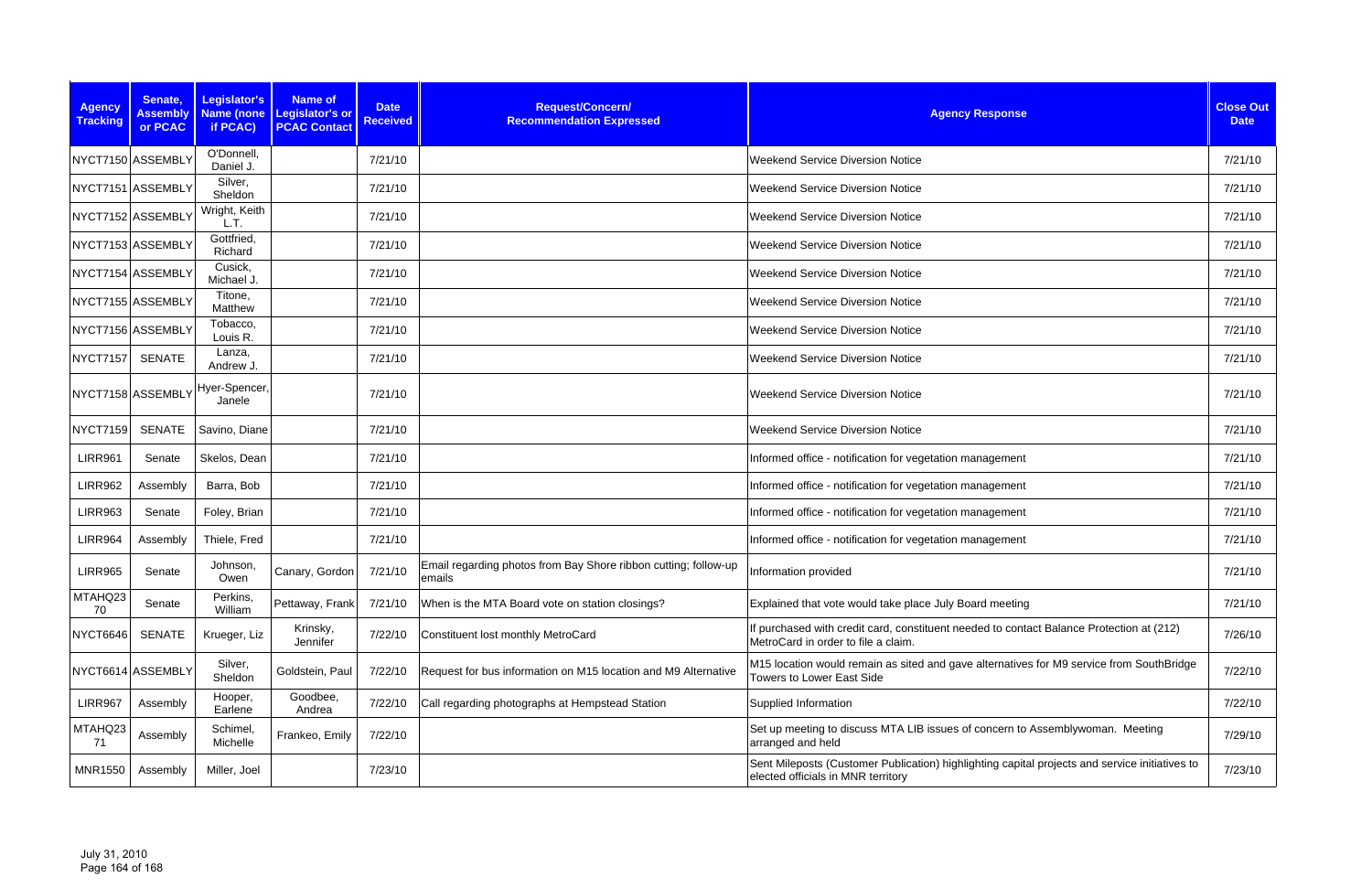| <b>Agency</b><br><b>Tracking</b> | Senate,<br><b>Assembly</b><br>or PCAC | Legislator's<br>Name (none<br>if PCAC) | <b>Name of</b><br><b>Legislator's or</b><br><b>PCAC Contact</b> | <b>Date</b><br><b>Received</b> | Request/Concern/<br><b>Recommendation Expressed</b> | <b>Agency Response</b>                                                                                                               | <b>Close Out</b><br><b>Date</b> |
|----------------------------------|---------------------------------------|----------------------------------------|-----------------------------------------------------------------|--------------------------------|-----------------------------------------------------|--------------------------------------------------------------------------------------------------------------------------------------|---------------------------------|
| <b>MNR1551</b>                   | Senate                                | Stewart-<br>Cousins,<br>Andrea         |                                                                 | 7/23/10                        |                                                     | Sent Mileposts (Customer Publication) highlighting capital projects and service initiatives to<br>elected officials in MNR territory | 7/23/10                         |
| <b>MNR1552</b>                   | Assembly                              | Molinaro,<br>Marcus                    |                                                                 | 7/23/10                        |                                                     | Sent Mileposts (Customer Publication) highlighting capital projects and service initiatives to<br>elected officials in MNR territory | 7/23/10                         |
| <b>MNR1553</b>                   | Assembly                              | Pretlow, Gary                          |                                                                 | 7/23/10                        |                                                     | Sent Mileposts (Customer Publication) highlighting capital projects and service initiatives to<br>elected officials in MNR territory | 7/23/10                         |
| <b>MNR1554</b>                   | Senate                                | Hassell-<br>Thompson,<br>Ruth          |                                                                 | 7/23/10                        |                                                     | Sent Mileposts (Customer Publication) highlighting capital projects and service initiatives to<br>elected officials in MNR territory | 7/23/10                         |
| <b>MNR1555</b>                   | Senate                                | Oppenheimer,<br>Suzi                   |                                                                 | 7/23/10                        |                                                     | Sent Mileposts (Customer Publication) highlighting capital projects and service initiatives to<br>elected officials in MNR territory | 7/23/10                         |
| <b>MNR1556</b>                   | Assembly                              | Paulin, Amy                            |                                                                 | 7/23/10                        |                                                     | Sent Mileposts (Customer Publication) highlighting capital projects and service initiatives to<br>elected officials in MNR territory | 7/23/10                         |
| <b>MNR1557</b>                   | Senate                                | Leibell,<br>Vincent                    |                                                                 | 7/23/10                        |                                                     | Sent Mileposts (Customer Publication) highlighting capital projects and service initiatives to<br>elected officials in MNR territory | 7/23/10                         |
| <b>MNR1558</b>                   | Assembly                              | Bradley, Adam                          |                                                                 | 7/23/10                        |                                                     | Sent Mileposts (Customer Publication) highlighting capital projects and service initiatives to<br>elected officials in MNR territory | 7/23/10                         |
| <b>MNR1559</b>                   | Senate                                | Saland,<br>Stephen                     |                                                                 | 7/23/10                        |                                                     | Sent Mileposts (Customer Publication) highlighting capital projects and service initiatives to<br>elected officials in MNR territory | 7/23/10                         |
| <b>MNR1560</b>                   | Assembly                              | Galef, Sandra                          |                                                                 | 7/23/10                        |                                                     | Sent Mileposts (Customer Publication) highlighting capital projects and service initiatives to<br>elected officials in MNR territory | 7/23/10                         |
| <b>MNR1561</b>                   | Assembly                              | Skartados,<br>Frank                    |                                                                 | 7/23/10                        |                                                     | Sent Mileposts (Customer Publication) highlighting capital projects and service initiatives to<br>elected officials in MNR territory | 7/23/10                         |
| <b>MNR1562</b>                   | Assembly                              | Latimer,<br>George                     |                                                                 | 7/23/10                        |                                                     | Sent Mileposts (Customer Publication) highlighting capital projects and service initiatives to<br>elected officials in MNR territory | 7/23/10                         |
| <b>MNR1563</b>                   | Assembly                              | Brodsky,<br>Richard                    |                                                                 | 7/23/10                        |                                                     | Sent Mileposts (Customer Publication) highlighting capital projects and service initiatives to<br>elected officials in MNR territory | 7/23/10                         |
| MNR1564                          | Assembly                              | Spano,<br>Michael                      |                                                                 | 7/23/10                        |                                                     | Sent Mileposts (Customer Publication) highlighting capital projects and service initiatives to<br>elected officials in MNR territory | 7/23/10                         |
| <b>MNR1565</b>                   | Assembly                              | Ball, Gregory                          |                                                                 | 7/23/10                        |                                                     | Sent Mileposts (Customer Publication) highlighting capital projects and service initiatives to<br>elected officials in MNR territory | 7/23/10                         |
| <b>MNR1566</b>                   | Senate                                | Klein, Jeffrey                         |                                                                 | 7/23/10                        |                                                     | Sent Mileposts (Customer Publication) highlighting capital projects and service initiatives to<br>elected officials in MNR territory | 7/23/10                         |
| <b>MNR1567</b>                   | Assembly                              | Benjamin,<br>Michael A.                |                                                                 | 7/23/10                        |                                                     | Sent Mileposts (Customer Publication) highlighting capital projects and service initiatives to<br>elected officials in MNR territory | 7/23/10                         |
| <b>MNR1568</b>                   | Assembly                              | Rivera, Jose                           |                                                                 | 7/23/10                        |                                                     | Sent Mileposts (Customer Publication) highlighting capital projects and service initiatives to<br>elected officials in MNR territory | 7/23/10                         |
| <b>MNR1569</b>                   | Assembly                              | Rivera, Naomi                          |                                                                 | 7/23/10                        |                                                     | Sent Mileposts (Customer Publication) highlighting capital projects and service initiatives to<br>elected officials in MNR territory | 7/23/10                         |
| <b>MNR1570</b>                   | Assembly                              | Crespo,<br>Marcus                      |                                                                 | 7/23/10                        |                                                     | Sent Mileposts (Customer Publication) highlighting capital projects and service initiatives to<br>elected officials in MNR territory | 7/23/10                         |
| <b>MNR1571</b>                   | Assembly                              | Castro,<br>Nelson                      |                                                                 | 7/23/10                        |                                                     | Sent Mileposts (Customer Publication) highlighting capital projects and service initiatives to<br>elected officials in MNR territory | 7/23/10                         |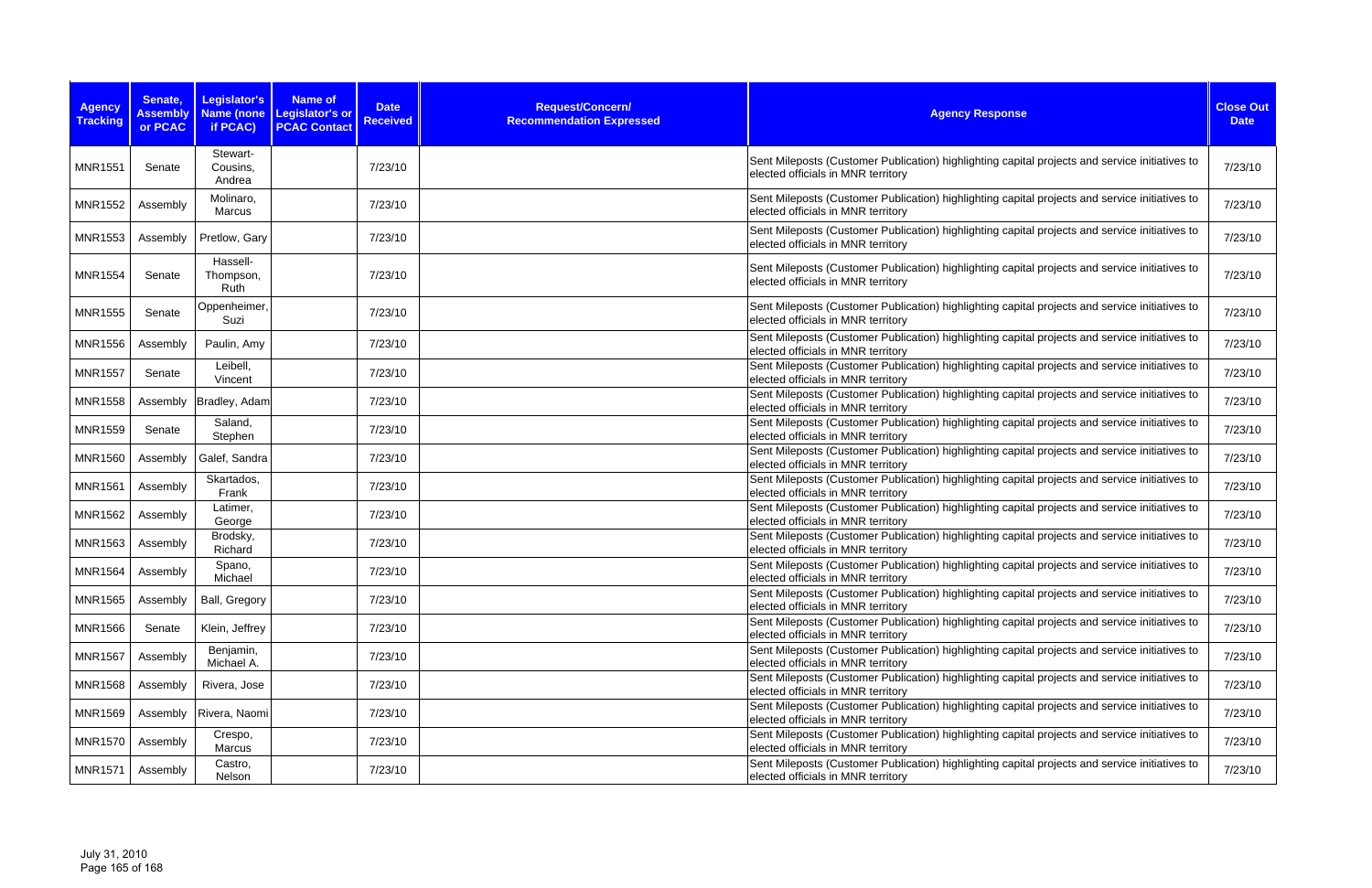| <b>Agency</b><br><b>Tracking</b> | Senate,<br><b>Assembly</b><br>or PCAC | Legislator's<br>if PCAC)   | <b>Name of</b><br>Name (none Legislator's or<br><b>PCAC Contact</b> | <b>Date</b><br><b>Received</b> | Request/Concern/<br><b>Recommendation Expressed</b>                                                                                                                                            | <b>Agency Response</b>                                                                                                               | <b>Close Out</b><br><b>Date</b> |
|----------------------------------|---------------------------------------|----------------------------|---------------------------------------------------------------------|--------------------------------|------------------------------------------------------------------------------------------------------------------------------------------------------------------------------------------------|--------------------------------------------------------------------------------------------------------------------------------------|---------------------------------|
| <b>MNR1572</b>                   | Assembly                              | Arroyo,<br>Carmen          |                                                                     | 7/23/10                        |                                                                                                                                                                                                | Sent Mileposts (Customer Publication) highlighting capital projects and service initiatives to<br>elected officials in MNR territory | 7/23/10                         |
| <b>MNR1573</b>                   | Senate                                | Ruben Diaz,<br>Sr.         |                                                                     | 7/23/10                        |                                                                                                                                                                                                | Sent Mileposts (Customer Publication) highlighting capital projects and service initiatives to<br>elected officials in MNR territory | 7/23/10                         |
| <b>MNR1574</b>                   | Senate                                | Espada, Jr.,<br>Pedro      |                                                                     | 7/23/10                        |                                                                                                                                                                                                | Sent Mileposts (Customer Publication) highlighting capital projects and service initiatives to<br>elected officials in MNR territory | 7/23/10                         |
| <b>MNR1575</b>                   | Assembly                              | Gibson,<br>Vanessa         |                                                                     | 7/23/10                        |                                                                                                                                                                                                | Sent Mileposts (Customer Publication) highlighting capital projects and service initiatives to<br>elected officials in MNR territory | 7/23/10                         |
| <b>MNR1576</b>                   | Assembly                              | Benadetto,<br>Michael      |                                                                     | 7/23/10                        |                                                                                                                                                                                                | Sent Mileposts (Customer Publication) highlighting capital projects and service initiatives to<br>elected officials in MNR territory | 7/23/10                         |
| <b>MNR1577</b>                   | Assembly                              | Rivera, Peter              |                                                                     | 7/23/10                        |                                                                                                                                                                                                | Sent Mileposts (Customer Publication) highlighting capital projects and service initiatives to<br>elected officials in MNR territory | 7/23/10                         |
| <b>MNR1578</b>                   | Assembly                              | Dinowitz,<br>Jeffrey       |                                                                     | 7/23/10                        |                                                                                                                                                                                                | Sent Mileposts (Customer Publication) highlighting capital projects and service initiatives to<br>elected officials in MNR territory | 7/23/10                         |
| <b>MNR1579</b>                   | Assembly                              | Heastie, Carl<br>Ε.        |                                                                     | 7/23/10                        |                                                                                                                                                                                                | Sent Mileposts (Customer Publication) highlighting capital projects and service initiatives to<br>elected officials in MNR territory | 7/23/10                         |
| <b>MNR1580</b>                   | Assembly                              | Espaillat,<br>Adriano      |                                                                     | 7/23/10                        |                                                                                                                                                                                                | Sent Mileposts (Customer Publication) highlighting capital projects and service initiatives to<br>elected officials in MNR territory | 7/23/10                         |
|                                  | NYCT6615 ASSEMBLY                     | Carrozza, Ann-<br>Margaret | Fischer, Dave                                                       | 7/23/10                        | Request for contact person regarding issue with MTA Bus<br>Company's QM2A route.                                                                                                               | Name of MTA Bus Company contact person provided.                                                                                     | 7/23/10                         |
| MTAHQ23<br>72                    | Senate                                | Finance                    | Ho, Janet                                                           | 7/23/10                        | During legislative staff briefing on MTA Finance Plan, request for<br>demographics on daily passes, was a survey done as to type of<br>people who purchase passes (i.e., tourist, low income). | Questions answered.                                                                                                                  | 8/10/10                         |
| MTAHQ23<br>73                    | Senate                                | Finance                    | Ho, Janet                                                           | 7/23/10                        | During legislative staff briefing on MTA Finance Plan, request for<br>breakdown of 3,200 layoffs - which agency, positions, how many<br>were already vacant positions.                         | Information provided.                                                                                                                | 8/25/10                         |
| MTAHQ23<br>74                    | Senate                                | Finance                    | Nachbar, Mark                                                       | 7/23/10                        | During legislative staff briefing on MTA Finance Plan, request for<br>breakdown of 3,200 layoffs - which agency, positions, how many<br>were already vacant positions.                         | Information provided.                                                                                                                | 8/25/10                         |
| MTAHQ23<br>75                    | Senate                                | Finance                    | Ho, Janet                                                           | 7/23/10                        | During legislative staff briefing on MTA Finance Plan, request for<br>back-up information on fare policy.                                                                                      | Information provided.                                                                                                                | 9/10/10                         |
| MTAHQ23<br>76                    | Senate                                | Flanagan,<br>John          | Nancy                                                               | 7/23/10                        |                                                                                                                                                                                                | Set up meeting to discuss MTA LIB issues of concern to Senator. Meeting arranged and<br>held.                                        | 8/5/10                          |
| MTAHQ23<br>77                    | Senate                                | Program &<br>Counsel       | Ranellone, Dan                                                      | 7/23/10                        |                                                                                                                                                                                                | Attended briefing of the MTA Financial Plan.                                                                                         | 7/23/10                         |
| MTAHQ23<br>78                    | Senate                                | Program &<br>Counsel       | Rappaport, Joe                                                      | 7/23/10                        | During legislative staff briefing on MTA Finance Plan, request for<br>demographics on daily passes, was a survey done as to type of<br>people who purchase passes (i.e., tourist, low income). | Questions answered.                                                                                                                  | 8/10/10                         |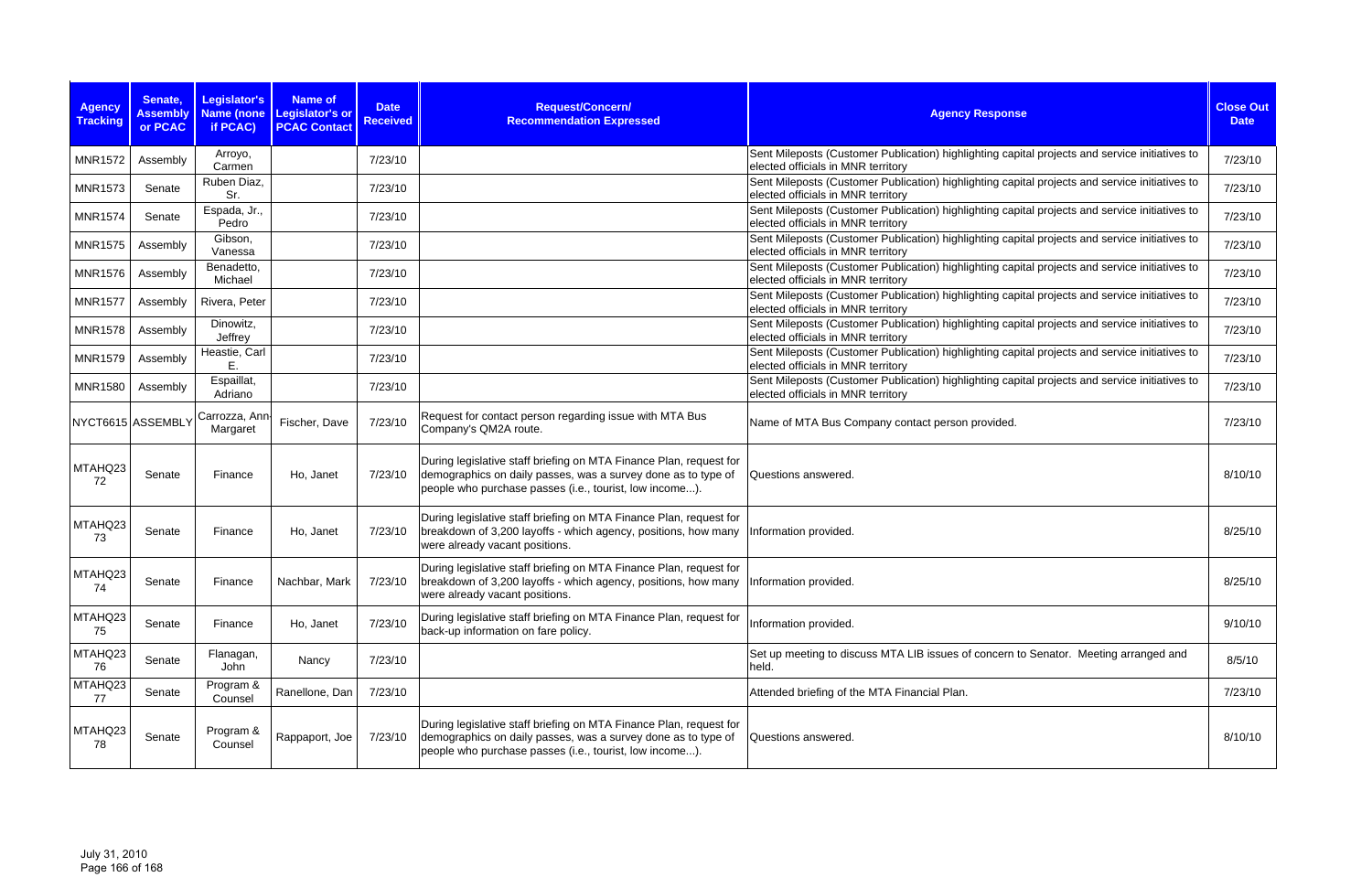| <b>Agency</b><br><b>Tracking</b> | Senate,<br><b>Assembly</b><br>or PCAC | Legislator's<br>if PCAC)       | Name of<br>Name (none Legislator's or<br><b>PCAC Contact</b> | <b>Date</b><br><b>Received</b> | Request/Concern/<br><b>Recommendation Expressed</b>                                                                                                                                                                                                                                                                                                                 | <b>Agency Response</b>                                                                                                                                                                                                                                                                                                                            | <b>Close Out</b><br><b>Date</b> |
|----------------------------------|---------------------------------------|--------------------------------|--------------------------------------------------------------|--------------------------------|---------------------------------------------------------------------------------------------------------------------------------------------------------------------------------------------------------------------------------------------------------------------------------------------------------------------------------------------------------------------|---------------------------------------------------------------------------------------------------------------------------------------------------------------------------------------------------------------------------------------------------------------------------------------------------------------------------------------------------|---------------------------------|
| MTAHQ23<br>79                    | Senate                                | Program &<br>Counsel           | Rappaport, Joe                                               | 7/23/10                        | During legislative staff briefing on MTA Finance Plan, questions if<br>increase in reidership over recent years because of passes; what<br>percentage of the increase due to passes, what percentage of the<br>increase due to free transfers?                                                                                                                      | Responded that we do not have such information.                                                                                                                                                                                                                                                                                                   | 9/13/10                         |
| MTAHQ23<br>80                    | Assembly                              | Ways &<br>Means                | Friedfel, David                                              | 7/23/10                        |                                                                                                                                                                                                                                                                                                                                                                     | Attended briefing of the MTA Financial Plan.                                                                                                                                                                                                                                                                                                      | 7/23/10                         |
| MTAHQ23<br>81                    | Assembly                              | Ways &<br>Means                | Threatte, Lonnie                                             | 7/23/10                        | During legislative staff briefing on MTA Finance Plan, request for<br>breakdown of 3,200 layoffs - which agency, positions, how many<br>were already vacant positions.                                                                                                                                                                                              | Information provided.                                                                                                                                                                                                                                                                                                                             | 8/25/10                         |
| NYCT7162                         | <b>SENATE</b>                         | Diaz, Sr.,<br>Ruben            |                                                              | 7/26/10                        | Request for site visit at Morrison and Westchester Avenues to<br>discuss the Senator's Aug. 21 Annual Block Festival.                                                                                                                                                                                                                                               | Government & Community Relations, Capital Program Management and contractor met with<br>the Senator's representatives to discuss their concerns for the Aug. 21 festival. In light of the<br>current nearby Morrison Ave./Soundview station rehabilitation project, traffic plan<br>adjustments will need to be made to accommodate the festival. | 7/28/10                         |
| MTAHQ23<br>82                    | Senate                                | Johnson,<br>Craig              | Bloomfield, Dan                                              | 7/26/10                        |                                                                                                                                                                                                                                                                                                                                                                     | Set up meeting to discuss MTA LIB issues of concern to Senator. Meeting arranged and<br>held.                                                                                                                                                                                                                                                     | 7/29/10                         |
| MTAHQ23<br>83                    | Senate                                | Program &<br>Counsel           | Rappaport, Joe                                               | 7/26/10                        | Would like 2 hard copies of board presentation.                                                                                                                                                                                                                                                                                                                     | Arrangements made and Mr. Rappaport picked up his copies at MTAHQ.                                                                                                                                                                                                                                                                                | 7/28/10                         |
| LI Bus 946                       | Senate                                | Johnson,<br>Craig              | Suma, Lauren                                                 | 7/27/10                        | Customer contacted Johnson's office with concerns about Able-<br>Ride. She received a letter from Able-Ride about her late<br>cancellations and no show occurrences that are on her record.<br>She needs the service to get to her doctor appointments. She is a<br>senior and I wanted to report this information to you. Please let<br>me know if you can assist. | Our records show the last infraction letter that we sent to the customer was in March 2010,<br>and we removed the infraction from her record. To date, she has no infractions. Able-Ride<br>policy was further explained to Lauren.                                                                                                               | 7/29/10                         |
| <b>MNR1586</b>                   | Senate                                | Klein, Jeffrey                 | Linda Cohen                                                  | 7/27/10                        | Called to follow up on previous ROW complaint in<br>Bronxville.(MNR1499)                                                                                                                                                                                                                                                                                            | Crew was dispatched to remove the stump on MNR property.                                                                                                                                                                                                                                                                                          | 7/30/10                         |
| MTAHQ23<br>87                    | Senate                                | Fuschillo, Jr.,<br>Charles     | Janet                                                        | 7/27/10                        |                                                                                                                                                                                                                                                                                                                                                                     | Set up meeting to discuss MTA LIB issues of concern to Senator. Meeting arranged and<br>held. Meeting not held rather phone conversation between MTA Director of Government<br>Affairs with staffer Sarah Holly.                                                                                                                                  | 8/5/10                          |
| MTAHQ23<br>92                    | Assembly                              | Hooper,<br>Earlene             | Celia                                                        | 7/27/10                        |                                                                                                                                                                                                                                                                                                                                                                     | Set up meeting to discuss MTA LIB issues of concern to Assemblywoman. Meeting<br>arranged and held                                                                                                                                                                                                                                                | 7/29/10                         |
| MTAHQ23<br>97                    | Assembly                              | Weisenberg,<br>Harvey          | Marie                                                        | 7/27/10                        |                                                                                                                                                                                                                                                                                                                                                                     | Set up meeting to discuss MTA LIB issues of concern to Assemblyman. Meeting arranged<br>and held                                                                                                                                                                                                                                                  | 7/29/10                         |
| <b>MNR1581</b>                   | Senate                                | Stewart-<br>Cousins,<br>Andrea |                                                              | 7/28/10                        |                                                                                                                                                                                                                                                                                                                                                                     | Sent Call for Artists for Tarrytown Station Project                                                                                                                                                                                                                                                                                               | 7/28/10                         |
| MTAHQ23<br>99                    | Senate                                | Dilan, Martin<br>Malave        | Harris, Lorenda                                              | 7/28/10                        | Requested information on advertising in MTA system.                                                                                                                                                                                                                                                                                                                 | Provided contact information for CBS Outdoor, Inc., contractor for ad placement in MTA<br>system.                                                                                                                                                                                                                                                 | 7/29/10                         |